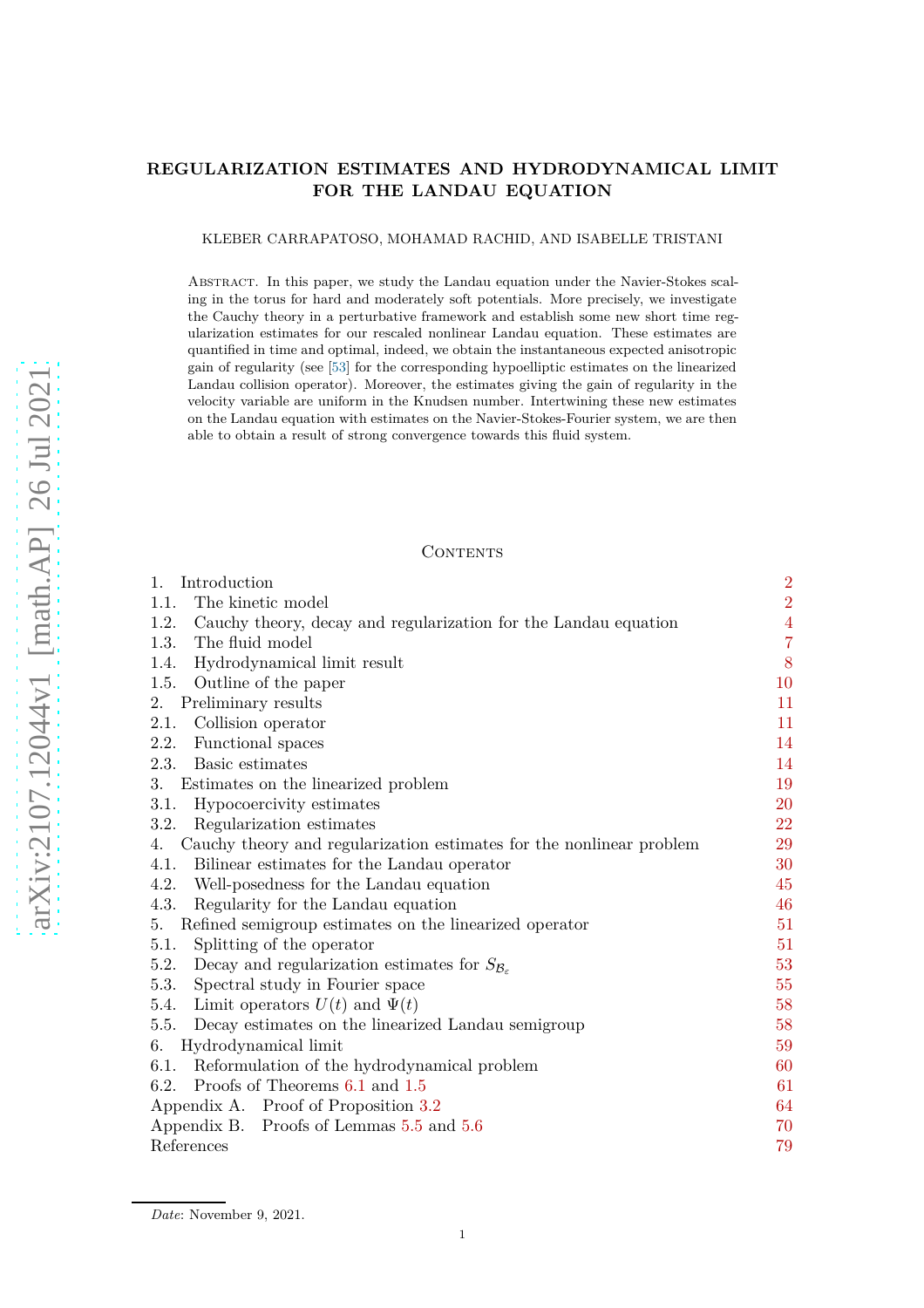#### 1. INTRODUCTION

<span id="page-1-0"></span>In this paper, we are interested in the link between the Landau and Navier-Stokes equations. It has been a major challenge to establish rigorous links between microscopic and macroscopic equations for many years, this problem goes back to Hilbert [\[39\]](#page-79-1) and the main goal is to obtain a unified description of gas dynamics. The equations of kinetic theory (including the Boltzmann and the Landau equations) can be seen as an intermediate step between the microscopic and macroscopic scales of description. In order to link the Landau and Navier-Stokes equations, we study a suitable rescaling of the Landau equation, as described in Subsection [1.1.](#page-1-1)

The first part of our paper is dedicated to the study of this rescaled Landau equation thanks to hypocoercivity methods, (linear and nonlinear) regularization estimates and sharp nonlinear estimates on the Landau collision operator. We study the Cauchy theory in a close-to-equilibrium framework for this equation and establish new and sharp regularization estimates in short time. The second part of our paper focuses on the aforementioned hydrodynamical limit problem. More precisely, we give a result of strong convergence of the solutions to the Landau equation constructed in the first part of the paper towards strong and global solutions to the incompressible Navier-Stokes-Fourier system. Our approach is reminiscent of the one used in [\[5,](#page-78-1) [23\]](#page-78-2) for the hard spheres Boltzmann equation and improves the result obtained in [\[32,](#page-79-2) [54\]](#page-79-3) in terms of type of convergence or functional framework in the case of not too soft potentials. Our analysis heavily relies on the estimates on the Landau equation established in the first part of the paper as well as on results of spectral analysis for the linearized Landau equation performed in [\[59\]](#page-80-0) and some refined estimates on the fluid problem (as in [\[23\]](#page-78-2)).

<span id="page-1-1"></span>1.1. **The kinetic model.** We start by introducing the Landau equation which models the evolution of charged particles in a plasma through the evolution of the density of particles  $f = f(t, x, v)$  which depends on time  $t \in \mathbb{R}^+$ , position  $x \in \mathbb{T}^3$  the 3-dimensional unit periodic box and velocity  $v \in \mathbb{R}^3$ , when only binary collisions are taken into account. The Landau equation reads:

$$
\partial_t f + v \cdot \nabla_x f = \frac{1}{\varepsilon} Q(f, f),
$$

where  $\varepsilon > 0$  is the Knudsen number which is the inverse of the average number of collisions for each particle per unit time and *Q* is the Landau collision operator. It is defined as

<span id="page-1-4"></span>(1.1) 
$$
Q(g,f)(v) = \partial_{v_i} \int_{\mathbf{R}^3} a_{ij}(v-v_*) \left[ g(v_*) \partial_{v_j} f(v) - f(v) \partial_{v_j} g(v_*) \right] dv_*,
$$

where we use the convention of summation of repeated indices. The matrix  $a_{ij}$  is symmetric, semi-positive and is given by

<span id="page-1-3"></span>(1.2) 
$$
a_{ij}(v) = |v|^{\gamma+2} \left( \delta_{ij} - \frac{v_i v_j}{|v|^2} \right), \quad -3 \le \gamma \le 1.
$$

We have the following classification: We call hard potentials if  $\gamma \in (0,1]$ , Maxwellian molecules if  $\gamma = 0$ , moderately soft potentials if  $\gamma \in [-2, 0)$ , very soft potentials if  $\gamma \in$  $(-3,-2)$  and Coulomb potential if  $\gamma = -3$ . Hereafter, we shall consider the cases of hard potentials, Maxwellian molecules and moderately soft potentials, i.e.

$$
-2 \leqslant \gamma \leqslant 1.
$$

The Landau equation preserves mass, momentum and energy. Indeed, at least formally, for any test function  $\varphi$ , we have

<span id="page-1-2"></span>
$$
(1.3) \int_{\mathbf{R}^3} Q(f, f)(v)\varphi(v) dv
$$
  
=  $-\frac{1}{2} \int_{\mathbf{R}^3 \times \mathbf{R}^3} a_{ij}(v - v_*) f(v) f(v_*) \left( \frac{\partial_{v_i} f(v)}{f(v)} - \frac{\partial_{v_i} f(v_*)}{f(v_*)} \right) \left( \partial_{v_j} \varphi(v) - \partial_{v_j} \varphi(v_*) \right) dv_* dv$ ,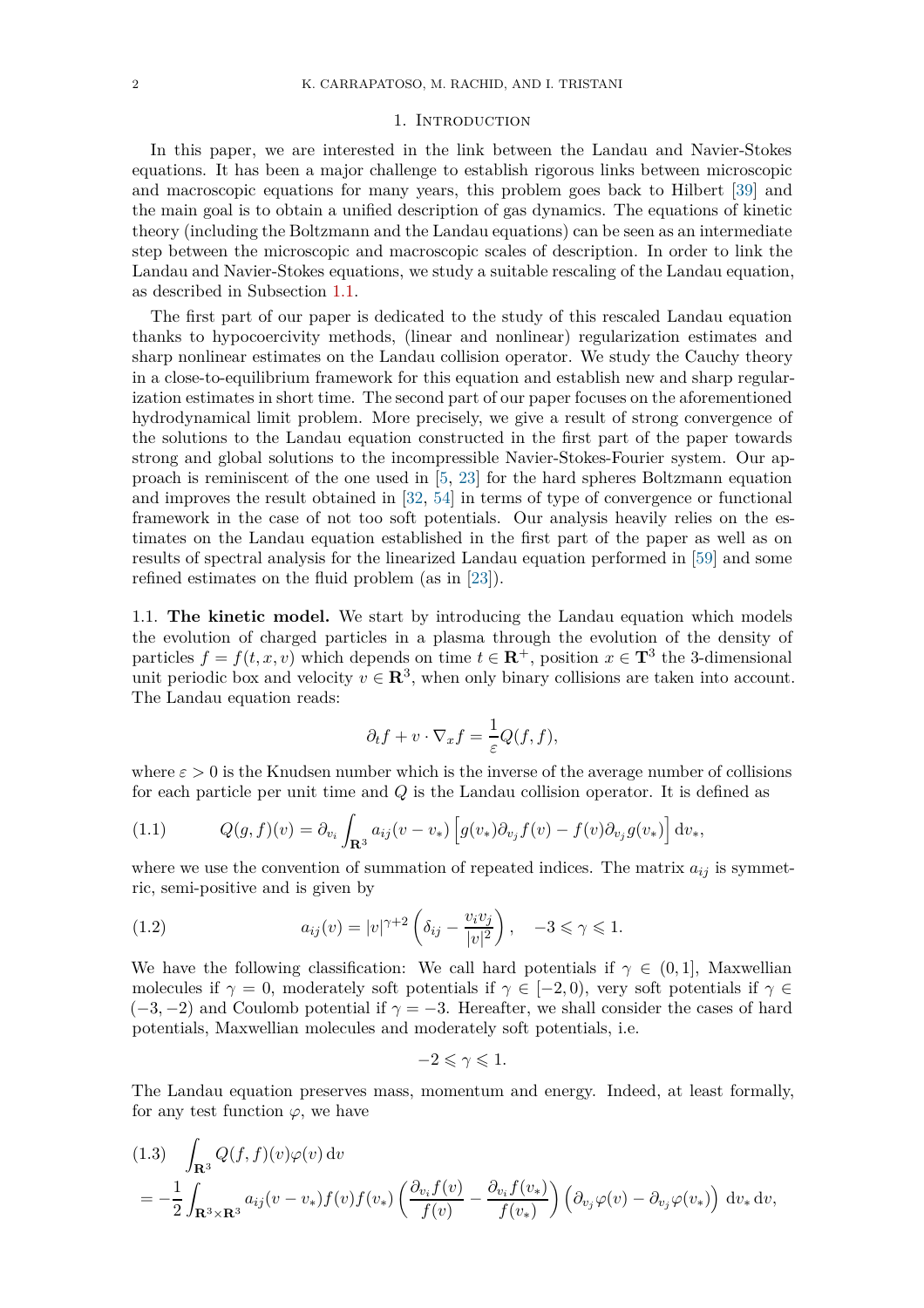from which we deduce that

(1.4) 
$$
\frac{d}{dt} \int_{\mathbf{T}^3 \times \mathbf{R}^3} f(x, v) \varphi(v) dv dx = \int_{\mathbf{T}^3 \times \mathbf{R}^3} \left[ \frac{1}{\varepsilon} Q(f, f)(x, v) - v \cdot \nabla_x f(x, v) \right] \varphi(v) dv dx
$$
  
= 0 for  $\varphi(v) = 1, v, |v|^2$ .

Moreover, the Landau version of the Boltzmann *H*-theorem asserts that the entropy

$$
H(f) := \int_{\mathbf{T}^3 \times \mathbf{R}^3} f \, \log f \, \mathrm{d}v \, \mathrm{d}x
$$

is non increasing. Indeed, at least formally, since  $a_{ij}$  is nonnegative, we have the following inequality for the entropy dissipation  $D(f)$ :

$$
D(f) := -\frac{\mathrm{d}}{\mathrm{d}t}H(f) = \frac{1}{2} \int_{\mathbf{T}^3 \times \mathbf{R}^3 \times \mathbf{R}^3} a_{ij}(v - v_*) f(v) f(v_*)
$$

$$
\left(\frac{\partial_{v_i} f(v)}{f(v)} - \frac{\partial_{v_i} f(v_*)}{f(v_*)}\right) \left(\frac{\partial_{v_j} f(v)}{f(v)} - \frac{\partial_{v_j} f(v_*)}{f(v_*)}\right) \mathrm{d}v_* \mathrm{d}v \mathrm{d}x \ge 0.
$$

The second part of the *H*-theorem asserts that local equilibria of the Landau equation are local Maxwellian distributions in velocity. In what follows, we shall consider the following centered normalized Maxwellian independent of time *t* and space *x* which is a global equilibrium of our equation defined by

$$
M(v) := \frac{1}{(2\pi)^{\frac{3}{2}}} e^{-\frac{|v|^2}{2}}.
$$

Taking  $\varepsilon$  small has the effect of enhancing the role of collisions and thus when  $\varepsilon$  goes to 0, in view of the above mentioned Landau version of the Boltzmann *H*-theorem, the solution looks more and more like a local thermodynamical equilibrium. As suggested in previous works (see for example [\[4\]](#page-78-3)), we consider the following rescaled Landau equation in which an additional dilatation of the macroscopic time scale has been done in order to be able to reach the Navier-Stokes equation in the limit:

<span id="page-2-0"></span>(1.5) 
$$
\partial_t f^{\varepsilon} + \frac{1}{\varepsilon} v \cdot \nabla_x f^{\varepsilon} = \frac{1}{\varepsilon^2} Q(f^{\varepsilon}, f^{\varepsilon}) \quad \text{in} \quad \mathbf{R}^+ \times \mathbf{T}^3 \times \mathbf{R}^3.
$$

To relate the Landau equation to the incompressible Navier-Stokes equation, we look at equation [\(1.5\)](#page-2-0) under the following linearization of order  $\varepsilon$ :

<span id="page-2-2"></span>(1.6) 
$$
f^{\varepsilon}(t,x,v) = M(v) + \varepsilon \sqrt{M}(v) g^{\varepsilon}(t,x,v).
$$

Let us recall that taking *ε* small in this linearization corresponds to taking a small Mach number, which enables one to get in the limit the incompressible Navier-Stokes equation. If  $f^{\varepsilon}$  solves  $(1.5)$ , then equivalently  $g^{\varepsilon}$  solves

<span id="page-2-5"></span>*.*

<span id="page-2-1"></span>(1.7) 
$$
\partial_t g^\varepsilon + \frac{1}{\varepsilon} v \cdot \nabla_x g^\varepsilon = \frac{1}{\varepsilon^2} L g^\varepsilon + \frac{1}{\varepsilon} \Gamma(g^\varepsilon, g^\varepsilon) \quad \text{in} \quad \mathbf{R}^+ \times \mathbf{T}^3 \times \mathbf{R}^3
$$

where the nonlinear collision operator  $\Gamma$  is defined by

<span id="page-2-3"></span>(1.8) 
$$
\Gamma(f_1, f_2) := \frac{1}{\sqrt{M}} Q\left(\sqrt{M} f_1, \sqrt{M} f_2\right)
$$

and the linearized collision operator *L* by

<span id="page-2-4"></span>(1.9) 
$$
Lf := \Gamma\left(\sqrt{M}, f\right) + \Gamma\left(f, \sqrt{M}\right)
$$

Notice that the property  $(1.3)$  implies that for any suitable functions  $f_1$  and  $f_2$ ,

(1.10) 
$$
\int_{\mathbf{R}^3} \Gamma(f_1, f_2)(v) \, \varphi(v) \, dv = 0 \quad \text{for} \quad \varphi(v) = \sqrt{M}, \, v \sqrt{M}, \, |v|^2 \sqrt{M}.
$$

We also define the full linearized operator  $\Lambda_{\varepsilon}$  as

(1.11) 
$$
\Lambda_{\varepsilon} := \frac{1}{\varepsilon^2} L - \frac{1}{\varepsilon} v \cdot \nabla_x.
$$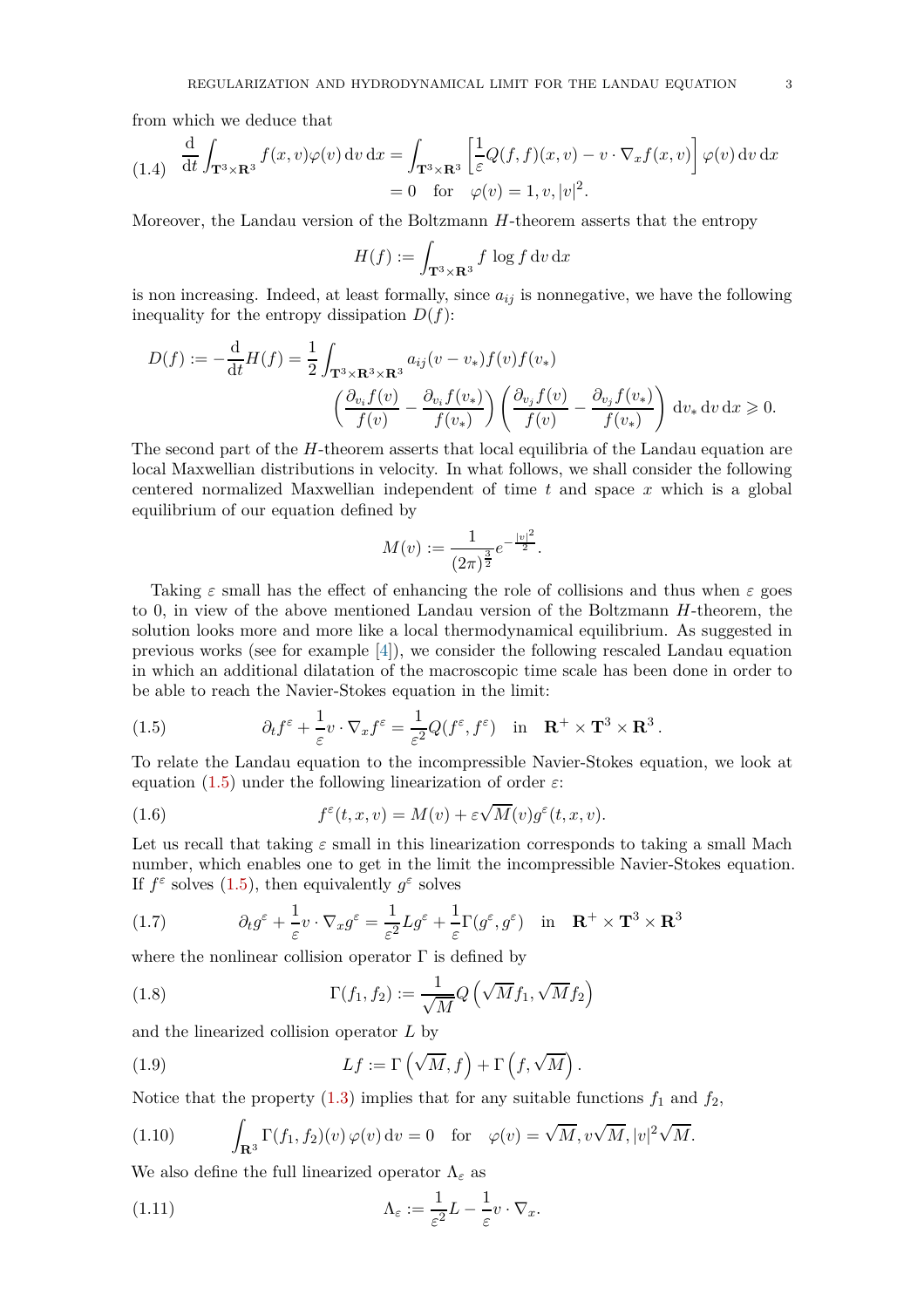It is well known that the kernel of *L* is given by

<span id="page-3-1"></span>
$$
\operatorname{Ker} L = \operatorname{Span} \left\{ \sqrt{M}, v_1 \sqrt{M}, v_2 \sqrt{M}, v_3 \sqrt{M}, |v|^2 \sqrt{M} \right\},\,
$$

and we shall denote by  $\pi$  the orthogonal projector onto Ker L which is defined by:

<span id="page-3-6"></span>(1.12) 
$$
\pi f(v) = \left( \int_{\mathbf{R}^3} f(w) \sqrt{M}(w) dw + \int_{\mathbf{R}^3} wf(w) \sqrt{M}(w) dw \cdot v + \int_{\mathbf{R}^3} \frac{|w|^2 - 3}{3} f(w) \sqrt{M}(w) dw \frac{|v|^2 - 3}{2} \right) \sqrt{M}(v).
$$

Throughout the paper, we shall also use the following notation: For a given kinetic distribution  $f = f(x, v)$ , we denote by  $f^{\perp}$  its microscopic part, namely

$$
f^{\perp} := (\mathrm{Id} - \pi)f
$$

and by  $(\rho_f, u_f, \theta_f)$  its first macroscopic quantities defined through

(1.14) 
$$
\rho_f(x) := \int_{\mathbf{R}^3} f(x, v) \sqrt{M}(v) dv,
$$

(1.15) 
$$
u_f(x) := \int_{\mathbf{R}^3} v f(x, v) \sqrt{M}(v) dv,
$$

and

(1.16) 
$$
\theta_f(x) := \frac{1}{3} \int_{\mathbf{R}^3} (|v|^2 - 3) f(x, v) \sqrt{M}(v) dv,
$$

so that  $\pi f = \left(\rho_f + u_f \cdot v + \theta_f \frac{|v|^2 - 3}{2}\right)$ 2  $\sqrt{M}$ . Using for example Proposition 3.1 from [\[8\]](#page-78-4), we also have:  $\cdot$  / √  $\cdot$  / √ o

<span id="page-3-5"></span><span id="page-3-4"></span><span id="page-3-3"></span>
$$
\text{Ker}\,\Lambda_{\varepsilon} = \text{Span}\left\{\sqrt{M}, v_1\sqrt{M}, v_2\sqrt{M}, v_3\sqrt{M}, |v|^2\sqrt{M}\right\}
$$
  
Under  $\Lambda$  is given by

and the projector  $\Pi$  onto Ker  $\Lambda_{\varepsilon}$  is given by

<span id="page-3-9"></span>(1.17) 
$$
\Pi f(v) = \left( \int_{\mathbf{T}^3 \times \mathbf{R}^3} f(x, w) \sqrt{M}(w) dw dx + \int_{\mathbf{T}^3 \times \mathbf{R}^3} f(x, w) w \sqrt{M}(w) dw dx \cdot v + \int_{\mathbf{T}^3 \times \mathbf{R}^3} \frac{|w|^2 - 3}{3} f(x, w) \sqrt{M}(w) dw dx \frac{|v|^2 - 3}{2} \right) \sqrt{M}(v).
$$
  
Notice that  $\Pi f(v) = \int_{\mathbf{T}^3} f(x, v) dx$ 

Notice that  $\Pi f(v) = \int_{\mathbf{T}^3} \pi f(x, v) \, dx$ .

<span id="page-3-0"></span>1.2. **Cauchy theory, decay and regularization for the Landau equation.** We introduce the following  $H^1$ -norm in velocity which naturally arises in the study of the Landau equation:

<span id="page-3-7"></span>
$$
(1.18) \t\t ||f||_{H_{v,*}^1}^2 := ||\langle v \rangle^{\frac{\gamma}{2}+1} f||_{L_v^2}^2 + ||\langle v \rangle^{\frac{\gamma}{2}} P_v \nabla_v f||_{L_v^2}^2 + ||\langle v \rangle^{\frac{\gamma}{2}+1} (\mathrm{Id}-P_v) \nabla_v f||_{L_v^2}^2,
$$

where  $P_v$  stands for the projection on *v*, namely,  $P_v w = \left(w \cdot \frac{v}{|v|}\right)$ |*v*|  $\frac{v}{2}$  $\frac{v}{|v|}$ . We define the weighted Sobolev-type spaces  $\mathscr X$  and  $\mathscr Y_1$  as the spaces associated to the following norms:  $(1.19)\ \ \|f\|_{\mathscr{X}}^2:=\|\langle v\rangle^{3(\frac{\gamma}{2}+1)}f\|_{L^2_{x,v}}^2+\|\langle v\rangle^{2(\frac{\gamma}{2}+1)}\nabla_xf\|_{L^2_{x,v}}^2+\|\langle v\rangle^{\frac{\gamma}{2}+1}\nabla_x^2f\|_{L^2_{x,v}}^2+\|\nabla_x^3f\|_{L^2_{x,v}}^2,$ and

(1.20)

<span id="page-3-8"></span><span id="page-3-2"></span>
$$
\begin{aligned} \|f\|_{\mathcal{Y}_1}^2 &:= \| \langle v \rangle^{3(\frac{\gamma}{2}+1)} f \|_{L^2_x(H_{v,*}^1)}^2 + \| \langle v \rangle^{2(\frac{\gamma}{2}+1)} \nabla_x f \|_{L^2_x(H_{v,*}^1)}^2 \\ &+ \| \langle v \rangle^{\frac{\gamma}{2}+1} \nabla_x^2 f \|_{L^2_x(H_{v,*}^1)}^2 + \| \nabla_x^3 f \|_{L^2_x(H_{v,*}^1)}^2. \end{aligned}
$$

Remark that as in [\[31,](#page-79-4) [13\]](#page-78-5), we work with "twisted" Sobolev spaces in which the weights depend on the order of the derivative in *x*, it allows us to close our nonlinear estimates.

Let us now state our main result on the well-posedness, decay and regularization of the rescaled Landau equation [\(1.7\)](#page-2-1).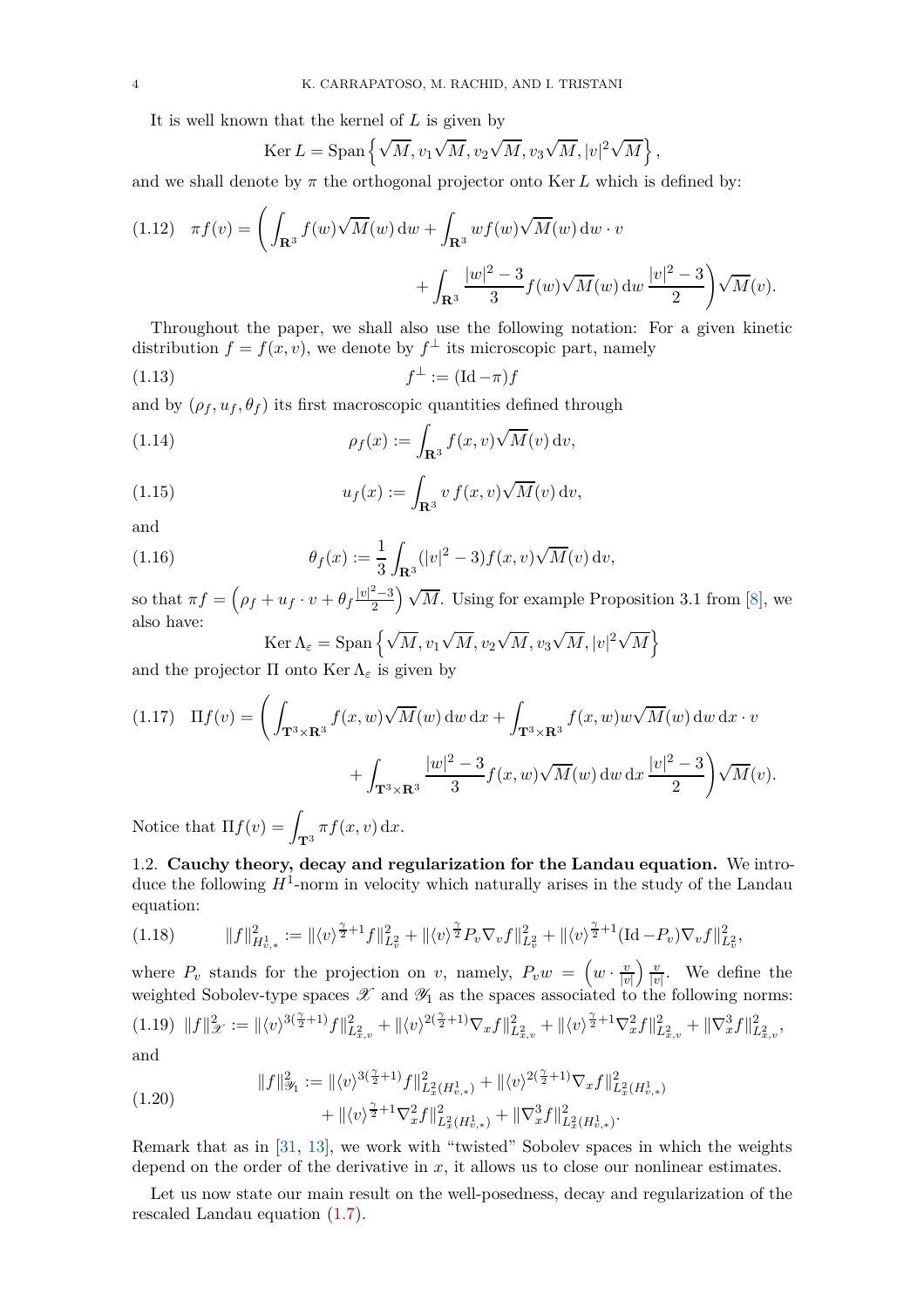<span id="page-4-1"></span>**Theorem 1.1.** *There is*  $\eta_0 > 0$  *small enough such that for any*  $\varepsilon \in (0,1)$ *, if*  $g_{\text{in}}^{\varepsilon} \in \mathcal{X}$ *satisfies*

<span id="page-4-0"></span>(1.21) 
$$
\int_{\mathbf{T}^3 \times \mathbf{R}^3} g_{\text{in}}^{\varepsilon}(x, v) \, \varphi(v) \, \mathrm{d}v \, \mathrm{d}x = 0 \quad \text{for} \quad \varphi(v) = \sqrt{M}, v\sqrt{M}, |v|^2 \sqrt{M},
$$

*and*  $||g_{\text{in}}^{\varepsilon}||_{\mathscr{X}} \leq \eta_0$ , then the following holds:

(*i*) There is a unique global solution  $g^{\varepsilon} \in L^{\infty}(\mathbf{R}_{+}; \mathcal{X}) \cap L^{2}(\mathbf{R}_{+}; \mathcal{Y}_{1})$  to [\(1.7\)](#page-2-1) associated to *the initial data*  $g_{\text{in}}^{\varepsilon}$ *, which verifies moreover* 

<span id="page-4-2"></span>
$$
(1.22)\quad \sup_{t\geqslant 0}e^{2\sigma t}\|g^\varepsilon(t)\|_{\mathscr X}^2+\frac{1}{\varepsilon^2}\int_0^\infty e^{2\sigma t}\|(g^\varepsilon(t))^{\perp}\|_{\mathscr Y_1}^2\,\mathrm{d} t+\int_0^\infty e^{2\sigma t}\|g^\varepsilon(t)\|_{\mathscr Y_1}^2\,\mathrm{d} t\lesssim \|g_{\mathrm{in}}^\varepsilon\|_{\mathscr X}^2,
$$

*for any*  $0 < \sigma < \sigma_0$ , where  $\sigma_0$  *is the decay rate of linearized operator*  $\Lambda_{\epsilon}$  *given in Proposition* [3.2,](#page-19-1) and where we recall that  $(g^{\varepsilon})^{\perp}$  *is defined in* [\(1.13\)](#page-3-1).

*(ii) In addition, the solution satisfies the following regularization estimates, for all*  $t > 0$ *,* 

<span id="page-4-4"></span>
$$
(1.23) \qquad \|g^{\varepsilon}(t)\|_{\mathscr Y_1} \lesssim \frac{e^{-\sigma t}}{\min(1,\sqrt t)} \|g_{\mathrm{in}}^{\varepsilon}\|_{\mathscr X}, \quad \text{and} \quad \varepsilon \|\widetilde{\nabla}_x g^{\varepsilon}(t)\|_{\mathscr X} \lesssim \frac{e^{-\sigma t}}{\min(1,t^{3/2})} \|g_{\mathrm{in}}^{\varepsilon}\|_{\mathscr X},
$$

where  $\nabla_x$  *is a weighted anisotropic gradient defined in*  $(2.6)$ *.* 

*Remark* 1.2. It is worth noticing that the condition [\(1.21\)](#page-4-0) is equivalent to  $g_{\text{in}}^{\varepsilon} \in (\text{Ker }\Lambda_{\varepsilon})^{\perp}$ .

<span id="page-4-3"></span>*Remark* 1.3*.* Let us point out that the results obtained in Theorems [1.1](#page-4-1) could be obtained in larger spaces of the type  $\mathscr{E} := H_x^3 L_v^2(\langle v \rangle^k \sqrt{M})$  for *k* large enough. More precisely, due to the linearization [\(1.6\)](#page-2-2), working in spaces like  $\mathscr E$  means that the original data  $f^{\varepsilon}$  lie in polynomially weighted Sobolev spaces, which is more relevant from a physical point of view. We chose to only present the proof in the functional space  $\mathscr X$  because this functional framework is compatible with the second part of the paper which is about hydrodynamical limit of the Landau equation [\(1.7\)](#page-2-1). Let us though explain the strategy to perform such an extension of our results from the functional space  $\mathscr X$  to  $\mathscr E$ . The strategy is the same as the one used in [\[9\]](#page-78-6) by Briant, Merino-Aceituno and Mouhot where uniform in  $\varepsilon$  estimates on solutions to the hard-spheres Boltzmann equation have been obtained. The trick is to rewrite the equation [\(1.7\)](#page-2-1) as an equivalent system of two equations thanks to the splitting of the linearized operator  $\Lambda_{\varepsilon} = \mathcal{A}_{\varepsilon} + \mathcal{B}_{\varepsilon}$  introduced in Section [5:](#page-50-0) We write  $g^{\varepsilon} = g_1^{\varepsilon} + g_2^{\varepsilon}$ with

$$
\partial_t g_1^{\varepsilon} = \mathcal{B}_{\varepsilon} g_1^{\varepsilon} + \frac{1}{\varepsilon} \Gamma(g_1^{\varepsilon}, g_1^{\varepsilon}) + \frac{1}{\varepsilon} \Gamma(g_1^{\varepsilon}, g_2^{\varepsilon}) + \frac{1}{\varepsilon} \Gamma(g_2^{\varepsilon}, g_1^{\varepsilon}) \quad \text{and} \quad g_1^{\varepsilon}(t=0) = g_{\text{in}}^{\varepsilon} \in \mathscr{E}
$$

and

$$
\partial_t g_2^{\varepsilon} = \Lambda_{\varepsilon} g_2^{\varepsilon} + \frac{1}{\varepsilon} \Gamma(g_2^{\varepsilon}, g_2^{\varepsilon}) + \mathcal{A}_{\varepsilon} g_1^{\varepsilon} \text{ and } g_2^{\varepsilon}(t=0) = 0 \in \mathcal{X}.
$$

The first equation can be studied in the large space  $\mathscr E$  thanks to the nice properties of  $\mathcal{B}_{\varepsilon}$  in all type of spaces and the second one can be studied in the smaller space  $\mathscr X$  since it starts from 0. Moreover, we have some nice estimates on this equation because the operator A*<sup>ε</sup>* enjoys some regularizing properties, it is bounded from  $\mathscr E$  into  $\mathscr X$ , we can thus use the estimates obtained for the first equation satisfied by  $g_1^{\varepsilon}$ . Following those ideas, one can obtain some nice nested a priori estimates on the system, which allow to conclude.

<span id="page-4-5"></span>*Remark* 1.4*.* Our method should be robust enough to also treat the case of very soft and Coulomb potentials  $-3 \leq \gamma < -2$  in which the linearized operator does not have a spectral gap (in this case, the inequality [\(2.10\)](#page-12-1) does not provide coercivity anymore). More precisely, we should be able to obtain a similar result of Theorem [1.1](#page-4-1) with the exponential time-decay in [\(1.22\)](#page-4-2) being replaced by a sub-exponential one, by combining the arguments developed in this paper together with the study made in the case  $\varepsilon = 1$ in [\[12\]](#page-78-7) by Carrapatoso and Mischler. We do not treat this case in the present paper.

The Cauchy theory and the large-time behavior of the Landau equation for  $\varepsilon = 1$  have been extensively studied. We here give a small sample of the existing literature: Let us mention [\[1\]](#page-78-8) for renormalized solutions with defect measure, [\[18\]](#page-78-9) for the convergence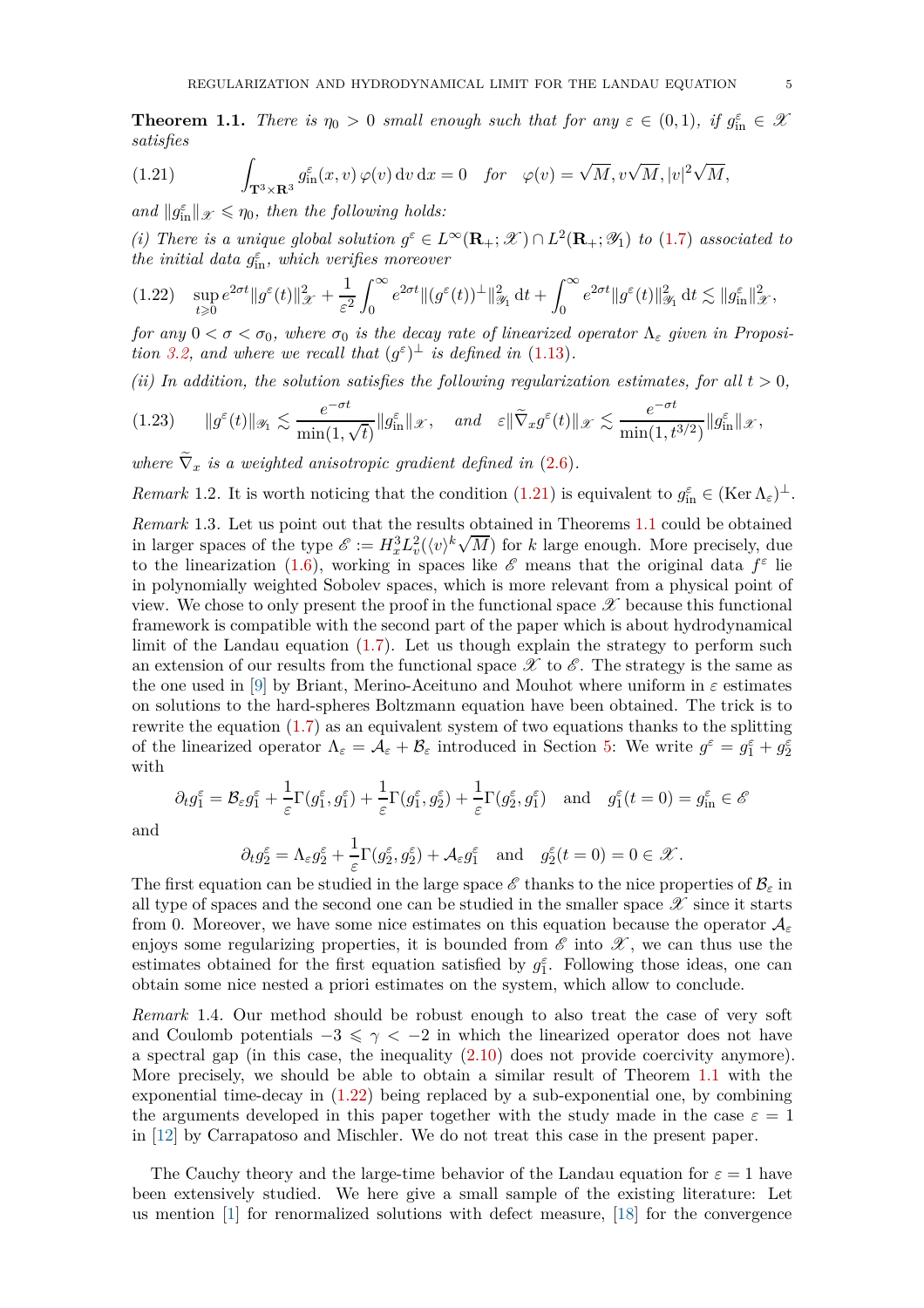to equilibrium for a priori smooth solutions with general initial data, [\[31,](#page-79-4) [49,](#page-79-5) [13,](#page-78-5) [12\]](#page-78-7) for strong solutions in a perturbative framework. Concerning the well-posedness of our rescaled equation, it has already been obtained in [\[32,](#page-79-2) [53\]](#page-79-0) respectively by Guo and Rachid in Sobolev spaces (respectively in  $H_{x,v}^N$  with  $N \geq 8$  and in  $H_x^3 L_v^2$ ) thanks to nonlinear energy methods. In [\[8\]](#page-78-4), Briant has obtained a similar result in  $H_{x,v}^N$  with  $N \geq 4$  thanks to the so-called  $H^1$ -hypocoercivity method at the linear level.

Our global strategy to prove Theorem [1.1-](#page-4-1)(i) is based on the study of the linearized equation. And then, we go back to the fully nonlinear problem. This is a standard strategy to develop a Cauchy theory in a close-to-equilibrium regime. However, we have to emphasize here that our study is quite involved as explained below.

At the linear level, our strategy is based on a  $L^2$ -hypocoercivity method which heavily relies on the micro-macro decomposition and is thus particularly adapted to the study of hydrodynamical problems. Recall that the challenge of hypocoercivity is to understand the interplay between the collision operator that provides dissipativity in the velocity variable and the transport one which is conservative, in order to obtain global dissipativity for the whole linear problem (see  $[58, 35]$  $[58, 35]$  for a presentation of this topic). The  $L^2$ -hypocoercivity method has been introduced by Hérau [\[34\]](#page-79-7) (see also [\[20\]](#page-78-10)) for one dimensional space of collisional invariants and introduced by Guo in [\[33\]](#page-79-8) for a space of collisional invariants of dimension larger than one (including the Boltzmann and Landau cases). Let us explain into more details the strategy, we first define a norm  $\|\cdot\|_{L^2_{x,v}}$  (associated to the scalar product  $\langle \langle \cdot, \cdot \rangle \rangle_{L^2_{x,v}}$  which is equivalent to the usual one  $\|\cdot\|_{L^2_{x,v}}$  uniformly in  $\varepsilon$  and is such that

$$
\langle \! \langle \Lambda_{\varepsilon} f, f \rangle \! \rangle_{L^2_{x,v}} \lesssim -\frac{1}{\varepsilon^2} \| f^\perp \|_{L^2_x(H^1_{v,*})}^2 - \| f \|^2_{L^2_{x,v}}.
$$

Such a norm is defined in Subsection [3.1](#page-19-0) and is inspired by [\[33\]](#page-79-8) (see also [\[7\]](#page-78-11)) in which the more complex case of bounded domains with various boundary conditions is treated. Due to the fact that derivatives in *x* commute with  $\Lambda_{\varepsilon}$ , it is easy to deduce a similar result on the space  $H_x^3 L_v^2$ . However, it is not an easy matter to recover such an energy estimate in larger or smaller spaces than  $H_x^3 L_v^2$ . Actually, the methods presented in [\[30,](#page-79-9) [47\]](#page-79-10) by Gualdani, Mischler and Mouhot to develop shrinkage or enlargement arguments at the level of energy estimates is not easily adaptable to rescaled equations if one wants to get uniform estimates in the parameter of rescaling. To develop an enlargement argument, one can use the trick introduced in [\[30,](#page-79-9) [47\]](#page-79-10) of splitting the original equation into several ones. This trick was already used in [\[9,](#page-78-6) [2\]](#page-78-12) to obtain uniform in  $\varepsilon$  estimates on the rescaled Boltzmann equation for respectively elastic and inelastic hard spheres in a large class of Sobolev spaces (see also Remark [1.3\)](#page-4-3). However, we do not have such a method of splitting to perform a "shrinkage" argument. In the present paper, we exhibit a norm equivalent to the usual one that provides dissipativity for  $\Lambda_{\varepsilon}$  in a smaller space than  $H_x^3 L_v^2$  (namely in the space  $\mathscr X$  defined in [\(1.19\)](#page-3-2)) and that also preserves the gain of  $1/\varepsilon$  on the microscopic part of the solution. This is done in Subsection [3.1.](#page-19-0) Notice that it is also possible to obtain decay estimates directly on the semigroup associated to  $\Lambda_{\varepsilon}$  thanks to Duhamel formula once one has exhibited a nice splitting of  $\Lambda_{\varepsilon}$  (see Section [5\)](#page-50-0).

We then prove some new and sharp nonlinear estimates on the Landau collision operator (see Subsection [4.1\)](#page-29-0) to be able to develop our Cauchy theory for the whole nonlinear problem in a close-to-equilibrium framework. It is worth mentioning that to prove good a priori estimates on the nonlinear problem, we use the hypocoercive norm defined in Subsection [3.1](#page-19-0) and we only perform energy estimates. It is actually important that our analysis does not rely on the use of Duhamel formula because of the rescaling parameter (see the beginning of Section [4](#page-28-0) for more details).

The strategy that we use to prove the regularization estimate in Theorem [1.1-](#page-4-1)(ii) is quite classical for linear hypoelliptic equations and has been introduced by Hérau and Nier [\[36\]](#page-79-11) for the kinetic Fokker-Planck equation. Such a method has been used for many hypoelliptic equations: In [\[37\]](#page-79-12) for the fractional kinetic Fokker-Planck equation, in [\[13,](#page-78-5) [12\]](#page-78-7) for the linearized Landau equation, in [\[38\]](#page-79-13) for the linearized Boltzmann equation without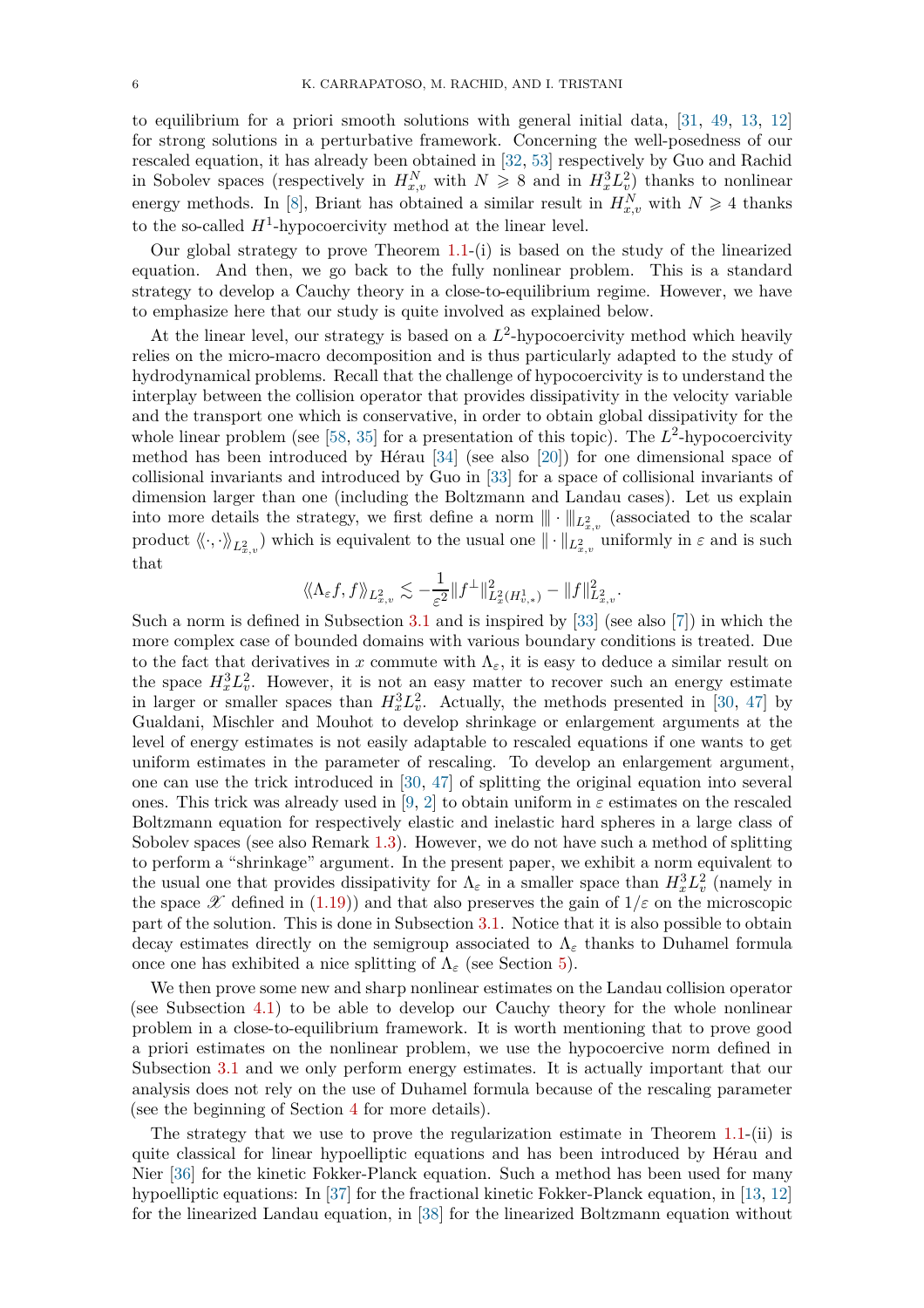cutoff etc... To our knowledge, it is the first time that such a strategy is used for a nonlinear equation (even in the simpler case  $\varepsilon = 1$ ) and for a rescaled equation (with uniform estimates in the rescaling parameter). Roughly speaking, the idea is to introduce a functional with weights in time which is a Lyapunov functional for our equation for small times. From this property, we are then able to recover some regularization estimates quantified in time as stated in Theorem  $1.1-(ii)$  $1.1-(ii)$ . Here, the difficulties are threefold:

- First, we study a nonlinear equation, our computations are thus much more intricate, the idea behind our computations being that we work with small data which allows us to absorbe the nonlinearity. Our proof also requires some new and sharp nonlinear estimates on the collision operator (see Subsection [4.1\)](#page-29-0).
- Then, the functional has to be suitably defined to handle the dependencies in *ε*. The differences of behaviors between microscopic and macroscopic parts of the solution have to be taken into account and in the spirit of the definition of the  $H^1$ -hypocoercive norm of Briant [\[8\]](#page-78-4), some terms of the functional only involve the microscopic part of the solution (see [\(4.37\)](#page-45-1) for the definition of the functional).
- Finally, since we want to obtain the optimal gain of regularity (the corresponding hypoelliptic estimates are provided in [\[53\]](#page-79-0) by Rachid), our functional has to be defined accordingly. For example, in [\[13\]](#page-78-5) in which the authors were not interested in getting the optimal gain of regularity (and in which only the case  $\varepsilon = 1$  was treated), only classical derivation operators were involved in the definition of the functional. Here, the definition of the functional is much more intricate: We have to work with the anisotropic operators  $\nabla_v$  and  $\nabla_x$  defined in [\(2.6\)](#page-12-0) and our functional also involves additional terms which are necessary to close our estimates.

To end this part, we mention that our proof also provides a regularization estimate in the space variable which is not uniform in  $\varepsilon$  (see [\(1.23\)](#page-4-4)). The non-uniformity in  $\varepsilon$  of such a gain is expected since the transport operator and the linearized collision operator (which gives the gain of regularity in velocity) do not act at the same scale.

<span id="page-6-0"></span>1.3. **The fluid model.** In the second part of the paper, we shall prove that the hydrodynamical limit of  $(1.5)$  as  $\varepsilon$  goes to zero is the incompressible Navier-Stokes-Fourier system associated with the Boussinesq equation which writes

<span id="page-6-1"></span>(1.24)  

$$
\begin{cases}\n\partial_t u + u \cdot \nabla_x u - \nu_1 \Delta_x u = -\nabla_x p \\
\partial_t \theta + u \cdot \nabla_x \theta - \nu_2 \Delta_x \theta = 0 \\
\text{div}_x u = 0 \\
\nabla_x (\rho + \theta) = 0.\n\end{cases}
$$

In this system, the temperature  $\theta$ , the density  $\rho$  and the pressure  $p$  are scalar unknowns, whereas the velocity *u* is an unknown vector field. The pressure can actually be eliminated from the equations by applying to the momentum equation the projector  $\mathbb P$  onto the space of divergence-free vector fields. This projector is bounded over  $H_x^{\ell}$  for all  $\ell$ , and in  $L_x^p$ for all  $1 < p < \infty$ . To define the viscosity coefficients  $\nu_i$ , let us introduce the two unique functions  $\Phi$  (which is a matrix-valued function) and  $\Psi$  (which is a vector-valued function) orthogonal to Ker*L* such that

$$
\frac{1}{\sqrt{M}}L(\sqrt{M}\Phi) = \frac{|v|^2}{3}\text{Id} - v \otimes v \quad \text{and} \quad \frac{1}{\sqrt{M}}L(\sqrt{M}\Psi) = \frac{5 - |v|^2}{2}v.
$$

The viscosity coefficients are then defined by

$$
\nu_1 := \frac{1}{10} \int_{\mathbf{R}^3} \Phi : L\left(\sqrt{M}\Phi\right) \sqrt{M} \, dv \quad \text{and} \quad \nu_2 := \frac{2}{15} \int_{\mathbf{R}^3} \Psi \cdot L\left(\sqrt{M}\Psi\right) \sqrt{M} \, dv.
$$

In what follows, we call *well-prepared data* the class of functions  $f \in \text{Ker } L$  that write

(1.25) 
$$
f(x,v) = \sqrt{M}(v) \left( \rho_f(x) + u_f(x) \cdot v + \frac{|v|^2 - 3}{2} \theta_f(x) \right)
$$
  
with  $\nabla_x \cdot u_f = 0$  and  $\rho_f + \theta_f = 0$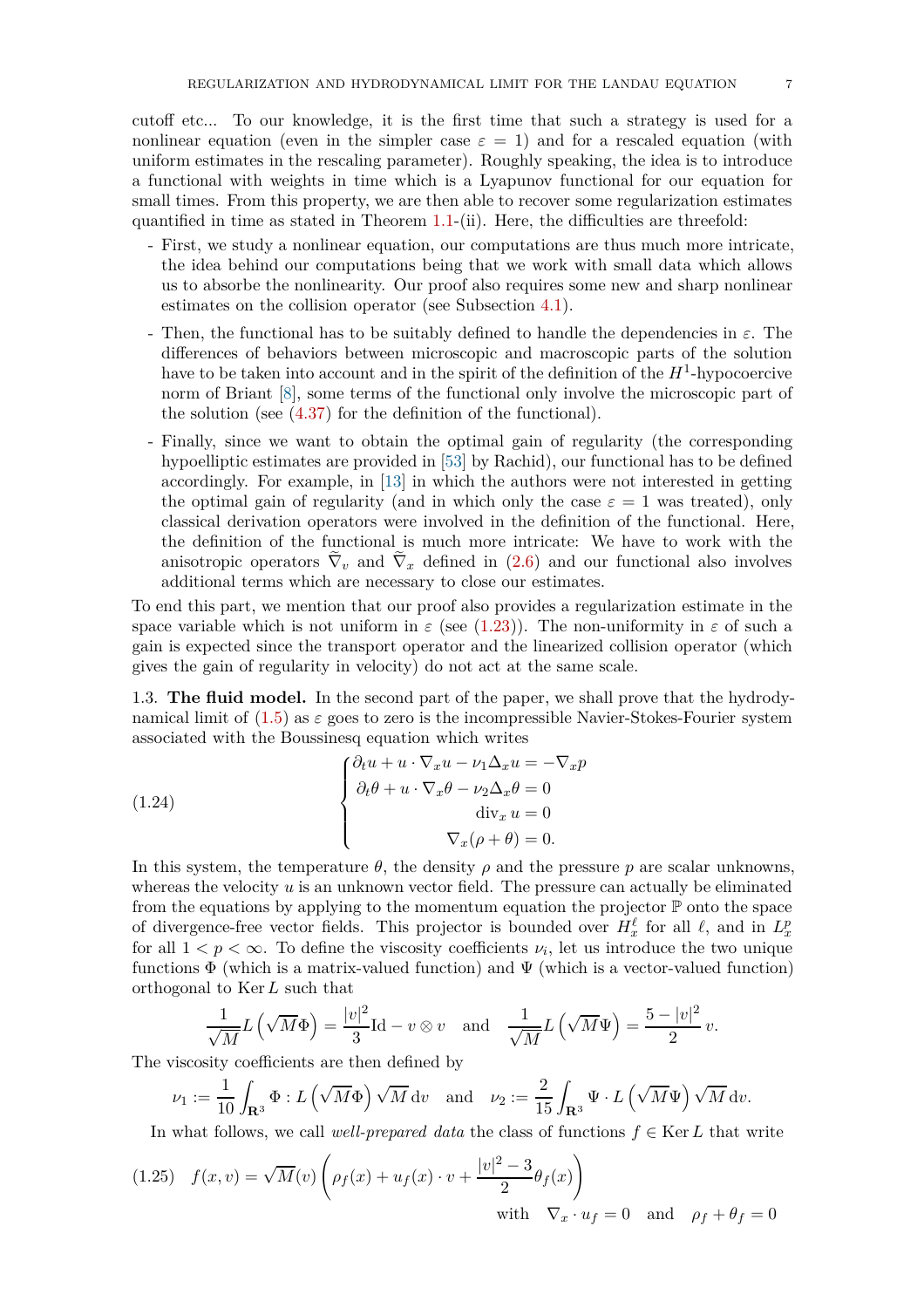where we recall that  $\rho_f$ ,  $u_f$  and  $\theta_f$  are defined in [\(1.14\)](#page-3-3), [\(1.15\)](#page-3-4), [\(1.16\)](#page-3-5).

<span id="page-7-5"></span>It is known that for mean free  $(\rho_0, u_0, \theta_0) \in H_x^3$  small enough and satisfying

(1.26) 
$$
\nabla_x \cdot u_0 = 0 \quad \text{and} \quad \rho_0 + \theta_0 = 0,
$$

there exists a unique solution  $(\rho, u, \theta) \in H_x^3$  to [\(1.24\)](#page-6-1) defined on **R**<sup>+</sup> with associated initial data  $(\rho_0, u_0, \theta_0)$  (see [\[22,](#page-78-13) [43,](#page-79-14) [44,](#page-79-15) [23\]](#page-78-2)). For such an initial data, we also define  $g_0$  a well-prepared data with  $(\rho_0, u_0, \theta_0)$  as associated first macroscopic quantities, namely

<span id="page-7-2"></span>(1.27) 
$$
g_0(x, v) := \sqrt{M}(v) \left( \rho_0(x) + u_0(x) \cdot v + \frac{|v|^2 - 3}{2} \theta_0(x) \right)
$$
  
with  $\nabla_x \cdot u_0 = 0$  and  $\rho_0 + \theta_0 = 0$ .

Notice that from the definition of the space  $\mathscr{X}$ , we in particular have that  $g_0 \in \mathscr{X}$  and the mean-free assumption made on  $(\rho_0, u_0, \theta_0)$  implies that  $g_0 \in (\text{Ker }\Lambda_{\varepsilon})^{\perp}$ . Notice also that due to the definition of  $\mathscr{X}$ , the smallness assumption made on  $(\rho_0, u_0, \theta_0)$  can be translated into a smallness assumption on  $g_0$ . Indeed, given the form of  $g_0$ , by triangular inequality, it is clear that

$$
||g_0||_{\mathscr{X}} \lesssim ||(\rho_0, u_0, \theta_0)||_{H_x^3}.
$$

Moreover, since  $\left\{\sqrt{M}, \sqrt{M}v_i, \sqrt{M}(|v|^2-3)/2\right\}$  is an orthogonal system in  $L^2_v$ , we also have that

 $||g_0||_{\mathscr{X}} \gtrsim ||g_0||_{H^3_x L^2_v} \gtrsim ||(\rho_0, u_0, \theta_0)||_{H^3_x}.$ 

As a consequence, there exists  $\eta_1 > 0$  such that if  $g_0$  is of the form [\(1.27\)](#page-7-2) and satisfies  $||g_0||_{\mathscr{X}} \leq \eta_1$ , then there exists  $(\rho, u, \theta) \in H^3_x$  defined on  $\mathbb{R}^+$  solution to [\(1.24\)](#page-6-1). We define the kinetic distribution lying in Ker L with associated macroscopic quantities  $(\rho, u, \theta)$ 

<span id="page-7-3"></span>(1.28) 
$$
g(t, x, v) := \sqrt{M}(v) \left( \rho(t, x) + u(t, x) \cdot v + \frac{|v|^2 - 3}{2} \theta(t, x) \right).
$$

We also have the following estimate

$$
(1.29) \t\t\t\t \|g\|_{L_t^{\infty}(\mathcal{X})} \lesssim C(\|g_0\|_{\mathcal{X}})
$$

where  $C(\|g_0\|_{\mathcal{X}})$  is a constant only depending on the  $\mathcal{X}$ -norm of the data  $g_0$ . The aforementioned results on the system  $(1.24)$  can be found in [\[23,](#page-78-2) Appendix B.3] in which more details and references on the subject are given.

<span id="page-7-0"></span>1.4. **Hydrodynamical limit result.** For the statement of the main hydrodynamical result, we first introduce the following notation for functional spaces: If  $X_1$  and  $X_2$  are two function spaces, we say that a function *f* belongs to  $X_1 + X_2$  if there are  $f_1 \in X_1$ and  $f_2 \in X_2$  such that  $f = f_1 + f_2$  and we define

<span id="page-7-4"></span>
$$
||f||_{X_1+X_2} := \min_{\substack{f = f_1 + f_2 \\ f_i \in X_i}} (||f_1||_{X_1} + ||f_2||_{X_2}).
$$

<span id="page-7-1"></span>**Theorem 1.5.** Let  $g_{\text{in}}^{\varepsilon} \in \mathscr{X} \cap (\text{Ker }\Lambda_{\varepsilon})^{\perp}$  for  $\varepsilon \in (0,1)$  such that  $||g_{\text{in}}^{\varepsilon}||_{\mathscr{X}} \leq \eta_0$  (where  $\eta_0$ *is defined in Theorem* [1.1\)](#page-4-1) and  $g^{\varepsilon} \in L^{\infty}_t(\mathscr{X})$  being the associated solutions of [\(1.7\)](#page-2-1) with *initial data*  $g_{\text{in}}^{\varepsilon}$  *constructed in Theorem [1.1.](#page-4-1) Consider also*  $g_0 \in \mathscr{X} \cap (\text{Ker }\Lambda_{\varepsilon})^{\perp}$  *such that*  $||g_0||_{\mathcal{X}} \leq \eta_1$  *and g defined respectively as in* [\(1.27\)](#page-7-2) *and* [\(1.28\)](#page-7-3)*.* 

*There exists*  $\eta_2 \in (0, \min(\eta_0, \eta_1))$  *such that if*  $\max (\|\mathcal{g}_{\text{in}}^{\varepsilon}\|_{\mathcal{X}}, \|\mathcal{g}_0\|_{\mathcal{X}}) \le \eta_2$  and

(1.30) 
$$
\|g_{\text{in}}^{\varepsilon} - g_0\|_{\mathscr{X}} \xrightarrow[\varepsilon \to 0]{} 0,
$$

*then we have*

(1.31) 
$$
\|g^{\varepsilon} - g\|_{L_t^{\infty}(\mathscr{X})} \xrightarrow[\varepsilon \to 0]{} 0.
$$

 $If$  max  $(\Vert g_{\text{in}}^{\varepsilon} \Vert_{\mathscr{X}}, \Vert g_0 \Vert_{\mathscr{X}}) \leq \eta_2$  *and* 

(1.32) 
$$
\|\pi g_{\text{in}}^{\varepsilon} - g_0\|_{\mathscr{X}} \xrightarrow[\varepsilon \to 0]{} 0,
$$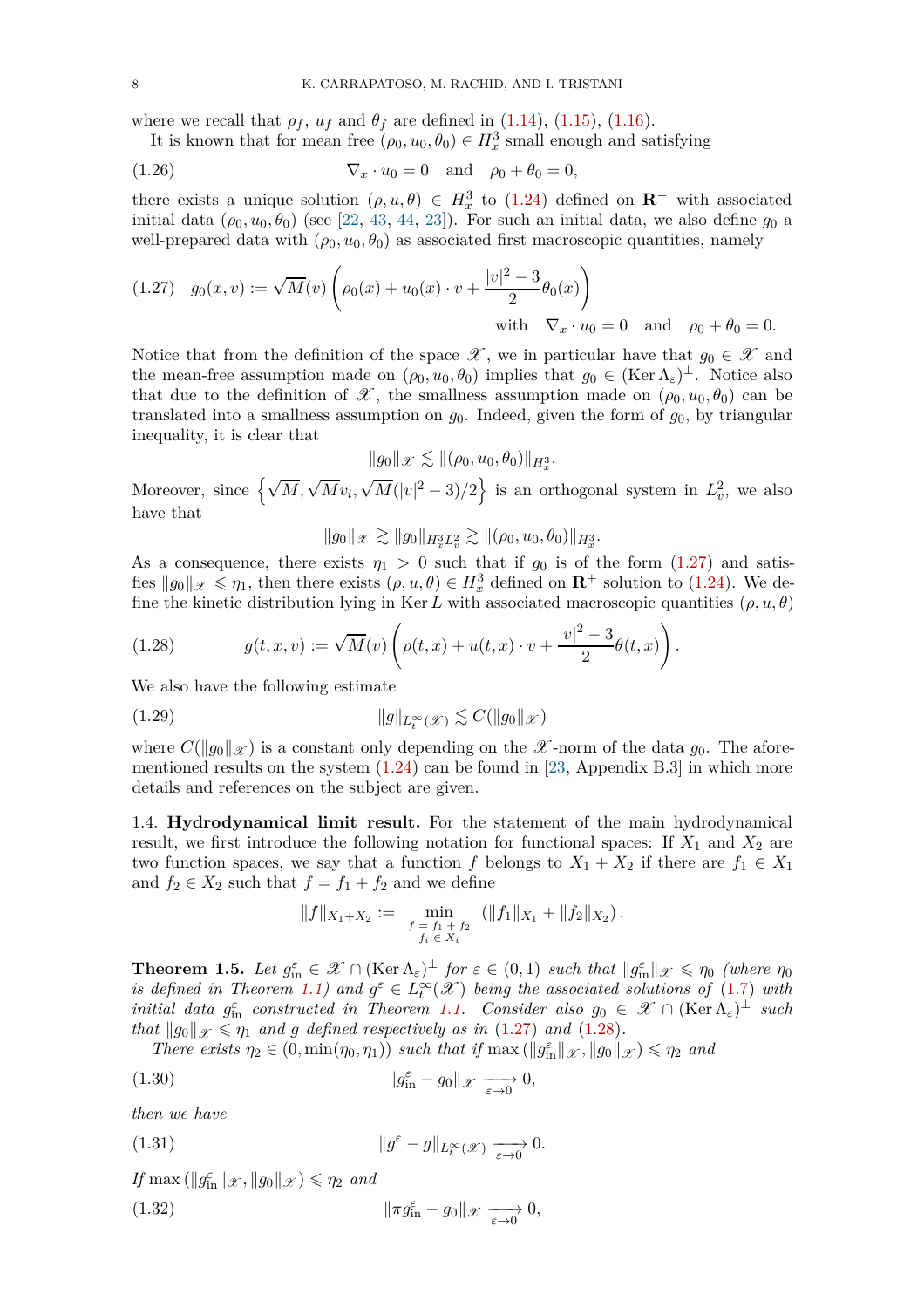*then we have*

<span id="page-8-0"></span>(1.33) 
$$
\|g^{\varepsilon} - g\|_{L_t^1(\mathscr{Y}_1) + L_t^{\infty}(\mathscr{X})} \xrightarrow[\varepsilon \to 0]{} 0.
$$

*Remark* 1.6. One can get a rate of convergence in  $(1.31)$  and  $(1.33)$  if we suppose that  $g_0$ has some additional regularity in *x*, namely a rate of  $\varepsilon^{\delta}$  if the regularity is supposed to be  $H_x^{3+\delta}$  for  $\delta \in (0,1/2]$ . We refer to Theorem [6.1](#page-59-1) for a quantitative version of this result.

*Remark* 1.7*.* As explained in Remark [1.3,](#page-4-3) the results of Theorem [1.1](#page-4-1) could be obtained in larger spaces  $\mathscr{E} = H_x^3 L_v^2(\langle v \rangle^k \sqrt{M})$ . A similar approach as the one used by Gervais in [\[25,](#page-79-16) [24\]](#page-78-14) in which the hard spheres Boltzmann equation is treated in "large" Sobolev spaces, might yield the associated hydrodynamical result.

*Remark* 1.8*.* As explained in Remark [1.4,](#page-4-5) the strategy of the proof of Theorem [1.1](#page-4-1) should also work in order to treat the case of very soft and Coulomb potentials. However, in order to obtain the associated hydrodynamical result, our method employs some fine spectral estimates that are known to hold only for the case  $-2 \leq \gamma \leq 1$  by [\[59\]](#page-80-0). Therefore, if we are able to extend the results of [\[59\]](#page-80-0) to the case of very soft and Coulomb potentials, we might then be able to obtain the analogous result of Theorem [1.5.](#page-7-1)

We first give a short overview of the existing literature on the problem of deriving fluid equations from kinetic ones (we refer to the book by Saint-Raymond [\[55\]](#page-80-2) for a thorough presentation of the topic). The first justifications of the link between kinetic and fluid equations were formal and based on asymptotic expansions by Hilbert, Chapman, Enskog and Grad (see [\[39,](#page-79-1) [15,](#page-78-15) [28\]](#page-79-17)). The first rigorous convergence proofs based also on asymptotic expansions were given by Caflisch [\[10\]](#page-78-16) (see also [\[42\]](#page-79-18) and [\[16\]](#page-78-17)). In those papers, the limit is justified up to the first singular time for the fluid equation. By using the nonlinear energy method introduced by himself in [\[31\]](#page-79-4), Guo [\[32\]](#page-79-2) has justified the limit towards the Navier-Stokes equation and beyond in Hilbert's expansion from Boltzmann and Landau equations (see below for more details on this result).

There has also been some convergence proofs based on spectral analysis in the framework of strong solutions close to equilibrium introduced by Grad [\[29\]](#page-79-19) and Ukai [\[56\]](#page-80-3) for the Boltzmann equation. In this respect, we refer to the works by Nishida, Bardos and Ukai, Gallagher and Tristani [\[52,](#page-79-20) [5,](#page-78-1) [23\]](#page-78-2). These results use the description of the spectrum of the linearized Boltzmann equation in Fourier space in the space variable performed in [\[51,](#page-79-21) [14,](#page-78-18) [21\]](#page-78-19). Our approach is reminiscent of these ones and relies on the generalization of the paper [\[21\]](#page-78-19) to several kinetic equations (including the Landau one) made in [\[59\]](#page-80-0) by Yang and Yu. Notice also that such a spectral result has recently been obtained in [\[25\]](#page-79-16) by Gervais for the hard-spheres Boltzmann equation in a larger class of Sobolev spaces.

More recently, some uniform in  $\varepsilon$  estimates on kinetic equations have allowed to prove (at least) weak convergence towards the Navier-Stokes equation. Let us mention [\[41,](#page-79-22) [54\]](#page-79-3) in which the cases of Boltzmann equation without cutoff and the Landau equations are treated. In [\[8,](#page-78-4) [9\]](#page-78-6), the authors have obtained convergence to equilibrium results for the rescaled Boltzmann equation (and also the Landau equation in [\[8\]](#page-78-4)) uniformly in the rescaling parameter using respectively hypocoercivity and enlargement methods. In [\[9\]](#page-78-6), the authors are able to weaken the assumptions on the data down to Sobolev spaces with polynomial weights. We also refer to [\[2\]](#page-78-12) in which a similar approach combined with perturbative arguments has been used to derive a fluid system from the inelastic Boltzmann equation. Notice that Briant [\[8\]](#page-78-4) has combined this with Ellis and Pinsky result [\[21\]](#page-78-19) to recover strong convergence in the case of the Boltzmann equation.

Finally, let us mention that this problem has been extensively studied in the framework of weak solutions, the goal being to obtain solutions for the fluid models from renormalized solutions introduced by DiPerna and Lions in [\[19\]](#page-78-20) for the Boltzmann equation. We shall not make an extensive presentation of this program as it is out of the realm of this study, but let us mention that it was started by Bardos, Golse and Levermore at the beginning of the nineties in [\[4,](#page-78-3) [3\]](#page-78-21) and was continued by those authors, Saint-Raymond, Masmoudi,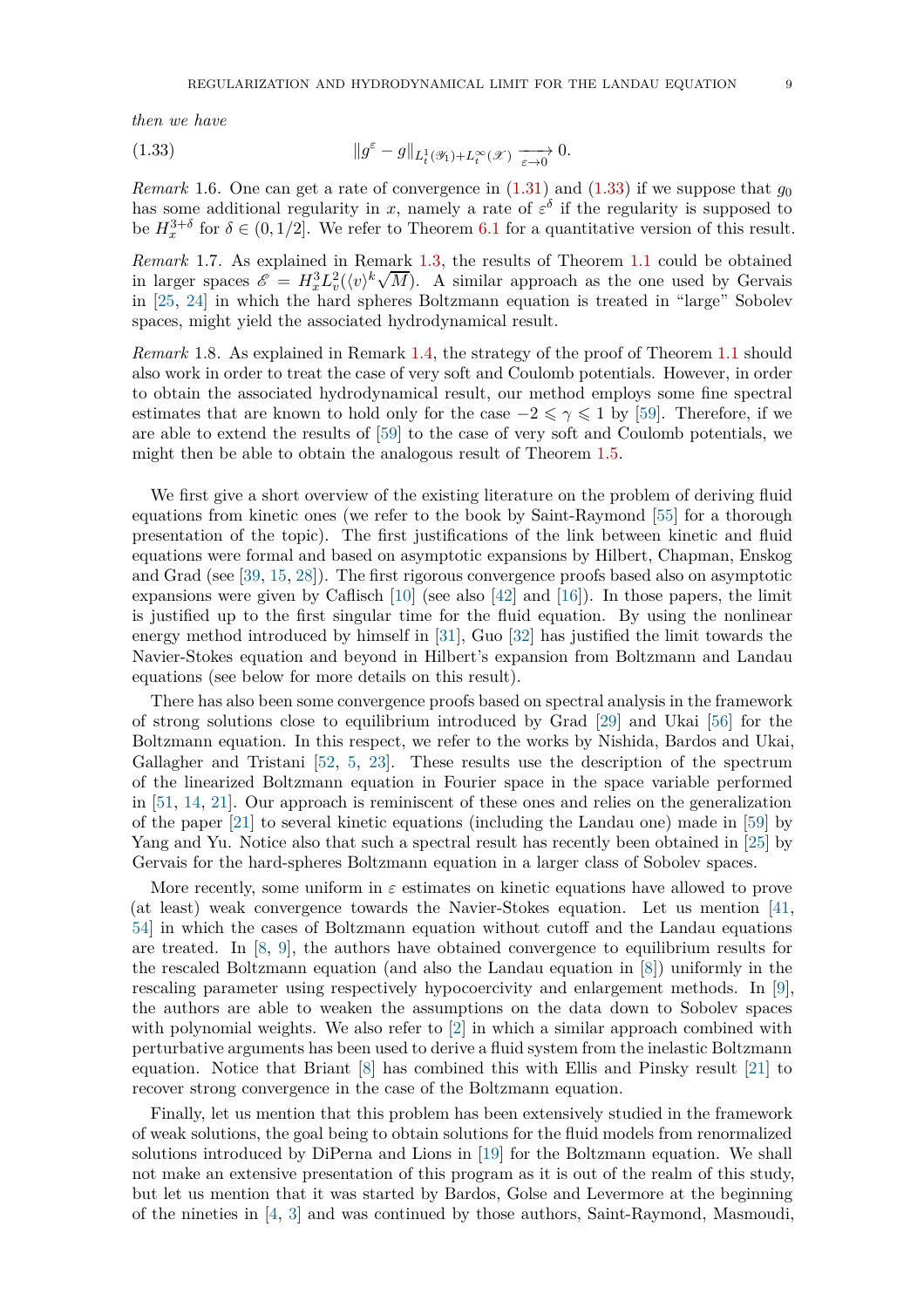Lions among others. We mention here a (non exhaustive) list of papers which are part of this program (see [\[26,](#page-79-23) [27,](#page-79-24) [45,](#page-79-25) [46,](#page-79-26) [55\]](#page-80-2)).

Let us focus on the Landau equation for which the literature is scarcer. As mentioned above, in [\[32\]](#page-79-2), Guo justifies the limit the Navier-Stokes limit and beyond in the Hilbert's expansion from (the Boltzmann and) the Landau equations (even for the case of very soft potentials) in the torus by using his nonlinear energy method. Our result on the hydrodynamical limit is reminiscent of the one obtained in [\[32\]](#page-79-2) for the hard and moderately soft potentials in the sense that we work with strong solutions and we prove a strong convergence result. It is however worth noticing that our functional framework is less restrictive (we only work with 3 derivatives in *x* and no derivative in *v* whereas in [\[32\]](#page-79-2), regularity on 8 derivatives in both variables  $x$  and  $v$  is required). Moreover, there is an important loss of regularity in the estimates of convergence proven in [\[32\]](#page-79-2) whereas we only lose  $\delta$  derivatives in *x* and there is no loss in *v* to get a rate of convergence of  $\varepsilon^{\delta}$  from Landau to Navier-Stokes equation (see Theorem [6.1\)](#page-59-1). In the present paper and in [\[32\]](#page-79-2), the fluid initial data are supposed to be well-prepared, namely the divergence free condition and the Boussinesq relation [\(1.26\)](#page-7-5) are supposed to hold. We refer to [\[40\]](#page-79-27) by Jiang and Xiong for an extension to the case where the fluid part is not supposed to be well-prepared and the creation and propagation of initial layers is studied. In [\[32,](#page-79-2) [40\]](#page-79-27), the kinetic initial data is supposed to have a specific form so that there is no creation of kinetic initial layers. Our presentation is slightly different since we do not use Hilbert expansion to study the limit towards the Navier-Stokes equation, our assumption being the following: The projection of the kinetic initial data onto the kernel of the linearized operator *L* is supposed to converge towards the well-prepared fluid initial data as  $\varepsilon \to 0$ . Finally, in [\[54\]](#page-79-3), Rachid obtained a result of weak- $\star$  convergence in  $L_t^{\infty}(H_x^3 L_v^2)$  towards the incompressible Navier-Stokes-Fourier system, we have thus strengthen this result for the type of initial data that we consider here. One can notice that the assumptions made on the fluid initial data in [\[54\]](#page-79-3) are a bit less restrictive since the divergence free condition for  $u_0$  and the Boussinesq relation for  $\rho_0$  and  $\theta_0$  are not supposed to hold. The initial layer that such an initial condition creates is absorbed there in the weak convergence. In our framework, we can not hope to absorbe it in a strong convergence framework because the initial layer is propagated over time in the periodic domain (see [\[40\]](#page-79-27)). Note also that in [\[23\]](#page-78-2), the authors were able to treat this type of "completely ill-prepared" data only in the case of the whole space since those terms has some dispersive properties in the whole space.

Let us describe into more details our strategy to obtain strong convergence. It is inspired by the ones used in [\[5,](#page-78-1) [8,](#page-78-4) [23\]](#page-78-2). Indeed, as in [\[23\]](#page-78-2), using the spectral analysis performed in [\[59\]](#page-80-0) by Yang and Yu, in order to prove our main convergence result, we reformulate the fluid equation in a kinetic fashion and we then study the equation satisfied by the difference satisfied between the kinetic and the fluid solutions. However, let us point out that we are not able to perform a fixed point argument as in the aforementioned paper. This is due to the fact that the structure of the Landau bilinear operator is more complicated than the hard-spheres Boltzmann one. Indeed, there is an anisotropic loss of derivatives and weights in the nonlinear estimates which prevent us from closing a fixed point estimate. To circumvent this difficulty, we use some new a priori estimates on the solution of the linearized rescaled Landau equation and on the nonlinear rescaled Landau equation [\(1.7\)](#page-2-1) that are uniform in the Knudsen number and that have been presented in Theorem [1.1.](#page-4-1) By intertwining these refined and sharp kinetic estimates and fluid mechanics ones, we are able to prove a result of strong convergence from the solutions of the Landau equation to the Navier-Stokes one as stated in Theorem [1.5.](#page-7-1)

<span id="page-9-0"></span>1.5. **Outline of the paper.** In Section [2,](#page-10-0) we give some technical results on the Landau collision operator that will be used all along the paper. In Section [3,](#page-18-0) we develop hypocoercivity and regularization estimates for the linearized problem. In Section [4,](#page-28-0) we develop our perturbative Cauchy theory for the whole nonlinear problem as well as some regularization estimates on it. In Section [5,](#page-50-0) we develop some new estimates on the linearized problem that are useful to prove our hydrodynamical result, which is proven in Section [6.](#page-58-0)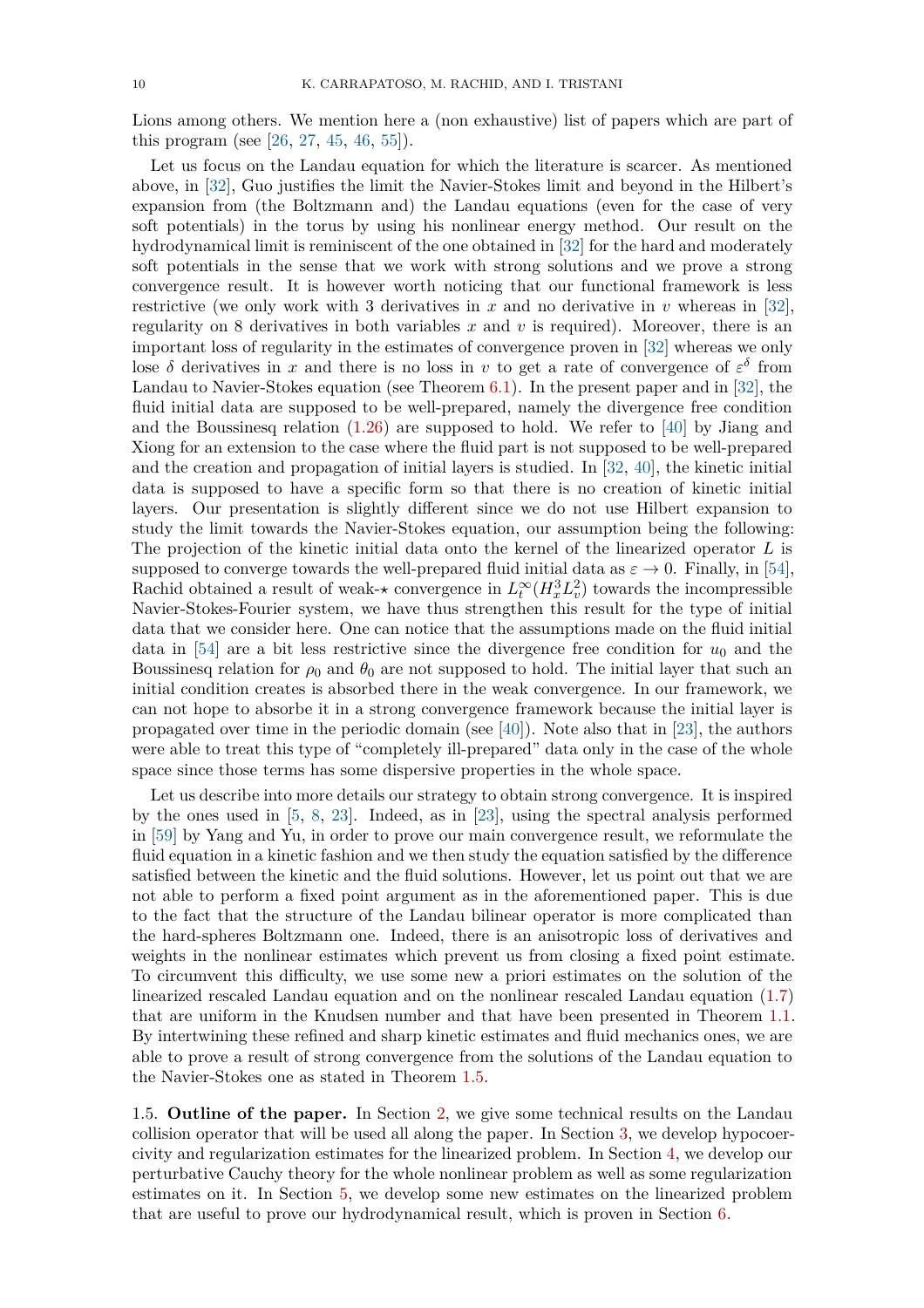**Acknowledgements.** The authors thank Frédéric Hérau for his valuable advice and fruitful discussions. This work has been partially supported by the Projects EFI: ANR-17- CE40-0030 (K.C. and I.T.) and SALVE: ANR-19-CE40-0004 (I.T.) of the French National Research Agency (ANR).

# 2. Preliminary results

<span id="page-10-0"></span>In this section, we present some technical results and tools that will be useful throughout the paper.

<span id="page-10-1"></span>2.1. **Collision operator.** Recalling the definition of the matrix  $a = (a_{ij})_{ij}$  in [\(1.2\)](#page-1-3) and that we use the convention of summation of repeated indices through the paper, we define the following quantities

<span id="page-10-2"></span>
$$
b_i(v) = \partial_j a_{ij}(v) = -2 |v|^\gamma v_i,
$$
  

$$
c(v) = \partial_{ij} a_{ij}(v) = -2(\gamma + 3) |v|^\gamma,
$$

in such a way that one can rewrite the Landau operator  $(1.1)$  as

(2.1) 
$$
Q(g, f) = (a_{ij} * g)\partial_{v_i, v_j} f - (c * g)f
$$

$$
= \partial_{v_i} \left\{ (a_{ij} * g)\partial_{v_j} f - (b_i * g)f \right\},
$$

where ∗ denotes the convolution in the velocity variable *v*.

We now state a technical lemma in which we provide a rewriting of the nonlinear operator Γ defined in [\(1.8\)](#page-2-3) and the linearized collision operator *L* defined in [\(1.9\)](#page-2-4).

**Lemma 2.1.** *There holds*

<span id="page-10-3"></span>(2.2)  
\n
$$
\Gamma(f_1, f_2) = \partial_{v_i} \left\{ \left( a_{ij} * [\sqrt{M} f_1] \right) \partial_{v_j} f_2 \right\} - \partial_{v_i} \left\{ \left( b_i * [\sqrt{M} f_1] \right) f_2 \right\} - \left( a_{ij} * [\sqrt{M} f_1] \right) v_i \partial_{v_j} f_2 + \frac{1}{4} \left( a_{ij} * [\sqrt{M} f_1] \right) v_i v_j f_2 - \frac{1}{2} \left( a_{ii} * [\sqrt{M} f_1] \right) f_2,
$$

*and*

<span id="page-10-4"></span>(2.3) 
$$
Lf = \partial_{v_i} \left\{ (a_{ij} * M) \partial_{v_j} f \right\} + \left\{ -\frac{1}{4} (a_{ij} * M) v_i v_j + \frac{1}{2} \partial_{v_i} [(a_{ij} * M) v_j] \right\} f + \left( a_{ij} * [\sqrt{M} f] \right) v_i v_j \sqrt{M} - \left( a_{ii} * [\sqrt{M} f] \right) \sqrt{M} - \left( c * [\sqrt{M} f] \right) \sqrt{M}.
$$

*Proof.* From the definition of  $\Gamma$  in [\(1.8\)](#page-2-3) and using the formulation [\(2.1\)](#page-10-2) for  $Q$ , we first obtain

$$
\Gamma(g_1,g_2)=\frac{1}{\sqrt{M}}\partial_{v_i}\left\{\left(a_{ij} * [\sqrt{M}g_1]\right)\partial_{v_j}(\sqrt{M}g_2)-\left(b_i * [\sqrt{M}g_1]\right)\sqrt{M}g_2\right\}.
$$

By writing  $\partial_{v_j}(\sqrt{M}g_2) = \sqrt{M}\partial_{v_j}g_2 - \frac{1}{2}v_j\sqrt{M}g_2$  we thus obtain

$$
\Gamma(g_1, g_2) = \frac{1}{\sqrt{M}} \partial_{v_i} \left\{ \left( a_{ij} * [\sqrt{M} g_1] \right) \sqrt{M} \partial_{v_j} g_2 \right\} - \frac{1}{2} \frac{1}{\sqrt{M}} \partial_{v_i} \left\{ \left( a_{ij} * [\sqrt{M} g_1] \right) v_j \sqrt{M} g_2 \right\} - \frac{1}{\sqrt{M}} \partial_{v_i} \left\{ \left( b_i * [\sqrt{M} g_1] \right) \sqrt{M} g_2 \right\}.
$$

Applying the derivative  $\partial_{v_i}$  inside the brackets to the term  $\sqrt{M}$  we then get

$$
\Gamma(g_1, g_2) = \partial_{v_i} \left\{ \left( a_{ij} * [\sqrt{M} g_1] \right) \partial_{v_j} g_2 \right\} - \frac{1}{2} \left( a_{ij} * [\sqrt{M} g_1] \right) v_i \partial_{v_j} g_2 \n- \frac{1}{2} \partial_{v_i} \left\{ \left( a_{ij} * [\sqrt{M} g_1] \right) v_j g_2 \right\} + \frac{1}{4} \left( a_{ij} * [\sqrt{M} g_1] \right) v_i v_j g_2 \n- \partial_{v_i} \left\{ \left( b_i * [\sqrt{M} g_1] \right) g_2 \right\} + \frac{1}{2} \left( b_i * [\sqrt{M} g_1] \right) v_i g_2.
$$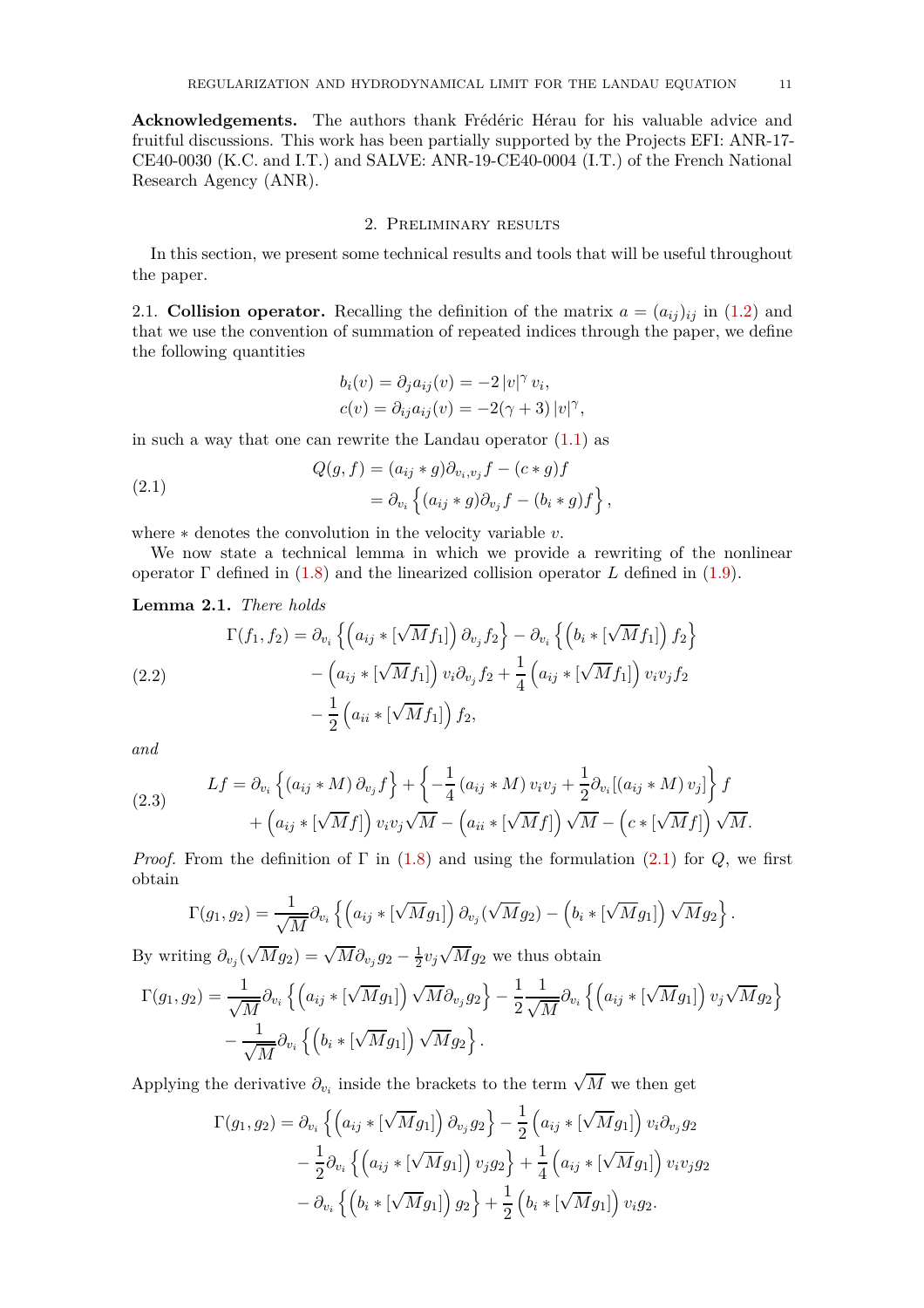Finally, we apply the derivative to the third term in the right-hand side of the above equation and thus we get

$$
\Gamma(g_1, g_2) = \partial_{v_i} \left\{ \left( a_{ij} * [\sqrt{M} g_1] \right) \partial_{v_j} g_2 \right\} - \frac{1}{2} \left( a_{ij} * [\sqrt{M} g_1] \right) v_i \partial_{v_j} g_2 \n- \frac{1}{2} \left( b_j * [\sqrt{M} g_1] \right) v_j g_2 - \frac{1}{2} \left( a_{ii} * [\sqrt{M} g_1] \right) g_2 - \frac{1}{2} \left( a_{ij} * [\sqrt{M} g_1] \right) v_j \partial_{v_i} g_2 \n+ \frac{1}{4} \left( a_{ij} * [\sqrt{M} g_1] \right) v_i v_j g_2 - \partial_{v_i} \left\{ \left( b_i * [\sqrt{M} g_1] \right) g_2 \right\} + \frac{1}{2} \left( b_i * [\sqrt{M} g_1] \right) v_i g_2 \n= \partial_{v_i} \left\{ \left( a_{ij} * [\sqrt{M} g_1] \right) \partial_{v_j} g_2 \right\} - \left( a_{ij} * [\sqrt{M} g_1] \right) v_i \partial_{v_j} g_2 \n- \frac{1}{2} \left( a_{ii} * [\sqrt{M} g_1] \right) g_2 + \frac{1}{4} \left( a_{ij} * [\sqrt{M} g_1] \right) v_i v_j g_2 - \partial_{v_i} \left\{ \left( b_i * [\sqrt{M} g_1] \right) g_2 \right\}
$$

which completes the proof of  $(2.2)$ .

We now prove  $(2.3)$ . From  $(2.2)$  we get

$$
\Gamma(\sqrt{M}, f) = \partial_{v_i} \left\{ (a_{ij} * M) \partial_{v_j} f \right\} - \partial_{v_i} \left\{ (b_i * M) f \right\}
$$

$$
- (a_{ij} * M) v_i \partial_{v_j} f + \frac{1}{4} (a_{ij} * M) v_i v_j f - \frac{1}{2} (a_{ii} * M) f.
$$

For the second term in the right-hand side of above equation, we observe that

$$
-\partial_{v_i}\left\{(b_i * M) f\right\} = -(c * M) f - (b_i * M) \partial_{v_i} f,
$$

as well as

$$
- (b_i * M) \partial_{v_i} f = - (\partial_{v_j} a_{ij} * M) \partial_{v_i} f = (a_{ij} * v_j M) \partial_{v_i} f = (a_{ij} * M) v_j \partial_{v_i} f
$$

by using that  $a_{ij}(v - w)(v_i - w_i) = 0$ . We also remark, using that  $a_{ij}(v - w)(v_i - w_i)(v_j - w_i)$  $w_j$ ) = 0,

$$
-(c*M) = -(a_{ij} * \partial_{v_i}\partial_{v_j}M) = (a_{ij} * \delta_{ij}M) - (a_{ij} * v_i v_jM)
$$
  
=  $(a_{ii} * M) - (a_{ij} * M)v_i v_j,$ 

as well as

$$
\partial_{v_i}[(a_{ij} * M)v_j] = -(a_{ij} * M)v_iv_j + (a_{ii} * M).
$$

Putting together previous equalities, we finally obtain

$$
\Gamma(\sqrt{M},f) = \partial_{v_i} \left\{ (a_{ij} * M) \partial_{v_j} f \right\} + \left\{ -\frac{1}{4} (a_{ij} * M) v_i v_j + \frac{1}{2} \partial_{v_i} [(a_{ij} * M) v_j] \right\} f.
$$

Moreover, from [\(2.2\)](#page-10-3) we get

$$
\Gamma(f, \sqrt{M}) = \partial_{v_i} \left\{ \left( a_{ij} * [\sqrt{M} f] \right) \partial_{v_j} \sqrt{M} \right\} - \partial_{v_i} \left\{ \left( b_i * [\sqrt{M} f] \right) \sqrt{M} \right\} - \left( a_{ij} * [\sqrt{M} f_1] \right) v_i \partial_{v_j} \sqrt{M} + \frac{1}{4} \left( a_{ij} * [\sqrt{M} f] \right) v_i v_j \sqrt{M} - \frac{1}{2} \left( a_{ii} * [\sqrt{M} f] \right) \sqrt{M}
$$

so that, developing the derivatives  $\partial_{v_i}$ , we get

$$
\Gamma(f, \sqrt{M}) = (b_j * [\sqrt{M}f]) \partial_{v_j} \sqrt{M} + (a_{ij} * [\sqrt{M}f]) \partial_{v_i} \partial_{v_j} \sqrt{M} \n- (c * [\sqrt{M}f]) \sqrt{M} - (b_i * [\sqrt{M}f]) \partial_{v_i} \sqrt{M} \n- (a_{ij} * [\sqrt{M}f]) v_i \partial_{v_j} \sqrt{M} + \frac{1}{4} (a_{ij} * [\sqrt{M}f]) v_i v_j \sqrt{M} \n- \frac{1}{2} (a_{ii} * [\sqrt{M}f]) \sqrt{M}.
$$

Observing that

$$
\partial_{v_j}\sqrt{M} = -\frac{1}{2}v_j\sqrt{M}
$$
 and  $\partial_{v_i}\partial_{v_j}\sqrt{M} = -\frac{1}{2}\delta_{ij}\sqrt{M} + \frac{1}{4}v_iv_j\sqrt{M}$ ,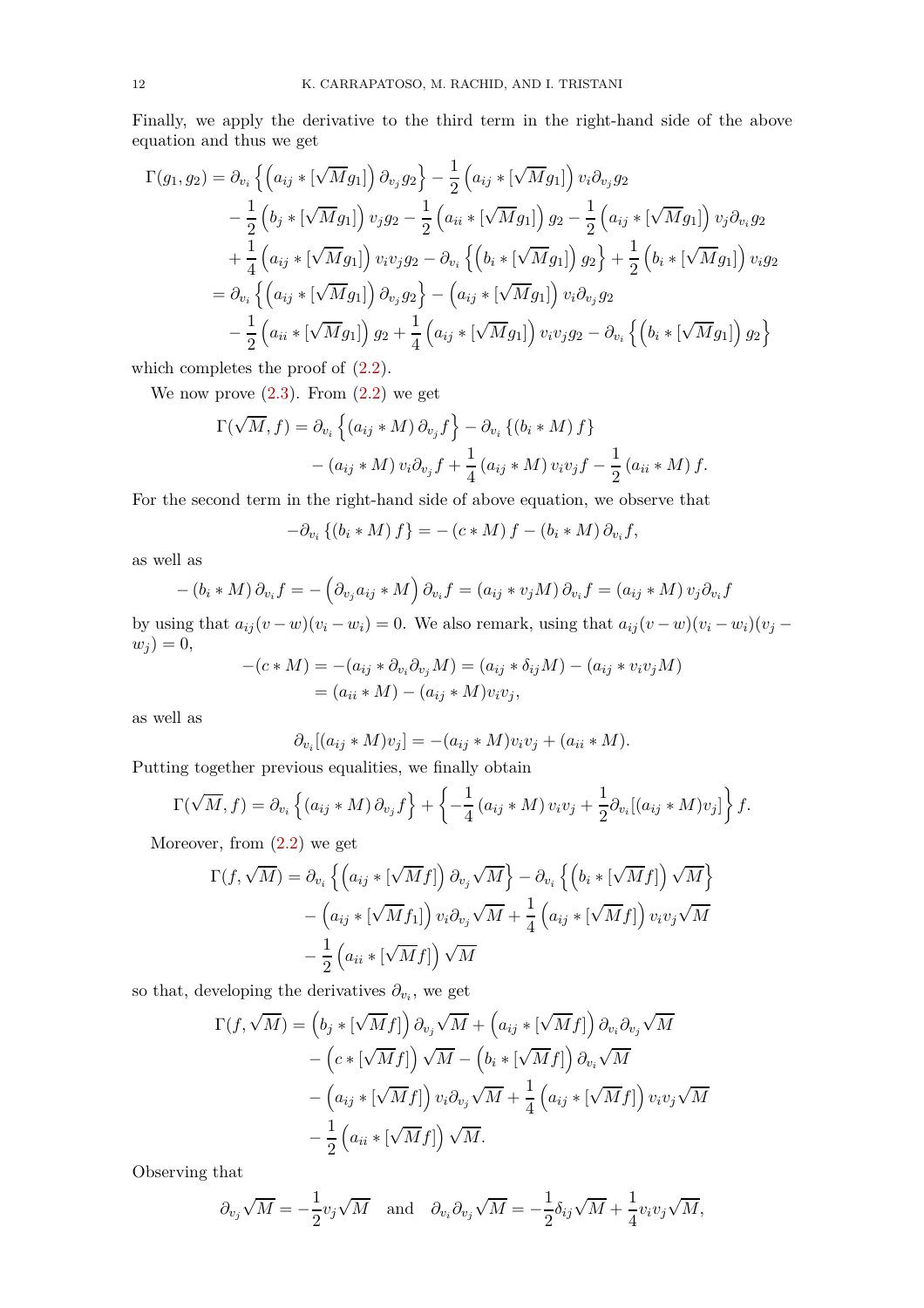we then get

$$
\Gamma(f, \sqrt{M}) = (a_{ij} * [\sqrt{M}f]) v_i v_j \sqrt{M} - (a_{ii} * [\sqrt{M}f]) \sqrt{M} - (c * [\sqrt{M}f]) \sqrt{M},
$$

which concludes the proof.

For  $v \in \mathbb{R}^3$ , we define the symmetric matrix  $\mathbf{A}(v) = (A_{ij}(v))_{1 \leq i,j \leq 3}$  whose coefficients are given by

$$
A_{ij}(v) = (a_{ij} *_{v} M)(v).
$$

We can decompose  $\mathbf{A}(v)$  as  $\mathbf{A}(v) = \mathbf{B}^\top(v)\mathbf{B}(v)$ , where  $\mathbf{B}(v) = (B_{ij}(v))_{1 \leqslant i,j \leqslant 3}$  is a matrix with real-valued smooth entries (see [\[53\]](#page-79-0)). Recall also that from [\[17\]](#page-78-22), for  $v \in \mathbb{R}^3 \setminus \{0\}$ , the matrix  $\mathbf{A}(v)$  has a simple eigenvalue  $\ell_1(v) > 0$  associated with the eigenvector *v* and a double eigenvalue  $\ell_2(v) > 0$  associated with the eigenspace  $v^{\perp}$ . Moreover, when  $|v| \to +\infty$ , we have

(2.4) 
$$
\ell_1(v) \sim 2\langle v \rangle^{\gamma}
$$
 and  $\ell_2(v) \sim \langle v \rangle^{\gamma+2}$ .

As such, one can write that for any  $v \in \mathbb{R}^3 \setminus \{0\}$ ,

<span id="page-12-3"></span><span id="page-12-0"></span>
$$
\mathbf{A}(v) = \ell_1(v) \frac{v}{|v|} \otimes \frac{v}{|v|} + \ell_2(v) \left( \mathrm{Id} - \frac{v}{|v|} \otimes \frac{v}{|v|} \right),\,
$$

where Id denotes the identity matrix and

(2.5) 
$$
\mathbf{B}(v) = \sqrt{\ell_1}(v) \frac{v}{|v|} \otimes \frac{v}{|v|} + \sqrt{\ell_2}(v) \left( \mathrm{Id} - \frac{v}{|v|} \otimes \frac{v}{|v|} \right).
$$

In what follows, we will use the following differential operators

(2.6) 
$$
\widetilde{\nabla}_v := \mathbf{B}(v) \nabla_v \text{ and } \widetilde{\nabla}_x := \mathbf{B}(v) \nabla_x
$$

as well as their adjoint operators in  $L_v^2$  given by, for  $F: \mathbf{R}^d \to \mathbf{R}^d$ ,

(2.7) 
$$
(\widetilde{\nabla}_v)^* F = -\nabla_v \cdot (\mathbf{B}(v)F) \text{ and } (\widetilde{\nabla}_x)^* F = -\widetilde{\nabla}_x \cdot F.
$$

Using the formulation [\(2.3\)](#page-10-4) of the linearized collision operator *L*, we can therefore rewrite it as

<span id="page-12-2"></span>(2.8) 
$$
Lf = -\tilde{\nabla}_v^* \tilde{\nabla}_v f - \left\{ \frac{1}{4} |\mathbf{B}(v)v|^2 - \frac{1}{2} \nabla_v \cdot \left[ \mathbf{B}^\top(v) \mathbf{B}(v)v \right] \right\} f - \left\{ \left( a_{ij} * \sqrt{M} f \right) v_i v_j - \left( a_{ii} * \sqrt{M} f \right) + \left( c * \sqrt{M} f \right) \right\} \sqrt{M}.
$$

The functions  $A_{ij}$ ,  $B_{ij}$  verify the following properties (see for example [\[32,](#page-79-2) [53\]](#page-79-0)): For any multi-index  $\alpha \in \mathbb{N}^3$  we have, for all  $v \in \mathbb{R}^3$ ,

<span id="page-12-4"></span>(2.9) 
$$
|\partial_v^{\alpha} A_{ij}(v)| \lesssim \langle v \rangle^{\gamma+2-|\alpha|}, \quad |\partial_v^{\alpha} B_{ij}(v)| \lesssim \langle v \rangle^{\frac{\gamma}{2}+1-|\alpha|}.
$$

From [\[17,](#page-78-22) [31,](#page-79-4) [48,](#page-79-28) [50\]](#page-79-29), we also know that *L* has a spectral gap, more precisely, there is  $\sigma_L > 0$  such that

<span id="page-12-1"></span>(2.10) 
$$
\langle Lf, f \rangle_{L^2_v} \leqslant -\sigma_L \|f - \pi f\|_{H^1_{v,*}}^2
$$

for any  $f \in \text{Dom}(L)$ , where we recall that  $\pi$  is the projector onto the kernel of *L* defined in [\(1.12\)](#page-3-6) and the  $H_{v,*}^1$ -norm is defined in [\(1.18\)](#page-3-7). Notice that in the case  $-2 \le \gamma \le 1$  which we study in the present paper, the previous inequality is indeed a coercivity estimate  $\text{because } \| \cdot \|_{H^1_{v,*}} \geqslant \| \cdot \|_{L^2_v}.$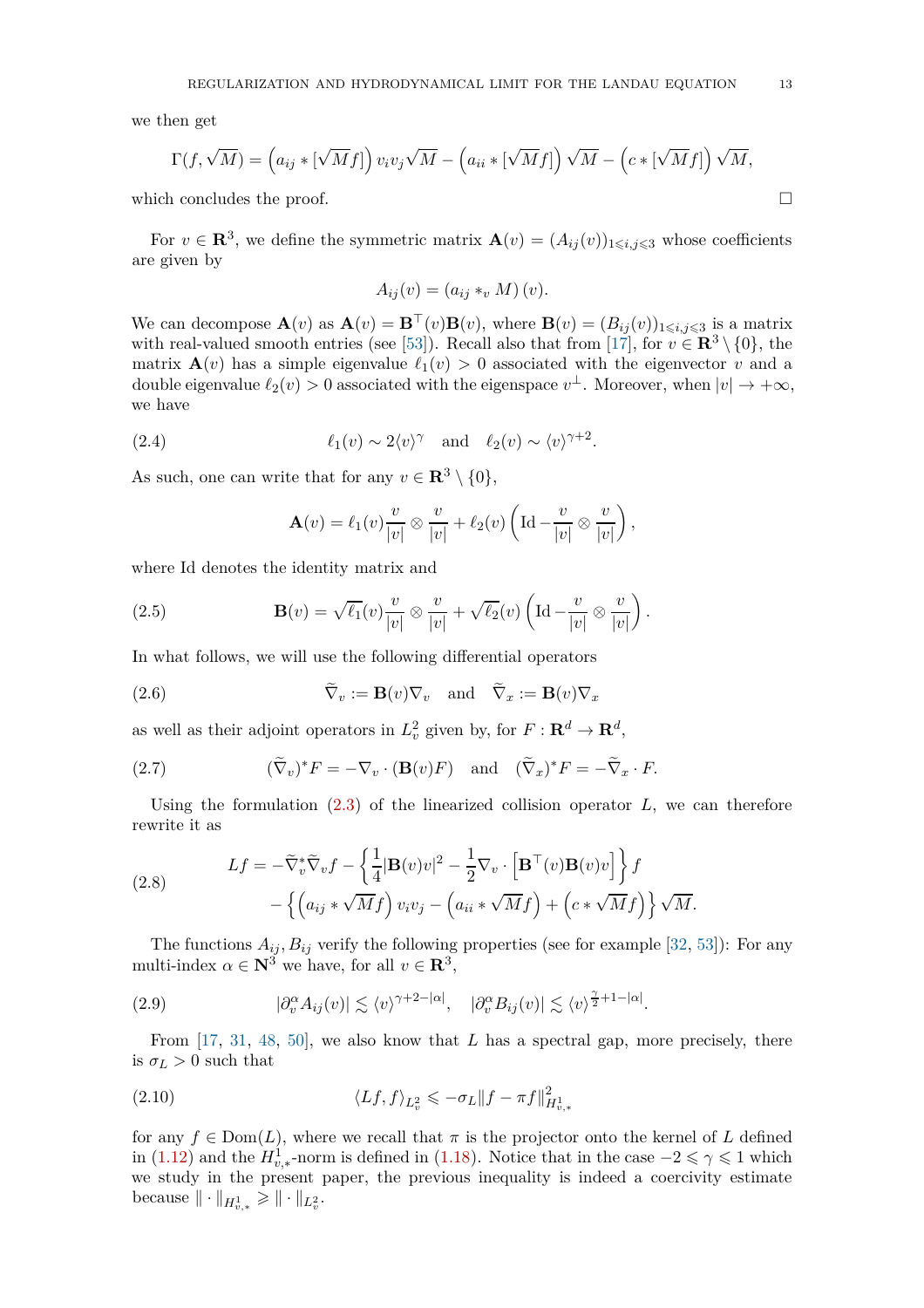<span id="page-13-0"></span>2.2. **Functional spaces.** We first notice that the  $H^1_{v,*}$ -norm in velocity defined in [\(1.18\)](#page-3-7) is also equal to

$$
||f||^2_{H^1_{v,*}}=||\langle v \rangle^{\frac{\gamma}{2}+1}f||^2_{L^2_v}+||\widetilde{\nabla}_v f||^2_{L^2_v}
$$

where  $\tilde{\nabla}_v$  is defined in [\(2.6\)](#page-12-0). We also introduce some  $H^2$  norm in velocity defined through the following norm:

$$
||f||_{H^2_{v,*}}^2 := ||\langle v \rangle^{\gamma+2} f||_{L^2_v}^2 + ||\widetilde{\nabla}_v (\langle v \rangle^{\frac{\gamma}{2}+1} f)||_{L^2_v}^2 + ||\langle v \rangle^{\frac{\gamma}{2}+1} \widetilde{\nabla}_v f||_{L^2_v}^2 + ||\widetilde{\nabla}_v \widetilde{\nabla}_v f||_{L^2_v}^2.
$$

Similarly to the definitions of  $\mathscr X$  and  $\mathscr Y_1$ , we define the weighted Sobolev-type space  $\mathscr Y_2$ as the space associated to the norm

<span id="page-13-4"></span>(2.11) 
$$
||f||_{\mathcal{Y}_2}^2 := ||\langle v \rangle^{3(\frac{\gamma}{2}+1)} f||_{L_x^2(H_{v,*}^2)}^2 + ||\langle v \rangle^{2(\frac{\gamma}{2}+1)} \nabla_x f||_{L_x^2(H_{v,*}^2)}^2 + ||\langle v \rangle^{\frac{\gamma}{2}+1} \nabla_x^2 f||_{L_x^2(H_{v,*}^2)}^2 + ||\nabla_x^3 f||_{L_x^2(H_{v,*}^2)}^2.
$$

We then introduce the spaces  $\mathscr{Z}_i^{\varepsilon}$  for  $i = 1, 2$  that involve derivatives in  $x: \mathscr{Z}_1^{\varepsilon}$  is associated with the norm

(2.12) 
$$
||f||_{\mathscr{Z}_{1}^{\varepsilon}}^{2} := ||f||_{\mathscr{X}}^{2} + ||f||_{\mathscr{Y}_{1}}^{2} + \varepsilon^{2} ||\widetilde{\nabla}_{x} f||_{\mathscr{X}}^{2},
$$

and  $\mathscr{Z}_2^{\varepsilon}$  is associated with

(2.13) 
$$
||f||_{\mathscr{Z}_2^{\varepsilon}}^2 := ||f||_{\mathscr{Z}_1^{\varepsilon}}^2 + ||f||_{\mathscr{Y}_2}^2 + \varepsilon^4 ||\widetilde{\nabla}_x^2 f||_{\mathscr{X}}^2.
$$

For the sequel, it is worth noticing that if  $f \in \mathscr{Z}_2^{\varepsilon}$ , then  $\varepsilon \widetilde{\nabla}_v \widetilde{\nabla}_x f \in \mathscr{X}$ . Indeed, a simple computation based on integrations by parts shows that

<span id="page-13-5"></span><span id="page-13-3"></span>
$$
\varepsilon \|\widetilde{\nabla}_v \widetilde{\nabla}_x f\|_{\mathscr{X}} \lesssim \varepsilon^2 \|\widetilde{\nabla}_x^2 f\|_{\mathscr{X}} + \|f\|_{\mathscr{Y}_2}.
$$

For  $i = 1, 2$ , we also define the associated dual spaces  $(\mathscr{Y}_i)'$  and  $(\mathscr{Z}_i^{\varepsilon})'$  with  $\mathscr{X}$  as a pivot space, more precisely, they are associated with the following norms:

(2.14) 
$$
||f||_{\mathscr{Y}'_i} := \sup_{||\varphi||_{\mathscr{Y}_i} \leq 1} \langle f, \varphi \rangle_{\mathscr{X}}
$$

and

(2.15) 
$$
||f||_{(\mathscr{Z}_i^{\varepsilon})'} := \sup_{||\varphi||_{\mathscr{Z}_i^{\varepsilon}} \leq 1} \langle f, \varphi \rangle_{\mathscr{X}}
$$

where  $\langle \cdot, \cdot \rangle_{\mathscr{X}}$  is the scalar product associated to  $\|\cdot\|_{\mathscr{X}}$  defined in [\(1.19\)](#page-3-2). Notice that we have the following interpolation result:

(2.16) 
$$
\left[\mathscr{X}, (\mathscr{Z}_2^{\varepsilon})'\right]_{1/2,2} = (\mathscr{Z}_1^{\varepsilon})'.
$$

The notation used above is the classical one of real interpolation (see [\[6\]](#page-78-23)). For sake of completeness, we briefly recall the meaning of this notation. For *C* and *D* two Banach spaces which are both embedded in the same Hausdorff topological vector space, for any  $z \in C + D$ , we define the *K*-function by

$$
K(t,z) := \inf_{z=c+d} (||c||_C + t||d||_D), \quad \forall \, t > 0.
$$

The space  $[C, D]_{\theta, p}$  for  $\theta \in (0, 1)$  and  $p \in [1, +\infty]$  is then defined by:

<span id="page-13-2"></span>
$$
[C, D]_{\theta, p} := \left\{ z \in C + D, \ t \mapsto K(t, z) / t^{\theta} \in L^p(\mathrm{d}t / t) \right\}.
$$

<span id="page-13-1"></span>2.3. **Basic estimates.** We gather in this subsection some basic estimates concerning the collision operator *L* that will be useful in the sequel.

In order to simplify, we recall the formulation of the operator *L* in [\(2.8\)](#page-12-2) and we introduce the function

(2.17) 
$$
\psi(v) := \frac{1}{4} |\mathbf{B}(v)v|^2 - \frac{1}{2} \nabla_v \cdot [\mathbf{B}^\top(v)\mathbf{B}(v)v]
$$

as well as the operators

(2.18) 
$$
L_1 f := -\widetilde{\nabla}_v^* \widetilde{\nabla}_v f - \psi f
$$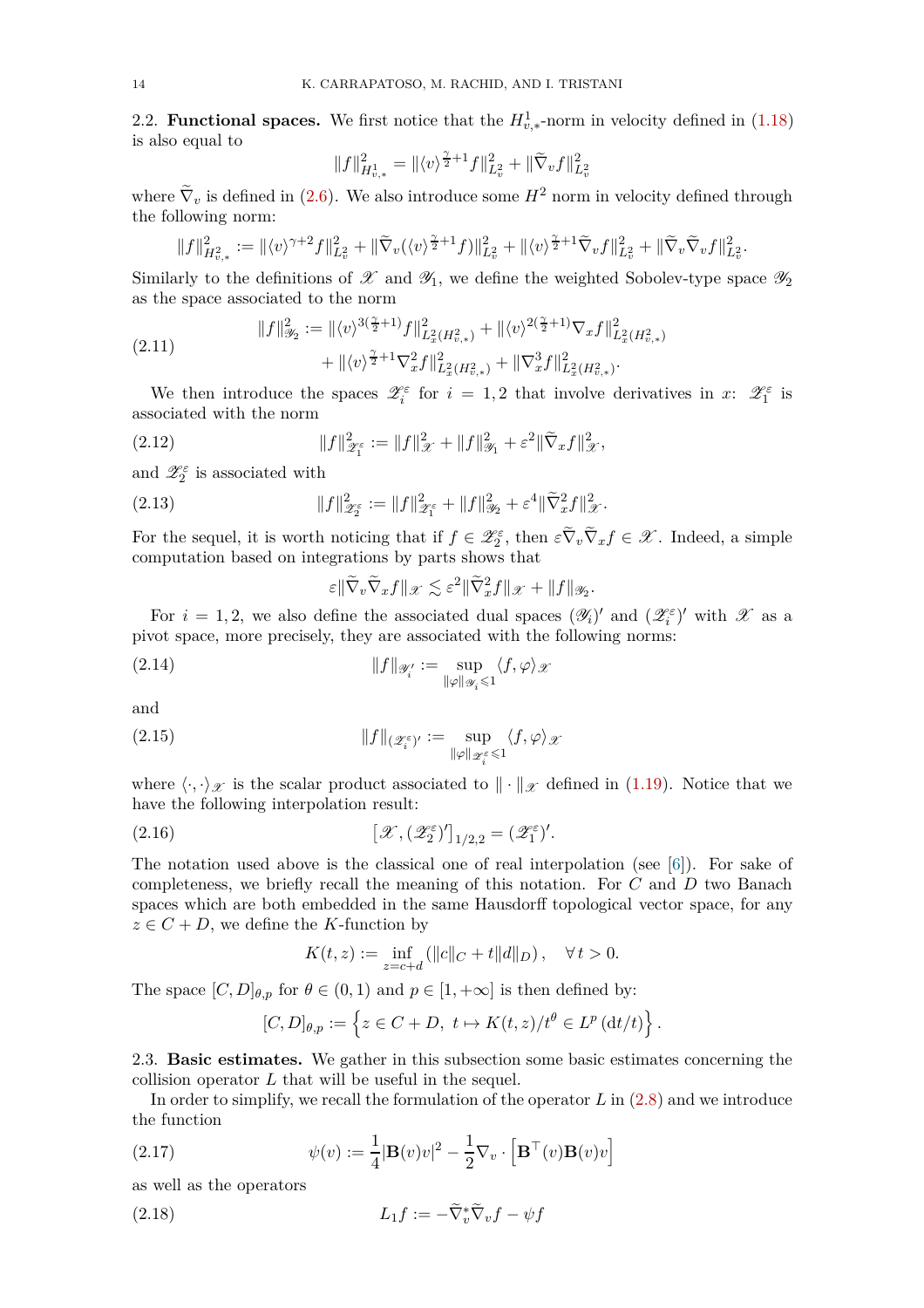and

<span id="page-14-0"></span>(2.19) 
$$
L_2 f := -\left\{ \left( a_{ij} * \sqrt{M} f \right) v_i v_j - \left( a_{ii} * \sqrt{M} f \right) + \left( c * \sqrt{M} f \right) \right\} \sqrt{M}
$$

so that we have  $L = L_1 + L_2$ .

We start with some basic commutator estimates.

<span id="page-14-1"></span>**Lemma 2.2.** For any suitable function  $f = f(x, v)$  and any  $(x, v) \in \mathbf{T}^3 \times \mathbf{R}^3$ , there holds:  $(i) [\nabla_v, v \cdot \nabla_x] f(x, v) = \nabla_x f(x, v).$ *(ii)* For any  $\alpha \in \mathbf{R}$  and  $1 \leq j \leq 3$ , one has

$$
|[\langle v \rangle^{\alpha}, \widetilde{\nabla}_{v_j}] f | (x, v) = | [\langle v \rangle^{\alpha}, \widetilde{\nabla}_{v_j}^*] f | (x, v) \lesssim \langle v \rangle^{\frac{\gamma}{2} + \alpha - 1} |f | (x, v).
$$

*(iii)* For any  $1 \leq i, j \leq 3$ , one has

$$
|[\widetilde{\nabla}_{v_i}, \widetilde{\nabla}_{v_j}]f|(x, v) \lesssim \langle v \rangle^{\gamma+1} |\nabla_v f|(x, v).
$$

*(iv)* For any  $1 \leq i, j \leq 3$ , one has

$$
|[\widetilde{\nabla}_{v_i}, \widetilde{\nabla}_{v_j}^*]f|(x, v) \lesssim \langle v \rangle^{\gamma+1} |\nabla_v f|(x, v) + \langle v \rangle^{\gamma} |f|(x, v).
$$

*(v)* For any  $1 \leq i, j \leq 3$ , one has

$$
|[\widetilde{\nabla}_{v_i}, \widetilde{\nabla}_{x_j}]f|(x, v) = |[\widetilde{\nabla}_{v_i}^*, \widetilde{\nabla}_{x_j}]f|(x, v) \lesssim \langle v \rangle^{\gamma+1} |\nabla_x f|(x, v).
$$

*(vi)* For any  $α ∈ **R**$ *, one has* 

$$
\left| \left[ \left[ \langle v \rangle^{\alpha}, \widetilde{\nabla}_{v_j}^* \right], \widetilde{\nabla}_{v_j} \right] f \right| (x, v) \lesssim \langle v \rangle^{\gamma + \alpha - 1} |f|(x, v).
$$

*(vii)* For any  $1 \leq i, j, k \leq 3$ , one has

$$
\left| \left[ [\widetilde{\nabla}_{v_i}, \widetilde{\nabla}_{v_j}], \widetilde{\nabla}_{v_k} \right] f \right| (x, v) \lesssim \langle v \rangle^{\frac{3\gamma}{2} + 1} |\nabla_v f| (x, v).
$$

*and*

$$
\left| \left[ [\widetilde{\nabla}_{v_i}, \widetilde{\nabla}_{v_j}^*], \widetilde{\nabla}_{v_k} \right] f \right| (x, v) \lesssim \langle v \rangle^{\frac{3\gamma}{2} + 1} |\nabla_v f| (x, v) + \langle v \rangle^{\frac{3\gamma}{2}} |f| (x, v).
$$

*(viii)* For any  $1 \leq i, j, k \leq 3$ , one has

$$
\left| \left[ [\widetilde{\nabla}_{x_i}, \widetilde{\nabla}_{v_j}], \widetilde{\nabla}_{v_k} \right] f \right| (x, v) = \left| \left[ [\widetilde{\nabla}_{x_i}, \widetilde{\nabla}_{v_j}^*], \widetilde{\nabla}_{v_k} \right] f \right| (x, v) \lesssim \langle v \rangle^{\frac{3\gamma}{2} + 1} |\nabla_x f| (x, v).
$$

*Proof.* Recall that we denote  $\mathbf{B}(v) = (B_{ij})_{1 \leq i,j \leq 3}$  and that we have  $\widetilde{\nabla}_{v_i} f = B_{im} \partial_{v_m} f, \quad \widetilde{\nabla}_{x_i} f = B_{im} \partial_{x_m} f, \quad \widetilde{\nabla}_{v_i}^* f = -\partial_{v_m} (B_{im} f), \quad \widetilde{\nabla}_{x_i}^* f = -B_{im} \partial_{x_m} f = -\widetilde{\nabla}_{x_i} f.$ (i) We have

$$
\begin{aligned} [\nabla_{v_i}, v_\ell \partial_{x_\ell}] f &= B_{im} \partial_{v_m} (v_\ell \partial_{x_\ell} f) - v_\ell \partial_{x_\ell} (B_{im} \partial_{v_m} f) \\ &= B_{i\ell} \partial_{x_\ell} f + B_{im} v_\ell \partial_{v_m} \partial_{x_\ell} f - v_\ell B_{im} \partial_{x_\ell} \partial_{v_m} f \\ &= \widetilde{\nabla}_{x_i} f. \end{aligned}
$$

(ii) We easily compute

$$
[\langle v \rangle^{\alpha}, \tilde{\nabla}_{v_j}]f = -(\tilde{\nabla}_{v_j} \langle v \rangle^{\alpha})f
$$

as well as

$$
[\langle v \rangle^{\alpha}, \tilde{\nabla}^*_{v_j}]f = (\tilde{\nabla}_{v_j} \langle v \rangle^{\alpha})f.
$$

We conclude the proof by remarking that  $\tilde{\nabla}_{v_j} \langle v \rangle^\alpha = \alpha (\mathbf{B}(v)v)_j \langle v \rangle^{\alpha-2}$  and using that  $|\mathbf{B}(v)v| \lesssim \langle v \rangle^{\frac{\gamma}{2}+1}$  thanks to the definition [\(2.5\)](#page-12-3) of **B**(*v*).

(iii) We easily compute

$$
\begin{aligned} [\tilde{\nabla}_{v_i}, \tilde{\nabla}_{v_j}]f &= B_{im}\partial_{v_m}(B_{j\ell}\partial_{v_\ell}f) - B_{j\ell}\partial_{v_\ell}(B_{im}\partial_{v_m}f) \\ &= B_{im}B_{j\ell}\partial_{v_m}\partial_{v_\ell}f + B_{im}(\partial_{v_m}B_{j\ell})\partial_{v_\ell}f - B_{j\ell}B_{im}\partial_{v_\ell}\partial_{v_m}f - B_{j\ell}(\partial_{v_\ell}B_{im})\partial_{v_m}f \\ &= B_{im}(\partial_{v_m}B_{j\ell})\partial_{v_\ell}f - B_{j\ell}(\partial_{v_\ell}B_{im})\partial_{v_m}f, \end{aligned}
$$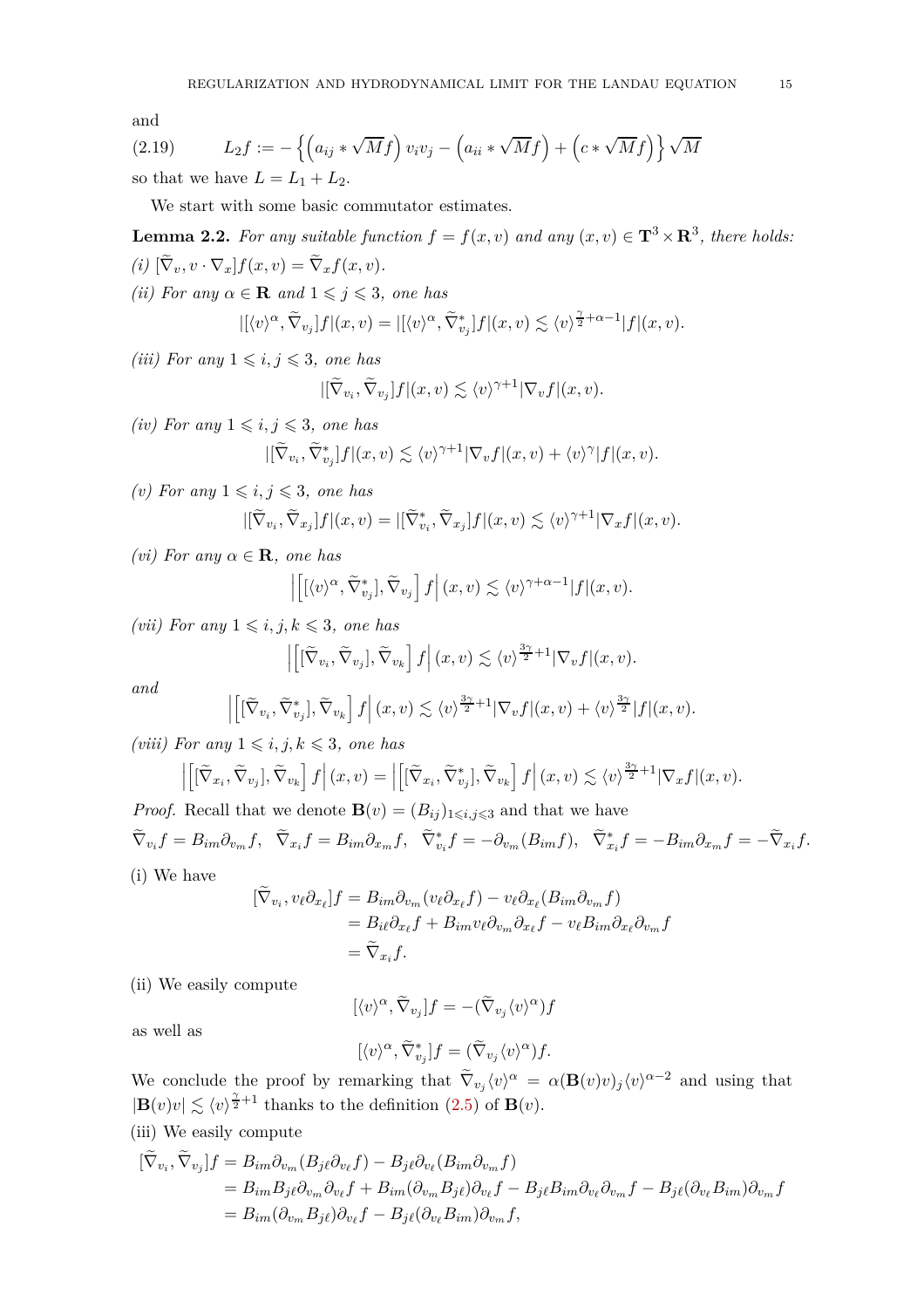and we conclude the proof using [\(2.9\)](#page-12-4).

(iv) We have

$$
\begin{split} [\tilde{\nabla}_{v_i}, \tilde{\nabla}_{v_j}^*]f &= -B_{im}\partial_{v_m}\partial_{v_\ell}(B_{j\ell}f) + \partial_{v_\ell}(B_{j\ell}B_{im}\partial_{v_m}f) \\ &= -B_{im}B_{j\ell}\partial_{v_m}\partial_{v_\ell}f - B_{im}(\partial_{v_m}B_{j\ell})\partial_{v_\ell}f \\ &- B_{im}(\partial_{v_m}\partial_{v_\ell}B_{j\ell})f - B_{im}(\partial_{v_\ell}B_{j\ell})\partial_{v_m}f \\ &+ B_{im}(\partial_{v_\ell}B_{j\ell})\partial_{v_m}f + B_{j\ell}(\partial_{v_\ell}B_{im})\partial_{v_m}f + B_{j\ell}B_{im}\partial_{v_\ell}\partial_{v_m}f \\ &= -B_{im}(\partial_{v_m}B_{j\ell})\partial_{v_\ell}f + B_{j\ell}(\partial_{v_\ell}B_{im})\partial_{v_m}f - B_{im}(\partial_{v_m}\partial_{v_\ell}B_{j\ell})f. \end{split}
$$

We can simplify last expression by relabelling the indices *m* and *ℓ* of the second term, which gives

$$
[\widetilde{\nabla}_{v_i}, \widetilde{\nabla}_{v_j}^*]f = [B_{jm}(\partial_{v_m} B_{i\ell}) - B_{im}(\partial_{v_m} B_{j\ell})] \partial_{v_\ell} f - B_{im}(\partial_{v_m} \partial_{v_\ell} B_{j\ell})f.
$$

We then conclude the proof by using using  $(2.9)$ .

(v) We have

$$
\begin{aligned} [\tilde{\nabla}_{v_i}, \tilde{\nabla}_{x_j}]f &= B_{im}\partial_{v_m}(B_{j\ell}\partial_{x_\ell}f) - B_{j\ell}\partial_{x_\ell}(B_{im}\partial_{v_m}f) \\ &= B_{im}B_{j\ell}\partial_{v_m}\partial_{x_\ell}f + B_{im}(\partial_{v_m}B_{j\ell})\partial_{x_\ell}f - B_{j\ell}B_{im}\partial_{x_\ell}\partial_{v_m}f \\ &= B_{im}(\partial_{v_m}B_{j\ell})\partial_{x_\ell}f \end{aligned}
$$

as well as

$$
- [\widetilde{\nabla}_{v_i}^*, \widetilde{\nabla}_{x_j}] f = \partial_{v_m} (B_{im} B_j \ell \partial_{x_\ell} f) - B_j \ell \partial_{x_\ell} \partial_{v_m} (B_{im} f)
$$
  
=  $B_j \ell \partial_{x_\ell} \partial_{v_k} (B_{im} f) + B_{im} (\partial_{v_m} B_j \ell) \partial_{x_\ell} f - B_j \ell \partial_{x_\ell} \partial_{v_m} (B_{im} f)$   
=  $B_{im} (\partial_{v_m} B_j \ell) \partial_{x_\ell} f$ .

We then obtain the estimate by using  $(2.9)$ .

(vi) Thanks to the proof of item (ii), we write

$$
\begin{aligned} [\langle v \rangle^{\alpha}, \widetilde{\nabla}^*_{v_j}] \widetilde{\nabla}_{v_j} f &= (\widetilde{\nabla}_{v_j} \langle v \rangle^{\alpha}) \widetilde{\nabla}_{v_j} f \\ &= \widetilde{\nabla}_{v_j} ((\widetilde{\nabla}_{v_j} \langle v \rangle^{\alpha}) f) - (\widetilde{\nabla}_{v_j} (\widetilde{\nabla}_{v_j} \langle v \rangle^{\alpha})) f \\ &= \widetilde{\nabla}_{v_j} [\langle v \rangle^{\alpha}, \widetilde{\nabla}^*_{v_j}] f - (\widetilde{\nabla}_{v_j} (\widetilde{\nabla}_{v_j} \langle v \rangle^{\alpha})) f. \end{aligned}
$$

We conclude the proof by using  $\tilde{\nabla}_{v_j} \langle v \rangle^{\alpha} = \alpha(\mathbf{B}(v)v)_j \langle v \rangle^{\alpha-2}$  and the upper bound [\(2.9\)](#page-12-4). (vii) Thanks to the proof of item (iii), we first write

$$
\begin{split} [\widetilde{\nabla}_{v_i},\widetilde{\nabla}_{v_j}]\widetilde{\nabla}_{v_k}f &= B_{im}(\partial_{v_m}B_{j\ell})\partial_{v_\ell}(B_{kp}\partial_{v_p}f) - B_{j\ell}(\partial_{v_\ell}B_{im})\partial_{v_m}(B_{kp}\partial_{v_p}f) \\ &= B_{im}(\partial_{v_m}B_{j\ell})\widetilde{\nabla}_{v_k}\partial_{v_\ell}f + B_{im}(\partial_{v_m}B_{j\ell})(\partial_{v_\ell}B_{kp})\partial_{v_p}f \\ &- B_{j\ell}(\partial_{v_\ell}B_{im})\widetilde{\nabla}_{v_k}\partial_{v_m}f - B_{j\ell}(\partial_{v_\ell}B_{im})(\partial_{v_m}B_{kp})\partial_{v_p}f. \end{split}
$$

We then obtain

 $\mathcal{L}_{\mathcal{L}}$ 

$$
\begin{split}\n[\widetilde{\nabla}_{v_i}, \widetilde{\nabla}_{v_j}] \widetilde{\nabla}_{v_k} f &= \widetilde{\nabla}_{v_k} [B_{im} (\partial_{v_m} B_{j\ell}) \partial_{v_\ell} f] - (\widetilde{\nabla}_{v_k} [B_{im} (\partial_{v_m} B_{j\ell})]) \partial_{v_\ell} f \\
&\quad - \widetilde{\nabla}_{v_k} [B_{j\ell} (\partial_{v_\ell} B_{im}) \partial_{v_m} f] + (\widetilde{\nabla}_{v_k} [B_{j\ell} (\partial_{v_\ell} B_{im})]) \partial_{v_m} f \\
&\quad + [B_{im} (\partial_{v_m} B_{j\ell}) (\partial_{v_\ell} B_{kp}) - B_{j\ell} (\partial_{v_\ell} B_{im}) (\partial_{v_m} B_{kp})] \partial_{v_p} f \\
&= \widetilde{\nabla}_{v_k} [\widetilde{\nabla}_{v_i}, \widetilde{\nabla}_{v_j}] f - (\widetilde{\nabla}_{v_k} [B_{im} (\partial_{v_m} B_{j\ell})]) \partial_{v_\ell} f + (\widetilde{\nabla}_{v_k} [B_{j\ell} (\partial_{v_\ell} B_{im})]) \partial_{v_m} f \\
&\quad + [B_{im} (\partial_{v_m} B_{j\ell}) (\partial_{v_\ell} B_{kp}) - B_{j\ell} (\partial_{v_\ell} B_{im}) (\partial_{v_m} B_{kp})] \partial_{v_p} f\n\end{split}
$$

and we conclude the proof of the first estimate using [\(2.9\)](#page-12-4). The second estimate is obtained in a similar way by using the computation of item (iv), thus we omit it.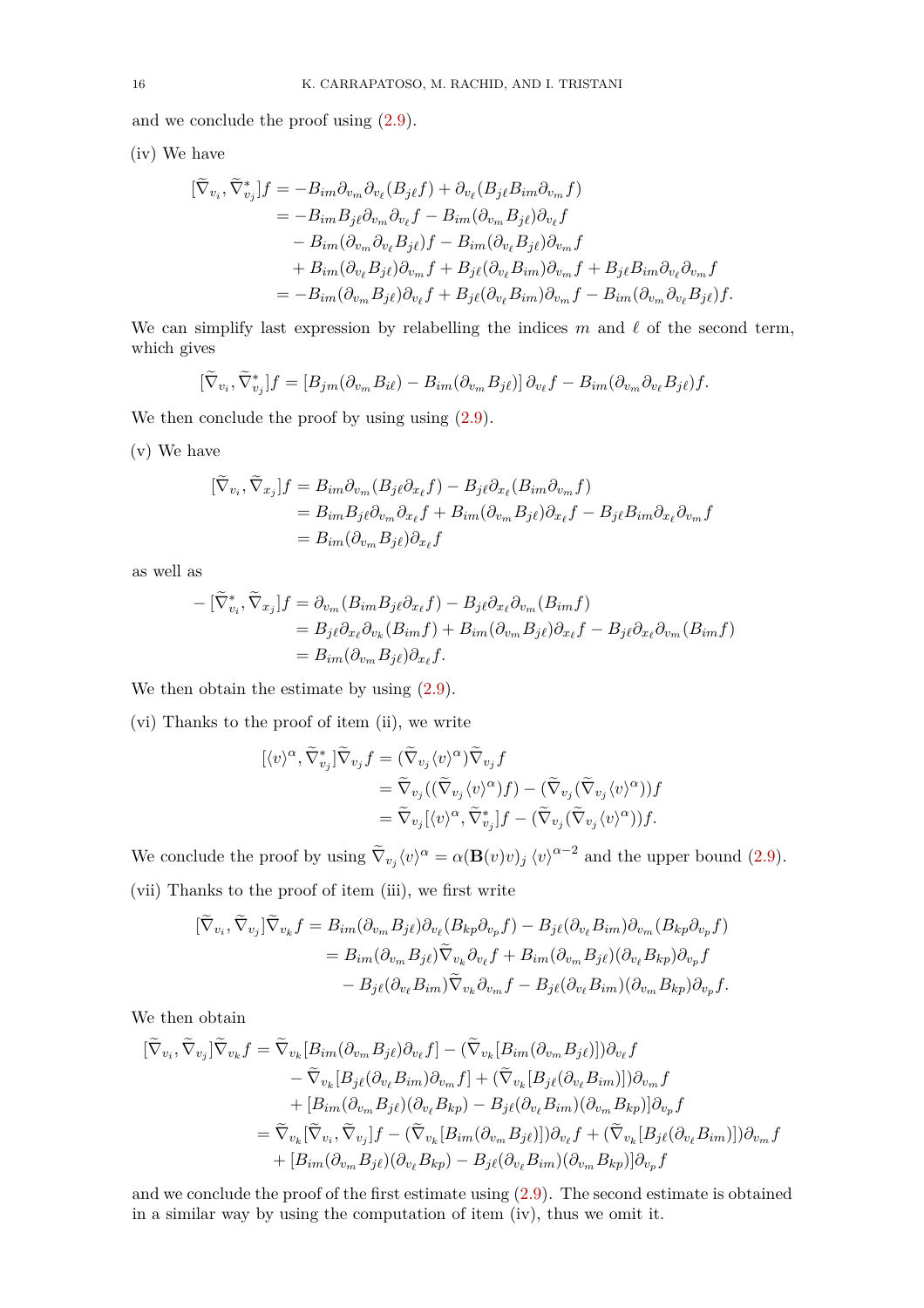(viii) Thanks to the proof of item (v), we write

$$
\begin{split} [\widetilde{\nabla}_{x_i}, \widetilde{\nabla}_{v_j}] \widetilde{\nabla}_{v_k} f &= -B_{jm}(\partial_{v_m} B_{i\ell}) \partial_{x_\ell} \widetilde{\nabla}_{v_k} f \\ &= -\widetilde{\nabla}_{v_k} \left( B_{jm}(\partial_{v_m} B_{i\ell}) \partial_{x_\ell} f \right) - \left( \widetilde{\nabla}_{v_k} [B_{jm}(\partial_{v_m} B_{i\ell})] \right) \partial_{x_\ell} f \\ &= \widetilde{\nabla}_{v_k} [\widetilde{\nabla}_{x_i}, \widetilde{\nabla}_{v_j}^*] f - \left( \widetilde{\nabla}_{v_k} [B_{jm}(\partial_{v_m} B_{i\ell})] \right) \partial_{x_\ell} f. \end{split}
$$

The estimate then follows from [\(2.9\)](#page-12-4).

Using the above result, we shall now compute some commutators related to the  $L_1$  term defined in [\(2.18\)](#page-13-2) of the collision operator *L*.

#### <span id="page-16-0"></span>**Lemma 2.3.** *There holds*

*(i)* For any  $\alpha \in \mathbf{R}$ *, one has* 

$$
[\langle v \rangle^{\alpha}, L_1]f = -\widetilde{\nabla}_{v_{\ell}}^*[\langle v \rangle^{\alpha}, \widetilde{\nabla}_{v_{\ell}}]f - \widetilde{\nabla}_{v_{\ell}}[\langle v \rangle^{\alpha}, \widetilde{\nabla}_{v_{\ell}}^*]f - [[\langle v \rangle^{\alpha}, \widetilde{\nabla}_{v_{\ell}}^*], \widetilde{\nabla}_{v_{\ell}}]f.
$$

*(ii)* For any  $1 \leq k \leq 3$ , one has

$$
[\widetilde{\nabla}_{v_k}, L_1]f = -\widetilde{\nabla}_{v_\ell}^* [\widetilde{\nabla}_{v_k}, \widetilde{\nabla}_{v_\ell}]f - \widetilde{\nabla}_{v_\ell} [\widetilde{\nabla}_{v_k}, \widetilde{\nabla}_{v_\ell}^*]f - \left[ [\widetilde{\nabla}_{v_k}, \widetilde{\nabla}_{v_\ell}^*], \widetilde{\nabla}_{v_\ell} \right]f - (\widetilde{\nabla}_{v_k}\psi)f.
$$

*(iii)* For any  $1 \leq k \leq 3$ , one has

$$
[\widetilde{\nabla}_{x_k}, L_1]f = -\widetilde{\nabla}_{v_\ell}^* [\widetilde{\nabla}_{x_k}, \widetilde{\nabla}_{v_\ell}]f - \widetilde{\nabla}_{v_\ell} [\widetilde{\nabla}_{x_k}, \widetilde{\nabla}_{v_\ell}^*]f - \left[ [\widetilde{\nabla}_{x_k}, \widetilde{\nabla}_{v_\ell}^*], \widetilde{\nabla}_{v_\ell} \right]f
$$

*and*

$$
[\langle v \rangle^{\frac{\gamma}{2}} \partial_{x_k}, L_1]f = -\widetilde{\nabla}^*_{v_\ell} [\langle v \rangle^{\frac{\gamma}{2}} \partial_{x_k}, \widetilde{\nabla}_{v_\ell}]f - \widetilde{\nabla}_{v_\ell} [\langle v \rangle^{\frac{\gamma}{2}} \partial_{x_k}, \widetilde{\nabla}^*_{v_\ell}]f - \left[ [\langle v \rangle^{\frac{\gamma}{2}} \partial_{x_k}, \widetilde{\nabla}^*_{v_\ell}], \widetilde{\nabla}_{v_\ell} \right]f.
$$

*Proof.* (i) We first write

$$
\langle v \rangle^{\alpha} (L_1 f) = -\langle v \rangle^{\alpha} \widetilde{\nabla}_{v_{\ell}}^* \widetilde{\nabla}_{v_{\ell}} f - \psi \langle v \rangle^{\alpha} f
$$

and

$$
L_1(\langle v \rangle^{\alpha} f) = -\widetilde{\nabla}^*_{v_{\ell}} \widetilde{\nabla}_{v_{\ell}}(\langle v \rangle^{\alpha} f) - \psi \langle v \rangle^{\alpha} f.
$$

We now observe that

$$
\langle v \rangle^{\alpha} \widetilde{\nabla}_{v_{\ell}}^{*} \widetilde{\nabla}_{v_{\ell}} f = \widetilde{\nabla}_{v_{\ell}}^{*} \langle v \rangle^{\alpha} \widetilde{\nabla}_{v_{\ell}} f + [\langle v \rangle^{\alpha}, \widetilde{\nabla}_{v_{\ell}}^{*}] \widetilde{\nabla}_{v_{\ell}} f = \widetilde{\nabla}_{v_{\ell}}^{*} \widetilde{\nabla}_{v_{\ell}} (\langle v \rangle^{\alpha} f) + \widetilde{\nabla}_{v_{\ell}}^{*} [\langle v \rangle^{\alpha}, \widetilde{\nabla}_{v_{\ell}}] f + \widetilde{\nabla}_{v_{\ell}} [\langle v \rangle^{\alpha}, \widetilde{\nabla}_{v_{\ell}}^{*}] f + [[\langle v \rangle^{\alpha}, \widetilde{\nabla}_{v_{\ell}}^{*}], \widetilde{\nabla}_{v_{\ell}}] f, = \widetilde{\nabla}_{v_{\ell}}^{*} \widetilde{\nabla}_{v_{\ell}} (\langle v \rangle^{\alpha} f) + \widetilde{\nabla}_{v_{\ell}} [\langle v \rangle^{\alpha}, \widetilde{\nabla}_{v_{\ell}}^{*}] f + [[\langle v \rangle^{\alpha}, \widetilde{\nabla}_{v_{\ell}}^{*}], \widetilde{\nabla}_{v_{\ell}}] f,
$$

which completes the proof.

(ii) We first compute

$$
\widetilde{\nabla}_{v_k}(L_1 f) = -\widetilde{\nabla}_{v_k} \widetilde{\nabla}_{v_\ell}^* \widetilde{\nabla}_{v_\ell} f - \widetilde{\nabla}_{v_k} (\psi f)
$$

and

$$
L_1(\widetilde{\nabla}_{v_k} f) = -\widetilde{\nabla}_{v_\ell}^* \widetilde{\nabla}_{v_\ell} (\widetilde{\nabla}_{v_k} f) - \psi \widetilde{\nabla}_{v_k} f.
$$

We conclude the proof by observing that

$$
\begin{split} \widetilde{\nabla}_{v_k} \widetilde{\nabla}_{v_\ell}^* \widetilde{\nabla}_{v_\ell} f &= \widetilde{\nabla}_{v_\ell}^* \widetilde{\nabla}_{v_k} \widetilde{\nabla}_{v_\ell} f + [\widetilde{\nabla}_{v_k}, \widetilde{\nabla}_{v_\ell}^*] \widetilde{\nabla}_{v_\ell} f \\ &= \widetilde{\nabla}_{v_\ell}^* \widetilde{\nabla}_{v_\ell} \widetilde{\nabla}_{v_k} f + \widetilde{\nabla}_{v_\ell}^* [\widetilde{\nabla}_{v_k}, \widetilde{\nabla}_{v_\ell}] f + \widetilde{\nabla}_{v_\ell} [\widetilde{\nabla}_{v_k}, \widetilde{\nabla}_{v_\ell}^*] f + \left[ [\widetilde{\nabla}_{v_k}, \widetilde{\nabla}_{v_\ell}^*], \widetilde{\nabla}_{v_\ell} \right] f \end{split}
$$

and writing  $\nabla_{v_k}(\psi f) = \psi \nabla_{v_k} f + (\nabla_{v_k} \psi) f$ . (iii) We compute

$$
\widetilde{\nabla}_{x_k}(L_1 f) = -\widetilde{\nabla}_{x_k}\widetilde{\nabla}_{v_\ell}^* \widetilde{\nabla}_{v_\ell} f - \psi \widetilde{\nabla}_{x_k} f
$$

and

$$
L_1(\widetilde{\nabla}_{x_k}f)=-\widetilde{\nabla}_{v_\ell}^*\widetilde{\nabla}_{v_\ell}\widetilde{\nabla}_{x_k}f-\psi\widetilde{\nabla}_{x_k}f.
$$

We now observe that

$$
\begin{split} \widetilde{\nabla}_{x_k} \widetilde{\nabla}_{v_\ell}^* \widetilde{\nabla}_{v_\ell} f &= \widetilde{\nabla}_{v_\ell}^* \widetilde{\nabla}_{x_k} \widetilde{\nabla}_{v_\ell} f + [\widetilde{\nabla}_{x_k}, \widetilde{\nabla}_{v_\ell}^*] \widetilde{\nabla}_{v_\ell} f \\ &= \widetilde{\nabla}_{v_\ell}^* \widetilde{\nabla}_{v_\ell} \widetilde{\nabla}_{x_k} f + \widetilde{\nabla}_{v_\ell}^* [\widetilde{\nabla}_{x_k}, \widetilde{\nabla}_{v_\ell}] f + \widetilde{\nabla}_{v_\ell} [\widetilde{\nabla}_{x_k}, \widetilde{\nabla}_{v_\ell}^*] f + \left[ [\widetilde{\nabla}_{x_k}, \widetilde{\nabla}_{v_\ell}^*] , \widetilde{\nabla}_{v_\ell} \right] f \end{split}
$$

 $\Box$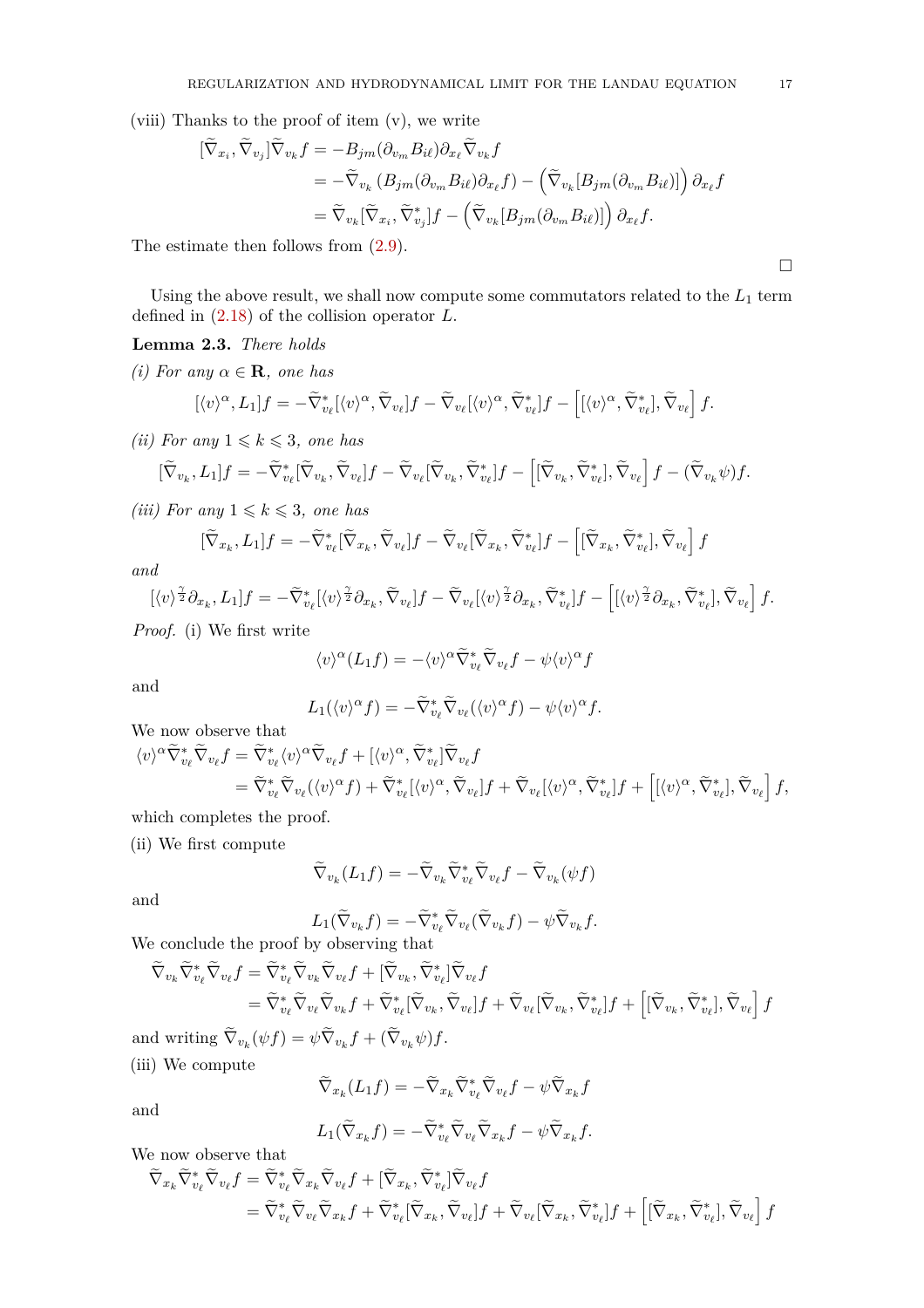which gives the first estimate.

The computation for  $[\langle v \rangle^{\frac{\gamma}{2}} \partial_{x_k}, L_1]$  can be obtained in a similar fashion, thus we omit it.

<span id="page-17-0"></span>**Lemma 2.4.** For any suitable function  $f = f(v)$  and any  $v \in \mathbb{R}^3$  there holds:

*(i)* For any *i*, *j* ∈ {1, 2, 3} one has

$$
|(a_{ij} * f)(v)| + |(a_{ij} * f)(v)v_i| + |(a_{ij} * f)(v)v_i v_j| \lesssim \langle v \rangle^{\gamma+2} ||\langle v \rangle^{\gamma} f||_{L^2_v}
$$

*(ii)* For any *i*,  $j, l \in \{1, 2, 3\}$  *one has* 

$$
|(\partial_{v_{\ell}} a_{ij} * f)(v)| + |(b_i * f)(v)| \lesssim \langle v \rangle^{\gamma+1} ||\langle v \rangle^4 f||_{L^2_v}
$$

*and*

$$
| \left( \partial_{v_\ell} a_{ij} * f \right) (v) v_i | + | \left( \partial_{v_\ell} a_{ij} * f \right) (v) v_i v_j | \lesssim \langle v \rangle^{\gamma+2} || \langle v \rangle^8 f ||_{L^2_v}
$$

*(iii)* If  $\gamma \geqslant 0$ *, for any*  $\ell \in \{1, 2, 3\}$  *one has* 

$$
|(c * f)(v)| + |(\partial_{v_{\ell}}b_i * f)(v)| \lesssim \langle v \rangle^{\gamma} ||\langle v \rangle^3 f||_{L^2_v}.
$$

*(iv) If*  $\gamma$  ∈ [−2*,* 0*), for any*  $\ell$  ∈ {1*,* 2*,* 3*} one has* 

$$
|(c * f) (v)| + |(\partial_{v_{\ell}} b_i * f) (v)| \lesssim \langle v \rangle^{\gamma} ||\langle v \rangle^3 f||_{L^4_v}.
$$

*Proof.* All estimates in point (i) come from [\[13,](#page-78-5) Lemma 3.4]. The estimates on the term  $|(b_i * f)(v)|$  in point (ii) and on the term  $|(c * f)(v)|$  in (iii)–(iv) also come from [\[13,](#page-78-5) Lemma 3.4], and the proof of the estimates on  $|(\partial_{v_\ell} a_{ij} * f)(v)|$  in (ii) and on  $|(\partial_{v_\ell} b_i * f)(v)|$ in (iii)–(iv) follow the same lines since  $|\partial_{v_\ell} a_{ij}| \lesssim |v|^{\gamma+1}$  and  $|\partial_{v_\ell} b_i| \lesssim |v|^\gamma$ .

We thus only prove the second estimate in (ii). Using that  $a_{ij}(v - v_*)v_iv_j = a_{ij}(v - v_*)v_j$  $(v_*)(v_*)_i(v_*)_j$ , we observe that

$$
(\partial_{v_{\ell}} a_{ij} * f) (v) v_i v_j = (a_{ij} * \partial_{v_{\ell}} f) (v) v_i v_j
$$
  
= 
$$
(a_{ij} * v_i v_j \partial_{v_{\ell}} f) (v)
$$
  
= 
$$
(\partial_{v_{\ell}} a_{ij} * [v_i v_j f]) (v) - (a_{ij} * [\partial_{v_{\ell}} (v_i v_j) f])(v).
$$

Using the the estimate in (i) and the first estimate in (ii), we thus deduce

$$
|(\partial_{v_{\ell}} a_{ij} * f)(v)v_i v_j| \lesssim \langle v \rangle^{\gamma+1} \|\langle v \rangle^6 f\|_{L^2_v} + \langle v \rangle^{\gamma+2} \|\langle v \rangle^8 f\|_{L^2_v}.
$$

<span id="page-17-1"></span>**Lemma 2.5.** *For any function*  $f = f(v)$  *smooth enough and*  $\alpha \in \mathbb{R}$ *, there holds:* 

$$
\|(c*(\sqrt{M}f))\,\langle v\rangle^{\alpha}\,\sqrt{M}\|_{L^2_v}\lesssim \|M^{\frac14}f\|_{L^2_v}.
$$

*Proof.* See [\[13,](#page-78-5) Proof of Lemma 2.12].

We are now able to obtain some upper bounds on the term  $L_2$  defined in  $(2.19)$  of the collision operator *L* as follows.

<span id="page-17-2"></span>**Lemma 2.6.** For any function  $f = f(x, v)$  smooth enough, there holds: *(i)* For any  $\alpha \in \mathbf{R}$ *, one has* 

$$
\|\langle v \rangle^{\alpha} L_2 f\|_{L^2_{x,v}} \lesssim \|M^{\frac{1}{4}} f\|_{L^2_{x,v}}.
$$

*(ii)* For any  $1 \leq k \leq 3$ , one has

$$
\|\widetilde{\nabla}_{v_k}(L_2f)\|_{L^2_{x,v}} \lesssim \|M^{\frac{1}{4}}f\|_{L^2_{x,v}} + \|M^{\frac{1}{4}}\widetilde{\nabla}_v f\|_{L^2_{x,v}}.
$$

*(iii)* For any  $1 \leq k \leq 3$ , one has

$$
\|\widetilde{\nabla}_{x_k}(L_2f)\|_{L^2_{x,v}} \lesssim \|M^{\frac{1}{4}}\widetilde{\nabla}_x f\|_{L^2_{x,v}}.
$$

 $\Box$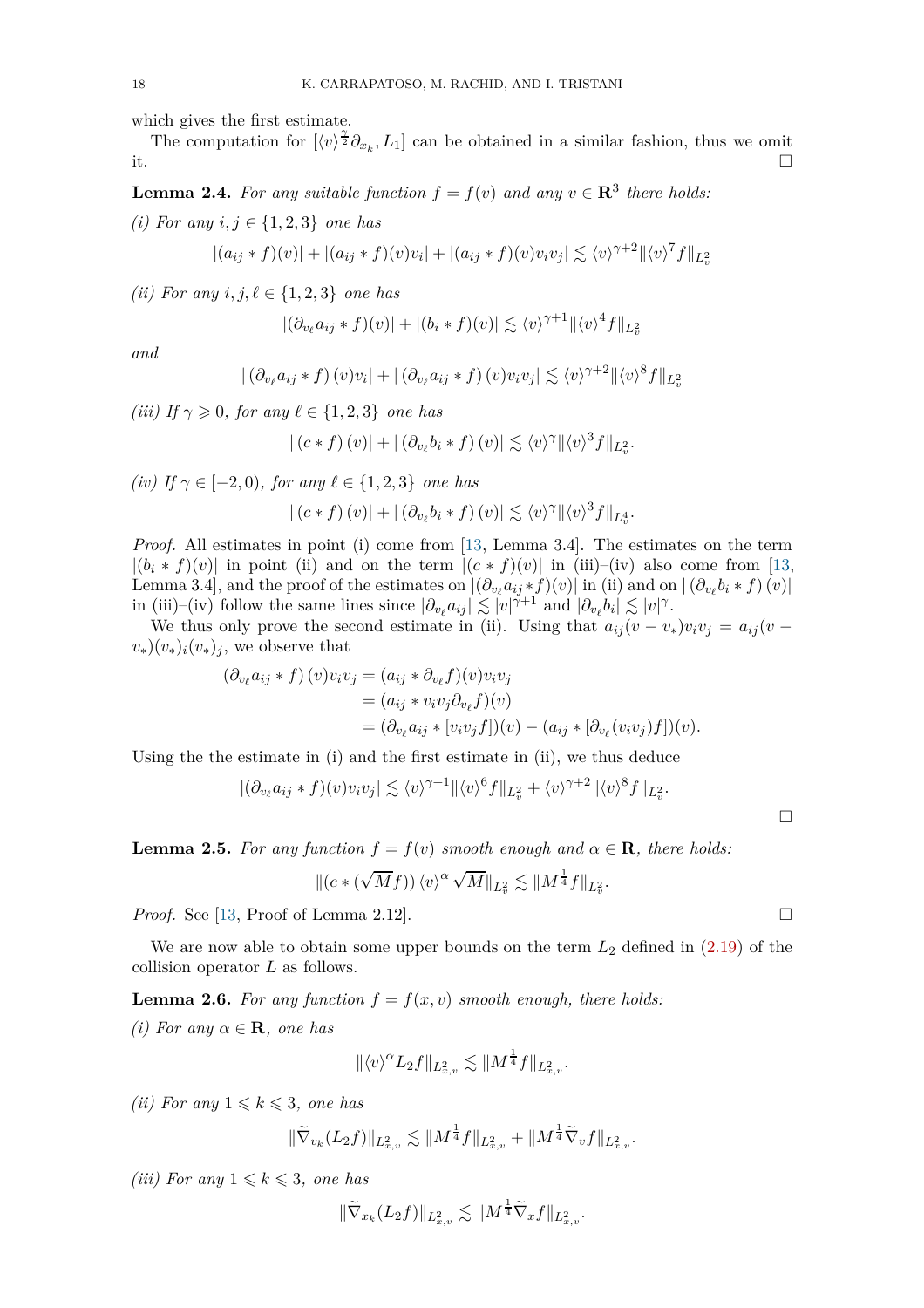*Proof.* (i) We write

$$
\langle v \rangle^{\alpha} L_2 f = -\left\{ \left( a_{ij} *_{v} \sqrt{M} f \right) v_i v_j - \left( a_{ii} *_{v} \sqrt{M} f \right) + \left( c *_{v} \sqrt{M} f \right) \right\} \langle v \rangle^{\alpha} \sqrt{M}
$$

from which, thanks to Lemma [2.4,](#page-17-0) we deduce

$$
|\langle v \rangle^{\alpha} L_2 f| \lesssim ||M^{\frac{1}{4}} f||_{L^2_v} \langle v \rangle^{\gamma + \alpha + 2} \sqrt{M} + |(c *_{v} \sqrt{M} f)| \langle v \rangle^{\alpha} \sqrt{M}.
$$

We conclude the proof by taking the  $L^2$  norm of the last estimate and using Lemma [2.5.](#page-17-1) (ii) Writing  $\nabla_{v_k} = B_{k\ell} \partial_{v_\ell}$  we compute

$$
\widetilde{\nabla}_{v_k}(L_2 f) = -B_{k\ell} \Biggl\{ \left( a_{ij} *_{v} \partial_{v_{\ell}}(\sqrt{M} f) \right) v_i v_j + \left( a_{ij} *_{v} \sqrt{M} f \right) \partial_{v_{\ell}}(v_i v_j)
$$

$$
- \left( a_{ii} *_{v} \partial_{v_{\ell}}(\sqrt{M} f) \right) + \left( c *_{v} \partial_{v_{\ell}}(\sqrt{M} f) \right) \Biggr\} \sqrt{M}
$$

$$
- \Biggl\{ \left( a_{ij} *_{v} \sqrt{M} f \right) v_i v_j - \left( a_{ii} *_{v} \sqrt{M} f \right) + \left( c *_{v} \sqrt{M} f \right) \Biggr\} \widetilde{\nabla}_{v_k} \sqrt{M}.
$$

Thanks to Lemmas [2.4](#page-17-0) and [2.5,](#page-17-1) we obtain that

$$
\|\widetilde{\nabla}_{v_k}(L_2f)(x,\cdot)\|_{L^2_v} \lesssim \|M^{\frac{1}{4}}f(x,\cdot)\|_{L^2_v} + \|M^{\frac{1}{4}}\widetilde{\nabla}_v f(x,\cdot)\|_{L^2_v},
$$

and we conclude by integrating in *x* this last estimate.

(iii) Writing  $\nabla_{x_k} = B_{k\ell} \partial_{x_\ell}$  we compute

$$
\widetilde{\nabla}_{x_k}(L_2f) = -B_{k\ell} \left\{ \left( a_{ij} *_{v} \sqrt{M} \partial_{x_{\ell}} f \right) v_i v_j - \left( a_{ii} *_{v} \sqrt{M} \partial_{x_{\ell}} f \right) + \left( c *_{v} \sqrt{M} \partial_{x_{\ell}} f \right) \right\} \sqrt{M},
$$

<span id="page-18-0"></span>and we obtain the wanted result thanks to Lemmas [2.4](#page-17-0) and [2.5.](#page-17-1)  $\Box$ 

## 3. Estimates on the linearized problem

We recall that the functional spaces  $\mathscr{X}, \mathscr{Y}_1$  and  $\mathscr{Z}_1^{\varepsilon}$  are respectively defined in  $(1.19)$ ,  $(1.20)$ and [\(2.12\)](#page-13-3), that the operator  $\Lambda_{\varepsilon}$  is given in [\(1.11\)](#page-2-5) and that  $\Pi$  is the projector onto the kernel of  $\Lambda_{\varepsilon}$  (see [\(1.17\)](#page-3-9)). We consider  $U^{\varepsilon}(t)$  the semigroup associated with  $\Lambda_{\varepsilon}$  and study its decay and regularization properties.

<span id="page-18-1"></span>**Theorem 3.1.** *For any*  $\sigma \in (0, \sigma_0)$ *, we have:* 

$$
||U^{\varepsilon}(t)(\mathrm{Id}-\Pi)||_{\mathscr{X}\to\mathscr{X}} \lesssim e^{-\sigma t},
$$
  

$$
||U^{\varepsilon}(t)(\mathrm{Id}-\Pi)||_{\mathscr{X}\to\mathscr{Y}_{1}} \lesssim \frac{e^{-\sigma t}}{\min(1,\sqrt{t})} \quad and \quad ||U^{\varepsilon}(t)(\mathrm{Id}-\Pi)||_{\mathscr{X}\to\mathscr{Z}_{1}^{\varepsilon}} \lesssim \frac{e^{-\sigma t}}{\min(1,t^{3/2})},
$$

*where*  $\sigma_0$  *is defined in Proposition [3.2.](#page-19-1)* 

Our proof is based on hypocoercivity tricks and thus on direct energy estimates on the whole problem  $\partial_t f = \Lambda_{\varepsilon} f$ . Our method to prove this theorem is of particular interest when one wants to extend the analysis to the whole nonlinear problem (see the paragraph at the beginning of Section [4\)](#page-28-0). Indeed, it is based on a micro-macro decomposition of the solution and thus allows to identify the different behaviors of the microscopic and macroscopic parts of the solution. We will use this approach in Section [4](#page-28-0) in which we develop a Cauchy theory for the nonlinear Landau equation as well as some regularization estimates on it.

Let us finally notice that we are actually able to prove Theorem [3.1](#page-18-1) by using a splitting of  $\Lambda_{\varepsilon}$  as presented in Section [5.](#page-50-0) By establishing nice estimates on each part of the splitting, we are then able to recover the wanted estimates on the whole semigroup  $U^{\varepsilon}(t)$  thanks to Duhamel formula. Such an analysis does not allow us to develop our Cauchy theory and regularization estimates for the nonlinear problem but will be useful to study our problem of hydrodynamical limit, we thus postpone it to Section [5.](#page-50-0)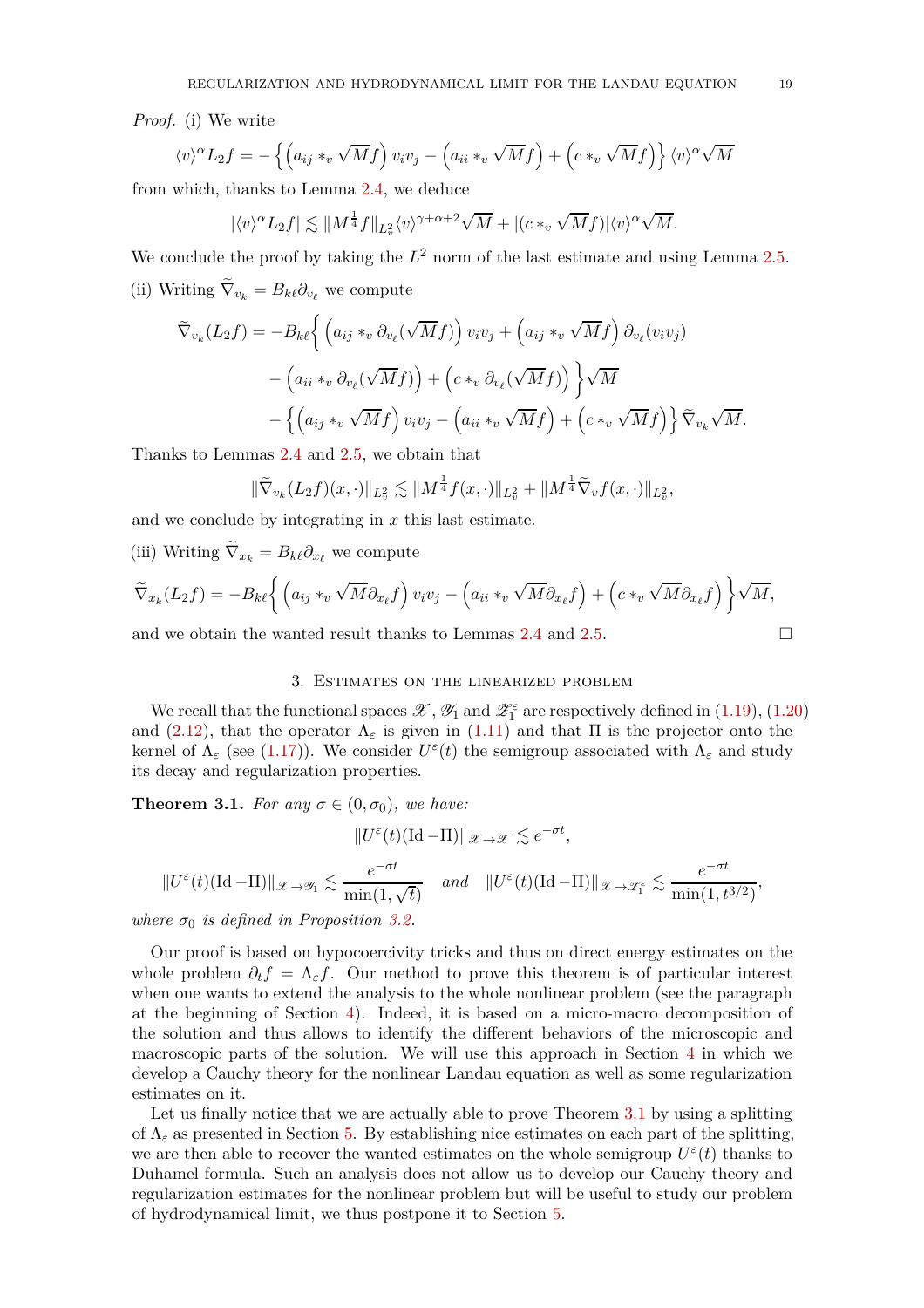<span id="page-19-0"></span>3.1. **Hypocoercivity estimates.** In this part, we state some hypocoercivity results for our linearized operator  $\Lambda_{\varepsilon}$  defined in [\(1.11\)](#page-2-5). The first one provides a result of hypocoercivity in  $L_{x,v}^2$  and the proof is a mere adaptation of the one provided in [\[7,](#page-78-11) Theorem 5.1] in the more complicated case of bounded domains with various boundary conditions. For sake of completeness, we give the proof of Proposition [3.2](#page-19-1) in Appendix [A.](#page-63-0)

<span id="page-19-1"></span>**Proposition 3.2.** *There exists a norm*  $\|\|\cdot\|_{L^2_{x,v}}$  *on*  $L^2_{x,v}$  *(with associated scalar prod* $uct\ \langle\!\langle\cdot,\cdot\rangle\!\rangle_{L^2_{x,v}}\)$  equivalent to the standard norm  $\|\cdot\|_{L^2_{x,v}}$  which satisfies the following property: *For any*  $f \in \text{Dom } \Lambda_{\varepsilon} \cap (\text{Ker } \Lambda_{\varepsilon})^{\perp}$ ,

$$
\langle\!\langle \Lambda_\varepsilon f,f \rangle\!\rangle_{L^2_{x,v}} \leqslant - \sigma_0 \| |f\|^2_{L^2_{x,v}} - \kappa_0 \|f\|^2_{L^2_x(H^1_{v,*})} - \frac{\kappa_0}{\varepsilon^2} \|f^\perp\|^2_{L^2_x(H^1_{v,*})},
$$

*for some constructive constants*  $0 < \sigma_0 < \sigma_L$  *(where*  $\sigma_L$  *is defined in* [\(2.10\)](#page-12-1)*)*,  $\kappa_0 > 0$  *and where*  $f^{\perp}$  *is defined in* [\(1.13\)](#page-3-1)*.* 

Roughly speaking, the norm  $\|\cdot\|_{L^2_{x,v}}$  is of the following form

$$
\|f\|_{L^2_{x,v}}^2 = \|f\|_{L^2_{x,v}}^2 + \varepsilon \sum_{i=1}^3 \eta_i \left\langle \partial_{x_i} \Delta_x^{-1} \pi f, \tilde{\pi}_i f \right\rangle_{L^2_x}
$$

where  $\tilde{\pi}_i: L^2_{x,v} \to L^2_x$  is some suitable moment operator, the inverse laplacian  $\Delta^{-1}_x$  is suitably defined and the constants  $\eta_i$  are chosen to be small enough (see  $(A.19)$ ) in the proof). The norm  $\|\cdot\|_{L^2_{x,v}}$  thus depends on  $\varepsilon$  but is equivalent to the usual norm  $\|\cdot\|_{L^2_{x,v}}$ uniformly in  $\varepsilon$ , this explains the fact that we do not mention the dependency in  $\varepsilon$  in our notation.

In the following proposition, we provide a result of hypocoercivity in  $\mathscr X$ . Notice that obtaining hypocoercivity in  $H_x^3 L_v^2$  is a straightforward consequence of the previous proposition since derivatives in *x* commute with  $\Lambda_{\varepsilon}$ . Due to the presence of additional weights in the definition of the space  $\mathscr X$ , we have to exhibit a new norm equivalent to the usual one for which we can recover a suitable energy estimate.

<span id="page-19-5"></span>**Proposition 3.3.** *There exists a norm*  $\|\cdot\|_{\mathcal{X}}$  *on*  $\mathcal{X}$  *(with associated scalar product denoted by*  $\langle \langle \cdot, \cdot \rangle \rangle_{\mathcal{X}}$  *i* equivalent to the standard norm  $\|\cdot\|_{\mathcal{X}}$  which satisfies the following *property: For any*  $f \in \text{Dom } \Lambda_{\varepsilon} \cap (\text{Ker } \Lambda_{\varepsilon})^{\perp}$ ,

<span id="page-19-2"></span>(3.1) 
$$
\langle \langle \Lambda_{\varepsilon} f, f \rangle \rangle_{\mathscr{X}} \leqslant -\sigma \|f\|_{\mathscr{X}}^2 - \kappa \|f\|_{\mathscr{Y}_1}^2 - \frac{\kappa}{\varepsilon^2} \|f^{\perp}\|_{\mathscr{Y}_1}^2,
$$

*for any*  $0 < \sigma < \sigma_0$  *(where*  $\sigma_0$  *is defined in Proposition [3.2\)](#page-19-1)* and *for some*  $\kappa > 0$ *. As a consequence there holds, for all*  $t \geq 0$ *,* 

(3.2) 
$$
||U^{\varepsilon}(t)(\mathrm{Id}-\Pi)||_{\mathscr{X}\to\mathscr{X}} \leqslant Ce^{-\sigma t}.
$$

*Proof.* We define the inner product  $\langle \langle \cdot, \cdot \rangle \rangle_{\mathscr{X}}$  on  $\mathscr{X}$  by (3.3)

<span id="page-19-3"></span>
$$
\label{eq:psi} \begin{split} \langle\!\langle f,g\rangle\!\rangle_{\mathscr{X}} := & \sum_{i=0}^2 \left( \delta \left\langle \langle v \rangle^{(3-i)(\frac{\gamma}{2}+1)} \, \nabla_x^i f^\perp , \langle v \rangle^{(3-i)(\frac{\gamma}{2}+1)} \, \nabla_x^i g^\perp \right\rangle_{L^2_{x,v}} + \left\langle \! \left\langle \nabla_x^i f , \nabla_x^i g \right\rangle \! \right\rangle_{L^2_{x,v}} \right) \\ & + \left\langle \! \left\langle \nabla_x^3 f , \nabla_x^3 g \right\rangle \! \right\rangle_{L^2_{x,v}} \end{split}
$$

so that its associated norm is given by

<span id="page-19-6"></span>(3.4) |||*f*|||<sup>2</sup> <sup>X</sup> := <sup>X</sup> 2 *i*=0 *δ*kh*v*i (3−*i*)( *<sup>γ</sup>* <sup>2</sup> +1) <sup>∇</sup>*<sup>i</sup> x f* ⊥k 2 *L*<sup>2</sup> *x,v* <sup>+</sup> |||∇*<sup>i</sup> x <sup>f</sup>*|||<sup>2</sup> *L*<sup>2</sup> *x,v* <sup>+</sup> |||∇<sup>3</sup> *x <sup>f</sup>*|||<sup>2</sup> *L*<sup>2</sup> *x,v*

for some constant  $\delta \in (0,1)$  to be chosen small enough, and where  $\langle\!\langle \cdot, \cdot \rangle\!\rangle_{L^2_{x,v}}$  and  $\|\cdot\|_{L^2_{x,v}}$ are defined in Proposition  $3.2$  (see  $(A.19)$ ). We first observe that this norm is equivalent to the norm  $\|\cdot\|_{\mathscr{X}}$ .

<span id="page-19-4"></span>Let  $\sigma' \in (\sigma, \sigma_0)$  be fixed and  $f \in \mathscr{X} \cap (\text{Ker }\Lambda_{\varepsilon})^{\perp}$ . We shall prove

(3.5) 
$$
\langle \langle \Lambda_{\varepsilon} f, f \rangle \rangle_{\mathscr{X}} \leqslant -\sigma' \|f\|_{\mathscr{X}}^2 - \frac{\kappa'}{\varepsilon^2} \|f^{\perp}\|_{\mathscr{Y}_1}^2
$$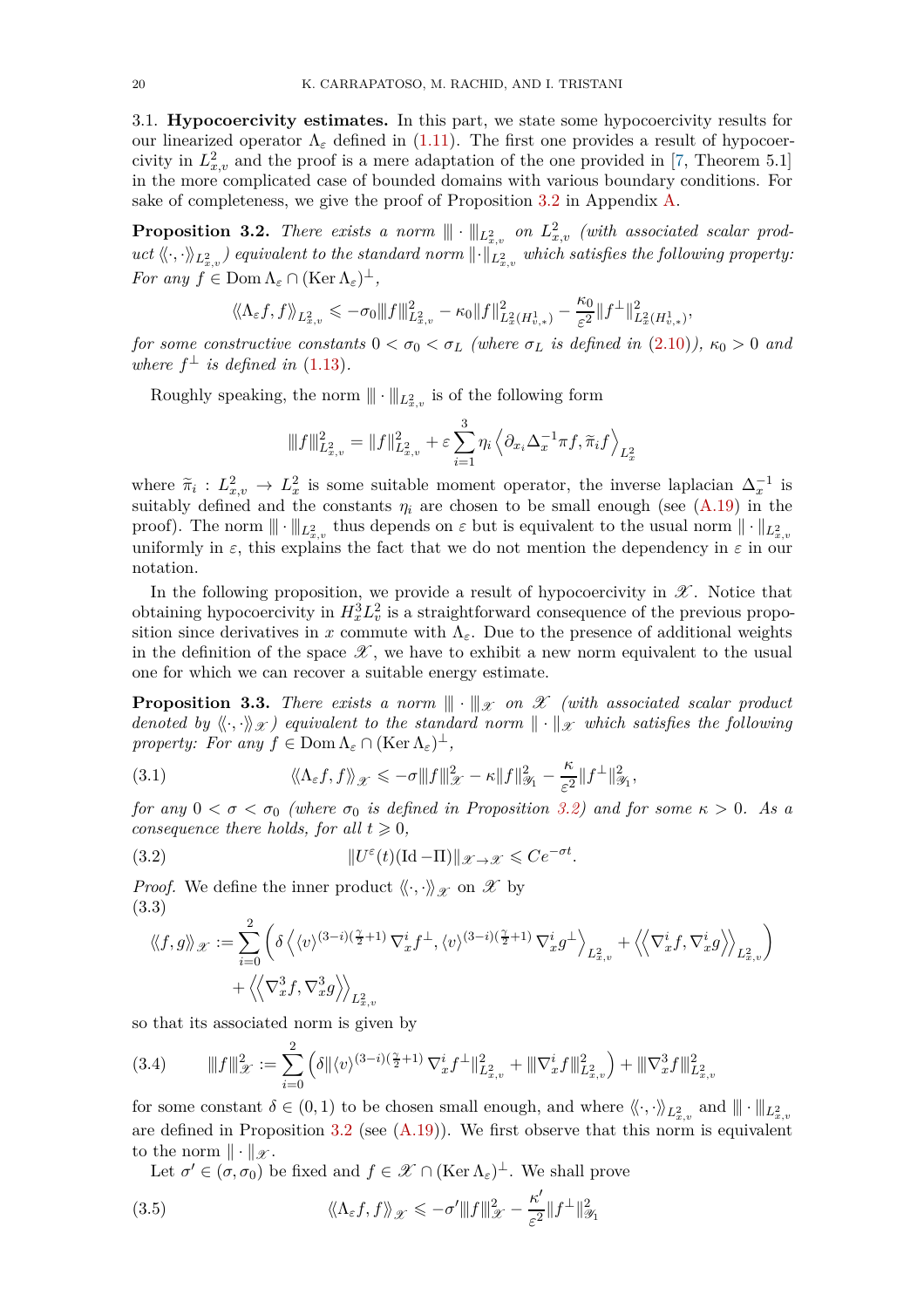for some constant  $\kappa' > 0$ , which readily implies [\(3.1\)](#page-19-2) with some constant  $\kappa \in (0, \min(\sigma' (\sigma, \kappa')$  by decomposing the first term with  $\sigma' = \sigma + (\sigma' - \sigma)$  and using the fact that  $\|\pi f\|_{\mathscr{Y}_1} \lesssim \|\pi f\|_{\mathscr{X}}$ . Estimate [\(3.2\)](#page-19-3) is then a direct consequence of [\(3.1\)](#page-19-2).

*Step 1.* We first compute

$$
\langle \langle \Lambda_{\varepsilon} f, f \rangle \rangle_{\mathcal{X}} = \sum_{i=0}^{2} \delta \langle \langle v \rangle^{(3-i)(\frac{\gamma}{2}+1)} \nabla_{x}^{i} (\Lambda_{\varepsilon} f)^{\perp}, \langle v \rangle^{(3-i)(\frac{\gamma}{2}+1)} \nabla_{x}^{i} f^{\perp} \rangle_{L_{x,v}^{2}} + \sum_{i=0}^{3} \langle \langle \nabla_{x}^{i} \Lambda_{\varepsilon} f, \nabla_{x}^{i} f \rangle \rangle_{L_{x,v}^{2}},
$$

and we observe that, thanks to Proposition [3.2](#page-19-1) and the fact that  $\nabla_x$  commutes with  $\Lambda_{\varepsilon}$ , we already have

$$
\sum_{i=0}^{3} \left\langle \left\langle \nabla_x^i \Lambda_{\varepsilon} f, \nabla_x^i f \right\rangle \right\rangle_{L^2_{x,v}} \n\leq \sum_{i=0}^{3} \left\{ \sigma_0 \|\nabla_x^i f\|_{L^2_{x,v}}^2 + \kappa_0 \|\nabla_x^i f\|_{L^2_{x}(H^1_{v,*})}^2 + \frac{\kappa_0}{\varepsilon^2} \|\nabla_x^i f^\perp\|_{L^2_{x}(H^1_{v,*})}^2 \right\}.
$$

*Step 2.* We first observe that

<span id="page-20-0"></span>
$$
(\Lambda_{\varepsilon} f)^{\perp} = (\mathrm{Id} - \pi) \Lambda_{\varepsilon} f = \frac{1}{\varepsilon^2} (\mathrm{Id} - \pi) L f - \frac{1}{\varepsilon} (\mathrm{Id} - \pi) (v \cdot \nabla_x f),
$$

from which we obtain, since  $\pi L = 0$  and  $Lf = Lf^{\perp}$ , that

(3.6) 
$$
(\Lambda_{\varepsilon} f)^{\perp} = \frac{1}{\varepsilon^2} L f^{\perp} - \frac{1}{\varepsilon} \left\{ v \cdot \nabla_x f^{\perp} + v \cdot \nabla_x (\pi f) - \pi (v \cdot \nabla_x f) \right\}.
$$

We therefore get, for any  $i \in \{0,1,2\}$  and using that the transport operator  $v \cdot \nabla_x$  is skew-adjoint,

$$
\left\langle \langle v \rangle^{(3-i)(\frac{\gamma}{2}+1)} \nabla_x^i (\Lambda_{\varepsilon} f)^\perp , \langle v \rangle^{(3-i)(\frac{\gamma}{2}+1)} \nabla_x^i f^\perp \right\rangle_{L^2_{x,v}} =: \frac{1}{\varepsilon^2} R_1^i - \frac{1}{\varepsilon} R_2^i + \frac{1}{\varepsilon} R_3^i
$$

with

$$
\begin{split} R_1^i&:=\left\langle \langle v \rangle^{(3-i)(\frac{\gamma}{2}+1)}\, \nabla_x^i L f^\perp , \langle v \rangle^{(3-i)(\frac{\gamma}{2}+1)}\, \nabla_x^i f^\perp \right\rangle_{L^2_{x,v}},\\ R_2^i&:=\left\langle \langle v \rangle^{(3-i)(\frac{\gamma}{2}+1)}\, \nabla_x^i (v\cdot \nabla_x(\pi f)), \langle v \rangle^{(3-i)(\frac{\gamma}{2}+1)}\, \nabla_x^i f^\perp \right\rangle_{L^2_{x,v}},\\ R_3^i&:=\left\langle \langle v \rangle^{(3-i)(\frac{\gamma}{2}+1)}\, \nabla_x^i (\pi (v\cdot \nabla_x f)), \langle v \rangle^{(3-i)(\frac{\gamma}{2}+1)}\, \nabla_x^i f^\perp \right\rangle_{L^2_{x,v}}, \end{split}
$$

and we treat each term separately. For simplicity we denote  $\omega_i = \langle v \rangle^{(3-i)(\frac{\gamma}{2}+1)}$  in the sequel.

*Step 3*. We deal with the term  $R_1^i$ . Since  $\nabla_x$  commutes with *L* we have

$$
R_1^i = \left\langle L(\omega_i \nabla_x^i f^\perp), \omega_i \nabla_x^i f^\perp \right\rangle_{L_{x,v}^2} + \left\langle [\omega_i, L_1] \nabla_x^i f^\perp, \omega_i \nabla_x^i f^\perp \right\rangle_{L_{x,v}^2}
$$
  
+  $\left\langle [\omega_i, L_2] \nabla_x^i f^\perp, \omega_i \nabla_x^i f^\perp \right\rangle_{L_{x,v}^2}$   
=:  $R_{11}^i + R_{12}^i + R_{13}^i$ ,

where we recall that  $L_1$  and  $L_2$  are defined in  $(2.18)$  and  $(2.19)$ , respectively. Thanks to the spectral gap estimate  $(2.10)$ , we have

$$
\begin{aligned} R_{11}^i &\leqslant -\sigma_L\|\omega_i \nabla_x^i f^\perp - \pi(\omega_i \nabla_x^i f^\perp)\|_{L_x^2(H_{v,*}^1)}^2 \\ &\leqslant -\sigma_L\|\omega_i \nabla_x^i f^\perp\|_{L_x^2(H_{v,*}^1)}^2 + C\|\nabla_x^i f^\perp\|_{L_{x,v}^2}^2, \end{aligned}
$$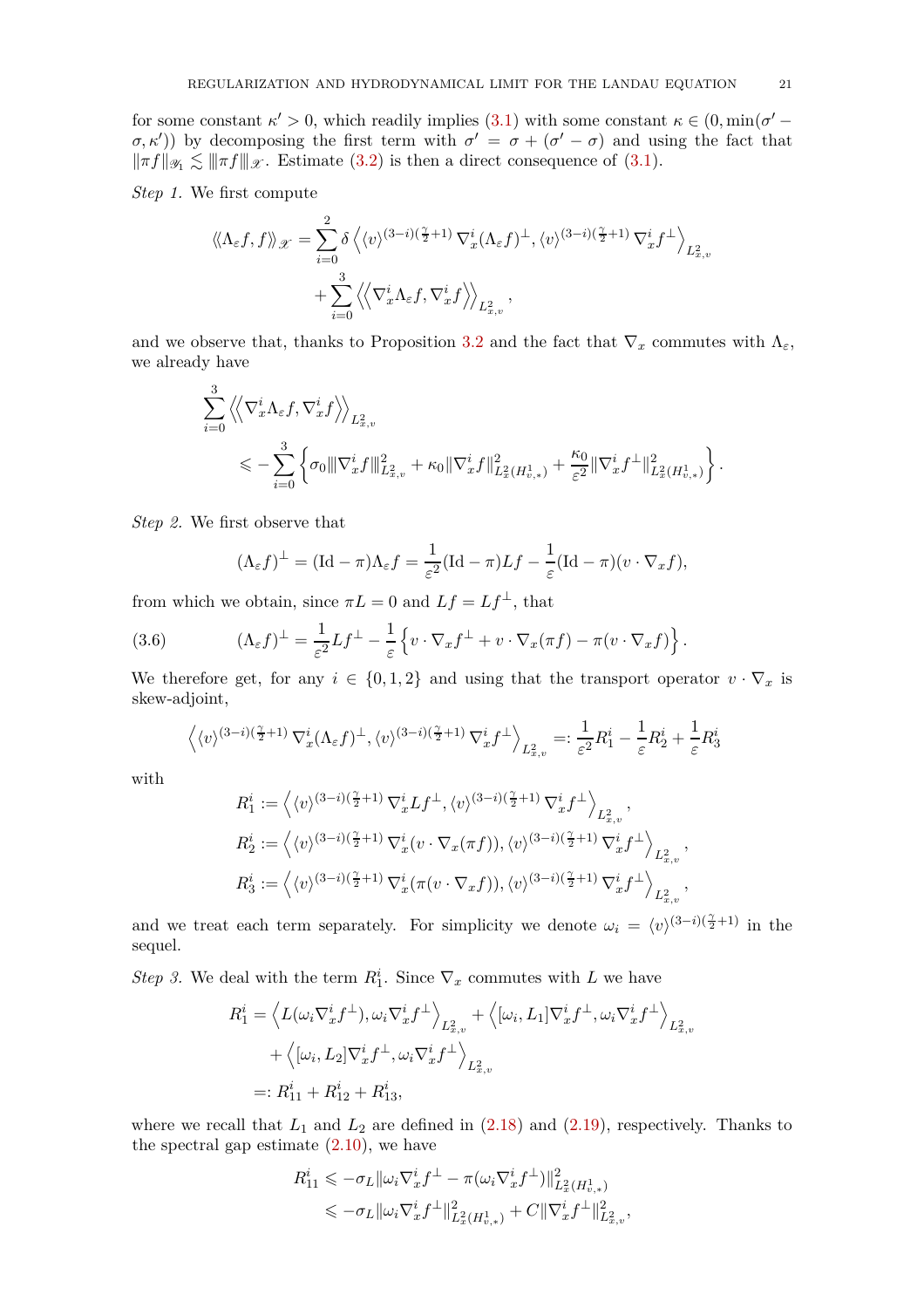for some constant  $C > 0$ . From Lemma [2.3](#page-16-0) we get

$$
R_{12}^{i} = -\left\langle [\omega_{i}, \tilde{\nabla}_{v_{\ell}}] \nabla_{x}^{i} f^{\perp}, \tilde{\nabla}_{v_{\ell}} (\omega_{i} \nabla_{x}^{i} f^{\perp}) \right\rangle_{L_{x,v}^{2}} - \left\langle [\omega_{i}, \tilde{\nabla}_{v_{\ell}}^{*}] \nabla_{x}^{i} f^{\perp}, \tilde{\nabla}_{v_{\ell}}^{*} (\omega_{i} \nabla_{x}^{i} f^{\perp}) \right\rangle_{L_{x,v}^{2}}
$$

$$
- \left\langle [\omega_{i}, \tilde{\nabla}_{v_{\ell}}^{*}], \tilde{\nabla}_{v_{\ell}}] \nabla_{x}^{i} f^{\perp}, \omega_{i} \nabla_{x}^{i} f^{\perp} \right\rangle_{L_{x,v}^{2}}.
$$

Using Lemma [2.2](#page-14-1) and observing that  $\|\nabla_v g\|_{L^2_{x,v}} + \|\nabla_v^* g\|_{L^2_{x,v}} \lesssim \|g\|_{L^2_x(H^1_{v,*})}$ , we then obtain

$$
|R_{12}^{i}| \leq C \|\omega_{i} \nabla_{x}^{i} f^{\perp} \|_{L_{x}^{2}(H_{v,*}^{1})} \| \langle v \rangle^{\frac{\gamma}{2}-1} \omega_{i} \nabla_{x}^{i} f^{\perp} \|_{L_{x,v}^{2}} + C \| \langle v \rangle^{\frac{\gamma}{2}-\frac{1}{2}} \omega_{i} \nabla_{x}^{i} f^{\perp} \|_{L_{x,v}^{2}}^{2}
$$
  

$$
\leq (\sigma_{L} - \sigma'') \| \omega_{i} \nabla_{x}^{i} f^{\perp} \|_{L_{x}^{2}(H_{v,*}^{1})}^{2} + C \| \nabla_{x}^{i} f^{\perp} \|_{L_{x,v}^{2}}^{2}
$$

for any  $\sigma'' \in (\sigma', \sigma_0)$ , where we have used Young's inequality in last line. For the term  $R_{13}^i$ , we use Lemma [2.6](#page-17-2) to obtain

$$
|R_{13}^i| \leqslant C \|\nabla_x^i f^\perp\|_{L^2_{x,v}}^2.
$$

Gathering previous estimates we finally get

$$
R_1^i \leqslant -\sigma'' \|\omega_i \nabla_x^i f^\perp\|_{L^2_x(H^1_{v,*})}^2 + C \|\nabla_x^i f^\perp\|_{L^2_{x,v}}^2.
$$

*Step 4*. We deal with the terms  $R_2^i$  and  $R_3^i$ . Observing that

$$
\|\omega_i \nabla_x^i (v \cdot \nabla_x (\pi f))\|_{L^2_{x,v}} + \|\omega_i \nabla_x^i (\pi (v \cdot \nabla_x f))\|_{L^2_{x,v}} \lesssim \|\nabla_x^{i+1} f\|_{L^2_{x,v}}
$$

we obtain

$$
|R_2^i| + |R_3^i| \leq C \|\nabla_x^{i+1} f\|_{L_{x,v}^2} \|\omega_i \nabla_x^i f^\perp\|_{L_{x,v}^2}
$$
  

$$
\leq \frac{(\sigma'' - \sigma''')}{\varepsilon} \|\omega_i \nabla_x^i f^\perp\|_{L_x^2(H_{v,*}^1)}^2 + C\varepsilon \|\nabla_x^{i+1} f\|_{L_{x,v}^2}^2,
$$

for any  $\sigma''' \in (\sigma', \sigma'')$ , where we have used Young's inequality and that  $\|\cdot\|_{L^2_{x,v}}$  and  $\|\cdot\|_{L^2_{x,v}}$ are equivalent in last line.

*Step 5.* Gathering previous estimates we then obtain

$$
\langle \! \langle \Lambda_{\varepsilon} f, f \rangle \! \rangle_{\mathscr{X}} \leqslant - \sum_{i=0}^3 \left\{ \sigma_0 \| |\nabla_x^i f| \|_{L^2_{x,v}}^2 + \kappa_0 \| \nabla_x^i f \|_{L^2_{x}(H^1_{v,*})}^2 + \frac{\kappa_0}{\varepsilon^2} \| \nabla_x^i f^\perp \|_{L^2_{x}(H^1_{v,*})}^2 \right\} + \sum_{i=0}^2 \left\{ - \frac{\sigma'''\delta}{\varepsilon^2} \| \omega_i \nabla_x^i f^\perp \|_{L^2_{x}(H^1_{v,*})}^2 + \frac{C\delta}{\varepsilon^2} \| \nabla_x^i f^\perp \|_{L^2_{x,v}}^2 + C\delta \| \nabla_x^{i+1} f \|_{L^2_{x,v}}^2 \right\}.
$$

Recalling that  $\|\cdot\|_{L^2_{x,v}} \leqslant \|\cdot\|_{L^2_x(H^1_{v,*})}$ , it follows

$$
\langle \! \langle \Lambda_{\varepsilon} f, f \rangle \! \rangle_{\mathcal{X}} \leqslant -\sigma_{0} \| |f\|^{2}_{L^{2}_{x,v}} - (\sigma_{0} - C\delta) \sum_{i=1}^{3} \| \nabla_{x}^{i} f \|^{2}_{L^{2}_{x,v}} - \frac{\sigma'}{\varepsilon^{2}} \sum_{i=0}^{2} \delta \| \omega_{i} \nabla_{x}^{i} f^{\perp} \|^{2}_{L^{2}_{x,v}} - \frac{(\kappa_{0} - C\delta)}{\varepsilon^{2}} \sum_{i=0}^{3} \| \nabla_{x}^{i} f^{\perp} \|^{2}_{L^{2}_{x}(H^{1}_{v,*})} - \frac{(\sigma''' - \sigma')}{\varepsilon^{2}} \sum_{i=0}^{2} \delta \| \omega_{i} \nabla_{x}^{i} f^{\perp} \|^{2}_{L^{2}_{x}(H^{1}_{v,*})}.
$$

We then choose  $\delta \in (0,1)$  small enough such that  $\sigma_0 - C\delta \geq \sigma'$  and  $\kappa_0 - C\delta > 0$ , therefore we obtain [\(3.5\)](#page-19-4) with  $κ' = min((σ''' – σ')δ, κ₀ – Cδ) > 0$ , which completes the proof.  $□$ 

# <span id="page-21-0"></span>3.2. **Regularization estimates.**

<span id="page-21-1"></span>**Proposition 3.4.** *The solution*  $f(t) = U^{\epsilon}(t) f_{\text{in}}$  *to the equation* 

<span id="page-21-2"></span>
$$
\begin{cases} \partial_t f = \Lambda_{\varepsilon} f \\ f(0) = f_{\text{in}} \in \mathcal{X} \cap (\text{Ker }\Lambda_{\varepsilon})^{\perp} \end{cases}
$$

*satisfies, for all*  $t > 0$ *,* 

(3.7) 
$$
||f(t)||_{\mathscr{Y}_1} \leqslant C \frac{e^{-\sigma t}}{\min(1, \sqrt{t})} ||f_{\text{in}}||_{\mathscr{X}}
$$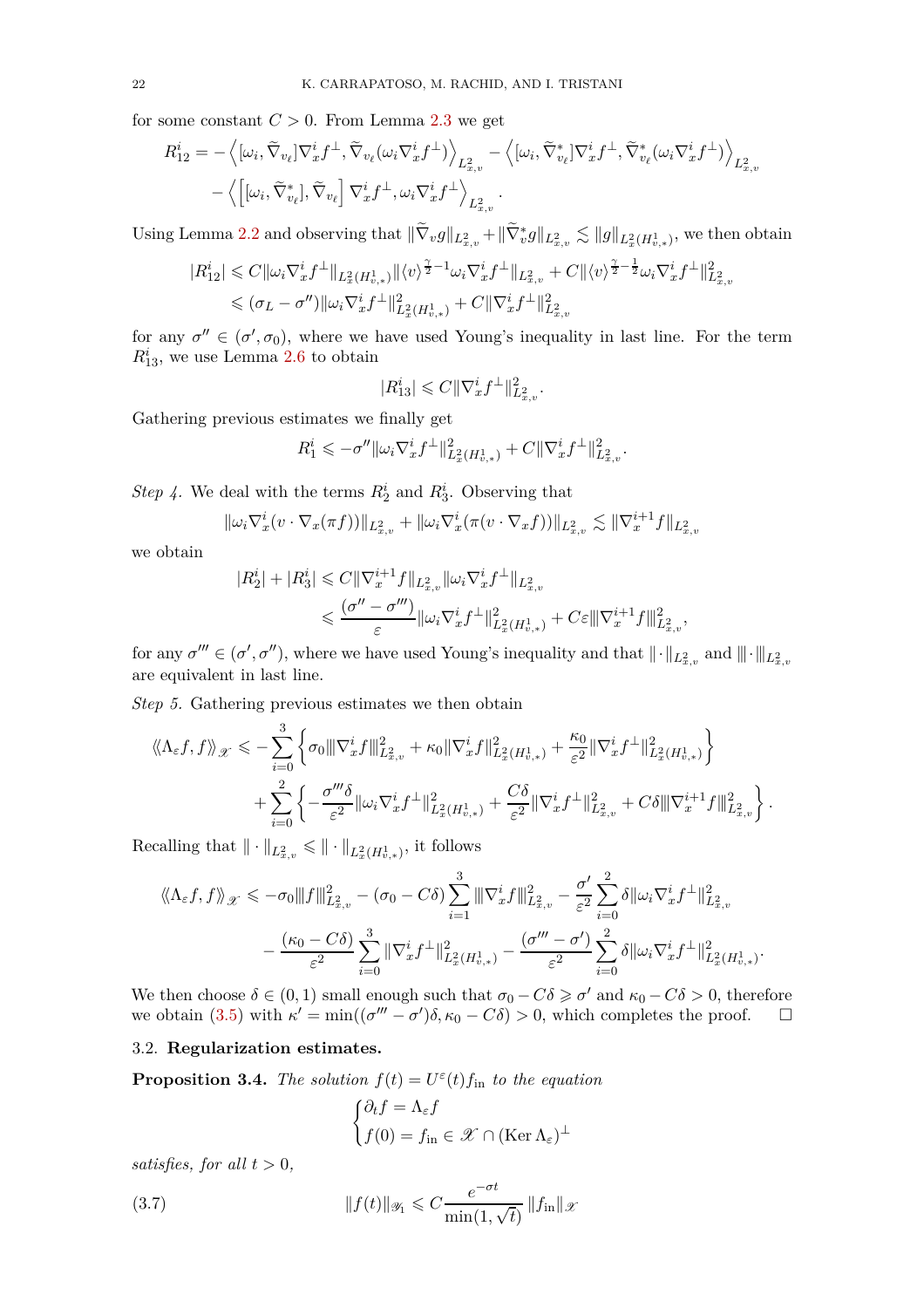*and*

<span id="page-22-0"></span>(3.8) 
$$
||f(t)||_{\mathscr{Z}_1^{\varepsilon}} \leqslant C \frac{e^{-\sigma t}}{\min(1, t^{3/2})} ||f_{\text{in}}||_{\mathscr{X}},
$$

*for any*  $0 < \sigma < \sigma_0$  *(where*  $\sigma_0$  *is defined in Proposition [3.2\)](#page-19-1).* 

*Remark* 3.5*.* Notice that thanks to the second inequality, one can in particular recover a gain of one derivative in the spatial variable (with the associated anisotropic gain of weight in velocity), at the price of loosing a  $1/\varepsilon$ . As already mentioned, this is explained by the fact that the gain comes from the transport operator which does not act as the same scale as the collision operator in velocity. Notice also that in [\[9\]](#page-78-6), the authors were facing a similar singularity in  $\varepsilon$  when wanting to obtain a gain of regularity in the spatial variable for the hard-spheres Boltzmann equation. The latter equation is not hypoelliptic but thanks to a suitable use of averaging lemmas, the authors were also able to obtain regularization properties in the spatial variable with the same singularity in *ε*.

*Proof of Proposition* [3.4.](#page-21-1) We shall prove that for any  $t \in (0, 1]$  there holds

<span id="page-22-1"></span>(3.9) 
$$
||f(t)||_{\mathscr{Y}_1} \leqslant \frac{C}{\sqrt{t}} ||f_{\text{in}}||_{\mathscr{X}}
$$

and

<span id="page-22-2"></span>(3.10) 
$$
\|f(t)\|_{\mathscr{Z}_1^{\varepsilon}} \leqslant \frac{C}{t^{3/2}} \|f_{\text{in}}\|_{\mathscr{X}},
$$

which readily imply [\(3.7\)](#page-21-2) and [\(3.8\)](#page-22-0) thanks to the exponential decay of  $U^{\varepsilon}$  in  $\mathscr X$  from Proposition [3.3.](#page-19-5)

*Step 1.* Define the functional

$$
\mathscr{U}_{\varepsilon}(t,f) = |||f||_{\mathscr{X}}^{2} + \alpha_{1} t \left( ||\widetilde{\nabla}_{v} f^{\perp}||_{\mathscr{X}}^{2} + K||\langle v \rangle^{\frac{\gamma}{2}+1} f^{\perp}||_{\mathscr{X}}^{2} \right) + \varepsilon \alpha_{2} t^{2} \left\langle \widetilde{\nabla}_{v} f, \widetilde{\nabla}_{x} f \right\rangle_{\mathscr{X}} + \varepsilon^{2} \alpha_{3} t^{3} \left( ||\widetilde{\nabla}_{x} f||_{\mathscr{X}}^{2} + K||\langle v \rangle^{\frac{\gamma}{2}} \nabla_{x} f||_{\mathscr{X}}^{2} \right),
$$

with constants  $0 < \alpha_3 \ll \alpha_2 \ll \alpha_1 \ll 1$  so that  $\alpha_2 \leq \sqrt{\alpha_1 \alpha_3}$  and  $K > 0$ . The constants  $\alpha_i$ will be chosen small enough and *K* large enough during the proof.

We easily observe that

$$
||f||_{\mathscr{X}}^2 + t \left( ||\widetilde{\nabla}_v f^\perp||_{\mathscr{X}}^2 + ||\langle v \rangle^{\frac{\gamma}{2}+1} f^\perp||_{\mathscr{X}}^2 \right) + \varepsilon^2 t^3 ||\widetilde{\nabla}_x f||_{\mathscr{X}}^2 \lesssim \mathscr{U}_{\varepsilon}(t, f).
$$

Remarking that  $||f||_{\mathscr{Y}_1} \lesssim ||f^{\perp}||_{\mathscr{Y}_1} + ||\pi f||_{\mathscr{X}}$ , we thus obtain

$$
||f||_{\mathscr{Y}_1} \lesssim ||\widetilde{\nabla}_v f^\perp||_{\mathscr{X}}^2 + ||\langle v \rangle^{\frac{\gamma}{2}+1} f^\perp||_{\mathscr{X}} + ||\pi f||_{\mathscr{X}},
$$

from which we deduce the following lower bounds: For all  $t \in [0, 1]$  there holds

(3.11) 
$$
t\|f\|_{\mathscr{Y}_1}^2 \lesssim \mathscr{U}_{\varepsilon}(t,f) \quad \text{and} \quad t^3\|f\|_{\mathscr{Z}_1^{\varepsilon}}^2 \lesssim \mathscr{U}_{\varepsilon}(t,f).
$$

Therefore, in order to prove  $(3.9)$  and  $(3.10)$ , it is sufficient to show that

$$
\frac{\mathrm{d}}{\mathrm{d}t}\mathscr{U}_{\varepsilon}(t,f)\leqslant 0,\quad\forall\,t\in[0,1],
$$

which we shall do next. We thus compute

(3.12)  
\n
$$
\frac{d}{dt} \mathscr{U}_{\varepsilon}(t,f) = \frac{d}{dt} ||f||_{\mathscr{X}}^2 + \alpha_1 (||\langle v \rangle^{\frac{\gamma}{2}+1} f^{\perp}||_{\mathscr{X}}^2 + ||\widetilde{\nabla}_v f^{\perp}||_{\mathscr{X}}^2) \n+ \alpha_1 t \frac{d}{dt} (||\langle v \rangle^{\frac{\gamma}{2}+1} f^{\perp}||_{\mathscr{X}}^2 + ||\widetilde{\nabla}_v f^{\perp}||_{\mathscr{X}}^2) \n+ 2\alpha_2 \varepsilon t \langle \widetilde{\nabla}_v f, \widetilde{\nabla}_x f \rangle_{\mathscr{X}} + \alpha_2 \varepsilon t^2 \frac{d}{dt} \langle \widetilde{\nabla}_v f, \widetilde{\nabla}_x f \rangle_{\mathscr{X}} \n+ 3\alpha_3 \varepsilon^2 t^2 (||\widetilde{\nabla}_x f||_{\mathscr{X}}^2 + K ||\langle v \rangle^{\frac{\gamma}{2}} \nabla_x f||_{\mathscr{X}}^2) \n+ \alpha_3 \varepsilon^2 t^3 \frac{d}{dt} (||\widetilde{\nabla}_x f||_{\mathscr{X}}^2 + K ||\langle v \rangle^{\frac{\gamma}{2}} \nabla_x f||_{\mathscr{X}}^2)
$$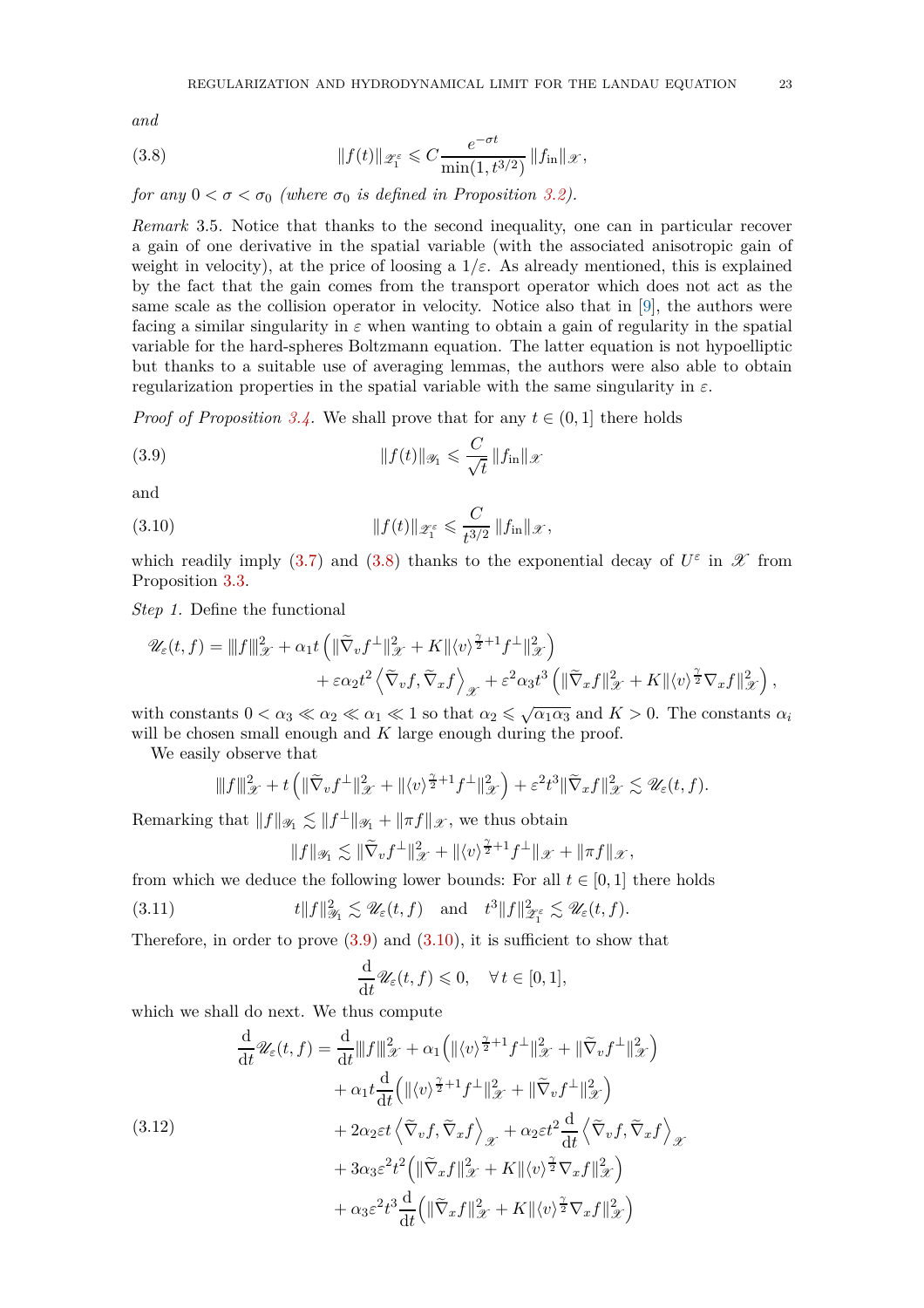and we estimate each term separately in the sequel. In order to simplify, we introduce the notations  $g_i = \nabla_x^i f$ ,  $g_i^{\perp} = (\nabla_x^i f)^{\perp} = \nabla_x^i f^{\perp}$  and  $\omega_i = \langle v \rangle^{(3-i)(\frac{\gamma}{2}+1)}$  so that

$$
||f||_{\mathcal{X}}^2 = \sum_{i=0}^3 ||\omega_i g_i||_{L^2_{x,v}}^2, \quad ||f||_{\mathcal{Y}_1}^2 = \sum_{i=0}^3 ||\omega_i g_i||_{L^2_x(H^1_{v,*})}^2, \quad ||f||_{\mathcal{Y}_2}^2 = \sum_{i=0}^3 ||\omega_i g_i||_{L^2_x(H^2_{v,*})}^2.
$$

*Step 2.* From Proposition [3.3,](#page-19-5) we already have

<span id="page-23-0"></span>(3.13) 
$$
\frac{d}{dt} ||f||_{\mathcal{X}}^2 \leq -\kappa_0 ||f||_{\mathcal{Y}_1}^2 - \frac{\kappa_0}{\varepsilon^2} ||f^\perp||_{\mathcal{Y}_1}^2,
$$

for some constant  $\kappa_0 > 0$ .

*Step 3.* We deal in this step with the term  $(K \|\langle v \rangle^{\frac{\gamma}{2}+1} f^{\perp} \|_{\mathcal{X}}^2 + \| \widetilde{\nabla}_v f^{\perp} \|_{\mathcal{X}}^2)$ . We split the computations into two parts.

*Step 3.1.* We first compute

$$
\frac{1}{2}\frac{\mathrm{d}}{\mathrm{d}t}\|\langle v \rangle^{\frac{\gamma}{2}+1}f^{\perp}\|_{\mathscr{X}}^2 = \frac{1}{2}\sum_{i=0}^3\frac{\mathrm{d}}{\mathrm{d}t}\|\omega_i\langle v \rangle^{\frac{\gamma}{2}+1}g_i^{\perp}\|_{L^2_{x,v}}^2.
$$

Observing that  $f^{\perp}$  satisfies the equation  $\partial_t f^{\perp} = (\Lambda_{\varepsilon} f)^{\perp}$ , with  $(\Lambda_{\varepsilon} f)^{\perp}$  given by [\(3.6\)](#page-20-0), using that the transport operator is skew-adjoint and that derivatives in  $x$  commute with  $\pi$  and  $Λ<sub>ε</sub>$ , for any *i* ∈ {0, 1, 2, 3} we obtain

$$
\frac{1}{2}\frac{\mathrm{d}}{\mathrm{d}t} \|\omega_i \langle v \rangle^{\frac{\gamma}{2}+1} g_i^{\perp} \|_{L^2_{x,v}}^2 = \left\langle \omega_i \langle v \rangle^{\frac{\gamma}{2}+1} \partial_t g_i^{\perp}, \omega_i \langle v \rangle^{\frac{\gamma}{2}+1} g_i^{\perp} \right\rangle_{L^2_{x,v}} =: \frac{1}{\varepsilon^2} J_1^i - \frac{1}{\varepsilon} J_2^i + \frac{1}{\varepsilon} J_3^i
$$

with

$$
J_1^i := \left\langle \omega_i \langle v \rangle^{\frac{\gamma}{2}+1} L g_i^{\perp}, \omega_i \langle v \rangle^{\frac{\gamma}{2}+1} g_i^{\perp} \right\rangle_{L^2_{x,v}}
$$
  

$$
J_2^i := \left\langle \omega_i \langle v \rangle^{\frac{\gamma}{2}+1} (v \cdot \nabla_x(\pi g_i)), \omega_i \langle v \rangle^{\frac{\gamma}{2}+1} g_i^{\perp} \right\rangle_{L^2_{x,v}}
$$
  

$$
J_3^i := \left\langle \omega_i \langle v \rangle^{\frac{\gamma}{2}+1} (\pi (v \cdot \nabla_x g_i)), \omega_i \langle v \rangle^{\frac{\gamma}{2}+1} g_i^{\perp} \right\rangle_{L^2_{x,v}}.
$$

For the first term, we write

$$
J_1^i = \left\langle L(\omega_i \langle v \rangle^{\frac{\gamma}{2}+1} g_i^{\perp}) + [\omega_i \langle v \rangle^{\frac{\gamma}{2}+1}, L_1] g_i^{\perp} + [\omega_i \langle v \rangle^{\frac{\gamma}{2}+1}, L_2] g_i^{\perp}, \omega_i \langle v \rangle^{\frac{\gamma}{2}+1} g_i^{\perp} \right\rangle_{L^2_{x,v}}
$$
  
=:  $J_{11}^i + J_{12}^i + J_{13}^i$ ,

where we recall that  $L_1$  and  $L_2$  are defined in  $(2.18)$  and  $(2.19)$ , respectively. Thanks to the spectral gap estimate  $(2.10)$ , one has

$$
\begin{aligned} J_{11}^i &\leqslant -2\kappa\|\omega_i\langle v \rangle^{\frac{\gamma}{2}+1}g_i^\perp -\pi(\omega_i\langle v \rangle^{\frac{\gamma}{2}+1}g_i^\perp)\|_{L^2_x(H_{v,*}^1)}^2 \\ &\leqslant -2\kappa\|\omega_i\langle v \rangle^{\frac{\gamma}{2}+1}g_i^\perp\|_{L^2_x(H_{v,*}^1)}^2+C\|g_i^\perp\|_{L^2_{x,v}}^2, \end{aligned}
$$

for some constants  $\kappa, C > 0$ . From Lemma [2.3,](#page-16-0) we get

$$
\begin{split} J_{12}^i = & - \left\langle [\omega_i \langle v \rangle^{\frac{\gamma}{2}+1}, \widetilde{\nabla}_{v_\ell}] g_i^\perp, \widetilde{\nabla}_{v_\ell} (\omega_i \langle v \rangle^{\frac{\gamma}{2}+1} g_i^\perp) \right\rangle_{L^2_{x,v}} \\ & - \left\langle [\omega_i \langle v \rangle^{\frac{\gamma}{2}+1}, \widetilde{\nabla}_{v_\ell}^*] g_i^\perp, \widetilde{\nabla}_{v_\ell}^* (\omega_i \langle v \rangle^{\frac{\gamma}{2}+1} g_i^\perp) \right\rangle_{L^2_{x,v}} \\ & - \left\langle \left[ [\omega_i \langle v \rangle^{\frac{\gamma}{2}+1}, \widetilde{\nabla}_{v_\ell}^*], \widetilde{\nabla}_{v_\ell} \right] g_i^\perp, \omega_i \langle v \rangle^{\frac{\gamma}{2}+1} g_i^\perp \right\rangle_{L^2_{x,v}} \end{split}
$$

Using Lemma [2.2](#page-14-1) and observing that  $\|\nabla_v h\|_{L^2_{x,v}} + \|\nabla_v^* h\|_{L^2_{x,v}} \lesssim \|h\|_{L^2_x(H^1_{v,*})}$ , we then obtain

*.*

$$
\begin{aligned} |J^i_{12}| \leqslant C\|\omega_i\langle v \rangle^{\frac{\gamma}{2}+1}g_i^\perp\|_{L^2_x(H^1_{v,*})}\|\langle v \rangle^{\frac{\gamma}{2}-1}\omega_i\langle v \rangle^{\frac{\gamma}{2}+1}g_i^\perp\|_{L^2_{x,v}} + C\|\langle v \rangle^{\frac{\gamma}{2}-\frac{1}{2}}\omega_i\langle v \rangle^{\frac{\gamma}{2}+1}g_i^\perp\|_{L^2_{x,v}}^2\\ \leqslant \kappa\|\omega_i\langle v \rangle^{\frac{\gamma}{2}+1}g_i^\perp\|_{L^2_x(H^1_{v,*})}^2 + C\|\omega_i\langle v \rangle^{\frac{\gamma}{2}+1}g_i^\perp\|_{L^2_{x,v}}^2 \end{aligned}
$$

where we have used that  $\gamma \leq 1$  and Young's inequality in last line. For the term  $J_{13}^i$ , we use Lemma [2.6](#page-17-2) to obtain

$$
|J_{13}^i| \leqslant C \|\omega_i g_i^{\perp}\|_{L^2_{x,v}}^2.
$$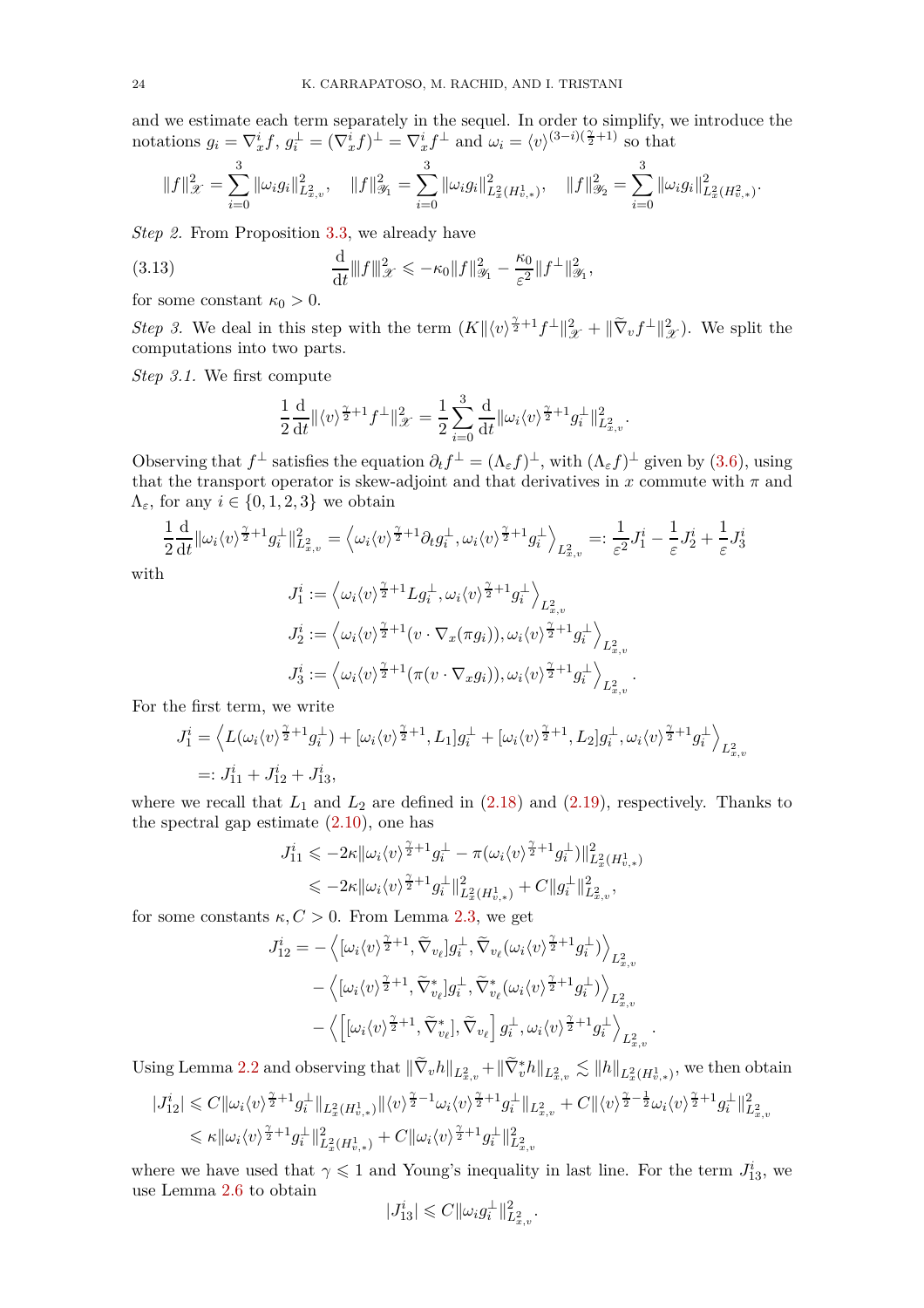We deal with the terms  $J_2^i$  and  $J_3^i$ . Observing that

$$
\|\omega_i \langle v \rangle^{\frac{\gamma}{2}+1} (v \cdot \nabla_x(\pi g_i))\|_{L^2_{x,v}} + \|\omega_i \langle v \rangle^{\frac{\gamma}{2}+1} (\pi(v \cdot \nabla_x g_i))\|_{L^2_{x,v}} \lesssim \|\omega_i \widetilde{\nabla}_x g_i\|_{L^2_{x,v}},
$$

we obtain

$$
|J_2^i|+|J_3^i| \leqslant C \|\omega_i \widetilde{\nabla}_x g_i\|_{L^2_{x,v}} \|\omega_i \langle v \rangle^{\frac{\gamma}{2}+1} g_i^{\perp}\|_{L^2_{x,v}}.
$$

Gathering previous estimates and using that  $\| \langle v \rangle^{\gamma + \frac{1}{2}} f^{\perp} \|_{\mathscr{X}} \lesssim \| f^{\perp} \|_{\mathscr{Y}_1}$ , we obtain  $(3.14)$ 2 d  $\frac{d}{dt}$ || $\langle v \rangle^{\frac{\gamma}{2}+1} f^{\perp} ||_{\mathscr{X}}^2 \leqslant -\frac{\kappa}{\varepsilon^2}$  $\frac{\kappa}{\varepsilon^2}$ || $\langle v \rangle^{\frac{\gamma}{2}+1} f^{\perp}$ || $\frac{2}{\mathscr{Y}_1}$  +  $\frac{C}{\varepsilon^2}$  $\frac{C}{\varepsilon^2} \|f^{\perp}\|_{\mathcal{Y}_1}^2 + \frac{C}{\varepsilon}$  $\frac{\partial}{\partial \varepsilon}$ ||*f*<sup> $\perp$ </sup>||<sub>3</sub><sub>*{|| 3}*</sub>

<span id="page-24-0"></span>for some constants  $\kappa, C > 0$ .

*Step 3.2.* We now compute

$$
\frac{1}{2}\frac{\mathrm{d}}{\mathrm{d}t} \|\widetilde{\nabla}_v f^\perp\|_{\mathcal{X}}^2 = \frac{1}{2} \sum_{i=0}^3 \frac{\mathrm{d}}{\mathrm{d}t} \|\omega_i \widetilde{\nabla}_v g_i^\perp\|_{L^2_{x,v}}^2
$$

$$
=:\sum_{i=0}^3 \left(\frac{1}{\varepsilon^2} I_1^i - \frac{1}{\varepsilon} I_2^i + \frac{1}{\varepsilon} I_3^i - \frac{1}{\varepsilon} I_4^i\right)
$$

with

$$
\begin{aligned} I_1^i &:= \left\langle \omega_i \widetilde \nabla_{v_k} L g_i^\perp , \omega_i \widetilde \nabla_{v_k} g_i^\perp \right\rangle_{L^2_{x,v}} \\ I_2^i &:= \left\langle \omega_i \widetilde \nabla_{v_k} (v \cdot \nabla_x (\pi g_i)), \omega_i \widetilde \nabla_{v_k} g_i^\perp \right\rangle_{L^2_{x,v}} \\ I_3^i &:= \left\langle \omega_i \widetilde \nabla_{v_k} (\pi (v \cdot \nabla_x g_i)), \omega_i \widetilde \nabla_{v_k} g_i^\perp \right\rangle_{L^2_{x,v}} \\ I_4^i &:= \left\langle \omega_i \widetilde \nabla_{v_k} (v \cdot \nabla_x g_i^\perp), \omega_i \widetilde \nabla_{v_k} g_i^\perp \right\rangle_{L^2_{x,v}}. \end{aligned}
$$

For the first term, we write

$$
\begin{split} I_1^i &= \left\langle L(\omega_i \widetilde{\nabla}_{v_k} g_i^\perp), \omega_i \widetilde{\nabla}_{v_k} g_i^\perp \right\rangle_{L^2_{x,v}} + \left\langle [\omega_i, L_1] \widetilde{\nabla}_{v_k} g_i^\perp, \omega_i \widetilde{\nabla}_{v_k} g_i^\perp \right\rangle_{L^2_{x,v}} \\ &+ \left\langle \omega_i [\widetilde{\nabla}_{v_k}, L_1] g_i^\perp, \omega_i \widetilde{\nabla}_{v_k} g_i^\perp \right\rangle_{L^2_{x,v}} + \left\langle [\omega_i, L_2] \widetilde{\nabla}_{v_k} g_i^\perp, \omega_i \widetilde{\nabla}_{v_k} g_i^\perp \right\rangle_{L^2_{x,v}} \\ &+ \left\langle \omega_i [\widetilde{\nabla}_{v_k}, L_2] g_i^\perp, \omega_i \widetilde{\nabla}_{v_k} g_i^\perp \right\rangle_{L^2_{x,v}} \\ &=: I_{11}^i + I_{12}^i + I_{13}^i + I_{14}^i + I_{15}^i. \end{split}
$$

Thanks to the spectral gap estimate [\(2.10\)](#page-12-1), one has

$$
\begin{aligned} I_{11}^i \leqslant & -2\kappa\|\omega_i\tilde{\nabla}_{v_k}g_i^\perp - \pi(\omega_i\tilde{\nabla}_{v_k}g_i^\perp)\|^2_{L^2_x(H^1_{v,*})}\\ \leqslant & -2\kappa\|\omega_i\tilde{\nabla}_{v_k}g_i^\perp\|^2_{L^2_x(H^1_{v,*})}+C\|g_i^\perp\|^2_{L^2_{x,v}}, \end{aligned}
$$

for some constants  $\kappa, C > 0$ . From Lemma [2.3,](#page-16-0) we get

$$
I_{12}^{i} = -\left\langle [\omega_{i}, \widetilde{\nabla}_{v_{\ell}}] \widetilde{\nabla}_{v_{k}} g_{i}^{\perp}, \widetilde{\nabla}_{v_{\ell}} (\omega_{i} \widetilde{\nabla}_{v_{k}} g_{i}^{\perp}) \right\rangle_{L_{x,v}^{2}} - \left\langle [\omega_{i}, \widetilde{\nabla}_{v_{\ell}}^{*}] \widetilde{\nabla}_{v_{k}} g_{i}^{\perp}, \widetilde{\nabla}_{v_{\ell}}^{*} (\omega_{i} \widetilde{\nabla}_{v_{k}} g_{i}^{\perp}) \right\rangle_{L_{x,v}^{2}}
$$

$$
- \left\langle \left[ [\omega_{i}, \widetilde{\nabla}_{v_{\ell}}^{*}] , \widetilde{\nabla}_{v_{\ell}} \right] \widetilde{\nabla}_{v_{k}} g_{i}^{\perp}, \omega_{i} \widetilde{\nabla}_{v_{k}} g_{i}^{\perp} \right\rangle_{L_{x,v}^{2}},
$$

and

$$
I_{13}^{i} = -\left\langle [\widetilde{\nabla}_{v_{k}}, \widetilde{\nabla}_{v_{\ell}}] g_{i}^{\perp}, \widetilde{\nabla}_{v_{\ell}} (\omega_{i}^{2} \widetilde{\nabla}_{v_{k}} g_{i}^{\perp}) \right\rangle_{L_{x,v}^{2}} - \left\langle [\widetilde{\nabla}_{v_{k}}, \widetilde{\nabla}_{v_{\ell}}^{*}] g_{i}^{\perp}, \widetilde{\nabla}_{v_{\ell}}^{*} (\omega_{i}^{2} \widetilde{\nabla}_{v_{k}} g_{i}^{\perp}) \right\rangle_{L_{x,v}^{2}} - \left\langle \omega_{i} \left[ [\widetilde{\nabla}_{v_{k}}, \widetilde{\nabla}_{v_{\ell}}^{*}] , \widetilde{\nabla}_{v_{\ell}} g_{i}^{\perp}, \omega_{i} \widetilde{\nabla}_{v_{k}} g_{i}^{\perp} \right\rangle_{L_{x,v}^{2}} - \left\langle \omega_{i} (\widetilde{\nabla}_{v_{k}} \psi) g_{i}^{\perp}, \omega_{i} \widetilde{\nabla}_{v_{k}} g_{i}^{\perp} \right\rangle_{L_{x,v}^{2}}.
$$

For  $I_{12}^i$ , using Lemma [2.2](#page-14-1) and observing that  $\|\nabla_v h\|_{L^2_{x,v}} + \|\nabla_v^* h\|_{L^2_{x,v}} \lesssim \|h\|_{L^2_x(H^1_{v,*})}$ , we obtain

$$
|I_{12}^i|\leqslant C\|\omega_i\tilde{\nabla}_{v_k}g_i^\perp\|_{L^2_x(H_{v,*}^1)}\|\langle v\rangle^{\frac{\gamma}{2}-1}\omega_i\tilde{\nabla}_{v_k}g_i^\perp\|_{L^2_{x,v}}+C\|\langle v\rangle^{\frac{\gamma}{2}-\frac{1}{2}}\omega_i\tilde{\nabla}_{v_k}g_i^\perp\|_{L^2_{x,v}}^2.
$$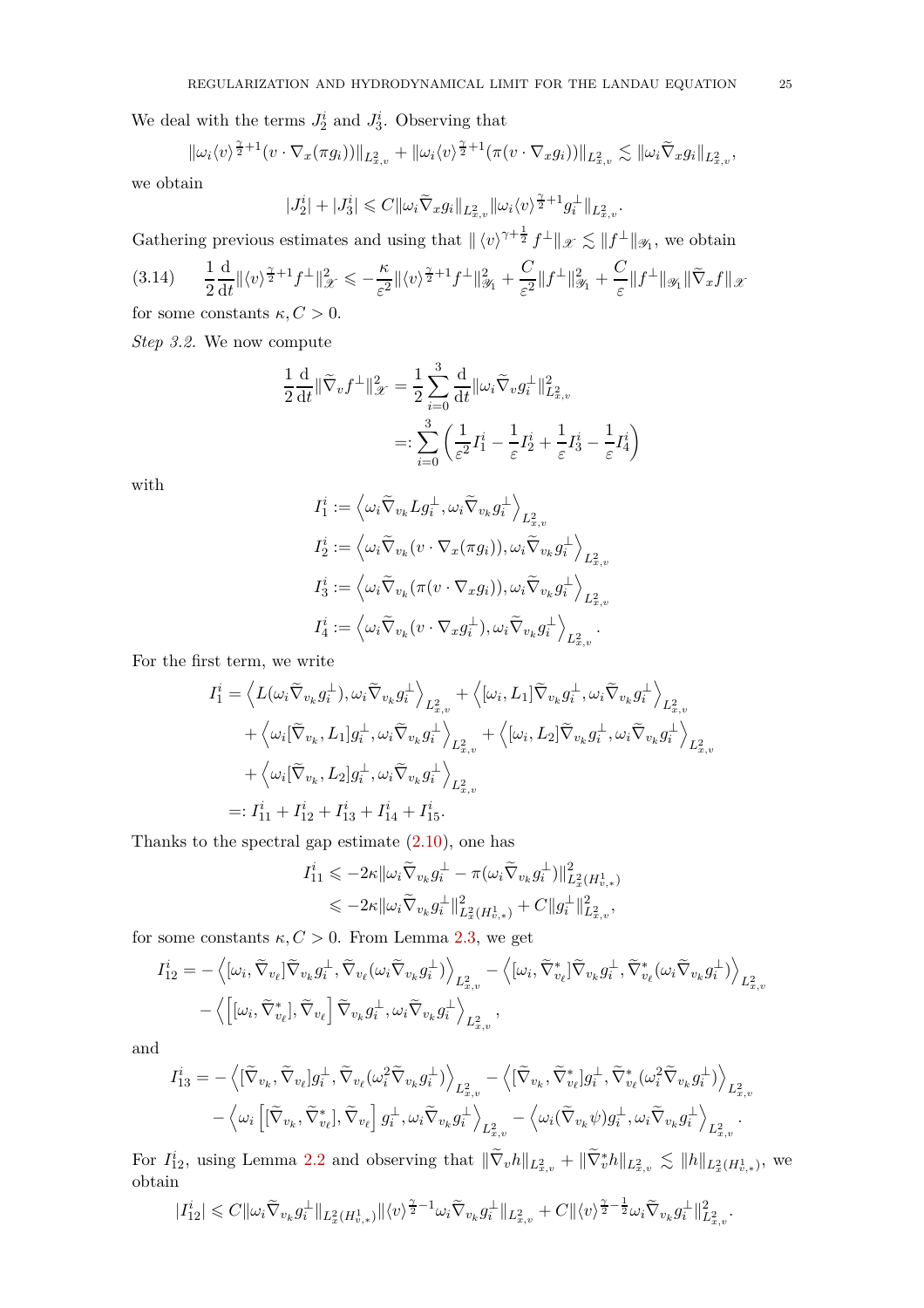For  $I_{13}^i$ , we first observe that writing

$$
\widetilde{\nabla}_{v_{\ell}}(\omega_{i}^{2}h) = \omega_{i} \widetilde{\nabla}_{v_{\ell}}(\omega_{i}h) + (\widetilde{\nabla}_{v_{\ell}}\omega_{i})\omega_{i}h
$$
\n
$$
\widetilde{\nabla}_{v_{\ell}}^{*}(\omega_{i}^{2}h) = -\omega_{i} \widetilde{\nabla}_{v_{\ell}}(\omega_{i}h) - [(\partial_{v_{p}}B_{\ell p})\omega_{i} + (\widetilde{\nabla}_{v_{\ell}}\omega_{i})] \omega_{i}h
$$

and using the bounds [\(2.9\)](#page-12-4), we have

$$
(3.15) \t\t ||\omega_i^{-1} \widetilde{\nabla}_{v_\ell} (\omega_i^2 h) ||_{L^2_{x,v}} + ||\omega_i^{-1} \widetilde{\nabla}_{v_\ell}^* (\omega_i^2 h) ||_{L^2_{x,v}} \lesssim ||\omega_i h||_{L^2_x(H^1_{v,*})}.
$$

Therefore, using Lemma [2.2](#page-14-1) and noticing that

<span id="page-25-1"></span>
$$
|\widetilde{\nabla}_v \psi| \lesssim \langle v \rangle^{\frac{\gamma}{2}+1} |\nabla_v \psi| \lesssim \langle v \rangle^{\frac{\gamma}{2}+1} \langle v \rangle^{\gamma+1},
$$

we obtain

$$
\begin{aligned} |I^i_{13}| \leqslant C\|\omega_i\widetilde{\nabla}_{v_k}g_i^{\perp}\|_{L^2_x(H^1_{v,*})}\|\omega_i\langle v\rangle^{\gamma+1}\nabla_v g_i^{\perp}\|_{L^2_{x,v}} + C\|\omega_i\widetilde{\nabla}_{v_k}g_i^{\perp}\|_{L^2_x(H^1_{v,*})}\|\omega_i\langle v\rangle^{\gamma}g_i^{\perp}\|_{L^2_{x,v}} \\ &+ C\|\omega_i\langle v\rangle^{\gamma}\nabla_v g_i^{\perp}\|_{L^2_{x,v}}\|\langle v\rangle^{\frac{\gamma}{2}+1}\omega_i\widetilde{\nabla}_{v_k}g_i^{\perp}\|_{L^2_{x,v}} \\ &+ C\|\omega_i\langle v\rangle^{\gamma-1}g_i^{\perp}\|_{L^2_{x,v}}\|\langle v\rangle^{\frac{\gamma}{2}+1}\omega_i\widetilde{\nabla}_{v_k}g_i^{\perp}\|_{L^2_{x,v}} \\ &+ C\|\omega_i\langle v\rangle^{\gamma+1}g_i^{\perp}\|_{L^2_{x,v}}\|\langle v\rangle^{\frac{\gamma}{2}+1}\omega_i\widetilde{\nabla}_{v_k}g_i^{\perp}\|_{L^2_{x,v}}. \end{aligned}
$$

Putting together the estimates for  $I_{12}^i$  and  $I_{13}^i$  and using Young's inequality, it follows

$$
|I_{12}^i| + |I_{13}^i| \leqslant \kappa ||\omega_i \widetilde{\nabla}_{v_k} g_i^{\perp}||_{L_x^2(H_{v,*}^1)}^2 + C ||\omega_i \langle v \rangle^{\gamma+1} g_i^{\perp}||_{L_{x,v}}^2 + C ||\omega_i \langle v \rangle^{\gamma+1} \nabla_v g_i^{\perp}||_{L_{x,v}}^2
$$

*.*

For the terms  $I_{14}^i$  and  $I_{15}^i$ , Lemma [2.6](#page-17-2) yields

$$
|I^i_{14}|+|I^i_{15}|\leqslant C\|\omega_i g_i^{\perp}\|^2_{L^2_{x,v}}+C\|\omega_i \widetilde \nabla_v g_i^{\perp}\|^2_{L^2_{x,v}}.
$$

The terms  $I_2^i$  and  $I_3^i$  can be dealt as before in Step 3.1, and we obtain

$$
|I_2^i|+|I_3^i|\leqslant C\|\omega_i\widetilde{\nabla}_x g_i\|_{L^2_{x,v}}\|\omega_i\widetilde{\nabla}_{v_k} g_i^{\perp}\|_{L^2_{x,v}}.
$$

For the remainder term  $I_4^i$ , we use Lemma [2.2](#page-14-1) and the fact that the transport operator is skew-symmetric to obtain

$$
I_4^i = \left\langle \omega_i \widetilde \nabla_{x_k} g_i^\perp , \omega_i \widetilde \nabla_{v_k} g_i^\perp \right\rangle_{L^2_{x,v}} \leqslant \| \omega_i \widetilde \nabla_{x_k} g_i^\perp \|_{L^2_{x,v}} \| \omega_i \widetilde \nabla_{v_k} g_i^\perp \|_{L^2_{x,v}}.
$$

<span id="page-25-0"></span>Gathering previous estimates, we obtain

(3.16) 
$$
\frac{1}{2}\frac{\mathrm{d}}{\mathrm{d}t}\|\widetilde{\nabla}_v f^\perp\|_{\mathscr{X}}^2 \leqslant -\frac{\kappa}{\varepsilon^2}\|\widetilde{\nabla}_v f^\perp\|_{\mathscr{Y}_1}^2 + \frac{C}{\varepsilon^2}\|\langle v\rangle^{\gamma+1} f^\perp\|_{\mathscr{X}}^2 + \frac{C}{\varepsilon^2}\|\langle v\rangle^{\gamma+1}\nabla_v f^\perp\|_{\mathscr{X}}^2 + \frac{C}{\varepsilon}\|\widetilde{\nabla}_v f^\perp\|_{\mathscr{X}}\|\widetilde{\nabla}_x f\|_{\mathscr{X}}.
$$

Finally, we observe that  $\|\langle v \rangle^{\gamma+1} f^{\perp} \|_{\mathcal{X}}^2 + \|\langle v \rangle^{\gamma+1} \nabla_v f^{\perp} \|_{\mathcal{X}}^2 \lesssim \|\langle v \rangle^{\frac{\gamma}{2}+1} f^{\perp} \|_{\mathcal{Y}_1}$  and thus, gathering  $(3.14)$  and  $(3.16)$  and taking  $K > 0$  large enough, we obtain

(3.17) 
$$
\frac{1}{2}\frac{\mathrm{d}}{\mathrm{d}t}\left(K\|\langle v\rangle^{\frac{\gamma}{2}+1}f^{\perp}\|_{\mathscr{X}}^{2}+\|\widetilde{\nabla}_{v}f^{\perp}\|_{\mathscr{X}}^{2}\right) \le -\frac{\kappa_{1}}{\varepsilon^{2}}\|f^{\perp}\|_{\mathscr{Y}_{2}}^{2}+\frac{C}{\varepsilon^{2}}\|f^{\perp}\|_{\mathscr{Y}_{1}}^{2}+\frac{C}{\varepsilon}\|f^{\perp}\|_{\mathscr{Y}_{1}}\|\widetilde{\nabla}_{x}f\|_{\mathscr{X}}
$$

for some constants  $\kappa_1, C > 0$ .

*Step 4*. We deal in this step with the derivative in time of term  $\langle \nabla_v f, \nabla_x f \rangle_{\mathscr{X}}$ . We compute

<span id="page-25-2"></span>
$$
\frac{\mathrm{d}}{\mathrm{d}t}\left\langle \tilde{\nabla}_v f, \tilde{\nabla}_x f \right\rangle_{\mathscr{X}} = \sum_{i=0}^3 \frac{\mathrm{d}}{\mathrm{d}t} \left\langle \omega_i \tilde{\nabla}_v g_i, \omega_i \tilde{\nabla}_x g_i \right\rangle_{L^2_{x,v}} \n=:\sum_{i=0}^3 \left( \frac{1}{\varepsilon^2} R_1^i - \frac{1}{\varepsilon} R_2^i + \frac{1}{\varepsilon^2} S_1^i - \frac{1}{\varepsilon} S_2^i \right)
$$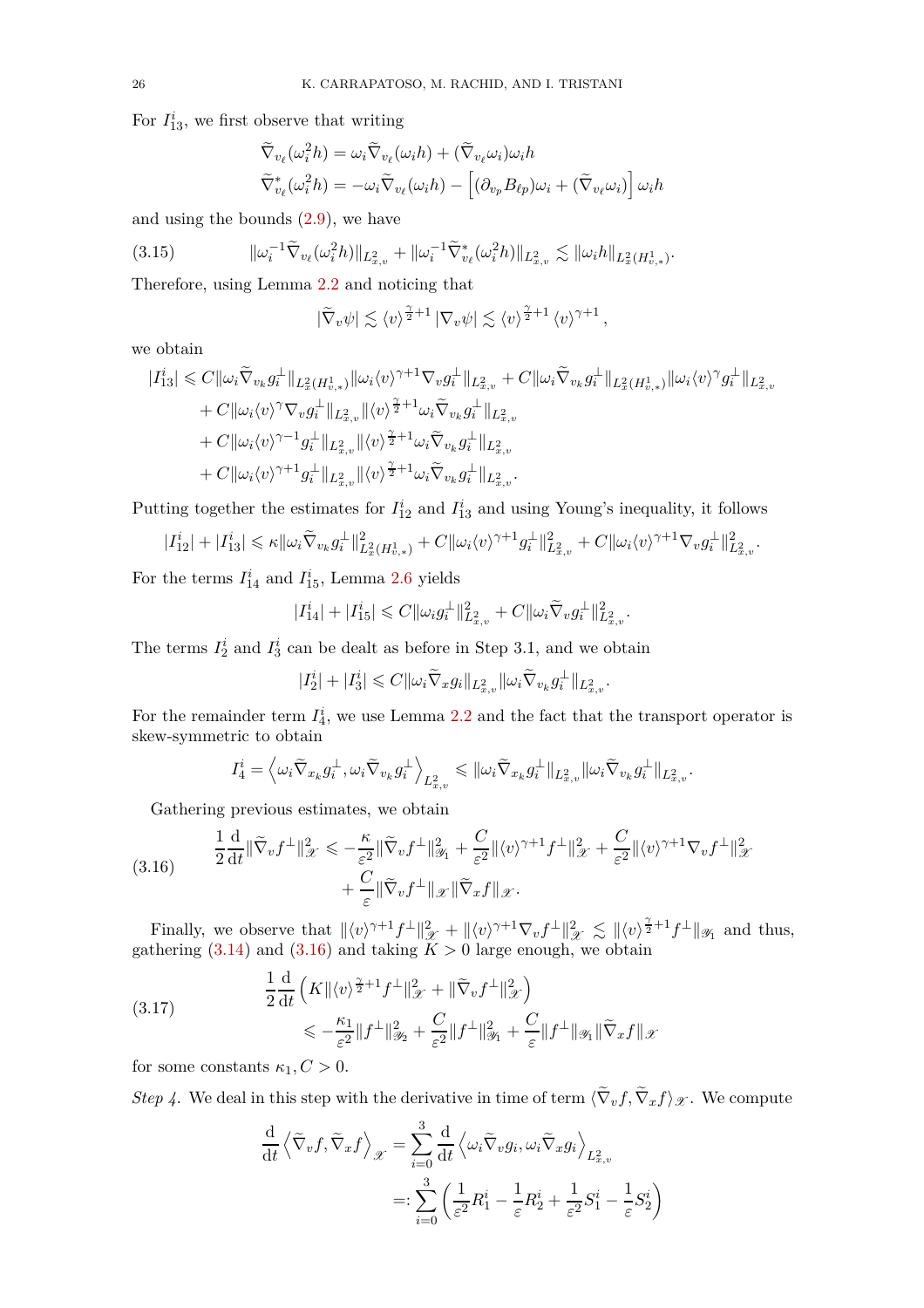with

$$
\begin{aligned} R_1^i&:=\left\langle \omega_i\widetilde{\nabla}_{v_k}(Lg_i^{\perp}),\omega_i\widetilde{\nabla}_{x_k}g_i\right\rangle_{L^2_{x,v}}\\ S_1^i&:=\left\langle \omega_i\widetilde{\nabla}_{v_k}g_i,\omega_i\widetilde{\nabla}_{x_k}(Lg_i^{\perp})\right\rangle_{L^2_{x,v}}\\ R_2^i&:=\left\langle \omega_i\widetilde{\nabla}_{v_k}(v\cdot\nabla_xg_i),\omega_i\widetilde{\nabla}_{x_k}g_i\right\rangle_{L^2_{x,v}}\\ S_2^i&:=\left\langle \omega_i\widetilde{\nabla}_{v_k}g_i,\omega_i\widetilde{\nabla}_{x_k}(v\cdot\nabla_xg_i)\right\rangle_{L^2_{x,v}}\end{aligned}
$$

*.*

Recalling that  $\widetilde{\nabla}^*_{x_k} = -\widetilde{\nabla}_{x_k}$ , we then write

$$
R_1^i + S_1^i = \left\langle Lg_i^{\perp}, \tilde{\nabla}_{v_k}^*(\omega_i^2 \tilde{\nabla}_{x_k} g_i) - \tilde{\nabla}_{x_k}(\omega_i^2 \tilde{\nabla}_{v_k} g_i) \right\rangle_{L^2_{x,v}} \leq \|\omega_i Lg_i^{\perp}\|_{L^2_{x,v}} \left( \|\omega_i^{-1} \tilde{\nabla}_{v_k}^*(\omega_i^2 \tilde{\nabla}_{x_k} g_i) \|_{L^2_{x,v}} + \|\omega_i^{-1} \tilde{\nabla}_{x_k}(\omega_i^2 \tilde{\nabla}_{v_k} g_i) \|_{L^2_{x,v}} \right).
$$

Observe that

$$
\omega_i^{-1} \widetilde{\nabla}_{x_k} (\omega_i^2 \widetilde{\nabla}_{v_k} g_i) = \widetilde{\nabla}_{v_k} (\omega_i \widetilde{\nabla}_{x_k} g_i) + [\omega_i, \widetilde{\nabla}_{v_k}] \widetilde{\nabla}_{x_k} g_i + \omega_i [\widetilde{\nabla}_{x_k}, \widetilde{\nabla}_{v_k}] g_i
$$

so that using Lemma [2.2,](#page-14-1) we get

(3.18) 
$$
\|\omega_i^{-1}\widetilde{\nabla}_{x_k}(\omega_i^2\widetilde{\nabla}_{v_k}g_i)\|_{L^2_{x,v}} \lesssim \|\omega_i\widetilde{\nabla}_x g_i\|_{L^2_x(H^1_{v,*})}.
$$

Writing  $\omega_i L g_i^{\perp} = \omega_i L_1 g_i^{\perp} + \omega_i L_2 g_i^{\perp}$  and using the explicit formula [\(2.18\)](#page-13-2) of  $L_1$  together with the bound of Lemma [2.6](#page-17-2) for *L*2, we obtain

(3.19) 
$$
\|\omega_i L g_i^{\perp}\|_{L^2_{x,v}} \lesssim \|\omega_i g_i^{\perp}\|_{L^2_x(H^2_{v,*})}.
$$

Together with [\(3.15\)](#page-25-1), we hence get

$$
|R_1^i + S_1^i| \leq C \|\omega_i g_i^{\perp}\|_{L^2_x(H^2_{v,*})}\|\omega_i \widetilde{\nabla}_x g_i\|_{L^2_x(H^1_{v,*})}.
$$

For the remainder terms, we observe that using Lemma [2.2](#page-14-1) and the fact that the transport operator is skew-adjoint,

$$
\begin{aligned} R_2^i + S_2^i &= \Vert \omega_i \widetilde \nabla_{x_k} g_i \Vert_{L^2_{x,v}}^2 + \left\langle \omega_i v \cdot \nabla_x (\widetilde \nabla_{v_k} g_i) , \omega_i \widetilde \nabla_{x_k} g_i \right\rangle_{L^2_{x,v}} \\ &\quad + \left\langle \omega_i \widetilde \nabla_{v_k} g_i , \omega_i v \cdot \nabla_x (\widetilde \nabla_{x_k} g_i) \right\rangle_{L^2_{x,v}} = \Vert \omega_i \widetilde \nabla_{x_k} g_i \Vert_{L^2_{x,v}}^2. \end{aligned}
$$

<span id="page-26-1"></span>Gathering previous estimates we obtain

(3.20) 
$$
\frac{\mathrm{d}}{\mathrm{d}t}\left\langle \tilde{\nabla}_{v}f,\tilde{\nabla}_{x}f\right\rangle _{\mathscr{X}}\leqslant\frac{C}{\varepsilon^{2}}\|f^{\perp}\|_{\mathscr{Y}_{2}}\|\tilde{\nabla}_{x}f\|_{\mathscr{Y}_{1}}-\frac{1}{\varepsilon}\|\tilde{\nabla}_{x}f\|_{\mathscr{X}}^{2}
$$

for some constant  $C > 0$ .

*Step 5.* We deal in this step with the derivative in time of the term  $(K \|\langle v \rangle^{\frac{\gamma}{2}} \nabla_x f\|_{\mathcal{X}}^2 +$  $\|\widetilde{\nabla}_x f\|_{\mathcal{X}}^2$ . We first compute, using that the transport operator is skew-adjoint,

$$
\frac{1}{2} \frac{\mathrm{d}}{\mathrm{d}t} \| \langle v \rangle^{\frac{\gamma}{2}} \nabla_x f \|_{\mathcal{X}}^2 = \frac{1}{2} \sum_{i=0}^3 \frac{\mathrm{d}}{\mathrm{d}t} \| \omega_i \langle v \rangle^{\frac{\gamma}{2}} \nabla_x g_i \|_{L^2_{x,v}}^2
$$

$$
=: \sum_{i=0}^3 \frac{1}{\varepsilon^2} \left\langle \omega_i \langle v \rangle^{\frac{\gamma}{2}} \partial_{x_k} (Lg_i), \omega_i \langle v \rangle^{\frac{\gamma}{2}} \partial_{x_k} g_i \right\rangle_{L^2_{x,v}}
$$

*.*

Since  $\partial_{x_k}$  commutes with *L*, we can argue as for the term  $J_1^i$  in Step 3.1 above to obtain

<span id="page-26-0"></span>
$$
\left\langle \omega_i \langle v \rangle^{\frac{\gamma}{2}} \partial_{x_k}(Lg_i), \omega_i \langle v \rangle^{\frac{\gamma}{2}} \partial_{x_k} g_i \right\rangle_{L^2_{x,v}} \leqslant -\kappa \| \omega_i \langle v \rangle^{\frac{\gamma}{2}} \nabla_x g_i \|_{L^2_x(H^1_{v,*})}^2 + C \| \omega_i \widetilde{\nabla}_x g_i \|_{L^2_{x,v}}^2,
$$

for some constants  $\kappa, C > 0$ , therefore

(3.21) 
$$
\frac{1}{2}\frac{\mathrm{d}}{\mathrm{d}t}\|\langle v\rangle^{\frac{\gamma}{2}}\nabla_x f\|_{\mathscr{X}}^2 \leqslant -\frac{\kappa}{\varepsilon^2}\|\langle v\rangle^{\frac{\gamma}{2}}\nabla_x f\|_{\mathscr{Y}_1}^2 + \frac{C}{\varepsilon^2}\|\widetilde{\nabla}_x f\|_{\mathscr{X}}^2.
$$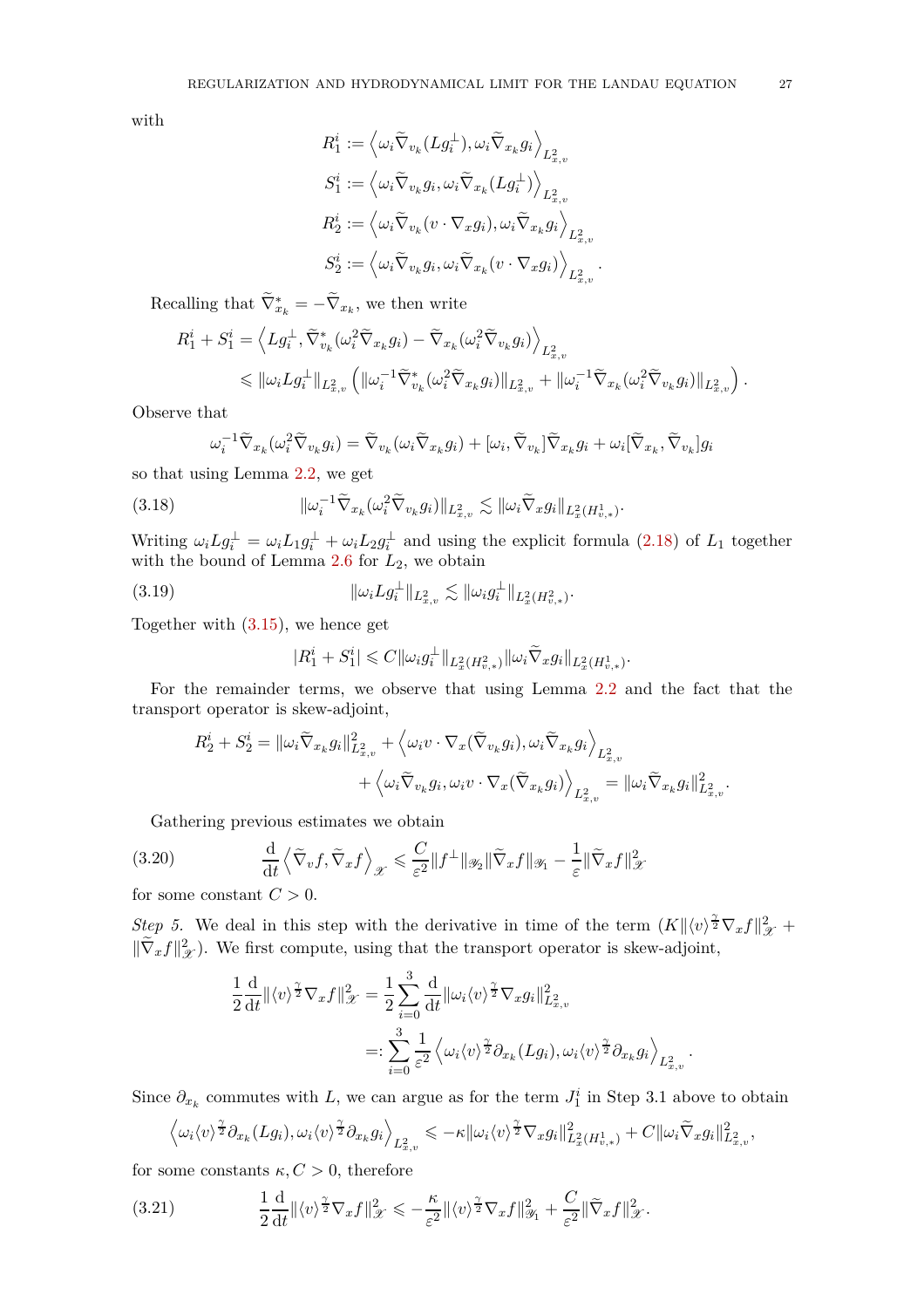Using that the transport operator is skew-adjoint and commutes with  $\nabla_{x_k}$ , we now compute

$$
\frac{1}{2}\frac{\mathrm{d}}{\mathrm{d}t} \|\widetilde{\nabla}_x f\|_{\mathcal{X}}^2 = \frac{1}{2} \sum_{i=0}^3 \frac{\mathrm{d}}{\mathrm{d}t} \|\omega_i \widetilde{\nabla}_x g_i\|_{L^2_{x,v}}^2
$$

$$
= \sum_{i=0}^3 \frac{1}{\varepsilon^2} \left\langle \omega_i \widetilde{\nabla}_{x_k} (Lg_i), \omega_i \widetilde{\nabla}_{x_k} g_i \right\rangle_{L^2_{x,v}} =: \sum_{i=0}^3 \frac{1}{\varepsilon^2} N^i.
$$

We then write

$$
N^{i} = \left\langle L(\omega_{i}\widetilde{\nabla}_{x_{k}}g_{i}), \omega_{i}\widetilde{\nabla}_{x_{k}}g_{i}\right\rangle_{L_{x,v}^{2}} + \left\langle [\omega_{i}, L_{1}]\widetilde{\nabla}_{x_{k}}g_{i}, \omega_{i}\widetilde{\nabla}_{v_{k}}g_{i}\right\rangle_{L_{x,v}^{2}} + \left\langle \omega_{i}[\widetilde{\nabla}_{x_{k}}, L_{1}]g_{i}, \omega_{i}\widetilde{\nabla}_{x_{k}}g_{i}\right\rangle_{L_{x,v}^{2}} + \left\langle [\omega_{i}, L_{2}]\widetilde{\nabla}_{x_{k}}g_{i}, \omega_{i}\widetilde{\nabla}_{x_{k}}g_{i}\right\rangle_{L_{x,v}^{2}} + \left\langle \omega_{i}[\widetilde{\nabla}_{x_{k}}, L_{2}]g_{i}, \omega_{i}\widetilde{\nabla}_{x_{k}}g_{i}\right\rangle_{L_{x,v}^{2}} =: N_{1}^{i} + N_{2}^{i} + N_{3}^{i} + N_{4}^{i} + N_{5}^{i}.
$$

Thanks to the spectral gap estimate  $(2.10)$ , one has

$$
N_1^i \leqslant -2\kappa \|\omega_i \widetilde{\nabla}_{x_k} g_i - \pi(\omega_i \widetilde{\nabla}_{x_k} g_i)\|_{L_x^2(H_{v,*}^1)}^2
$$
  

$$
\leqslant -2\kappa \|\omega_i \widetilde{\nabla}_{x_k} g_i^{\perp}\|_{L_x^2(H_{v,*}^1)}^2 + C \|\omega_i \widetilde{\nabla}_{x_k} g_i\|_{L_{x,v}}^2
$$

*,*

*.*

for some constants  $\kappa, C > 0$ . From Lemma [2.3,](#page-16-0) we get

$$
N_2^i = -\left\langle [\omega_i, \widetilde{\nabla}_{v_\ell}] \widetilde{\nabla}_{x_k} g_i, \widetilde{\nabla}_{v_\ell} (\omega_i \widetilde{\nabla}_{x_k} g_i) \right\rangle_{L^2_{x,v}} - \left\langle [\omega_i, \widetilde{\nabla}_{v_\ell}^*] \widetilde{\nabla}_{x_k} g_i, \widetilde{\nabla}_{v_\ell}^* (\omega_i \widetilde{\nabla}_{x_k} g_i) \right\rangle_{L^2_{x,v}} - \left\langle [\omega_i, \widetilde{\nabla}_{v_\ell}^*], \widetilde{\nabla}_{v_\ell} \right] \widetilde{\nabla}_{x_k} g_i, \omega_i \widetilde{\nabla}_{x_k} g_i \right\rangle_{L^2_{x,v}},
$$

and

$$
N_3^i = -\left\langle [\widetilde{\nabla}_{x_k}, \widetilde{\nabla}_{v_\ell}] g_i, \widetilde{\nabla}_{v_\ell} (\omega_i^2 \widetilde{\nabla}_{x_k} g_i) \right\rangle_{L^2_{x,v}} - \left\langle [\widetilde{\nabla}_{x_k}, \widetilde{\nabla}_{v_\ell}^*] g_i, \widetilde{\nabla}_{v_\ell}^* (\omega_i^2 \widetilde{\nabla}_{x_k} g_i) \right\rangle_{L^2_{x,v}} - \left\langle \omega_i \left[ [\widetilde{\nabla}_{x_k}, \widetilde{\nabla}_{v_\ell}^*], \widetilde{\nabla}_{v_\ell} \right] g_i, \omega_i \widetilde{\nabla}_{x_k} g_i \right\rangle_{L^2_{x,v}}.
$$

Arguing in a similar way as in Step 3.2 above (for the term  $I_{12}^i$  and  $I_{13}^i$ ), it follows

$$
|N_2^i| + |N_3^i| \le \kappa \|\omega_i \widetilde{\nabla}_{x_k} g_i\|_{L_x^2(H_{v,*}^1)}^2 + C \|\omega_i \langle v \rangle^{\gamma+1} \nabla_x g_i\|_{L_{x,v}}^2
$$

For the terms  $N_4^i$  and  $N_5^i$ , Lemma [2.6](#page-17-2) yields

<span id="page-27-0"></span>
$$
|N_4^i| + |N_5^i| \leqslant C \|\omega_i \widetilde{\nabla}_x g_i\|_{L^2_{x,v}}^2.
$$

Gathering previous estimates, we obtain

(3.22) 
$$
\frac{1}{2}\frac{\mathrm{d}}{\mathrm{d}t}\|\widetilde{\nabla}_x f\|_{\mathscr{X}}^2 \leqslant -\frac{\kappa}{\varepsilon^2}\|\widetilde{\nabla}_x f\|_{\mathscr{Y}_1}^2 + \frac{C}{\varepsilon^2}\|\langle v\rangle^{\gamma+1}\nabla_x f\|_{\mathscr{X}}^2.
$$

Finally, we observe that  $\|\langle v \rangle^{\gamma+1} \nabla_x f\|_{\mathcal{X}}^2 \lesssim \|\langle v \rangle^{\frac{\gamma}{2}} \nabla_x f\|_{\mathcal{Y}_1}$  and thus, gathering [\(3.21\)](#page-26-0) and  $(3.22)$  and taking  $K > 0$  large enough, we obtain

<span id="page-27-1"></span>
$$
(3.23) \qquad \frac{1}{2}\frac{\mathrm{d}}{\mathrm{d}t}\left(K\|\langle v\rangle^{\frac{\gamma}{2}}\nabla_{x}f\|_{\mathscr{X}}^{2}+\|\widetilde{\nabla}_{x}f^{\perp}\|_{\mathscr{X}}^{2}\right) \leq -\frac{\kappa_{2}}{\varepsilon^{2}}\|\widetilde{\nabla}_{x}f\|_{\mathscr{Y}_{1}}^{2}+\frac{C}{\varepsilon^{2}}\|\widetilde{\nabla}_{x}f\|_{\mathscr{X}}^{2}
$$

for some constants  $\kappa_2, C > 0$ .

*Step 6. Conclusion.* Gathering  $(3.13)$ – $(3.17)$ – $(3.20)$ – $(3.23)$ , we thus obtain

$$
\frac{\mathrm{d}}{\mathrm{d}t} \mathscr{U}_{\varepsilon}(t,f) \leqslant -\kappa_0 \|f\|_{\mathscr{Y}_1}^2 - \frac{\kappa_0}{\varepsilon^2} \|f^{\perp}\|_{\mathscr{Y}_1}^2 + \alpha_1 \left( K \| \langle v \rangle^{\frac{\gamma}{2}+1} f^{\perp} \|_{\mathscr{X}}^2 + \| \widetilde{\nabla}_v f^{\perp} \|_{\mathscr{X}}^2 \right) \n+ \alpha_1 t \left( -\frac{\kappa_1}{\varepsilon^2} \|f^{\perp}\|_{\mathscr{Y}_2}^2 + \frac{C}{\varepsilon^2} \|f^{\perp}\|_{\mathscr{Y}_1}^2 + \frac{C}{\varepsilon} \|f^{\perp}\|_{\mathscr{Y}_1} \|\widetilde{\nabla}_x f \|_{\mathscr{X}} \right) \n+ 2\alpha_2 \varepsilon t \left\langle \widetilde{\nabla}_v f, \widetilde{\nabla}_x f \right\rangle_{\mathscr{X}} + \alpha_2 \varepsilon t^2 \left( \frac{C}{\varepsilon^2} \|f^{\perp}\|_{\mathscr{Y}_2} \|\widetilde{\nabla}_x f \|_{\mathscr{Y}_1} - \frac{1}{\varepsilon} \|\widetilde{\nabla}_x f \|_{\mathscr{X}}^2 \right)
$$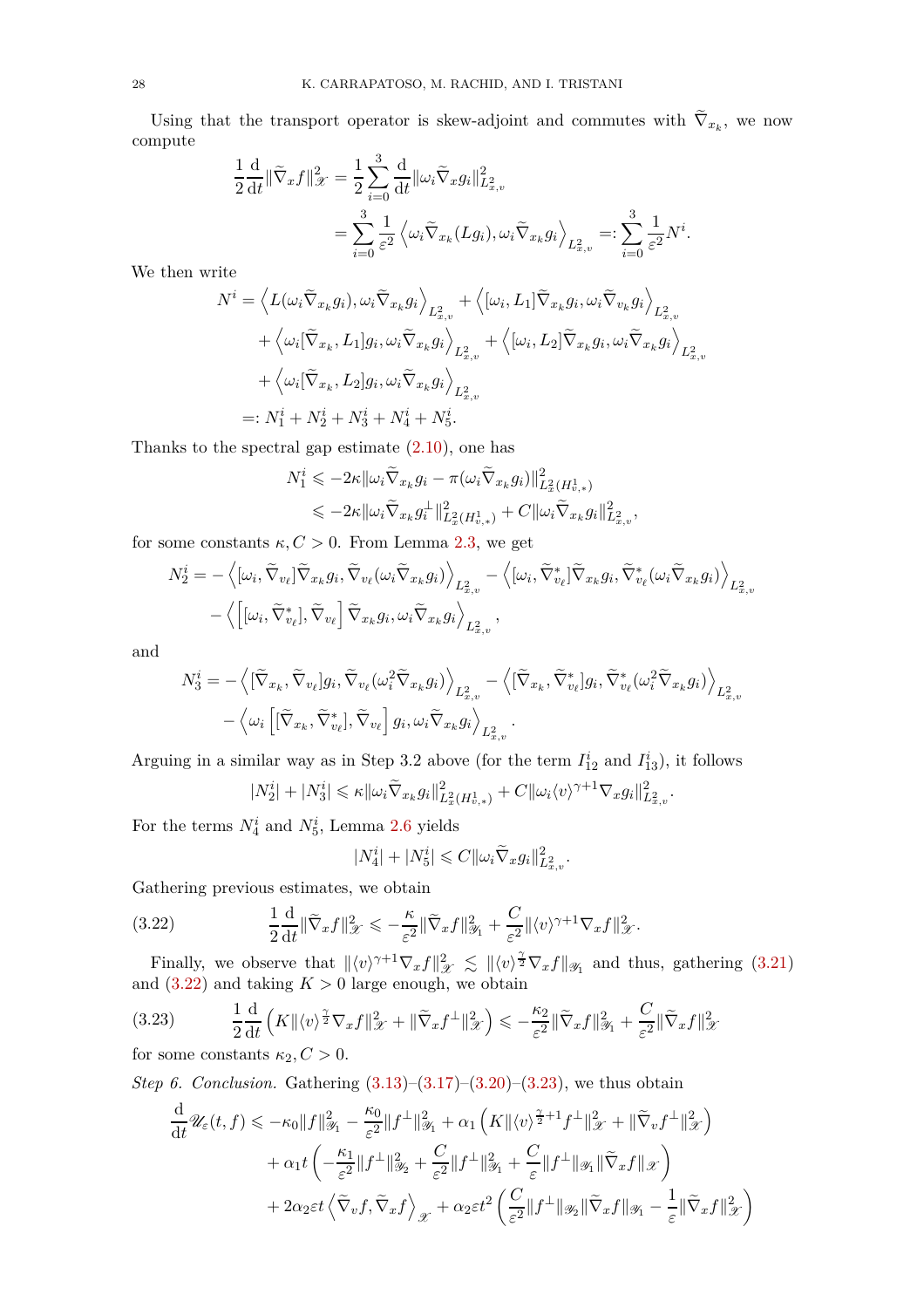+ 
$$
3\alpha_3 \varepsilon^2 t^2 \left( \|\widetilde{\nabla}_x f\|_{\mathcal{X}}^2 + K \|\langle v \rangle^{\frac{\gamma}{2}} \nabla_x f\|_{\mathcal{X}}^2 \right)
$$
  
+  $\alpha_3 \varepsilon^2 t^3 \left( -\frac{\kappa_2}{\varepsilon^2} \|\widetilde{\nabla}_x f\|_{\mathcal{Y}_1}^2 + \frac{C}{\varepsilon^2} \|\widetilde{\nabla}_x f\|_{\mathcal{X}}^2 \right).$ 

Observe that

$$
K \| \langle v \rangle^{\frac{\gamma}{2}+1} f^\perp \|_{\mathscr{X}}^2 + \| \widetilde{\nabla}_v f^\perp \|_{\mathscr{X}}^2 \lesssim \| f^\perp \|_{\mathscr{Y}_1}^2
$$

and

$$
\|\widetilde{\nabla}_x f\|_{\mathcal{X}}^2 + K \|\langle v \rangle^{\frac{\gamma}{2}} \nabla_x f\|_{\mathcal{X}}^2 \lesssim \|\widetilde{\nabla}_x f\|_{\mathcal{X}}^2
$$

and also that, thanks to Young's inequality, there holds

$$
\frac{\alpha_1 tC}{\varepsilon} \|f^\perp\|_{\mathscr Y_1} \|\widetilde{\nabla}_x f\|_{\mathscr X} \leqslant \frac{\alpha_2}{4} t^2 \|\widetilde{\nabla}_x f\|_{\mathscr X}^2 + C \frac{\alpha_1^2}{\alpha_2} \frac{1}{\varepsilon^2} \|f^\perp\|_{\mathscr Y_1}^2
$$
  

$$
\frac{\alpha_2 t^2 C}{\varepsilon} \|f^\perp\|_{\mathscr Y_2} \|\widetilde{\nabla}_x f\|_{\mathscr Y_1} \leqslant \frac{\alpha_3 \kappa_2}{2} t^3 \|\widetilde{\nabla}_x f\|_{\mathscr Y_1}^2 + C \frac{\alpha_2^2}{\alpha_3} \frac{t}{\varepsilon^2} \|f^\perp\|_{\mathscr Y_2}^2
$$
  

$$
2\alpha_2 \varepsilon t \left\langle \widetilde{\nabla}_x f, \widetilde{\nabla}_v f \right\rangle_{\mathscr X} \leqslant \frac{\alpha_2}{4} t^2 \|\widetilde{\nabla}_x f\|_{\mathscr X}^2 + C\alpha_2 \varepsilon^2 \|f\|_{\mathscr Y_1}^2.
$$

We therefore deduce that, for any  $t \in [0, 1]$ , there holds

(3.24)  
\n
$$
\frac{\mathrm{d}}{\mathrm{d}t} \mathscr{U}_{\varepsilon}(t,f) \leqslant -(\kappa_0 - C\alpha_2) \|f\|_{\mathscr{Y}_1}^2 - \frac{1}{\varepsilon^2} \left(\kappa_0 - C\alpha_1 - C\frac{\alpha_1^2}{\alpha_2}\right) \|f^{\perp}\|_{\mathscr{Y}_1}^2
$$
\n
$$
- \frac{t}{\varepsilon^2} \left(\alpha_1 \kappa_1 - C\frac{\alpha_2^2}{\alpha_3}\right) \|f^{\perp}\|_{\mathscr{Y}_2}^2 - t^2 \left(\frac{\alpha_2}{2} - C\alpha_3\right) \|\widetilde{\nabla}_x f\|_{\mathscr{X}}^2
$$
\n
$$
- \frac{\alpha_3 \kappa_2 t^3}{2} \|\widetilde{\nabla}_x f\|_{\mathscr{Y}_1}^2.
$$

We now choose  $\alpha_1 = \eta$ ,  $\alpha_2 = \eta^{\frac{3}{2}}$ , and  $\alpha_3 = \eta^{\frac{5}{3}}$ , with  $\eta \in (0,1)$  small enough such that each quantity appearing inside the parentheses in above inequality is positive. We hence obtain that  $\frac{d}{dt}W_{\varepsilon}(t, f) \leq 0$  for any  $t \in [0, 1]$ , which concludes the proof as explained in Step 1.  $\Box$ 

### <span id="page-28-0"></span>4. Cauchy theory and regularization estimates for the nonlinear problem

In this section, we provide a Cauchy theory for  $(1.7)$  for small initial data as well as some new regularization estimates for this equation. Notice that our proofs are based on the results developed in Subsection [3.1.](#page-19-0) It is actually crucial to be able to avoid the use of Duhamel formula to obtain nice estimates on the nonlinear problem because of the singularity in  $\varepsilon$  that is in front of the nonlinear term in  $(1.7)$ . Our strategy is to perform direct energy estimates with the norm  $\|\cdot\|_{\mathscr{X}}$  introduced in Subsection [3.1](#page-19-0) (see [\(A.19\)](#page-69-1) and [\(3.4\)](#page-19-6) for the precise definition) and exploit the facts that  $\Gamma(f,g) = (\Gamma(f,g))^{\perp}$  and  $\langle \Gamma(f,g), h \rangle_{L^2_{x,v}} = \langle \Gamma(f,g), h^{\perp} \rangle_{L^2_{x,v}}$  so that

$$
\left\langle \! \left\langle \Gamma(f,g),h\right\rangle \! \right\rangle_{L^2_{x,v}}=\left\langle \Gamma(f,g),h^\perp \right\rangle_{L^2_{x,v}}
$$

and thus

$$
\langle \langle \Gamma(f,g),h \rangle \rangle_{\mathscr{X}} = \sum_{i=0}^{2} \delta \langle \langle v \rangle^{(3-i)(\frac{\gamma}{2}+1)} \nabla_x^{i} \Gamma(f,g), \langle v \rangle^{(3-i)(\frac{\gamma}{2}+1)} \nabla_x^{i} h^{\perp} \rangle_{L^2_{x,v}} + \sum_{i=0}^{3} \langle \nabla_x^{i} \Gamma(f,g), \nabla_x^{i} h^{\perp} \rangle_{L^2_{x,v}},
$$

where we recall that  $\delta \in (0,1)$  is a small enough constant chosen in Proposition [3.3.](#page-19-5) Notice also that we used the particular form of  $\|\cdot\|_{L^2_{x,v}}$  defined in  $(A.19)$  and the fact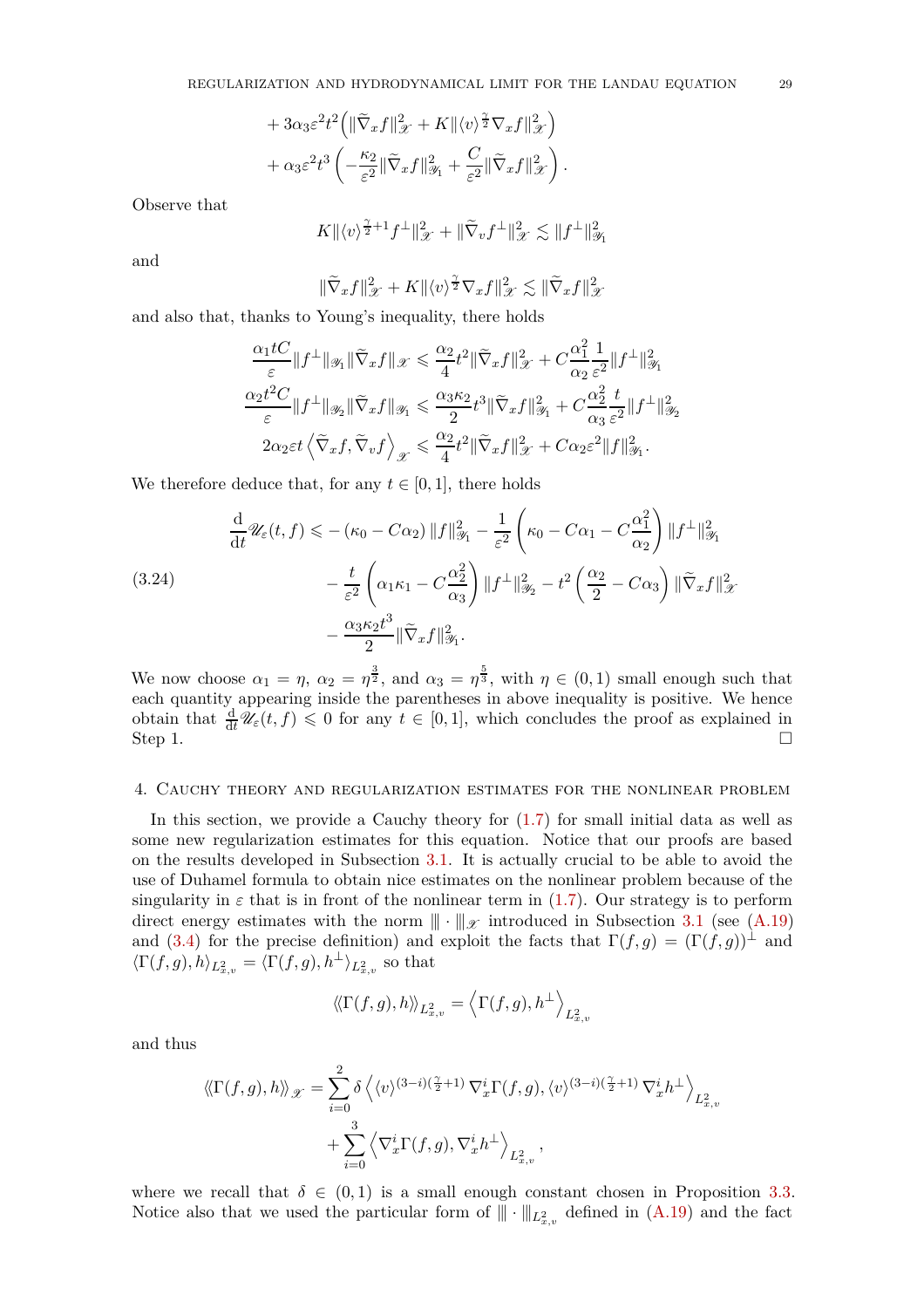that  $\pi\Gamma(f,g) = 0$ . Rearranging terms, we then deduce

(4.1) 
$$
\langle \langle \Gamma(f,g), h \rangle \rangle_{\mathscr{X}} = \delta \langle \Gamma(f,g), h^{\perp} \rangle_{\mathscr{X}} + \sum_{i=0}^{2} \langle \nabla_x^i \Gamma(f,g), \nabla_x^i h^{\perp} \rangle_{L^2_{x,v}} + (1 - \delta) \langle \nabla_x^3 \Gamma(f,g), \nabla_x^3 h^{\perp} \rangle_{L^2_{x,v}}.
$$

<span id="page-29-0"></span>4.1. **Bilinear estimates for the Landau operator.** In this part, we start by establishing some new and sharp nonlinear estimates on the Landau collision operator, we recall that the matrix  $\mathbf{B}(v)$  is defined in [\(2.5\)](#page-12-3) and that the spaces  $\mathscr{X}$ ,  $\mathscr{Y}_1$ ,  $\mathscr{Y}_2$  and  $\mathscr{Y}'_1$  are respectively defined in  $(1.19)$ ,  $(1.20)$ ,  $(2.11)$  and  $(2.14)$ .

We start by establishing some convolution estimates for the coefficients  $a_{ij}$  and  $b_i$ :

<span id="page-29-5"></span>**Lemma 4.1.** For any suitable function  $f = f(v)$ , vector fields  $G = G(v)$ ,  $H = H(v)$  and  $\ell \in \{1, 2, 3\}$  *there holds, for any*  $v \in \mathbb{R}^3$ *:* 

<span id="page-29-1"></span>(4.2) 
$$
|(a_{ij} * f)G_iH_j|(v) \lesssim ||\langle v \rangle^7 f||_{L_v^2} |\mathbf{B}(v)G(v)||\mathbf{B}(v)H(v)|
$$

<span id="page-29-2"></span>(4.3) 
$$
|(\partial_{v_\ell} a_{ij} * f)G_i H_j|(v) \lesssim ||\langle v \rangle^8 f||_{L^2_v} |\mathbf{B}(v)G(v)||\mathbf{B}(v)H(v)|
$$

<span id="page-29-3"></span>(4.4) 
$$
|(\partial_{v_\ell} b_i * f)G_i|(v) \lesssim ||\langle v \rangle^3 f||_{L^2_v} \langle v \rangle^{\frac{\gamma}{2}} |\mathbf{B}(v)G(v)| \quad \text{if} \quad 0 \le \gamma \le 1
$$

(4.5)

<span id="page-29-4"></span>
$$
\left| (\partial_{v_{\ell}} b_i * f) G_i | (v) \lesssim \left( \| \langle v \rangle^4 f \|_{H^1_v} \langle v \rangle^{-1} + \| \langle v \rangle^4 f \|_{L^2_v} \right) \langle v \rangle^{\frac{\gamma}{2}} |\mathbf{B}(v) G(v)| \quad \text{if} \quad -2 \leq \gamma < 0.
$$

*Proof.* We split the proof into three steps.

 $\begin{array}{c} \hline \end{array}$  $\overline{\phantom{a}}$  $\overline{\phantom{a}}$ 

*Step 1. Proof of* [\(4.2\)](#page-29-1). We only prove the estimate for  $|v| \geq 1$ , the case  $|v| < 1$  being trivial. Recalling that  $P_v$  denotes the projection onto  $v$ , we decompose

$$
G_i = (P_v)_i(G) + (\text{Id} - P_v)_i(G) = v_i\left(G \cdot \frac{v}{|v|^2}\right) + (\text{Id} - P_v)_i(G)
$$

and

$$
H_j = (P_v)_i(H) + (\text{Id} - P_v)_i(H) = v_j\left(H \cdot \frac{v}{|v|^2}\right) + (\text{Id} - P_v)_j(H).
$$

We thus obtain

$$
(a_{ij} * f)(v)G_i(v)H_j(v) = (a_{ij} * f)(v)v_iv_j \left(G(v) \cdot \frac{v}{|v|^2}\right) \left(H(v) \cdot \frac{v}{|v|^2}\right) + (a_{ij} * f)(v)v_i \left(G(v) \cdot \frac{v}{|v|^2}\right) (\text{Id} - P_v)_j(H(v)) + (a_{ij} * f)(v)v_j (\text{Id} - P_v)_i(G(v)) \left(H(v) \cdot \frac{v}{|v|^2}\right) + (a_{ij} * f)(v)(\text{Id} - P_v)_i(G(v)) (\text{Id} - P_v)_j(H(v)).
$$

Using Lemma [2.4,](#page-17-0) we estimate each term of the previous splitting. First,

$$
\left| (a_{ij} * f)(v)v_i v_j \left( G(v) \cdot \frac{v}{|v|^2} \right) \left( H(v) \cdot \frac{v}{|v|^2} \right) \right|
$$
  
\$\lesssim ||\langle v \rangle^7 f||\_{L^2\_v} \langle v \rangle^{\frac{\gamma}{2}} |G(v)| \langle v \rangle^{\frac{\gamma}{2}} |H(v)|\$.

Then,

$$
\left| (a_{ij} * f)(v)v_i \left( G(v) \cdot \frac{v}{|v|^2} \right) (\mathrm{Id} - P_v)_j (H(v)) \right|
$$
  
 
$$
\lesssim ||\langle v \rangle^7 f||_{L_v^2} \langle v \rangle^{\frac{\gamma}{2}} |G(v)| \langle v \rangle^{\frac{\gamma}{2}+1} |(\mathrm{Id} - P_v) H(v)|
$$

and

$$
(a_{ij} * f)(v)v_j(\text{Id} - P_v)_i(G(v))\left(H(v) \cdot \frac{v}{|v|^2}\right) \Big|
$$
  
\$\lesssim ||\langle v \rangle^7 f||\_{L\_v^2} \langle v \rangle^{\frac{\gamma}{2}+1} |(\text{Id} - P\_v)G(v)| \langle v \rangle^{\frac{\gamma}{2}} |H(v)|\$.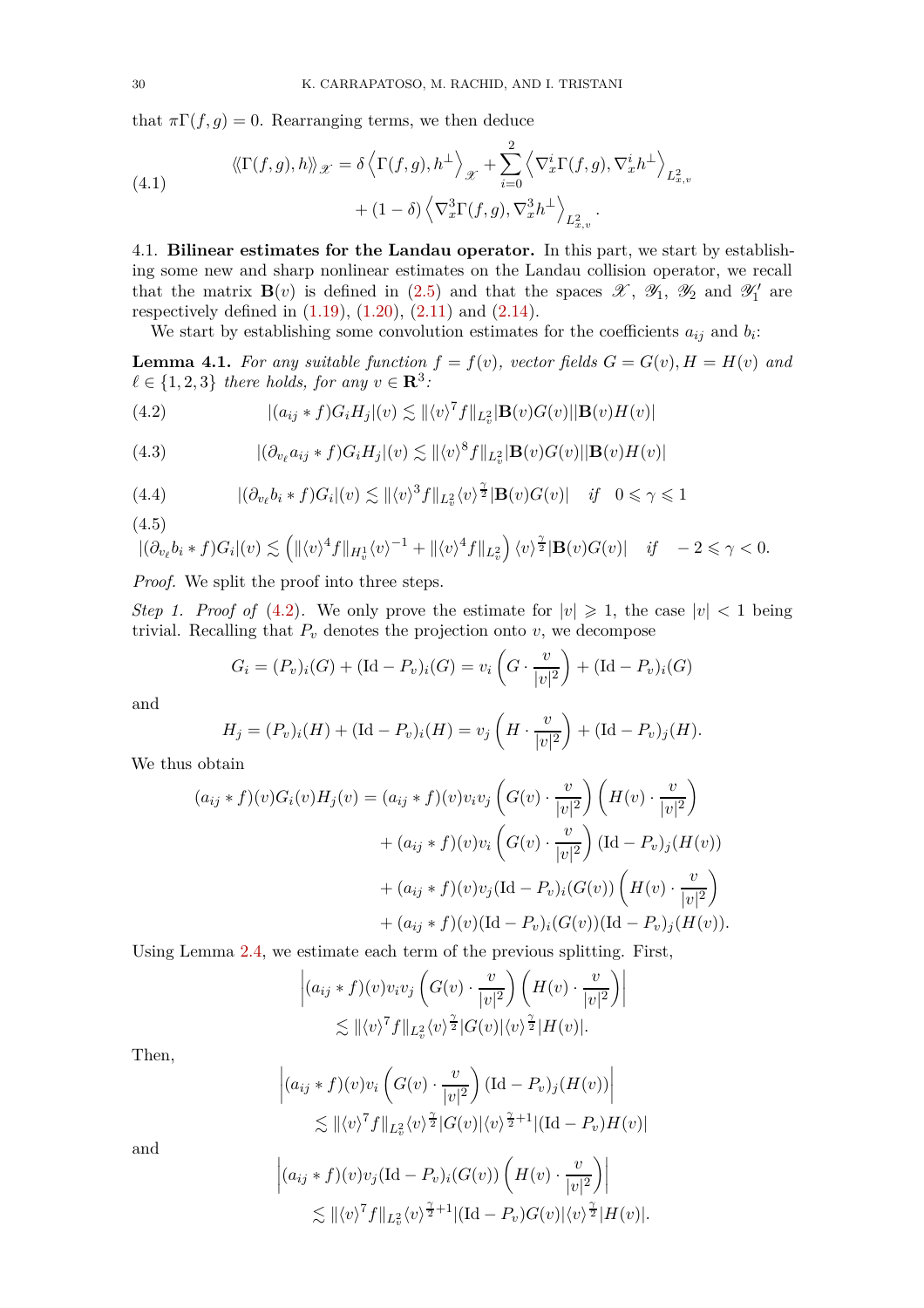Finally,

$$
\begin{aligned} |(a_{ij} * f)(v)(\mathrm{Id} - P_v)_i (G(v))(\mathrm{Id} - P_v)_j (H(v))| \\ &\lesssim \| \langle v \rangle^7 f \|_{L^2_v} \langle v \rangle^{\frac{\gamma}{2}+1} |(\mathrm{Id} - P_v) G(v)| \langle v \rangle^{\frac{\gamma}{2}+1} |(\mathrm{Id} - P_v) H(v)|. \end{aligned}
$$

We conclude the proof of  $(4.2)$  by gathering previous estimates and recalling that

$$
|\mathbf{B}(v)G(v)| \lesssim \langle v \rangle^{\frac{\gamma}{2}} |P_v G(v)| + \langle v \rangle^{\frac{\gamma}{2}+1} |(\mathrm{Id}-P_v)G(v)| \lesssim |\mathbf{B}(v)G(v)|.
$$

*Step 2. Proof of*  $(4.3)$ . The proof of  $(4.3)$  is similar to the one of  $(4.2)$  by using the bounds on  $(\partial_{v_\ell} a_{ij} * f), (\partial_{v_\ell} a_{ij} * f) v_i, (\partial_{v_\ell} a_{ij} * f) v_j$  and  $(\partial_{v_\ell} a_{ij} * f) v_i v_j$  given by Lemma [2.4.](#page-17-0) We thus skip it.

*Step 3. Proof of* [\(4.4\)](#page-29-3) *and* [\(4.5\)](#page-29-4). Again, we only prove the estimate for  $|v| \ge 1$ . Recall that  $|\partial_{v_\ell} b_i| \lesssim |v|^\gamma$ . If  $0 \leq \gamma \leq 1$ , then using Lemma [2.4,](#page-17-0) we have

$$
|(\partial_{v_{\ell}}b_i*f)(v)G_i(v)| \lesssim ||\langle v \rangle^3 f||_{L^2_v} \langle v \rangle^{\gamma}|G(v)|.
$$

If  $-2 \le \gamma < 0$ , we use the above decomposition of *G* to write

$$
(\partial_{v_{\ell}}b_i * f)(v)G_i(v) = (\partial_{v_{\ell}}b_i * f)(v)v_i\left(G(v)\cdot \frac{v}{|v|^2}\right) + (\partial_{v_{\ell}}b_i * f)(v)(\mathrm{Id}-P_v)_i(G(v)).
$$

Remarking that  $(\partial_{v_{\ell}}b_i * f) = (b_i * \partial_{v_{\ell}}f)$ , we also observe that

$$
(b_i * \partial_{v_\ell} f)(v)v_i = (\partial_{v_j} a_{ij} * \partial_{v_\ell} f)(v)v_i
$$
  
=  $(a_{ij} * v_i \partial_{v_j} \partial_{v_\ell} f)(v)$   
=  $(b_i * (v_i \partial_{v_\ell} f))(v) - (a_{ii} * \partial_{v_\ell} f)(v),$ 

from which we obtain

$$
(b_i * \partial_{v_\ell} f)(v)v_i = (b_i * \partial_{v_\ell}[v_i f])(v) - (b_i * (\partial_{v_\ell} v_i)f))(v) - (a_{ii} * \partial_{v_\ell} f)(v)
$$
  
= 
$$
(\partial_{v_\ell} b_i * [v_i f])(v) - (b_\ell * f)(v) - (\partial_{v_\ell} a_{ii} * f)(v).
$$

From Lemma [2.4](#page-17-0) and using classical Sobolev embeddings, we have

$$
|(\partial_{v_{\ell}}b_i * f)(v)| \lesssim \langle v \rangle^{\gamma} ||\langle v \rangle^3 f||_{L_v^4} \lesssim \langle v \rangle^{\gamma} ||\langle v \rangle^3 f||_{H_v^1}.
$$

Therefore, using once more Lemma [2.4,](#page-17-0) we obtain

$$
|(\partial_{v_{\ell}}b_i * f)(v)v_i| \lesssim \langle v \rangle^{\gamma} ||\langle v \rangle^4 f||_{H_v^1} + \langle v \rangle^{\gamma+1} ||\langle v \rangle^4 f||_{L_v^2}.
$$

Hence,

$$
\begin{aligned} |(\partial_{v_{\ell}}b_i * f)(v)G_i(v)| \\ &\lesssim \|\langle v \rangle^4 f\|_{H^1_v} \Big(\langle v \rangle^{\gamma} |(\mathrm{Id}-P_v)G(v)| + \langle v \rangle^{\gamma-1}|G(v)| \Big) + \|\langle v \rangle^4 f\|_{L^2_v} \langle v \rangle^{\gamma} |G(v)|, \end{aligned}
$$

which concludes the proof.

We shall now establish bilinear estimates for the nonlinear operator Γ in Propositions  $4.2$ ,  $4.3$ ,  $4.4$  and  $4.5$  below. Recall from  $(2.2)$  that

<span id="page-30-2"></span><span id="page-30-0"></span>
$$
\Gamma(g_1, g_2) = \Gamma_1(g_1, g_2) + \Gamma_2(g_1, g_2) + \Gamma_3(g_1, g_2) + \Gamma_4(g_1, g_2) + \Gamma_5(g_1, g_2)
$$

with

(4.6) 
$$
\Gamma_1(g_1,g_2) = \partial_{v_i} \left\{ \left( a_{ij} * [\sqrt{M} g_1] \right) \partial_{v_j} g_2 \right\},
$$

(4.7) 
$$
\Gamma_2(g_1, g_2) = -\partial_{v_i} \left\{ \left( b_i * [\sqrt{M} g_1] \right) g_2 \right\},
$$

(4.8) 
$$
\Gamma_3(g_1, g_2) = -\left(a_{ij} * [\sqrt{M} g_1]\right) v_i \partial_{v_j} g_2,
$$

(4.9) 
$$
\Gamma_4(g_1, g_2) = \frac{1}{4} \left( a_{ij} * [\sqrt{M} g_1] \right) v_i v_j g_2,
$$

<span id="page-30-1"></span>(4.10) 
$$
\Gamma_5(g_1, g_2) = -\frac{1}{2} \left( a_{ii} * [\sqrt{M} g_1] \right) g_2.
$$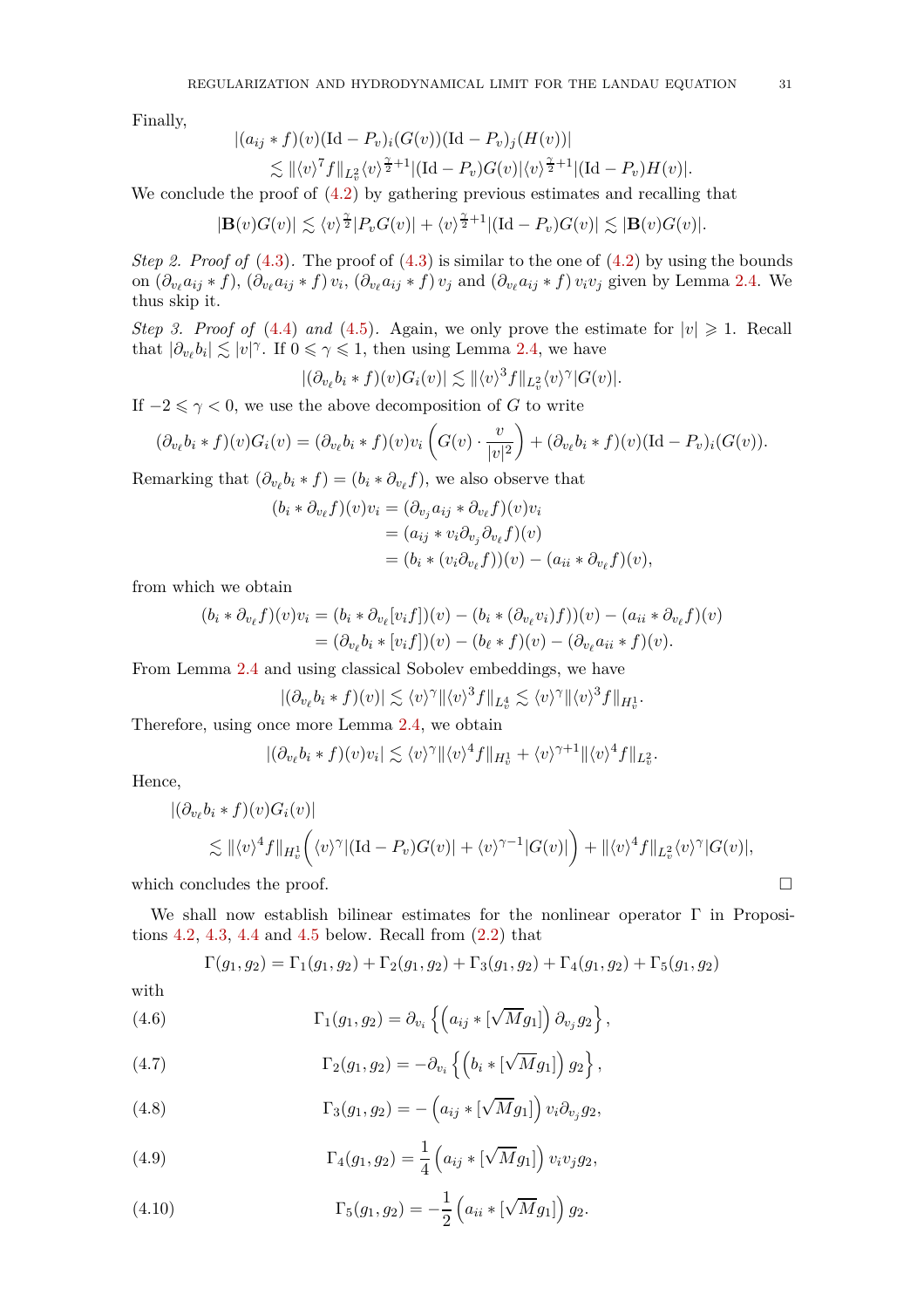<span id="page-31-0"></span>**Proposition 4.2.** *Let*  $g_1$ *,*  $g_2$  *and*  $g_3$  *be smooth enough functions. For any*  $\alpha \in \mathbb{R}$ *, there holds*

<span id="page-31-2"></span>*.*

<span id="page-31-1"></span>(4.11) 
$$
\langle \langle v \rangle^{\alpha} \Gamma(g_1, g_2), g_3 \rangle_{\mathscr{X}} \lesssim ||g_1||_{\mathscr{X}} ||\langle v \rangle^{\alpha} g_2 ||_{\mathscr{Y}_1} ||g_3||_{\mathscr{Y}_1}.
$$

*As a consequence, one has by duality*

(4.12) 
$$
\|\Gamma(g_1, g_2)\|_{\mathscr{Y}'_1} \lesssim \|g_1\|_{\mathscr{X}} \|g_2\|_{\mathscr{Y}_1}
$$

*Proof of Proposition [4.2.](#page-31-0)* We shall first prove that for any  $\alpha \in \mathbb{R}$ , there holds

<span id="page-31-3"></span>
$$
(4.13) \qquad \langle \langle v \rangle^{\alpha} \Gamma(g_1, g_2), g_3 \rangle_{L^2_v} \lesssim \| M^{\frac{1}{4}} g_1 \|_{L^2_v} \| \langle v \rangle^{\alpha} g_2 \|_{H^1_{v,*}} \| g_3 \|_{H^1_{v,*}}.
$$

Once this estimate is established, we shall prove [\(4.11\)](#page-31-1) in the final step of the proof by integrating it in *x* and using Sobolev embeddings. Estimate [\(4.12\)](#page-31-2) is then a direct consequence of [\(4.11\)](#page-31-1). We thus write  $\Gamma(g_1, g_2) = \Gamma_1(g_1, g_2) + \cdots + \Gamma_5(g_1, g_2)$  as in [\(4.6\)](#page-30-0)– [\(4.10\)](#page-30-1), and we estimate each term separately in the sequel.

*Step 1.* We write, from [\(4.6\)](#page-30-0) and making an integration by parts,

$$
\langle \langle v \rangle^{\alpha} \Gamma_1(g_1, g_2), g_3 \rangle_{L^2_v} = - \langle \left( a_{ij} * [\sqrt{M} g_1] \right) \partial_{v_j} g_2, \partial_{v_i} (\langle v \rangle^{\alpha} g_3) \rangle_{L^2_v} = - \langle \left( a_{ij} * [\sqrt{M} g_1] \right) \partial_{v_j} g_2, \langle v \rangle^{\alpha} \partial_{v_i} g_3 \rangle \rangle_{L^2_v} - \langle \left( a_{ij} * [\sqrt{M} g_1] \right) \partial_{v_j} g_2, (\partial_{v_i} \langle v \rangle^{\alpha}) g_3 \rangle_{L^2_v} =: I_1 + I_2.
$$

For the term  $I_1$ , we use Lemma [4.1,](#page-29-5) which yields

$$
\begin{aligned} \mathrm{I}_1 \lesssim & \Vert M^{\frac{1}{4}} g_1 \Vert_{L^2_v} \left\langle \langle v \rangle^{\alpha} |\widetilde \nabla_v g_2|, |\widetilde \nabla_v g_3| \right\rangle_{L^2_v} \\ \lesssim & \Vert M^{\frac{1}{4}} g_1 \Vert_{L^2_v} \Vert \langle v \rangle^{\alpha} \widetilde \nabla_v g_2 \Vert_{L^2_v} \Vert \widetilde \nabla_v g_3 \Vert_{L^2_v}. \end{aligned}
$$

In a similar way, thanks to Lemma [4.1](#page-29-5) and using that  $|\tilde{\nabla}_v \langle v \rangle^{\alpha}| \lesssim \langle v \rangle^{\frac{\gamma}{2}-1+\alpha}$ , we obtain

$$
\begin{split} \mathcal{I}_2 \lesssim & \| M^{\frac{1}{4}} g_1 \|_{L^2_v} \left\langle \langle v \rangle^{\frac{\gamma}{2}-1} \langle v \rangle^{\alpha} |\widetilde{\nabla}_v g_2|, |g_3| \right\rangle_{L^2_v} \\ \lesssim & \| M^{\frac{1}{4}} g_1 \|_{L^2_v} \| \langle v \rangle^{\alpha} \widetilde{\nabla}_v g_2 \|_{L^2_v} \| \langle v \rangle^{\frac{\gamma}{2}-1} g_3 \|_{L^2_v} . \end{split}
$$

We therefore obtain

(4.14) 
$$
\langle \langle v \rangle^{\alpha} \Gamma_1(g_1, g_2), g_3 \rangle_{L^2_v} \lesssim \| M^{\frac{1}{4}} g_1 \|_{L^2_v} \| \langle v \rangle^{\alpha} \widetilde{\nabla}_v g_2 \|_{L^2_v} \| g_3 \|_{H^1_{v,*}}.
$$

*Step 2.* Starting from [\(4.7\)](#page-30-2) and making an integration by parts, we get

<span id="page-31-4"></span>
$$
\langle \langle v \rangle^{\alpha} \Gamma_2(g_1, g_2), g_3 \rangle_{L^2_v} = \left\langle \left( b_i * [\sqrt{M} g_1] \right) g_2, \partial_{v_i} (\langle v \rangle^{\alpha} g_3) \right\rangle_{L^2_v} \n= \left\langle \left( b_i * [\sqrt{M} g_1] \right) g_2, \langle v \rangle^{\alpha} \partial_{v_i} g_3 \right\rangle_{L^2_v} + \left\langle \left( b_i * [\sqrt{M} g_1] \right) g_2, (\partial_{v_i} \langle v \rangle^{\alpha}) g_3 \right\rangle_{L^2_v} \n=: \Pi_1 + \Pi_2.
$$

For the term  $II_1$ , we use Lemma [2.4](#page-17-0) to obtain

$$
\Pi_1 \lesssim \|M^{\frac{1}{4}}g_1\|_{L^2_v} \left\langle \langle v \rangle^{\gamma+1} \langle v \rangle^{\alpha} |g_2|, |\nabla_v g_3| \right\rangle_{L^2_v} \lesssim \|M^{\frac{1}{4}}g_1\|_{L^2_v} \|\langle v \rangle^{\alpha} \langle v \rangle^{\frac{\gamma}{2}+1} g_2\|_{L^2_v} \|\langle v \rangle^{\frac{\gamma}{2}} \nabla_v g_3\|_{L^2_v}.
$$

In a similar fashion, Lemma [2.4](#page-17-0) yields

$$
\begin{split} \mathrm{II}_2 \lesssim & \Vert M^{\frac{1}{4}} g_1 \Vert_{L^2_v} \left\langle \langle v \rangle^{\gamma+1} \langle v \rangle^{\alpha-1} \, |g_2|, |g_3| \right\rangle_{L^2_v} \\ \lesssim & \Vert M^{\frac{1}{4}} g_1 \Vert_{L^2_v} \Vert \langle v \rangle^{\alpha} \langle v \rangle^{\frac{\gamma}{2}+1} g_2 \Vert_{L^2_v} \Vert \langle v \rangle^{\frac{\gamma}{2}-1} g_3 \Vert_{L^2_v}. \end{split}
$$

We thus get

<span id="page-31-5"></span>
$$
(4.15) \qquad \langle \langle v \rangle^{\alpha} \Gamma_2(g_1, g_2), g_3 \rangle_{L^2_v} \lesssim \| M^{\frac{1}{4}} g_1 \|_{L^2_v} \| \langle v \rangle^{\alpha} \langle v \rangle^{\frac{\gamma}{2}+1} g_2 \|_{L^2_v} \| g_3 \|_{H^1_{v,*}}.
$$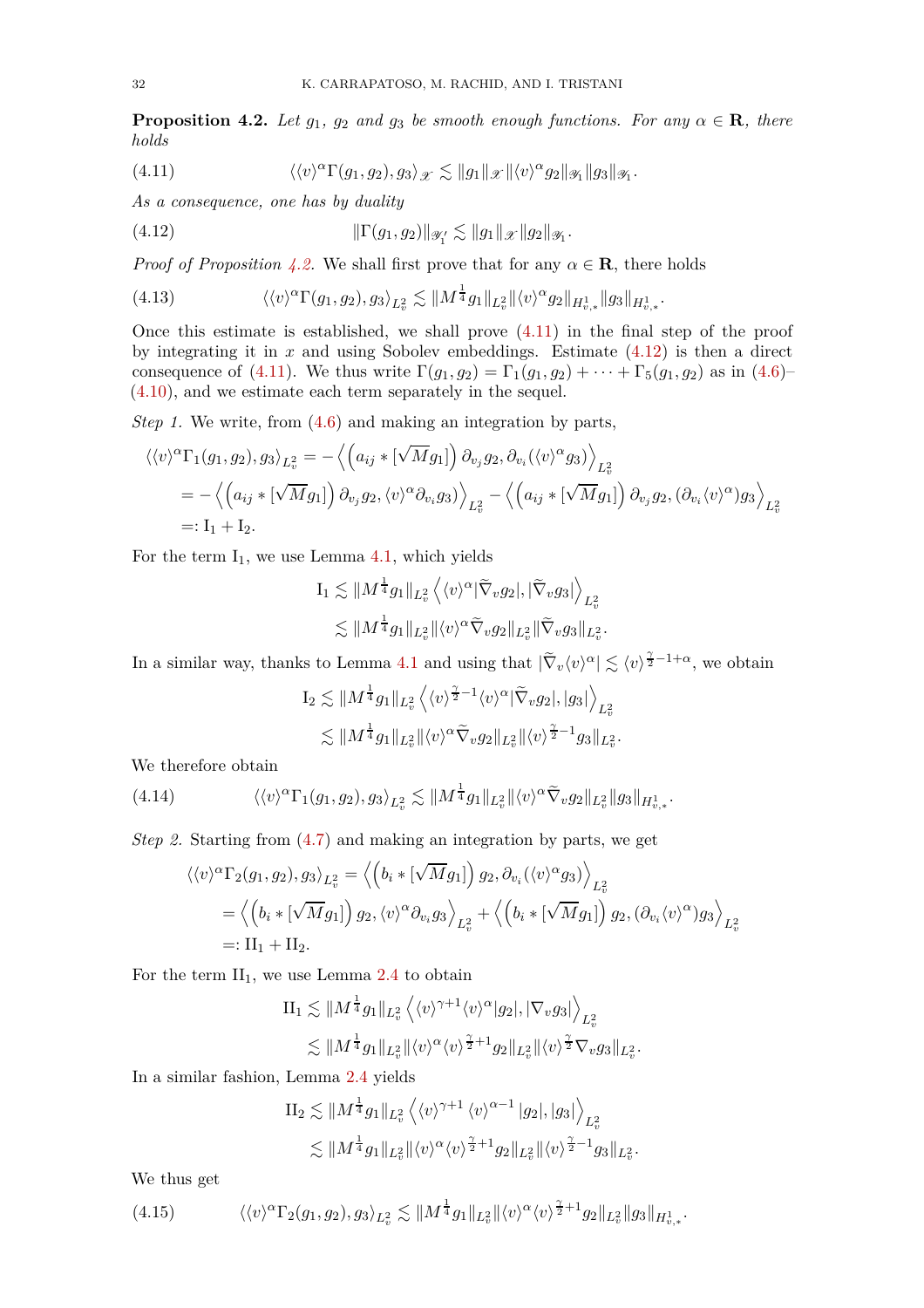*Step 3.* All the remainder terms associated to  $\Gamma_3$ ,  $\Gamma_4$  and  $\Gamma_5$  can be estimated directly thanks to Lemma [2.4](#page-17-0) or Lemma [4.1](#page-29-5) and Cauchy-Schwarz inequality. Indeed we first have, using Lemma [4.1](#page-29-5) and  $|\mathbf{B}(v)v| \lesssim \langle v \rangle^{\frac{\gamma}{2}+1}$ ,

<span id="page-32-0"></span>(4.16)  
\n
$$
\langle \langle v \rangle^{\alpha} \Gamma_3(g_1, g_2), g_3 \rangle_{L^2_v} = -\left\langle \left( a_{ij} * [\sqrt{M} g_1] \right) v_i \partial_{v_j} g_2, \langle v \rangle^{\alpha} g_3 \right\rangle_{L^2_v} \\
\lesssim \| M^{\frac{1}{4}} g_1 \|_{L^2_v} \left\langle \langle v \rangle^{\alpha} \langle v \rangle^{\frac{\gamma}{2}+1} |\tilde{\nabla}_v g_2|, |g_3| \right\rangle_{L^2_v} \\
\lesssim \| M^{\frac{1}{4}} g_1 \|_{L^2_v} \|\langle v \rangle^{\alpha} \tilde{\nabla}_v g_2 \|_{L^2_v} \|\langle v \rangle^{\frac{\gamma}{2}+1} g_3 \|_{L^2_v}.
$$

In a similar way, we also get

<span id="page-32-1"></span>
$$
\langle \langle v \rangle^{\alpha} \Gamma_4(g_1, g_2), g_3 \rangle_{L^2_v} = \frac{1}{4} \left\langle \left( a_{ij} * [\sqrt{M} g_1] \right) v_i v_j g_2, \langle v \rangle^{\alpha} g_3 \right\rangle_{L^2_v} \n\lesssim \| M^{\frac{1}{4}} g_1 \|_{L^2_v} \left\langle \langle v \rangle^{\gamma+2} \langle v \rangle^{\alpha} |g_2|, |g_3| \right\rangle_{L^2_v} \n\lesssim \| M^{\frac{1}{4}} g_1 \|_{L^2_v} \| \langle v \rangle^{\alpha} \langle v \rangle^{\frac{\gamma}{2}+1} g_2 \|_{L^2_v} \| \langle v \rangle^{\frac{\gamma}{2}+1} g_3 \|_{L^2_v}.
$$

Finally, now using Lemma [2.4,](#page-17-0) we obtain

<span id="page-32-2"></span>
$$
\langle \langle v \rangle^{\alpha} \Gamma_5(g_1, g_2), g_3 \rangle_{L^2_v} = -\frac{1}{2} \left\langle \langle v \rangle^{\alpha} \left( a_{ii} * [\sqrt{M} g_1] \right) g_2, g_3 \right\rangle_{L^2_v} \n\lesssim \| M^{\frac{1}{4}} g_1 \|_{L^2_v} \left\langle \langle v \rangle^{\alpha} \langle v \rangle^{\gamma+2} |g_2|, |g_3| \right\rangle_{L^2_v} \n\lesssim \| M^{\frac{1}{4}} g_1 \|_{L^2_v} \| \langle v \rangle^{\alpha} \langle v \rangle^{\frac{\gamma}{2}+1} g_2 \|_{L^2_v} \| \langle v \rangle^{\frac{\gamma}{2}+1} g_3 \|_{L^2_v}.
$$

We thus conclude the proof of  $(4.13)$  by gathering estimates  $(4.14)$ – $(4.15)$ – $(4.16)$ – $(4.17)$ – [\(4.18\)](#page-32-2) and observing that

$$
\|\langle v \rangle^{\alpha} g_2\|_{H^1_{v,*}}^2 \lesssim \|\langle v \rangle^{\alpha} \widetilde{\nabla}_v g_2\|_{L^2_v}^2 + \|\langle v \rangle^{\alpha} \langle v \rangle^{\frac{\gamma}{2}+1} g_2\|_{L^2_v}^2 \lesssim \|\langle v \rangle^{\alpha} g_2\|_{H^1_{v,*}}^2.
$$

*Step 4. Proof of* [\(4.11\)](#page-31-1). Recalling the definition of  $\langle \cdot, \cdot \rangle_{\mathcal{X}}$  in [\(1.19\)](#page-3-2), we have

$$
\langle \langle v \rangle^{\alpha} \Gamma(g_1, g_2), g_3 \rangle_{\mathcal{X}} = \sum_{i=0}^{3} \langle \langle v \rangle^{\alpha} \langle v \rangle^{(3-i)(\frac{\gamma}{2}+1)} \nabla_x^i \Gamma(g_1, g_2), \langle v \rangle^{(3-i)(\frac{\gamma}{2}+1)} \nabla_x^i g_3 \rangle_{L^2_{x,v}}.
$$
  
=:  $T_0 + T_1 + T_2 + T_3.$ 

Thanks to [\(4.13\)](#page-31-3) and the fact that  $\|\cdot\|_{L_x^{\infty}} \lesssim \|\cdot\|_{H_x^2}$ , we get

$$
T_0 \lesssim \int_{\mathbf{T}^3} \|M^{\frac{1}{4}} g_1\|_{L^2_v} \|\langle v \rangle^{\alpha} \langle v \rangle^{3(\frac{\gamma}{2}+1)} g_2\|_{H^1_{v,*}} \|\langle v \rangle^{3(\frac{\gamma}{2}+1)} g_3\|_{H^1_{v,*}} \, \mathrm{d}x
$$
  

$$
\lesssim \|M^{\frac{1}{4}} g_1\|_{H^2_x L^2_v} \|\langle v \rangle^{\alpha} \langle v \rangle^{3(\frac{\gamma}{2}+1)} g_2\|_{L^2_x(H^1_{v,*})} \|\langle v \rangle^{3(\frac{\gamma}{2}+1)} g_3\|_{L^2_x(H^1_{v,*})}
$$
  

$$
\lesssim \|g_1\|_{\mathscr{X}} \|\langle v \rangle^{\alpha} g_2\|_{\mathscr{Y}_1} \|g_3\|_{\mathscr{Y}_1}.
$$

Using that  $\partial_{x_k} \Gamma(g_1, g_2) = \Gamma(\partial_{x_k} g_1, g_2) + \Gamma(g_1, \partial_{x_k} g_2)$ , Hölder inequality and the fact that from classical Sobolev embeddings,  $\|\cdot\|_{L_x^6} + \|\cdot\|_{L_x^3} \lesssim \|\cdot\|_{H_x^1}$ , estimate [\(4.13\)](#page-31-3) yields

$$
\begin{aligned} T_1 &\lesssim \int_{\mathbf{T}^3} \| M^{\frac{1}{4}} \nabla_x g_1 \|_{L^2_v} \| \langle v \rangle^{2(\frac{\gamma}{2}+1)} \langle v \rangle^{\alpha} g_2 \|_{H^1_{v,*}} \| \langle v \rangle^{2(\frac{\gamma}{2}+1)} \nabla_x g_3 \|_{H^1_{v,*}} \, \mathrm{d}x \\&+ \int_{\mathbf{T}^3} \| M^{\frac{1}{4}} g_1 \|_{L^2_v} \| \langle v \rangle^{2(\frac{\gamma}{2}+1)} \langle v \rangle^{\alpha} \nabla_x g_2 \|_{H^1_{v,*}} \| \langle v \rangle^{2(\frac{\gamma}{2}+1)} \nabla_x g_3 \|_{H^1_{v,*}} \, \mathrm{d}x \\&\lesssim \| M^{\frac{1}{4}} \nabla_x g_1 \|_{H^1_x L^2_v} \| \langle v \rangle^{2(\frac{\gamma}{2}+1)} \langle v \rangle^{\alpha} g_2 \|_{H^1_x (H^1_{v,*})} \| \langle v \rangle^{2(\frac{\gamma}{2}+1)} \nabla_x g_3 \|_{L^2_x (H^1_{v,*})} \\&+ \| M^{\frac{1}{4}} g_1 \|_{H^2_x L^2_v} \| \langle v \rangle^{2(\frac{\gamma}{2}+1)} \langle v \rangle^{\alpha} \nabla_x g_2 \|_{L^2_x (H^1_{v,*})} \| \langle v \rangle^{2(\frac{\gamma}{2}+1)} \nabla_x g_3 \|_{L^2_x (H^1_{v,*})} \\&\lesssim \| g_1 \|_{\mathscr X} \| \langle v \rangle^{\alpha} g_2 \|_{\mathscr Y_1} \| g_3 \|_{\mathscr Y_1}. \end{aligned}
$$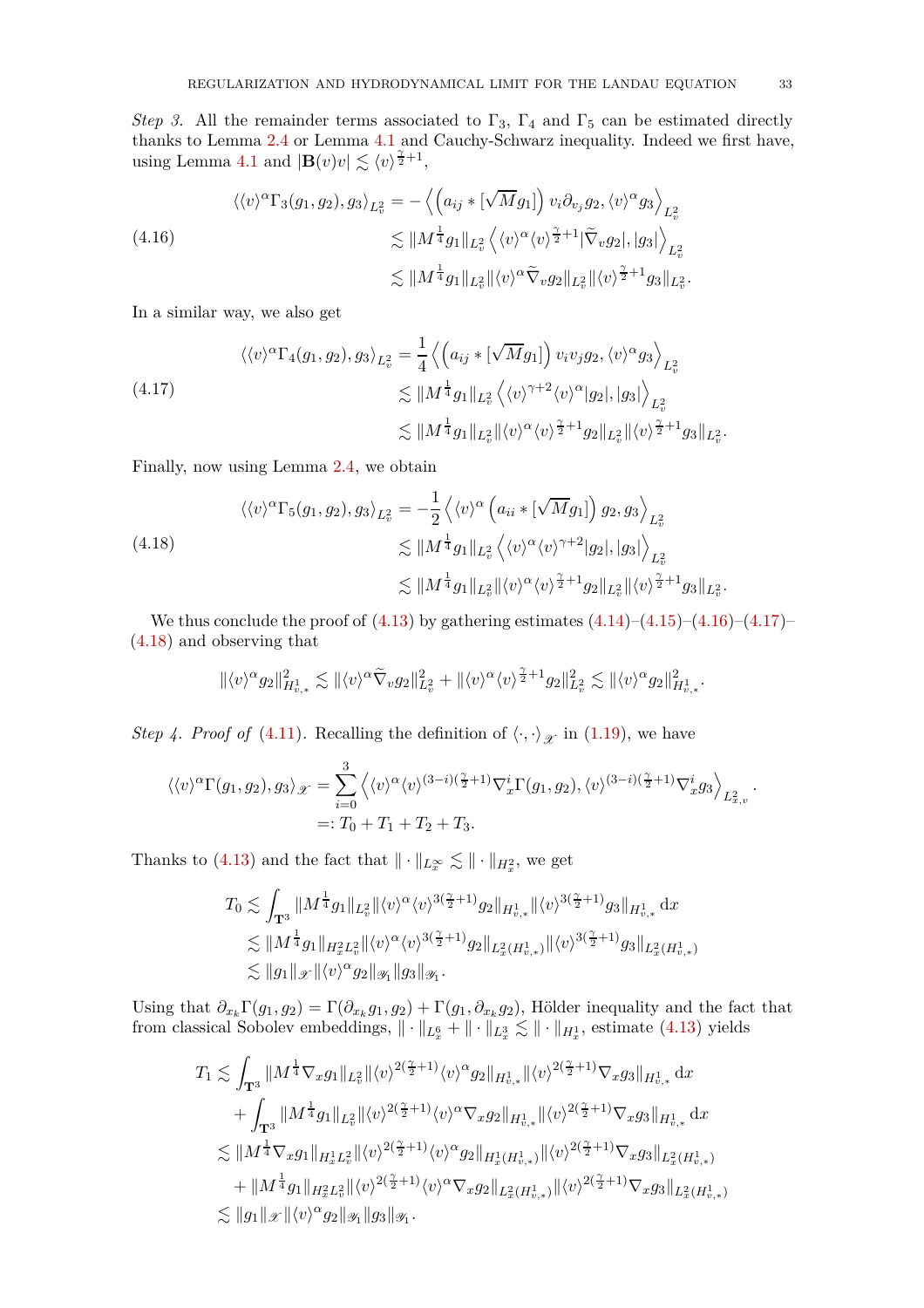Moreover, for the term  $T_2$ , similarly, we have

$$
\begin{aligned} T_2 &\lesssim \int_{\mathbf{T}^3}\bigg(\|M^{\frac{1}{4}}\nabla_x^2g_1\|_{L^2_v}\|\langle v\rangle^{\frac{\gamma}{2}+1}\langle v\rangle^{\alpha}g_2\|_{H^1_{v,*}}+\|M^{\frac{1}{4}}\nabla_xg_1\|_{L^2_v}\|\langle v\rangle^{\frac{\gamma}{2}+1}\langle v\rangle^{\alpha}\nabla_xg_2\|_{H^1_{v,*}} \\&+\|M^{\frac{1}{4}}g_1\|_{L^2_v}\|\langle v\rangle^{\frac{\gamma}{2}+1}\langle v\rangle^{\alpha}\nabla_x^2g_2\|_{H^1_{v,*}}\bigg)\|\langle v\rangle^{\frac{\gamma}{2}+1}\nabla_x^2g_3\|_{H^1_{v,*}}\,\mathrm{d}x \\&\lesssim \bigg(\|M^{\frac{1}{4}}\nabla_x^2g_1\|_{L^2_xL^2_v}\|\langle v\rangle^{\frac{\gamma}{2}+1}\langle v\rangle^{\alpha}g_2\|_{H^2_x(H^1_{v,*})} \\&+\|M^{\frac{1}{4}}\nabla_xg_1\|_{H^1_xL^2_v}\|\langle v\rangle^{\frac{\gamma}{2}+1}\langle v\rangle^{\alpha}\nabla_xg_2\|_{H^1_x(H^1_{v,*})} \\&+\|M^{\frac{1}{4}}g_1\|_{H^2_xL^2_v}\|\langle v\rangle^{\frac{\gamma}{2}+1}\langle v\rangle^{\alpha}\nabla_x^2g_2\|_{L^2_x(H^1_{v,*})}\bigg)\|\langle v\rangle^{\frac{\gamma}{2}+1}\nabla_x^2g_3\|_{L^2_x(H^1_{v,*})} \end{aligned}
$$

 $\lesssim \|g_1\|_{\mathscr{X}} \|\langle v \rangle^{\alpha} g_2\|_{\mathscr{Y}_1} \|g_3\|_{\mathscr{Y}_1}.$ 

Finally, for the term *T*3, we have

$$
\begin{aligned} T_3 &\lesssim \int_{\mathbf{T}^3}\bigg(\|M^{\frac{1}{4}}\nabla^3_xg_1\|_{L^2_v}\|\langle v\rangle^{\alpha}g_2\|_{H^1_{v,*}}+\|M^{\frac{1}{4}}\nabla^2_xg_1\|_{L^2_v}\|\langle v\rangle^{\alpha}\nabla_xg_2\|_{H^1_{v,*}}\\&+\|M^{\frac{1}{4}}\nabla_xg_1\|_{L^2_v}\|\langle v\rangle^{\alpha}\nabla^2_xg_2\|_{H^1_{v,*}}+\|M^{\frac{1}{4}}g_1\|_{L^2_v}\|\langle v\rangle^{\alpha}\nabla^3_xg_2\|_{H^1_{v,*}}\bigg)\|\nabla^3_xg_3\|_{H^1_{v,*}}\,\mathrm{d}x\\ &\lesssim \bigg(\|M^{\frac{1}{4}}\nabla^3_xg_1\|_{L^2_xL^2_v}\|\langle v\rangle^{\alpha}g_2\|_{H^2_x(H^1_{v,*})}+\|M^{\frac{1}{4}}\nabla^2_xg_1\|_{H^1_xL^2_v}\|\langle v\rangle^{\alpha}\nabla_xg_2\|_{H^1_x(H^1_{v,*})}\\&+\|M^{\frac{1}{4}}\nabla_xg_1\|_{H^2_xL^2_v}\|\langle v\rangle^{\alpha}\nabla^2_xg_2\|_{L^2_x(H^1_{v,*})}+\|M^{\frac{1}{4}}g_1\|_{H^2_xL^2_v}\|\langle v\rangle^{\alpha}\nabla^3_xg_2\|_{L^2_x(H^1_{v,*})}\bigg)\|\nabla^2_xg_3\|_{L^2_x(H^1_{v,*})}\\ &\lesssim \|g_1\|_{\mathcal{X}}\|\langle v\rangle^{\alpha}g_2\|_{\mathcal{Y}_1}\|g_3\|_{\mathcal{Y}_1}, \end{aligned}
$$

which concludes the proof of  $(4.11)$ .

*Step 5. Proof of* [\(4.12\)](#page-31-2). The result is immediate using the definition of the norm of  $\mathscr{Y}'_1$ given in  $(2.14)$  and  $(4.11)$ .

<span id="page-33-0"></span>**Proposition 4.3.** *Let g*1*, g*<sup>2</sup> *be smooth enough functions and G*<sup>3</sup> *a smooth enough vector field, then*

(4.19) 
$$
\left\langle \tilde{\nabla}_{v} \Gamma(g_1, g_2), G_3 \right\rangle_{\mathscr{X}} \lesssim \left( \|g_1\|_{\mathscr{X}} \|g_2\|_{\mathscr{Y}_2} + \|g_1\|_{\mathscr{Y}_1} \|g_2\|_{\mathscr{X}} \right) \|G_3\|_{\mathscr{Y}_1}.
$$

*Proof of Proposition* [4.3.](#page-33-0) We shall only prove that for any  $\alpha \in \mathbf{R}$ , there holds

$$
\langle \langle v \rangle^{\alpha} \tilde{\nabla}_{v} \Gamma(g_1, g_2), G_3 \rangle_{L^2_v} \n\lesssim \left( \| M^{\frac{1}{4}} g_1 \|_{L^2_v} \| \langle v \rangle^{\alpha} g_2 \|_{H^2_{v,*}} + \| M^{\frac{1}{4}} g_1 \|_{H^1_v} \| \langle v \rangle^{\alpha} g_2 \|_{L^2_v} \right) \| G_3 \|_{H^1_{v,*}},
$$

from which we obtain the desired result by integrating in *x* and arguing as in Step 4 of the proof of Proposition [4.2.](#page-31-0) We thus write  $\Gamma(g_1, g_2) = \Gamma_1(g_1, g_2) + \cdots + \Gamma_5(g_1, g_2)$  as in  $(4.6)$ – $(4.10)$ , and we estimate each term separately in the sequel. We shall use during the proof the following equivalence:

$$
\begin{aligned} \|\langle v\rangle^{\alpha} g_2\|_{H^2_{v,*}} \lesssim &~{} \|\langle v\rangle^{\alpha} \langle v\rangle^{\gamma+2} g_2\|_{L^2_v} + \|\langle v\rangle^{\alpha} \langle v\rangle^{\frac{\gamma}{2}+1} \tilde{\nabla}_v g_2\|_{L^2_v} \\ &~{} + \|\langle v\rangle^{\alpha} \tilde{\nabla}_v (\tilde{\nabla}_v g_2)\|_{L^2_v} \lesssim \|\langle v\rangle^{\alpha} g_2\|_{H^2_{v,*}}. \end{aligned}
$$

*Step 1. Term associated to*  $\Gamma_1$ . Writing  $\nabla_{v_k} = B_{k\ell} \partial_{v_\ell}$  and observing that  $[\nabla_{v_k}, \partial_{v_i}] =$  $-(\partial_{v_i} B_{k\ell})\partial_{v_\ell}$ , we first get that for any  $k \in \{1, 2, 3\}$ ,

$$
\widetilde{\nabla}_{v_k} \Gamma_1(g_1, g_2) = \partial_{v_i} \left\{ \left( a_{ij} * [\sqrt{M} g_1] \right) \partial_{v_j} (\widetilde{\nabla}_{v_k} g_2) \right\} + \partial_{v_i} \left\{ \widetilde{\nabla}_{v_k} \left( a_{ij} * [\sqrt{M} g_1] \right) \partial_{v_j} g_2 \right\} - \partial_{v_i} \left\{ \left( a_{ij} * [\sqrt{M} g_1] \right) (\partial_{v_j} B_{k\ell}) \partial_{v_\ell} g_2 \right\} - (\partial_{v_i} B_{k\ell}) \partial_{v_\ell} \left\{ \left( a_{ij} * [\sqrt{M} g_1] \right) \partial_{v_j} g_2 \right\}
$$

whence

$$
\left\langle \langle v \rangle^{\alpha} \widetilde{\nabla}_{v_k} \Gamma_1(g_1, g_2), G_{3,k} \right\rangle_{L^2_v} = \mathbf{I}_1 + \mathbf{I}_2 + \mathbf{I}_3 + \mathbf{I}_4,
$$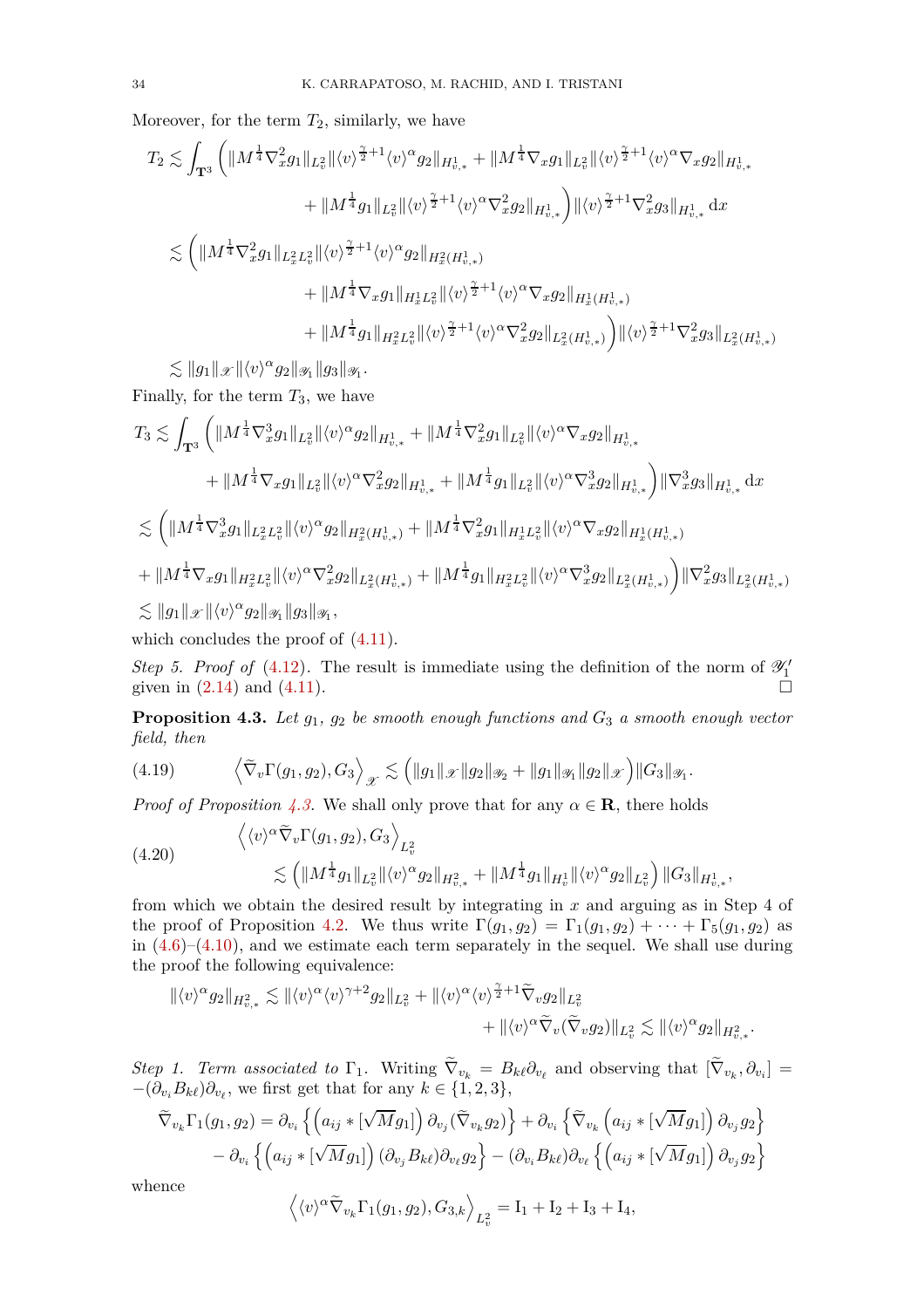where  $G_{3,k}$  denotes the *k*-th component of  $G_3$ .

For the term  $I_1$ , we first make an integration by parts, then we use Lemma [4.1](#page-29-5) and the fact that  $|\tilde{\nabla}_v \langle v \rangle^{\alpha} \leq \langle v \rangle^{\frac{\gamma}{2}-1} \langle v \rangle^{\alpha}$  together with Cauchy-Schwarz inequality to obtain

$$
I_{1} = -\left\langle \langle v \rangle^{\alpha} \left( a_{ij} * [\sqrt{M} g_{1}] \right) \partial_{v_{j}} (\widetilde{\nabla}_{v_{k}} g_{2}), \partial_{v_{i}} G_{3,k} \right\rangle_{L_{v}^{2}} - \left\langle \left( a_{ij} * [\sqrt{M} g_{1}] \right) \partial_{v_{j}} (\widetilde{\nabla}_{v_{k}} g_{2}) \partial_{v_{i}} \langle v \rangle^{\alpha}, G_{3,k} \right\rangle_{L_{v}^{2}} \n\lesssim \| M^{\frac{1}{4}} g_{1} \|_{L_{v}^{2}} \left( \left\langle \langle v \rangle^{\alpha} |\widetilde{\nabla}_{v} (\widetilde{\nabla}_{v_{k}} g_{2})|, |\widetilde{\nabla}_{v} G_{3,k}| \right\rangle_{L_{v}^{2}} + \left\langle \langle v \rangle^{\frac{\gamma}{2}-1} \langle v \rangle^{\alpha} |\widetilde{\nabla}_{v} (\widetilde{\nabla}_{v_{k}} g_{2})|, |G_{3,k}| \right\rangle_{L_{v}^{2}} \right) \n\lesssim \| M^{\frac{1}{4}} g_{1} \|_{L_{v}^{2}} \| \langle v \rangle^{\alpha} \widetilde{\nabla}_{v} (\widetilde{\nabla}_{v} g_{2}) \|_{L_{v}^{2}} \left( \| \widetilde{\nabla}_{v} G_{3} \|_{L_{v}^{2}} + \| \langle v \rangle^{\frac{\gamma}{2}-1} G_{3} \|_{L_{v}^{2}} \right).
$$

We argue in a similar fashion for the term  $I_2$ . We first make an integration by parts and write that  $\widetilde{\nabla}_{v_k}\left(a_{ij} * [\sqrt{M}g_1]\right) = B_{k\ell}\left(\partial_{v_\ell} a_{ij} * [\sqrt{M}g_1]\right)$ , then we use Lemma [4.1](#page-29-5) together with  $|B_{k\ell}| \lesssim \langle v \rangle^{\frac{\gamma}{2}+1}$ , thus we obtain

$$
I_2 = -\left\langle \langle v \rangle^{\alpha} B_{k\ell} \left( \partial_{v_{\ell}} a_{ij} * [\sqrt{M} g_1] \right) \partial_{v_j} g_2, \partial_{v_i} G_{3,k} \right\rangle_{L^2_v} - \left\langle B_{k\ell} \left( \partial_{v_{\ell}} a_{ij} * [\sqrt{M} g_1] \right) \partial_{v_j} g_2 \partial_{v_i} \langle v \rangle^{\alpha}, G_{3,k} \right\rangle_{L^2_v} \n\lesssim \| M^{\frac{1}{4}} g_1 \|_{L^2_v} \left( \left\langle \langle v \rangle^{\alpha} \langle v \rangle^{\frac{\gamma}{2}+1} |\tilde{\nabla}_v g_2|, |\tilde{\nabla}_v G_{3,k}| \right\rangle_{L^2_v} + \left\langle \langle v \rangle^{\frac{\gamma}{2}+1} \langle v \rangle^{\frac{\gamma}{2}-1} \langle v \rangle^{\alpha} |\tilde{\nabla}_v g_2|, |G_{3,k}| \right\rangle_{L^2_v} \right) \n\lesssim \| M^{\frac{1}{4}} g_1 \|_{L^2_v} \| \langle v \rangle^{\alpha} \langle v \rangle^{\frac{\gamma}{2}+1} \tilde{\nabla}_v g_2 \|_{L^2_v} \left( \| \tilde{\nabla}_v G_3 \|_{L^2_v} + \| \langle v \rangle^{\frac{\gamma}{2}-1} G_3 \|_{L^2_v} \right).
$$

For the term I<sub>3</sub>, arguing similarly as above using also that  $|\tilde{\nabla}_{v}B_{k\ell}| \lesssim \langle v \rangle^{\frac{\gamma}{2}+1} \langle v \rangle^{\frac{\gamma}{2}}$ , we get

$$
I_3 = \left\langle \langle v \rangle^{\alpha} \left( a_{ij} * [\sqrt{M} g_1] \right) (\partial_{v_j} B_{k\ell}) \partial_{v_\ell} g_2, \partial_{v_i} G_{3,k} \right\rangle_{L^2_v} + \left\langle \left( a_{ij} * [\sqrt{M} g_1] \right) (\partial_{v_j} B_{k\ell}) \partial_{v_\ell} g_2 \partial_{v_i} \langle v \rangle^{\alpha}, G_{3,k} \right\rangle_{L^2_v} \n\lesssim \| M^{\frac{1}{4}} g_1 \|_{L^2_v} \left( \left\langle \langle v \rangle^{\alpha} \langle v \rangle^{\frac{\gamma}{2}+1} \langle v \rangle^{\frac{\gamma}{2}} |\nabla_v g_2|, |\tilde{\nabla}_v G_3| \right\rangle_{L^2_v} + \left\langle \langle v \rangle^{\frac{\gamma}{2}+1} \langle v \rangle^{\frac{\gamma}{2}} \langle v \rangle^{\frac{\gamma}{2}-1} \langle v \rangle^{\alpha} |\nabla_v g_2|, |G_3| \right\rangle_{L^2_v} \right) \n\lesssim \| M^{\frac{1}{4}} g_1 \|_{L^2_v} \| \langle v \rangle^{\alpha} \langle v \rangle^{\frac{\gamma}{2}+1} \tilde{\nabla}_v g_2 \|_{L^2_v} \left( \| \tilde{\nabla}_v G_3 \|_{L^2_v} + \| \langle v \rangle^{\frac{\gamma}{2}-1} G_3 \|_{L^2_v} \right)
$$

We treat the term  $I_4$  in the same way, first performing an integration by parts and using also that  $|\partial_{v_i}\partial_{v_\ell}B_{k\ell}| \lesssim \langle v \rangle^{\frac{\gamma}{2}-1}$  and  $\langle v \rangle^{\frac{\gamma}{2}} |\nabla_v G_3| \lesssim |\tilde{\nabla}_v G_3|$ , it gives us

$$
I_4 = \left\langle \langle v \rangle^{\alpha} \left( a_{ij} * [\sqrt{M} g_1] \right) \partial_{v_j} g_2 (\partial_{v_i} B_{k\ell}), \partial_{v_\ell} G_{3,k} \right\rangle_{L^2_v} + \left\langle \left( a_{ij} * [\sqrt{M} g_1] \right) \partial_{v_j} g_2 (\partial_{v_i} B_{k\ell}) \partial_{v_\ell} \langle v \rangle^{\alpha}, G_{3,k} \right\rangle_{L^2_v} + \left\langle \langle v \rangle^{\alpha} \left( a_{ij} * [\sqrt{M} g_1] \right) \partial_{v_j} g_2, (\partial_{v_i} \partial_{v_\ell} B_{k\ell}) G_{3,k} \right\rangle_{L^2_v} \n\lesssim \| M^{\frac{1}{4}} g_1 \|_{L^2_v} \left( \left\langle \langle v \rangle^{\alpha} \langle v \rangle^{\frac{\gamma}{2}+1} \langle v \rangle^{\frac{\gamma}{2}} |\tilde{\nabla}_v g_2|, |\nabla_v G_3| \right\rangle_{L^2_v} + \left\langle \langle v \rangle^{\alpha} \langle v \rangle^{\frac{\gamma}{2}+1} \langle v \rangle^{\frac{\gamma}{2}-1} |\tilde{\nabla}_v g_2|, |G_3| \right\rangle_{L^2_v} \right) \n\lesssim \| M^{\frac{1}{4}} g_1 \|_{L^2_v} \|\langle v \rangle^{\alpha} \langle v \rangle^{\frac{\gamma}{2}+1} \tilde{\nabla}_v g_2 \|_{L^2_v} \left( \|\tilde{\nabla}_v G_3\|_{L^2_v} + \|\langle v \rangle^{\frac{\gamma}{2}-1} G_3 \|_{L^2_v} \right).
$$

Finally, gathering previous estimates, we get

$$
(4.21) \qquad \left\langle \langle v \rangle^{\alpha} \tilde{\nabla}_v \Gamma_1(g_1, g_2), G_3 \right\rangle_{L^2_v} \lesssim \| M^{\frac{1}{4}} g_1 \|_{L^2_v} \| \langle v \rangle^{\alpha} g_2 \|_{H^2_{v,*}} \| G_3 \|_{H^1_{v,*}}.
$$

*.*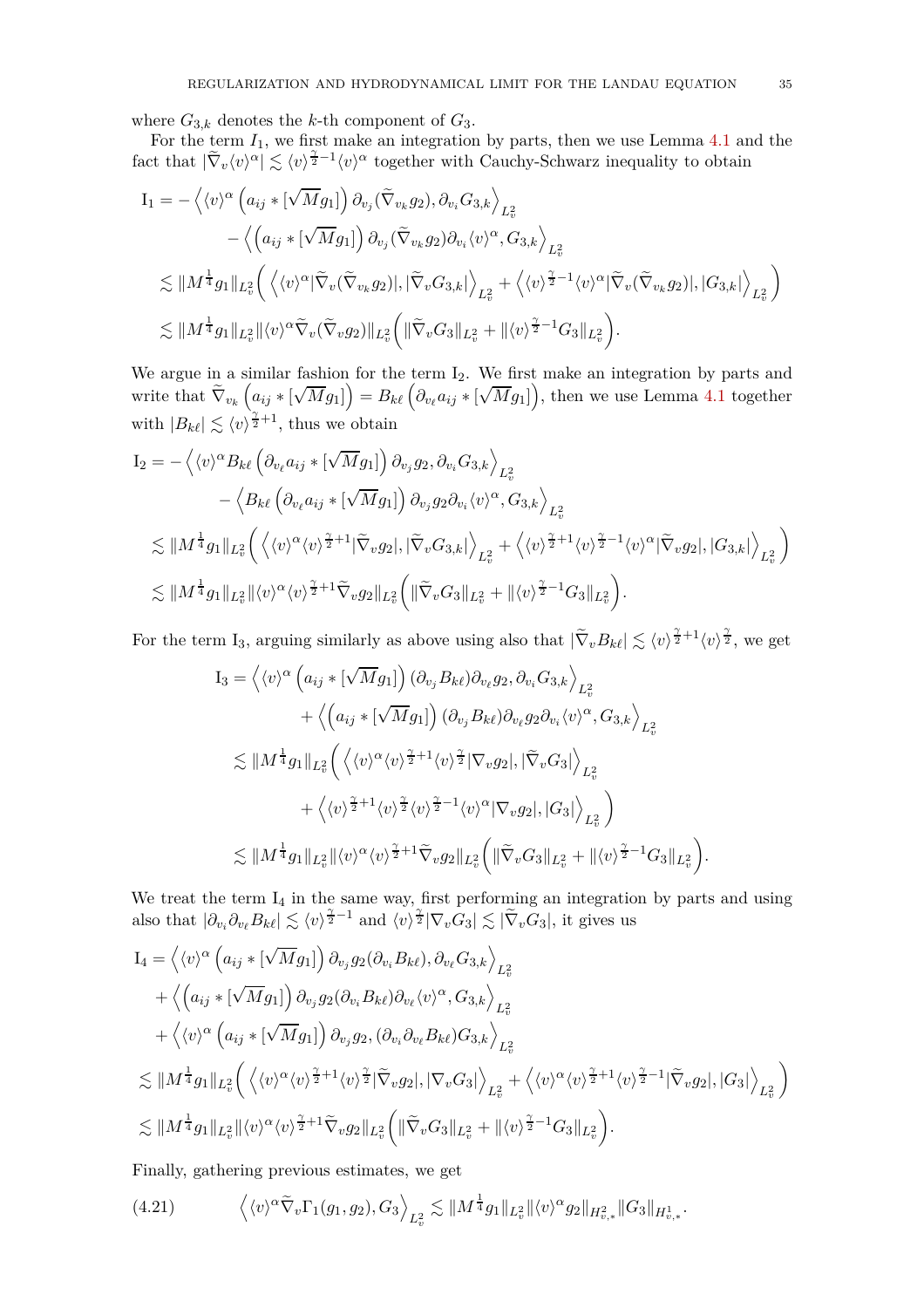Step 2. Term associated to  $\Gamma_2$ . We write  $\nabla_{v_k} = B_{k\ell} \partial_{v_\ell}$  so that  $[\nabla_{v_k}, \partial_{v_i}] = -(\partial_{v_i} B_{k\ell}) \partial_{v_\ell}$ , thus we get, for any  $k \in \{1, 2, 3\}$ ,

$$
\widetilde{\nabla}_{v_k} \Gamma_2 = -\widetilde{\nabla}_{v_k} \partial_{v_i} \left\{ \left( b_i * [\sqrt{M} g_1] \right) g_2 \right\} \n= -\partial_{v_i} \left\{ \left( b_i * [\sqrt{M} g_1] \right) \widetilde{\nabla}_{v_k} g_2 \right\} - \partial_{v_i} \left\{ \widetilde{\nabla}_{v_k} \left( b_i * [\sqrt{M} g_1] \right) g_2 \right\} \n+ (\partial_{v_i} B_{k\ell}) \partial_{v_\ell} \left\{ \left( b_i * [\sqrt{M} g_1] \right) g_2 \right\},
$$

whence

$$
\langle \langle v \rangle^{\alpha} \widetilde{\nabla}_{v_k} \Gamma_2(g_1, g_2), G_{3,k} \rangle = \Pi_1 + \Pi_2 + \Pi_3.
$$

For the term  $II_1$ , we make an integrating by parts and then use Lemma [2.4](#page-17-0) together with  $\langle v \rangle^{\frac{\gamma}{2}} |\nabla_v G_3| \lesssim |\tilde{\nabla}_v G_3|$ , which yields

$$
\begin{split} \text{II}_1 &= \left\langle \langle v \rangle^{\alpha} \left( b_i \ast [\sqrt{M} g_1] \right) \widetilde{\nabla}_{v_k} g_2, \partial_{v_i} G_{3,k} \right\rangle_{L^2_v} + \left\langle \left( b_i \ast [\sqrt{M} g_1] \right) \widetilde{\nabla}_{v_k} g_2 \partial_{v_i} \langle v \rangle^{\alpha}, G_{3,k} \right\rangle_{L^2_v} \\ &\lesssim \| M^{\frac{1}{4}} g_1 \|_{L^2_v} \left( \left\langle \langle v \rangle^{\alpha} \langle v \rangle^{\gamma+1} | \widetilde{\nabla}_{v_k} g_2 |, |\nabla_v G_{3,k}| \right\rangle_{L^2_v} + \left\langle \langle v \rangle^{\gamma+1} | \widetilde{\nabla}_{v_k} g_2 | \langle v \rangle^{\alpha-1}, |G_{3,k}| \right\rangle_{L^2_v} \right) \\ &\lesssim \| M^{\frac{1}{4}} g_1 \|_{L^2_v} \| \langle v \rangle^{\alpha} \langle v \rangle^{\frac{\gamma}{2}+1} \widetilde{\nabla}_v g_2 \|_{L^2_v} \left( \| \widetilde{\nabla}_v G_{3} \|_{L^2_v} + \| \langle v \rangle^{\frac{\gamma}{2}-1} G_{3} \|_{L^2_v} \right). \end{split}
$$

For the term II<sub>2</sub>, we first make an integration by parts using that  $\tilde{\nabla}_{v_k} \left( b_i * [\sqrt{M} g_1] \right) =$  $B_{k\ell} \left( \partial_{v_{\ell}} b_i * [\sqrt{M} g_1] \right)$ , which yields

$$
II_2 = \left\langle \langle v \rangle^{\alpha} B_{k\ell} \left( \partial_{v_{\ell}} b_i * [\sqrt{M} g_1] \right) g_2, \partial_{v_i} G_{3,k} \right\rangle_{L^2_v} + \left\langle B_{k\ell} \left( \partial_{v_{\ell}} b_i * [\sqrt{M} g_1] \right) g_2 \partial_{v_i} \langle v \rangle^{\alpha}, G_{3,k} \right\rangle_{L^2_v}.
$$

We now split into two cases according to the estimates of Lemma [4.1:](#page-29-5) If  $0 \leq \gamma \leq 1$ , using that  $|\tilde{\nabla}_v \langle v \rangle^{\alpha}| \lesssim \langle v \rangle^{\frac{\gamma}{2}-1+\alpha}$  we get

$$
\Pi_2 \lesssim \|M^{\frac{1}{4}} g_1\|_{L^2_v} \left( \left\langle \langle v \rangle^{\alpha} \langle v \rangle^{\frac{\gamma}{2}+1} \langle v \rangle^{\frac{\gamma}{2}} |g_2|, |\widetilde{\nabla}_v G_3| \right\rangle_{L^2_v} + \left\langle \langle v \rangle^{\frac{\gamma}{2}+1} \langle v \rangle^{\frac{\gamma}{2}} |g_2| \langle v \rangle^{\frac{\gamma}{2}-1+\alpha}, |G_3| \right\rangle_{L^2_v} \right)
$$
  

$$
\lesssim \|M^{\frac{1}{4}} g_1\|_{L^2_v} \|\langle v \rangle^{\alpha} \langle v \rangle^{\gamma+1} g_2\|_{L^2_v} \left( \|\widetilde{\nabla}_v G_3\|_{L^2_v} + \|\langle v \rangle^{\frac{\gamma}{2}-1} G_3\|_{L^2_v} \right),
$$

and if  $-2 \le \gamma < 0$  we get, using also that  $\langle v \rangle^{\gamma} \lesssim 1$ ,

$$
\begin{split} \mathrm{II}_2 \lesssim & \Vert M^{\frac{1}{4}} g_1 \Vert_{L^2_v} \left\langle \langle v \rangle^{\alpha} \langle v \rangle^{\frac{\gamma}{2}+1} \langle v \rangle^{\frac{\gamma}{2}} |g_2|, |\tilde{\nabla}_v G_3| \right\rangle_{L^2_v} \\ & + \Vert M^{\frac{1}{4}} g_1 \Vert_{H^1_v} \left\langle \langle v \rangle^{\alpha} \langle v \rangle^{\frac{\gamma}{2}+1} \langle v \rangle^{\frac{\gamma}{2}-1} |g_2|, |\tilde{\nabla}_v G_3| \right\rangle_{L^2_v} \\ & + \Vert M^{\frac{1}{4}} g_1 \Vert_{L^2_v} \left\langle \langle v \rangle^{\frac{\gamma}{2}+1} \langle v \rangle^{\frac{\gamma}{2}} \langle v \rangle^{\frac{\gamma}{2}-1+\alpha} |g_2|, |G_3| \right\rangle_{L^2_v} \\ & + \Vert M^{\frac{1}{4}} g_1 \Vert_{H^1_v} \left\langle \langle v \rangle^{\frac{\gamma}{2}+1} \langle v \rangle^{\frac{\gamma}{2}-1} \langle v \rangle^{\frac{\gamma}{2}-1+\alpha} |g_2|, |G_3| \right\rangle_{L^2_v} \\ \lesssim & \Vert M^{\frac{1}{4}} g_1 \Vert_{L^2_v} \Vert \langle v \rangle^{\alpha} \langle v \rangle^{\gamma+1} g_2 \Vert_{L^2_v} \left( \Vert \tilde{\nabla}_v G_3 \Vert_{L^2_v} + \Vert \langle v \rangle^{\frac{\gamma}{2}-1} G_3 \Vert_{L^2_v} \right) \\ & + \Vert M^{\frac{1}{4}} g_1 \Vert_{H^1_v} \Vert \langle v \rangle^{\alpha} g_2 \Vert_{L^2_v} \left( \Vert \tilde{\nabla}_v G_3 \Vert_{L^2_v} + \Vert \langle v \rangle^{\frac{\gamma}{2}-1} G_3 \Vert_{L^2_v} \right). \end{split}
$$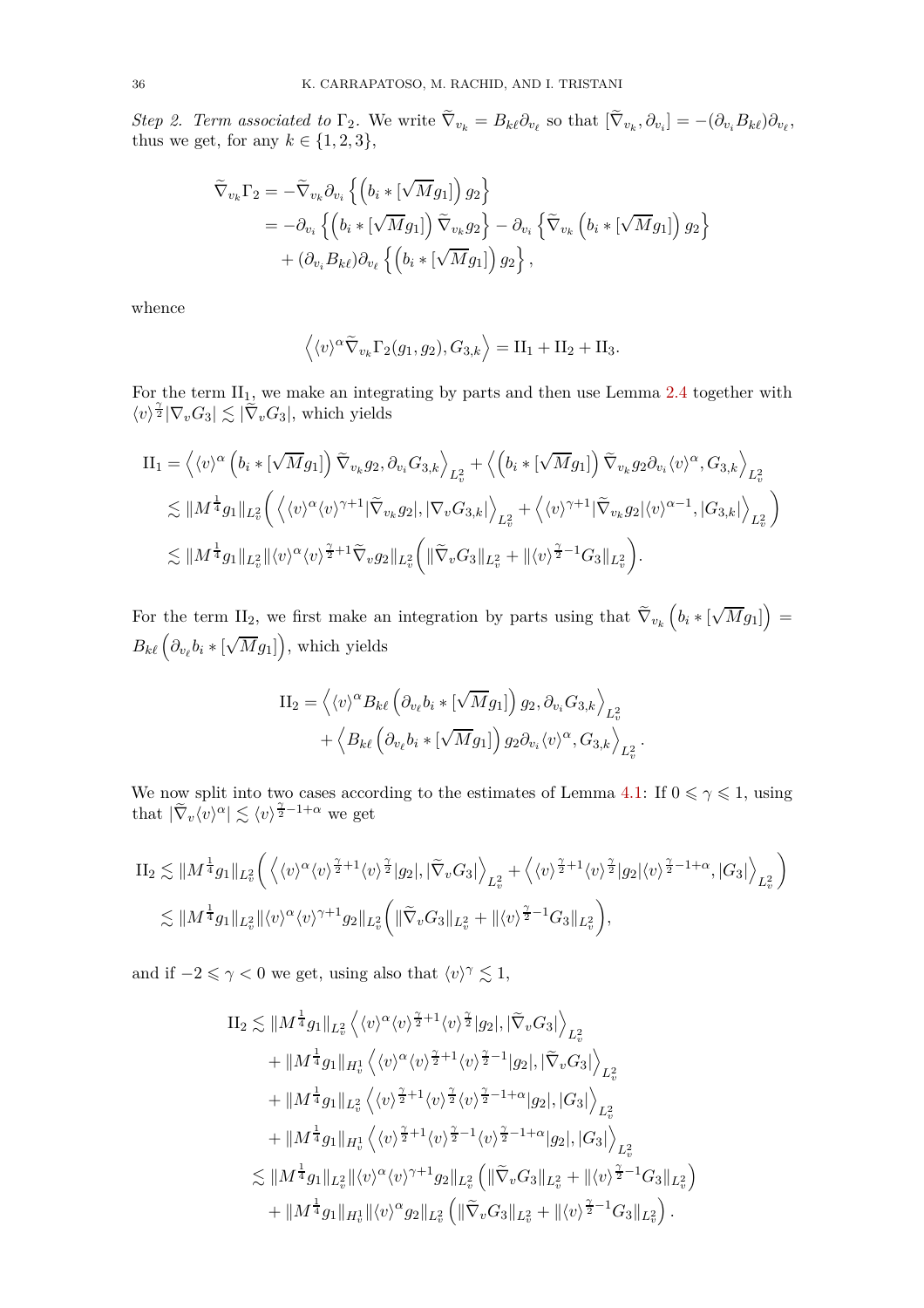We deal with the term  $II_3$  by first making an integration by parts and then using Lemma [2.4](#page-17-0) together with  $|\partial_{v_i} B_{k\ell}| \lesssim \langle v \rangle^{\frac{\gamma}{2}}$  and  $|\partial_{v_i} \partial_{v_\ell} B_{k\ell}| \lesssim \langle v \rangle^{\frac{\gamma}{2}-1}$ , which yields

$$
\Pi_{3} = -\left\langle \langle v \rangle^{\alpha} \left( b_{i} * [\sqrt{M} g_{1}] \right) g_{2} (\partial_{v_{i}} B_{k\ell}), \partial_{v_{\ell}} G_{3,k} \right\rangle_{L_{v}^{2}} \n- \left\langle \left( b_{i} * [\sqrt{M} g_{1}] \right) g_{2} (\partial_{v_{i}} B_{k\ell}) \partial_{v_{\ell}} \langle v \rangle^{\alpha}, G_{3,k} \right\rangle_{L_{v}^{2}} \n- \left\langle \langle v \rangle^{\alpha} \left( b_{i} * [\sqrt{M} g_{1}] \right) g_{2} (\partial_{v_{i}} \partial_{v_{\ell}} B_{k\ell}), G_{3,k} \right\rangle_{L_{v}^{2}} \n\lesssim \| M^{\frac{1}{4}} g_{1} \|_{L_{v}^{2}} \left( \left\langle \langle v \rangle^{\alpha} \langle v \rangle^{\gamma+1} |g_{2}| \langle v \rangle^{\frac{\gamma}{2}}, |\nabla_{v} G_{3}| \right\rangle_{L_{v}^{2}} + \left\langle \langle v \rangle^{\alpha} \langle v \rangle^{\gamma+1} |g_{2}| \langle v \rangle^{\frac{\gamma}{2}-1}, |G_{3}| \right\rangle_{L_{v}^{2}} \right) \n\lesssim \| M^{\frac{1}{4}} g_{1} \|_{L_{v}^{2}} \| \langle v \rangle^{\alpha} \langle v \rangle^{\gamma+1} g_{2} \|_{L_{v}^{2}} \left( \| \widetilde{\nabla}_{v} G_{3} \|_{L_{v}^{2}} + \| \langle v \rangle^{\frac{\gamma}{2}-1} G_{3} \|_{L_{v}^{2}} \right).
$$

<span id="page-36-0"></span>Finally, gathering previous estimates, we get

$$
\langle \langle v \rangle^{\alpha} \widetilde{\nabla}_v \Gamma_2(g_1, g_2), G_3 \rangle_{L^2_v} \lesssim \| M^{\frac{1}{4}} g_1 \|_{L^2_v} \| \langle v \rangle^{\alpha} g_2 \|_{H^2_{v,*}} \| G_3 \|_{H^1_{v,*}} + \| M^{\frac{1}{4}} g_1 \|_{H^1_v} \| \langle v \rangle^{\alpha} g_2 \|_{L^2_v} \| G_3 \|_{H^1_{v,*}}.
$$

Step 3. Term associated to  $\Gamma_3$ . We write  $\nabla_{v_k} = B_{k\ell} \partial_{v_\ell}$  so that  $[\nabla_{v_k}, \partial_{v_i}] = -(\partial_{v_i} B_{k\ell}) \partial_{v_\ell}$ , thus we get, for any  $k \in \{1, 2, 3\}$ ,

$$
\widetilde{\nabla}_{v_k} \Gamma_3(g_1, g_2) = -\frac{1}{2} \widetilde{\nabla}_{v_k} \left\{ \left( a_{ij} * [\sqrt{M} g_1] \right) v_i \partial_{v_j} g_2 \right\} \n= -\frac{1}{2} \left( a_{ij} * [\sqrt{M} g_1] \right) v_i \partial_{v_j} (\widetilde{\nabla}_{v_k} g_2) - \frac{1}{2} \widetilde{\nabla}_{v_k} \left( a_{ij} * [\sqrt{M} g_1] \right) v_i \partial_{v_j} g_2 \n- \frac{1}{2} \left( a_{ij} * [\sqrt{M} g_1] \right) (\widetilde{\nabla}_{v_k} v_i) \partial_{v_j} g_2 + \frac{1}{2} \left( a_{ij} * [\sqrt{M} g_1] \right) v_i (\partial_{v_j} B_{k\ell}) \partial_{v_\ell} g_2
$$

whence

$$
\langle \langle v \rangle^{\alpha} \widetilde{\nabla}_{v_k} \Gamma_3(g_1, g_2), G_{3,k} \rangle = \text{III}_1 + \text{III}_2 + \text{III}_3 + \text{III}_4.
$$

We now bound each term separately using Lemma [4.1.](#page-29-0) For the term  $III_1$ , using that  $|\mathbf{B}(v)v| \lesssim \langle v \rangle^{\frac{\gamma}{2}+1}$ , we first obtain,

$$
\begin{split} \text{III}_1 &= -\frac{1}{2} \left\langle \langle v \rangle^{\alpha} \left( a_{ij} * [\sqrt{M} g_1] \right) v_i \partial_{v_j} (\widetilde{\nabla}_{v_k} g_2), G_{3,k} \right\rangle_{L^2_v} \\ &\lesssim \| M^{\frac{1}{4}} g_1 \|_{L^2_v} \left\langle \langle v \rangle^{\alpha} \langle v \rangle^{\frac{\gamma}{2}+1} |\widetilde{\nabla}_v (\widetilde{\nabla}_{v_k} g_2)|, |G_{3,k}| \right\rangle_{L^2_v} \\ &\lesssim \| M^{\frac{1}{4}} g_1 \|_{L^2_v} \|\langle v \rangle^{\alpha} \widetilde{\nabla}_v (\widetilde{\nabla}_v g_2) \|_{L^2_v} \|\langle v \rangle^{\frac{\gamma}{2}+1} G_3 \|_{L^2_v} .\end{split}
$$

Using also that  $|B_{k\ell}| \lesssim \langle v \rangle^{\frac{\gamma}{2}+1}$ , we then get

$$
\begin{split} \text{III}_2 &= -\frac{1}{2} \left\langle \langle v \rangle^{\alpha} B_{k\ell} \left( \partial_{v_{\ell}} a_{ij} * [\sqrt{M} g_1] \right) v_i \partial_{v_j} g_2, G_{3,k} \right\rangle_{L^2_v} \\ &\lesssim \| M^{\frac{1}{4}} g_1 \|_{L^2_v} \left\langle \langle v \rangle^{\alpha} \langle v \rangle^{\frac{\gamma}{2}+1} \langle v \rangle^{\frac{\gamma}{2}+1} |\widetilde{\nabla}_v g_2|, |G_3| \right\rangle_{L^2_v} \\ &\lesssim \| M^{\frac{1}{4}} g_1 \|_{L^2_v} \| \langle v \rangle^{\alpha} \langle v \rangle^{\frac{\gamma}{2}+1} \widetilde{\nabla}_v g_2 \|_{L^2_v} \| \langle v \rangle^{\frac{\gamma}{2}+1} G_3 \|_{L^2_v} .\end{split}
$$

Since  $\nabla_{v_k} v_i = B_{ki}$ , we obtain

$$
\begin{split} \text{III}_3 &= -\frac{1}{2} \left\langle \langle v \rangle^{\alpha} \left( a_{ij} * [\sqrt{M} g_1] \right) B_{ki} \partial_{v_j} g_2, G_{3,k} \right\rangle_{L^2_v} \\ &\lesssim \| M^{\frac{1}{4}} g_1 \|_{L^2_v} \left\langle \langle v \rangle^{\alpha} \langle v \rangle^{\gamma+2} |\widetilde{\nabla}_v g_2|, |G_3| \right\rangle_{L^2_v} \\ &\lesssim \| M^{\frac{1}{4}} g_1 \|_{L^2_v} \| \langle v \rangle^{\alpha} \langle v \rangle^{\frac{\gamma}{2}+1} \widetilde{\nabla}_v g_2 \|_{L^2_v} \| \langle v \rangle^{\frac{\gamma}{2}+1} G_3 \|_{L^2_v} . \end{split}
$$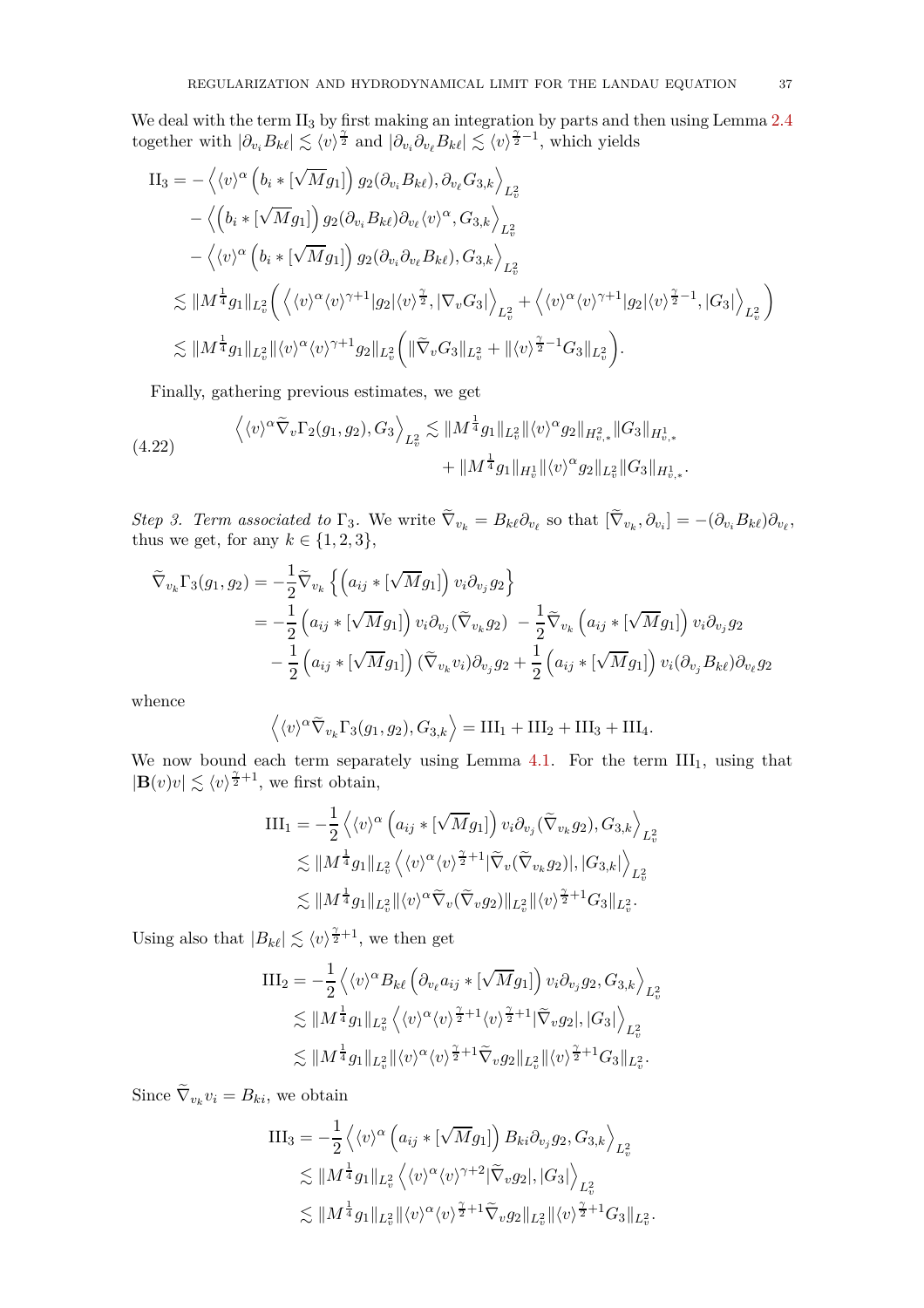Using now that  $|\tilde{\nabla}_{v}B_{k\ell}| \lesssim \langle v \rangle^{\frac{\gamma}{2}+1} \langle v \rangle^{\frac{\gamma}{2}}$  and  $\langle v \rangle^{\frac{\gamma}{2}} |\nabla_{v}g_2| \lesssim |\tilde{\nabla}_{v}g_2|$ , we thus get

$$
\begin{split} \text{III}_4 &= \frac{1}{2} \left\langle \langle v \rangle^{\alpha} \left( a_{ij} * [\sqrt{M} g_1] \right) v_i \partial_{v_j} B_{k\ell} \partial_{v_\ell} g_2, G_{3,k} \right\rangle_{L^2_v} \\ &\lesssim \| M^{\frac{1}{4}} g_1 \|_{L^2_v} \left\langle \langle v \rangle^{\alpha} \langle v \rangle^{\frac{\gamma}{2}+1} \langle v \rangle^{\frac{\gamma}{2}+1} \langle v \rangle^{\frac{\gamma}{2}} |\nabla_v g_2|, |G_3| \right\rangle_{L^2_v} \\ &\lesssim \| M^{\frac{1}{4}} g_1 \|_{L^2_v} \| \langle v \rangle^{\alpha} \langle v \rangle^{\frac{\gamma}{2}+1} \widetilde{\nabla}_v g_2 \|_{L^2_v} \| \langle v \rangle^{\frac{\gamma}{2}+1} G_3 \|_{L^2_v}. \end{split}
$$

<span id="page-37-0"></span>Finally, gathering previous estimates, we get

$$
(4.23) \qquad \left\langle \langle v \rangle^{\alpha} \widetilde{\nabla}_v \Gamma_3(g_1, g_2), G_3 \right\rangle_{L^2_v} \lesssim \| M^{\frac{1}{4}} g_1 \|_{L^2_v} \| \langle v \rangle^{\alpha} g_2 \|_{H^2_{v,*}} \| G_3 \|_{H^1_{v,*}}.
$$

*Step 4. Term associated to*  $\Gamma_4$ . Writing  $\nabla_{v_k} = B_{k\ell} \partial_{v_\ell}$  and observing that  $[\nabla_{v_k}, \partial_{v_i}] =$  $-(\partial_{v_i} B_{k\ell})\partial_{v_\ell}$  we first get, for any  $k \in \{1, 2, 3\},\$ 

$$
\widetilde{\nabla}_{v_k} \Gamma_4 = \frac{1}{4} \widetilde{\nabla}_{v_k} \left\{ \left( a_{ij} * [\sqrt{M} g_1] \right) v_i v_j g_2 \right\}
$$
\n
$$
= \frac{1}{4} \left( a_{ij} * [\sqrt{M} g_1] \right) v_i v_j \widetilde{\nabla}_{v_k} g_2 + \frac{1}{4} \widetilde{\nabla}_{v_k} \left( a_{ij} * [\sqrt{M} g_1] \right) v_i v_j g_2
$$
\n
$$
+ \frac{1}{4} \left( a_{ij} * [\sqrt{M} g_1] \right) \widetilde{\nabla}_{v_k} (v_i v_j) g_2
$$

whence

$$
\langle \langle v \rangle^{\alpha} \widetilde{\nabla}_{v_k} \Gamma_4(g_1, g_2), G_{3,k} \rangle = IV_1 + IV_2 + IV_3.
$$

We now bound each term separately using Lemma  $2.4$ . For the term  $IV_1$ , we first obtain

$$
\begin{split} \text{IV}_1 &= \frac{1}{4} \left\langle \langle v \rangle^{\alpha} \left( a_{ij} * [\sqrt{M} g_1] \right) v_i v_j \widetilde{\nabla}_{v_k} g_2, G_{3,k} \right\rangle_{L^2_v} \\ &\lesssim \| M^{\frac{1}{4}} g_1 \|_{L^2_v} \left\langle \langle v \rangle^{\alpha} \langle v \rangle^{\gamma+2} |\widetilde{\nabla}_{v_k} g_2|, |G_{3,k}| \right\rangle_{L^2_v} \\ &\lesssim \| M^{\frac{1}{4}} g_1 \|_{L^2_v} \| \langle v \rangle^{\alpha} \langle v \rangle^{\frac{\gamma}{2}+1} \widetilde{\nabla}_v g_2 \|_{L^2_v} \| \langle v \rangle^{\frac{\gamma}{2}+1} G_3 \|_{L^2_v} \end{split}
$$

*.*

For the term IV<sub>2</sub>, we also use that  $|B_{k\ell}| \lesssim \langle v \rangle^{\frac{\gamma}{2}+1}$  to obtain

$$
\begin{split} \text{IV}_2 &= \frac{1}{4} \left\langle \langle v \rangle^{\alpha} B_{k\ell} \left( \partial_{v_{\ell}} a_{ij} * [\sqrt{M} g_1] \right) v_i v_j g_2, G_{3,k} \right\rangle_{L^2_v} \\ &\lesssim \| M^{\frac{1}{4}} g_1 \|_{L^2_v} \left\langle \langle v \rangle^{\alpha} \langle v \rangle^{\frac{\gamma}{2}+1} \langle v \rangle^{\gamma+2} |g_2|, |G_3| \right\rangle_{L^2_v} \\ &\lesssim \| M^{\frac{1}{4}} g_1 \|_{L^2_v} \| \langle v \rangle^{\alpha} \langle v \rangle^{\gamma+2} g_2 \|_{L^2_v} \| \langle v \rangle^{\frac{\gamma}{2}+1} G_3 \|_{L^2_v}. \end{split}
$$

For the last term IV<sub>3</sub>, we write  $\nabla_{v_k}(v_i v_j) = v_i B_{kj} + v_j B_{ki}$ , and thus we get

$$
IV_3 = \frac{1}{4} \left\langle \langle v \rangle^{\alpha} \left( a_{ij} * [\sqrt{M} g_1] \right) [v_i B_{kj} + v_j B_{ki}] g_2, G_{3,k} \right\rangle_{L^2_v}
$$
  
\n
$$
\lesssim ||M^{\frac{1}{4}} g_1 ||_{L^2_v} \left\langle \langle v \rangle^{\alpha} \langle v \rangle^{\gamma+2} \langle v \rangle^{\frac{\gamma}{2}+1} |g_2|, |G_3| \right\rangle_{L^2_v}
$$
  
\n
$$
\lesssim ||M^{\frac{1}{4}} g_1 ||_{L^2_v} ||\langle v \rangle^{\alpha} \langle v \rangle^{\gamma+2} g_2 ||_{L^2_v} ||\langle v \rangle^{\frac{\gamma}{2}+1} G_3 ||_{L^2_v}.
$$

<span id="page-37-1"></span>Finally, gathering previous estimates we get

$$
(4.24) \qquad \left\langle \langle v \rangle^{\alpha} \widetilde{\nabla}_v \Gamma_4(g_1, g_2), G_3 \right\rangle_{L^2_v} \lesssim \| M^{\frac{1}{4}} g_1 \|_{L^2_v} \| \langle v \rangle^{\alpha} g_2 \|_{H^2_{v,*}} \| G_3 \|_{H^1_{v,*}}.
$$

Step 5. Term associated to  $\Gamma_5$ . We write  $\nabla_{v_k} = B_{k\ell} \partial_{v_\ell}$  so that  $[\nabla_{v_k}, \partial_{v_i}] = -(\partial_{v_i} B_{k\ell}) \partial_{v_\ell}$ , thus we get, for any  $k \in \{1, 2, 3\}$ ,

$$
\widetilde{\nabla}_{v_k} \Gamma_5(g_1, g_2) = -\frac{1}{2} \widetilde{\nabla}_{v_k} \left\{ \left( a_{ii} * [\sqrt{M} g_1] \right) g_2 \right\}
$$
\n
$$
= -\frac{1}{2} \left( a_{ii} * [\sqrt{M} g_1] \right) \widetilde{\nabla}_{v_k} g_2 - \frac{1}{2} \widetilde{\nabla}_{v_k} \left( a_{ii} * [\sqrt{M} g_1] \right) g_2
$$

whence

$$
\left\langle \langle v \rangle^{\alpha} \widetilde{\nabla}_{v_k} \Gamma_5(g_1, g_2), G_{3,k} \right\rangle_{L^2_v} = V_1 + V_2.
$$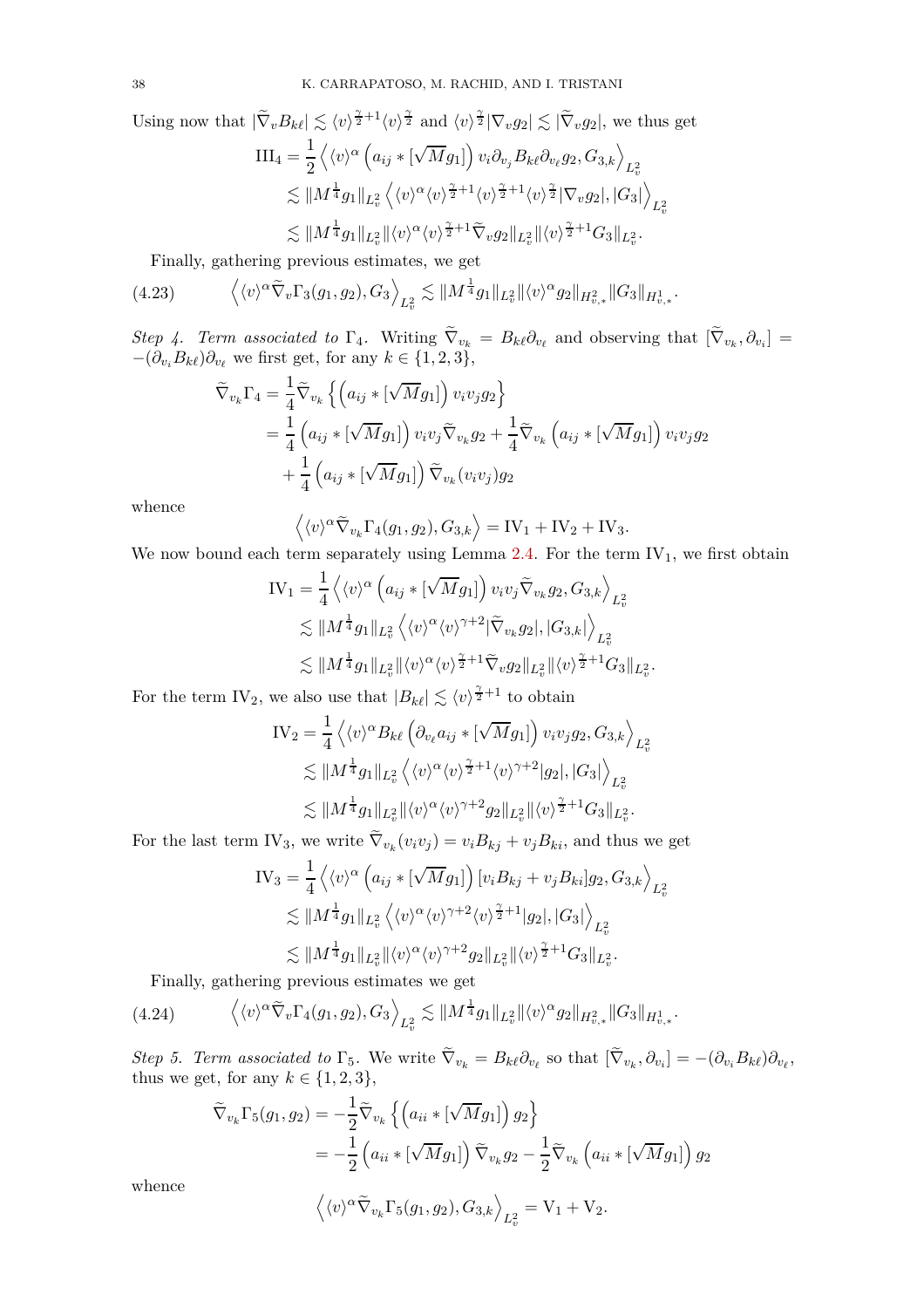We now bound each term separately using Lemma  $2.4$ . For the term  $V_1$ , we get

$$
V_1 = -\frac{1}{2} \left\langle \langle v \rangle^{\alpha} \left( a_{ii} * [\sqrt{M} g_1] \right) \tilde{\nabla}_{v_k} g_2, G_{3,k} \right\rangle_{L^2_v} \n\lesssim \| M^{\frac{1}{4}} g_1 \|_{L^2_v} \left\langle \langle v \rangle^{\alpha} \langle v \rangle^{\gamma+2} |\tilde{\nabla}_{v_k} g_2|, |G_{3,k}| \right\rangle_{L^2_v} \n\lesssim \| M^{\frac{1}{4}} g_1 \|_{L^2_v} \| \langle v \rangle^{\alpha} \langle v \rangle^{\frac{\gamma}{2}+1} \tilde{\nabla}_v g_2 \|_{L^2_v} \| \langle v \rangle^{\frac{\gamma}{2}+1} G_{3} \|_{L^2_v},
$$

and, for the term  $V_2$ , we use  $|B_{k\ell}| \lesssim \langle v \rangle^{\frac{\gamma}{2}+1}$  to deduce

$$
V_2 = -\frac{1}{2} \left\langle \langle v \rangle^{\alpha} B_{k\ell} \left( \partial_{v_{\ell}} a_{ii} * [\sqrt{M} g_1] \right) g_2, G_{3,k} \right\rangle_{L^2_v} \n\lesssim \|M^{\frac{1}{4}} g_1\|_{L^2_v} \left\langle \langle v \rangle^{\alpha} \langle v \rangle^{\frac{\gamma}{2}+1} \langle v \rangle^{\gamma+1} |g_2|, |G_3| \right\rangle_{L^2_v} \n\lesssim \|M^{\frac{1}{4}} g_1\|_{L^2_v} \|\langle v \rangle^{\alpha} \langle v \rangle^{\gamma+1} g_2\|_{L^2_v} \|\langle v \rangle^{\frac{\gamma}{2}+1} G_3\|_{L^2_v}.
$$

<span id="page-38-0"></span>Finally, gathering previous estimates we get

$$
(4.25) \qquad \left\langle \langle v \rangle^{\alpha} \widetilde{\nabla}_v \Gamma_5(g_1, g_2), G_3 \right\rangle_{L^2_v} \lesssim \| M^{\frac{1}{4}} g_1 \|_{L^2_v} \| \langle v \rangle^{\alpha} g_2 \|_{H^2_{v,*}} \| G_3 \|_{H^1_{v,*}}.
$$

*Step 6. Proof of*  $(4.20)$ . We gather estimates  $(4.21)-(4.22)-(4.23)-(4.24)-(4.25)$  $(4.21)-(4.22)-(4.23)-(4.24)-(4.25)$  $(4.21)-(4.22)-(4.23)-(4.24)-(4.25)$  $(4.21)-(4.22)-(4.23)-(4.24)-(4.25)$  $(4.21)-(4.22)-(4.23)-(4.24)-(4.25)$  $(4.21)-(4.22)-(4.23)-(4.24)-(4.25)$  $(4.21)-(4.22)-(4.23)-(4.24)-(4.25)$  $(4.21)-(4.22)-(4.23)-(4.24)-(4.25)$ .

<span id="page-38-1"></span>**Proposition 4.4.** *Let g*1*, g*<sup>2</sup> *be smooth enough functions and G*<sup>3</sup> *a smooth enough vector field, then*

<span id="page-38-2"></span>(4.26) 
$$
\left\langle \tilde{\nabla}_x \Gamma(g_1, g_2), G_3 \right\rangle_{\mathscr{X}} \\ \lesssim \left( \|g_1\|_{\mathscr{X}} \|\tilde{\nabla}_x g_2\|_{\mathscr{Y}_1} + \|\tilde{\nabla}_x g_1\|_{\mathscr{X}} \|g_2\|_{\mathscr{Y}_1} + \|g_1\|_{\mathscr{X}} \|g_2\|_{\mathscr{Y}_2} \right) \|G_3\|_{\mathscr{Y}_1}.
$$

*Proof of Proposition* [4.4.](#page-38-1) We shall first prove that for any  $\alpha \in \mathbf{R}$ , there holds

<span id="page-38-3"></span>
$$
(4.27) \begin{aligned} \left\langle \langle v \rangle^{\alpha} \tilde{\nabla}_x \Gamma(g_1, g_2), G_3 \right\rangle_{L^2_v} \\ \lesssim \left( \| M^{\frac{1}{4}} g_1 \|_{L^2_v} \| \langle v \rangle^{\alpha} \tilde{\nabla}_x g_2 \|_{H^1_{v,*}} + \| M^{\frac{1}{4}} \nabla_x g_1 \|_{L^2_v} \| \langle v \rangle^{\alpha} \langle v \rangle^{\frac{\gamma}{2}+1} g_2 \|_{H^1_{v,*}} \right) \| G_3 \|_{H^1_{v,*}}. \end{aligned}
$$

We thus write  $\Gamma(g_1, g_2) = \Gamma_1(g_1, g_2) + \cdots + \Gamma_5(g_1, g_2)$  as in [\(4.6\)](#page-30-0)–[\(4.10\)](#page-30-1), and we estimate each term separately in the sequel. The desired result [\(4.26\)](#page-38-2) is then obtained by integrating in *x*, the proof is given in Step 7 because it differs from Step 4 of the proof of Proposition [4.2.](#page-31-0)

*Step 1. Term associated to*  $\Gamma_1$ . Writing  $\nabla_{x_k} = B_{k\ell} \partial_{x_\ell}$ , observing that  $[\nabla_{x_k}, \partial_{v_i}] =$  $-(\partial_{v_i}B_{k\ell})\partial_{x_\ell}$  and using that  $\widetilde{\nabla}_{x_k}\left(a_{ij} * [\sqrt{M}g_1]\right) = B_{k\ell}\left(a_{ij} * [\sqrt{M}\partial_{x_\ell}g_1]\right)$ , we first get that for any  $k \in \{1, 2, 3\},\$ 

$$
\widetilde{\nabla}_{x_k} \Gamma_1(g_1, g_2) = \partial_{v_i} \left\{ \left( a_{ij} * [\sqrt{M} g_1] \right) \partial_{v_j} (\widetilde{\nabla}_{x_k} g_2) \right\} + \partial_{v_i} \left\{ B_{k\ell} \left( a_{ij} * [\sqrt{M} \partial_{x_\ell} g_1] \right) \partial_{v_j} g_2 \right\} \n- \partial_{v_i} \left\{ \left( a_{ij} * [\sqrt{M} g_1] \right) (\partial_{v_j} B_{k\ell}) \partial_{x_\ell} g_2 \right\} - (\partial_{v_i} B_{k\ell}) \left( a_{ij} * [\sqrt{M} \partial_{x_\ell} g_1] \right) \partial_{v_j} g_2 \n- (\partial_{v_i} B_{k\ell}) \left( a_{ij} * [\sqrt{M} g_1] \right) \partial_{v_j} (\partial_{x_\ell} g_2).
$$

whence

$$
\langle \langle v \rangle^{\alpha} \widetilde{\nabla}_{x_k} \Gamma_1(g_1, g_2), G_{3,k} \rangle_{L^2_v} = I_1 + I_2 + I_3 + I_4 + I_5.
$$

We can then estimate each term separately using Lemma [4.1](#page-29-0) and arguing similarly as in Step 1 of the proof of Proposition [4.3,](#page-33-1) which we brief explain below.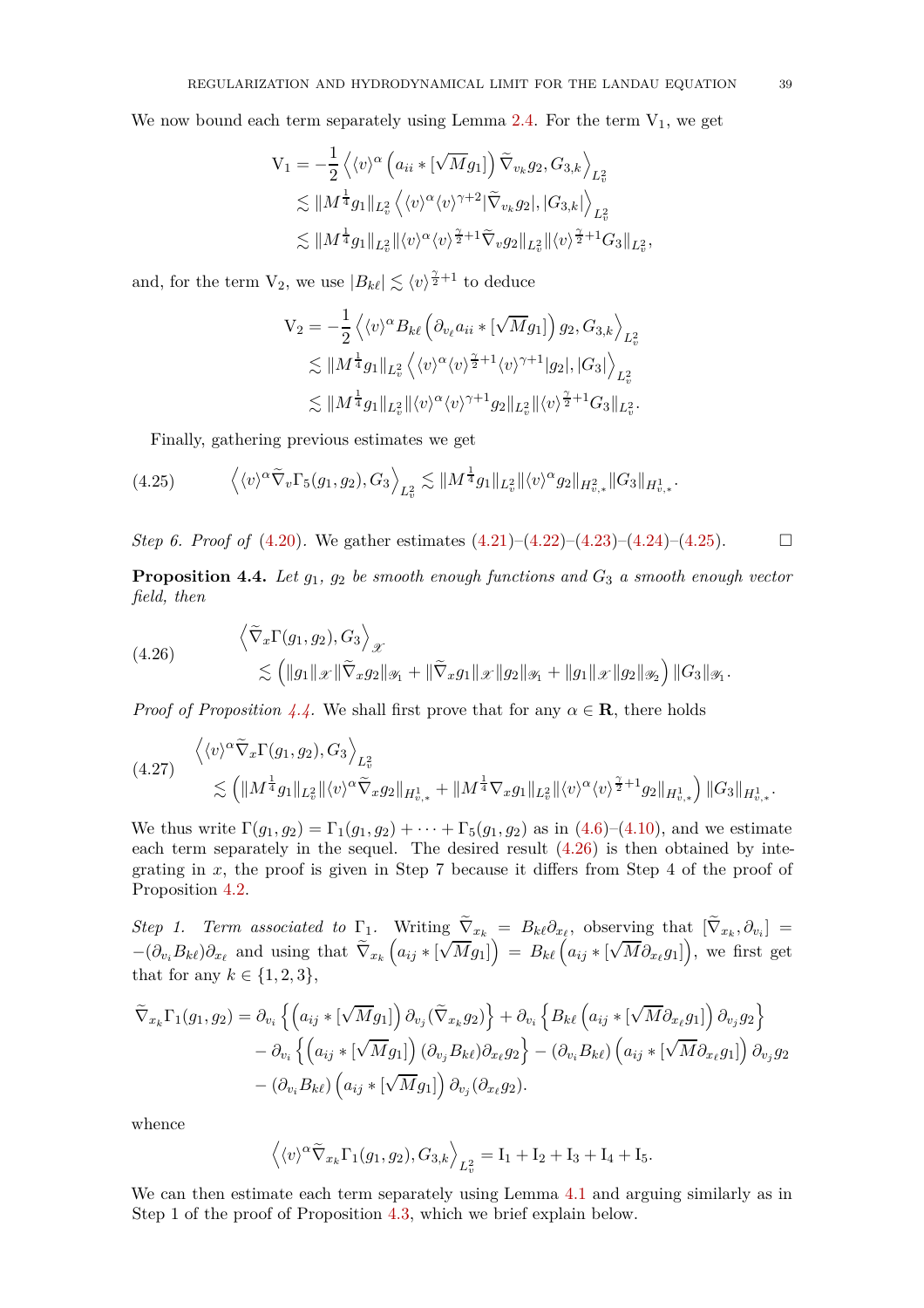For the term I<sub>1</sub>, we make an integration by parts and use the fact that  $|\tilde{\nabla}_v \langle v \rangle^{\alpha}| \lesssim$  $\langle v \rangle^{\frac{\gamma}{2}-1} \langle v \rangle^{\alpha}$  to obtain

$$
I_1 = -\left\langle \langle v \rangle^{\alpha} \left( a_{ij} * [\sqrt{M} g_1] \right) \partial_{v_j} (\widetilde{\nabla}_{x_k} g_2), \partial_{v_i} G_{3,k} \right\rangle_{L^2_v} - \left\langle \left( a_{ij} * [\sqrt{M} g_1] \right) \partial_{v_j} (\widetilde{\nabla}_{x_k} g_2) \partial_{v_i} \langle v \rangle^{\alpha}, G_{3,k} \right\rangle_{L^2_v} \lesssim \| M^{\frac{1}{4}} g_1 \|_{L^2_v} \| \langle v \rangle^{\alpha} \widetilde{\nabla}_v (\widetilde{\nabla}_x g_2) \|_{L^2_v} \left( \| \widetilde{\nabla}_v G_3 \|_{L^2_v} + \| \langle v \rangle^{\frac{\gamma}{2}+1} G_3 \|_{L^2_v} \right).
$$

In a similar way, for the term I<sub>2</sub>, we make an integration by parts and use that  $|B_{k\ell}| \lesssim$  $\langle v \rangle^{\frac{\gamma}{2}+1}$ , which yields

$$
I_2 = -\left\langle \langle v \rangle^{\alpha} B_{k\ell} \left( a_{ij} * [\sqrt{M} \partial_{x_{\ell}} g_1] \right) \partial_{v_j} g_2, \partial_{v_i} G_{3,k} \right\rangle_{L^2_v} - \left\langle \langle v \rangle^{\alpha} B_{k\ell} \left( a_{ij} * [\sqrt{M} \partial_{x_{\ell}} g_1] \right) \partial_{v_j} g_2 \partial_{v_i} \langle v \rangle^{\alpha}, G_{3,k} \right\rangle_{L^2_v} \lesssim \| M^{\frac{1}{4}} \nabla_x g_1 \|_{L^2_v} \| \langle v \rangle^{\alpha} \langle v \rangle^{\frac{\gamma}{2}+1} \tilde{\nabla}_v g_2 \|_{L^2_v} \left( \| \tilde{\nabla}_v G_3 \|_{L^2_v} + \| \langle v \rangle^{\frac{\gamma}{2}+1} G_3 \|_{L^2_v} \right).
$$

For the term I<sub>3</sub>, arguing as above and using also that  $|\tilde{\nabla}_{v}B_{k\ell}| \lesssim \langle v \rangle^{\frac{\gamma}{2}+1} \langle v \rangle^{\frac{\gamma}{2}}$ , we get

$$
I_3 = \left\langle \langle v \rangle^{\alpha} \left( a_{ij} * [\sqrt{M} g_1] \right) (\partial_{v_j} B_{k\ell}) \partial_{x_\ell} g_2, \partial_{v_i} G_{3,k} \right\rangle_{L^2_v} + \left\langle \left( a_{ij} * [\sqrt{M} g_1] \right) (\partial_{v_j} B_{k\ell}) \partial_{x_\ell} g_2 \partial_{v_i} \langle v \rangle^{\alpha}, G_{3,k} \right\rangle_{L^2_v} \lesssim \| M^{\frac{1}{4}} g_1 \|_{L^2_v} \| \langle v \rangle^{\alpha} \langle v \rangle^{\frac{\gamma}{2}+1} \widetilde{\nabla}_x g_2 \|_{L^2_v} \left( \| \widetilde{\nabla}_v G_3 \|_{L^2_v} + \| \langle v \rangle^{\frac{\gamma}{2}+1} G_3 \|_{L^2_v} \right).
$$

For the term  $I_4$ , we use that  $|\tilde{\nabla}_v B_{k\ell}| \lesssim \langle v \rangle^{\gamma+1}$  to get

$$
I_4 = -\left\langle \langle v \rangle^{\alpha} \left( a_{ij} * [\sqrt{M} \partial_{x_\ell} g_1] \right) (\partial_{v_i} B_{k\ell}) \partial_{v_j} g_2, G_{3,k} \right\rangle_{L^2_v} \lesssim \| M^{\frac{1}{4}} \nabla_x g_1 \|_{L^2_v} \| \langle v \rangle^{\alpha} \langle v \rangle^{\frac{\gamma}{2}} \widetilde{\nabla}_v g_2 \|_{L^2_v} \| \langle v \rangle^{\frac{\gamma}{2}+1} G_3 \|_{L^2_v}.
$$

Performing an integration by parts in the term  $\mathrm{I}_5,$  we first obtain

$$
I_5 = -\langle \langle v \rangle^{\alpha} \left( a_{ij} * [\sqrt{M} g_1] \right) (\partial_{v_i} B_{k\ell}) \partial_{v_j} (\partial_{x_\ell} g_2), G_{3,k} \rangle_{L^2_v}
$$
  
\n
$$
= \langle \langle v \rangle^{\alpha} \left( a_{ij} * [\sqrt{M} g_1] \right) (\partial_{v_i} B_{k\ell}) \partial_{x_\ell} g_2, \partial_{v_j} G_{3,k} \rangle_{L^2_v}
$$
  
\n
$$
+ \langle \langle v \rangle^{\alpha} \left( a_{ij} * [\sqrt{M} g_1] \right) (\partial_{v_j} \partial_{v_i} B_{k\ell}) \partial_{x_\ell} g_2, G_{3,k} \rangle_{L^2_v}
$$
  
\n
$$
+ \langle \left( a_{ij} * [\sqrt{M} g_1] \right) (\partial_{v_i} B_{k\ell}) (\partial_{x_\ell} g_2) \partial_{v_j} \langle v \rangle^{\alpha}, G_{3,k} \rangle_{L^2_v}
$$
  
\n
$$
+ \langle \langle v \rangle^{\alpha} \left( b_i * [\sqrt{M} g_1] \right) (\partial_{v_i} B_{k\ell}) \partial_{x_\ell} g_2, G_{3,k} \rangle_{L^2_v}.
$$

Using Lemmas [2.4](#page-17-0) and [4.1](#page-29-0) together with  $|\partial_{v_j} B_{k\ell}| \lesssim \langle v \rangle^{\frac{\gamma}{2}}$  and  $|\partial_{v_\ell} \partial_{v_j} B_{k\ell}| \lesssim \langle v \rangle^{\frac{\gamma}{2}-1}$ , we hence obtain

$$
I_5 \lesssim \|M^{\frac{1}{4}}g_1\|_{L^2_v} \left\langle \langle v \rangle^{\alpha} \langle v \rangle^{\gamma+1} |\nabla_x g_2| |\tilde{\nabla}_v G_3| \right\rangle_{L^2_v} + \|M^{\frac{1}{4}}g_1\|_{L^2_v} \left\langle \langle v \rangle^{\alpha} \langle v \rangle^{\gamma+2} \langle v \rangle^{\frac{\gamma}{2}-1} |\nabla_x g_2||G_3| \right\rangle_{L^2_v} + \|M^{\frac{1}{4}}g_1\|_{L^2_v} \left\langle \langle v \rangle^{\gamma+1} \langle v \rangle^{\frac{\gamma}{2}-1} \langle v \rangle^{\alpha} |\nabla_x g_2||G_3| \right\rangle_{L^2_v} + \|M^{\frac{1}{4}}g_1\|_{L^2_v} \left\langle \langle v \rangle^{\alpha} \langle v \rangle^{\gamma+1} \langle v \rangle^{\frac{\gamma}{2}} |\nabla_x g_2||G_3| \right\rangle_{L^2_v} \lesssim \|M^{\frac{1}{4}}g_1\|_{L^2_v} \|\langle v \rangle^{\alpha} \langle v \rangle^{\frac{\gamma}{2}+1} \widetilde{\nabla}_x g_2\|_{L^2_v} \left( \|\widetilde{\nabla}_v G_3\|_{L^2_v} + \| \langle v \rangle^{\frac{\gamma}{2}+1} G_3\|_{L^2_v} \right).
$$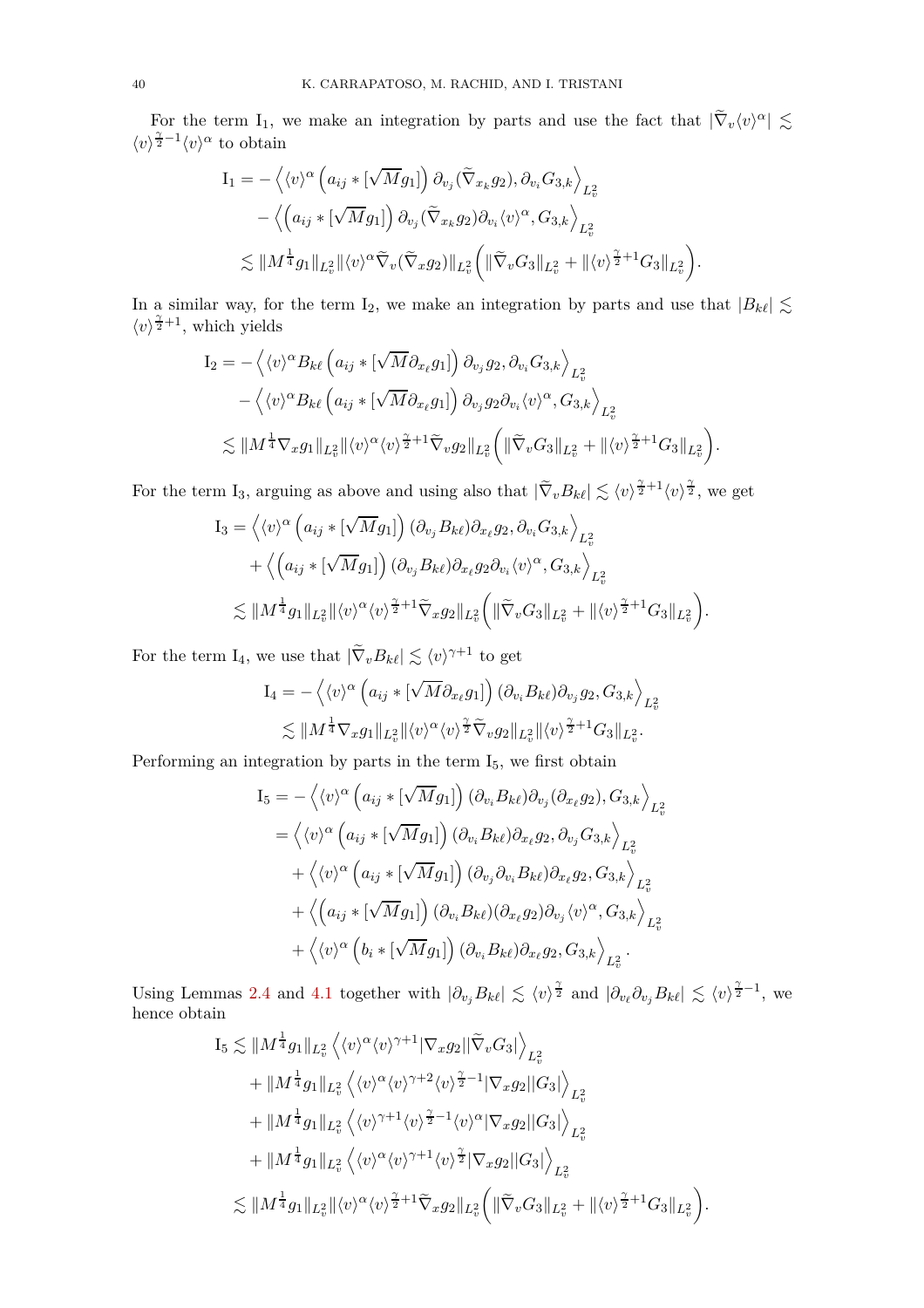<span id="page-40-0"></span>Finally, gathering previous estimates, we get

$$
(4.28) \begin{aligned} \left\langle \langle v \rangle^{\alpha} \tilde{\nabla}_x \Gamma_1(g_1, g_2), G_3 \right\rangle_{L^2_v} \\ \lesssim \left( \|M^{\frac{1}{4}} g_1\|_{L^2_v} \|\langle v \rangle^{\alpha} \tilde{\nabla}_x g_2\|_{H^1_{v,*}} + \|M^{\frac{1}{4}} \nabla_x g_1\|_{L^2_v} \|\langle v \rangle^{\alpha} \langle v \rangle^{\frac{\gamma}{2}+1} \tilde{\nabla}_v g_2\|_{L^2_v} \right) \|G_3\|_{H^1_{v,*}}. \end{aligned}
$$

*Step 2. Term associated to*  $\Gamma_2$ *.* Similarly as for  $\Gamma_1$ *,* we have that for any  $k \in \{1, 2, 3\}$ ,

$$
\tilde{\nabla}_{x_k} \Gamma_2 = -\tilde{\nabla}_{x_k} \partial_{v_i} \left\{ \left( b_i * [\sqrt{M} g_1] \right) g_2 \right\} \n= -\partial_{v_i} \left\{ \left( b_i * [\sqrt{M} g_1] \right) \tilde{\nabla}_{x_k} g_2 \right\} - \partial_{v_i} \left\{ B_{k\ell} \left( b_i * [\sqrt{M} \partial_{x_\ell} g_1] \right) g_2 \right\} \n+ (\partial_{v_i} B_{k\ell}) \left( b_i * [\sqrt{M} g_1] \right) \partial_{x_\ell} g_2 + (\partial_{v_i} B_{k\ell}) \left( b_i * [\sqrt{M} \partial_{x_\ell} g_1] \right) g_2.
$$

We can then estimate each term separately using Lemma [4.1](#page-29-0) and arguing as in Step 2 of the proof of Proposition [4.3,](#page-33-1) which yields

<span id="page-40-1"></span>
$$
(4.29) \quad \begin{aligned} \left\langle \langle v \rangle^{\alpha} \tilde{\nabla}_x \Gamma_2(g_1, g_2), G_3 \right\rangle_{L^2_v} \\ \lesssim \left( \| M^{\frac{1}{4}} g_1 \|_{L^2_v} \| \langle v \rangle^{\alpha} \tilde{\nabla}_x g_2 \|_{H^1_{v,*}} + \| M^{\frac{1}{4}} \nabla_x g_1 \|_{L^2_v} \| \langle v \rangle^{\alpha} \langle v \rangle^{\gamma+2} g_2 \|_{L^2_v} \right) \| G_3 \|_{H^1_{v,*}}. \end{aligned}
$$

*Step 3. Term associated to*  $\Gamma_3$ *.* As previously, we first get that for any  $k \in \{1, 2, 3\}$ ,

$$
\widetilde{\nabla}_{x_k} \Gamma_3 = -\widetilde{\nabla}_{x_k} \left\{ \left( a_{ij} * [\sqrt{M} g_1] \right) v_i \partial_{v_j} g_2 \right\} \n= -\left( a_{ij} * [\sqrt{M} g_1] \right) v_i \partial_{v_j} (\widetilde{\nabla}_{x_k} g_2) - B_{k\ell} \left( a_{ij} * [\sqrt{M} \partial_{x_\ell} g_1] \right) v_i \partial_{v_j} g_2 \n+ \left( a_{ij} * [\sqrt{M} g_1] \right) v_i (\partial_{v_j} B_{k\ell}) \partial_{x_\ell} g_2.
$$

We can then estimate each term separately using Lemma [4.1](#page-29-0) and arguing as in Step 3 of the proof of Proposition [4.3,](#page-33-1) which yields

<span id="page-40-2"></span>
$$
(4.30) \begin{aligned} \left\langle \langle v \rangle^{\alpha} \tilde{\nabla}_x \Gamma_3(g_1, g_2), G_3 \right\rangle_{L^2_v} \\ \lesssim \left( \|M^{\frac{1}{4}} g_1\|_{L^2_v} \|\langle v \rangle^{\alpha} \tilde{\nabla}_x g_2\|_{H^1_{v,*}} + \|M^{\frac{1}{4}} \nabla_x g_1\|_{L^2_v} \|\langle v \rangle^{\alpha} \langle v \rangle^{\frac{\gamma}{2}+1} \tilde{\nabla}_v g_2\|_{L^2_v} \right) \|G_3\|_{H^1_{v,*}}. \end{aligned}
$$

*Step 4. Term associated to*  $\Gamma_4$ *.* As previously, we first get that for any  $k \in \{1, 2, 3\}$ ,

$$
\tilde{\nabla}_{x_k} \Gamma_4 = \frac{1}{4} \tilde{\nabla}_{x_k} \left\{ \left( a_{ij} * [\sqrt{M} g_1] \right) v_i v_j g_2 \right\} \n= \frac{1}{4} \left( a_{ij} * [\sqrt{M} g_1] \right) v_i v_j \tilde{\nabla}_{x_k} g_2 + \frac{1}{4} B_{k\ell} \left( a_{ij} * [\sqrt{M} \partial_{x_\ell} g_1] \right) v_i v_j g_2.
$$

We can then estimate each term separately using Lemma [2.4](#page-17-0) and arguing as in Step 4 of the proof of Proposition [4.3,](#page-33-1) which yields

<span id="page-40-3"></span>
$$
(4.31) \begin{aligned} \left\langle \langle v \rangle^{\alpha} \tilde{\nabla}_x \Gamma_4(g_1, g_2), G_3 \right\rangle_{L^2_v} \\ \lesssim \left( \|M^{\frac{1}{4}} g_1\|_{L^2_v} \|\langle v \rangle^{\alpha} \tilde{\nabla}_x g_2\|_{H^1_{v,*}} + \|M^{\frac{1}{4}} \nabla_x g_1\|_{L^2_v} \|\langle v \rangle^{\alpha} \langle v \rangle^{\gamma+2} g_2\|_{L^2_v} \right) \|G_3\|_{H^1_{v,*}}. \end{aligned}
$$

*Step 5. Term associated to*  $\Gamma_5$ . As previously, we first get that for any  $k \in \{1, 2, 3\}$ ,

$$
\widetilde{\nabla}_{x_k} \Gamma_5 = -\frac{1}{2} \widetilde{\nabla}_{x_k} \left\{ \left( a_{ii} * [\sqrt{M} g_1] \right) g_2 \right\} \n= -\frac{1}{2} \left( a_{ii} * [\sqrt{M} g_1] \right) \widetilde{\nabla}_{x_k} g_2 - \frac{1}{2} B_{k\ell} \left( a_{ii} * [\sqrt{M} \partial_{x_\ell} g_1] \right) g_2.
$$

We can then estimate each term separately using Lemma [2.4](#page-17-0) and arguing as in Step 5 of the proof of Proposition [4.3,](#page-33-1) which yields

<span id="page-40-4"></span>
$$
(4.32) \quad \begin{aligned} \left\langle \langle v \rangle^{\alpha} \tilde{\nabla}_x \Gamma_5(g_1, g_2), G_3 \right\rangle_{L^2_v} \\ \lesssim \left( \|M^{\frac{1}{4}} g_1\|_{L^2_v} \|\langle v \rangle^{\alpha} \tilde{\nabla}_x g_2\|_{H^1_{v,*}} + \|M^{\frac{1}{4}} \nabla_x g_1\|_{L^2_v} \|\langle v \rangle^{\alpha} \langle v \rangle^{\gamma+2} g_2\|_{L^2_v} \right) \|G_3\|_{H^1_{v,*}}. \end{aligned}
$$

*Step 6. Proof of* [\(4.27\)](#page-38-3)*.* We gather estimates [\(4.28\)](#page-40-0)–[\(4.29\)](#page-40-1)–[\(4.30\)](#page-40-2)–[\(4.31\)](#page-40-3)–[\(4.32\)](#page-40-4).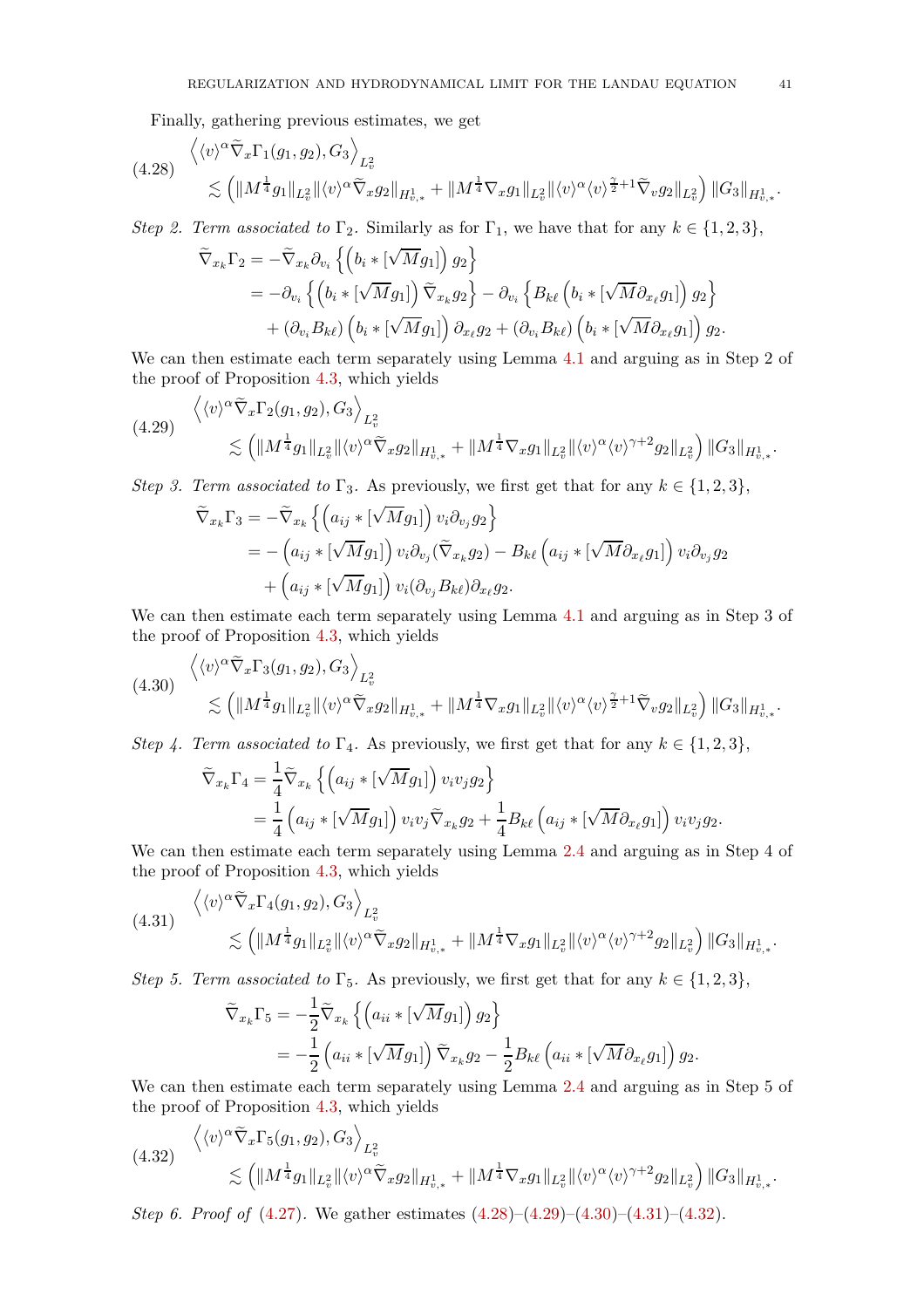*Step 7. Proof of* [\(4.26\)](#page-38-2)*.* We first write

$$
\left\langle \widetilde{\nabla}_x \Gamma(g_1, g_2), G_3 \right\rangle_{\mathcal{X}} = \sum_{i=0}^3 \left\langle \langle v \rangle^{(3-i)(\frac{\gamma}{2}+1)} \nabla_x^i \widetilde{\nabla}_x \Gamma(g_1, g_2), \langle v \rangle^{(3-i)(\frac{\gamma}{2}+1)} \nabla_x^i G_3 \right\rangle_{L^2_{x,v}} =: T_0 + T_1 + T_2 + T_3
$$

and recall that  $\partial_{x_\ell} \Gamma(g_1, g_2) = \Gamma(\partial_{x_\ell} g_1, g_2) + \Gamma(g_1, \partial_{x_\ell} g_2)$  and that  $\nabla_x$  and  $\nabla_x$  commute. In the remainder of the proof, we shall use [\(4.27\)](#page-38-3) as well as some classical Sobolev embeddings as in Step 4 of the proof of Proposition  $4.2$  without no further mention. We here point out that in estimate [\(4.27\)](#page-38-3), it is important to keep  $\langle v \rangle^{\alpha} \langle v \rangle^{\frac{\gamma}{2}+1} g_2 \Vert_{H^1_{v,*}}$  in our estimate instead of bounding this term by  $\|\langle v \rangle^{\alpha} g_2\|_{H^2_{v,*}}$  and also that to close our estimate, we widely use that the weights in our functional spaces depend on the order of the derivatives in *x*.

For  $T_0$ , we have:

$$
T_0 \lesssim \left( \|\mathbf{M}^{\frac{1}{4}} g_1\|_{H^2_x L^2_v} \|\langle v \rangle^{3(\frac{\gamma}{2}+1)} \tilde{\nabla}_x g_2\|_{L^2_x(H^1_{v,*})} \right. \\ \left. + \|\mathbf{M}^{\frac{1}{4}} \nabla_x g_1\|_{H^2_x L^2_v} \|\langle v \rangle^{3(\frac{\gamma}{2}+1)} \langle v \rangle^{\frac{\gamma}{2}+1} g_2\|_{L^2_x(H^1_{v,*})} \right) \|\langle v \rangle^{3(\frac{\gamma}{2}+1)} G_3\|_{L^2_x(H^1_{v,*})} \\ \lesssim \left( \|g_1\|_{\mathcal{X}} \|\tilde{\nabla}_x g_2\|_{\mathcal{Y}_1} + \|g_1\|_{\mathcal{X}} \|g_2\|_{\mathcal{Y}_2} \right) \|G_3\|_{\mathcal{Y}_1}.
$$

For  $T_1$ , we have:

$$
T_1 \lesssim \left( \|M^{\frac{1}{4}} g_1\|_{H^2_x L^2_v} \|\langle v \rangle^{2(\frac{\gamma}{2}+1)} \nabla_x (\tilde{\nabla}_x g_2) \|_{L^2_x(H^1_{v,*})} \right. \\ \left. + \|M^{\frac{1}{4}} \nabla_x g_1\|_{H^1_x L^2_v} \|\langle v \rangle^{2(\frac{\gamma}{2}+1)} \tilde{\nabla}_x g_2\|_{H^1_x(H^1_{v,*})} \right) \|\langle v \rangle^{2(\frac{\gamma}{2}+1)} \nabla_x G_3\|_{L^2_x(H^1_{v,*})} \\ \left. + \left( \|M^{\frac{1}{4}} \nabla_x g_1\|_{H^2_x L^2_v} \|\langle v \rangle^{2(\frac{\gamma}{2}+1)} \nabla_x (\langle v \rangle^{\frac{\gamma}{2}+1} g_2) \right\|_{L^2_x(H^1_{v,*})} \right. \\ \left. + \|M^{\frac{1}{4}} \nabla_x^2 g_1\|_{H^1_x L^2_v} \|\langle v \rangle^{2(\frac{\gamma}{2}+1)} \langle v \rangle^{\frac{\gamma}{2}+1} g_2\|_{H^1_x(H^1_{v,*})} \right) \|\langle v \rangle^{2(\frac{\gamma}{2}+1)} \nabla_x G_3\|_{L^2_x(H^1_{v,*})} \\ \lesssim \left( \|g_1\|_{\mathscr{X}} \|\widetilde{\nabla}_x g_2\|_{\mathscr{Y}_1} + \|g_1\|_{\mathscr{X}} \|g_2\|_{\mathscr{Y}_2} \right) \|G_3\|_{\mathscr{Y}_1}.
$$

For  $T_2$ , we have:

$$
T_2 \lesssim \left( \| M^{\frac{1}{4}} g_1 \|_{H^2_x L^2_v} \| \langle v \rangle^{\frac{\gamma}{2}+1} \nabla_x^2 (\tilde{\nabla}_x g_2) \|_{L^2_x (H^1_{v,*})} \right. \\ \left. + \| M^{\frac{1}{4}} \nabla_x g_1 \|_{H^1_x L^2_v} \| \langle v \rangle^{\frac{\gamma}{2}+1} \nabla_x (\tilde{\nabla}_x g_2) \|_{H^1_x (H^1_{v,*})} \\ \left. + \| M^{\frac{1}{4}} \nabla_x^2 g_1 \|_{L^2_x L^2_v} \| \langle v \rangle^{\frac{\gamma}{2}+1} \tilde{\nabla}_x g_2 \|_{H^2_x (H^1_{v,*})} \right) \| \langle v \rangle^{\frac{\gamma}{2}+1} \nabla_x^2 G_3 \|_{L^2_x (H^1_{v,*})} \\ \left. + \left( \| M^{\frac{1}{4}} \nabla_x g_1 \|_{H^2_x L^2_v} \| \langle v \rangle^{\frac{\gamma}{2}+1} \nabla_x^2 (\langle v \rangle^{\frac{\gamma}{2}+1} g_2) \|_{L^2_x (H^1_{v,*})} \right. \right. \\ \left. + \| M^{\frac{1}{4}} \nabla_x^2 g_1 \|_{H^1_x L^2_v} \| \langle v \rangle^{\frac{\gamma}{2}+1} \nabla_x (\langle v \rangle^{\frac{\gamma}{2}+1} g_2) \|_{H^1_x (H^1_{v,*})} \right. \\ \left. + \| M^{\frac{1}{4}} \nabla_x^3 g_1 \|_{L^2_x L^2_v} \| \langle v \rangle^{\frac{\gamma}{2}+1} \langle v \rangle^{\frac{\gamma}{2}+1} g_2 \|_{H^2_x (H^1_{v,*})} \right) \| \langle v \rangle^{\frac{\gamma}{2}+1} \nabla_x^2 G_3 \|_{L^2_x (H^1_{v,*})} \\ \lesssim \left( \| g_1 \|_{\mathscr X} \| \tilde{\nabla}_x g_2 \|_{\mathscr Y_1} + \| g_1 \|_{\mathscr X} \| g_2 \|_{\mathscr Y_2} \right) \| G_3 \|_{\mathscr Y_1} .
$$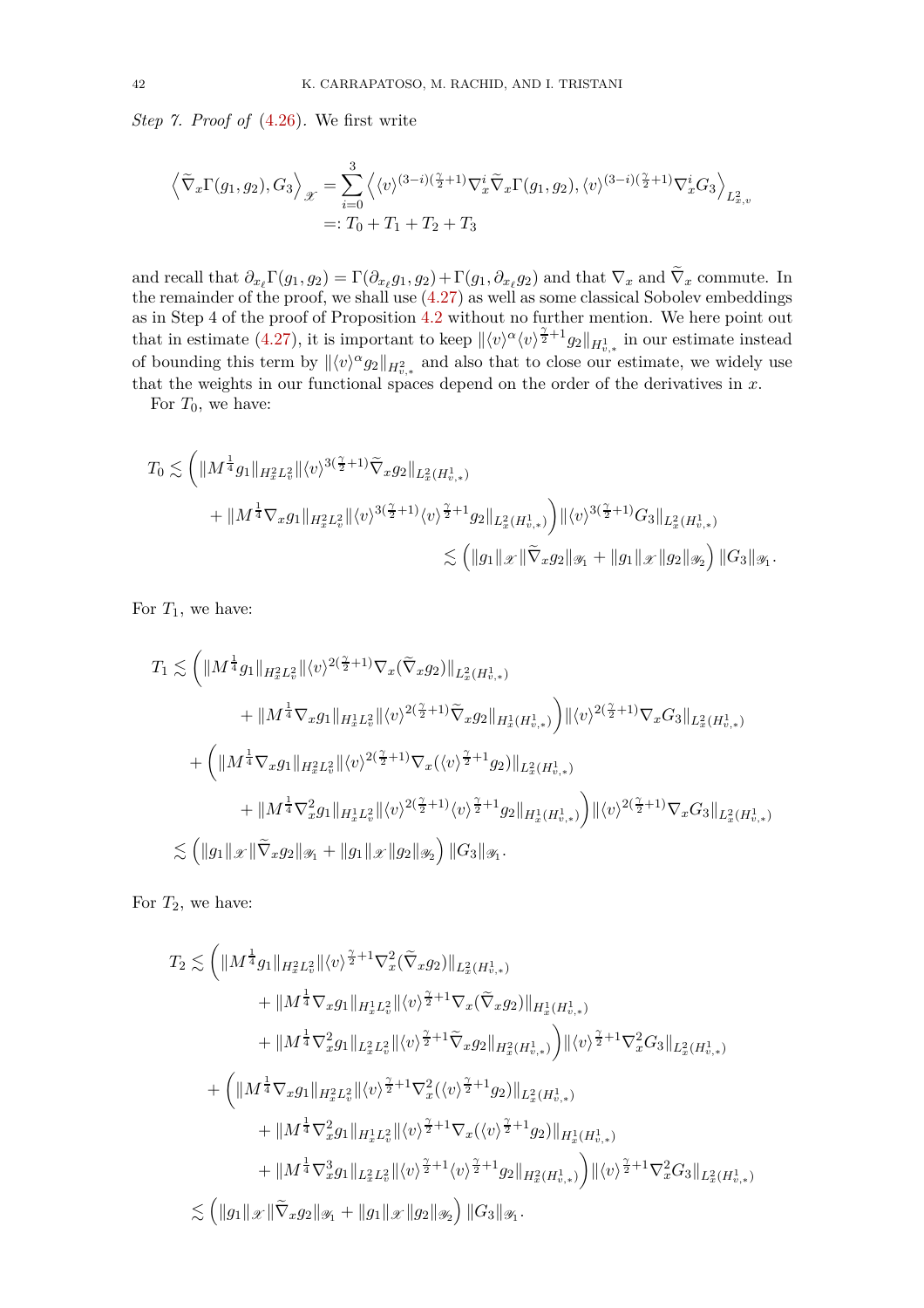For *T*3, we have:

$$
\begin{split} T_3 &\lesssim \bigg( \| M^{\frac{1}{4}} g_1 \|_{H^2_x L^2_v} \| \nabla^3_x (\tilde \nabla_x g_2 ) \|_{L^2_x (H^1_{v,*})} + \| M^{\frac{1}{4}} \nabla_x g_1 \|_{H^1_x L^2_v} \| \nabla^2_x (\tilde \nabla_x g_2 ) \|_{H^1_x (H^1_{v,*})} \\ &\quad + \| M^{\frac{1}{4}} \nabla^2_x g_1 \|_{L^2_x L^2_v} \| \nabla_x (\tilde \nabla_x g_2 ) \|_{H^2_x (H^1_{v,*})} \\ &\quad + \| M^{\frac{1}{4}} \nabla^3_x g_1 \|_{L^2_x L^2_v} \| \tilde \nabla_x g_2 \|_{H^2_x (H^1_{v,*})} \bigg) \| \nabla^3_x G_3 \|_{L^2_x (H^1_{v,*})} \\ &\quad + \bigg( \| M^{\frac{1}{4}} \nabla_x g_1 \|_{H^2_x L^2_v} \| \nabla^3_x (\langle v \rangle^{\frac{\gamma}{2}+1} g_2 ) \|_{L^2_x (H^1_{v,*})} + \| M^{\frac{1}{4}} \nabla^2_x g_1 \|_{H^1_x L^2_v} \| \nabla^2_x (\langle v \rangle^{\frac{\gamma}{2}+1} g_2 ) \|_{H^1_x (H^1_{v,*})} \\ &\quad + \| M^{\frac{1}{4}} \nabla^3_x g_1 \|_{L^2_x L^2_v} \| \nabla_x (\langle v \rangle^{\frac{\gamma}{2}+1} g_2 ) \|_{H^2_x (H^1_{v,*})} \\ &\quad + \| M^{\frac{1}{4}} \nabla^4_x g_1 \|_{L^2_x L^2_v} \| \langle v \rangle^{\frac{\gamma}{2}+1} g_2 \|_{H^2_x (H^1_{v,*})} \bigg) \| \nabla^3_x G_3 \|_{L^2_x (H^1_{v,*})} \\ &\lesssim \bigg( \| g_1 \|_{\mathscr X} \| \tilde \nabla_x g_2 \|_{\mathscr Y_1} + \| g_1 \|_{\mathscr X} \| g_2 \|_{\mathscr Y_2} + \| M^{\frac{1}{4}} \nabla^4_x g_1 \|_{L^2_x L^2_v} \| \langle v \rangle^{\frac{\gamma}{2}+1} g_2 \|_{H^
$$

We conclude the proof by gathering previous estimates and observing that

$$
||M^{\frac{1}{4}}\nabla_x^4 g_1||_{L_x^2L_v^2} ||\langle v \rangle^{\frac{\gamma}{2}+1} g_2||_{H_x^2(H_{v,*}^1)} \lesssim ||\widetilde{\nabla}_x g_1||_{\mathscr{X}} ||g_2||_{\mathscr{Y}_1}.
$$

 $\Box$ 

<span id="page-42-1"></span>**Proposition 4.5.** *For any smooth enough functions g*<sup>1</sup> *and g*<sup>2</sup> *there holds*

<span id="page-42-0"></span>
$$
\|\Gamma(g_1,g_2)\|_{\mathscr{X}} \lesssim \|g_1\|_{\mathscr{X}} \|g_2\|_{\mathscr{Y}_2} + \|g_1\|_{\mathscr{Y}_1} \|g_2\|_{\mathscr{X}}.
$$

*Proof.* We shall only prove that for any  $\alpha \in \mathbf{R}$ , there holds

$$
(4.33) \qquad \|\langle v \rangle^{\alpha} \Gamma(g_1, g_2)\|_{L^2_v} \lesssim \|M^{\frac{1}{4}} g_1\|_{L^2_v} \|\langle v \rangle^{\alpha} g_2\|_{H^2_{v,*}} + \|M^{\frac{1}{8}} g_1\|_{H^1_{v,*}} \|\langle v \rangle^{\alpha} g_2\|_{L^2_v},
$$

from which we obtain the desired result by integrating in *x* and arguing as in Step 4 of the proof of Proposition [4.2.](#page-31-0)

Starting from the formulation [\(2.2\)](#page-10-0) of  $\Gamma(g_1, g_2)$ , we perform the  $\partial_{v_i}$  derivative in the first two terms, which gives

$$
\Gamma(g_1, g_2) = \left(a_{ij} * [\sqrt{M}g_1] \right) \left\{ \partial_{v_i} \partial_{v_j} g_2 - v_i \partial_{v_j} g_2 + \frac{1}{4} v_i v_j g_2 \right\} - \left( \left[\frac{1}{2} a_{ii} + c\right] * [\sqrt{M}g_1] \right) g_2
$$
  
=:  $\tilde{\Gamma}_1(g_1, g_2) + \tilde{\Gamma}_2(g_1, g_2) + \tilde{\Gamma}_3(g_1, g_2) + \tilde{\Gamma}_4(g_1, g_2),$ 

and we estimate each term separately in the sequel.

The terms  $\Gamma_2(g_1, g_2)$  and  $\Gamma_3(g_1, g_2)$  can be easily estimated thanks to Lemma [4.1.](#page-29-0) Indeed, we have

$$
\begin{aligned} \|\langle v \rangle^{\alpha} \widetilde{\Gamma}_2(g_1, g_2) \|_{L^2_v} &= \|\langle v \rangle^{\alpha} \left( a_{ij} * [\sqrt{M} g_1] \right) v_i \partial_{v_j} g_2 \|_{L^2_v} \\ &\lesssim \| M^{\frac{1}{4}} g_1 \|_{L^2_v} \|\langle v \rangle^{\alpha} \langle v \rangle^{\frac{\gamma}{2}+1} \widetilde{\nabla}_v g_2 \|_{L^2_v} \lesssim \| M^{\frac{1}{4}} g_1 \|_{L^2_v} \|\langle v \rangle^{\alpha} g_2 \|_{H^2_{v,*}} \end{aligned}
$$

and also

$$
\begin{aligned} \|\langle v \rangle^{\alpha} \widetilde{\Gamma}_3(g_1, g_2) \|_{L^2_v} &= \frac{1}{4} \|\langle v \rangle^{\alpha} \left( a_{ij} * [\sqrt{M} g_1] \right) v_i v_j g_2 \|_{L^2_v} \\ &\lesssim \|M^{\frac{1}{4}} g_1 \|_{L^2_v} \|\langle v \rangle^{\alpha} \langle v \rangle^{\gamma+2} g_2 \|_{L^2_v} \lesssim \|M^{\frac{1}{4}} g_1 \|_{L^2_v} \|\langle v \rangle^{\alpha} g_2 \|_{H^2_{v,*}}. \end{aligned}
$$

Moreover, we can easily estimate  $\Gamma_4(g_1, g_2)$  thanks to Lemma [2.4.](#page-17-0) We have

$$
\begin{aligned} \|\langle v \rangle^{\alpha} \left( a_{ii} * \left[ \sqrt{M} g_1 \right] \right) g_2 \|_{L^2_v} &\lesssim \| M^{\frac{1}{4}} g_1 \|_{L^2_v} \|\langle v \rangle^{\alpha} \langle v \rangle^{\gamma+2} g_2 \|_{L^2_v} \\ &\lesssim \| M^{\frac{1}{4}} g_1 \|_{L^2_v} \|\langle v \rangle^{\alpha} g_2 \|_{H^2_{v,*}} \end{aligned}
$$

as well as, if  $\gamma \geqslant 0$ ,

$$
\begin{aligned} \|\langle v\rangle^{\alpha}\left(c\ast\left[\sqrt{M}g_1\right]\right)g_2\|_{L^2_v} &\lesssim \|M^{\frac{1}{4}}g_1\|_{L^2_v} \|\langle v\rangle^{\alpha}\langle v\rangle^{\gamma} g_2\|_{L^2_v} \\ &\lesssim \|M^{\frac{1}{4}}g_1\|_{L^2_v} \|\langle v\rangle^{\alpha} g_2\|_{H^2_{v,*}}^2, \end{aligned}
$$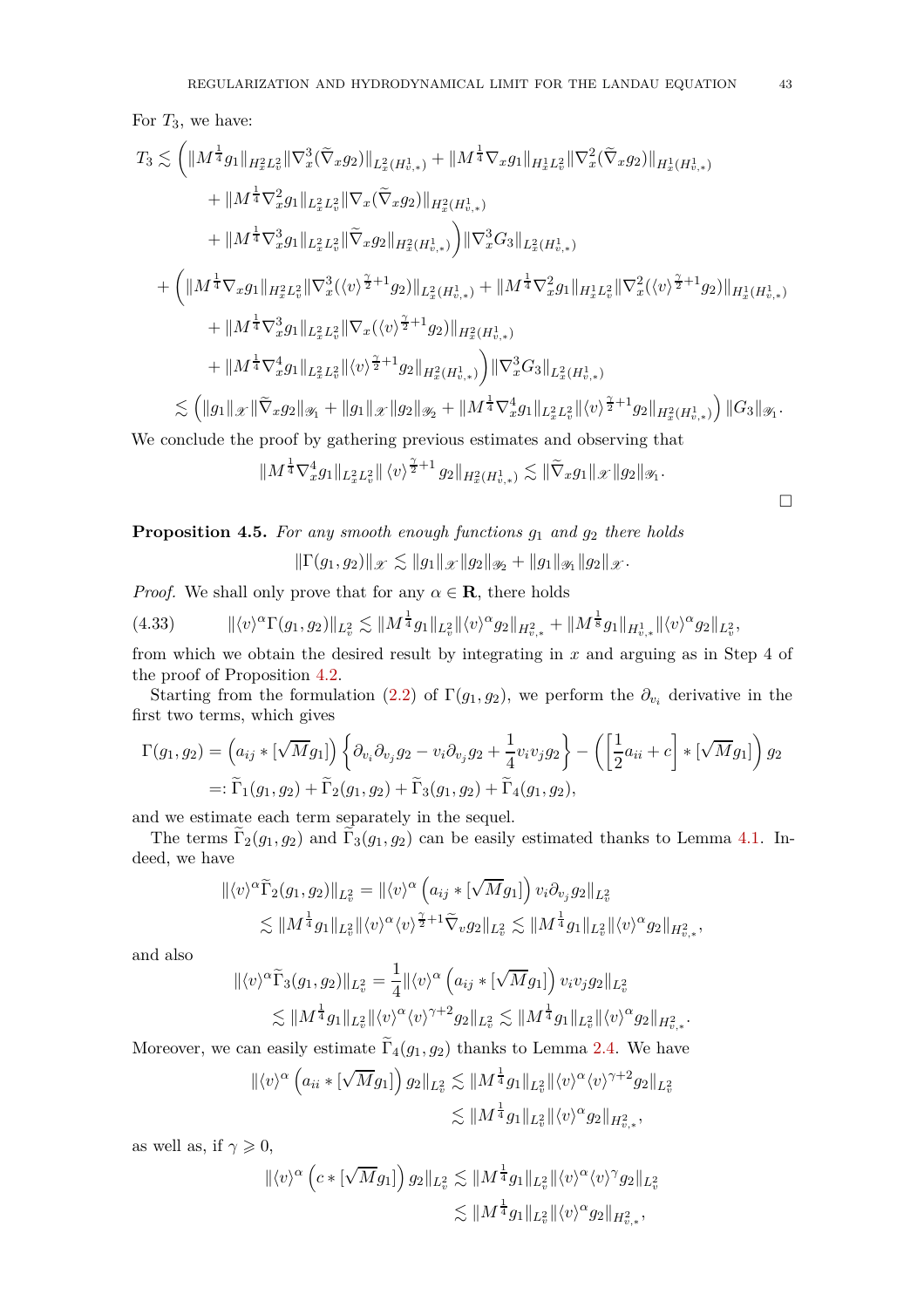and, if  $-2 \le \gamma < 0$ , since  $\|\cdot\|_{L_v^4} \lesssim \|\cdot\|_{H_v^1}$ , we have

$$
\begin{aligned} \|\langle v\rangle^{\alpha}\left(c\ast [\sqrt M g_1]\right)g_2\|_{L^2_v}&\lesssim \|M^{\frac14}g_1\|_{H^1_v}\|\langle v\rangle^{\alpha}\langle v\rangle^{\gamma}g_2\|_{L^2_v}\\ &\lesssim \|M^{\frac18}g_1\|_{H^1_{v,*}}\|\langle v\rangle^{\alpha}g_2\|_{L^2_v}. \end{aligned}
$$

We now prove [\(4.33\)](#page-42-0) for  $\Gamma_1(g_1, g_2)$ . When  $|v| \leq 1$ , the result is straightforward using Lemma [2.4.](#page-17-0) Consider now  $|v| \geq 1$ . We first write

$$
\partial_{v_j} g_2 = \frac{v_j}{|v|} \frac{v_\ell}{|v|} \partial_{v_\ell} g_2 + (\text{Id} - P_v)_j \nabla_v g_2
$$

and

$$
\partial_{v_i}\partial_{v_j}g_2 = \frac{v_i}{|v|}\frac{v_k}{|v|}\partial_{v_k}\partial_{v_j}g_2 + (\text{Id} - P_v)_i\nabla_v(\partial_{v_j}g_2),
$$

thus we obtain

$$
\partial_{v_i} \partial_{v_j} g_2 = \frac{v_i}{|v|} \frac{v_k}{|v|} \partial_{v_k} \left( \frac{v_j}{|v|} \frac{v_\ell}{|v|} \partial_{v_\ell} g_2 \right) + \frac{v_i}{|v|} \frac{v_k}{|v|} \partial_{v_k} \left( (\text{Id} - P_v)_j \nabla_v g_2 \right) + (\text{Id} - P_v)_i \nabla_v \left( \frac{v_j}{|v|} \frac{v_\ell}{|v|} \partial_{v_\ell} g_2 \right) + (\text{Id} - P_v)_i \nabla_v \left( (\text{Id} - P_v)_j \nabla_v g_2 \right).
$$

Thanks to a straightforward computation, we remark that

$$
\begin{split} & (\mathrm{Id} - P_v)_i \nabla_v \left( \frac{v_j}{|v|} \frac{v_\ell}{|v|} \partial_{v_\ell} g_2 \right) \\ & = \frac{v_j}{|v|} \frac{v_\ell}{|v|} (\mathrm{Id} - P_v)_i \nabla_v (\partial_{v_\ell} g_2) + \partial_{v_k} \left( \frac{v_j}{|v|} \frac{v_\ell}{|v|} \right) \left( 1 - \frac{v_i}{|v|} \frac{v_k}{|v|} \right) \partial_{v_\ell} g_2. \end{split}
$$

and

$$
\frac{v_i}{|v|} \frac{v_k}{|v|} \partial_{v_k} \left( \frac{v_j}{|v|} \frac{v_\ell}{|v|} \partial_{v_\ell} g_2 \right) = \frac{v_i}{|v|} \frac{v_j}{|v|} \left( \frac{v_k}{|v|} \frac{v_\ell}{|v|} \partial_{v_k} \partial_{v_\ell} g_2 \right).
$$

Therefore, we get

$$
\langle v \rangle^{\alpha} \widetilde{\Gamma}_{1}(g_{1}, g_{2})(v) = \langle v \rangle^{\alpha} \left( a_{ij} * [\sqrt{M} g_{1}] \right) \frac{v_{i}}{|v|} \frac{v_{j}}{|v|} \left( \frac{v_{k}}{|v|} \frac{v_{\ell}}{|v|} \partial_{v_{k}} \partial_{v_{\ell}} g_{2} \right) + \langle v \rangle^{\alpha} \left( a_{ij} * [\sqrt{M} g_{1}] \right) \frac{v_{i}}{|v|} \frac{v_{k}}{|v|} \partial_{v_{k}} [(\text{Id} - P_{v})_{j} \nabla_{v} g_{2}] + \langle v \rangle^{\alpha} \left( a_{ij} * [\sqrt{M} g_{1}] \right) \frac{v_{j}}{|v|} \frac{v_{\ell}}{|v|} (\text{Id} - P_{v})_{i} \nabla_{v} (\partial_{v_{\ell}} g_{2}) + \langle v \rangle^{\alpha} \left( a_{ij} * [\sqrt{M} g_{1}] \right) \partial_{v_{k}} \left( \frac{v_{j}}{|v|} \frac{v_{\ell}}{|v|} \right) \left( 1 - \frac{v_{i}}{|v|} \frac{v_{k}}{|v|} \right) \partial_{v_{\ell}} g_{2} + \langle v \rangle^{\alpha} \left( a_{ij} * [\sqrt{M} g_{1}] \right) (\text{Id} - P_{v})_{i} \nabla_{v} ((\text{Id} - P_{v})_{j} \nabla_{v} g_{2}) =: I_{1} + I_{2} + I_{3} + I_{4} + I_{5}.
$$

We can now estimate each of these terms using Lemma [2.4](#page-17-0) and Lemma [4.1.](#page-29-0) We obtain

$$
||I_{1}||_{L_{v}^{2}} \lesssim ||M^{\frac{1}{4}}g_{1}||_{L_{v}^{2}}||\langle v\rangle^{\alpha}\langle v\rangle^{\gamma}\nabla_{v}\nabla_{v}g_{2}||_{L_{v}^{2}} \lesssim ||M^{\frac{1}{4}}g_{1}||_{L_{v}^{2}}||\langle v\rangle^{\alpha}g_{2}||_{H_{v,*}^{2}},
$$
  
\n
$$
||I_{2}||_{L_{v}^{2}} \lesssim ||M^{\frac{1}{4}}g_{1}||_{L_{v}^{2}}||\langle v\rangle^{\alpha}\langle v\rangle^{\gamma+1}\nabla_{v}[(\mathrm{Id}-P_{v})\nabla_{v}g_{2}]\|_{L_{v}^{2}} \lesssim ||M^{\frac{1}{4}}g_{1}||_{L_{v}^{2}}||\langle v\rangle^{\alpha}g_{2}||_{H_{v,*}^{2}},
$$
  
\n
$$
||I_{3}||_{L_{v}^{2}} \lesssim ||M^{\frac{1}{4}}g_{1}||_{L_{v}^{2}}||\langle v\rangle^{\alpha}\langle v\rangle^{\gamma+1}(\mathrm{Id}-P_{v})\nabla_{v}(\nabla_{v}g_{2})||_{L_{v}^{2}} \lesssim ||M^{\frac{1}{4}}g_{1}||_{L_{v}^{2}}||\langle v\rangle^{\alpha}g_{2}||_{H_{v,*}^{2}},
$$
  
\n
$$
||I_{4}||_{L_{v}^{2}} \lesssim ||M^{\frac{1}{4}}g_{1}||_{L_{v}^{2}}||\langle v\rangle^{\alpha}\langle v\rangle^{\gamma+1}\nabla_{v}g_{2}||_{L_{v}^{2}} \lesssim ||M^{\frac{1}{4}}g_{1}||_{L_{v}^{2}}||\langle v\rangle^{\alpha}g_{2}||_{H_{v,*}^{2}},
$$

and finally

$$
||I_5||_{L^2_v} \lesssim ||M^{\frac{1}{4}}g_1||_{L^2_v} ||\langle v \rangle^{\alpha} \langle v \rangle^{\gamma+2} (\text{Id}-P_v) \nabla_v [(\text{Id}-P_v) \nabla_v g_2]||_{L^2_v} \lesssim ||M^{\frac{1}{4}}g_1||_{L^2_v} ||\langle v \rangle^{\alpha} g_2||_{H^2_{v,*}}.
$$
  
We conclude the proof of (4.33) by gathering previous estimates.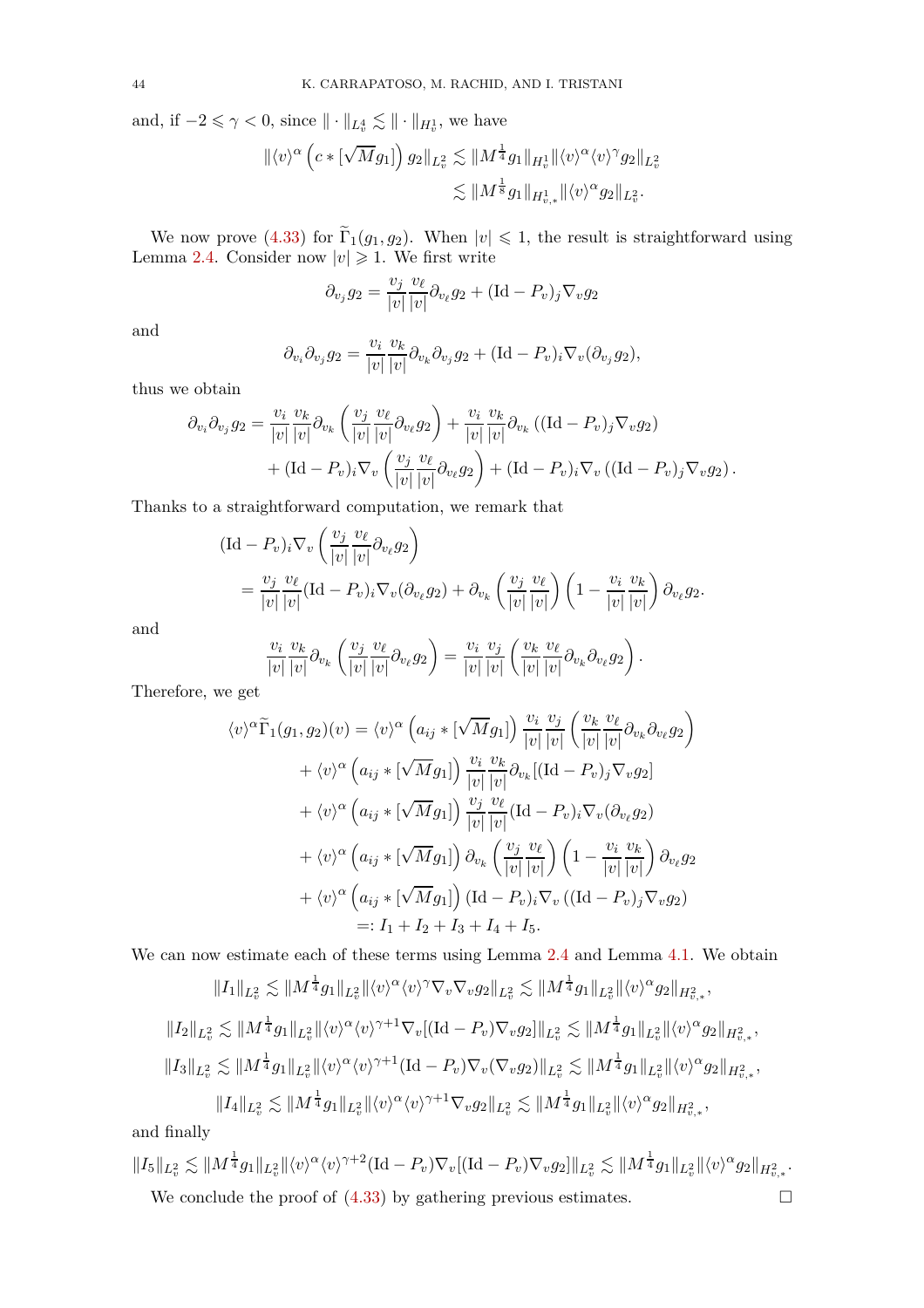4.2. **Well-posedness for the Landau equation.** In this section, we shall prove the well-posedness part of Theorem [1.1.](#page-4-0)

*Proof of Theorem [1.1-](#page-4-0)(i).* Let  $g^{\varepsilon}$  be a solution to [\(1.7\)](#page-2-0) associated to  $g_{\text{in}}^{\varepsilon} \in \mathcal{X}$  satisfy-ing [\(1.21\)](#page-4-1). Notice that it implies that  $g_{\text{in}}^{\varepsilon} \in (\text{Ker }\Lambda_{\varepsilon})^{\perp}$  and thus  $g^{\varepsilon}(t) \in (\text{Ker }\Lambda_{\varepsilon})^{\perp}$  for all  $t > 0$  from the conservation laws [\(1.4\)](#page-2-1). We shall use the norm  $\|\cdot\|_{\mathscr{X}}$  (and the associated inner product  $\langle \langle \cdot, \cdot \rangle \rangle_{\mathscr{X}}$  defined in [\(3.4\)](#page-19-0) during the proof of Proposition [3.3,](#page-19-1) in order to establish below an a priori estimate for  $g^{\varepsilon}$ .

Let  $\sigma \in (0, \sigma_0)$  be fixed and compute

$$
\frac{1}{2}\frac{\mathrm{d}}{\mathrm{d}t} \|g^{\varepsilon}\|_{\mathscr{X}}^2 = \langle \! \langle \Lambda_{\varepsilon} g^{\varepsilon}, g^{\varepsilon} \rangle \! \rangle_{\mathscr{X}} + \frac{1}{\varepsilon} \langle \! \langle \Gamma(g^{\varepsilon}, g^{\varepsilon}), g^{\varepsilon} \rangle \! \rangle_{\mathscr{X}}.
$$

For the linear part, estimate [\(3.1\)](#page-19-2) in Proposition [3.3](#page-19-1) already gives us

$$
\langle \! \langle \Lambda_\varepsilon g^\varepsilon, g^\varepsilon\rangle \! \rangle_{\mathscr{X}} \leqslant - \sigma |\! |\! | g^\varepsilon |\! |\! |^2_{\mathscr{X}} - \kappa |\! | g^\varepsilon |\! |\! |^2_{\mathscr{Y}_1} - \frac{\kappa}{\varepsilon^2} |\! | (g^\varepsilon)^\perp |\! |^2_{\mathscr{Y}_1}.
$$

For the nonlinear part, from  $(4.1)$ , we get

$$
\begin{split} \langle \! \langle \Gamma(g^\varepsilon,g^\varepsilon),g^\varepsilon\rangle \! \rangle_{\mathscr X} = \delta \left\langle \Gamma(g^\varepsilon,g^\varepsilon),(g^\varepsilon)^\perp \right\rangle_{\mathscr X} + \sum_{i=0}^2 \left\langle \nabla_x^i \Gamma(g^\varepsilon,g^\varepsilon),\nabla_x^i(g^\varepsilon)^\perp \right\rangle_{L^2_{x,v}} \\ + (1-\delta) \left\langle \nabla_x^3 \Gamma(g^\varepsilon,g^\varepsilon),\nabla_x^3(g^\varepsilon)^\perp \right\rangle_{L^2_{x,v}}. \end{split}
$$

Thanks to Proposition [4.2,](#page-31-0) we have

$$
\left\langle \Gamma(g^{\varepsilon}, g^{\varepsilon}), (g^{\varepsilon})^{\perp} \right\rangle_{\mathscr{X}} \lesssim \|g^{\varepsilon}\|_{\mathscr{X}} \|g^{\varepsilon}\|_{\mathscr{Y}_1} \|(g^{\varepsilon})^{\perp}\|_{\mathscr{Y}_1}
$$

and also

$$
\left\langle \nabla_x^3 \Gamma(g^\varepsilon, g^\varepsilon), \nabla_x^3(g^\varepsilon)^\perp \right\rangle_{L^2_{x,v}} \lesssim \|g^\varepsilon\|_{\mathscr X} \|g^\varepsilon\|_{\mathscr Y_1} \| (g^\varepsilon)^\perp\|_{\mathscr Y_1}.
$$

Arguing as in Step 4 of the proof of Proposition [4.2,](#page-31-0) we also obtain

$$
\sum_{i=0}^2\left\langle\nabla_x^i\Gamma(g^\varepsilon,g^\varepsilon),\nabla_x^i(g^\varepsilon)^\perp\right\rangle_{L^2_{x,v}}\lesssim\|g^\varepsilon\|_{\mathscr X}\|g^\varepsilon\|_{\mathscr Y_1}\|(g^\varepsilon)^\perp\|_{\mathscr Y_1}.
$$

In summary, and recalling that  $\|\cdot\|_{\mathscr{X}}$  and  $\|\cdot\|_{\mathscr{X}}$  are equivalent, we then have

(4.34) 
$$
\frac{1}{\varepsilon} \langle \langle \Gamma(g^{\varepsilon}, g^{\varepsilon}), g^{\varepsilon} \rangle \rangle_{\mathscr{X}} \leq \frac{C}{\varepsilon} \|g^{\varepsilon}\|_{\mathscr{X}} \|g^{\varepsilon}\|_{\mathscr{Y}_{1}} \| (g^{\varepsilon})^{\perp} \|_{\mathscr{Y}_{1}}
$$

for some constant  $C > 0$ .

Denoting  $e_{\sigma}: t \mapsto e^{\sigma t}$  and  $g_{\sigma}^{\varepsilon} = e_{\sigma} g^{\varepsilon}$ , we therefore obtain

$$
\frac{1}{2}\frac{\mathrm{d}}{\mathrm{d}t}||g_{\sigma}^{\varepsilon}||_{\mathscr{X}}^{2} \leqslant -\kappa||g_{\sigma}^{\varepsilon}||_{\mathscr{Y}_{1}}^{2} - \frac{\kappa}{\varepsilon^{2}}||(g_{\sigma}^{\varepsilon})^{\perp}||_{\mathscr{Y}_{1}}^{2} + \frac{C}{\varepsilon}||g_{\sigma}^{\varepsilon}||_{\mathscr{X}}||g_{\sigma}^{\varepsilon}||_{\mathscr{Y}_{1}}||(g_{\sigma}^{\varepsilon})^{\perp}||_{\mathscr{Y}_{1}}.
$$

Thanks to Young's inequality we write

<span id="page-44-0"></span>
$$
\frac{C}{\varepsilon} \|g_{\sigma}^{\varepsilon}\|_{\mathscr{X}} \|g_{\sigma}^{\varepsilon}\|_{\mathscr{Y}_1} \| (g_{\sigma}^{\varepsilon})^{\perp} \|_{\mathscr{Y}_1} \leqslant C \|g_{\sigma}^{\varepsilon}\|_{\mathscr{X}}^2 \|g_{\sigma}^{\varepsilon}\|_{\mathscr{Y}_1}^2 + \frac{\kappa}{2\varepsilon^2} \| (g_{\sigma}^{\varepsilon})^{\perp} \|_{\mathscr{Y}_1}^2,
$$

which then gives the following a priori estimate

$$
(4.35) \qquad \qquad \frac{1}{2}\frac{\mathrm{d}}{\mathrm{d}t} \|g_{\sigma}^{\varepsilon}\|_{\mathscr{X}}^2 \leqslant -\left(\kappa - C \|g_{\sigma}^{\varepsilon}\|_{\mathscr{X}}^2\right) \|g_{\sigma}^{\varepsilon}\|_{\mathscr{Y}_1}^2 - \frac{\kappa}{2\varepsilon^2} \|g_{\sigma}^{\varepsilon}\|_{\mathscr{Y}_1}^2.
$$

At least formally, from this differential inequality we easily obtain that if  $||g_{in}^{\varepsilon}||_{\mathscr{X}}$  is small enough then  $g^{\varepsilon}$  satisfies the uniform in time estimate [\(1.22\)](#page-4-2). The proof of existence and uniqueness of a solution  $g^{\varepsilon}$  to [\(1.7\)](#page-2-0) satisfying [\(1.22\)](#page-4-2) for small data  $||g_{\text{in}}^{\varepsilon}||_{\mathscr{X}} \le \eta_0$  follows a standard iterative scheme that uses estimate  $(4.35)$  (see for example [\[13\]](#page-78-0)).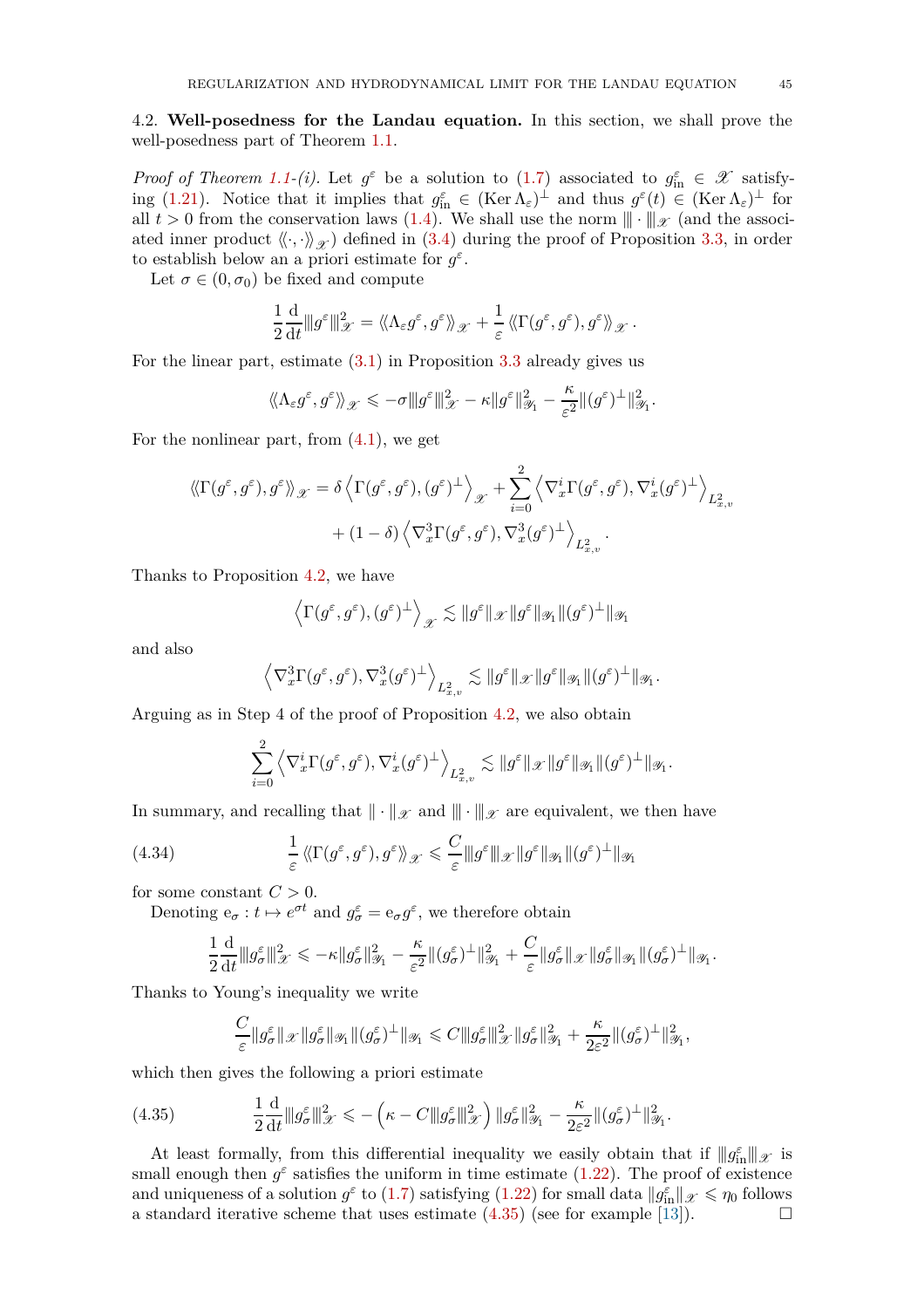4.3. **Regularity for the Landau equation.** In this part, we provide a result of regularization for the solutions to the nonlinear Landau equation which is quantified in time, namely the regularization estimate of Theorem [1.1.](#page-4-0) Notice here that if we only wanted to handle the case  $\varepsilon = 1$ , we could have used the triple norm introduced in [\[30\]](#page-79-0) (see [\[13\]](#page-78-0) for the Landau equation) which is dissipative for the whole linearized operator and equivalent to the usual one. Here, to handle the  $\varepsilon$ -dependencies, we have to use our hypocoercive norm defined in Proposition [3.3](#page-19-1) and separate carefully the behaviors of microscopic and macroscopic parts of the solution. Some additional remainder terms coming from the fact that the transport operator and the projector  $\pi$  onto the kernel of *L* (see [\(1.12\)](#page-3-0)) do not commute have to be treated. The computations are thus much more intricate.

*Proof of Theorem [1.1-](#page-4-0)(ii).* Let  $g^{\varepsilon}$  be a global solution to [\(1.7\)](#page-2-0) associated to the initial data  $g_{\text{in}}^{\varepsilon} \in \mathscr{X}$  satisfying [\(1.21\)](#page-4-1), with  $||g_{\text{in}}^{\varepsilon}||_{\mathscr{X}} \leq \eta_0$ , provided by Theorem [1.1-](#page-4-0)(i). As in the proof of Theorem [1.1-](#page-4-0)(i), we shall only obtain an a priori estimate implying the desired regularization estimates.

We recall that the spaces  $\mathscr{Y}_1$  and  $\mathscr{Z}_1^{\varepsilon}$  are defined in [\(1.20\)](#page-3-1)-[\(2.12\)](#page-13-0) and we shall prove that for any  $t \in (0, 1]$ , one has

(4.36) 
$$
\|g^{\varepsilon}(t)\|_{\mathscr{Y}_{1}} \lesssim \frac{1}{\sqrt{t}}\|g^{\varepsilon}_{\mathrm{in}}\|_{\mathscr{X}} \quad \text{and} \quad \|g^{\varepsilon}(t)\|_{\mathscr{Z}_{1}^{\varepsilon}} \lesssim \frac{1}{t^{3/2}}\|g^{\varepsilon}_{\mathrm{in}}\|_{\mathscr{X}},
$$

which readily implies that, for all  $t > 0$ , there holds

<span id="page-45-0"></span>
$$
\|g^{\varepsilon}(t)\|_{\mathscr{Y}_1} \lesssim \frac{e^{-\sigma t}}{\min(1,\sqrt{t})} \|g_{\text{in}}^{\varepsilon}\|_{\mathscr{X}} \quad \text{and} \quad \|g^{\varepsilon}(t)\|_{\mathscr{Z}_1^{\varepsilon}} \lesssim \frac{e^{-\sigma t}}{\min(1,t^{3/2})} \|g_{\text{in}}^{\varepsilon}\|_{\mathscr{X}}
$$

by using the exponential decay in  $\mathscr X$  given by Theorem [1.1-](#page-4-0)(i) and hence concludes the proof of Theorem [1.1-](#page-4-0)(ii). We split the proof of [\(4.36\)](#page-45-0) into several steps. We shall use without no further mention that since  $\pi \in \mathscr{B}(\mathscr{X}, \mathscr{Y}_i)$ , we have  $||g^{\varepsilon}||_{\mathscr{Y}_i} \lesssim ||g^{\varepsilon}||_{\mathscr{X}} + ||(g^{\varepsilon})^{\perp}||_{\mathscr{Y}_i}$ for  $i = 1, 2$ .

*Step 1.* We consider the same functional  $\mathcal{U}_{\varepsilon}$  as defined in Step 1 of Proposition [3.4,](#page-21-0) which we recall is given by

$$
(4.37) \quad \mathscr{U}_{\varepsilon}(t,g^{\varepsilon}) = \|g^{\varepsilon}\|_{\mathscr{X}}^2 + \alpha_1 t \left( \|\widetilde{\nabla}_v(g^{\varepsilon})^{\perp}\|_{\mathscr{X}}^2 + K \| \langle v \rangle^{\frac{\gamma}{2}+1} (g^{\varepsilon})^{\perp} \|_{\mathscr{X}}^2 \right) + \varepsilon \alpha_2 t^2 \left\langle \widetilde{\nabla}_v g^{\varepsilon}, \widetilde{\nabla}_x g^{\varepsilon} \right\rangle_{\mathscr{X}} + \varepsilon^2 \alpha_3 t^3 \left( \|\widetilde{\nabla}_x g^{\varepsilon}\|_{\mathscr{X}}^2 + K \| \langle v \rangle^{\frac{\gamma}{2}} \nabla_x g^{\varepsilon} \|_{\mathscr{X}}^2 \right),
$$

with constants  $K > 0$  and  $0 < \alpha_3 \ll \alpha_2 \ll \alpha_1 \ll 1$  so that  $\alpha_2 \leq \sqrt{\alpha_1 \alpha_3}$ . We recall that the constant  $K > 0$  is chosen large enough in the proof of Proposition [3.4.](#page-21-0) The constants  $\alpha_i$ will be chosen small enough during the proof here. We also recall that for any  $t \in (0, 1]$ , one has the lower bounds

(4.38) 
$$
t\|g^{\varepsilon}\|_{\mathcal{Y}_1}^2 \lesssim \mathcal{U}_{\varepsilon}(t,g^{\varepsilon}) \quad \text{and} \quad t^3\|g^{\varepsilon}\|_{\mathcal{Z}_1^{\varepsilon}}^2 \lesssim \mathcal{U}_{\varepsilon}(t,g^{\varepsilon}).
$$

*Step 2.* Thanks to the proof of Theorem [1.1-](#page-4-0)(i) we already have

<span id="page-45-1"></span>(4.39) 
$$
\frac{1}{2} \frac{d}{dt} ||g^{\varepsilon}||_{\mathscr{X}}^2 = \langle \langle \Lambda_{\varepsilon} g^{\varepsilon}, g^{\varepsilon} \rangle \rangle_{\mathscr{X}} + \frac{1}{\varepsilon} \langle \langle \Gamma(g^{\varepsilon}, g^{\varepsilon}), g^{\varepsilon} \rangle \rangle_{\mathscr{X}} \leqslant - \left( \kappa - C ||g^{\varepsilon}||_{\mathscr{X}}^2 \right) ||g^{\varepsilon}||_{\mathscr{Y}}^2 - \frac{\kappa}{2\varepsilon^2} ||(g^{\varepsilon})^{\perp}||_{\mathscr{Y}}^2
$$

for some constants  $\kappa, C > 0$ .

*Step 3.* We first observe that since  $\pi \Gamma(g^{\varepsilon}, g^{\varepsilon}) = 0$ ,  $(g^{\varepsilon})^{\perp}$  satisfies the equation

$$
\partial_t (g^{\varepsilon})^{\perp} = (\mathrm{Id} - \pi) \Lambda_{\varepsilon} g^{\varepsilon} + \frac{1}{\varepsilon} \Gamma(g^{\varepsilon}, g^{\varepsilon}).
$$

We then compute

$$
\frac{1}{2} \frac{d}{dt} \left\{ K \| \langle v \rangle^{\frac{\gamma}{2}+1} (g^{\varepsilon})^{\perp} \|_{\mathscr{X}}^2 + \| \widetilde{\nabla}_v (g^{\varepsilon})^{\perp} \|_{\mathscr{X}}^2 \right\} \n= K \left\langle \langle v \rangle^{\frac{\gamma}{2}+1} (\mathrm{Id} - \pi) \Lambda_{\varepsilon} g^{\varepsilon}, \langle v \rangle^{\frac{\gamma}{2}+1} (g^{\varepsilon})^{\perp} \right\rangle_{\mathscr{X}} + \left\langle \widetilde{\nabla}_v (\mathrm{Id} - \pi) \Lambda_{\varepsilon} g^{\varepsilon}, \widetilde{\nabla}_v (g^{\varepsilon})^{\perp} \right\rangle_{\mathscr{X}}
$$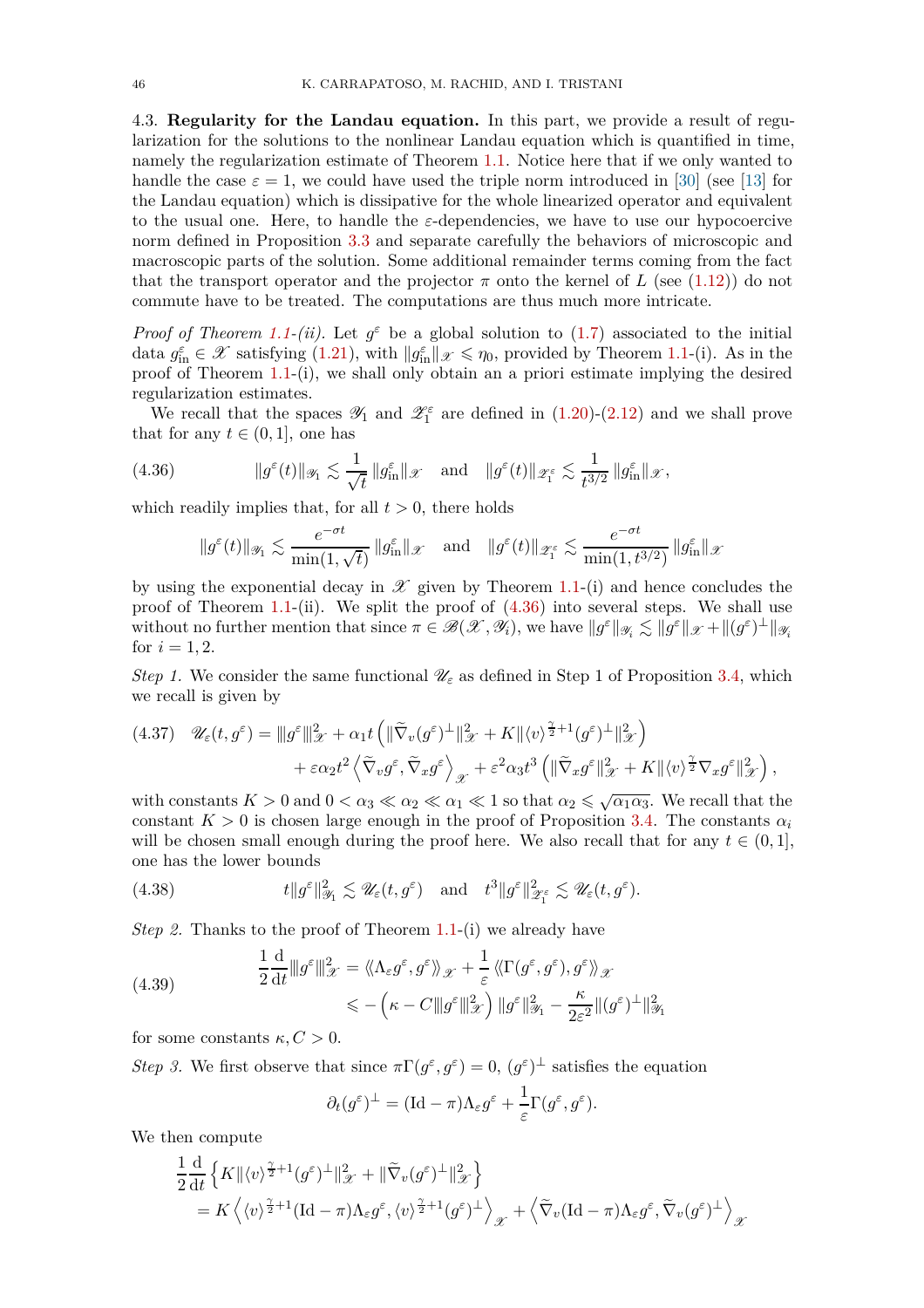$$
+\frac{K}{\varepsilon} \left\langle \langle v \rangle^{\frac{\gamma}{2}+1} \Gamma(g^{\varepsilon}, g^{\varepsilon}), \langle v \rangle^{\frac{\gamma}{2}+1}(g^{\varepsilon})^{\perp} \right\rangle_{\mathscr{X}} + \frac{1}{\varepsilon} \left\langle \widetilde{\nabla}_{v} \Gamma(g^{\varepsilon}, g^{\varepsilon}), \widetilde{\nabla}_{v}(g^{\varepsilon})^{\perp} \right\rangle_{\mathscr{X}}
$$
  
=:  $I_{1} + I_{2} + I_{3} + I_{4}$ .

From [\(3.17\)](#page-25-0) in the proof of Proposition [3.4,](#page-21-0) we already know that

$$
I_1 + I_2 \leqslant -\frac{\kappa_1}{\varepsilon^2} \| (g^{\varepsilon})^\perp \|_{\mathscr{Y}_2}^2 + \frac{C}{\varepsilon^2} \| (g^{\varepsilon})^\perp \|_{\mathscr{Y}_1}^2 + \frac{C}{\varepsilon} \| (g^{\varepsilon})^\perp \|_{\mathscr{Y}_1} \| \widetilde{\nabla}_x g^{\varepsilon} \|_{\mathscr{X}_2}
$$

for some constants  $\kappa_1, C > 0$ . Thanks to [\(4.11\)](#page-31-1) in Proposition [4.2,](#page-31-0) we have

$$
I_3 \lesssim \frac{1}{\varepsilon} \|g^{\varepsilon}\|_{\mathscr X} \| \langle v \rangle^{\frac{\gamma}{2}+1} g^{\varepsilon} \|_{\mathscr Y_1} \| \langle v \rangle^{\frac{\gamma}{2}+1} (g^{\varepsilon})^{\perp} \|_{\mathscr Y_1} \lesssim \frac{1}{\varepsilon} \|g^{\varepsilon}\|_{\mathscr X} \|g^{\varepsilon}\|_{\mathscr Y_2} \| (g^{\varepsilon})^{\perp} \|_{\mathscr Y_2}.
$$

Moreover, thanks to  $(4.19)$  in Proposition [4.3,](#page-33-1) we have

$$
I_4 \lesssim \frac{1}{\varepsilon} \|g^{\varepsilon}\|_{\mathscr X} \|g^{\varepsilon}\|_{\mathscr Y_2} \|\widetilde{\nabla}_v (g^{\varepsilon})^\perp \|_{\mathscr Y_1} \lesssim \frac{1}{\varepsilon} \|g^{\varepsilon}\|_{\mathscr X} \|g^{\varepsilon}\|_{\mathscr Y_2} \| (g^{\varepsilon})^\perp \|_{\mathscr Y_2}
$$

$$
\lesssim \frac{1}{\varepsilon} \|g^{\varepsilon}\|_{\mathscr X}^2 \| (g^{\varepsilon})^\perp \|_{\mathscr Y_2} + \frac{1}{\varepsilon} \|g^{\varepsilon}\|_{\mathscr X} \| (g^{\varepsilon})^\perp \|_{\mathscr Y_2}^2.
$$

<span id="page-46-0"></span>We therefore obtain, using that  $||h||_{\mathscr{X}} \lesssim ||h||_{\mathscr{Y}_1}$ ,

$$
\frac{1}{2}\frac{\mathrm{d}}{\mathrm{d}t}\left\{K\|\langle v\rangle^{\frac{\gamma}{2}+1}(g^{\varepsilon})^{\perp}\|_{\mathscr{X}}^{2}+\|\widetilde{\nabla}_{v}(g^{\varepsilon})^{\perp}\|_{\mathscr{X}}^{2}\right\} \n\leq -\frac{\kappa_{1}}{\varepsilon^{2}}\|(g^{\varepsilon})^{\perp}\|_{\mathscr{Y}_{2}}^{2}+\frac{C}{\varepsilon^{2}}\|(g^{\varepsilon})^{\perp}\|_{\mathscr{Y}_{1}}^{2}+\frac{C}{\varepsilon}\|(g^{\varepsilon})^{\perp}\|_{\mathscr{Y}_{1}}\|\widetilde{\nabla}_{x}g^{\varepsilon}\|_{\mathscr{X}} \n+\frac{C}{\varepsilon}\|g^{\varepsilon}\|_{\mathscr{X}}\|g^{\varepsilon}\|_{\mathscr{Y}_{1}}\|(g^{\varepsilon})^{\perp}\|_{\mathscr{Y}_{2}}+\frac{C}{\varepsilon}\|g^{\varepsilon}\|_{\mathscr{X}}\|(g^{\varepsilon})^{\perp}\|_{\mathscr{Y}_{2}}^{2}.
$$

*Step 4.* We compute

$$
\frac{\mathrm{d}}{\mathrm{d}t}\left\langle \tilde{\nabla}_v g^\varepsilon, \tilde{\nabla}_x g^\varepsilon \right\rangle_{\mathscr{X}} = \left\langle \tilde{\nabla}_v (\Lambda_\varepsilon g^\varepsilon), \tilde{\nabla}_x g^\varepsilon \right\rangle_{\mathscr{X}} + \left\langle \tilde{\nabla}_x (\Lambda_\varepsilon g^\varepsilon), \tilde{\nabla}_v g^\varepsilon \right\rangle_{\mathscr{X}} \n+ \frac{1}{\varepsilon} \left\langle \tilde{\nabla}_v \Gamma(g^\varepsilon, g^\varepsilon), \tilde{\nabla}_x g^\varepsilon \right\rangle_{\mathscr{X}} + \frac{1}{\varepsilon} \left\langle \tilde{\nabla}_x \Gamma(g^\varepsilon, g^\varepsilon), \tilde{\nabla}_v g^\varepsilon \right\rangle_{\mathscr{X}} \n=: J_1 + J_2 + J_3 + J_4.
$$

Thanks to [\(3.20\)](#page-26-0) in Proposition [3.4,](#page-21-0) we already have

$$
J_1 + J_2 \leqslant \frac{C}{\varepsilon^2} \| (g^{\varepsilon})^\perp \|_{\mathscr Y_2} \| \widetilde \nabla_x g^{\varepsilon} \|_{\mathscr Y_1} - \frac{1}{\varepsilon} \| \widetilde \nabla_x g^{\varepsilon} \|_{\mathscr X}^2
$$

fo some constant  $C > 0$ . For the term  $J_3$ , estimate [\(4.19\)](#page-33-2) in Proposition [4.3](#page-33-1) yields

$$
\begin{aligned} J_3 &\lesssim \frac{1}{\varepsilon}\|g^\varepsilon\|_\mathscr X\|g^\varepsilon\|_{\mathscr Y_2}\|\widetilde\nabla_x g^\varepsilon\|_{\mathscr Y_1}\\ &\lesssim \frac{1}{\varepsilon}\|g^\varepsilon\|_\mathscr X^2\|\widetilde\nabla_x g^\varepsilon\|_{\mathscr Y_1}+\frac{1}{\varepsilon}\|g^\varepsilon\|_\mathscr X\|(g^\varepsilon)^\perp\|_{\mathscr Y_2}\|\widetilde\nabla_x g^\varepsilon\|_{\mathscr Y_1}. \end{aligned}
$$

Moreover, for the term  $J_4$ , estimate  $(4.26)$  in Proposition [4.4](#page-38-1) gives us

$$
J_4 \lesssim \frac{1}{\varepsilon} \left( \|g^{\varepsilon}\|_{\mathscr{X}} \|\tilde{\nabla}_x g^{\varepsilon}\|_{\mathscr{Y}_1} + \|\tilde{\nabla}_x g^{\varepsilon}\|_{\mathscr{X}} \|g^{\varepsilon}\|_{\mathscr{Y}_1} + \|g^{\varepsilon}\|_{\mathscr{X}} \|g^{\varepsilon}\|_{\mathscr{Y}_2} \right) \|\tilde{\nabla}_v g^{\varepsilon}\|_{\mathscr{Y}_1}
$$
  

$$
\lesssim \frac{1}{\varepsilon} \left( \|g^{\varepsilon}\|_{\mathscr{X}} \|\tilde{\nabla}_x g^{\varepsilon}\|_{\mathscr{Y}_1} + \|\tilde{\nabla}_x g^{\varepsilon}\|_{\mathscr{X}} \|g^{\varepsilon}\|_{\mathscr{Y}_1} + \|g^{\varepsilon}\|_{\mathscr{X}} \|g^{\varepsilon}\|_{\mathscr{Y}_2} \right) \|g^{\varepsilon}\|_{\mathscr{Y}_2}
$$
  

$$
\lesssim \frac{1}{\varepsilon} \left( \|g^{\varepsilon}\|_{\mathscr{X}}^2 \|\tilde{\nabla}_x g^{\varepsilon}\|_{\mathscr{Y}_1} + \|g^{\varepsilon}\|_{\mathscr{X}} \|\tilde{\nabla}_x g^{\varepsilon}\|_{\mathscr{Y}_1} \| (g^{\varepsilon})^\perp \|_{\mathscr{Y}_2} + \|g^{\varepsilon}\|_{\mathscr{X}} \|\tilde{\nabla}_x g^{\varepsilon}\|_{\mathscr{X}} \|g^{\varepsilon}\|_{\mathscr{Y}_1}
$$
  

$$
+ \|g^{\varepsilon}\|_{\mathscr{X}} \|\tilde{\nabla}_x g^{\varepsilon}\|_{\mathscr{X}} \| (g^{\varepsilon})^\perp \|_{\mathscr{Y}_2} + \| (g^{\varepsilon})^\perp \|_{\mathscr{Y}_1} \|\tilde{\nabla}_x g^{\varepsilon}\|_{\mathscr{X}} \| (g^{\varepsilon})^\perp \|_{\mathscr{Y}_2}
$$
  

$$
+ \|g^{\varepsilon}\|_{\mathscr{X}}^2 + \|g^{\varepsilon}\|_{\mathscr{X}}^2 \| (g^{\varepsilon})^\perp \|_{\mathscr{Y}_2} + \|g^{\varepsilon}\|_{
$$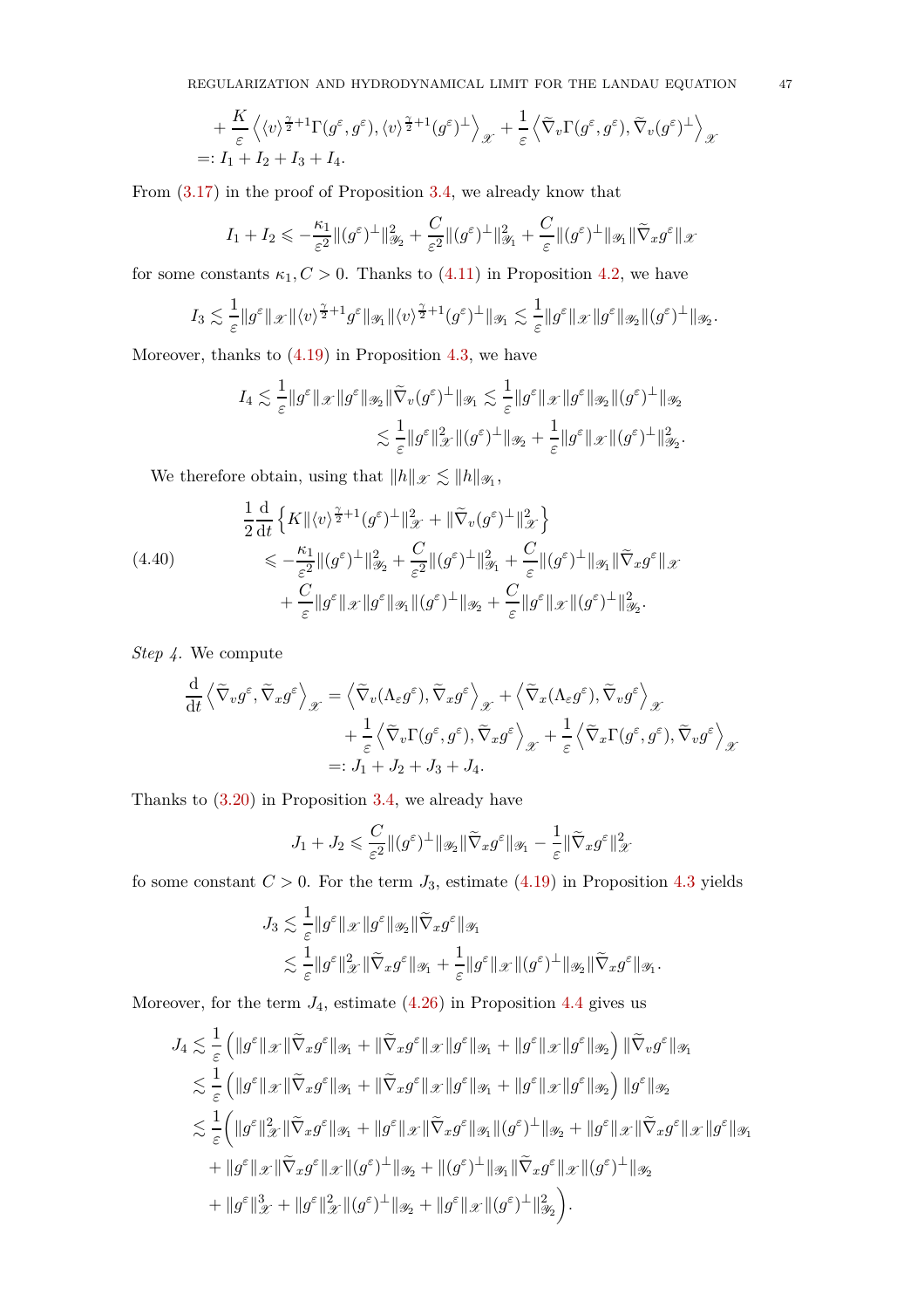Putting together previous estimates, we get

<span id="page-47-0"></span>
$$
\frac{\mathrm{d}}{\mathrm{d}t} \left\langle \tilde{\nabla}_{v} g^{\varepsilon}, \tilde{\nabla}_{x} g^{\varepsilon} \right\rangle_{\mathscr{X}} \n\leq -\frac{1}{\varepsilon} \|\tilde{\nabla}_{x} g^{\varepsilon}\|_{\mathscr{X}}^{2} + \frac{C}{\varepsilon^{2}} \|\tilde{\nabla}_{x} g^{\varepsilon}\|_{\mathscr{Y}_{1}} \| (g^{\varepsilon})^{\perp} \|_{\mathscr{Y}_{2}} + \frac{C}{\varepsilon} \| (g^{\varepsilon})^{\perp} \|_{\mathscr{Y}_{1}} \|\tilde{\nabla}_{x} g^{\varepsilon}\|_{\mathscr{X}} \| (g^{\varepsilon})^{\perp} \|_{\mathscr{Y}_{2}} \n+ \frac{C}{\varepsilon} \| g^{\varepsilon} \|_{\mathscr{X}} \left( \| \tilde{\nabla}_{x} g^{\varepsilon} \|_{\mathscr{X}} \| (g^{\varepsilon})^{\perp} \|_{\mathscr{Y}_{2}} + \| g^{\varepsilon} \|_{\mathscr{Y}_{1}}^{2} + \| g^{\varepsilon} \|_{\mathscr{Y}_{1}} \|\tilde{\nabla}_{x} g^{\varepsilon} \|_{\mathscr{Y}_{1}} \n+ \| g^{\varepsilon} \|_{\mathscr{Y}_{1}} \| (g^{\varepsilon})^{\perp} \|_{\mathscr{Y}_{2}} + \| \tilde{\nabla}_{x} g^{\varepsilon} \|_{\mathscr{Y}_{1}} \| (g^{\varepsilon})^{\perp} \|_{\mathscr{Y}_{2}} + \| (g^{\varepsilon})^{\perp} \|_{\mathscr{Y}_{2}}^{2} \right).
$$

*Step 5.* We compute

$$
\frac{1}{2} \frac{d}{dt} \left\{ \|\widetilde{\nabla}_x g^{\varepsilon}\|_{\mathscr{X}}^2 + K \| \langle v \rangle^{\frac{\gamma}{2}} \nabla_x g^{\varepsilon} \|_{\mathscr{X}}^2 \right\} \n= \left\langle \widetilde{\nabla}_x (\Lambda_{\varepsilon} g^{\varepsilon}), \widetilde{\nabla}_x g^{\varepsilon} \right\rangle_{\mathscr{X}} + K \left\langle \langle v \rangle^{\frac{\gamma}{2}} \nabla_x (\Lambda_{\varepsilon} g^{\varepsilon}), \langle v \rangle^{\frac{\gamma}{2}} \nabla_x g^{\varepsilon} \right\rangle_{\mathscr{X}} \n+ \frac{1}{\varepsilon} \left\langle \widetilde{\nabla}_x \Gamma(g^{\varepsilon}, g^{\varepsilon}), \widetilde{\nabla}_x g^{\varepsilon} \right\rangle_{\mathscr{X}} + \frac{K}{\varepsilon} \left\langle \langle v \rangle^{\frac{\gamma}{2}} \nabla_x \Gamma(g^{\varepsilon}, g^{\varepsilon}), \langle v \rangle^{\frac{\gamma}{2}} \nabla_x g^{\varepsilon} \right\rangle_{\mathscr{X}} \n=: R_1 + R_2 + R_3 + R_4.
$$

From [\(3.23\)](#page-27-0) in the proof of Proposition [3.4,](#page-21-0) we already know that

$$
R_1 + R_2 \leqslant -\frac{\kappa_2}{\varepsilon^2} \|\widetilde{\nabla}_x g^{\varepsilon}\|_{\mathcal{Y}_1}^2 + \frac{C}{\varepsilon^2} \|\widetilde{\nabla}_x g^{\varepsilon}\|_{\mathcal{X}}^2
$$

for some constants  $\kappa_2$ ,  $C > 0$ . Thanks to [\(4.26\)](#page-38-2) in Proposition [4.4](#page-38-1) for the term  $R_3$  (and a slight adaptation of it for the term *R*4), we obtain

$$
R_3 + R_4 \lesssim \frac{1}{\varepsilon} \left( \|g^\varepsilon\|_{\mathscr{X}} \|\widetilde{\nabla}_x g^\varepsilon\|_{\mathscr{Y}_1} + \|\widetilde{\nabla}_x g^\varepsilon\|_{\mathscr{X}} \|g^\varepsilon\|_{\mathscr{Y}_1} + \|g^\varepsilon\|_{\mathscr{X}} \|g^\varepsilon\|_{\mathscr{Y}_2} \right) \|\widetilde{\nabla}_x g^\varepsilon\|_{\mathscr{Y}_1} \lesssim \frac{1}{\varepsilon} \left( \|g^\varepsilon\|_{\mathscr{X}} \|\widetilde{\nabla}_x g^\varepsilon\|_{\mathscr{Y}_1} + \|\widetilde{\nabla}_x g^\varepsilon\|_{\mathscr{X}} \|g^\varepsilon\|_{\mathscr{X}} + \|\widetilde{\nabla}_x g^\varepsilon\|_{\mathscr{X}} \| (g^\varepsilon)^\perp\|_{\mathscr{Y}_1} + \|g^\varepsilon\|_{\mathscr{X}}^2 + \|g^\varepsilon\|_{\mathscr{X}} \| (g^\varepsilon)^\perp\|_{\mathscr{Y}_2} \right) \|\widetilde{\nabla}_x g^\varepsilon\|_{\mathscr{Y}_1}.
$$

We therefore obtain

<span id="page-47-1"></span>
$$
\frac{1}{2} \frac{\mathrm{d}}{\mathrm{d}t} \left\{ \|\widetilde{\nabla}_x g^{\varepsilon}\|_{\mathcal{X}}^2 + K \| \langle v \rangle^{\frac{\gamma}{2}} \nabla_x g^{\varepsilon} \|_{\mathcal{X}}^2 \right\} \n\leq -\frac{\kappa_2}{\varepsilon^2} \|\widetilde{\nabla}_x g^{\varepsilon} \|_{\mathcal{Y}_1}^2 + \frac{C}{\varepsilon^2} \|\widetilde{\nabla}_x g^{\varepsilon} \|_{\mathcal{X}}^2 + \frac{C}{\varepsilon} \| (g^{\varepsilon})^{\perp} \|_{\mathcal{Y}_1} \|\widetilde{\nabla}_x g^{\varepsilon} \|_{\mathcal{X}} \|\widetilde{\nabla}_x g^{\varepsilon} \|_{\mathcal{Y}_1} \n+ \frac{C}{\varepsilon} \| g^{\varepsilon} \|_{\mathcal{X}} \left( \| \widetilde{\nabla}_x g^{\varepsilon} \|_{\mathcal{X}} \| \widetilde{\nabla}_x g^{\varepsilon} \|_{\mathcal{Y}_1} + \| \widetilde{\nabla}_x g^{\varepsilon} \|_{\mathcal{Y}_1}^2 + \| \widetilde{\nabla}_x g^{\varepsilon} \|_{\mathcal{Y}_1} \| (g^{\varepsilon})^{\perp} \|_{\mathcal{Y}_2} \right).
$$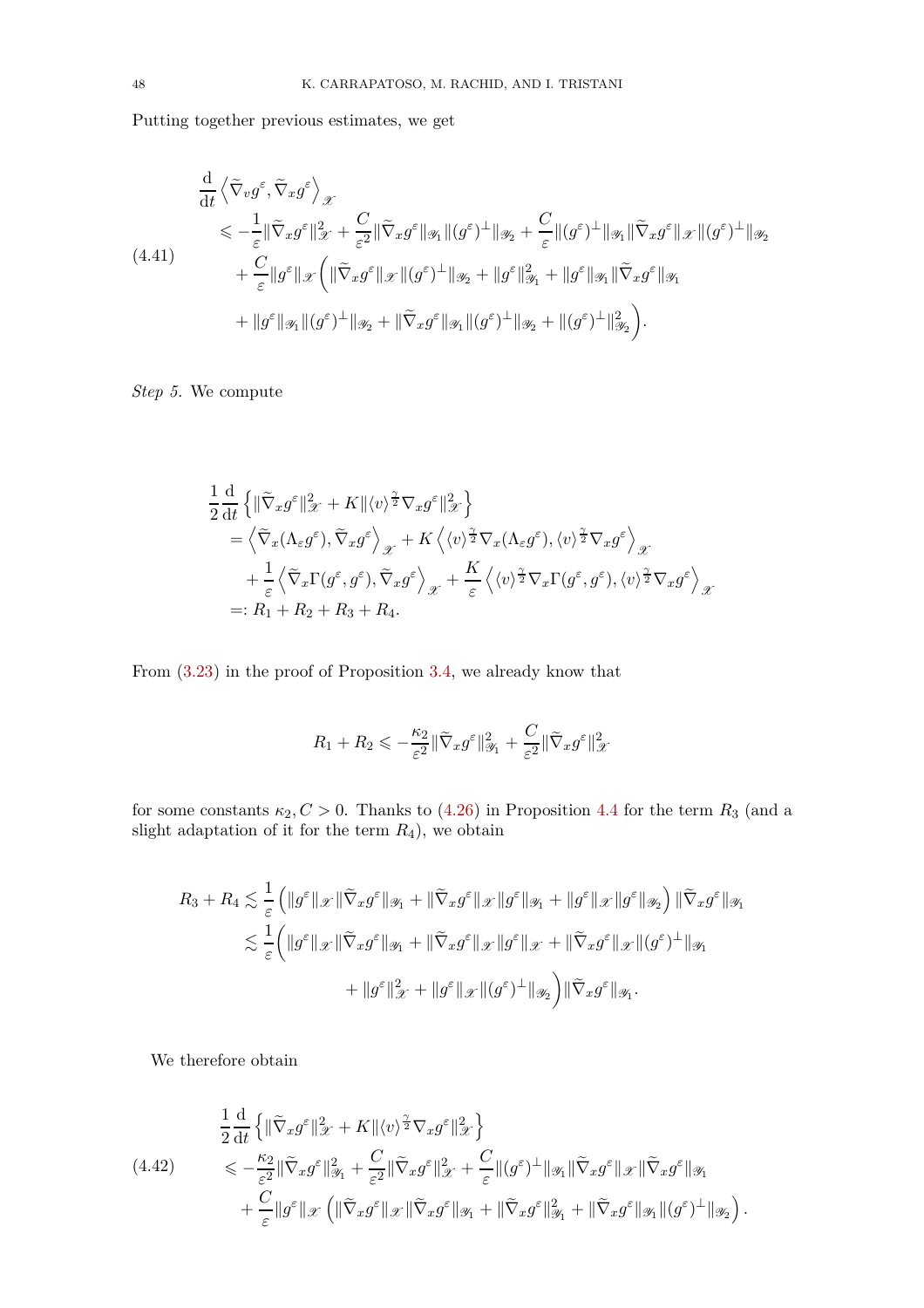*Step 6. Conclusion.* Gathering estimates  $(4.39)$ – $(4.40)$ – $(4.41)$ – $(4.42)$  and using that sup  $\sup_{t\geqslant0}||g^{\varepsilon}(t)||_{\mathscr{X}} \lesssim \eta_0$  from Theorem [1.1-](#page-4-0)(i), we then obtain

$$
\frac{d}{dt} \mathscr{U}_{\varepsilon}(t,g^{\varepsilon}) \leqslant -\left(\kappa - C\eta_{0}^{2} - C\alpha_{2}t^{2}\eta_{0}\right) \|g^{\varepsilon}\|_{\mathscr{Y}_{1}}^{2} - \frac{1}{\varepsilon^{2}}\left(\kappa - C\alpha_{1}t - C\alpha_{1}\right) \| (g^{\varepsilon})^{\perp} \|_{\mathscr{Y}_{1}}^{2}
$$
\n
$$
- \frac{t}{\varepsilon^{2}}\left(\kappa_{1}\alpha_{1} - C\varepsilon^{2}\alpha_{2}t\eta_{0} - C\varepsilon\alpha_{1}\eta_{0}\right) \| (g^{\varepsilon})^{\perp} \|_{\mathscr{Y}_{2}}^{2} + \frac{C\alpha_{1}t}{\varepsilon} \| (g^{\varepsilon})^{\perp} \|_{\mathscr{Y}_{1}} \| \widetilde{\nabla}_{x}g^{\varepsilon} \|_{\mathscr{X}}
$$
\n
$$
+ \frac{C\alpha_{1}t}{\varepsilon} \eta_{0} \|g^{\varepsilon}\|_{\mathscr{Y}_{1}} \| (g^{\varepsilon})^{\perp} \|_{\mathscr{Y}_{2}} + 2\varepsilon\alpha_{2}t \left\langle \widetilde{\nabla}_{v}g^{\varepsilon}, \widetilde{\nabla}_{x}g^{\varepsilon} \right\rangle_{\mathscr{X}}
$$
\n
$$
- t^{2}\left(\alpha_{2} - C\varepsilon^{2}\alpha_{3} - C\alpha_{3}t\right) \| \widetilde{\nabla}_{x}g^{\varepsilon} \|_{\mathscr{X}}^{2} + \frac{C\alpha_{2}t^{2}}{\varepsilon} \| \widetilde{\nabla}_{x}g^{\varepsilon} \|_{\mathscr{Y}_{1}} \| (g^{\varepsilon})^{\perp} \|_{\mathscr{Y}_{2}}
$$
\n
$$
+ C\alpha_{2}t^{2} \| (g^{\varepsilon})^{\perp} \|_{\mathscr{Y}_{1}} \| \widetilde{\nabla}_{x}g^{\varepsilon} \|_{\mathscr{X}} \| (g^{\varepsilon})^{\perp} \|_{\mathscr{Y}_{2}}
$$
\n
$$
+ |g^{\varepsilon} \|_{\mathscr{Y}_{1}} \| (g^{\varepsilon})^{\perp} \|_{\mathscr{Y}_{2}} + \| \widetilde{\nabla}_{x}g^{\varepsilon
$$

We now use Young's inequality to write

$$
\frac{C\alpha_1 t}{\varepsilon} \|\tilde{\nabla}_x g^\varepsilon\|_{\mathscr{X}} \| (g^\varepsilon)^\perp \|_{\mathscr{Y}_1} \leqslant \frac{\alpha_2}{4} t^2 \|\tilde{\nabla}_x g^\varepsilon\|_{\mathscr{X}}^2 + C \frac{\alpha_1^2}{\alpha_2} \frac{1}{\varepsilon^2} \| (g^\varepsilon)^\perp \|_{\mathscr{Y}_1}^2
$$
\n
$$
\frac{C\alpha_1 t}{\varepsilon} \eta_0 \|g^\varepsilon\|_{\mathscr{Y}_1} \| (g^\varepsilon)^\perp \|_{\mathscr{Y}_2} \leqslant \frac{\kappa_1 \alpha_1 t}{12} \| (g^\varepsilon)^\perp \|_{\mathscr{Y}_2}^2 + C\alpha_1 t \eta_0^2 \| g^\varepsilon \|_{\mathscr{Y}_1}^2
$$
\n
$$
\frac{C\alpha_2 t^2}{\varepsilon} \|\tilde{\nabla}_x g^\varepsilon\|_{\mathscr{Y}_1} \| (g^\varepsilon)^\perp \|_{\mathscr{Y}_2} \leqslant \frac{\kappa_2 \alpha_3}{12} t^3 \|\tilde{\nabla}_x g^\varepsilon\|_{\mathscr{Y}_1}^2 + C \frac{\alpha_2^2}{\alpha_3} \frac{t}{\varepsilon^2} \| (g^\varepsilon)^\perp \|_{\mathscr{Y}_2}^2
$$
\n
$$
C\eta_0 \alpha_2 t^2 \| g^\varepsilon \|_{\mathscr{Y}_1} \|\tilde{\nabla}_x g^\varepsilon\|_{\mathscr{Y}_1} \leqslant \frac{\kappa_2 \alpha_3}{12} t^3 \|\tilde{\nabla}_x g^\varepsilon\|_{\mathscr{Y}_1}^2 + C \frac{\alpha_2^2}{\alpha_3} \eta_0^2 t \| g^\varepsilon \|_{\mathscr{Y}_1}^2
$$
\n
$$
C\eta_0 \alpha_2 t^2 \| g^\varepsilon \|_{\mathscr{Y}_1} \| (g^\varepsilon)^\perp \|_{\mathscr{Y}_2} \leqslant \frac{\kappa_1 \alpha_1 t}{12} \| (g^\varepsilon)^\perp \|_{\mathscr{Y}_2}^2 + C\varepsilon \eta_0^2 t^{3/2} \frac{\alpha_2^2}{\alpha_1}
$$

as well as

$$
C\alpha_2 t^2 \|\widetilde{\nabla}_x g^{\varepsilon}\|_{\mathscr{X}} \|(g^{\varepsilon})^{\perp}\|_{\mathscr{Y}_1} \|(g^{\varepsilon})^{\perp}\|_{\mathscr{Y}_2} \leqslant C\alpha_2 t^3 \|\widetilde{\nabla}_x g^{\varepsilon}\|_{\mathscr{X}}^2 \|(g^{\varepsilon})^{\perp}\|_{\mathscr{Y}_1}^2 + C\alpha_2 t \|(g^{\varepsilon})^{\perp}\|_{\mathscr{Y}_2}^2
$$
  

$$
C\varepsilon \alpha_3 t^3 \|\widetilde{\nabla}_x g^{\varepsilon}\|_{\mathscr{X}} \|(g^{\varepsilon})^{\perp}\|_{\mathscr{Y}_1} \|\widetilde{\nabla}_x g^{\varepsilon}\|_{\mathscr{Y}_1} \leqslant C\varepsilon^2 \alpha_3 t^3 \|\widetilde{\nabla}_x g^{\varepsilon}\|_{\mathscr{X}}^2 \|(g^{\varepsilon})^{\perp}\|_{\mathscr{Y}_1}^2 + \frac{\kappa_2 \alpha_3}{12} t^3 \|\widetilde{\nabla}_x g^{\varepsilon}\|_{\mathscr{Y}_1}^2.
$$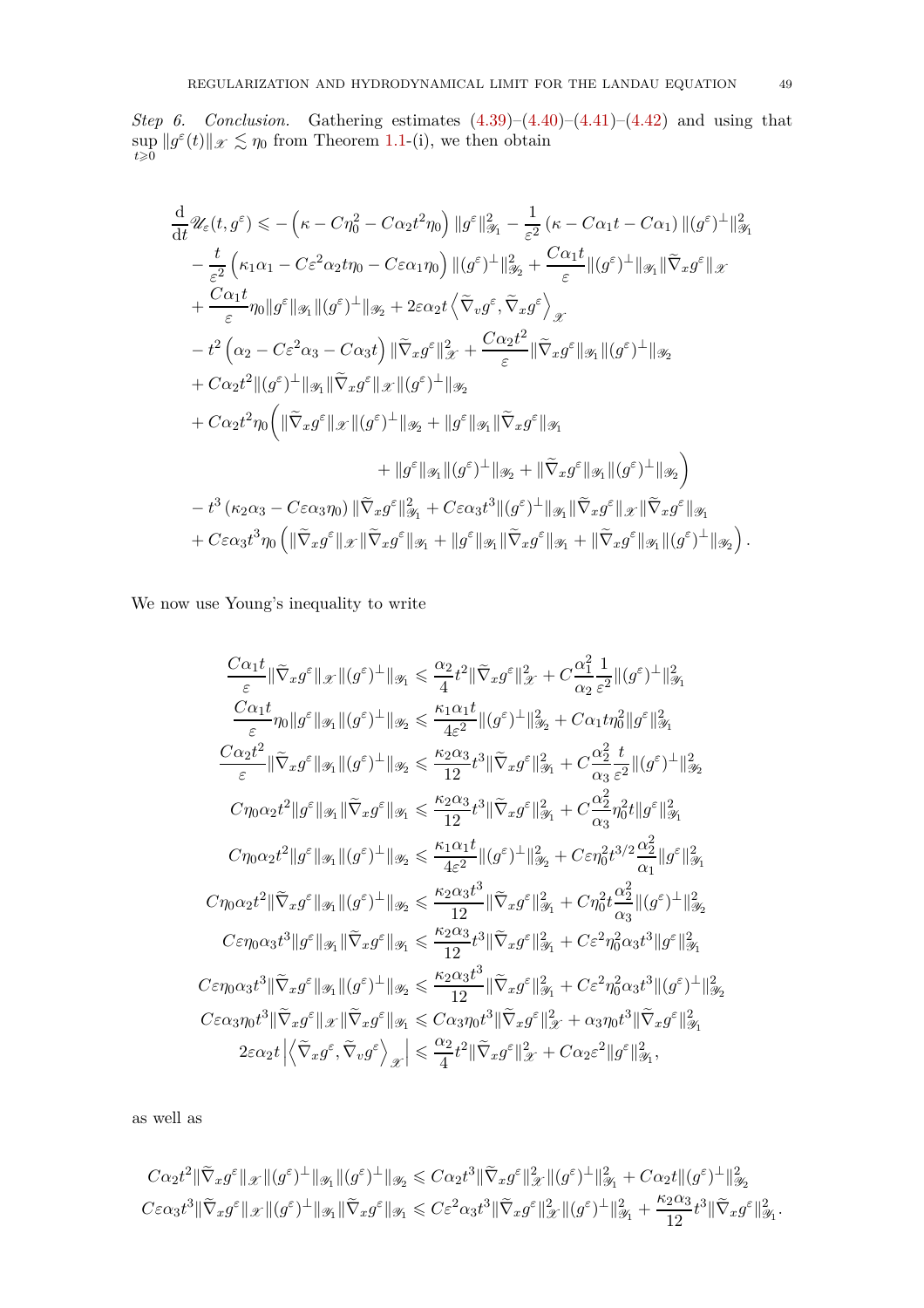We thus obtain

$$
\frac{d}{dt} \mathscr{U}_{\varepsilon}(t, g^{\varepsilon}) \leqslant -\left(\kappa - C\eta_{0}^{2} - C\alpha_{2}t^{2}\eta_{0} - C\alpha_{2}\varepsilon^{2} - C\alpha_{1}t\eta_{0}^{2}\right) \n- C\frac{\alpha_{2}^{2}}{\alpha_{3}}\eta_{0}^{2}t - C\varepsilon\eta_{0}^{2}t^{3/2}\frac{\alpha_{2}^{2}}{\alpha_{1}} - C\varepsilon^{2}\eta_{0}^{2}\alpha_{3}t^{3}\right)\|\boldsymbol{g}^{\varepsilon}\|_{\mathscr{Y}_{1}}^{2} \n- \frac{1}{\varepsilon^{2}}\left(\kappa - C\alpha_{1}t - C\frac{\alpha_{1}^{2}}{\alpha_{2}}\right)\|(\boldsymbol{g}^{\varepsilon})^{\perp}\|_{\mathscr{Y}_{1}}^{2} \n- \frac{t}{\varepsilon^{2}}\left(\frac{\kappa_{1}\alpha_{1}}{2} - C\varepsilon^{2}\alpha_{2}t\eta_{0} - C\varepsilon\alpha_{1}\eta_{0} - C\frac{\alpha_{2}^{2}}{\alpha_{3}}\right. \n- C\eta_{0}^{2}\frac{\alpha_{2}^{2}}{\alpha_{3}} - C\varepsilon^{4}\eta_{0}^{2}\alpha_{3}t^{2} - C\varepsilon^{2}\alpha_{2}\right)\|(\boldsymbol{g}^{\varepsilon})^{\perp}\|_{\mathscr{Y}_{2}}^{2} \n- t^{2}\left(\frac{\alpha_{2}}{2} - C\varepsilon^{2}\alpha_{3} - C\alpha_{3}t - C\alpha_{3}\eta_{0}t\right)\|\widetilde{\nabla}_{x}g^{\varepsilon}\|_{\mathscr{X}}^{2} \n- t^{3}\left(\frac{\kappa_{2}\alpha_{3}}{2} - C\varepsilon\alpha_{3}\eta_{0} - C\alpha_{3}\eta_{0}\right)\|\widetilde{\nabla}_{x}g^{\varepsilon}\|_{\mathscr{Y}_{1}}^{2} \n+ Ct^{3}\left(\alpha_{2} + \varepsilon^{2}\alpha_{3}\right)\|(\boldsymbol{g}^{\varepsilon})^{\perp}\|_{\mathscr{Y}_{1}}^{2}\|\widetilde{\nabla}_{x}g^{\varepsilon}\|_{\mathscr{X}}^{2}.
$$

We now choose  $\alpha_1 = \eta$ ,  $\alpha_2 = \eta^{\frac{3}{2}}$ , and  $\alpha_3 = \eta^{\frac{5}{3}}$ , with  $\eta \in (0,1)$  small enough as well as  $\eta_0$ small enough, so that we deduce, for all  $t \in [0,1]$ ,

$$
\frac{\mathrm{d}}{\mathrm{d}t} \mathscr{U}_{\varepsilon}(t, g^{\varepsilon}) \leqslant -\frac{\kappa'}{\varepsilon^2} \| (g^{\varepsilon})^{\perp} \|_{\mathscr{Y}_1}^2 - \kappa' \| g^{\varepsilon} \|_{\mathscr{Y}_1}^2 - \kappa' \frac{t}{\varepsilon^2} \| (g^{\varepsilon})^{\perp} \|_{\mathscr{Y}_2}^2 - \kappa' t^2 \| \widetilde{\nabla}_x g^{\varepsilon} \|_{\mathscr{X}}^2 - \kappa' t^3 \| \widetilde{\nabla}_x g^{\varepsilon} \|_{\mathscr{Y}_1}^2
$$
  
+ 
$$
C t^3 \| \widetilde{\nabla}_x g^{\varepsilon} \|_{\mathscr{X}}^2 \| (g^{\varepsilon})^{\perp} \|_{\mathscr{Y}_1}^2,
$$

for some constants  $\kappa'$ ,  $C > 0$ . Integrating in time the last inequality, we hence obtain that for any  $t \in [0, 1]$ , there holds

$$
\mathscr{U}_{\varepsilon}(t,g^{\varepsilon}) + \frac{\kappa'}{\varepsilon^{2}} \int_{0}^{t} \|(g^{\varepsilon})^{\perp}\|_{\mathscr{Y}_{1}}^{2} ds + \kappa' \int_{0}^{t} \|g^{\varepsilon}\|_{\mathscr{Y}_{1}}^{2} ds \n+ \frac{\kappa'}{\varepsilon^{2}} \int_{0}^{t} s \|(g^{\varepsilon})^{\perp}\|_{\mathscr{Y}_{2}}^{2} ds + \kappa' \int_{0}^{t} s^{2} \|\widetilde{\nabla}_{x} g^{\varepsilon}\|_{\mathscr{X}}^{2} ds + \kappa' \int_{0}^{t} s^{3} \|\widetilde{\nabla}_{x} g^{\varepsilon}\|_{\mathscr{Y}_{1}}^{2} ds \n\leq \mathscr{U}_{\varepsilon}(0) + C \int_{0}^{t} s^{3} \|\widetilde{\nabla}_{x} g^{\varepsilon}\|_{\mathscr{X}}^{2} \|(g^{\varepsilon})^{\perp}\|_{\mathscr{Y}_{1}}^{2} ds \n\leq \mathscr{U}_{\varepsilon}(0) + C \varepsilon^{2} \left( \sup_{t \in [0,1]} t^{3} \|\widetilde{\nabla}_{x} g^{\varepsilon}\|_{\mathscr{X}}^{2} \right) \frac{1}{\varepsilon^{2}} \int_{0}^{t} \|(g^{\varepsilon})^{\perp}\|_{\mathscr{Y}_{1}}^{2} ds \n\leq \mathscr{U}_{\varepsilon}(0) + C \eta_{0}^{2} \varepsilon^{2} \left( \sup_{t \in [0,1]} t^{3} \|\widetilde{\nabla}_{x} g^{\varepsilon}\|_{\mathscr{X}}^{2} \right)
$$

where we have used that  $\frac{1}{\varepsilon^2} \int_0^t ||(g^{\varepsilon})^{\perp}||_{\mathscr{Y}_1}^2 ds \lesssim \eta_0^2$  from Theorem [1.1-](#page-4-0)(i) and we have denoted  $\mathscr{U}_{\varepsilon}(0) = \mathscr{U}_{\varepsilon}(0, g_{\text{in}}^{\varepsilon}).$  Since

$$
\left(\sup_{t\in[0,1]}\|g^\varepsilon(t)\|_{\mathscr X}^2\right)+\left(\sup_{t\in[0,1]}t\|(g^\varepsilon(t))^{\bot}\|_{\mathscr Y_1}^2\right)+\varepsilon^2\left(\sup_{t\in[0,1]}t^3\|\tilde\nabla_xg^\varepsilon(t)\|_{\mathscr X}^2\right)\lesssim \sup_{t\in[0,1]}\mathscr U_\varepsilon(t,g^\varepsilon)
$$

if  $\eta_0 > 0$  is small enough (independently of  $\varepsilon$ ), we finally obtain

$$
t||g^{\varepsilon}(t)||_{\mathscr{Y}_1}^2 \lesssim \mathscr{U}_{\varepsilon}(0) = ||g^{\varepsilon}_{\text{in}}||_{\mathscr{X}}^2 \lesssim ||g^{\varepsilon}_{\text{in}}||_{\mathscr{X}}^2 \quad \forall t \in [0,1]
$$

and

$$
t^3\|g^\varepsilon(t)\|_{\mathscr{Z}_1^\varepsilon}^2 \lesssim \mathscr{U}_\varepsilon(0) = \|g_{\rm in}^\varepsilon\|_{\mathscr{X}}^2 \lesssim \|g_{\rm in}^\varepsilon\|_{\mathscr{X}}^2 \quad \forall \, t \in [0,1],
$$

which gives estimates  $(4.36)$  and concludes the proof.  $\Box$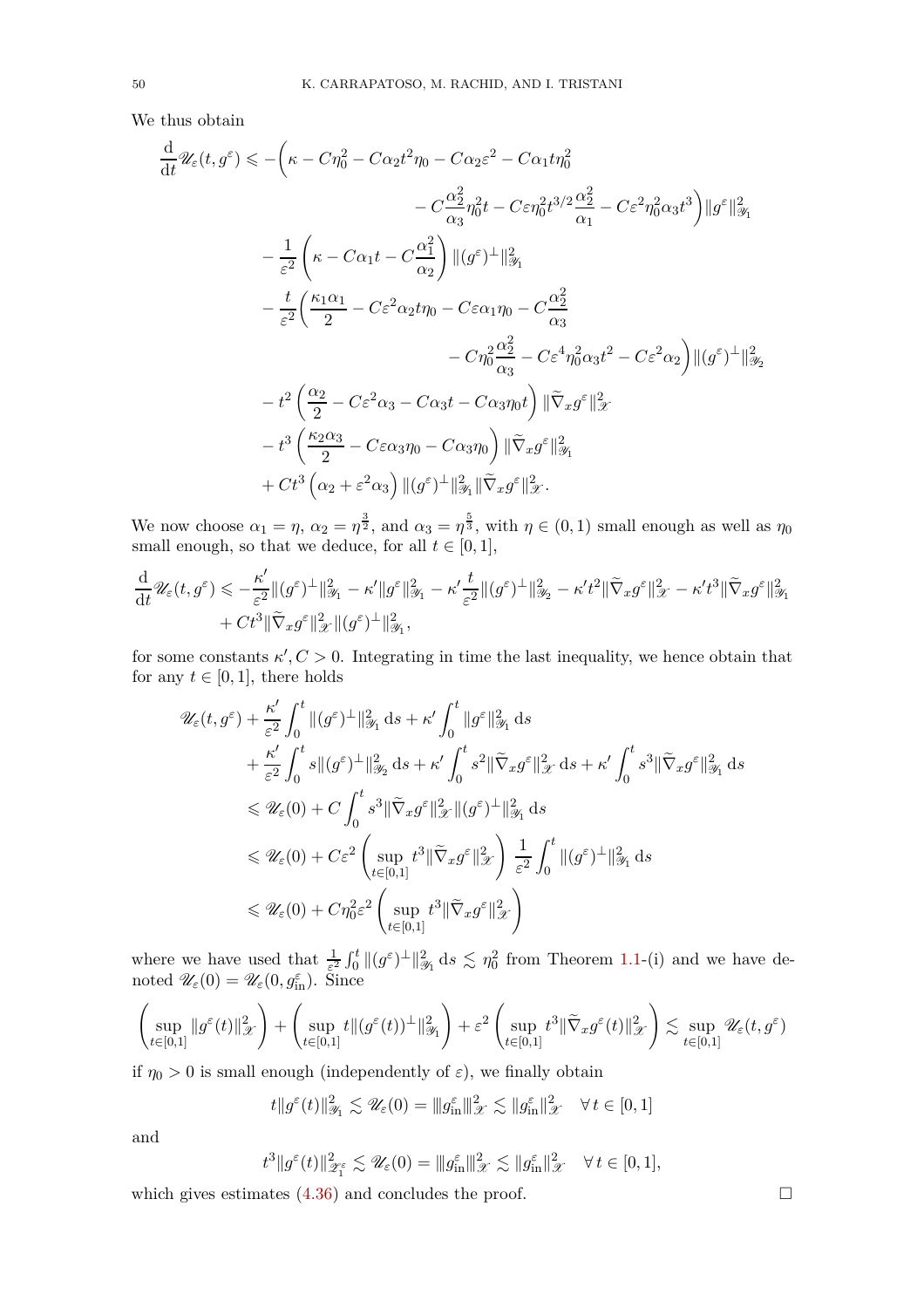#### 5. Refined semigroup estimates on the linearized operator

<span id="page-50-2"></span>In this part, we go back to the linearized problem and give some new and refined estimates on it. The first and second subsections are dedicated to the introduction of a nice splitting of the linearized operator  $\Lambda_{\varepsilon}$  coming from [\[11,](#page-78-1) [13\]](#page-78-0) and to the proof of dissipativity, regularization and boundedness estimates. Roughly speaking, the linearized operator Λ*<sup>ε</sup>* splits into two parts:  $\Lambda_{\varepsilon} = \mathcal{A}_{\varepsilon} + \mathcal{B}_{\varepsilon}$ , the first part  $\mathcal{A}_{\varepsilon}$  having some good regularizing properties, the second one  $\mathcal{B}_{\varepsilon}$  having some nice dissipativity (and also regularizing) properties. It is worth mentioning that the regularization estimates on  $\mathcal{B}_{\varepsilon}$  that we develop are sharp (it was not the case in [\[13\]](#page-78-0) where the authors did not intend to obtain optimal regularization estimates on  $\mathcal{B}_{\varepsilon}$  and only the case  $\varepsilon = 1$  was treated in [\[13\]](#page-78-0). As already mentioned, from those properties and Duhamel formula, we can give a new proof of Theorem [3.1.](#page-18-0) More importantly, Duhamel formula applied with this splitting will be used to prove our hydrodynamical limit theorem in Section [6.](#page-58-0)

In the last three subsections, we study the semigroup  $U^{\varepsilon}(t)$  associated with  $\Lambda_{\varepsilon}$  from another point of view which is based on a careful spectral analysis carried out in Fourier in *x* of  $\Lambda_1$  in [\[59\]](#page-80-0), it in particular allows us to give a decomposition of the semigroup  $U^{\varepsilon}(t)$ , study its limit as  $\varepsilon$  goes to 0 and give another type of estimates on it.

5.1. **Splitting of the operator.** We now introduce a splitting of the full linearized operator  $\Lambda_{\varepsilon}$ . Let  $\chi \in C_c^{\infty}(\mathbf{R})$  be a smooth cutoff function such that  $0 \leq \chi \leq 1$ ,  $\chi \equiv 1$  on  $[-1/2, 1/2]$  and  $\chi \equiv 0$  on **R** \  $[-1, 1]$ , consider positive constants  $R, R > 0$  and define  $\chi_{\bar{R}}(v) = \chi(|v|/R)$  as well as

(5.1) 
$$
m^{2}(v) := \frac{1}{4}|\mathbf{B}(v)v|^{2} - \frac{1}{2}\nabla_{v} \cdot \left[\mathbf{B}^{\top}(v)\mathbf{B}(v)v\right] + R\chi_{\bar{R}}(v)
$$

where  $\mathbf{B}(v)$  is defined in [\(2.5\)](#page-12-0). Recalling the formulation of *L* in [\(2.8\)](#page-12-1), we then decompose  $Λ_ε = \frac{1}{ε^2}$  $\frac{1}{\varepsilon^2}L-\frac{1}{\varepsilon}$  $\frac{1}{\varepsilon}v\cdot\nabla_x$  as

(5.2) 
$$
\Lambda_{\varepsilon} = \mathcal{A}_{\varepsilon} + \mathcal{B}_{\varepsilon} \quad \text{with} \quad \mathcal{A}_{\varepsilon} := \frac{1}{\varepsilon^2} \mathcal{A} \quad \text{and} \quad \mathcal{B}_{\varepsilon} := \frac{1}{\varepsilon^2} \mathcal{B} - \frac{1}{\varepsilon} v \cdot \nabla_x
$$

where

(5.3) 
$$
\mathcal{A}f := -\left\{ \left( a_{ij} * \sqrt{M}f \right) v_i v_j - \left( a_{ii} * \sqrt{M}f \right) + \left( c * \sqrt{M}f \right) \right\} \sqrt{M} + R\chi_{\bar{R}}f
$$

$$
= (L_2 + R\chi_{\bar{R}})f
$$

and

(5.4) 
$$
\mathcal{B}f := -\widetilde{\nabla}_v^*\widetilde{\nabla}_v f - m^2(v)f = (L_1 - R\chi_{\bar{R}})f.
$$

Let us now give a lemma providing estimates on *m* and its derivatives. We fix

(5.5) 
$$
\sigma_1 := \begin{cases} +\infty & \text{if } -2 < \gamma \leq 1 \\ \frac{1}{2} & \text{if } \gamma = -2. \end{cases}
$$

<span id="page-50-0"></span>**Lemma 5.1.** *Let*  $0 < \sigma < \sigma_1$ *.* 

*(i)* There are  $R_0$  and  $\bar{R}_0$  large enough so that for any  $R \ge R_0$  and  $\bar{R} \ge \bar{R}_0$ , one has  $m^2(v) \geq \sigma + \kappa \langle v \rangle^{\gamma+2}, \quad \forall v \in \mathbf{R}^3,$ 

*for some*  $0 < \kappa < \sigma_1 - \sigma$ *.* 

*(ii)* For any  $\alpha \in \mathbf{R}$ *, we define* 

<span id="page-50-1"></span>
$$
m_{\alpha}^{2}(v) := m^{2}(v) - \langle v \rangle^{-2\alpha} |\tilde{\nabla}_{v} \langle v \rangle^{\alpha}|^{2}.
$$

*There are*  $R_0$  *and*  $\bar{R}_0$  *large enough so that for any*  $R \ge R_0$  *and*  $\bar{R} \ge \bar{R}_0$ *, one has*  $m_{\alpha}^{2}(v) \geq \sigma + \kappa \langle v \rangle^{\gamma+2}, \quad \forall v \in \mathbf{R}^{3},$ 

*for some*  $0 < \kappa < \sigma_1 - \sigma$ *.* 

*(iii)* For any multi-index  $\alpha \in \mathbb{N}^3$  *we have, for all*  $v \in \mathbb{R}^3$ ,  $|\partial_v^{\alpha} m(v)| \lesssim \langle v \rangle^{\frac{\gamma}{2} + 1 - |\alpha|}.$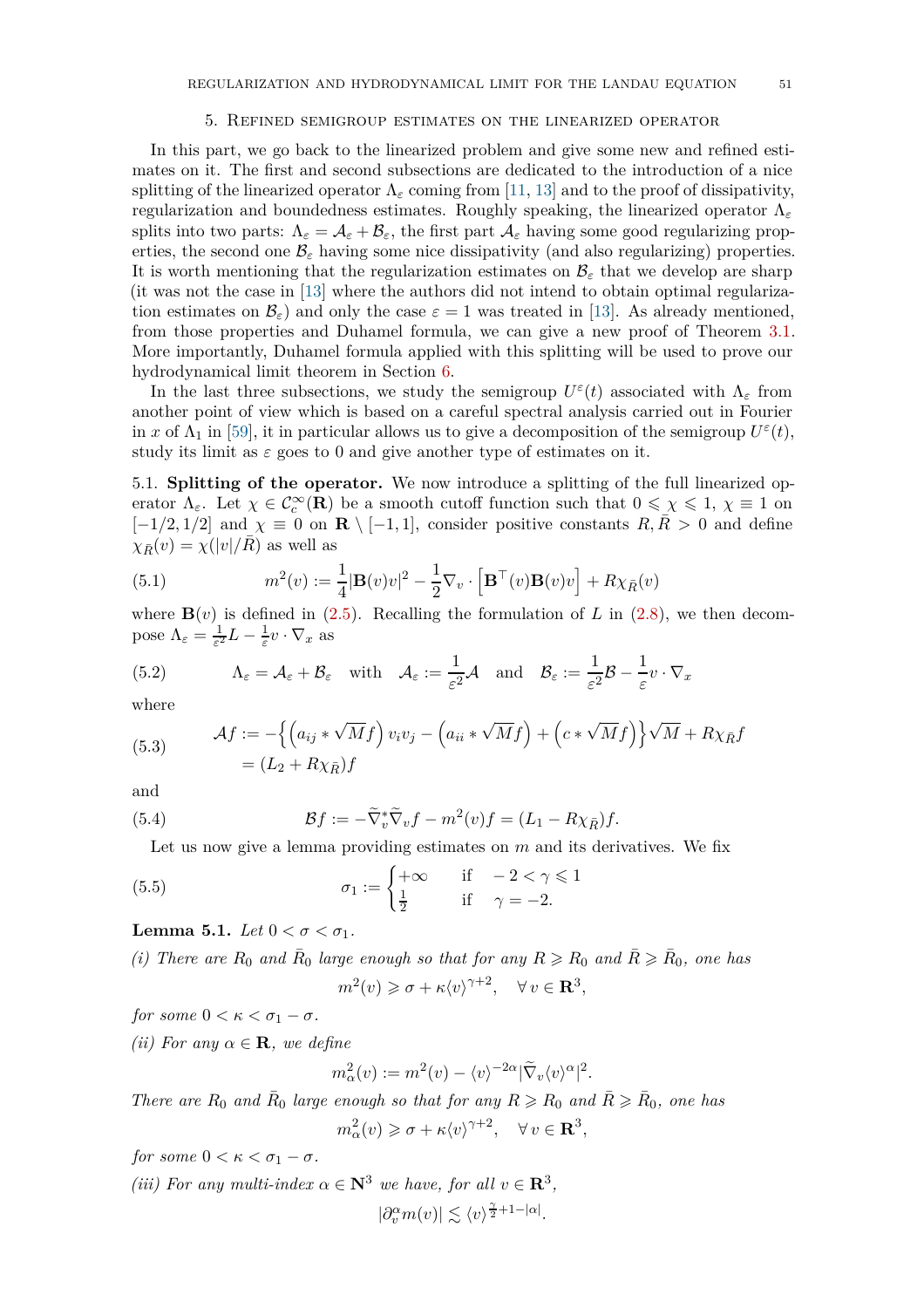Hereafter in the paper, for any  $0 < \sigma < \sigma_1$  we then fix  $R, \overline{R} > 0$  large enough so that the results of Lemma [5.1](#page-50-0) are in force.

*Proof of Lemma [5.1.](#page-50-0)* (i) See [\[13,](#page-78-0) Lemma 2.6].

(ii) We have

$$
m_{\alpha}^{2}(v) = \frac{1}{4}|\mathbf{B}(v)v|^{2} - \frac{1}{2}\nabla_{v} \cdot \left[\mathbf{B}^{\top}(v)\mathbf{B}(v)v\right] - \alpha^{2}|\mathbf{B}(v)v|^{2}\langle v \rangle^{-4} + R\chi_{\bar{R}}(v)
$$

therefore

$$
m_{\alpha}^{2}(v) = \frac{1}{4}\ell_{1}(v)|v|^{2} - \frac{1}{2}\nabla_{v} \cdot [\ell_{1}(v)v] - \alpha^{2}\ell_{1}(v)|v|^{2}\langle v \rangle^{-4} + R\chi_{\bar{R}}(v).
$$

Now observe that

$$
\frac{1}{4}\ell_1(v)|v|^2 - \frac{1}{2}\nabla_v \cdot \left[\ell_1(v)v\right] - \alpha^2 \ell_1(v)|v|^2 \langle v \rangle^{-4}
$$
\n
$$
= \frac{1}{4}\ell_1(v)|v|^2 - \frac{1}{2}\nabla_v \ell_1(v) \cdot v - \frac{3}{2}\ell_1(v) - \alpha^2 \ell_1(v)|v|^2 \langle v \rangle^{-4},
$$

and from [\(2.4\)](#page-12-2),  $\ell_1(v)|v|^2 \langle v \rangle^{-4} \lesssim \langle v \rangle^{\gamma-2}$ , hence if  $-2 < \gamma \leq 1$  we have

$$
\frac{1}{4}\ell_1(v)|v|^2 - \frac{1}{2}\nabla_v \cdot \left[\ell_1(v)v\right] - \alpha^2\ell_1(v)|v|^2 \langle v \rangle^{-4} \xrightarrow[|v| \to \infty]{} + \infty,
$$

and if  $\gamma = -2$ , one has

$$
\frac{1}{4}\ell_1(v)|v|^2 - \frac{1}{2}\nabla_v \cdot \left[\ell_1(v)v\right] - \alpha^2\ell_1(v)|v|^2\langle v\rangle^{-4} \xrightarrow[|v| \to \infty]{} \frac{1}{2} > 0.
$$

We then conclude the proof by taking  $R_0, \bar{R}_0 > 0$  large enough.

(iii) Direct consequence of  $(2.9)$ .

Arguing as in Lemma [2.3](#page-16-0) and recalling that  $[\tilde{\nabla}_{v_i}, v \cdot \nabla_x] = \tilde{\nabla}_{x_i}$  and  $[\tilde{\nabla}_{x_i}, v \cdot \nabla_x] = 0$ , we also obtain

# <span id="page-51-1"></span>**Lemma 5.2.** *There holds*

*(i)* For any  $1 \leq i \leq 3$ , one has

$$
\begin{split} [\widetilde \nabla_{v_i}, \mathcal B_\varepsilon] f &= -\frac{1}{\varepsilon^2} \widetilde \nabla_{v_j}^* [\widetilde \nabla_{v_i}, \widetilde \nabla_{v_j}] f - \frac{1}{\varepsilon^2} \widetilde \nabla_{v_j} [\widetilde \nabla_{v_i}, \widetilde \nabla_{v_j}^*] f \\ &- \frac{1}{\varepsilon^2} (\widetilde \nabla_{v_i} m^2) f - \frac{1}{\varepsilon} \widetilde \nabla_{x_i} f - \frac{1}{\varepsilon^2} \left[ [\widetilde \nabla_{v_i}, \widetilde \nabla_{v_j}^*], \widetilde \nabla_{v_j} \right] f. \end{split}
$$

*(ii)* For any  $1 \leq i \leq 3$ , one has

$$
[\widetilde{\nabla}_{x_i}, \mathcal{B}_{\varepsilon}]f = -\frac{1}{\varepsilon^2} \widetilde{\nabla}_{v_j}^* [\widetilde{\nabla}_{x_i}, \widetilde{\nabla}_{v_j}]f - \frac{1}{\varepsilon^2} \widetilde{\nabla}_{v_j} [\widetilde{\nabla}_{x_i}, \widetilde{\nabla}_{v_j}^*]f - \frac{1}{\varepsilon^2} \left[ [\widetilde{\nabla}_{x_i}, \widetilde{\nabla}_{v_j}^*], \widetilde{\nabla}_{v_j} \right] f.
$$

Let us recall that the spaces  $\mathscr{X}, \mathscr{Y}_i, (\mathscr{Y}_i)'$ ,  $\mathscr{Z}_i^{\varepsilon}$  and  $(\mathscr{Z}_i^{\varepsilon})'$  are respectively defined in  $(1.19)$ ,  $(1.20)$ ,  $(2.11)$ ,  $(2.14)$ ,  $(2.12)$ ,  $(2.13)$  and  $(2.15)$ .

We also have the following bounds on the operator  $\mathcal{A}$ :

<span id="page-51-0"></span>**Lemma 5.3.** *For any*  $\alpha \in \mathbf{R}$  *one* has

$$
\begin{aligned}\n\|\langle v\rangle^{\alpha}\mathcal{A}f\|_{L_{x,v}^{2}} &\lesssim \|M^{\frac{1}{4}}f\|_{L_{x,v}^{2}} \\
\|\langle v\rangle^{\alpha}\tilde{\nabla}_{v}\mathcal{A}f\|_{L_{x,v}^{2}} &\lesssim \|M^{\frac{1}{4}}f\|_{L_{x,v}^{2}} + \|M^{\frac{1}{4}}\tilde{\nabla}_{v}f\|_{L_{x,v}^{2}} \\
\|\langle v\rangle^{\alpha}\tilde{\nabla}_{v}\tilde{\nabla}_{v}\mathcal{A}f\|_{L_{x,v}^{2}} &\lesssim \|M^{\frac{1}{4}}f\|_{L_{x,v}^{2}} + \|M^{\frac{1}{4}}\tilde{\nabla}_{v}f\|_{L_{x,v}^{2}} + \|M^{\frac{1}{4}}\tilde{\nabla}_{v}\tilde{\nabla}_{v}f\|_{L_{x,v}^{2}} \\
\|\langle v\rangle^{\alpha}\tilde{\nabla}_{x}\mathcal{A}f\|_{L_{x,v}^{2}} &\lesssim \|M^{\frac{1}{4}}\tilde{\nabla}_{x}f\|_{L_{x,v}^{2}} \\
\|\langle v\rangle^{\alpha}\tilde{\nabla}_{x}\tilde{\nabla}_{x}\mathcal{A}f\|_{L_{x,v}^{2}} &\lesssim \|M^{\frac{1}{4}}\tilde{\nabla}_{x}\tilde{\nabla}_{x}f\|_{L_{x,v}^{2}}.\n\end{aligned}
$$

*In particular, one has*  $A \in \mathcal{B}(\mathcal{X})$ ,  $A \in \mathcal{B}(\mathcal{Y}_i)$  and  $A \in \mathcal{B}(\mathcal{Z}_i^{\varepsilon})$  for  $i = 1, 2$  and since A *is self-adjoint in*  $L^2_{x,v}$ *, we also have*  $A \in \mathscr{B}(\mathscr{Y}_i)$  *and*  $A \in \mathscr{B}((\mathscr{Z}_i^{\varepsilon})')$  *for*  $i = 1, 2$ *.*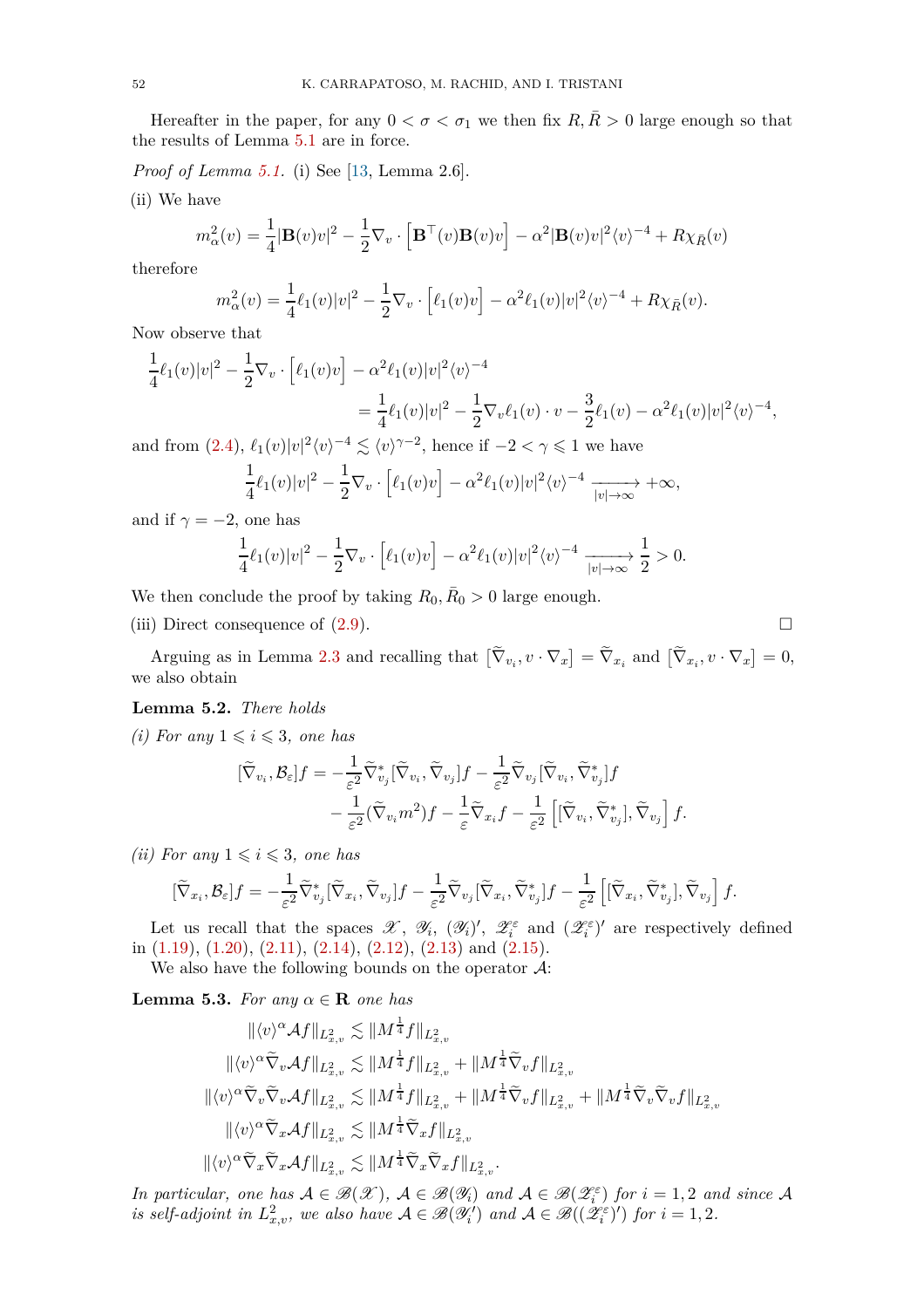*Proof.* The terms coming from  $R\chi_{\bar{R}}$  are easily treated because  $\chi_{\bar{R}}$  has compact support. The first, second and fourth estimates thus directly come from Lemma [2.6.](#page-17-1) The proofs of the other estimates are completely similar and rely on Lemmas [2.4](#page-17-0) and [2.5.](#page-17-2)  $\Box$ 

5.2. **Decay and regularization estimates for**  $S_{\mathcal{B}_{\varepsilon}}$ . In this section we provide several results on the dissipatition and regularization properties of the operator  $\mathcal{B}_{\varepsilon}$ . We start with the dissipative ones.

<span id="page-52-1"></span>**Lemma 5.4.** *Let*  $\sigma \in (0, \sigma_1)$  *(where*  $\sigma_1$  *is defined in* [\(5.5\)](#page-50-1)*). Then for any*  $\alpha \in \mathbf{R}$ *, one has*  $(5.6)$  $\int_{0}^{\alpha} f(x) \int_{0}^{\alpha} \mathcal{B}_{\varepsilon} f(x) dx \leqslant -\frac{\sigma}{\varepsilon^{2}} ||\langle v \rangle^{\alpha} f||^{2}_{L^{2}_{x,v}} - \frac{\kappa}{\varepsilon^{2}} ||\langle v \rangle^{\alpha} f||^{2}_{L^{2}_{x,v}}$ 

<span id="page-52-0"></span>5.6) 
$$
\langle \langle v \rangle^{\alpha} f, \langle v \rangle^{\alpha} \mathcal{B}_{\varepsilon} f \rangle_{L^2_{x,v}} \leqslant -\frac{1}{\varepsilon^2} \| \langle v \rangle^{\alpha} f \|_{L^2_{x,v}}^2 - \frac{1}{\varepsilon^2} \| \langle v \rangle^{\alpha} f \|_{L^2_x(H^1_{v,*})}^2,
$$

*for some constant*  $\kappa > 0$ *. As a consequence, one has for all*  $t \ge 0$ *,* 

$$
||S_{\mathcal{B}_{\varepsilon}}(t)||_{\mathscr{X}\to\mathscr{X}}\leqslant e^{-\sigma t/\varepsilon^2}
$$

*.*

*.*

*.*

*Proof.* We compute:

$$
\left\langle \langle v \rangle^{2\alpha} f, \mathcal{B}_{\varepsilon} f \right\rangle_{L^2_{x,v}} = \left\langle \langle v \rangle^{2\alpha} f, \left\{ -\frac{1}{\varepsilon^2} \widetilde{\nabla}_v^* \widetilde{\nabla}_v f - \frac{1}{\varepsilon^2} m^2 f - \frac{1}{\varepsilon} v \cdot \nabla_x f \right\} \right\rangle_{L^2_{x,v}}
$$
  
= 
$$
-\frac{1}{\varepsilon^2} ||\langle v \rangle^{\alpha} m f||^2_{L^2_{x,v}} - \frac{1}{\varepsilon^2} \left\langle \widetilde{\nabla}_v (\langle v \rangle^{2\alpha} f), \widetilde{\nabla}_v f \right\rangle_{L^2_{x,v}}.
$$

Observing that

$$
\begin{split}\n\left\langle \widetilde{\nabla}_{v}(\langle v \rangle^{2\alpha} f), \widetilde{\nabla}_{v} f \right\rangle_{L_{x,v}^{2}} &= \left\langle \widetilde{\nabla}_{v}(\langle v \rangle^{\alpha} f), \langle v \rangle^{\alpha} \widetilde{\nabla}_{v} f \right\rangle_{L_{x,v}^{2}} + \left\langle (\widetilde{\nabla}_{v} \langle v \rangle^{\alpha}) f, \langle v \rangle^{\alpha} \widetilde{\nabla}_{v} f \right\rangle_{L_{x,v}^{2}} \\
&= \|\widetilde{\nabla}_{v}(\langle v \rangle^{\alpha} f)\|_{L_{x,v}^{2}}^{2} - \left\langle \widetilde{\nabla}_{v}(\langle v \rangle^{\alpha} f), (\widetilde{\nabla}_{v} \langle v \rangle^{\alpha}) f \right\rangle_{L_{x,v}^{2}} + \left\langle (\widetilde{\nabla}_{v} \langle v \rangle^{\alpha}) f, \langle v \rangle^{\alpha} \widetilde{\nabla}_{v} f \right\rangle_{L_{x,v}^{2}} \\
&= \|\widetilde{\nabla}_{v}(\langle v \rangle^{\alpha} f)\|_{L_{x,v}^{2}}^{2} - \|(\widetilde{\nabla}_{v} \langle v \rangle^{\alpha}) f\|_{L_{x,v}^{2}}^{2}\n\end{split}
$$

and recalling that  $m_{\alpha}$  is defined in Lemma [5.1](#page-50-0) so that  $\langle v \rangle^{2\alpha} m_{\alpha}^2 = \langle v \rangle^{2\alpha} m^2 - |\tilde{\nabla}_v \langle v \rangle^{\alpha}|^2$ , we obtain the estimate

$$
\left\langle \langle v \rangle^{2\alpha} f, \mathcal{B}_{\varepsilon} f \right\rangle_{L^2_{x,v}} = -\frac{1}{\varepsilon^2} \| \langle v \rangle^{\alpha} m_{\alpha} f \|_{L^2_{x,v}}^2 - \frac{1}{\varepsilon^2} \| \widetilde{\nabla}_v (\langle v \rangle^{\alpha} f) \|_{L^2_{x,v}}^2
$$

We then conclude the proof of  $(5.6)$  by using the bound by below on  $m_{\alpha}$  of Lemma [5.1.](#page-50-0)

The exponential decay estimate of  $S_{\mathcal{B}_e}$  on  $\mathcal X$  is then a consequence of [\(5.6\)](#page-52-0) together with the fact that  $\nabla_x$  commutes with  $\mathcal{B}_{\varepsilon}$ .

In what follows, we prove regularization results for the semigroup  $S_{\mathcal{B}_{\varepsilon}}$ .

<span id="page-52-2"></span>**Lemma 5.5.** Let  $\sigma \in (0, \sigma_1)$  (where  $\sigma_1$  is defined in [\(5.5\)](#page-50-1)). For any  $t > 0$ , one has

<span id="page-52-4"></span>
$$
(5.7) \t||S_{\mathcal{B}_{\varepsilon}}(t)||_{\mathscr{X}\to\mathscr{Y}_1} \lesssim \frac{\varepsilon}{\sqrt{t}} e^{-\sigma t/\varepsilon^2} \quad \text{and} \quad ||S_{\mathcal{B}_{\varepsilon}}(t)||_{\mathscr{X}\to\mathscr{Z}_1^{\varepsilon}} \lesssim \frac{\varepsilon^3}{t^{3/2}} e^{-\sigma t/\varepsilon^2}
$$

*as well as the dual estimates*

<span id="page-52-5"></span>
$$
(5.8) \t||S_{\mathcal{B}_{\varepsilon}}(t)||_{\mathscr{Y}'_1\to\mathscr{X}} \lesssim \frac{\varepsilon}{\sqrt{t}} e^{-\sigma t/\varepsilon^2} \quad \text{and} \quad ||S_{\mathcal{B}_{\varepsilon}}(t)||_{(\mathscr{Z}_1^{\varepsilon})'\to\mathscr{X}} \lesssim \frac{\varepsilon^3}{t^{3/2}} e^{-\sigma t/\varepsilon^2}.
$$

The proof follows similar ideas as the proof of Proposition [3.4](#page-21-0) but is somewhat simpler because, the operator  $\mathcal{B}_{\varepsilon}$  provides  $1/\varepsilon^2$ -dissipativity and regularity on both macroscopic and microscopic parts of the solution whereas the operator  $\Lambda_{\varepsilon}$  only provided a gain of  $1/\varepsilon^2$ on the microscopic part. We thus do not need to separate microscopic and macroscopic parts when defining our functional that will be a Lyapunov functional for our equation  $\partial_t f = \mathcal{B}_\varepsilon f$  (see [\(B.3\)](#page-70-0)). For sake of completeness, the proof is given in Appendix [B.](#page-69-0)

Using the same method, we can push our previous result up to the next notch of regularity (we only mention the dual results because they are the only ones that will be used in the sequel) and the proof is also postponed to Appendix [B:](#page-69-0)

<span id="page-52-3"></span>**Lemma 5.6.** Let 
$$
\sigma \in (0, \sigma_1)
$$
 (where  $\sigma_1$  is defined in (5.5)). For any  $t > 0$ , one has  
 $||S_{\mathcal{B}_{\varepsilon}}(t)||_{\mathscr{Y}'_{2} \to \mathscr{X}} \lesssim \frac{\varepsilon^{2}}{t} e^{-\sigma t/\varepsilon^{2}}$  and  $||S_{\mathcal{B}_{\varepsilon}}(t)||_{(\mathscr{Z}^{\varepsilon}_{2})' \to \mathscr{X}} \lesssim \frac{\varepsilon^{6}}{t^{3}} e^{-\sigma t/\varepsilon^{2}}$ .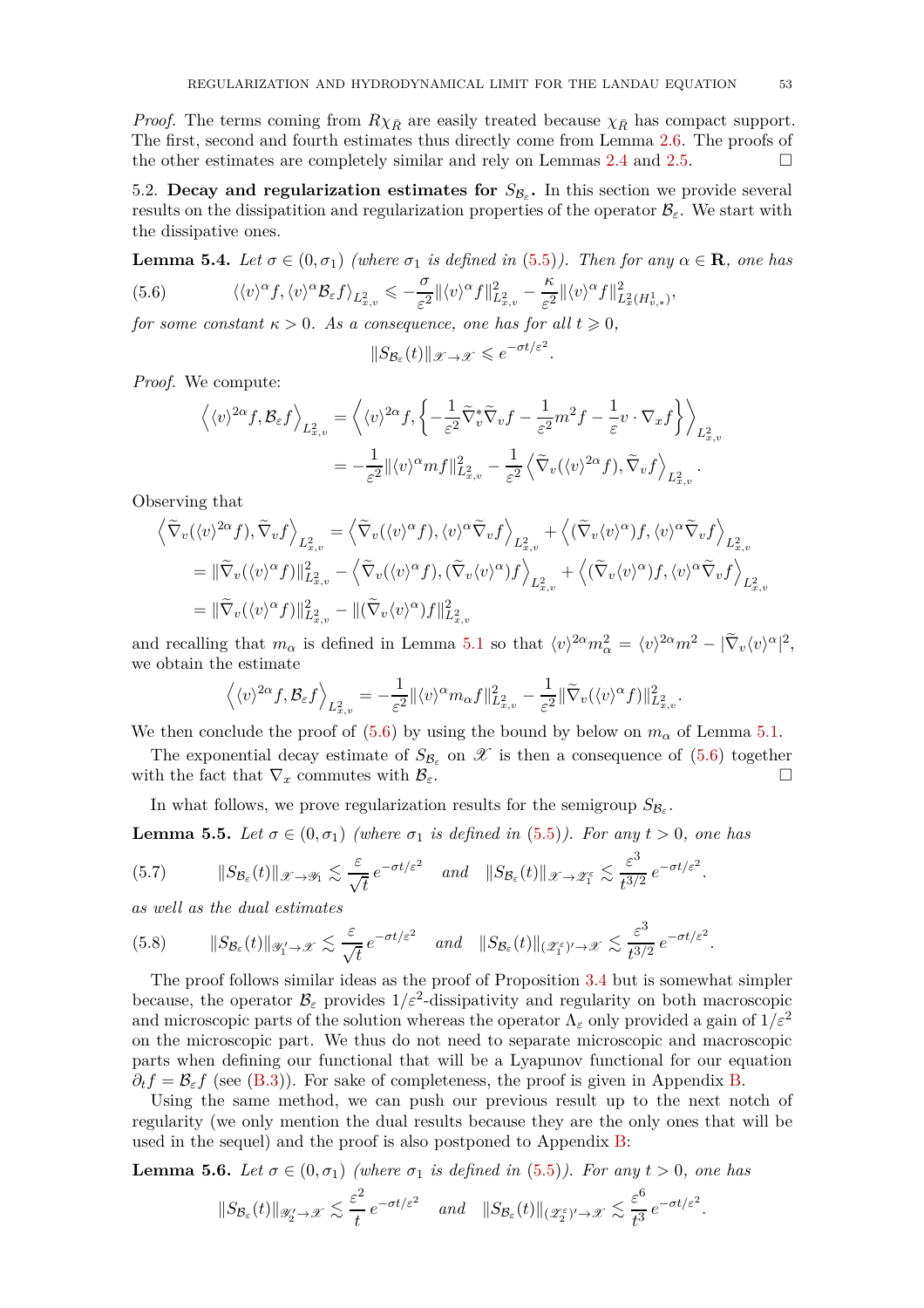We also have the following dissipativity properties, the proof of which relies on the same line of proof as the above regularization results. Indeed, the idea is to use the same functionals without the weights in time. We thus skip the proof since the computations are the same. As previously, the result is only given in the dual framework which will be the only one useful in the sequel.

<span id="page-53-0"></span>**Lemma 5.7.** Let  $\sigma \in (0, \sigma_1)$  (where  $\sigma_1$  is defined in [\(5.5\)](#page-50-1)). For any  $t \geq 0$  and  $i = 1, 2$ , *one has*

$$
\|S_{\mathcal{B}_{\varepsilon}}(t)\|_{(\mathscr{Z}_{i}^{\varepsilon})' \to (\mathscr{Z}_{i}^{\varepsilon})'} \lesssim e^{-\sigma t/\varepsilon^{2}}.
$$

In our forthcoming analysis, we will use an iterated Duhamel formula based on the splitting  $\Lambda_{\varepsilon} = \mathcal{A}_{\varepsilon} + \mathcal{B}_{\varepsilon}$ . We introduce the following definition of convolution of semigroups: If *S*<sup>1</sup> and *S*<sup>2</sup> are two semigroups, their convolution product is defined by

<span id="page-53-3"></span>
$$
S_1 * S_2(t) := \int_0^t S_1(s) S_2(t - s) \, \mathrm{d} s.
$$

We also introduce the semigroups  $V_j^{\varepsilon}(t)$  defined through:

$$
V_0^{\varepsilon}(t) := S_{\mathcal{B}_{\varepsilon}}(t), \quad V_{j+1}^{\varepsilon}(t) := (S_{\mathcal{B}_{\varepsilon}} * \mathcal{A}_{\varepsilon} V_j^{\varepsilon})(t) = (V_j^{\varepsilon} * \mathcal{A}_{\varepsilon} S_{\mathcal{B}_{\varepsilon}})(t), \ j \in \mathbb{N}
$$

so that for any  $n \in \mathbb{N}$  and any  $t \geq 0$ , we have:

(5.9) 
$$
U^{\varepsilon}(t) = \sum_{j=0}^{n} V_j^{\varepsilon}(t) + (V_n^{\varepsilon} * \mathcal{A}_{\varepsilon} U^{\varepsilon})(t).
$$

As a consequence of the previous results on  $A_{\varepsilon}$  and  $B_{\varepsilon}$ , we obtain:

<span id="page-53-1"></span>**Corollary 5.8.** *Let*  $\sigma \in (0, \sigma_1)$  *(where*  $\sigma_1$  *is defined in* [\(5.5\)](#page-50-1)*). For any*  $t > 0$ *, any*  $j \in \mathbb{N}$ and  $i = 1, 2$ , we have:

$$
||V_j^{\varepsilon}(t)||_{\mathscr{X}\to\mathscr{X}} \lesssim e^{-\sigma t/\varepsilon^2} \quad \text{and} \quad ||V_j^{\varepsilon}(t)||_{(\mathscr{Z}_i^{\varepsilon})' \to (\mathscr{Z}_i^{\varepsilon})'} \lesssim e^{-\sigma t/\varepsilon^2}.
$$

*Proof.* Fix  $\sigma \in (0, \sigma_1)$ . The first estimate for  $j = 0$  is given by Lemma [5.4.](#page-52-1) We then argue by induction and thus suppose that the property is satisfies for some  $j \in \mathbb{N}$ . Then, we consider  $\sigma' \in (\sigma, \sigma_1)$ . From Lemmas [5.3](#page-51-0) and [5.4](#page-52-1) and the induction hypothesis, we have:

$$
||V_{j+1}^{\varepsilon}(t)||_{\mathscr{X}\to\mathscr{X}} \lesssim \frac{1}{\varepsilon^2} \int_0^t ||S_{\mathcal{B}_{\varepsilon}}(s)||_{\mathscr{X}\to\mathscr{X}} ||\mathcal{A}||_{\mathscr{X}\to\mathscr{X}} ||V_j^{\varepsilon}(t-s)||_{\mathscr{X}\to\mathscr{X}} ds
$$
  

$$
\lesssim \frac{1}{\varepsilon^2} \int_0^t e^{-\sigma' s/\varepsilon^2} e^{-\sigma(t-s)/\varepsilon^2} ds \lesssim \frac{1}{\varepsilon^2} e^{-\sigma t/\varepsilon^2} \int_0^t e^{-(\sigma'-\sigma)s/\varepsilon^2} ds \lesssim e^{-\sigma t/\varepsilon^2}.
$$

The second estimate can be proven in a similar way by using Lemmas [5.3](#page-51-0) and [5.7.](#page-53-0)  $\Box$ 

<span id="page-53-2"></span>**Corollary 5.9.** *Let*  $\sigma \in (0, \sigma_1)$  *(where*  $\sigma_1$  *is defined in* [\(5.5\)](#page-50-1)*). For any*  $t > 0$  *and any*  $j \in$ **N***, we have:*

$$
||V_j^\varepsilon(t)||_{(\mathscr Z_1^\varepsilon)'\to \mathscr X}\lesssim \frac{\varepsilon^{3-2j}}{t^{\frac{3-2j}{2}}}e^{-\sigma t/\varepsilon^2}\quad \text{and}\quad ||V_j^\varepsilon(t)||_{(\mathscr Z_2^\varepsilon)'\to \mathscr X}\lesssim \frac{\varepsilon^{6-2j}}{t^{3-j}}e^{-\sigma t/\varepsilon^2}.
$$

*Proof.* Fix  $\sigma \in (0, \sigma_1)$ . We focus on the proof of the first estimate, the second one is treated in a similar way. We proceed by induction. The case  $j = 0$  is given by Lemma [5.5.](#page-52-2) Suppose then that the estimate holds for some  $j \in \mathbb{N}$  and consider  $\sigma' \in (\sigma, \sigma_1)$ . From Lemmas [5.3](#page-51-0)[-5.4,](#page-52-1) Corollary [5.8](#page-53-1) and the induction hypothesis, we have:

$$
\|V_{j+1}^{\varepsilon}(t)\|_{(\mathscr{Z}_{1}^{\varepsilon})'\to\mathscr{X}} \lesssim \int_{0}^{t/2} \|S_{\mathcal{B}_{\varepsilon}}(s)\|_{\mathscr{X}\to\mathscr{X}} \|\mathcal{A}_{\varepsilon}\|_{\mathscr{X}\to\mathscr{X}} \|V_{j}^{\varepsilon}(t-s)\|_{(\mathscr{Z}_{1}^{\varepsilon})'\to\mathscr{X}} ds + \int_{t/2}^{t} \|V_{j}^{\varepsilon}(s)\|_{(\mathscr{Z}_{1}^{\varepsilon})'\to\mathscr{X}} \|\mathcal{A}_{\varepsilon}\|_{(\mathscr{Z}_{1}^{\varepsilon})'\to(\mathscr{Z}_{1}^{\varepsilon})'} \|S_{\mathcal{B}_{\varepsilon}}(t-s)\|_{(\mathscr{Z}_{1}^{\varepsilon})'\to(\mathscr{Z}_{1}^{\varepsilon})'} ds \leq \frac{1}{\varepsilon^{2}} \int_{0}^{t/2} e^{-\sigma' s/\varepsilon^{2}} \frac{\varepsilon^{3-2j}}{(t-s)^{\frac{3-2j}{2}}} e^{-\sigma(t-s)/\varepsilon^{2}} ds + \frac{1}{\varepsilon^{2}} \int_{t/2}^{t} \frac{\varepsilon^{3-2j}}{s^{\frac{3-2j}{2}}} e^{-\sigma' s/\varepsilon^{2}} e^{-\sigma(t-s)/\varepsilon^{2}} ds.
$$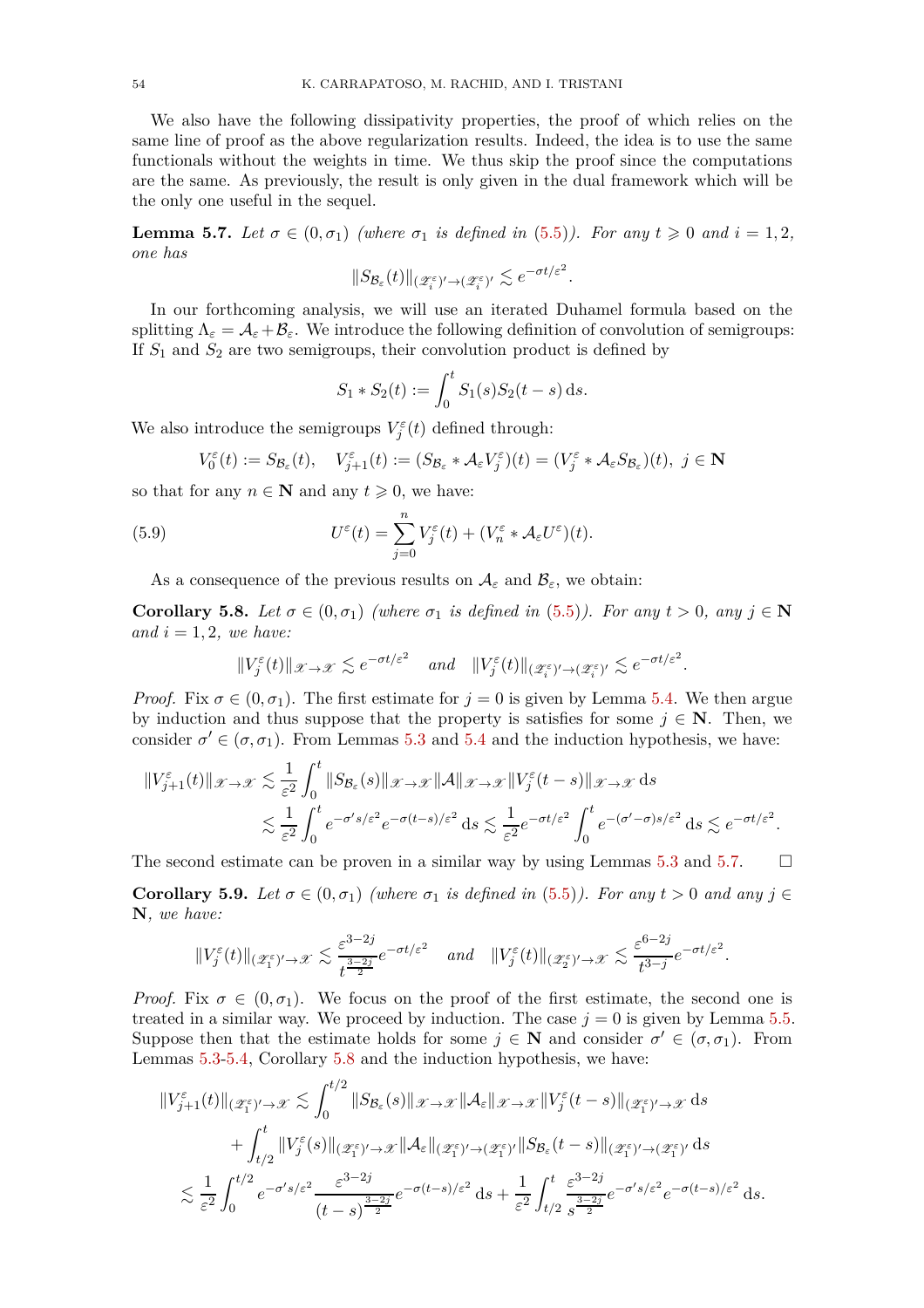From this, we deduce that

$$
||V_{j+1}^{\varepsilon}(t)||_{(\mathscr{Z}_{1}^{\varepsilon})'\to\mathscr{X}} \lesssim e^{-\sigma t/\varepsilon^{2}} \varepsilon^{1-2j} \left( \int_{0}^{t/2} \frac{ds}{(t-s)^{\frac{3-2j}{2}}} + \int_{t/2}^{t} \frac{ds}{s^{\frac{3-2j}{2}}} \right) \lesssim \frac{\varepsilon^{1-2j}}{t^{\frac{1-2j}{2}}} e^{-\sigma t/\varepsilon^{2}},
$$

which yields the wanted result.

5.3. **Spectral study in Fourier space.** We denote by  $\mathcal{F}_x$  the Fourier transform in  $x \in$  $\mathbf{T}^3$  with  $\xi \in \mathbf{Z}^3$  its dual variable. Since we will only be working with Fourier transform in  $x$ , we will also interchangeably use the classical "hat" notation. Moreover, to lighten the reading, for any operator that acts only on velocity, with a little abuse of notation, we will omit the "hat" in the notation for its *x*-wise Fourier transform.

In this part, we are going to look at the Fourier transform in  $x \in \mathbf{T}^3$  of the operator  $\Lambda_1$ :

$$
\widehat{\Lambda}_1(\xi) := -i\,\xi\cdot v + L
$$

and study the spectrum of  $\hat{\Lambda}_1(\xi)$  for  $\xi \in \mathbb{Z}^3$ . This type of analysis was initiated in [\[51,](#page-79-1) [14,](#page-78-2) [21\]](#page-78-3) for the Boltzmann equation for hard spheres and then with hard cutoff potentials (see also [\[57\]](#page-80-1)). In [\[59\]](#page-80-0), Yang and Yu were then able to adapt it to more general kinetic equations including the linearized Landau one for hard and moderately soft potentials.

Roughly speaking, for small frequencies, the spectrum of  $\Lambda_1(\xi)$  is a perturbation of the one of the homogeneous collision operator *L* (which acts only on velocity). As already mentioned, in the case of hard and moderately soft potentials ( $\gamma \geq -2$ ), the operator *L* has a spectral gap and in [\[59\]](#page-80-0), the authors then prove that for small frequencies  $\xi$ , the spectrum of  $\Lambda_1(\xi)$  is made of "small" eigenvalues around 0 in the right part of the plan. They also provide Taylor expansions of those eigenvalues as well as for their associated projectors. For large frequencies, they prove that the operator  $\Lambda_1(\xi)$  has no spectrum in some suitable right part of the plan. All those spectral results provide a decomposition of the semigroup which is given in Lemma [5.10.](#page-54-0)

In what follows, we write

$$
\widehat{U}^{\varepsilon}(t) = \mathcal{F}_x U^{\varepsilon}(t) \mathcal{F}_x^{-1}
$$

so that  $\hat{U}^{\varepsilon}$  is the semigroup associated with the operator

<span id="page-54-1"></span>
$$
\widehat{\Lambda}_{\varepsilon}(\xi) := \frac{1}{\varepsilon^2}(-i\varepsilon \xi \cdot v + L).
$$

We also introduce the bilinear operator  $\Psi^{\varepsilon}(t)$  defined by

(5.10) 
$$
\Psi^{\varepsilon}(t)(f_1, f_2) := \frac{1}{\varepsilon} \int_0^t U^{\varepsilon}(t-s) \Gamma(f_1(s), f_2(s)) ds.
$$

We recall that *χ* is a fixed, compactly supported function of the interval  $(-1, 1)$ , equal to one on [−1*/*2*,* 1*/*2].

<span id="page-54-0"></span>**Lemma 5.10.** *There exists*  $\kappa > 0$  *such that one can write* 

$$
U^{\varepsilon}(t) = \sum_{j=1}^{4} U^{\varepsilon}_{j}(t) + U^{\varepsilon \sharp}(t)
$$
  
\nwith  $\widehat{U}^{\varepsilon}_{j}(t,\xi) := \widehat{U}_{j}\Big(\frac{t}{\varepsilon^{2}}, \varepsilon \xi\Big)$  and  $\widehat{U}^{\varepsilon \sharp}(t,\xi) := \widehat{U}^{\sharp}\Big(\frac{t}{\varepsilon^{2}}, \varepsilon \xi\Big),$ 

*where for*  $1 \leq i \leq 4$ *,* 

$$
\widehat{U}_j(t,\xi) := \chi\left(\frac{|\xi|}{\kappa}\right) e^{t\lambda_j(\xi)} P_j(\xi)
$$

*with*  $\lambda_i$  *satisfying* 

(5.11) 
$$
\lambda_j(\xi) = i\alpha_j |\xi| - \beta_j |\xi|^2 + \gamma_j(|\xi|),
$$

$$
\alpha_1 > 0, \quad \alpha_2 > 0, \quad \alpha_3 = \alpha_4 = 0, \quad \beta_j > 0,
$$

$$
\gamma_j(|\xi|) = |\xi| \to 0 \text{ } O(|\xi|^3) \quad \text{and} \quad \gamma_j(|\xi|) \leq \beta_j |\xi|^2 / 2 \quad \text{for} \quad |\xi| \leq \kappa,
$$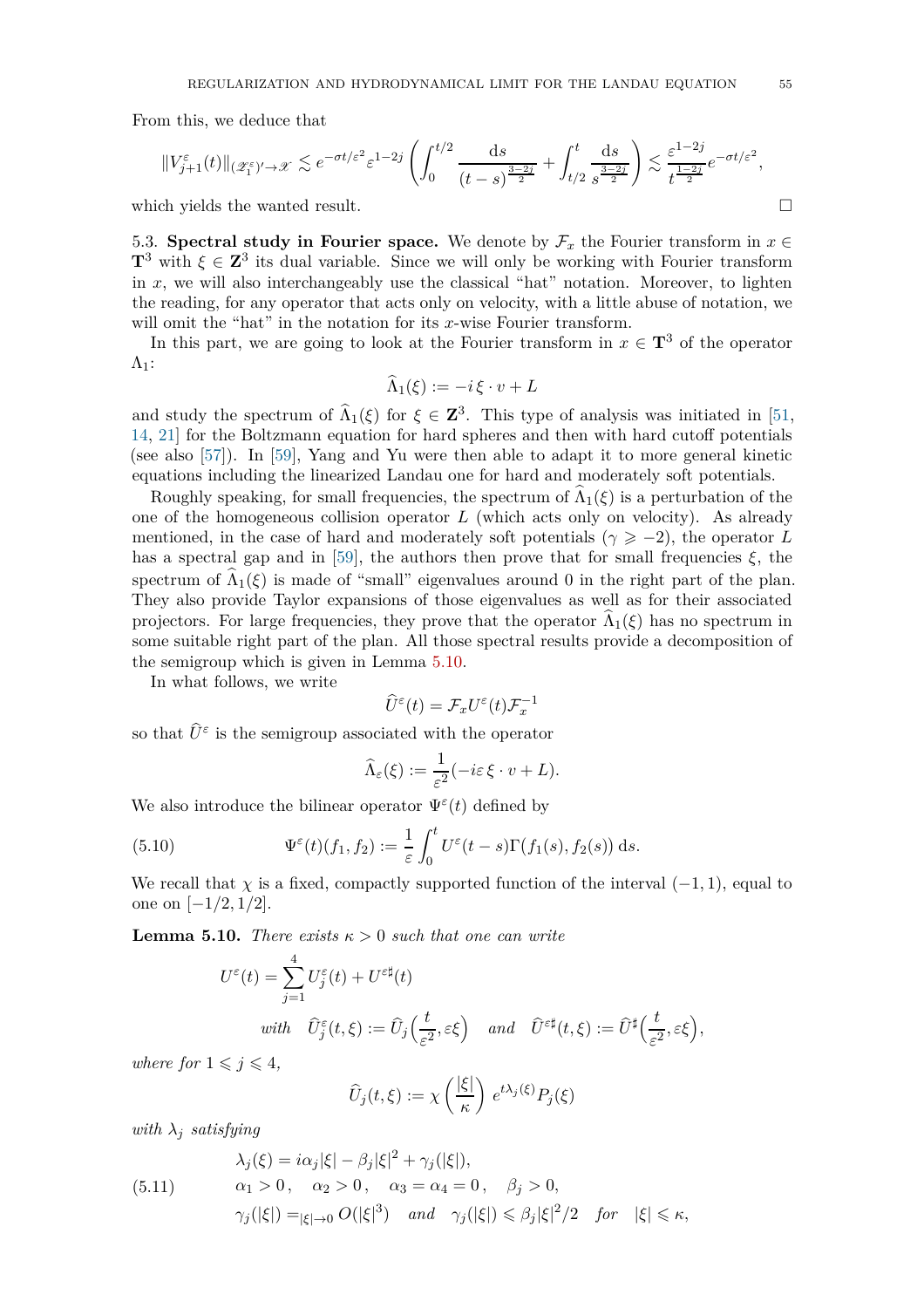*and*

$$
P_j(\xi) = P_j^0\left(\frac{\xi}{|\xi|}\right) + |\xi| P_j^1\left(\frac{\xi}{|\xi|}\right) + |\xi|^2 P_j^2(\xi),
$$

 $w$ *ith*  $P_j^n$  bounded linear operators on  $L_v^2$  with operator norms uniform for  $|\xi| \leq \kappa$ .

*We also have that the orthogonal projector*  $\pi$  *onto* Ker *L* (see [\(1.12\)](#page-3-0)) satisfies

$$
\pi = \sum_{j=1}^{4} P_j^0 \left( \frac{\xi}{|\xi|} \right)
$$

*and is independent of*  $\xi/|\xi|$ *.* 

Moreover,  $P_j^0(\xi/|\xi|)$ ,  $P_j^1(\xi/|\xi|)$  and  $P_j^2(\xi)$  are bounded from  $L_v^2$  into  $L_v^2(\langle v\rangle^{\ell})$  uniformly  $in$   $|\xi| \leq \kappa$  *for any*  $\ell \geq 0$ *.* 

*Finally, for any*  $\ell \geqslant 0$ ,  $\hat{U}^{\sharp}$  *satisfies* 

(5.12) 
$$
\|\widehat{U}^{\sharp}\|_{L^2_v(\langle v \rangle^{\ell}) \to L^2_v(\langle v \rangle^{\ell})} \leq C e^{-\alpha t}
$$

*for some positive constants*  $C$  *and*  $\alpha$  *independent* of  $t$  *and*  $\xi$ *.* 

*Proof.* The decomposition of  $\hat{U}^{\varepsilon}(t)$  follows that of  $\hat{U}^1(t)$ : We recall that according to [\[59,](#page-80-0) Theorem 3.2 and Remark 5.2], one can write

<span id="page-55-0"></span>
$$
\widehat{U}^{1}(t,\xi) = \sum_{j=1}^{4} \widehat{U}_{j}(t,\xi) + \widehat{U}^{\sharp}(t,\xi),
$$

where for  $1 \leq j \leq 4$ ,

$$
\widehat{U}_j(t,\xi) := \chi\left(\frac{|\xi|}{\kappa}\right) e^{t\lambda_j(\xi)} P_j(\xi)
$$

and  $\lambda_j(\xi) \in \mathbf{C}$  are the eigenvalues of  $\widehat{\Lambda}_1(\xi)$  with associated eigenprojections  $P_j(\xi)$  on  $L^2_v$ , satisfying the expansions stated in the lemma. The fact that  $\pi = \sum_{j=1}^{4} P_j^0$  *ξ* |*ξ*| also comes from [\[59,](#page-80-0) Theorem 3.2].

Let us now prove that  $P_j^0(\xi/|\xi|), P_j^1(\xi/|\xi|)$  and  $P_j^2(\xi)$  are bounded from  $L^2_v$  into  $L^2_v(\langle v \rangle^{\ell})$ uniformly in  $|\xi| \leq \kappa$  for any  $\ell \geq 0$ . We first prove that this property is satisfied for  $P_j(\xi)$ . Recall that for  $|\xi| \leq \kappa$ ,

$$
\widehat{\Lambda}_1(\xi)P_j(\xi) = \lambda_j(\xi)P_j(\xi).
$$

Thanks to the splitting  $\Lambda_1 = \mathcal{A}_1 + \mathcal{B}_1$  introduced in Section [5,](#page-50-2) denoting  $\mathcal{B}_1(\xi) := -i\xi \cdot v + \mathcal{B}_1$ , we have for  $|\xi| \leq \kappa$ :

$$
P_j(\xi) = (\lambda_j(\xi) - \widehat{\mathcal{B}}_1(\xi))^{-1} \mathcal{A}_1 P_j(\xi).
$$

The dissipative properties of  $\mathcal{B}_1$  in  $L^2_v(\langle v \rangle^{\ell})$  and the regularization properties of  $\mathcal{A}_1$  (from  $L^2_v$ into  $L_v^2(\langle v \rangle^{\ell})$  established respectively in Lemmas [5.4](#page-52-1) and [5.3](#page-51-0) and the fact that from [\[59,](#page-80-0) Theorem 3.2, we already know that  $P_j(\xi)$  is uniformly bounded in  $|\xi| \leq \kappa$  from  $L^2_v$  into itself, imply that  $P_j(\xi)$  is bounded from  $L^2_v$  into  $L^2_v(\langle v \rangle^{\ell})$  for any  $\ell \geq 0$  and uniformly in  $|\xi| \leq \kappa$ . To conclude that the same properties hold for  $P_j^0(\xi/|\xi|)$ ,  $P_j^1(\xi/|\xi|)$  and  $P_j^2(\xi)$ , we notice that  $P_j^0(\xi/|\xi|)$ ,  $P_j^1(\xi/|\xi|)$  are given by explicit formula (see the proof of Theo-rem 3.2 in [\[59\]](#page-80-0)) that clearly define bounded operators from  $L_v^2$  into  $L_v^2({\langle v \rangle}^{\ell})$  for  $|\xi| \leq \kappa$ .

Finally, the estimate  $(5.12)$  comes from [\[59,](#page-80-0) Remark 5.2] for  $\ell = 0$ . We can also prove it for any  $\ell \geq 0$  thanks to Duhamel formula applied with the splitting  $\Lambda_1 = A_1 + B_1$ introduced in Section [5.](#page-50-2) We write that

$$
U^{\sharp}(t) = U^{1}(t)\mathcal{F}_{x}^{-1} \left( \mathrm{Id} - \chi \left( \frac{|\xi|}{\kappa} \right) e^{t\lambda_{j}(\xi)} P_{j}(\xi) \right) \mathcal{F}_{x}
$$
  
= 
$$
\left( S_{\mathcal{B}_{1}}(t) + (S_{\mathcal{B}_{1}} * \mathcal{A}_{1} U^{1})(t) \right) \mathcal{F}_{x}^{-1} \left( \mathrm{Id} - \chi \left( \frac{|\xi|}{\kappa} \right) e^{t\lambda_{j}(\xi)} P_{j}(\xi) \right) \mathcal{F}_{x}.
$$

We are able to get the wanted estimate in  $L_v^2(\langle v \rangle^{\ell})$  thanks to the uniform boundedness  $|f(x)| \leq \kappa$  of the projectors  $P_j(\xi)$  in  $L^2_v$ , the dissipativity properties of  $\mathcal{B}_1$  in  $L^2_v(\langle v \rangle^{\ell})$ and the regularization properties of  $\mathcal{A}_1$  (from  $L^2_v$  to  $L^2_v(\langle v \rangle^{\ell})$ ) established respectively in Lemmas [5.4](#page-52-1) and [5.3.](#page-51-0)  $\Box$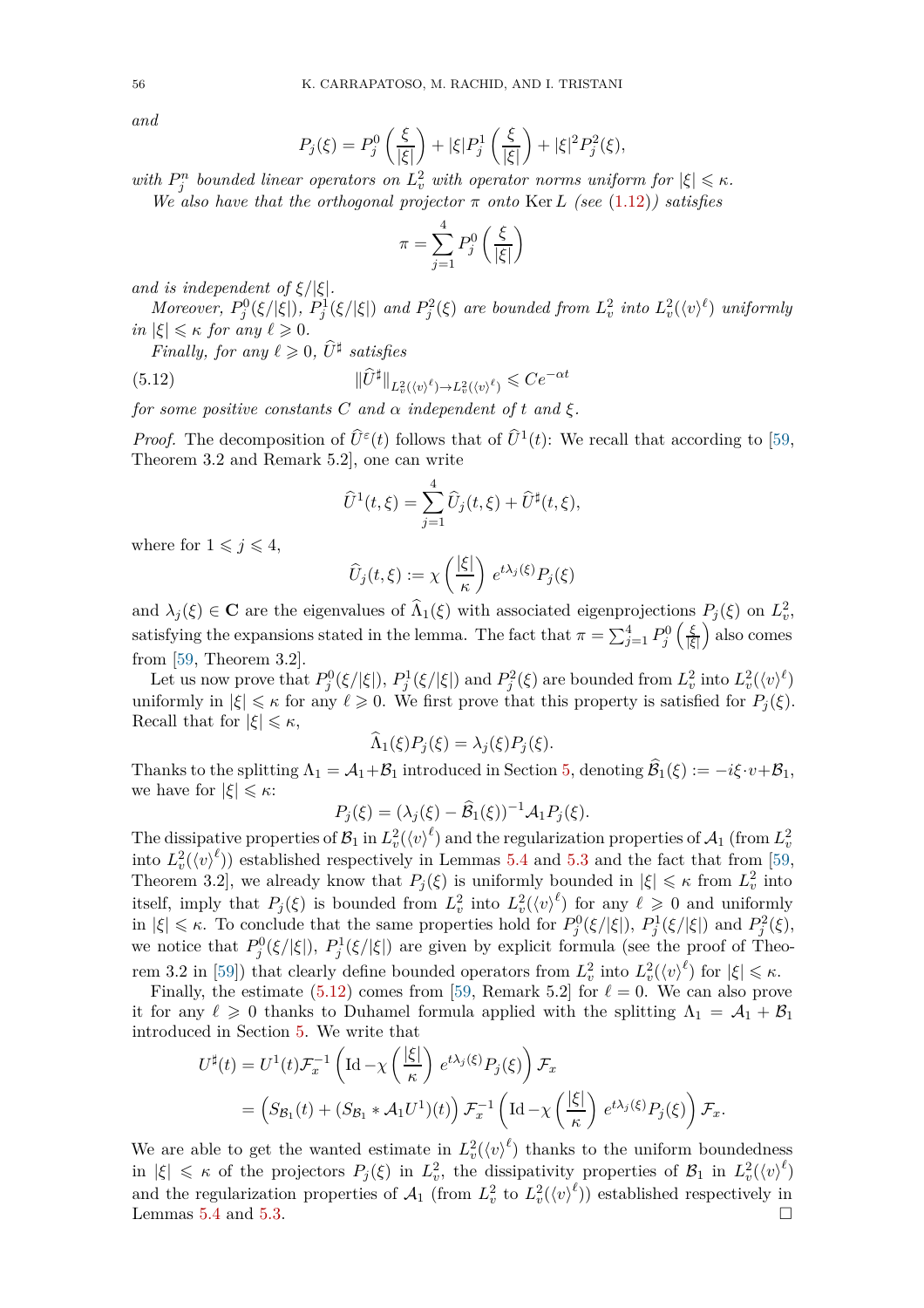<span id="page-56-0"></span>*Remark* 5.11*.* Denoting

(5.13) 
$$
\widetilde{P}_j\left(\xi,\frac{\xi}{|\xi|}\right) := P_j^1\left(\frac{\xi}{|\xi|}\right) + |\xi|P_j^2(\xi)
$$

for  $1 \leqslant j \leqslant 4$ , we can further split  $\hat{U}^{\varepsilon}_{j}(t)$  into four parts (a main part and three remainder terms):

$$
U_j^{\varepsilon} = U_{j0}^{\varepsilon} + U_{j0}^{\varepsilon \sharp} + U_{j1}^{\varepsilon} + U_{j2}^{\varepsilon}
$$

where

$$
\begin{split} &\widehat{U}_{j0}^{\varepsilon}(t,\xi):=e^{i\alpha_j|\xi|\frac{t}{\varepsilon}-\beta_j t|\xi|^2}P_j^0\left(\frac{\xi}{|\xi|}\right),\\ &\widehat{U}_{j0}^{\varepsilon\sharp}(t,\xi):=\left(\chi\left(\frac{\varepsilon|\xi|}{\kappa}\right)-1\right)e^{i\alpha_j|\xi|\frac{t}{\varepsilon}-\beta_j t|\xi|^2}P_j^0\left(\frac{\xi}{|\xi|}\right),\\ &\widehat{U}_{j1}^{\varepsilon}(t,\xi):=\chi\left(\frac{\varepsilon|\xi|}{\kappa}\right)e^{i\alpha_j|\xi|\frac{t}{\varepsilon}-\beta_j t|\xi|^2}\left(e^{t\frac{\gamma_j(\varepsilon|\xi|)}{\varepsilon^2}}-1\right)P_j^0\left(\frac{\xi}{|\xi|}\right),\\ &\widehat{U}_{j2}^{\varepsilon}(t,\xi):=\chi\left(\frac{\varepsilon|\xi|}{\kappa}\right)e^{i\alpha_j|\xi|\frac{t}{\varepsilon}-\beta_j t|\xi|^2+t\frac{\gamma_j(\varepsilon|\xi|)}{\varepsilon^2}}\varepsilon|\xi|\widetilde{P}_j\left(\varepsilon\xi,\frac{\xi}{|\xi|}\right). \end{split}
$$

One can notice that  $U_{30} := U_{30}^{\varepsilon}$  and  $U_{40} := U_{40}^{\varepsilon}$  do not depend on  $\varepsilon$  since  $\alpha_3 = \alpha_4 = 0$ . We set

$$
U := U_{30} + U_{40}.
$$

We shall see that the operator  $U(t)$  is in some sense the limit of  $U^{\varepsilon}(t)$  (see Lemma [5.14\)](#page-57-0).

The decomposition of the semigroup  $U^{\varepsilon}(t)$  also gives us a decomposition of the operator  $\Psi_{\varepsilon}(t)$  defined in [\(5.10\)](#page-54-1) (see [\[23,](#page-78-4) Lemma A.4] and its proof).

**Lemma 5.12.** *The following decomposition holds*

$$
\Psi^\varepsilon = \sum_{j=1}^4 \Psi_j^\varepsilon + \Psi^{\varepsilon \sharp}
$$

*with*

$$
\widehat{\Psi}^{\varepsilon\sharp}(t)(f_1,f_2) := \frac{1}{\varepsilon} \int_0^t \widehat{U}^{\varepsilon\sharp}(t-s) \widehat{\Gamma}(f_1(s),f_2(s)) \,ds
$$

*and*

$$
\Psi_j^\varepsilon = \Psi_{j0}^\varepsilon + \Psi_{j0}^{\varepsilon\sharp} + \Psi_{j1}^\varepsilon + \Psi_{j2}^\varepsilon
$$

*where*

$$
\mathcal{F}_{x}\left(\Psi_{j0}^{\varepsilon}(t)(f,f)\right)(\xi) := \int_{0}^{t} e^{i\alpha_{j}|\xi|^{\frac{t-s}{\varepsilon}-\beta_{j}(t-s)|\xi|^{2}}|\xi|P_{j}^{1}\left(\frac{\xi}{|\xi|}\right)\widehat{\Gamma}(f_{1},f_{2})(s)ds,
$$
\n
$$
\mathcal{F}_{x}\left(\Psi_{j0}^{\varepsilon\sharp}(t)(f,f)\right)(\xi) := \left(\chi\left(\frac{\varepsilon|\xi|}{\kappa}\right)-1\right)\int_{0}^{t} e^{i\alpha_{j}|\xi|^{\frac{t-s}{\varepsilon}-\beta_{j}(t-s)|\xi|^{2}}|\xi|P_{j}^{1}\left(\frac{\xi}{|\xi|}\right)\widehat{\Gamma}(f_{1},f_{2})(s)ds,
$$
\n
$$
\mathcal{F}_{x}\left(\Psi_{j1}^{\varepsilon}(t)(f,f)\right)(\xi)
$$
\n
$$
:= \chi\left(\frac{\varepsilon|\xi|}{\kappa}\right)\int_{0}^{t} e^{i\alpha_{j}|\xi|^{\frac{t-s}{\varepsilon}-\beta_{j}(t-s)|\xi|^{2}}\left(e^{(t-s)\frac{\gamma_{j}(\varepsilon|\xi|)}{\varepsilon^{2}}}-1\right)|\xi|P_{j}^{1}\left(\frac{\xi}{|\xi|}\right)\widehat{\Gamma}(f_{1},f_{2})(s)ds,
$$
\n
$$
\mathcal{F}_{x}\left(\Psi_{j2}^{\varepsilon}(t)(f,f)\right)(\xi)
$$
\n
$$
:= \chi\left(\frac{\varepsilon|\xi|}{\kappa}\right)\int_{0}^{t} e^{i\alpha_{j}|\xi|^{\frac{t-s}{\varepsilon}-\beta_{j}(t-s)|\xi|^{2}+(t-s)\frac{\gamma_{j}(\varepsilon|\xi|)}{\varepsilon^{2}}}\varepsilon|\xi|^{2}P_{j}^{2}(\varepsilon\xi)\widehat{\Gamma}(f_{1},f_{2})(s)ds.
$$

<span id="page-56-1"></span>*Remark* 5.13*.* Let us notice that as in Remark [5.11,](#page-56-0) there holds

 $\Psi_{30}^{\varepsilon} = \Psi_{30}$  and  $\Psi_{40}^{\varepsilon} = \Psi_{40}$ 

and we set

$$
\Psi:=\Psi_{30}+\Psi_{40}.
$$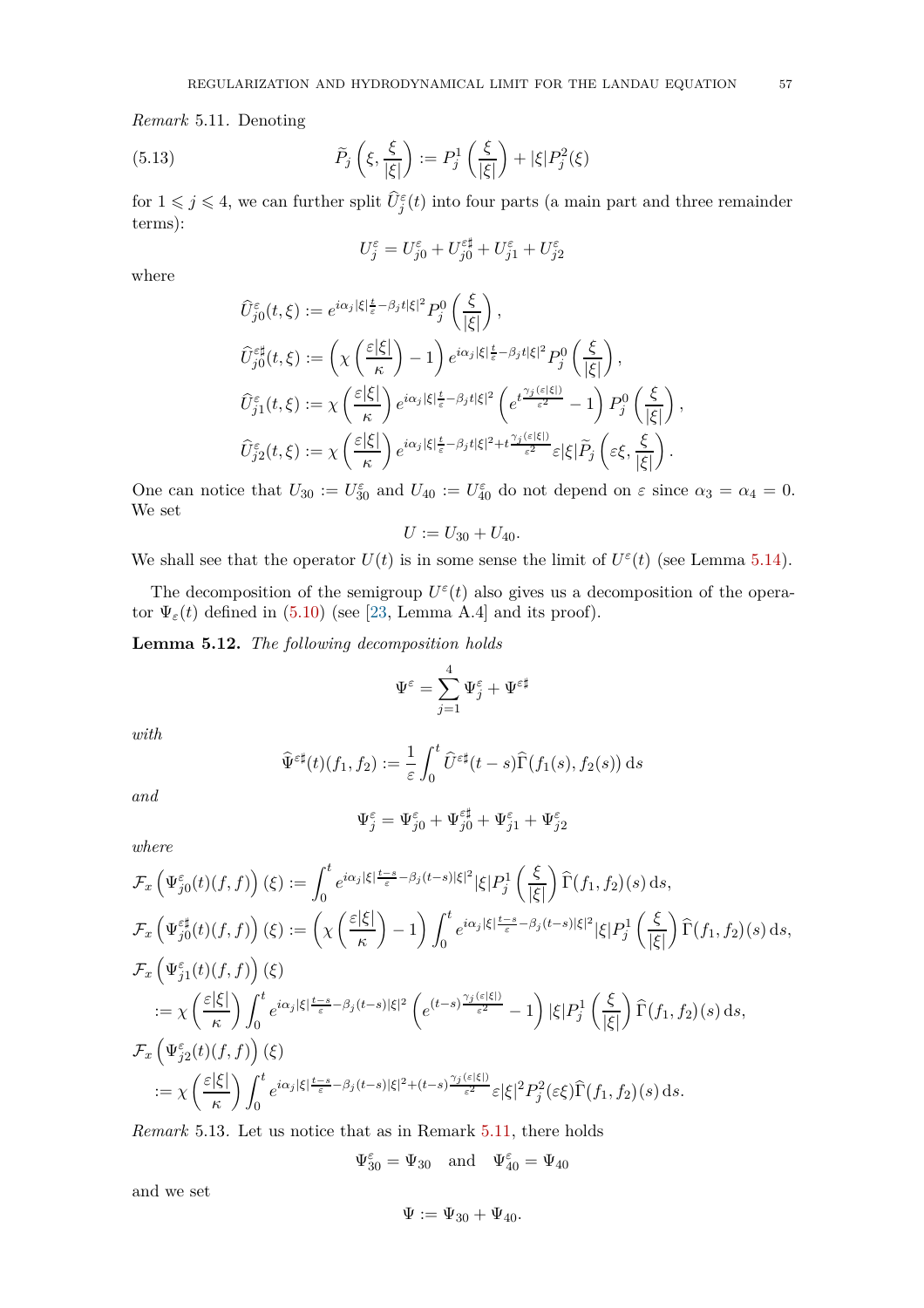<span id="page-57-2"></span>5.4. **Limit operators**  $U(t)$  and  $\Psi(t)$ . The following lemma studies the limit of  $U^{\varepsilon}(t)$ as  $\varepsilon$  goes to 0, its proof is completely similar as the one of [\[23,](#page-78-4) Lemma 3.5], the only difference being that we use that the projectors are bounded from  $L_v^2$  into  $L_v^2(\langle v \rangle^{3(\frac{\gamma}{2}+1)})$ (see Lemma [5.10\)](#page-54-0), we thus skip the proof.

<span id="page-57-0"></span>**Lemma 5.14.** *Let f be a well-prepared data as defined in* [\(1.25\)](#page-6-0)*. Then, we have that*  $(5.14)$  $\int_{0}^{\varepsilon} (t) - U(t) f \Vert_{L_{t}^{\infty}(\mathscr{X})} \lesssim \Vert f \Vert_{H_{x}^{3} L_{v}^{2}}$ 

*and*

(5.15) 
$$
\| (U^{\varepsilon}(t) - U(t)) f \|_{L_t^{\infty}(\mathcal{X})} \lesssim \varepsilon \| f \|_{H_x^4 L_v^2}.
$$

In the following lemma, we study the convergence of  $\Psi^{\varepsilon}(t)(f, f)$  towards  $\Psi(t)(f, f)$ when  $f$  is a well-prepared data and its associated macroscopic quantities solve the limit system  $(1.24)$ . The proof is similar to the one of [\[23,](#page-78-4) Lemma 4.1], we thus omit the proof (notice that this result relies on refined estimates on quantities related to *f* that can be found in  $[23,$  Lemmas B.6 and B.7]).

<span id="page-57-3"></span>**Lemma 5.15.** *Consider f a well-prepared data as defined in* [\(1.25\)](#page-6-0) *with associated macroscopic quantities solving the limit system* [\(1.24\)](#page-6-1) *on* **R**<sup>+</sup> *and with mean free initial data*  $(\rho_0, u_0, \theta_0) \in H_x^3$  and associated kinetic distribution  $f_0 \in \mathcal{X}$  (as in [\(1.27\)](#page-7-0)) satisfying  $||f_0||_{\mathscr{X}} \leq \eta_1$  *(so that f is defined globally in time), then* 

$$
\|\Psi^\varepsilon(t)(f,f)-\Psi(t)(f,f)\|_{L^\infty_t(\mathscr X)}\lesssim \varepsilon\, C(\|f_0\|_{H^3_xL^2_v}),
$$

*where*  $C(\|f_0\|_{H^3_x L^2_v})$  *is a constant only depending on*  $\|f_0\|_{H^3_x L^2_v}$ .

5.5. **Decay estimates on the linearized Landau semigroup.** We recall that  $\pi$  is the projector onto the kernel of *L* and is given in [\(1.12\)](#page-3-0) and that the spaces  $\mathscr{Y}_1$  and  $(\mathscr{Z}_i^{\varepsilon})'$  are respectively defined in  $(1.20)$  and  $(2.15)$ . From Lemma [5.10,](#page-54-0) as in [\[23,](#page-78-4) Lemma 3.2], we can prove some new decay estimates on the linearized Landau semigroup:

<span id="page-57-1"></span>**Lemma 5.16.** *Let*  $\sigma_2 := \min(\alpha, \beta_1, \ldots, \beta_4)$  *(where*  $\alpha$  *and*  $\beta_j$  *for*  $j = 1, \ldots, 4$  *are defined in Lemma* [5.10\)](#page-54-0)*.* Then, for any  $\sigma \in (0, \sigma_2)$ , we have

$$
||U^{\varepsilon}(t)(\mathrm{Id}-\pi)||_{\mathscr{X}\to\mathscr{X}}\lesssim \varepsilon \,\frac{e^{-\sigma t}}{\sqrt{t}},\quad \forall\, t>0.
$$

Combining this with Corollaries [5.8](#page-53-1)[-5.9,](#page-53-2) one can deduce the following result which mixes decay and regularization estimates:

<span id="page-57-4"></span>**Corollary 5.17.** *For any*  $\sigma \in (0, \min(\sigma_1, \sigma_2))$ *, there holds* 

$$
||U^{\varepsilon}(t)(\mathrm{Id}-\pi)||_{\mathscr X\to\mathscr Y_1}\lesssim \varepsilon\,\frac{e^{-\sigma t}}{\sqrt t},\quad\forall\,t>0,
$$

*where*  $\sigma_1$  *is defined in* [\(5.5\)](#page-50-1) *and*  $\sigma_2$  *in Lemma [5.16.](#page-57-1)* 

*Proof.* Let  $\sigma \in (0, \min(\sigma_1, \sigma_2))$ . From Duhamel formula, we have:

$$
U^{\varepsilon}(t)(\mathrm{Id} - \pi) = S_{\mathcal{B}_{\varepsilon}}(t)(\mathrm{Id} - \pi) + (S_{\mathcal{B}_{\varepsilon}} * \mathcal{A}_{\varepsilon}U^{\varepsilon})(t)(\mathrm{Id} - \pi).
$$

From Lemma [5.5,](#page-52-2) since  $\sigma < \sigma_1$ , we have:

$$
||S_{\mathcal{B}_{\varepsilon}}(t)(\mathrm{Id}-\pi)||_{\mathscr{X}\to\mathscr{Y}_1}\lesssim \varepsilon\frac{e^{-\sigma t}}{\sqrt{t}}||\mathrm{Id}-\pi||_{\mathscr{X}\to\mathscr{X}}\lesssim \varepsilon\frac{e^{-\sigma t}}{\sqrt{t}}.
$$

For the second term, we use Lemmas [5.3](#page-51-0) and [5.5:](#page-52-2)

$$
\begin{aligned} \|(S_{\mathcal{B}_{\varepsilon}} * \mathcal{A}_{\varepsilon} U^{\varepsilon})(t)(\mathrm{Id} - \pi) \|_{\mathscr{X} \to \mathscr{Y}_{1}} &\lesssim \int_{0}^{t} \|S_{\mathcal{B}_{\varepsilon}}(t-s) \mathcal{A}_{\varepsilon} U^{\varepsilon}(s)(\mathrm{Id} - \pi) \|_{\mathscr{X} \to \mathscr{Y}_{1}} \, \mathrm{d} s \\ &\lesssim \int_{0}^{t} \frac{e^{-\sigma(t-s)}}{\sqrt{t-s}} \|U^{\varepsilon}(s)(\mathrm{Id} - \pi) \|_{\mathscr{X} \to \mathscr{X}} \, \mathrm{d} s. \end{aligned}
$$

Finally, from Lemma [5.16,](#page-57-1)

$$
\|(S_{\mathcal{B}_{\varepsilon}} * \mathcal{A}_{\varepsilon} U^{\varepsilon})(t)(\mathrm{Id} - \pi)\|_{\mathscr{X} \to \mathscr{Y}_1} \lesssim \varepsilon \int_0^t \frac{e^{-\sigma(t-s)}}{\sqrt{t-s}} \frac{e^{-\sigma s}}{\sqrt{s}} \,ds \lesssim \varepsilon \,e^{-\sigma t},
$$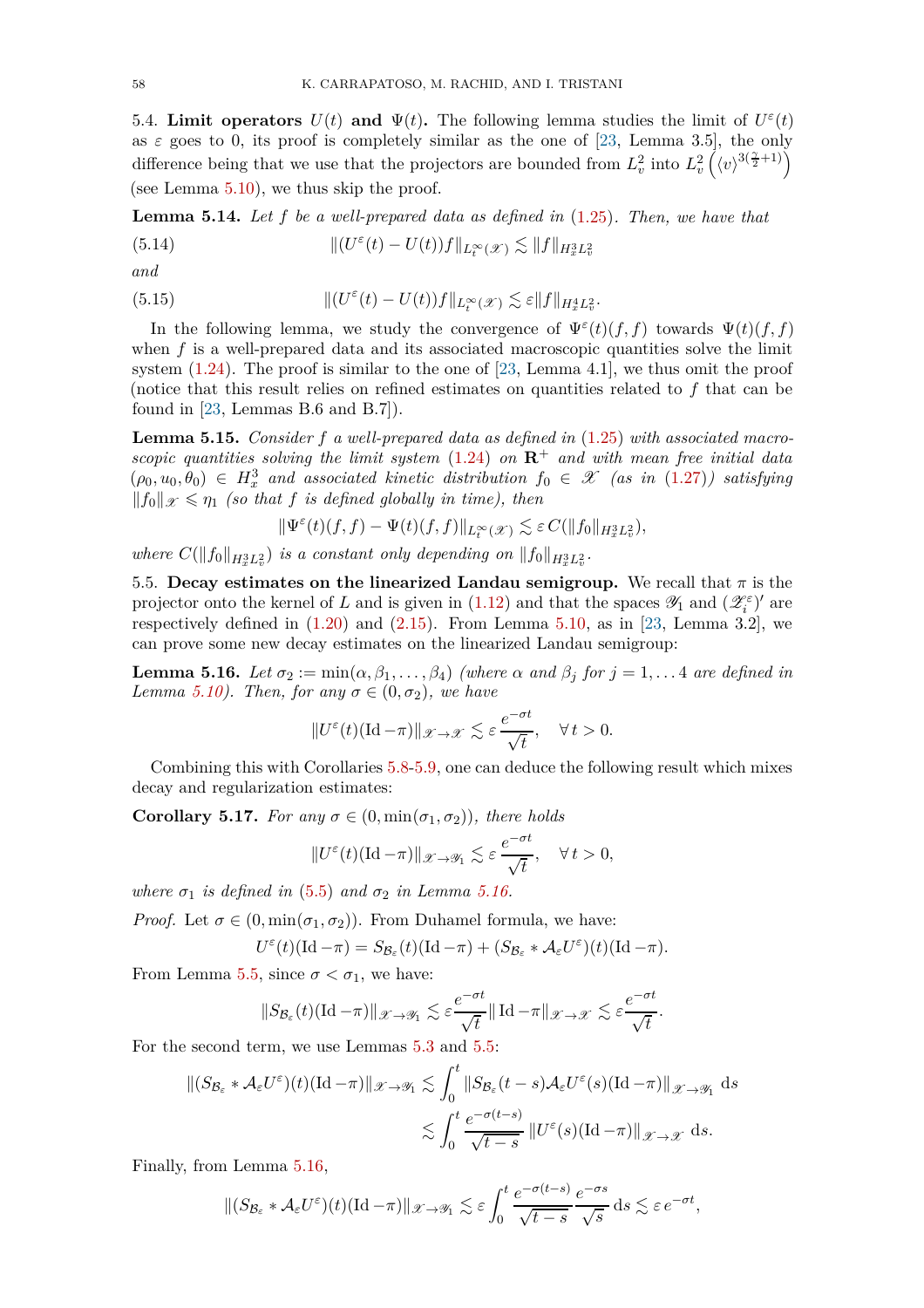which yields the conclusion.

By using an interpolation argument, one can deduce the following result:

<span id="page-58-4"></span>**Lemma 5.18.** *For any*  $\sigma \in (0, \min(\sigma_0, \sigma_1, \sigma_2))$ *, we have:* 

$$
\|U^\varepsilon(t)(\mathrm{Id}-\pi)\|_{(\mathscr Z_1^\varepsilon)'\to (\mathscr Z_1^\varepsilon)'}\lesssim \sqrt{\varepsilon}\,\frac{e^{-\sigma t}}{t^{1/4}},\quad\forall\, t>0,
$$

*where*  $\sigma_0$ ,  $\sigma_1$  *and*  $\sigma_2$  *are respectively defined in Proposition [3.2,](#page-19-3) in* [\(5.5\)](#page-50-1) *and Lemma [5.16.](#page-57-1) Proof. Step 1.* First, by using an enlargement argument (from [\[30\]](#page-79-0)), we prove that

 $(5.16)$  $\mathcal{E}(t)(\text{Id}-\Pi) \|_{(\mathscr{Z}_2^{\varepsilon})' \to (\mathscr{Z}_2^{\varepsilon})'} \lesssim e^{-\sigma t}.$ 

For sake of completeness and in order to carefully handle the *ε*-dependencies, we write the proof. From Duhamel formula, we have that

<span id="page-58-3"></span><span id="page-58-1"></span>
$$
U^{\varepsilon}(t) = \sum_{j=0}^{3} V_j^{\varepsilon}(t) + (U^{\varepsilon} * V_3^{\varepsilon})(t).
$$

Moreover, we have  $U^{\varepsilon}(t)(\text{Id} - \Pi) = (\text{Id} - \Pi)U^{\varepsilon}(t)$ . Then, from Corollary [5.8](#page-53-1) and the fact that  $\Pi \in \mathscr{B}((\mathscr{Z}_2^{\varepsilon})')$ , for any  $j = 0, \ldots, 3$ , we have:

(5.17) 
$$
\|(\mathrm{Id}-\Pi)V_j^{\varepsilon}(t)\|_{(\mathscr{Z}_2^{\varepsilon})' \to (\mathscr{Z}_2^{\varepsilon})'} \lesssim e^{-\sigma t/\varepsilon^2}.
$$

For the last term, using that  $\mathscr{X} \hookrightarrow (\mathscr{Z}_2^{\varepsilon})'$  (independently of  $\varepsilon$ ) and Theorem [3.1,](#page-18-0) we have:

$$
\begin{aligned} \|( \mathrm{Id} - \Pi)(U^{\varepsilon} * V_3^{\varepsilon})(t) \|_{(\mathscr{Z}_2^{\varepsilon})' \to (\mathscr{Z}_2^{\varepsilon})'} &\lesssim \int_0^t \|( \mathrm{Id} - \Pi) U^{\varepsilon}(t - s) V_3^{\varepsilon}(s) \|_{(\mathscr{Z}_2^{\varepsilon})' \to \mathscr{X}} \, ds \\ &\lesssim \int_0^t e^{-\sigma(t - s)} \, \| V_3^{\varepsilon}(s) \|_{(\mathscr{Z}_2^{\varepsilon})' \to \mathscr{X}} \, ds. \end{aligned}
$$

Corollary [5.9](#page-53-2) allows us to conclude that

<span id="page-58-2"></span>(5.18) 
$$
\|(\mathrm{Id}-\Pi)(U^{\varepsilon} * V_3^{\varepsilon})(t)\|_{(\mathscr{Z}_2^{\varepsilon})' \to (\mathscr{Z}_2^{\varepsilon})'} \lesssim \int_0^t e^{-\sigma(t-s)} e^{-\sigma s/\varepsilon^2} \mathrm{d}s \lesssim e^{-\sigma t}.
$$

From estimates  $(5.17)$  and  $(5.18)$ , we can conclude that  $(5.16)$  holds.

*Step 2.* From [\(5.16\)](#page-58-3) and the fact that  $U^{\varepsilon}(t)\Pi = \Pi \in \mathscr{B}((\mathscr{Z}_2^{\varepsilon})')$ , we deduce

 $\|U^\varepsilon(t)\|_{(\mathscr{Z}_2^\varepsilon)'\to (\mathscr{Z}_2^\varepsilon)'}\lesssim 1.$ 

Since  $\pi \in \mathscr{B}((\mathscr{Z}_2^{\varepsilon})')$ , it implies that

$$
\|U^\varepsilon(t)(\mathrm{Id}-\pi)\|_{(\mathscr{Z}_2^\varepsilon)' \to (\mathscr{Z}_2^\varepsilon)'} \lesssim 1.
$$

Consequently, combining this with Lemma [5.16,](#page-57-1) we can conclude the proof by interpolation because from [\(2.16\)](#page-13-5), we have  $(\mathscr{Z}_1^{\varepsilon})' = [\mathscr{X}, (\mathscr{Z}_2^{\varepsilon})']_{1/2,2}$ . <u>Дани</u> и производство на производство на применение и производство на применение и производство на применение и<br>В 1990 году в 1990 году в 1990 году в 1990 году в 1990 году в 1990 году в 1990 году в 1990 году в 1990 году

## 6. Hydrodynamical limit

<span id="page-58-0"></span>We first state a quantitative result which provides estimates on the difference on the solution  $g^{\varepsilon}$  to the Landau equation constructed in Theorem [1.1](#page-4-0) and the solution *g* defined in  $(1.28)$  whose first macroscopic quantities are solution to the fluid system  $(1.24)$ . As explained in Subsection [6.2,](#page-60-0) this theorem combined with a density argument allows to prove Theorem [1.5.](#page-7-2) It is important to notice that thanks to the estimates obtained on the kinetic equation in Theorem [1.1,](#page-4-0) under some suitable smallness assumptions on the initial data of both kinetic and fluid equations, only extra-regularity in *x* on the initial data of the fluid system is needed to obtain a quantitative rate of convergence in  $\varepsilon$ , as can be seen in [\(6.1\)](#page-59-0) and [\(6.2\)](#page-59-1).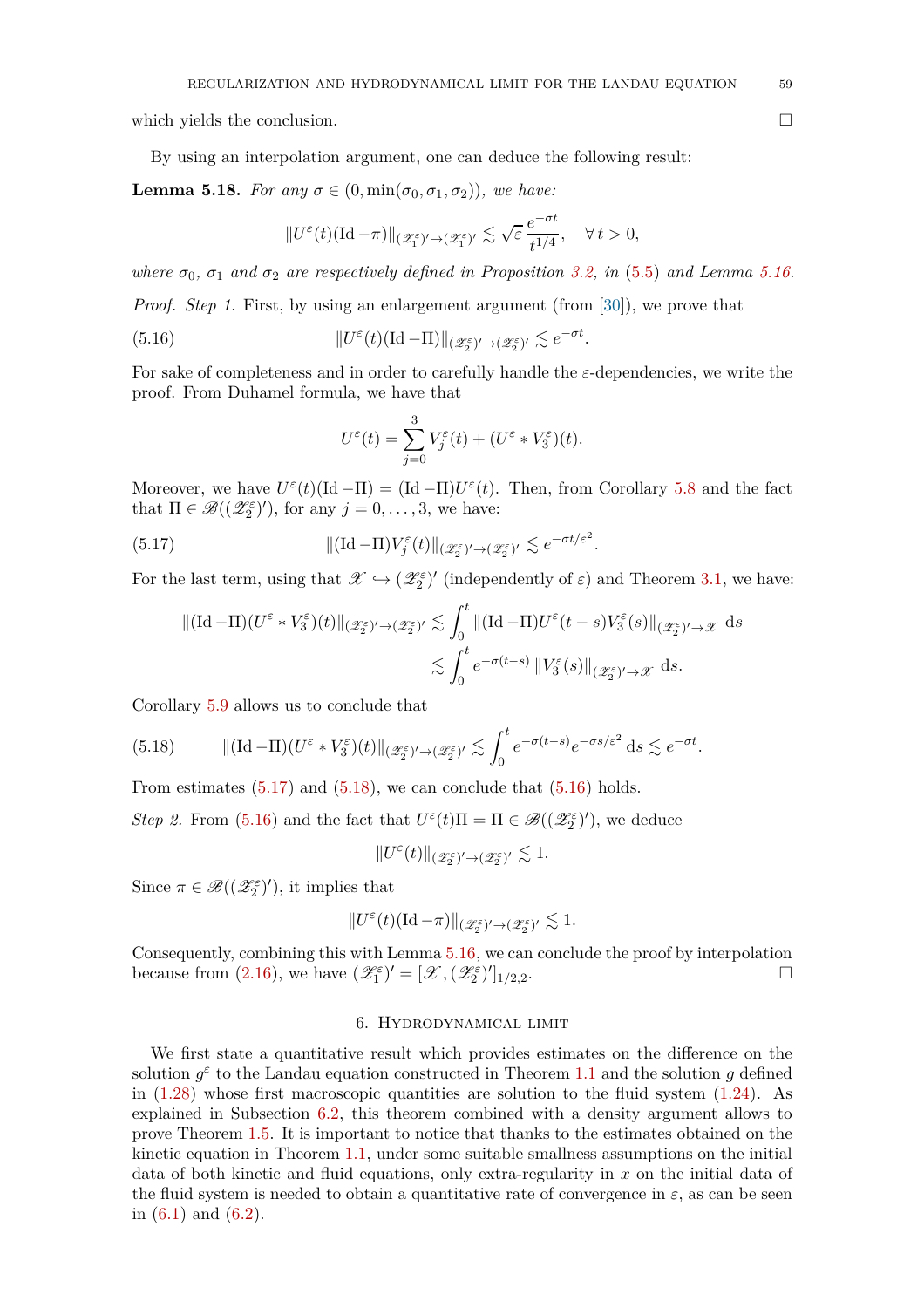<span id="page-59-2"></span>**Theorem 6.1.** Let  $g_{\text{in}}^{\varepsilon} \in \mathcal{X} \cap (\text{Ker }\Lambda_{\varepsilon})^{\perp}$  for  $\varepsilon \in (0,1)$  such that  $||g_{\text{in}}^{\varepsilon}||_{\mathcal{X}} \leq \eta_0$  (where  $\eta_0$ *is defined in Theorem* [1.1\)](#page-4-0) and  $g^{\varepsilon} \in L_t^{\infty}(\mathcal{X})$  being the associated solutions of [\(1.7\)](#page-2-0) with *initial data*  $g_{\text{in}}^{\varepsilon}$  *constructed in Theorem [1.1.](#page-4-0) Consider also*  $g_0 \in H^{3+\delta}_x L^2_v \cap (\text{Ker }\Lambda_{\varepsilon})^{\perp}$  *for some*  $\delta \in [0, 1/2]$  *such that*  $\|g_0\|_{\mathscr{X}} \leq \eta_1$  *and g defined respectively in* [\(1.27\)](#page-7-0) *and* [\(1.28\)](#page-7-1)*.* 

<span id="page-59-0"></span>*There exists*  $\eta_2 \in (0, \min(\eta_0, \eta_1))$  *such that if*  $\max(||g_{\text{in}}^{\varepsilon}||_{\mathcal{X}}, ||g_0||_{\mathcal{X}}) \leq \eta_2$ , then we have

(6.1) 
$$
\|g^{\varepsilon} - g\|_{L_t^{\infty}(\mathscr{X})} \lesssim \varepsilon^{\delta} C \left( \|g_0\|_{H_x^{3+\delta} L_v^2}, \|g_{\text{in}}^{\varepsilon}\|_{\mathscr{X}} \right) + \|g_{\text{in}}^{\varepsilon} - g_0\|_{\mathscr{X}}
$$

*and*

<span id="page-59-1"></span>(6.2) 
$$
\|g^{\varepsilon}-g\|_{L_t^1(\mathscr{Y}_1)+L_t^{\infty}(\mathscr{X})}\lesssim \varepsilon^{\delta}C\left(\|g_0\|_{H_x^{3+\delta}L_v^2},\|g_{\text{in}}^{\varepsilon}\|_{\mathscr{X}}\right)+\|\pi g_{\text{in}}^{\varepsilon}-g_0\|_{\mathscr{X}}
$$

where  $C\left(\|g_0\|_{H_x^{3+\delta}L_v^2},\|g_{\text{in}}^{\varepsilon}\|_{\mathscr{X}}\right)$  is a contant only depending on  $\|g_0\|_{H_x^{3+\delta}L_v^2}$  and  $\|g_{\text{in}}^{\varepsilon}\|_{\mathscr{X}}$ .

*Remark* 6.2. Since  $g_0 \in \text{Ker } L$ , it decays better than any polynomial in velocity at infinity, it explains the fact that we only use classical Sobolev spaces for  $g_0$  in the RHS of the above inequalities, as already noticed, we have

$$
\|g_0\|_{H^3_xL^2_v} \lesssim \|g_0\|_{\mathscr{X}} \lesssim \|g_0\|_{H^3_xL^2_v}
$$

and similar inequalities could be obtained for higher order Sobolev spaces.

*Remark* 6.3. We restrict ourselves to the case  $\delta \in [0, 1/2]$  in our estimates but one can of course suppose more regularity on the initial data *g*0, notice however that we will still have a rate of  $\sqrt{\varepsilon}$ . It should be noted that we did not look for optimality in terms of rate in our estimates.

6.1. **Reformulation of the hydrodynamical problem.** Before starting the proof of Theorem [6.1,](#page-59-2) we reformulate the problem. Using the definition of the operator  $\Psi^{\varepsilon}(t)$ in [\(5.10\)](#page-54-1), we have that the solution  $g^{\varepsilon}$  of [\(1.7\)](#page-2-0) constructed in Theorem [1.1](#page-4-0) writes

<span id="page-59-3"></span>
$$
g^\varepsilon(t)=U^\varepsilon(t)g^\varepsilon_{\rm in}+\Psi^\varepsilon(t)(g^\varepsilon,g^\varepsilon).
$$

It also follows from [\[5\]](#page-78-5) that given a well-prepared data  $g_0 \in \mathcal{X}$  of the form [\(1.27\)](#page-7-0), the function *g* defined in [\(1.28\)](#page-7-1) satisfies

(6.3) 
$$
g(t) = U(t)g_0 + \Psi(t)(g, g),
$$

where, as explained in Subsection [5.4,](#page-57-2) the operators  $U(t)$  and  $\Psi(t)$  (defined respectively in Remarks [5.11](#page-56-0) and [5.13\)](#page-56-1) are in some sense the limiting operators of  $U^{\varepsilon}(t)$  and  $\Psi^{\varepsilon}(t)$ . Formulation [\(6.3\)](#page-59-3) is thus a way to reformulate the fluid equation in a kinetic fashion.

 $L_t^{\infty}$ -estimate. We first reformulate the problem in order to prove the estimate [\(6.1\)](#page-59-0). To this end, we write the relation satisfied by  $h^{\varepsilon} := g^{\varepsilon} - g$ :

<span id="page-59-4"></span>(6.4)  
\n
$$
h^{\varepsilon} = U^{\varepsilon}(t)g_{\text{in}}^{\varepsilon} + \Psi^{\varepsilon}(t)(g^{\varepsilon}, g^{\varepsilon}) - U(t)g_0 - \Psi(t)(g, g)
$$
\n
$$
= (U^{\varepsilon}(t) - U(t))g_0 + U^{\varepsilon}(t)(g_{\text{in}}^{\varepsilon} - g_0) + (\Psi^{\varepsilon}(t) - \Psi(t))(g, g)
$$
\n
$$
+ \Psi^{\varepsilon}(t)((g^{\varepsilon})^{\perp}, (g^{\varepsilon})^{\perp}) + \Psi^{\varepsilon}(t)((g^{\varepsilon})^{\perp}, \pi g^{\varepsilon}) + \Psi^{\varepsilon}(t)(\pi g^{\varepsilon}, (g^{\varepsilon})^{\perp})
$$
\n
$$
+ \Psi^{\varepsilon}(t)(\pi h^{\varepsilon}, \pi g^{\varepsilon}) + \Psi^{\varepsilon}(t)(g, \pi h^{\varepsilon}).
$$

In the next subsection, we are going to study each term in the RHS of the above equality. Some terms are going to vanish in the limit  $\varepsilon \to 0$  and other ones will be absorbed in the LHS under suitable smallness assumptions on the initial data. Let us underline that the singularity in  $\varepsilon$  in the definition of  $\Psi^{\varepsilon}$  is going to be handled thanks to Lemma [5.16](#page-57-1) which provides a gain of  $\varepsilon$  when the semigroup  $U^{\varepsilon}(t)$  acts on microscopic quantities. Using that  $\pi\Gamma(f_1, f_2) = 0$  for any suitable functions  $f_1, f_2$ , we are thus going to be able to remove the singularity in  $\varepsilon$  in the operator  $\Psi^{\varepsilon}$ . In what follows, we shall prove that:

- The three first terms tend to 0 as  $\varepsilon$  go to 0 (see Lemmas [6.4](#page-60-1) and [6.5\)](#page-60-2): For this purpose, we use that the limits of  $U^{\varepsilon}(t)$  and  $\Psi^{\varepsilon}(t)$  as  $\varepsilon \to 0$  are  $U(t)$  and  $\Psi(t)$  (see Lemmas [5.14](#page-57-0)) and [5.15\)](#page-57-3).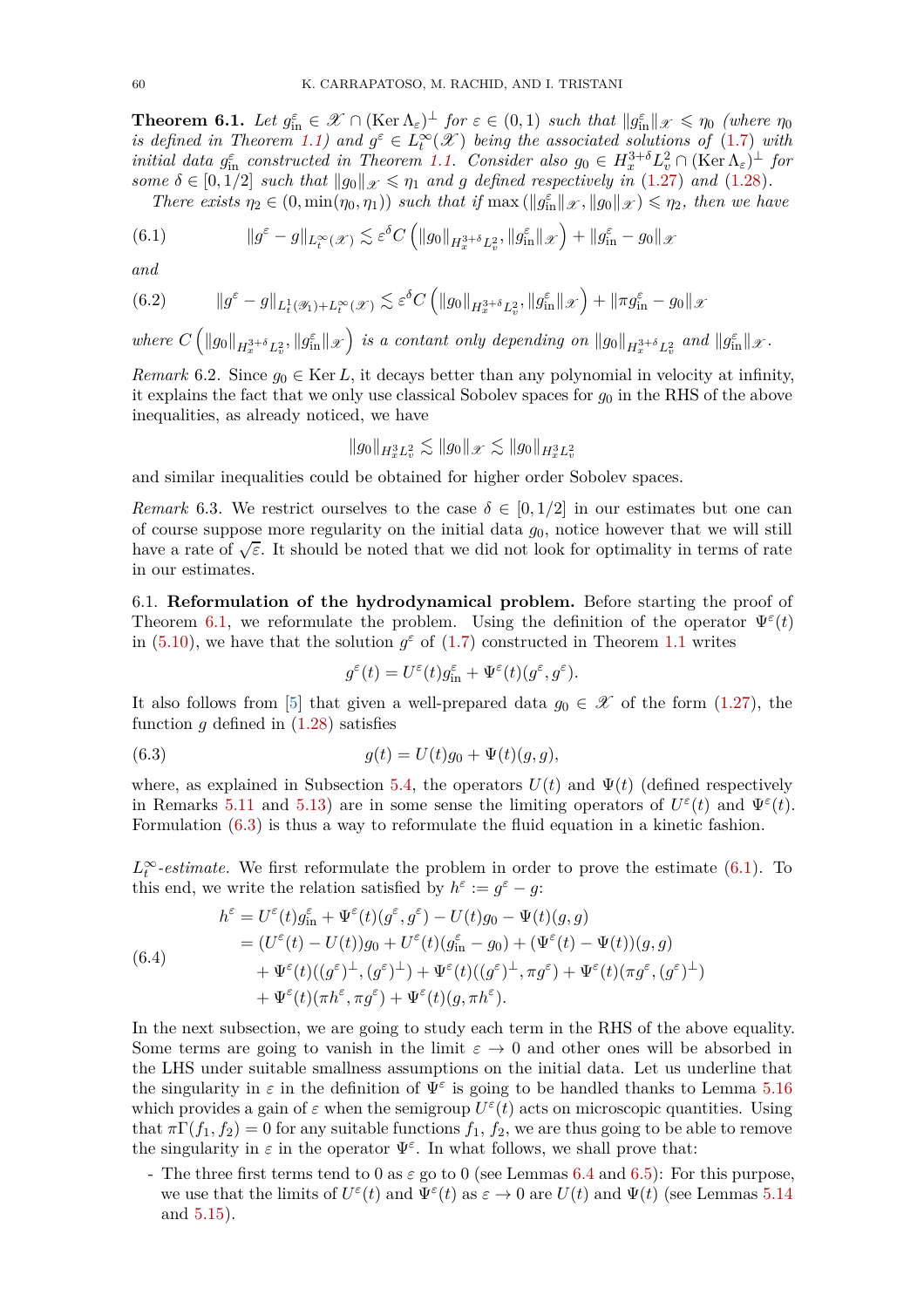- The third, fourth and fifth terms tend to 0 as  $\varepsilon \to 0$  (see Lemma [6.6\)](#page-60-3) because those three terms involve the microscopic part of the kinetic solution  $g^{\varepsilon}$ , which provides us some extra smallness in  $\varepsilon$  in  $L_t^2(\mathscr{Y}_1)$  thanks to Theorem [1.1.](#page-4-0)
- The last two terms are bounded by some quantity that involves the norms of the kinetic and fluid initial data multiplied by the  $L_t^{\infty}(\mathscr{X})$ -norm of  $h^{\varepsilon}$  (see Lemma [6.8\)](#page-62-0). It will thus be absorbed in the LHS of the equality if initial data  $g_{\text{in}}^{\varepsilon}$  and  $g_0$  are chosen to be small enough. Notice that one can not hope smallness in  $\varepsilon$  for those terms because they only involve macroscopic quantities.

 $L_t^1 + L_t^{\infty}$ -estimate. We now reformulate the problem in order to prove [\(6.2\)](#page-59-1). To this end, we introduce  $R^{\varepsilon}(t) := U^{\varepsilon}(t)(g_{\text{in}}^{\varepsilon})^{\perp}$  and we write that

<span id="page-60-4"></span>
$$
U^{\varepsilon}(t)g_{\text{in}}^{\varepsilon}-U(t)g_0=(U^{\varepsilon}(t)-U(t))g_0+U^{\varepsilon}(t)(\pi g_{\text{in}}^{\varepsilon}-g_0)+R^{\varepsilon}(t).
$$

From Corollary [5.17,](#page-57-4) we have that for  $\sigma \in (0, \min(\sigma_1, \sigma_2)),$ 

(6.5) 
$$
||R^{\varepsilon}(t)||_{\mathscr{Y}_1} \lesssim \frac{\varepsilon}{\sqrt{t}} e^{-\sigma t} ||g_{\text{in}}^{\varepsilon}||_{\mathscr{X}}
$$

and thus

(6.6) 
$$
||R^{\varepsilon}||_{L_t^1(\mathscr{Y}_1)} \lesssim \varepsilon ||g_{\text{in}}^{\varepsilon}||_{\mathscr{X}}.
$$

To conclude, it is thus enough to prove that for  $\delta \in [0, 1/2]$ ,

<span id="page-60-6"></span>
$$
\|g^\varepsilon-g-R^\varepsilon\|_{L^\infty_t(\mathscr{X})}\lesssim \varepsilon^\delta C\left(\|g_0\|_{H^{3+\delta}_xL^2_v},\|g_{\rm in}^\varepsilon\|_{\mathscr{X}}\right)+\|\pi g_{\rm in}^\varepsilon-g_0\|_{\mathscr{X}}.
$$

We then write the relation satisfied by  $\tilde{h}^{\varepsilon} := g^{\varepsilon} - g - R^{\varepsilon}$ :

<span id="page-60-5"></span>(6.7)  
\n
$$
\widetilde{h}^{\varepsilon} = (U^{\varepsilon}(t) - U(t))g_0 + U^{\varepsilon}(t)(\pi g_{\text{in}}^{\varepsilon} - g_0) + (\Psi^{\varepsilon}(t) - \Psi(t))(g, g) \n+ \Psi^{\varepsilon}(t)((g^{\varepsilon})^{\perp}, (g^{\varepsilon})^{\perp}) + \Psi^{\varepsilon}(t)((g^{\varepsilon})^{\perp}, \pi g^{\varepsilon}) + \Psi^{\varepsilon}(t)(\pi g^{\varepsilon}, (g^{\varepsilon})^{\perp}) \n+ \Psi^{\varepsilon}(t)(\pi R^{\varepsilon}, \pi g^{\varepsilon}) + \Psi^{\varepsilon}(t)(g, \pi R^{\varepsilon}). \n+ \Psi^{\varepsilon}(t)(\pi \widetilde{h}^{\varepsilon}, \pi g^{\varepsilon}) + \Psi^{\varepsilon}(t)(g, \pi \widetilde{h}^{\varepsilon}).
$$

In what follows, we shall study each term in the RHS of this equality, the ideas between this decomposition being the same as the ones explained after [\(6.4\)](#page-59-4). Notice furthermore that thanks to estimate  $(6.5)$ , we are also going to be able to prove that the seventh and eighth terms tend to 0 when  $\varepsilon \to 0$  (see Lemma [6.7\)](#page-62-1).

<span id="page-60-0"></span>6.2. **Proofs of Theorems [6.1](#page-59-2) and [1.5.](#page-7-2)** From now on, assumptions of Theorem [6.1](#page-59-2) are supposed to hold. As explained above, in order to prove Theorem [6.1,](#page-59-2) we have to estimate the  $L_t^{\infty}(\mathscr{X})$ -norm of each term of the decompositions [\(6.4\)](#page-59-4) and [\(6.7\)](#page-60-5).

In both decompositions, concerning the first and third terms, Lemmas [5.14](#page-57-0) and [5.15](#page-57-3) immediately give by interpolation the following lemma:

<span id="page-60-1"></span>**Lemma 6.4.** *We have: For any*  $t \geq 0$  *and*  $\delta \in [0, 1/2]$ *,* 

$$
\|(U^{\varepsilon}(t)-U(t))g_0\|_{\mathscr X}+\|(\Psi^{\varepsilon}(t)-\Psi(t))(g,g)\|_{\mathscr X}\lesssim \varepsilon^{\delta}\,C\Big(\|g_0\|_{H^{3+\delta}_xL^2_v}\Big)\,.
$$

Concerning the second terms of [\(6.4\)](#page-59-4) and [\(6.7\)](#page-60-5), from Theorem [3.1,](#page-18-0) we have that  $U^{\varepsilon}(t)$ is bounded in  $\mathscr X$  uniformly in time and  $\varepsilon$ . As a consequence, we obtain:

<span id="page-60-2"></span>**Lemma 6.5.** *We have:*

$$
||U^{\varepsilon}(t)(g_{\rm in}^{\varepsilon}-g_0)||_{L^{\infty}_{t}(\mathscr{X})}\lesssim ||g_{\rm in}^{\varepsilon}-g_0||_{\mathscr{X}}\quad and\quad ||U^{\varepsilon}(t)(\pi g_{\rm in}^{\varepsilon}-g_0)||_{L^{\infty}_{t}(\mathscr{X})}\lesssim ||\pi g_{\rm in}^{\varepsilon}-g_0||_{\mathscr{X}}.
$$

The third, fourth and fifth terms of decompositions  $(6.4)$  and  $(6.7)$  are the most difficult ones to estimate. Indeed, they involve microscopic quantities, we thus have to be sharp in terms of regularity in velocity in order to obtain the following lemma:

<span id="page-60-3"></span>**Lemma 6.6.** We have: For any  $t \geq 0$ ,

$$
\|\Psi^\varepsilon(t)((g^\varepsilon)^\perp,(g^\varepsilon)^\perp)\|_\mathscr X + \|\Psi^\varepsilon(t)((g^\varepsilon)^\perp,\pi g^\varepsilon)\|_\mathscr X + \|\Psi^\varepsilon(t)(\pi g^\varepsilon,(g^\varepsilon)^\perp)\|_\mathscr X \lesssim \sqrt{\varepsilon}\|g_{\rm in}^\varepsilon\|_\mathscr X^2.
$$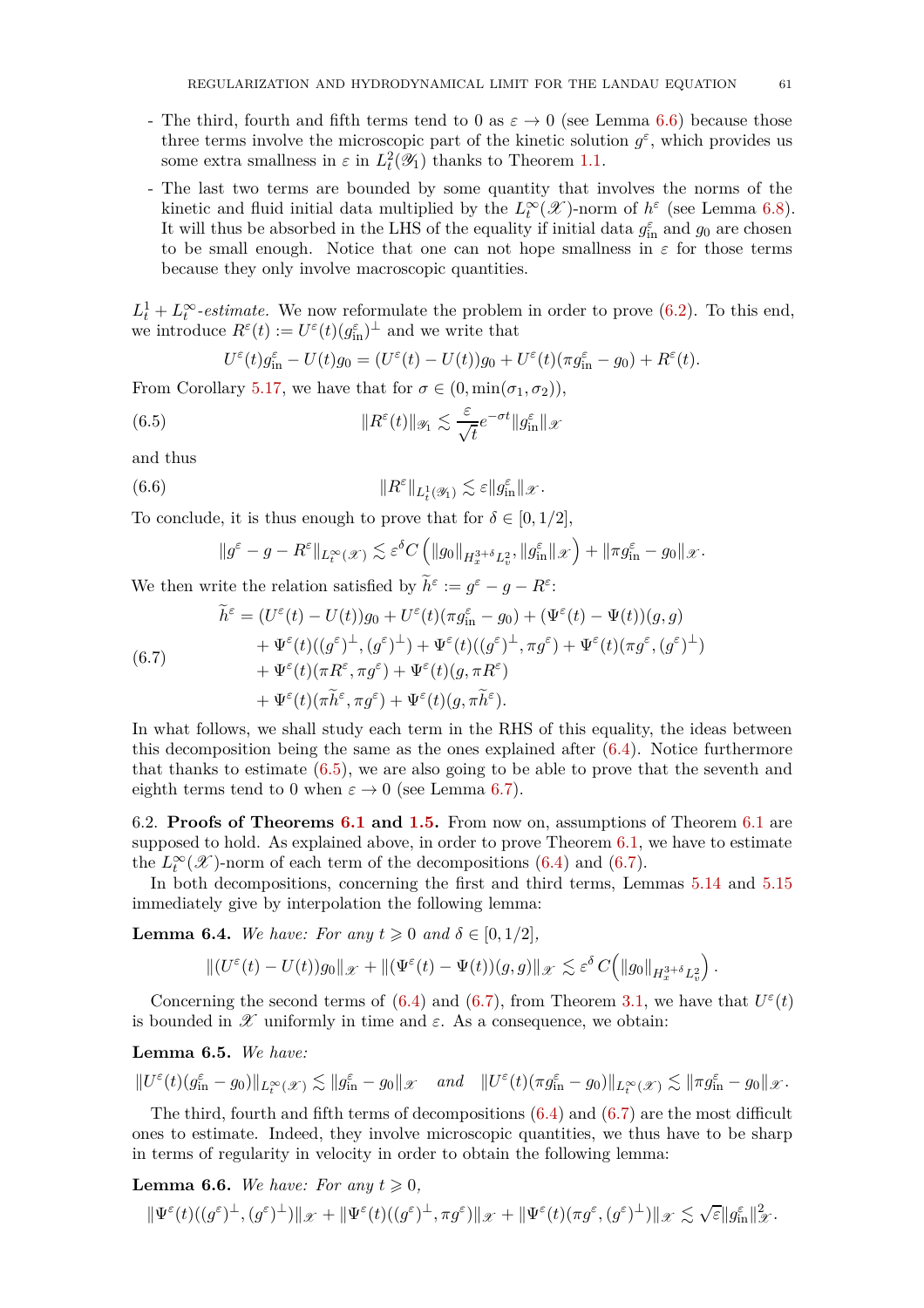*Proof.* In the whole proof, we fix  $\sigma \in (0, \min(\sigma_0, \sigma_1, \sigma_2))$  where  $\sigma_j$  for  $j = 0, 1, 2$  are respectively defined in Proposition [3.2,](#page-19-3) [\(5.5\)](#page-50-1) and Lemma [5.16.](#page-57-1) We focus on the first term which is the most intricate. We are going to use  $(5.9)$  with  $n = 2$  to decompose  $\Psi^{\varepsilon}(t)$  into several parts, it yields

$$
\Psi^{\varepsilon}(t)((g^{\varepsilon})^{\perp}, (g^{\varepsilon})^{\perp}) = \sum_{j=0}^{2} \frac{1}{\varepsilon} \int_{0}^{t} V_{j}^{\varepsilon}(t-s) \Gamma((g^{\varepsilon})^{\perp}, (g^{\varepsilon})^{\perp})(s) ds \n+ \frac{1}{\varepsilon} \int_{0}^{t} (V_{2}^{\varepsilon} * \mathcal{A}_{\varepsilon} U^{\varepsilon})(t-s) \Gamma((g^{\varepsilon})^{\perp}, (g^{\varepsilon})^{\perp})(s) ds \n=:\sum_{j=0}^{2} \Psi_{j}^{\varepsilon}(t)((g^{\varepsilon})^{\perp}, (g^{\varepsilon})^{\perp}) + \Psi_{\star}^{\varepsilon}(t)((g^{\varepsilon})^{\perp}, (g^{\varepsilon})^{\perp}).
$$

We first estimate  $\Psi_j^{\varepsilon}(t)((g^{\varepsilon})^{\perp}, (g^{\varepsilon})^{\perp})$  for  $j = 0, 1, 2$ . From Propositions [4.2](#page-31-0) and Corollary [5.9,](#page-53-2) we obtain:

$$
\|\Psi_j^{\varepsilon}(t)((g^{\varepsilon})^{\perp},(g^{\varepsilon})^{\perp})\|_{\mathscr{X}} \lesssim \frac{1}{\varepsilon} \int_0^t \frac{\varepsilon}{\sqrt{t-s}} e^{-\sigma(t-s)/\varepsilon^2} \|(g^{\varepsilon})^{\perp}(s)\|_{\mathscr{X}} \|(g^{\varepsilon})^{\perp}(s)\|_{\mathscr{Y}_1} \,ds.
$$

Then, from  $(1.22)-(1.23)$  $(1.22)-(1.23)$  in Theorem [1.1,](#page-4-0) we have:

$$
\|\Psi_j^{\varepsilon}(t)((g^{\varepsilon})^{\perp}, (g^{\varepsilon})^{\perp})\|_{\mathscr X}\lesssim \int_0^t \frac{e^{-\sigma(t-s)/\varepsilon^2}}{\sqrt{t-s}}\frac{e^{-3\sigma s/2}}{s^{1/4}}\|(g^{\varepsilon})^{\perp}(s)\|_{\mathscr Y_1}^{1/2}\,\mathrm{d} s\,\|g_{\mathrm{in}}^{\varepsilon}\|_{\mathscr X}^{3/2}.
$$

Using Hölder inequality and [\(1.22\)](#page-4-2), we obtain

$$
\begin{aligned} \|\Psi_j^\varepsilon(t) ((g^\varepsilon)^\perp,(g^\varepsilon)^\perp)\|_{\mathscr X} &\lesssim \left\|\frac{1}{(t-s)^{1/2}s^{1/4}}\right\|_{L^{4/3}_s([0,t])}\left\|\|(g^\varepsilon)^\perp(s)\|^{1/2}_{\mathscr Y_1}\right\|_{L^4_s}\|g_{\mathrm{in}}^\varepsilon\|^{3/2}_{\mathscr X}\\ &\lesssim \left(\int_0^t \frac{1}{(t-s)^{2/3}}\frac{\mathrm{d}s}{s^{1/3}}\right)^{3/4}\|(g^\varepsilon)^\perp\|^{1/2}_{L^2_t(\mathscr Y_1)}\|g_{\mathrm{in}}^\varepsilon\|^{3/2}_{\mathscr X}\\ &\lesssim \sqrt{\varepsilon}\|g_{\mathrm{in}}^\varepsilon\|^{2}_{\mathscr X}. \end{aligned}
$$

Let us now deal with  $\Psi^{\varepsilon}_*(t)$  $((g^{\varepsilon})^{\perp}, (g^{\varepsilon})^{\perp})$ . Performing a change of variable and recalling that  $\pi\Gamma((g^{\varepsilon})^{\perp}, (g^{\varepsilon})^{\perp}) = 0$ , one can notice that

$$
\Psi_{\star}^{\varepsilon}(t)((g^{\varepsilon})^{\perp}, (g^{\varepsilon})^{\perp}) = \frac{1}{\varepsilon} \int_0^t \int_0^s V_2^{\varepsilon}(t-s) \mathcal{A}_{\varepsilon} U^{\varepsilon}(s-\tau) (\mathrm{Id}-\pi) \Gamma((g^{\varepsilon})^{\perp}, (g^{\varepsilon})^{\perp})(\tau) d\tau ds.
$$

Remark then that Corollary [5.9](#page-53-2) for  $j = 2$  implies that for  $\sigma' \in (\sigma, \sigma_1)$ , we have

$$
\|V^\varepsilon_2(t)\|_{(\mathscr Z_1^\varepsilon)'\to\mathscr X}\lesssim \frac{\sqrt{t}}{\varepsilon}e^{-\sigma't/\varepsilon^2}\lesssim e^{-\sigma t/\varepsilon^2}.
$$

Using now Lemma [5.3,](#page-51-0) it implies that

$$
\begin{split} \|\Psi_\star^\varepsilon(t) ((g^\varepsilon)^\perp,(g^\varepsilon)^\perp)\|_{\mathscr X}\\ &\lesssim \frac{1}{\varepsilon^3}\int_0^t\int_0^s e^{-\sigma(t-s)/\varepsilon^2}\|U^\varepsilon(s-\tau)(\mathrm{Id}-\pi)\Gamma((g^\varepsilon)^\perp,(g^\varepsilon)^\perp)(\tau)\|_{(\mathscr Z_1^\varepsilon)'}\,\mathrm{d}\tau\,\mathrm{d}s. \end{split}
$$

Lemma [5.18](#page-58-4) and the fact that  $\mathscr{Y}'_1 \hookrightarrow (\mathscr{Z}_1^{\varepsilon})'$  (independently of  $\varepsilon$ ) then imply that

$$
\begin{split} \|\Psi^{\varepsilon}_{\star}(t)((g^{\varepsilon})^{\perp},(g^{\varepsilon})^{\perp})\|_{\mathscr X}\\ &\lesssim \frac{1}{\varepsilon^3}\int_0^t\int_0^s e^{-\sigma(t-s)/\varepsilon^2}\frac{\sqrt{\varepsilon}}{(s-\tau)^{1/4}}e^{-\sigma(s-\tau)}\|\Gamma((g^{\varepsilon})^{\perp},(g^{\varepsilon})^{\perp})(\tau)\|_{\mathscr Y_1'}\,\mathrm{d}\tau\,\mathrm{d}s. \end{split}
$$

From Proposition [4.2](#page-31-0) and the fact that  $||(g^{\varepsilon})^{\perp}||_{\mathscr{X}} \lesssim ||g^{\varepsilon}||_{\mathscr{X}}$ , we deduce that

$$
\begin{split} \|\Psi^{\varepsilon}_{\star}(t)((g^{\varepsilon})^{\perp},(g^{\varepsilon})^{\perp})\|_{\mathscr{X}}\\ \lesssim&\frac{1}{\varepsilon^{5/2}}\int_{0}^{t}\int_{0}^{s}e^{-\sigma(t-s)/\varepsilon^{2}}\frac{e^{-\sigma(s-\tau)}}{(s-\tau)^{1/4}}\|g^{\varepsilon}(\tau)\|_{\mathscr{X}}\|(g^{\varepsilon})^{\perp}(\tau)\|_{\mathscr{Y}_{1}}\,\mathrm{d}\tau\,\mathrm{d}s. \end{split}
$$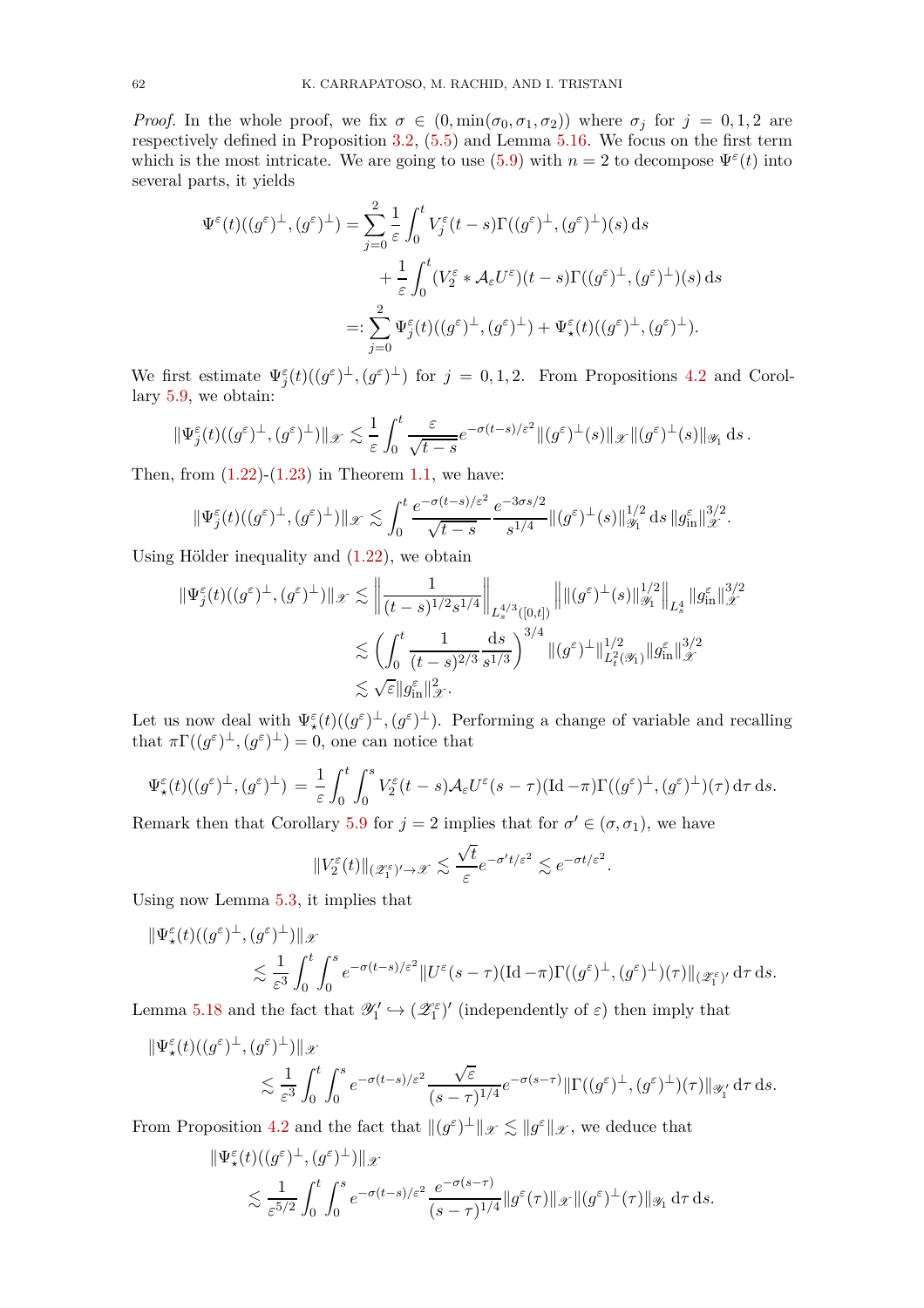Using Cauchy-Schwarz inequality in the variable  $\tau$  and  $(1.22)$  in Theorem [1.1,](#page-4-0) we obtain

$$
\|\Psi_{\star}^{\varepsilon}(t)((g^{\varepsilon})^{\perp}, (g^{\varepsilon})^{\perp})\|_{\mathscr{X}} \lesssim \frac{1}{\varepsilon^{3/2}} \int_0^t e^{-\sigma(t-s)/\varepsilon^2} \, \mathrm{d} s \, \|g_{\mathrm{in}}^{\varepsilon}\|_{\mathscr{X}}^2 \lesssim \sqrt{\varepsilon} \, \|g_{\mathrm{in}}^{\varepsilon}\|_{\mathscr{X}}^2,
$$

which concludes the proof of the term  $\Psi^{\varepsilon}(t)((g^{\varepsilon})^{\perp}, (g^{\varepsilon})^{\perp}).$ 

The proof for the second and third terms  $\Psi^{\varepsilon}(t)((g^{\varepsilon})^{\perp}, \pi g^{\varepsilon})$  and  $\Psi^{\varepsilon}(t)(\pi g^{\varepsilon}, (g^{\varepsilon})^{\perp})$  is completely similar once one has noticed that from Proposition [4.2,](#page-31-0)

$$
\|\Gamma((g^{\varepsilon})^{\perp}, \pi g^{\varepsilon})\|_{\mathscr{Y}'_1} + \|\Gamma(\pi g^{\varepsilon}, (g^{\varepsilon})^{\perp})\|_{\mathscr{Y}'_1}
$$
  

$$
\lesssim \| (g^{\varepsilon})^{\perp} \|_{\mathscr{Y}_1} \| \pi g^{\varepsilon} \|_{\mathscr{X}} + \| (g^{\varepsilon})^{\perp} \|_{\mathscr{X}} \| \pi g^{\varepsilon} \|_{\mathscr{Y}_1} \lesssim \| (g^{\varepsilon})^{\perp} \|_{\mathscr{Y}_1} \| g^{\varepsilon} \|_{\mathscr{X}}
$$

where we used the facts that  $\mathscr{Y}_1 \hookrightarrow \mathscr{X}$  and  $\pi \in \mathscr{B}(\mathscr{X}, \mathscr{Y}_1)$ .

For the proof of  $(6.2)$ , we also need the following lemma:

<span id="page-62-1"></span>**Lemma 6.7.** *We have: For any*  $t \geq 0$ ,

$$
\|\Psi^{\varepsilon}(t)(\pi R^{\varepsilon}, \pi g^{\varepsilon})\|_{\mathscr X}+\|\Psi^{\varepsilon}(t)(g, \pi R^{\varepsilon})\|_{\mathscr X}\lesssim {\varepsilon}\left(\|g_{\rm in}^{\varepsilon}\|_{\mathscr X}+\|g_0\|_{\mathscr X}\right)\|g_{\rm in}^{\varepsilon}\|_{\mathscr X}.
$$

*Proof.* From Lemma [5.16,](#page-57-1) Proposition [4.5,](#page-42-1) the fact that  $\pi \in \mathcal{B}(\mathcal{X}, \mathcal{Y}_2)$  and  $g = \pi g$ , we obtain:

$$
\begin{aligned} \|\Psi^{\varepsilon}(t)(\pi R^{\varepsilon}, \pi g^{\varepsilon})\|_{\mathscr X}+ \|\Psi^{\varepsilon}(t)(g, \pi R^{\varepsilon})\|_{\mathscr X} \\ &\lesssim \int_0^t \frac{e^{-\sigma(t-s)}}{\sqrt{t-s}} \|R^{\varepsilon}(s)\|_{\mathscr X}\left(\|g(s)\|_{\mathscr X}+\|g^{\varepsilon}(s)\|_{\mathscr X}\right) \mathrm{d} s. \end{aligned}
$$

Using now  $(6.5)$ ,  $(1.22)$  from Theorem [1.1](#page-4-0) and  $(1.29)$ , we obtain:

$$
\begin{split} \|\Psi^{\varepsilon}(t)(\pi R^{\varepsilon}, \pi g^{\varepsilon})\|_{\mathscr{X}} &+ \|\Psi^{\varepsilon}(t)(g, \pi R^{\varepsilon})\|_{\mathscr{X}} \\ &\lesssim \varepsilon \int_{0}^{t} \frac{e^{-\sigma(t-s)}}{\sqrt{t-s}} \frac{e^{-\sigma s}}{\sqrt{s}} \,\mathrm{d}s \,\|g^{\varepsilon}_{\mathrm{in}}\|^{2}_{\mathscr{X}} + \varepsilon \int_{0}^{t} \frac{e^{-\sigma(t-s)}}{\sqrt{t-s}} \frac{e^{-\sigma s}}{\sqrt{s}} \,\mathrm{d}s \,\|g^{\varepsilon}_{\mathrm{in}}\|_{\mathscr{X}} \|g_{0}\|_{\mathscr{X}}, \end{split}
$$

which yields the final result.

Concerning the last two terms of  $(6.4)$  and  $(6.7)$ , we prove the following lemma:

<span id="page-62-0"></span>**Lemma 6.8.** *For any*  $f \in L_t^{\infty}(\mathcal{X})$ *, we have: For any*  $t \ge 0$ *,* 

$$
\|\Psi^{\varepsilon}(t)(\pi f, \pi g^{\varepsilon})\|_{\mathscr X}+\|\Psi^{\varepsilon}(t)(g, \pi f)\|_{\mathscr X}\lesssim (\|g^{\varepsilon}_{\rm in}\|_{\mathscr X}+\|g_0\|_{\mathscr X})\,\|f\|_{L^{\infty}_t({\mathscr X})}.
$$

*Proof.* The proof is similar to the one of Lemma [6.7.](#page-62-1) We use Lemma [5.16,](#page-57-1) Proposition [4.5,](#page-42-1) the fact that  $\pi \in \mathcal{B}(\mathcal{X}, \mathcal{Y}_2)$  and  $q = \pi q$ , and we conclude thanks to [\(1.22\)](#page-4-2) and [\(1.29\)](#page-7-3).  $\square$ 

*End of the proof of Theorem [6.1.](#page-59-2)* Gathering results from Lemmas [6.4,](#page-60-1) [6.5,](#page-60-2) [6.6](#page-60-3) and [6.8,](#page-62-0) we can conclude the proof of [\(6.1\)](#page-59-0) by taking  $||g_{\text{in}}^{\varepsilon}||_{\mathscr{X}}$  and  $||g_0||_{\mathscr{X}}$  small enough. Concerning [\(6.2\)](#page-59-1), Lemmas [6.4,](#page-60-1) [6.5,](#page-60-2) [6.6,](#page-60-3) [6.7](#page-62-1) and [6.8](#page-62-0) imply that

$$
\| g^\varepsilon - g - R^\varepsilon \|_{L^\infty_t(\mathscr X)} \lesssim \varepsilon^\delta C \left( \| g_0 \|_{H^{3+\delta}_x L^2_v} , \| g_{\textup{in}}^\varepsilon \|_\mathscr X \right) + \| \pi g_{\textup{in}}^\varepsilon - g_0 \|_\mathscr X.
$$

The estimate  $(6.6)$  then allows to conclude the proof of  $(6.2)$ .

*Proof of Theorem [1.5.](#page-7-2)* As mentioned above, in order to obtain results of convergence in Theorem [1.5,](#page-7-2) we are going to use a density argument that is explained in what follows. We consider a smooth family  $(g_{0,\eta})_{\eta \in (0,1)}$  such that

(6.8) 
$$
\|g_0 - g_{0,\eta}\|_{\mathscr{X}} \leq \eta, \quad \forall \eta \in (0,1).
$$

We also have stability for the Navier-Stokes-Fourier system (see for example [\[23,](#page-78-4) Appendix B.3]), we know that

<span id="page-62-2"></span>
$$
g_{\eta}(t) := U(t)g_{0,\eta} + \Psi(t)(g_{\eta}, g_{\eta})
$$

satisfies

(6.9) 
$$
\lim_{\eta \to 0} \|g_{\eta} - g\|_{L_t^{\infty}(\mathcal{X})} = 0.
$$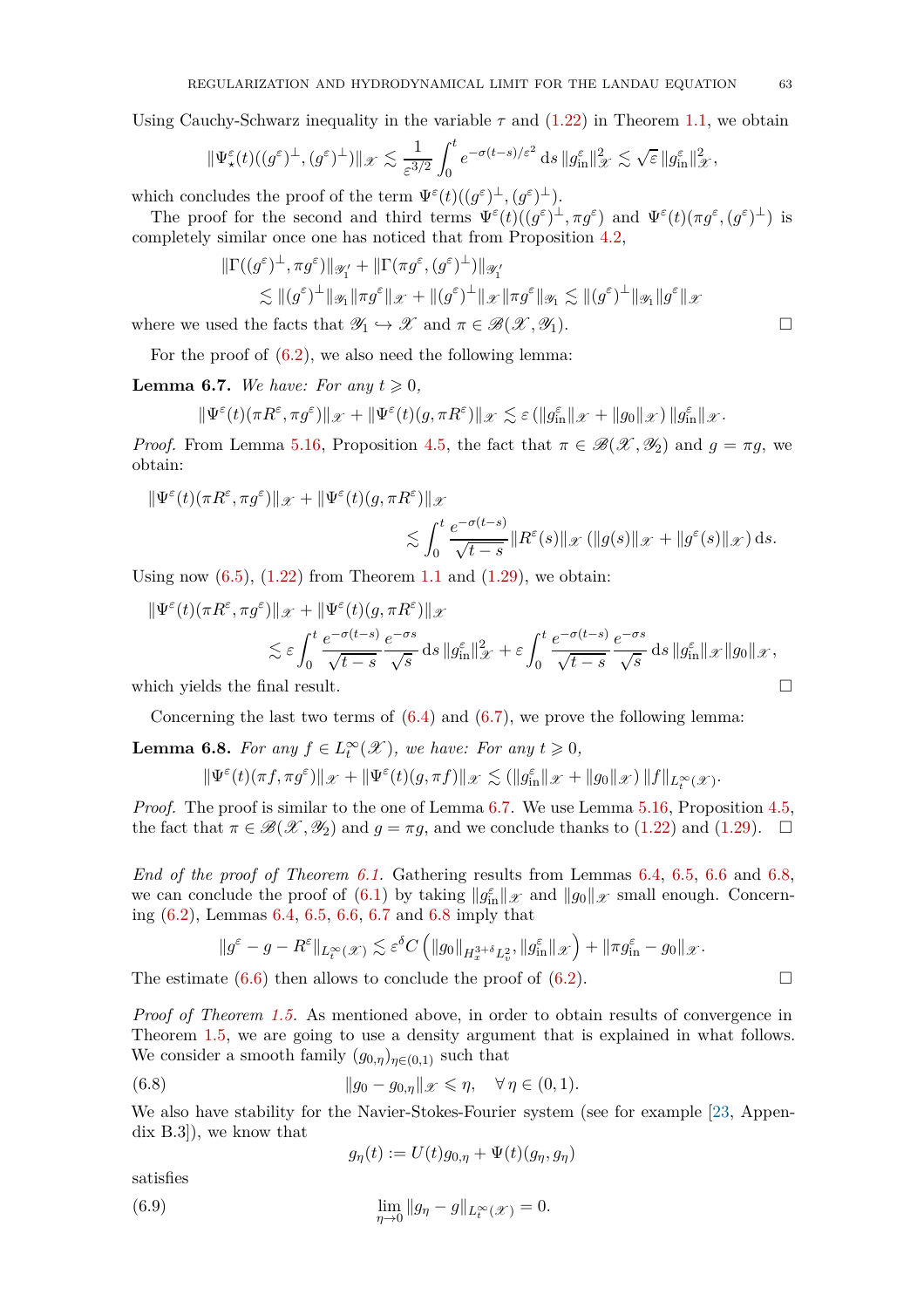Then, to study the convergence of  $g^{\varepsilon}$  towards g, we write

(6.10) 
$$
g^{\varepsilon} - g = g^{\varepsilon} - g_{\eta} + g_{\eta} - g.
$$

We then apply estimate [\(6.1\)](#page-59-0) from Theorem [6.1](#page-59-2) with  $g_{0,\eta}$  and  $g_{\eta}$  instead of  $g_0$  and  $g$ . Notice that for  $g_0$  and  $\eta$  small enough,  $g_{0,\eta}$  will also satisfy  $||g_{0,\eta}||_{\mathcal{X}} \leq \eta_2$ . Coming back to [\(6.10\)](#page-63-0), we deduce that

$$
\|g^{\varepsilon} - g\|_{L^{\infty}_{t}(\mathscr{X})} \lesssim \|g - g_{\eta}\|_{L^{\infty}_{t}(\mathscr{X})} + \varepsilon^{\delta} C(\|g^{\varepsilon}_{\text{in}}\|_{\mathscr{X}}, \|g_{0,\eta}\|_{\mathscr{X}}) + \|g^{\varepsilon}_{\text{in}} - g_{0}\|_{\mathscr{X}} + \|g_{0} - g_{0,\eta}\|_{\mathscr{X}}.
$$
  
Using (6.9), we can conclude the proof of (1.31). The proof of (1.33) is similar.

### <span id="page-63-0"></span>APPENDIX A. PROOF OF PROPOSITION [3.2](#page-19-3)

We start by recalling that for any suitable function *g*, we write

$$
g = g^{\perp} + \pi g, \quad \pi g(x, v) = \rho_g(x)\sqrt{M}(v) + u_g(x) \cdot v\sqrt{M}(v) + \theta_g(x)\frac{(|v|^2 - 3)}{2}\sqrt{M}(v)
$$

with  $\rho_g$ ,  $u_g$ ,  $\theta_g$  defined in [\(1.14\)](#page-3-3), [\(1.15\)](#page-3-4) and [\(1.16\)](#page-3-5). In what follows, we also use the following notations:  $\rho[g] = \rho_g$ ,  $u[g] = u_g$ ,  $\theta[g] = \theta_g$ .

For  $g \in L_x^2(\mathbf{T}^3)$ , we introduce the following notation:  $\langle g \rangle := \int_{\mathbf{T}^3} g \, dx$ . Recall the following classical result. For any  $\phi \in L_x^2(\mathbf{T}^3)$  with null mean (i.e.  $\langle \phi \rangle = 0$ ), there is a unique solution  $u \in H_x^2(\mathbf{T}^3)$  to the equation

$$
-\Delta_x u = \phi \quad \text{in} \quad \mathbf{T}^3 \quad \text{with} \quad \langle u \rangle = 0.
$$

Denote by  $(-\Delta_x)^{-1}$  the following bounded operator:

<span id="page-63-1"></span>(A.1) 
$$
(-\Delta_x)^{-1} : L_x^2(\mathbf{T}^d) \cap \{\langle \cdot \rangle = 0\} \longrightarrow H_x^2(\mathbf{T}^3) \cap \{\langle \cdot \rangle = 0\}
$$

$$
\phi \longmapsto u.
$$

Notice that in particular, we have that the operator  $(-\Delta_x)^{-1}$  is also bounded from  $L_x^2(\mathbf{T}^d) \cap \{\langle \cdot \rangle = 0\}$  into  $H_x^1(\mathbf{T}^3) \cap \{\langle \cdot \rangle = 0\}.$ 

Let  $f \in \text{Dom } \Lambda_{\varepsilon} \cap (\text{Ker } \Lambda_{\varepsilon})^{\perp}$ . Remark that in particular we have for  $k = 1, 2, 3$ :

$$
\langle \rho[f] \rangle = \langle u_k[f] \rangle = \langle \theta[f] \rangle = 0
$$

where we have denoted by  $u_k[f]$  the *k*-th coordinate of  $u[f]$ . We thus deduce that  $(-\Delta_x)^{-1} \rho[f], \; (-\Delta_x)^{-1} u_k[f], \; \text{and} \; (-\Delta_x)^{-1} \theta[f] \; \text{are well-defined, and more precisely we}$ have

$$
\begin{aligned}\n\|(-\Delta_x)^{-1}\rho[f]\|_{H_x^2} &\lesssim \|\rho[f]\|_{L_x^2} \\
\|(-\Delta_x)^{-1}u_k[f]\|_{H_x^2} &\lesssim \|u_k[f]\|_{L_x^2} \\
\|(-\Delta_x)^{-1}\theta[f]\|_{H_x^2} &\lesssim \|\theta[f]\|_{L_x^2}.\n\end{aligned}
$$

In what follows, we shall use without further mention the following explicit computations: for  $k \in \{1, 2, 3\}$ ,

$$
\int_{\mathbf{R}^3} v_k^2 M \, dv = 1, \quad \int_{\mathbf{R}^3} |v|^2 M \, dv = 3,
$$

$$
\int_{\mathbf{R}^3} v_k^2 |v|^2 M \, dv = 5, \quad \int_{\mathbf{R}^3} |v|^4 M \, dv = 15,
$$

$$
\int_{\mathbf{R}^3} v_k^2 |v|^4 M \, dv = 35, \quad \int_{\mathbf{R}^3} |v|^6 M \, dv = 105,
$$

as well as that for any odd polynomial function  $p = p(v)$ , one has  $\int_{\mathbf{R}^3} p(v) M dv = 0$ .

We split the proof into five steps.

*Step 1. Microscopic part.* From [\(2.10\)](#page-12-4) and the skew-adjointness of the transport operator one has

<span id="page-63-2"></span>(A.2)  
\n
$$
\langle \Lambda_{\varepsilon} f, f \rangle_{L_{x,v}^2} = \frac{1}{\varepsilon^2} \langle Lf, f \rangle_{L_{x,v}^2} - \frac{1}{\varepsilon} \langle v \cdot \nabla_x f, f \rangle_{L_{x,v}^2}
$$
\n
$$
\leqslant -\frac{\sigma_L}{\varepsilon^2} \|f^{\perp}\|_{L_x^2(H_{v,*}^1)}^2.
$$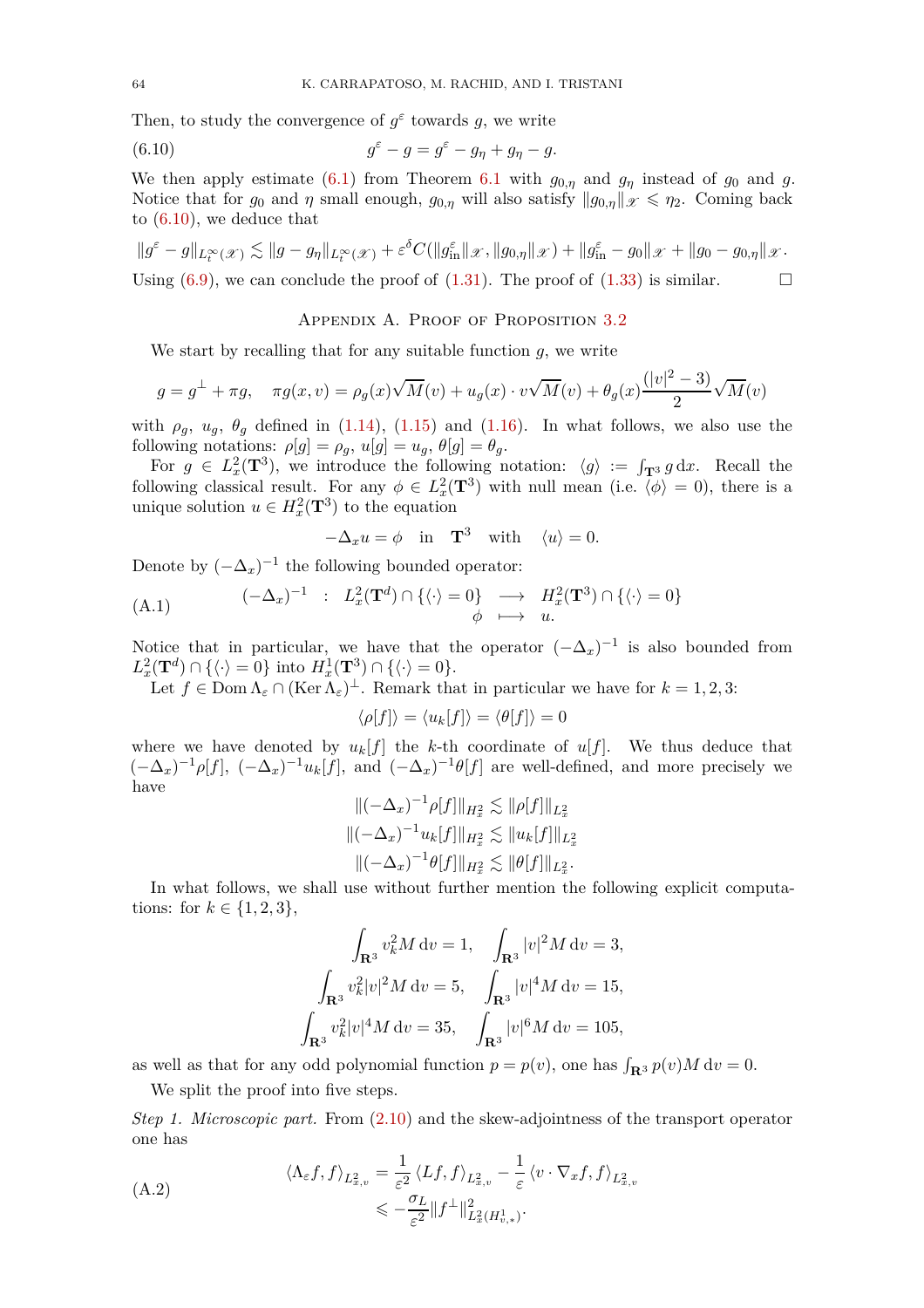*Step 2. Energy estimate.* Define for any  $k \in \{1, 2, 3\}$  and any suitable function *g* 

(A.3) 
$$
\psi_k[g] = \int_{\mathbf{R}^3} v_k \frac{(|v|^2 - 5)}{3} g \sqrt{M} dv
$$

and remark that

<span id="page-64-1"></span>
$$
\psi_k[g] = \psi_k[g^\perp].
$$

We first compute

<span id="page-64-0"></span>
$$
\theta[\Lambda_{\varepsilon}f] = \frac{1}{\varepsilon^{2}}\theta[Lf^{\perp}] - \frac{1}{\varepsilon}\theta[v \cdot \nabla_{x}f]
$$
  
\n
$$
= -\frac{1}{\varepsilon}\nabla_{x} \cdot \int_{\mathbf{R}^{3}} \frac{(|v|^{2} - 3)}{3} vf \sqrt{M} dv
$$
  
\n
$$
= -\frac{1}{\varepsilon} \frac{2}{3} \nabla_{x} \cdot \int_{\mathbf{R}^{3}} vf \sqrt{M} dv - \frac{1}{\varepsilon} \nabla_{x} \cdot \int_{\mathbf{R}^{3}} \frac{(|v|^{2} - 5)}{3} vf \sqrt{M} dv
$$
  
\n
$$
= -\frac{1}{\varepsilon} \frac{2}{3} \nabla_{x} \cdot u[f] - \frac{1}{\varepsilon} \nabla_{x} \cdot \psi[f],
$$

and using some aforementioned classical results on the moments of *M*, we also obtain (A.6) 1

<span id="page-64-2"></span>
$$
\psi_k[\Lambda_{\varepsilon} f] = \frac{1}{\varepsilon^2} \psi_k[Lf^{\perp}] - \frac{1}{\varepsilon} \psi_k[v \cdot \nabla_x f]
$$
  
\n
$$
= \frac{1}{\varepsilon^2} \psi_k[Lf^{\perp}] - \frac{1}{\varepsilon} \partial_{x_\ell} \int_{\mathbf{R}^d} v_k v_\ell \frac{(|v|^2 - 5)}{3} f \sqrt{M} dv
$$
  
\n
$$
= \frac{1}{\varepsilon^2} \psi_k[Lf^{\perp}] - \frac{1}{\varepsilon} \partial_{x_\ell} \int_{\mathbf{R}^d} v_k v_\ell \frac{(|v|^2 - 5)}{3} \left( \rho[f] + u[f] \cdot v + \theta[f] \frac{(|v|^2 - 3)}{2} \right) M dv
$$
  
\n
$$
- \frac{1}{\varepsilon} \partial_{x_\ell} \int_{\mathbf{R}^d} v_k v_\ell \frac{(|v|^2 - 5)}{3} f^{\perp} \sqrt{M} dv
$$
  
\n
$$
= \frac{1}{\varepsilon^2} \psi_k[Lf^{\perp}] - \frac{1}{\varepsilon} \frac{5}{3} \partial_{x_k} \theta[f] - \frac{1}{\varepsilon} \partial_{x_\ell} \int_{\mathbf{R}^d} v_k v_\ell \frac{(|v|^2 - 5)}{3} f^{\perp} \sqrt{M} dv.
$$

We now estimate the term

$$
\left\langle \nabla_x (-\Delta_x)^{-1} \theta [\Lambda_{\varepsilon} f], \psi[f] \right\rangle_{L^2_x} + \left\langle \nabla_x (-\Delta_x)^{-1} \theta[f], \psi[\Lambda_{\varepsilon} f] \right\rangle_{L^2_x} =: I_1 + I_2.
$$

We start by estimating  $I_1$ . First, using integrations by parts and  $(A.5)$ , we have

$$
\begin{split} \|\nabla_x(-\Delta_x)^{-1}\theta[\Lambda_{\varepsilon}f]\|^2_{L_x^2} &= \left\langle \theta[\Lambda_{\varepsilon}f], (-\Delta_x)^{-1}\theta[\Lambda_{\varepsilon}f] \right\rangle_{L_x^2} \\ &= -\frac{1}{\varepsilon} \left\langle \frac{2}{3} \nabla_x \cdot u[f] + \nabla_x \cdot \psi[f], (-\Delta_x)^{-1}\theta[\Lambda_{\varepsilon}f] \right\rangle_{L_x^2} \\ &= -\frac{1}{\varepsilon} \left\langle \frac{2}{3} u[f] + \psi[f], \nabla_x(-\Delta_x)^{-1}\theta[\Lambda_{\varepsilon}f] \right\rangle_{L_x^2} . \end{split}
$$

Using now Cauchy-Schwarz inequality in *x* and [\(A.4\)](#page-64-1), we obtain:

$$
\|\nabla_x(-\Delta_x)^{-1}\theta[\Lambda_{\varepsilon}f]\|_{L_x^2}\lesssim \frac{1}{\varepsilon}\left(\|u[f]\|_{L_x^2}+\|\psi[f]\|_{L_x^2}\right).
$$

Then, from [\(A.4\)](#page-64-1) and Cauchy-Schwarz inequality in velocity, we have:

$$
\|\psi[f]\|_{L^2_x} = \|\psi[f^\perp]\|_{L^2_x} \lesssim \|f^\perp\|_{L^2_{x,v}}.
$$

We deduce that

$$
|I_1| \lesssim \frac{1}{\varepsilon} \left( \|u[f]\|_{L_x^2} + \|f^\perp\|_{L_{x,v}^2} \right) \|f^\perp\|_{L_{x,v}^2}.
$$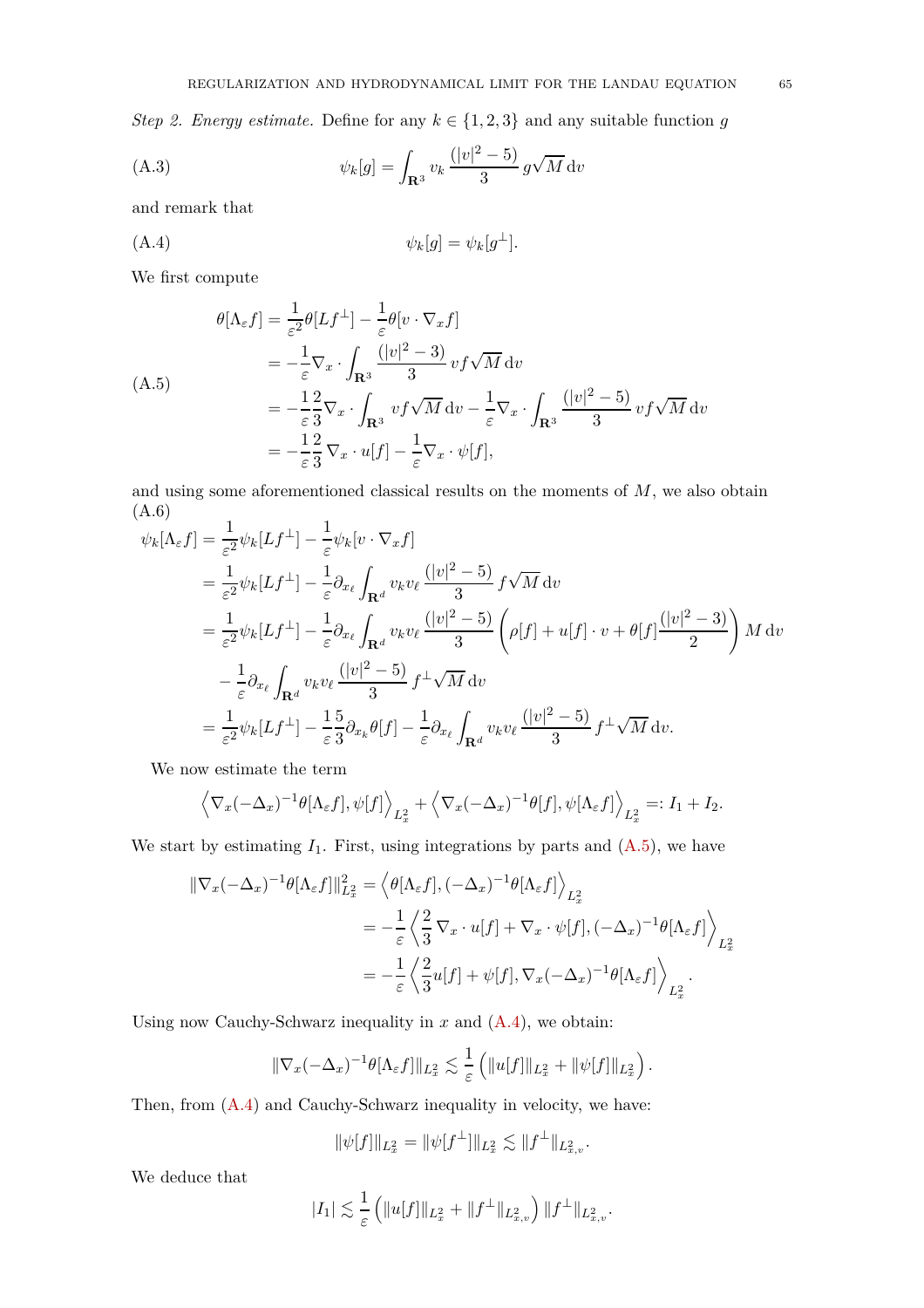Concerning  $I_2$ , from the computation  $(A.6)$ , we have:

$$
I_2 = \frac{1}{\varepsilon^2} \left\langle \partial_{x_k} (-\Delta_x)^{-1} \theta[f], \psi_k[Lf^\perp] \right\rangle_{L_x^2} - \frac{1}{\varepsilon} \frac{5}{3} \left\langle \partial_{x_k} (-\Delta_x)^{-1} \theta[f], \partial_{x_k} \theta[f] \right\rangle_{L_x^2}
$$

$$
- \frac{1}{\varepsilon} \left\langle \partial_{x_k} (-\Delta_x)^{-1} \theta[f], \partial_{x_\ell} \int_{\mathbf{R}^3} v_k v_\ell \frac{(|v|^2 - 5)}{3} f^\perp \sqrt{M} \, dv \right\rangle_{L_x^2}
$$

$$
=: I_{21} + I_{22} + I_{23}.
$$

We treat each term of the above splitting in succession. For  $I_{21}$ , we notice first that from the self-adjointness of *L* in  $L_v^2$ :

$$
\|\psi[Lf^{\perp}]\|_{L_x^2}^2 \lesssim \int_{\mathbf{T}^3} \left( \int_{\mathbf{R}^3} L\left(v_k \frac{(|v|^2 - 5)}{3} \sqrt{M}\right) f^{\perp} dv \right)^2 dx
$$

so that from Cauchy-Schwarz inequality:

(A.7) 
$$
\|\psi[Lf^{\perp}]\|_{L_x^2} \lesssim \|f^{\perp}\|_{L_{x,v}^2}.
$$

We thus have:

<span id="page-65-2"></span>
$$
I_{21} \lesssim \frac{1}{\varepsilon^2} \|\nabla_x(-\Delta_x)^{-1}\theta[f]\|_{L_x^2} \|f^\perp\|_{L_{x,v}^2} \lesssim \frac{1}{\varepsilon^2} \|\theta[f]\|_{L_x^2} \|f^\perp\|_{L_{x,v}^2}
$$

where we used  $(A.1)$ . The term  $I_{22}$  is computed exactly thanks to an integration by parts:

$$
I_{22} = \frac{1}{\varepsilon} \frac{5}{3} \left\langle \partial_{x_k} \partial_{x_k} (-\Delta_x)^{-1} (\theta[f]), \theta[f] \right\rangle_{L_x^2} = -\frac{1}{\varepsilon} \frac{5}{3} ||\theta[f]||_{L_x^2}^2.
$$

We bound the last term  $I_{23}$  using an integration by parts,  $(A.1)$  and Cauchy-Schwarz inequality:

$$
I_{23} = \frac{1}{\varepsilon} \left\langle \partial_{x_{\ell}} \partial_{x_{k}} (-\Delta_{x})^{-1} (\theta[f]), \int_{\mathbf{R}^{d}} v_{k} v_{\ell} \frac{(|v|^{2} - 5)}{3} f^{\perp} \sqrt{M} \, \mathrm{d}v \right\rangle_{L_{x}^{2}}
$$
  

$$
\lesssim \frac{1}{\varepsilon} ||\nabla_{x}^{2} (-\Delta_{x})^{-1} \theta[f] ||_{L_{x}^{2}} ||f^{\perp}||_{L_{x,v}^{2}}
$$
  

$$
\lesssim \frac{1}{\varepsilon} ||\theta[f] ||_{L_{x}^{2}} ||f^{\perp}||_{L_{x,v}^{2}}.
$$

Finally, we have obtained for some  $\kappa, C > 0$ :

<span id="page-65-3"></span>
$$
\left\langle \nabla_x (-\Delta_x)^{-1} \theta [\Lambda_{\varepsilon} f], \psi[f] \right\rangle_{L_x^2} + \left\langle \nabla_x (-\Delta_x)^{-1} \theta [f], \psi [\Lambda_{\varepsilon} f] \right\rangle_{L_x^2}
$$
\n
$$
\leq -\frac{\kappa}{\varepsilon} \|\theta[f]\|_{L_x^2}^2 + \frac{C}{\varepsilon} \|u[f]\|_{L_x^2} \|f^\perp\|_{L_{x,v}^2} + \frac{C}{\varepsilon^3} \|f^\perp\|_{L_{x,v}^2}^2.
$$

*Step 3. Momentum estimate.* Define, for any  $k, \ell \in \{1, 2, 3\}$  and any suitable function *g* 

(A.9) 
$$
\Theta_{k\ell}[g] = \begin{cases} \frac{1}{7} \int_{\mathbf{R}^3} v_k v_\ell |v|^2 g \sqrt{M} dv & \text{if } k \neq \ell, \\ \int_{\mathbf{R}^3} \left( \frac{1}{2} + v_k^2 - \frac{1}{2} |v|^2 \right) g \sqrt{M} dv & \text{if } k = \ell, \end{cases}
$$

and remark that, using some classical aforementioned results on the moments of *M*, we have

<span id="page-65-0"></span>
$$
(\text{A.10}) \qquad \qquad \Theta_{k\ell}[g] = \Theta_{k\ell}[g^{\perp}] \quad \text{if} \quad k \neq \ell
$$

and

<span id="page-65-1"></span>
$$
\Theta_{kk}[g] = \Theta_{kk}[g^{\perp}] + \int_{\mathbf{R}^3} \left(\frac{1}{2} + v_k^2 - \frac{1}{2}|v|^2\right) \left(\rho[g] + u[g] \cdot v + \theta[g]\frac{(|v|^2 - 3)}{2}\right) M \, dv
$$
  
=  $\Theta_{kk}[g^{\perp}] - \frac{1}{2}\theta[g].$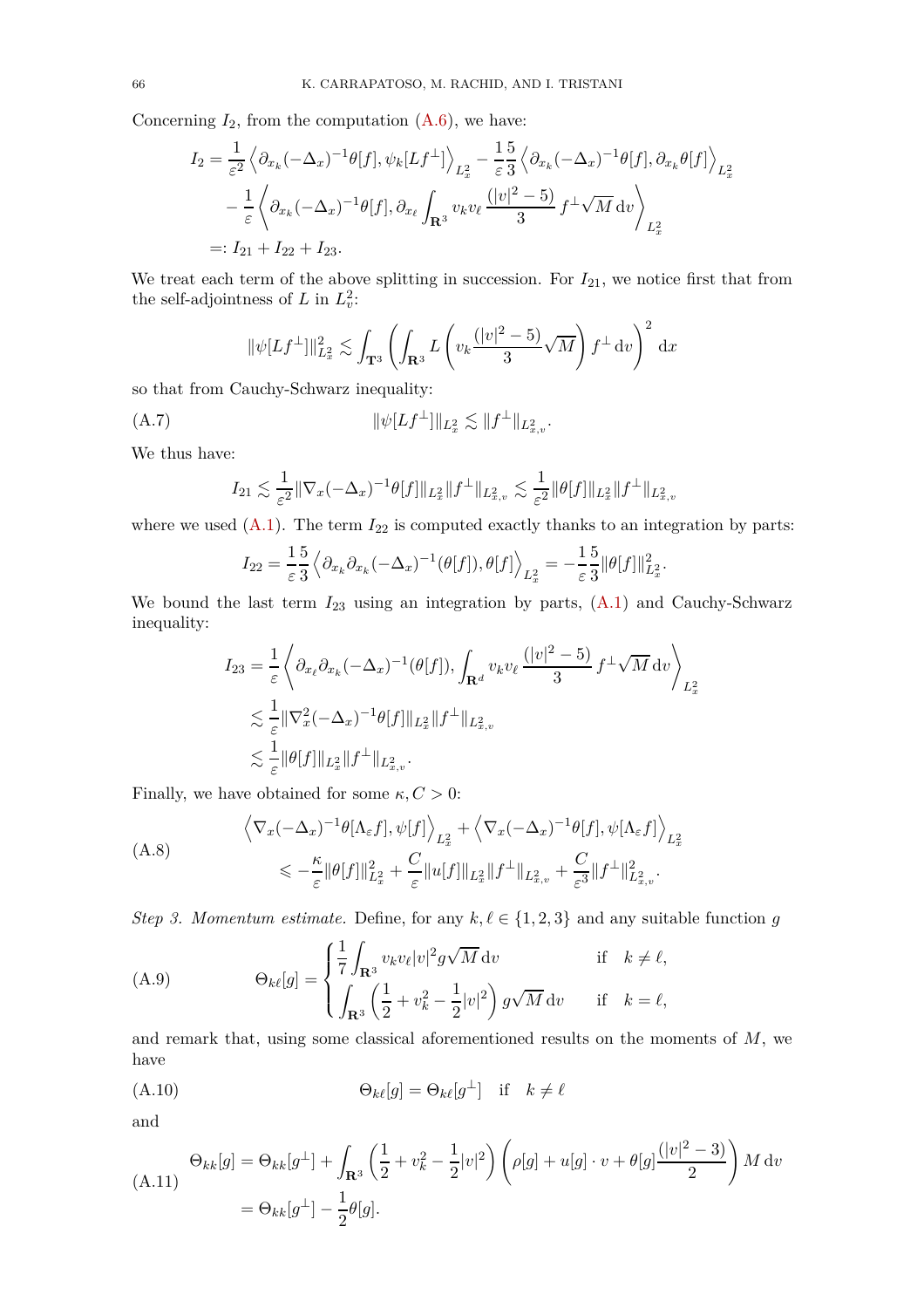We now compute for any  $k \in \{1, 2, 3\}$ , writing  $f = \pi f + f^{\perp}$ ,

<span id="page-66-0"></span>
$$
u_k[\Lambda_{\varepsilon} f] = \frac{1}{\varepsilon^2} u_k[Lf^{\perp}] - \frac{1}{\varepsilon} u_k[v \cdot \nabla_x f]
$$
  
\n
$$
= -\frac{1}{\varepsilon} \partial_{x_\ell} \int_{\mathbf{R}^3} v_k v_\ell \left( \rho[f] + u[f] \cdot v + \theta[f] \frac{(|v|^2 - 3)}{2} \right) M dv
$$
  
\n
$$
- \frac{1}{\varepsilon} \partial_{x_\ell} \int_{\mathbf{R}^3} v_k v_\ell f^{\perp} \sqrt{M} dv
$$
  
\n
$$
= -\frac{1}{\varepsilon} \partial_{x_k} \rho[f] - \frac{1}{\varepsilon} \partial_{x_k} \theta[f] - \frac{1}{\varepsilon} \partial_{x_\ell} \int_{\mathbf{R}^3} v_k v_\ell f^{\perp} \sqrt{M} dv.
$$

We also obtain

<span id="page-66-1"></span>
$$
\Theta_{k\ell}[\Lambda_{\varepsilon}f] = \frac{1}{\varepsilon^{2}}\Theta_{k\ell}[Lf^{\perp}] - \frac{1}{\varepsilon}\Theta_{k\ell}[v\cdot\nabla_{x}\pi f] - \frac{1}{\varepsilon}\Theta_{k\ell}[v\cdot\nabla_{x}f^{\perp}]
$$
\n
$$
= \frac{1}{\varepsilon^{2}}\Theta_{k\ell}[Lf^{\perp}] - \frac{1}{\varepsilon}\Theta_{k\ell}[v\cdot\nabla_{x}\left(u[f]\cdot v\sqrt{M}\right)] - \frac{1}{\varepsilon}\Theta_{k\ell}[v\cdot\nabla_{x}f^{\perp}].
$$

If  $k \neq \ell$ , then

$$
\Theta_{k\ell} \left[ v \cdot \nabla_x \left( u[f] \cdot v \sqrt{M} \right) \right]
$$
\n
$$
= \partial_{x_p} u_q[f] \frac{1}{7} \int_{\mathbf{R}^3} v_k v_\ell v_p v_q |v|^2 M \, dv
$$
\n
$$
= \partial_{x_k} u_\ell[f] \frac{1}{7} \int_{\mathbf{R}^3} v_k^2 v_\ell^2 |v|^2 M \, dv + \partial_{x_\ell} u_k[f] \frac{1}{7} \int_{\mathbf{R}^3} v_k^2 v_\ell^2 |v|^2 M \, dv
$$
\n
$$
= \partial_{x_k} u_\ell[f] + \partial_{x_\ell} u_k[f]
$$

because

<span id="page-66-2"></span>
$$
\int_{\mathbf{R}^3} v_k^2 v_\ell^2 |v|^2 M \, \mathrm{d}v = \int_{\mathbf{R}^3} v_k^2 v_\ell^2 (v_k^2 + v_\ell^2 + v_m^2) M \, \mathrm{d}v = 7.
$$

If 
$$
k = \ell
$$
, then  
\n(A.15)  
\n
$$
\Theta_{kk} \left[ v \cdot \nabla_x \left( u[f] \cdot v \sqrt{M} \right) \right]
$$
\n
$$
= \partial_{x_p} u_q[f] \int_{\mathbf{R}^3} \left( \frac{1}{2} + v_k^2 - \frac{1}{2} |v|^2 \right) v_p v_q M \, dv
$$
\n
$$
= \partial_{x_k} u_k[f] \int_{\mathbf{R}^3} \left( \frac{1}{2} + v_k^2 - \frac{1}{2} |v|^2 \right) v_k^2 M \, dv + \sum_{p \neq k} \partial_{x_p} u_p[f] \int_{\mathbf{R}^3} \left( \frac{1}{2} + v_k^2 - \frac{1}{2} |v|^2 \right) v_p^2 M \, dv
$$
\n
$$
= \partial_{x_k} u_k[f] - \sum_{p \neq k} \partial_{x_p} u_p[f],
$$

<span id="page-66-3"></span>because

$$
\int_{\mathbf{R}^3} \left(\frac{1}{2} + v_k^2 - \frac{1}{2}|v|^2\right) v_k^2 M \, dv = 1 \quad \text{and} \quad \int_{\mathbf{R}^3} \left(\frac{1}{2} + v_k^2 - \frac{1}{2}|v|^2\right) v_p^2 M \, dv = -1.
$$

We now estimate the term

$$
\left\langle \partial_{x_\ell} (-\Delta_x)^{-1} u_k[\Lambda_\varepsilon f], \Theta_{k\ell}[f] \right\rangle_{L^2_x} + \left\langle \partial_{x_\ell} (-\Delta_x)^{-1} u_k[f], \Theta_{k\ell}[\Lambda_\varepsilon f] \right\rangle_{L^2_x} =: J_1 + J_2.
$$

For  $J_1$ , we first notice that using  $(A.10)$  and  $(A.11)$  and Cauchy-Schwarz inequality, one can prove that

$$
\|\Theta_{k\ell}[f]\|_{L^2_x} \lesssim \|\theta[f]\|_{L^2_x} + \|f^{\perp}\|_{L^2_{x,v}}.
$$

Performing integrations by parts and using [\(A.12\)](#page-66-0), we also have that D

$$
\begin{split} \|\nabla_x(-\Delta_x)^{-1}u_k[\Lambda_{\varepsilon}f]\|^2_{L_x^2} &= \left\langle u_k[\Lambda_{\varepsilon}f], (-\Delta_x)^{-1}u_k[\Lambda_{\varepsilon}f] \right\rangle_{L_x^2} \\ &= -\frac{1}{\varepsilon} \left\langle \partial_{x_k}\rho[f] + \partial_{x_k}\theta[f] + \partial_{x_\ell} \int_{\mathbf{R}^3} v_k v_\ell f^\perp \sqrt{M} \, \mathrm{d}v, (-\Delta_x)^{-1} u_k[\Lambda_{\varepsilon}f] \right\rangle_{L_x^2} \\ &= \frac{1}{\varepsilon} \left\langle \rho[f] + \theta[f], \partial_{x_k}(-\Delta_x)^{-1} u_k[\Lambda_{\varepsilon}f] \right\rangle_{L_x^2} \end{split}
$$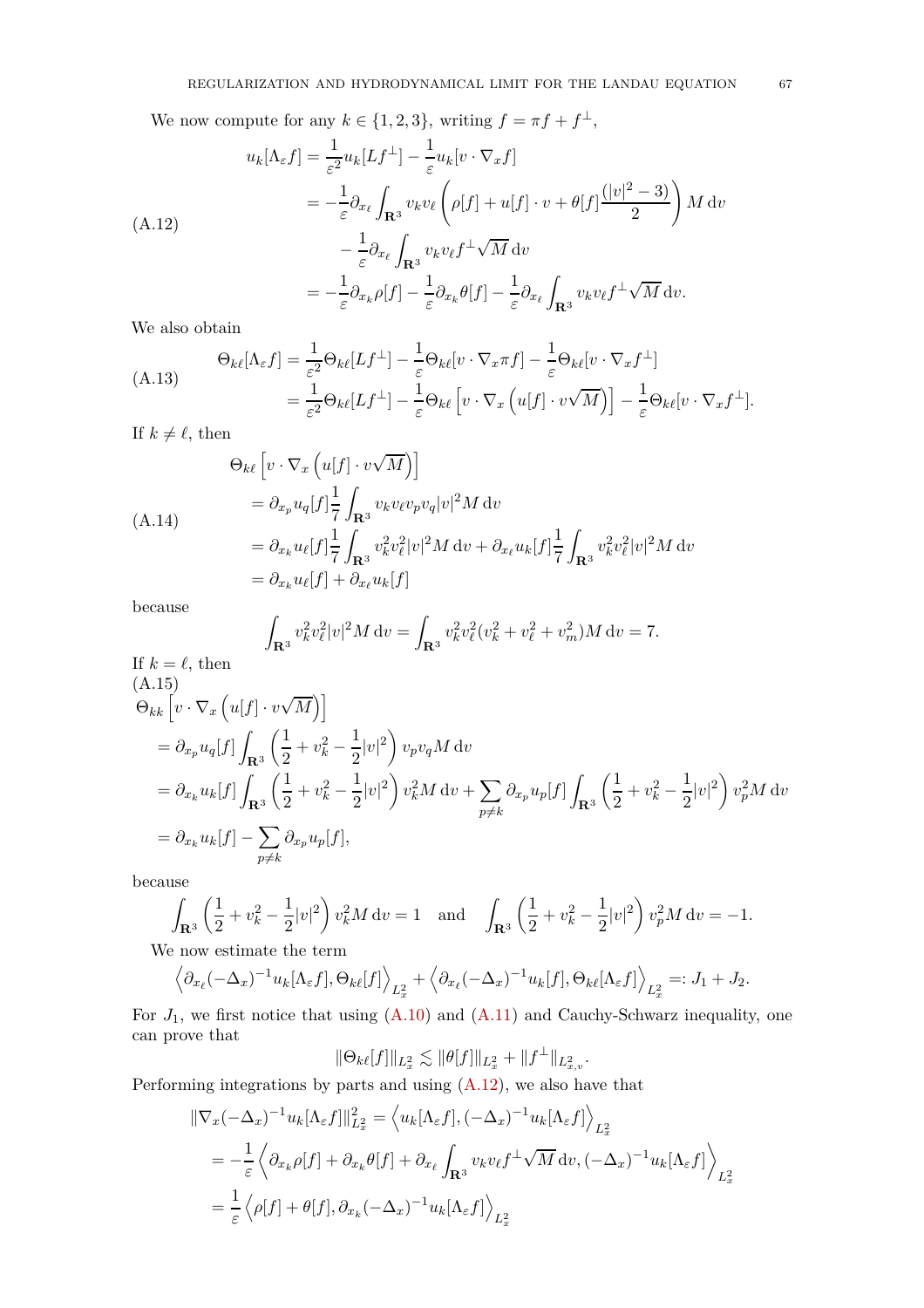$$
+\frac{1}{\varepsilon}\left\langle \int_{\mathbf{R}^3} v_k v_\ell f^\perp \sqrt{M} \, \mathrm{d}v \, \partial_{x_\ell} (-\Delta_x)^{-1} u_k [\Lambda_\varepsilon f] \right\rangle_{L^2_x}.
$$

From Cauchy-Schwarz inequality (in *x* and also in *v* for the third term), we obtain:

$$
\|\nabla_x(-\Delta_x)^{-1}u_k[\Lambda_{\varepsilon} f]\|_{L^2_x} \lesssim \frac{1}{\varepsilon} \left( \|\rho[f]\|_{L^2_x} + \|\theta[f]\|_{L^2_x} + \|f^\perp\|_{L^2_{x,v}} \right).
$$

Gathering the two previous estimates, by Cauchy-Schwarz inequality, we deduce

$$
|J_1| \lesssim \|(-\Delta_x)^{-1} u_k[\Lambda_{\varepsilon} f] \|_{H_x^1} \|\Theta_{k\ell}[f] \|_{L_x^2}
$$
  

$$
\lesssim \frac{1}{\varepsilon} \left( \|\rho[f] \|_{L_x^2} + \|\theta[f] \|_{L_x^2} + \|f^\perp\|_{L_{x,v}^2} \right) \left( \|\theta[f] \|_{L_x^2} + \|f^\perp\|_{L_{x,v}^2} \right).
$$

For the term  $J_2$ , the computation made in  $(A.13)$  yields

$$
J_2 = \frac{1}{\varepsilon^2} \left\langle \partial_{x_\ell} (-\Delta_x)^{-1} u_k[f], \Theta_{k\ell} [Lf^\perp] \right\rangle_{L_x^2}
$$
  
 
$$
- \frac{1}{\varepsilon} \left\langle \partial_{x_\ell} (-\Delta_x)^{-1} u_k[f], \Theta_{k\ell} \left[ v \cdot \nabla_x (u[f] \cdot v \sqrt{M}) \right] \right\rangle_{L_x^2}
$$
  
 
$$
- \frac{1}{\varepsilon} \left\langle \partial_{x_\ell} (-\Delta_x)^{-1} u_k[f], \Theta_{k\ell} [v \cdot \nabla_x f^\perp] \right\rangle_{L_x^2}
$$
  
 
$$
=: J_{21} + J_{22} + J_{23}.
$$

To bound  $J_{21}$ , we first notice that as in  $(A.7)$ , one can prove that

$$
\|\Theta_{k\ell}[Lf^\perp]\|_{L^2_x} \lesssim \|f^\perp\|_{L^2_{x,v}}.
$$

Then, [\(A.1\)](#page-63-1) and Cauchy-Schwarz inequality give

$$
J_{21} \lesssim \frac{1}{\varepsilon^2} \|\partial_{x_\ell} (-\Delta_x)^{-1} u_k[f] \|_{L^2_x} \|f^\perp\|_{L^2_{x,v}} \lesssim \frac{1}{\varepsilon^2} \|u[f]\|_{L^2_x} \|f^\perp\|_{L^2_{x,v}}.
$$

The term  $J_{22}$  is computed explicitly thanks to  $(A.14)$  and  $(A.15)$  and integrations by parts:

$$
J_{22} = -\frac{1}{\varepsilon} \sum_{k} \sum_{\ell \neq k} \left\langle \partial_{x_{\ell}} (-\Delta_x)^{-1} u_k[f], \partial_{x_k} u_{\ell}[f] + \partial_{x_{\ell}} u_k[f] \right\rangle_{L_x^2}
$$
  

$$
- \frac{1}{\varepsilon} \sum_{k} \left\langle \partial_{x_k} (-\Delta_x)^{-1} u_k[f], \partial_{x_k} u_k[f] - \sum_{p \neq k} \partial_{x_p} u_p[f] \right\rangle_{L_x^2}
$$
  

$$
= -\frac{1}{\varepsilon} \sum_{k} \sum_{\ell \neq k} \left\langle -\partial_{x_k} \partial_{x_{\ell}} (-\Delta_x)^{-1} u_k[f], u_{\ell}[f] \right\rangle_{L_x^2}
$$
  

$$
- \frac{1}{\varepsilon} \sum_{k} \sum_{\ell \neq k} \left\langle -\partial_{x_k} \partial_{x_{\ell}} (-\Delta_x)^{-1} u_k[f], u_k[f] \right\rangle_{L_x^2}
$$
  

$$
- \frac{1}{\varepsilon} \sum_{k} \left\langle -\partial_{x_k} \partial_{x_k} (-\Delta_x)^{-1} u_k[f], u_k[f] \right\rangle_{L_x^2}
$$
  

$$
+ \frac{1}{\varepsilon} \sum_{k} \sum_{p \neq k} \left\langle -\partial_{x_p} \partial_{x_k} (-\Delta_x)^{-1} u_k[f], u_p[f] \right\rangle_{L_x^2}
$$

so that

$$
J_{22} = -\frac{1}{\varepsilon} \sum_{k} \left\langle -\Delta_x (-\Delta_x)^{-1} u_k[f], u_k[f] \right\rangle_{L_x^2} = -\frac{1}{\varepsilon} \sum_{k} ||u_k[f]||_{L_x^2}^2 = -\frac{1}{\varepsilon} ||u[f]||_{L_x^2}^2.
$$

The term  $J_{23}$  is treated thanks to an integration by parts,  $(A.1)$  and Cauchy-Schwarz inequality:

$$
J_{23} \lesssim \frac{1}{\varepsilon} \|\nabla_x^2 (-\Delta_x)^{-1} u[f] \|_{L^2_x} \|f^\perp\|_{L^2_{x,v}} \lesssim \frac{1}{\varepsilon} \|u[f] \|_{L^2_x} \|f^\perp\|_{L^2_{x,v}}.
$$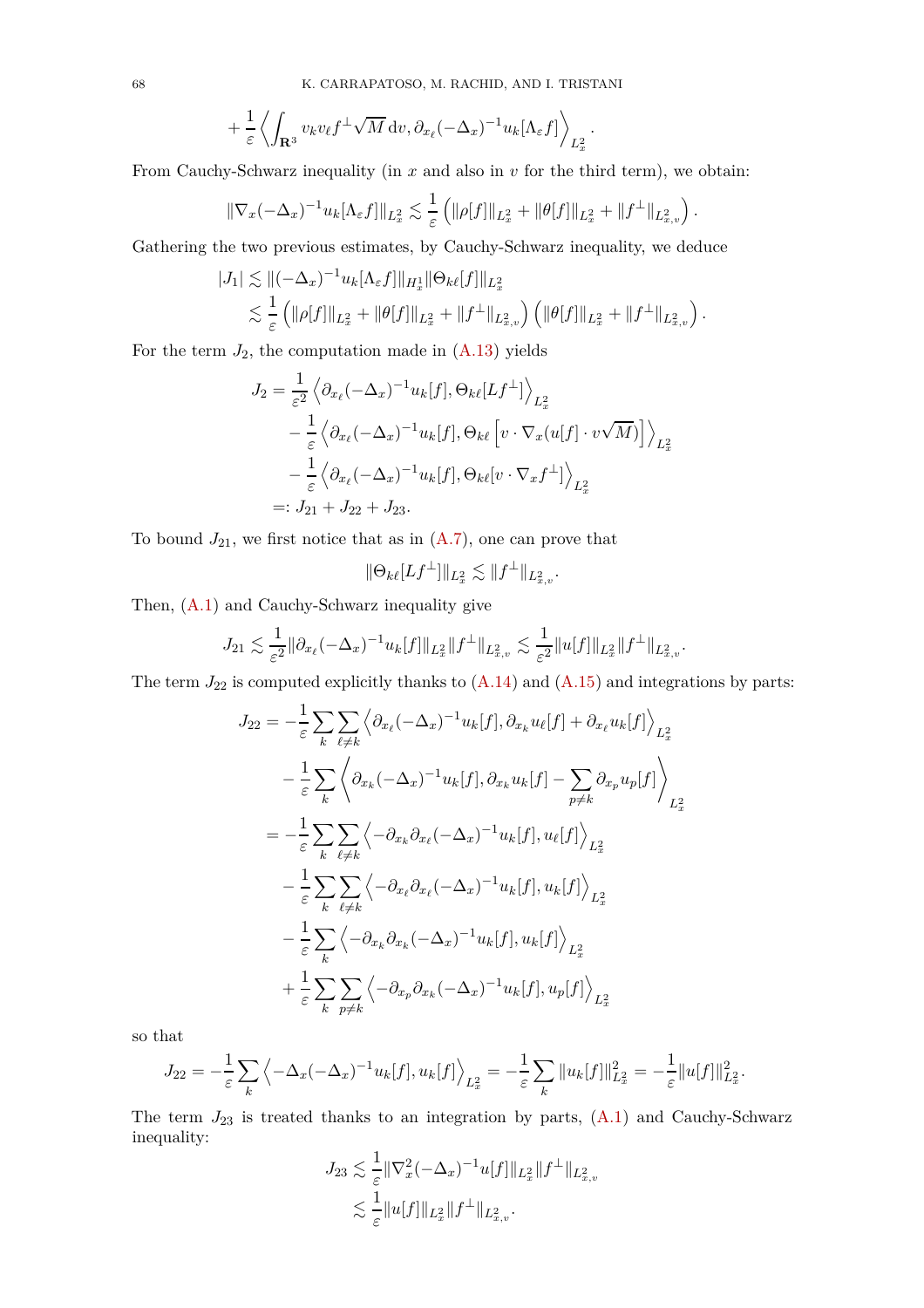Finally, we have obtained for some constants  $\kappa, C>0$ 

<span id="page-68-1"></span>
$$
\left\langle \partial_{x_{\ell}}(-\Delta_x)^{-1} u_k[\Lambda_{\varepsilon} f], \Theta_{k\ell}[f] \right\rangle_{L_x^2} + \left\langle \partial_{x_{\ell}}(-\Delta_x)^{-1} u_k[f], \Theta_{k\ell}[\Lambda_{\varepsilon} f] \right\rangle_{L_x^2}
$$
\n(A.16)\n
$$
\leq \frac{\kappa}{\varepsilon} \|u[f]\|_{L_x^2}^2 + \frac{C}{\varepsilon} \|\rho[f]\|_{L_x^2} \|\theta[f]\|_{L_x^2} + \frac{C}{\varepsilon} \|\rho[f]\|_{L_x^2} \|f^\perp\|_{L_{x,v}^2}
$$
\n
$$
+ \frac{C}{\varepsilon} \|\theta[f]\|_{L_x^2}^2 + \frac{C}{\varepsilon^3} \|f^\perp\|_{L_{x,v}^2}^2.
$$

*Step 4. Mass estimate.* We first compute

(A.17)  
\n
$$
\rho[\Lambda_{\varepsilon} f] = \frac{1}{\varepsilon^{2}} \rho[Lf^{\perp}] - \frac{1}{\varepsilon} \rho[v \cdot \nabla_{x} f]
$$
\n
$$
= -\frac{1}{\varepsilon} \nabla_{x} \cdot \int_{\mathbf{R}^{d}} v f \sqrt{M} dv
$$
\n
$$
= -\frac{1}{\varepsilon} \nabla_{x} \cdot u[f].
$$

We now estimate the term

<span id="page-68-0"></span>
$$
\left\langle \partial_{x_k} (-\Delta_x)^{-1} \rho [\Lambda_{\varepsilon} f], u_k[f] \right\rangle_{L_x^2} + \left\langle \partial_{x_k} (-\Delta_x)^{-1} \rho[f], u_k[\Lambda_{\varepsilon} f] \right\rangle_{L_x^2} =: R_1 + R_2.
$$

For  $R_1$ , from the computation  $(A.17)$  and  $(A.1)$ , we have

$$
R_1 \lesssim ||(-\Delta_x)^{-1} \rho[\Lambda_{\varepsilon} f]||_{H_x^1} ||u[f]||_{L_x^2} \lesssim \frac{1}{\varepsilon} ||u[f]||_{L_x^2}^2.
$$

From  $(A.12)$  we rewrite the term  $R_2$  as

$$
R_2 = -\frac{1}{\varepsilon} \left\langle \partial_{x_k} (-\Delta_x)^{-1} \rho[f], \partial_{x_k} \rho[f] \right\rangle_{L_x^2} - \frac{1}{\varepsilon} \frac{2}{3} \left\langle \partial_{x_k} (-\Delta_x)^{-1} \rho[f], \partial_{x_k} \theta[f] \right\rangle_{L_x^2}
$$

$$
- \frac{1}{\varepsilon} \left\langle \partial_{x_k} (-\Delta_x)^{-1} \rho[f], \partial_{x_\ell} \int_{\mathbf{R}^d} v_k v_\ell f^\perp \sqrt{M} \, \mathrm{d}v \right\rangle_{L_x^2}
$$

$$
=: R_{21} + R_{22} + R_{23}.
$$

The first term  $R_{21}$  is computed exactly thanks to an integration by parts:

$$
R_{21} = -\frac{1}{\varepsilon} \left\langle -\partial_{x_k} \partial_{x_k} (-\Delta_x)^{-1} \rho[f], \rho[f] \right\rangle_{L_x^2} = -\frac{1}{\varepsilon} ||\rho[f]||_{L_x^2}^2.
$$

The second one is estimated thanks to and integration by parts, Cauchy-Schwarz inequality and  $(A.1)$ :

$$
R_{22} \lesssim \frac{1}{\varepsilon} \|\nabla_x^2 (-\Delta_x)^{-1} \rho_f \|_{L^2_x} \|\theta[f]\|_{L^2_x}
$$
  

$$
\lesssim \frac{1}{\varepsilon} \|\rho[f] \|_{L^2_x} \|\theta[f] \|_{L^2_x}.
$$

Similarly, we obtain

$$
R_{23} \lesssim \frac{1}{\varepsilon} \|\nabla_x^2 (-\Delta_x)^{-1} \rho[f] \|_{L_x^2} \left\| \int_{\mathbf{R}^d} v_k v_\ell f^\perp \sqrt{M} \, \mathrm{d}v \right\|_{L_x^2}
$$
  

$$
\lesssim \frac{1}{\varepsilon} \|\rho[f] \|_{L_x^2} \|f^\perp\|_{L_{x,v}^2}.
$$

Gathering the previous estimates, we obtain for some constants  $\kappa, C>0$ 

<span id="page-68-2"></span>
$$
\left\langle \partial_{x_k} (-\Delta_x)^{-1} \rho [\Lambda_\varepsilon f], u_k[f] \right\rangle_{L_x^2} + \left\langle \partial_{x_k} (-\Delta_x)^{-1} \rho [f], u_k[\Lambda_\varepsilon f] \right\rangle_{L_x^2}
$$
\n
$$
\leq -\frac{\kappa}{\varepsilon} \|\rho[f]\|_{L_x^2}^2 + \frac{C}{\varepsilon} \|u[f]\|_{L_x^2}^2 + \frac{C}{\varepsilon} \|\theta[f]\|_{L_x^2}^2 + \frac{C}{\varepsilon} \|f^\perp\|_{L_{x,v}^2}^2.
$$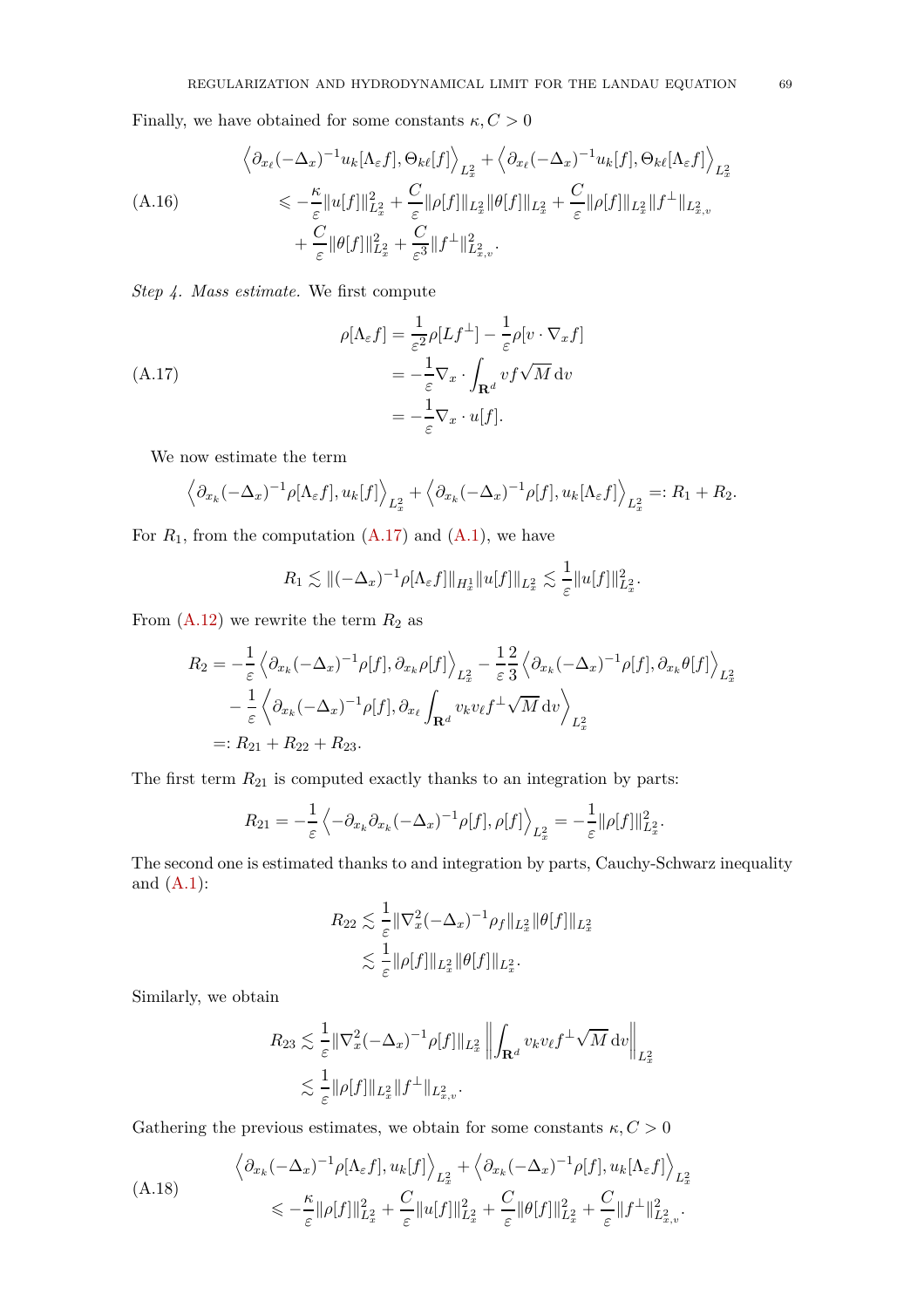*Step 5. Conclusion.* We introduce the following inner product on  $L^2_{x,v}$ : (A.19)

$$
\langle\langle f, g \rangle\rangle_{L_{x,v}^2} := \langle f, g \rangle_{L_{x,v}^2} + \eta_1 \varepsilon \left\langle \partial_{x_k} (-\Delta_x)^{-1} \theta[f], \psi_k[g] \right\rangle_{L_x^2} + \eta_1 \varepsilon \left\langle \partial_{x_k} (-\Delta_x)^{-1} \theta[g], \psi_k[f] \right\rangle_{L_x^2}
$$
  
+ 
$$
\eta_2 \varepsilon \left\langle \partial_{x_\ell} (-\Delta_x)^{-1} u_k[f], \Theta_{k\ell}[g] \right\rangle_{L_x^2} + \eta_2 \varepsilon \left\langle \partial_{x_\ell} (-\Delta_x)^{-1} u_k[g], \Theta_{k\ell}[f] \right\rangle_{L_x^2}
$$
  
+ 
$$
\eta_3 \varepsilon \left\langle \partial_{x_k} (-\Delta_x)^{-1} \rho[f], u_k[g] \right\rangle_{L_x^2} + \eta_3 \varepsilon \left\langle \partial_{x_k} (-\Delta_x)^{-1} \rho[g], u_k[f] \right\rangle_{L_x^2}
$$

with constants  $0 < \eta_3 \ll \eta_2 \ll \eta_1 \ll 1$  to be chosen below, and denote by  $||g||_{L^2_{x,v}}^2 =$  $\langle \langle g, g \rangle \rangle_{L^2_{x,v}}$  the associated norm. We observe that

 $||g||_{L^2_{x,v}} \lesssim ||g||_{L^2_{x,v}} \lesssim ||g||_{L^2_{x,v}}$ 

where the multiplicative constants are uniform in  $\varepsilon \in (0,1]$ . The norms  $\|\cdot\|_{L^2_{x,v}}$  and  $\|\cdot\|_{L^2_{x,v}}$ are thus equivalent independently of  $\varepsilon \in (0,1]$ . Gathering estimates  $(A.2)$ – $(A.8)$ – $(A.16)$ – [\(A.18\)](#page-68-2) and using Young's inequality, we obtain:

$$
\langle \langle \Lambda_{\varepsilon} f, f \rangle \rangle_{L_{x,v}^{2}} \leqslant -\frac{1}{\varepsilon^{2}} \left( \frac{\sigma_{L}}{2} - C \eta_{1} - C \eta_{2} - C \eta_{3} \right) ||f^{\perp}||_{L_{x}^{2}(H_{v,*}^{1})}^{2}
$$

$$
- \left( \frac{\kappa \eta_{1}}{2} - C \eta_{2} - C \eta_{3} \right) ||\theta[f]||_{L_{x}^{2}}^{2}
$$

$$
- \left( \kappa \eta_{2} - C \eta_{1}^{2} - C \eta_{3} \right) ||u[f]||_{L_{x}^{2}}^{2}
$$

$$
- \left( \kappa \eta_{3} - C \eta_{2}^{2} - C \frac{\eta_{2}^{2}}{\eta_{1}} \right) ||\rho[f]||_{L_{x}^{2}}^{2}.
$$

By choosing  $\eta_1 := \eta$ ,  $\eta_2 := \eta^{\frac{3}{2}}$ ,  $\eta_3 := \eta^{\frac{7}{4}}$  with  $\eta > 0$  small enough and recalling that  $||f||_{L^2_{x,v}}^2 = ||f^{\perp}||_{L^2_{x,v}}^2 + ||\rho[f]||_{L^2_x}^2 + ||u[f]||_{L^2_x}^2 + ||\theta[f]||_{L^2_x}^2$ , we thus obtain

$$
\langle\!\langle \Lambda_\varepsilon f,f \rangle\!\rangle_{L^2_{x,v}} \leqslant - \sigma \| \Vert f \Vert^2_{L^2_{x,v}} - \frac{\kappa}{\varepsilon^2} \Vert f^\perp \Vert^2_{L^2_x(H^1_{v,*})}
$$

<span id="page-69-0"></span>for some constants  $\sigma, \kappa > 0$ , which completes the proof.

### Appendix B. Proofs of Lemmas [5.5](#page-52-2) and [5.6](#page-52-3)

*Proof of Lemma [5.5.](#page-52-2)* Let us first recall that  $B_{\varepsilon} = \varepsilon^{-2}B - \varepsilon^{-1}v \cdot \nabla_x$  with B and  $v \cdot \nabla_x$ that are respectively self-adjoint and skew-adjoint operators in  $L^2_{x,v}$ . Proving that  $S_{\mathcal{B}_{\varepsilon}}$ regularizes from  $\mathscr{Y}'_1$  to  $\mathscr{X}$  and from  $(\mathscr{Z}_1^{\varepsilon})'$  to  $\mathscr{X}$  is similar to prove that  $S_{\mathcal{B}_{\varepsilon}}$  regularizes from  $\mathscr X$  to  $\mathscr Y_1$  and from  $\mathscr X$  to  $\mathscr Z_1^\varepsilon$  with same rates. We will only focus on the proof of [\(5.7\)](#page-52-4) and explain the adaptation to make to prove [\(5.8\)](#page-52-5) in the first step of the proof.

Moreover, to prove [\(5.7\)](#page-52-4), it is sufficient to prove that for any  $\alpha \in \mathbf{R}$  and  $\langle v \rangle^{\alpha} f_{\text{in}} \in L^2_{x,v}$ , one has: For any  $t \in (0, \varepsilon^2]$ ,

<span id="page-69-1"></span>(B.1) 
$$
\|\langle v \rangle^{\alpha} S_{\mathcal{B}_{\varepsilon}}(t) f_{\text{in}}\|_{L_{x}^{2}(H_{v,*}^{1})} \lesssim \frac{\varepsilon}{\sqrt{t}} \|\langle v \rangle^{\alpha} f_{\text{in}}\|_{L_{x,v}^{2}}
$$

and

<span id="page-69-2"></span>(B.2) 
$$
\|\langle v \rangle^{\alpha} S_{\mathcal{B}_{\varepsilon}}(t) f_{\text{in}} \|_{L_{x,v}^2} + \|\langle v \rangle^{\alpha} S_{\mathcal{B}_{\varepsilon}}(t) f_{\text{in}} \|_{L_x^2(H_{v,*}^1)} + \varepsilon \|\widetilde{\nabla}_x (\langle v \rangle^{\alpha} S_{\mathcal{B}_{\varepsilon}}(t) f_{\text{in}}) \|_{L_{x,v}^2} \leq \frac{\varepsilon^3}{t^{3/2}} \|\langle v \rangle^{\alpha} f_{\text{in}} \|_{L_{x,v}^2}
$$

Indeed, since  $\nabla_x$  commutes with  $\mathcal{B}_{\varepsilon}$ , from estimate [\(B.1\)](#page-69-1) (resp. [\(B.2\)](#page-69-2)), we already obtain the first (resp. second) estimate of [\(5.7\)](#page-52-4) for  $t \in (0, \varepsilon^2]$ . Then, fix  $\sigma \in (0, \sigma_1)$ . We obtain the estimates given in [\(5.7\)](#page-52-4) for all  $t > 0$  by using the exponential decay of  $S_{\mathcal{B}_{\varepsilon}}$  in  $\mathcal{X}$  given in Lemma [5.4.](#page-52-1) More precisely, using that for  $t \geq \varepsilon^2$ ,  $S_{\mathcal{B}_{\varepsilon}}(t) = S_{\mathcal{B}_{\varepsilon}}(\varepsilon^2)S_{\mathcal{B}_{\varepsilon}}(t-\varepsilon^2)$ , we obtain that for  $\sigma' \in (\sigma, \sigma_1)$  and for any  $t > 0$ ,

$$
||S_{\mathcal{B}_{\varepsilon}}(t)||_{\mathscr{X}\to\mathscr{Y}_1}\lesssim \frac{\varepsilon}{\min(\varepsilon,\sqrt{t})}e^{-\sigma' t/\varepsilon^2}
$$
 and  $||S_{\mathcal{B}_{\varepsilon}}(t)||_{\mathscr{X}\to\mathscr{Z}_1^{\varepsilon}}\lesssim \frac{\varepsilon^3}{\min(\varepsilon^3,t^{3/2})}e^{-\sigma' t/\varepsilon^2}$ .

*.*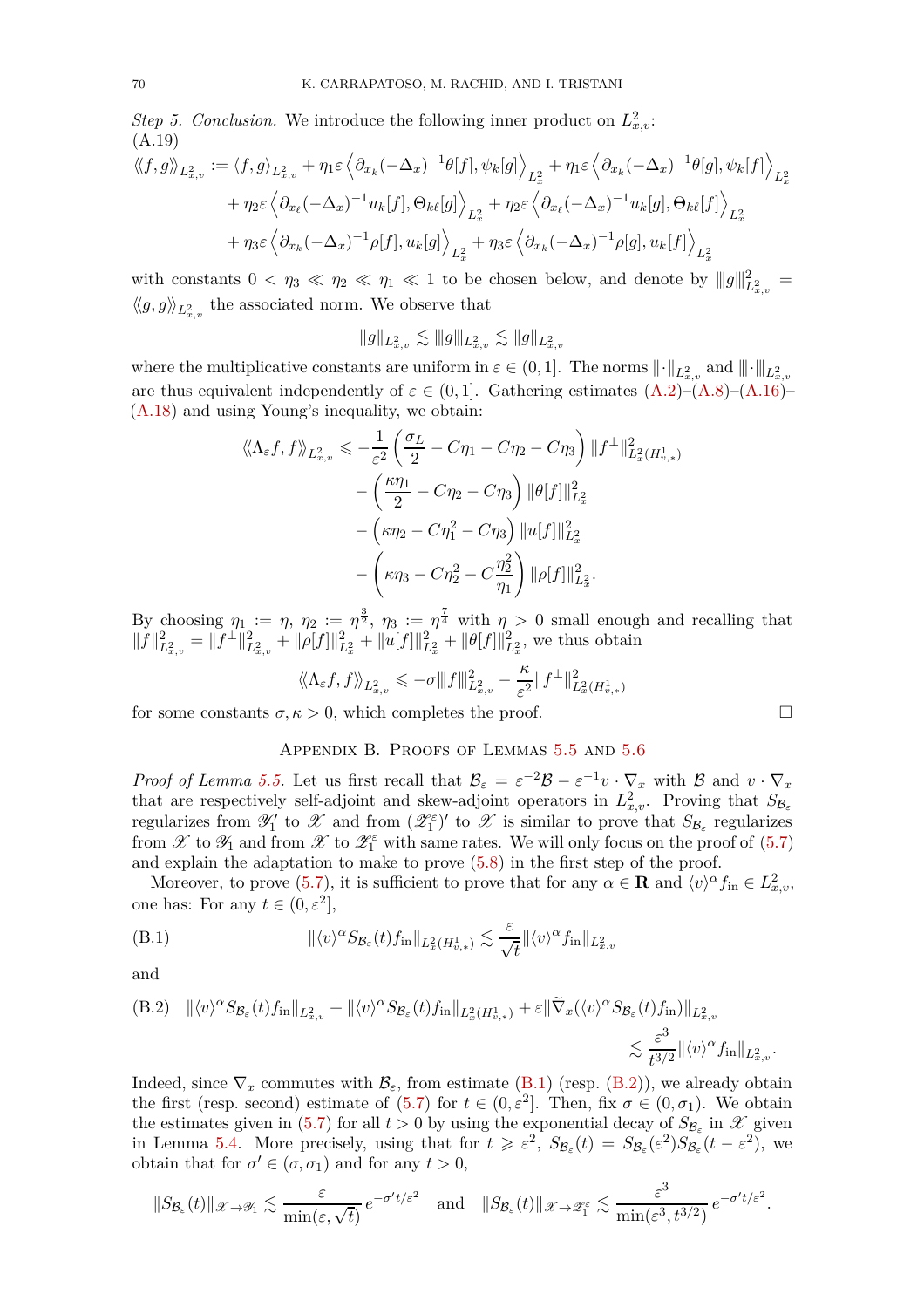It implies the wanted conclusion using that  $\sigma' > \sigma$ .

For the remainder of the proof, we let  $\alpha \in \mathbf{R}$  and  $f_{\text{in}}$  be such that  $\langle v \rangle^{\alpha} f_{\text{in}} \in L^2_{x,v}$ , and consider the solution  $f(t) = S_{\mathcal{B}_{\varepsilon}}(t) f_{\text{in}}$  to the equation  $\partial_t f = \mathcal{B}_{\varepsilon} f$  with initial data  $f_{\text{in}}$ , and we shall prove  $(B.1)$  and  $(B.2)$ .

*Step 1.* Define the functional

<span id="page-70-0"></span>(B.3) 
$$
\mathcal{E}_{\varepsilon}(t) := \| \langle v \rangle^{\alpha} f \|_{L_{x,v}^{2}}^{2} + \alpha_{1} \frac{t}{\varepsilon^{2}} \Big( K \| \langle v \rangle^{\alpha} \langle v \rangle^{\frac{\gamma}{2}+1} f \|_{L_{x,v}^{2}}^{2} + \| \langle v \rangle^{\alpha} \widetilde{\nabla}_{v} f \|_{L_{x,v}^{2}}^{2} \Big) + \varepsilon \alpha_{2} \left( \frac{t}{\varepsilon^{2}} \right)^{2} \Big\langle \langle v \rangle^{\alpha} \widetilde{\nabla}_{v} f, \langle v \rangle^{\alpha} \widetilde{\nabla}_{x} f \Big\rangle_{L_{x,v}^{2}} + \varepsilon^{2} \alpha_{3} \left( \frac{t}{\varepsilon^{2}} \right)^{3} \Big( \| \langle v \rangle^{\alpha} \widetilde{\nabla}_{x} f \|_{L_{x,v}^{2}}^{2} + K \| \langle v \rangle^{\alpha} \langle v \rangle^{\frac{\gamma}{2}} \nabla_{x} f \|_{L_{x,v}^{2}}^{2} \Big),
$$

where  $\alpha_1, \alpha_2, \alpha_3, K > 0$  are positive constants such that  $0 < \alpha_3 \ll \alpha_2 \ll \alpha_1 \ll 1$  and  $\alpha_2 \leqslant \sqrt{\alpha_1 \alpha_3}$ . Notice that in order to prove [\(5.8\)](#page-52-5), one just has to change the sign in front of the term which mixes derivatives in *x* and *v* in the definition of the functional  $\mathcal{E}_{\varepsilon}$ . It will allow to conclude that [\(5.7\)](#page-52-4) holds for the adjoint of  $\mathcal{B}_{\varepsilon}$  instead of  $\mathcal{B}_{\varepsilon}$  and thus imply [\(5.8\)](#page-52-5). The constants  $\alpha_i$  will be chosen small enough in Step 6, and *K* will be chosen large enough in Step 3 and Step 5. We remark that

$$
\|\langle v\rangle^{\alpha}f\|_{L^2_x(H^1_{v,*})}^2\lesssim K\|\langle v\rangle^{\alpha}\langle v\rangle^{\frac{\gamma}{2}+1}f\|_{L^2_{x,v}}^2+\|\langle v\rangle^{\alpha}\tilde{\nabla}_vf\|_{L^2_{x,v}}^2\lesssim \|\langle v\rangle^{\alpha}f\|_{L^2_x(H^1_{v,*})}^2
$$

and

$$
\|\langle v\rangle^{\alpha}\tilde{\nabla}_xf\|_{L^2_{x,v}}^2 \lesssim \|\langle v\rangle^{\alpha}\tilde{\nabla}_xf\|_{L^2_{x,v}}^2 + K\|\langle v\rangle^{\alpha}\langle v\rangle^{\frac{\gamma}{2}}\nabla_xf\|_{L^2_{x,v}}^2 \lesssim \|\langle v\rangle^{\alpha}\tilde{\nabla}_xf\|_{L^2_{x,v}}^2.
$$

Therefore, we can already observe that for any  $t \in (0, \varepsilon^2]$ , one has the following lower bounds

$$
\frac{t}{\varepsilon^2} \| \langle v \rangle^{\alpha} f \|_{L^2_x(H^1_{v,*})}^2 \lesssim \mathcal{E}_{\varepsilon}(t)
$$

and

$$
\left(\frac{t}{\varepsilon^2}\right)^3 \left(\|\langle v \rangle^{\alpha} f\|_{L^2_{x,v}}^2 + \|\langle v \rangle^{\alpha} f\|_{L^2_x(H^1_{v,*})}^2 + \varepsilon^2 \|\langle v \rangle^{\alpha} \widetilde{\nabla}_x f\|_{L^2_{x,v}}^2\right) \lesssim \mathcal{E}_{\varepsilon}(t).
$$

Therefore, in order to prove [\(B.1\)](#page-69-1) and [\(B.2\)](#page-69-2), it is sufficient to prove that  $\frac{d}{dt} \mathcal{E}_{\varepsilon}(t) \leq 0$  for all  $t \in (0, \varepsilon^2]$ . We then compute

$$
\frac{\mathrm{d}}{\mathrm{d}t}\mathcal{E}_{\varepsilon}(t) = \frac{\mathrm{d}}{\mathrm{d}t} ||\langle v \rangle^{\alpha} f||_{X}^{2} + \frac{\alpha_{1}}{\varepsilon^{2}} \Big(K ||\langle v \rangle^{\alpha} \langle v \rangle^{\frac{\gamma}{2}+1} f||_{L_{x,v}^{2}}^{2} + ||\langle v \rangle^{\alpha} \tilde{\nabla}_{v} f||_{L_{x,v}^{2}}^{2} \Big) \n+ \frac{\alpha_{1}}{\varepsilon^{2}} t \frac{\mathrm{d}}{\mathrm{d}t} \Big(K ||\langle v \rangle^{\alpha} \langle v \rangle^{\frac{\gamma}{2}+1} f||_{L_{x,v}^{2}}^{2} + ||\langle v \rangle^{\alpha} \tilde{\nabla}_{v} f||_{L_{x,v}^{2}}^{2} \Big) \n+ 2 \frac{\alpha_{2}}{\varepsilon^{3}} t \Big\langle \langle v \rangle^{\alpha} \tilde{\nabla}_{v} f, \langle v \rangle^{\alpha} \tilde{\nabla}_{x} f \Big\rangle_{L_{x,v}^{2}} + \frac{\alpha_{2}}{\varepsilon^{3}} t^{2} \frac{\mathrm{d}}{\mathrm{d}t} \Big\langle \langle v \rangle^{\alpha} \tilde{\nabla}_{v} f, \langle v \rangle^{\alpha} \tilde{\nabla}_{x} f \Big\rangle_{L_{x,v}^{2}} \n+ 3 \frac{\alpha_{3}}{\varepsilon^{4}} t^{2} \Big( ||\langle v \rangle^{\alpha} \tilde{\nabla}_{x} f||_{L_{x,v}^{2}}^{2} + K ||\langle v \rangle^{\alpha} \langle v \rangle^{\frac{\gamma}{2}} \nabla_{x} f||_{L_{x,v}^{2}}^{2} \Big) \n+ \frac{\alpha_{3}}{\varepsilon^{4}} t^{3} \frac{\mathrm{d}}{\mathrm{d}t} \Big( ||\langle v \rangle^{\alpha} \tilde{\nabla}_{x} f||_{L_{x,v}^{2}}^{2} + K ||\langle v \rangle^{\alpha} \langle v \rangle^{\frac{\gamma}{2}} \nabla_{x} f||_{L_{x,v}^{2}}^{2} \Big)
$$

and we shall estimate each term separately in the sequel.

*Step 2.* From Lemma [5.4,](#page-52-1) we already have

(B.4) 
$$
\frac{1}{2} \frac{d}{dt} ||\langle v \rangle^{\alpha} f||_{L_{x,v}^2}^2 \leqslant -\frac{\kappa}{\varepsilon^2} ||\langle v \rangle^{\alpha} f||_{L_x^2(H_{v,*}^1)}^2
$$

for some constant  $\kappa > 0$ .

*Step 3.* We prove in this step that, choosing  $K > 0$  large enough, we have

<span id="page-70-1"></span>(B.5)  
\n
$$
\frac{1}{2} \frac{d}{dt} \Big\{ K \| \langle v \rangle^{\alpha} \langle v \rangle^{\frac{\gamma}{2}+1} f \|_{L_{x,v}^2}^2 + \| \langle v \rangle^{\alpha} \widetilde{\nabla}_v f \|_{L_{x,v}^2}^2 \Big\}
$$
\n
$$
\leqslant -\frac{\kappa}{2\varepsilon^2} \| \langle v \rangle^{\alpha} f \|_{L_x^2(H_{v,*}^2)}^2 + \frac{C}{\varepsilon} \| \langle v \rangle^{\alpha} f \|_{L_x^2(H_{v,*}^1)} \| \langle v \rangle^{\alpha} \widetilde{\nabla}_x f \|_X,
$$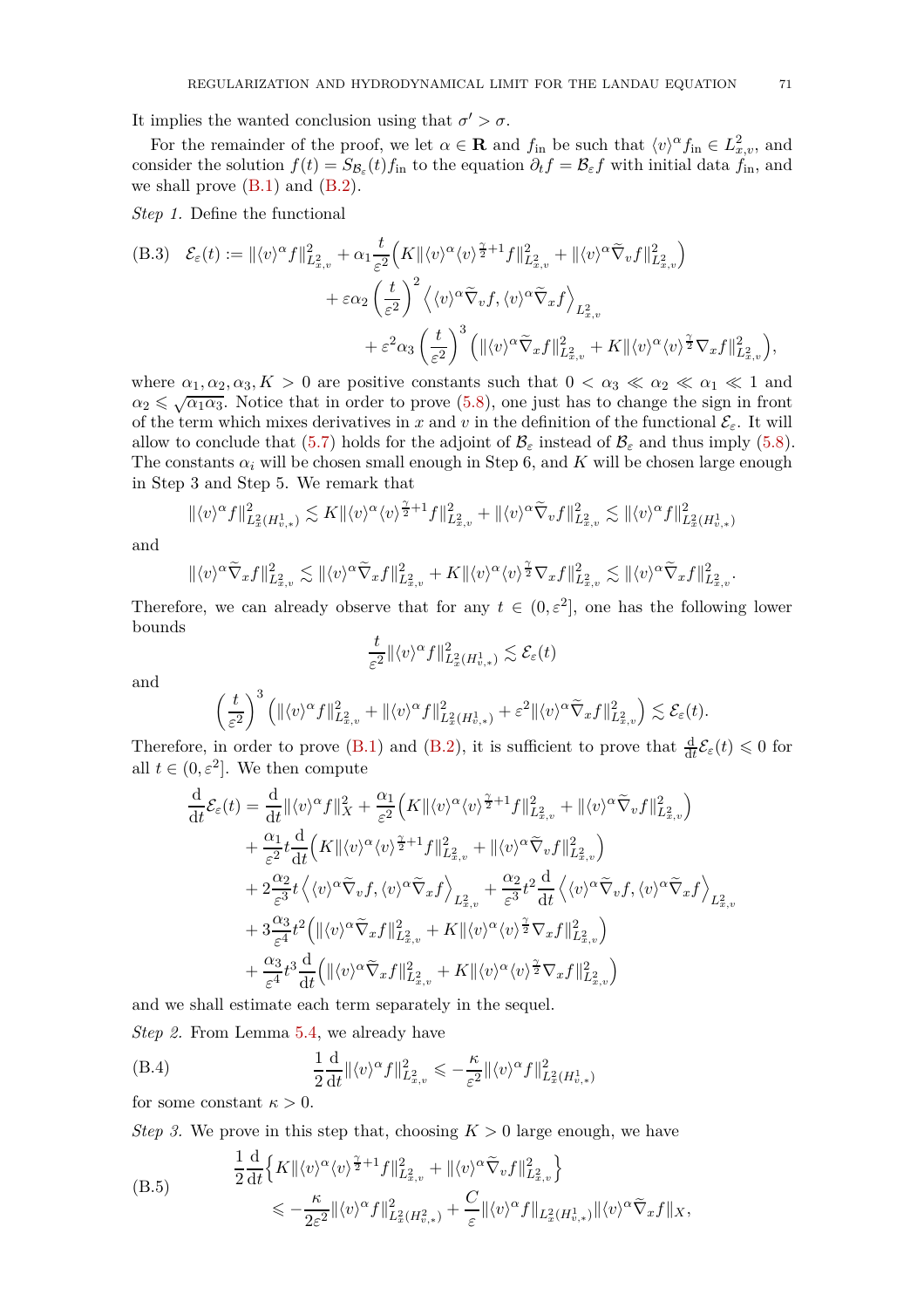for some constants  $\kappa, C > 0$ . From Lemma [5.4,](#page-52-1) we already have

$$
\frac{1}{2}\frac{\mathrm{d}}{\mathrm{d}t} \| \langle v \rangle^{\alpha} \langle v \rangle^{\frac{\gamma}{2}+1} f \|_{L_{x,v}^2}^2 \leqslant -\frac{\kappa}{\varepsilon^2} \| \langle v \rangle^{\alpha} \langle v \rangle^{\frac{\gamma}{2}+1} f \|_{L_x^2(H_{v,*}^1)}^2
$$

for some  $\kappa > 0$ . Moreover, we have

$$
\begin{split} &\frac{1}{2}\frac{\mathrm{d}}{\mathrm{d}t}\Vert \langle v\rangle^{\alpha}\tilde{\nabla}_{v}f\Vert^{2}_{L^{2}_{x,v}}=\left\langle \langle v\rangle^{2\alpha}\tilde{\nabla}_{v_{i}}f,\tilde{\nabla}_{v_{i}}(\mathcal{B}_{\varepsilon}f)\right\rangle_{L^{2}_{x,v}}\\ &=\left\langle \langle v\rangle^{2\alpha}\tilde{\nabla}_{v_{i}}f,\mathcal{B}_{\varepsilon}(\tilde{\nabla}_{v_{i}}f)\right\rangle_{L^{2}_{x,v}}+\left\langle \langle v\rangle^{2\alpha}\tilde{\nabla}_{v_{i}}f,[\tilde{\nabla}_{v_{i}},\mathcal{B}_{\varepsilon}]f\right\rangle_{L^{2}_{x,v}}.\end{split}
$$

Thanks to Lemma [5.4,](#page-52-1) there holds

$$
\left\langle \langle v \rangle^{2\alpha} \widetilde \nabla_{v_i} f, \mathcal B_{\varepsilon} (\widetilde \nabla_{v_i} f) \right\rangle_{L^2_{x,v}} \leqslant - \frac{\kappa}{\varepsilon^2} \| \langle v \rangle^{\alpha} \widetilde \nabla_v f \|_{L^2_x(H^1_{v,*})}^2,
$$

for some constant  $\kappa > 0$ . From Lemma [5.2-](#page-51-1)(i), we have

$$
\langle v \rangle^{2\alpha} \widetilde{\nabla}_{v_i} f, [\widetilde{\nabla}_{v_i}, \mathcal{B}_{\varepsilon}] f \rangle_{L^2_{x,v}} \n= -\frac{1}{\varepsilon^2} \left\langle \widetilde{\nabla}_{v_j} (\langle v \rangle^{2\alpha} \widetilde{\nabla}_{v_i} f), [\widetilde{\nabla}_{v_i}, \widetilde{\nabla}_{v_j}] f \right\rangle_{L^2_{x,v}} - \frac{1}{\varepsilon^2} \left\langle \widetilde{\nabla}_{v_j}^* (\langle v \rangle^{2\alpha} \widetilde{\nabla}_{v_i} f), [\widetilde{\nabla}_{v_i}, \widetilde{\nabla}_{v_j}^*] f \right\rangle_{L^2_{x,v}} \n- \frac{1}{\varepsilon^2} \left\langle \langle v \rangle^{2\alpha} \widetilde{\nabla}_{v_i} f, (\widetilde{\nabla}_{v_i} m^2) f \right\rangle_{L^2_{x,v}} - \frac{1}{\varepsilon^2} \left\langle \langle v \rangle^{2\alpha} \widetilde{\nabla}_{v_i} f, [\widetilde{\nabla}_{v_i}, \widetilde{\nabla}_{v_j}^*], \widetilde{\nabla}_{v_j}] f \right\rangle_{L^2_{x,v}} \n- \frac{1}{\varepsilon} \left\langle \langle v \rangle^{2\alpha} \widetilde{\nabla}_{v_i} f, \widetilde{\nabla}_{x_i} f \right\rangle_{L^2_{x,v}} \n=: -\frac{1}{\varepsilon^2} (T_1 + T_2 + T_3 + T_4) - \frac{1}{\varepsilon} \left\langle \langle v \rangle^{2\alpha} \widetilde{\nabla}_{v_i} f, \widetilde{\nabla}_{x_i} f \right\rangle_{L^2_{x,v}}.
$$

 $\text{Writing } \widetilde{\nabla}_{v_j} (\langle v \rangle^{2\alpha} \widetilde{\nabla}_{v_i} f) = \langle v \rangle^{\alpha} \widetilde{\nabla}_{v_j} (\langle v \rangle^{\alpha} \widetilde{\nabla}_{v_i} f) + ( \widetilde{\nabla}_{v_j} \langle v \rangle^{\alpha}) \langle v \rangle^{\alpha} \widetilde{\nabla}_{v_i} f \text{, using that } |\widetilde{\nabla}_{v_j} \langle v \rangle^{\alpha}| \lesssim \delta.$  $\langle v \rangle^{\frac{\gamma}{2}-1} \langle v \rangle^{\alpha}$  and thanks to Lemma [2.2-](#page-14-0)(iii), we obtain

$$
T_1 \leqslant \frac{\kappa}{8} \|\langle v \rangle^{\alpha} \widetilde{\nabla}_v f\|_{L_x^2(H_{v,*}^1)}^2 + C \|\langle v \rangle^{\alpha} \langle v \rangle^{\gamma+1} \nabla_v f\|_{L_{x,v}^2}^2.
$$

In a similar way, observing now that

$$
\widetilde{\nabla}^*_{v_j}(\langle v \rangle^{2\alpha} \widetilde{\nabla}_{v_i} f) = -\langle v \rangle^{\alpha} \widetilde{\nabla}_{v_j}(\langle v \rangle^{\alpha} \widetilde{\nabla}_{v_i} f) - \left[ (\partial_{v_\ell} B_{j\ell}) \langle v \rangle^{\alpha} + (\widetilde{\nabla}_{v_j} \langle v \rangle^{\alpha}) \right] \langle v \rangle^{\alpha} \widetilde{\nabla}_{v_i} f
$$

and using Lemma [2.2-](#page-14-0)(iv), we get

$$
T_2\leqslant \frac{\kappa}{8}\|\langle v\rangle^{\alpha}\tilde{\nabla}_v f\|^2_{L^2_x(H^1_{v,*})}+C\|\langle v\rangle^{\alpha}\langle v\rangle^{\gamma}f\|^2_{L^2_{x,v}}+C\|\langle v\rangle^{\alpha}\langle v\rangle^{\gamma+1}\nabla_v f\|^2_{L^2_{x,v}}.
$$

Using that  $|\tilde{\nabla}_{v_i} m^2| \lesssim \langle v \rangle^{\frac{3\gamma}{2}+2}$  from Lemma [5.1,](#page-50-0) we also get

$$
T_3 \leqslant \frac{\kappa}{8} \|\langle v \rangle^{\alpha} \widetilde{\nabla}_v f\|_{L^2_x(H^1_{v,*})}^2 + C \|\langle v \rangle^{\alpha} \langle v \rangle^{\gamma+1} f\|_{L^2_{x,v}}^2.
$$

For the term  $T_4$ , we use Lemma [2.2-](#page-14-0)(vii) to obtain

$$
T_4 \leq \frac{\kappa}{8} \|\langle v \rangle^{\alpha} \widetilde{\nabla}_v f\|_{L^2_x(H^1_{v,*})}^2 + C \|\langle v \rangle^{\alpha} \langle v \rangle^{\gamma-1} f\|_{L^2_{x,v}}^2 + C \|\langle v \rangle^{\alpha} \langle v \rangle^{\gamma} \nabla_v f\|_{L^2_{x,v}}^2.
$$

Hence, we obtain

$$
\begin{split} \frac{1}{2}\frac{\mathrm{d}}{\mathrm{d}t}\Vert \langle v\rangle^{\alpha}\tilde{\nabla}_{v}f\Vert^{2}_{L^{2}_{x,v}}&\leqslant-\frac{\kappa}{2\varepsilon^{2}}\Vert \langle v\rangle^{\alpha}\tilde{\nabla}_{v}f\Vert^{2}_{L^{2}_{x}(H^{1}_{v,*})}+\frac{C}{\varepsilon^{2}}\Vert \langle v\rangle^{\alpha}\langle v\rangle^{\gamma+1}f\Vert^{2}_{L^{2}_{x,v}}\\ &+\frac{C}{\varepsilon^{2}}\Vert \langle v\rangle^{\alpha}\langle v\rangle^{\gamma+1}\nabla_{v}f\Vert^{2}_{L^{2}_{x,v}}+\frac{C}{\varepsilon}\Vert \langle v\rangle^{\alpha}\tilde{\nabla}_{v}f\Vert_{L^{2}_{x,v}}\Vert \langle v\rangle^{\alpha}\tilde{\nabla}_{x}f\Vert_{L^{2}_{x,v}}. \end{split}
$$

We conclude to [\(B.5\)](#page-70-1) by gathering previous estimates, observing that  $\| \langle v \rangle^{\alpha} \langle v \rangle^{\gamma+1} f \|_{L^2_{x,v}} +$  $\| \langle v \rangle^{\alpha} \langle v \rangle^{\gamma+1} \nabla_v f \|_{L^2_{x,v}} \lesssim \| \langle v \rangle^{\alpha} \langle v \rangle^{\frac{\gamma}{2}+1} f \|_{L^2_x(H^1_{v,*})}$  and taking  $K > 0$  large enough.

*Step 4.* In this step, we show that (B.6)

$$
\frac{\mathrm{d}}{\mathrm{d}t}\left\langle \langle v \rangle^{\alpha} \widetilde{\nabla}_v f, \langle v \rangle^{\alpha} \widetilde{\nabla}_x f \right\rangle_{L^2_{x,v}} \leqslant -\frac{1}{\varepsilon} \| \langle v \rangle^{\alpha} \widetilde{\nabla}_x f \|_{L^2_{x,v}}^2 + \frac{C}{\varepsilon^2} \| \langle v \rangle^{\alpha} f \|_{L^2_x(H^2_{v,*})} \| \langle v \rangle^{\alpha} \widetilde{\nabla}_x f \|_{L^2_x(H^1_{v,*})},
$$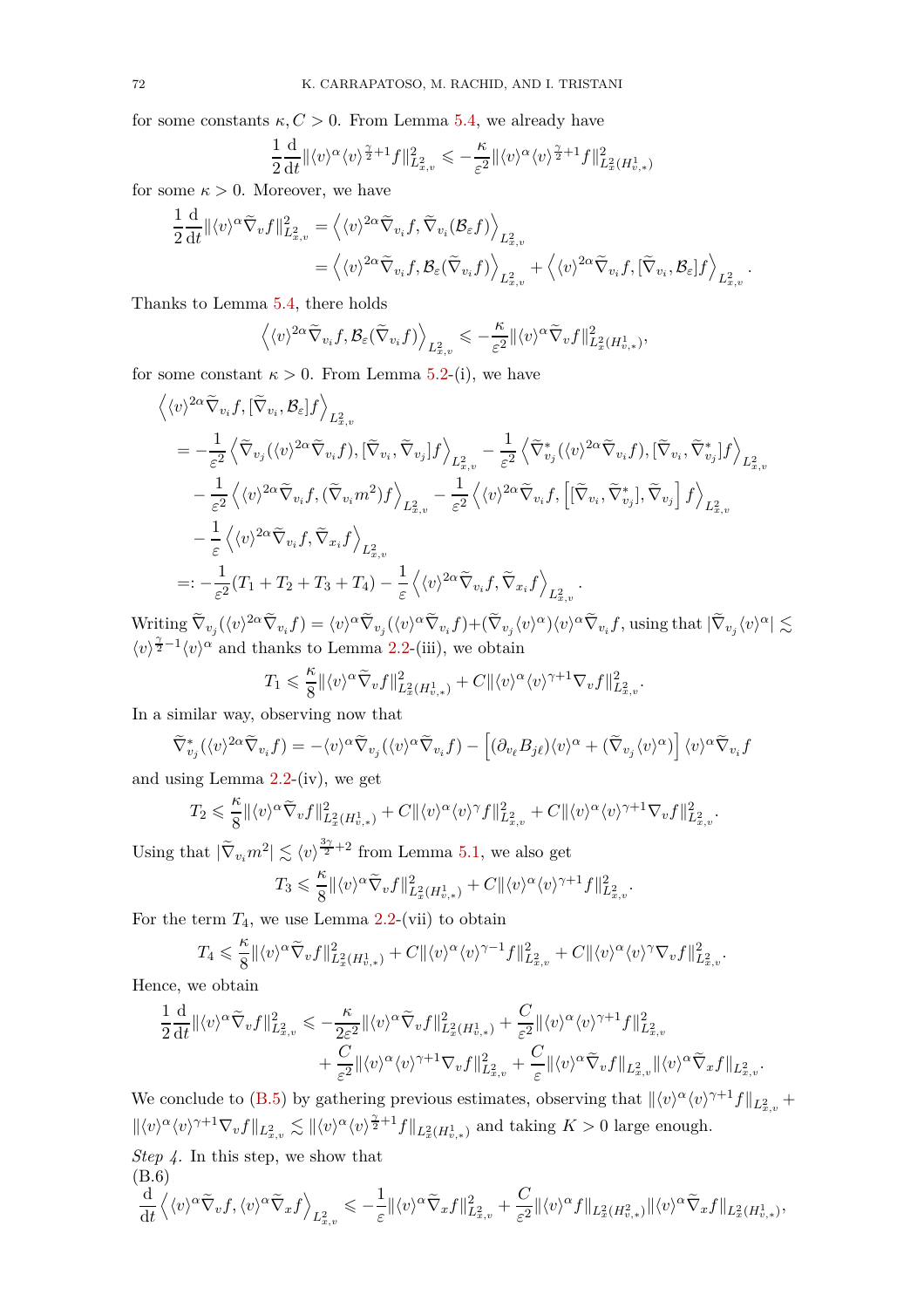for some constant  $C > 0$ . We compute, using  $(5.4)$ ,

$$
\frac{d}{dt}\left\langle \langle v \rangle^{\alpha} \tilde{\nabla}_{v} f, \langle v \rangle^{\alpha} \tilde{\nabla}_{x} f \right\rangle_{L_{x,v}^{2}} = \left\langle \langle v \rangle^{2\alpha} \tilde{\nabla}_{v_{i}} f, \tilde{\nabla}_{x_{i}} \left\{ \frac{1}{\varepsilon^{2}} \mathcal{B} f - \frac{1}{\varepsilon} v \cdot \nabla_{x} f \right\} \right\rangle_{L_{x,v}^{2}}
$$
\n
$$
+ \left\langle \langle v \rangle^{2\alpha} \tilde{\nabla}_{x_{i}} f, \tilde{\nabla}_{v_{i}} \left\{ \frac{1}{\varepsilon^{2}} \mathcal{B} f - \frac{1}{\varepsilon} v \cdot \nabla_{x} f \right\} \right\rangle_{L_{x,v}^{2}}
$$
\n
$$
= -\frac{1}{\varepsilon^{2}} \left\langle \tilde{\nabla}_{x_{i}} (\langle v \rangle^{2\alpha} \tilde{\nabla}_{v_{i}} f), \mathcal{B} f \right\rangle_{L_{x,v}^{2}} + \frac{1}{\varepsilon^{2}} \left\langle \tilde{\nabla}_{v_{i}}^{*} (\langle v \rangle^{2\alpha} \tilde{\nabla}_{x_{i}} f), \mathcal{B} f \right\rangle_{L_{x,v}^{2}} - \frac{1}{\varepsilon} ||\langle v \rangle^{\alpha} \tilde{\nabla}_{x} f||_{L_{x,v}^{2}}^{2},
$$

where we have used Lemma [2.2-](#page-14-0)(i). We hence conclude to  $(B.6)$  by using the fact that  $\| \langle v \rangle^{\alpha} \mathcal{B} f \|_{L^2_{x,v}} \lesssim \| \langle v \rangle^{\alpha} f \|_{L^2_x(H^2_{v,*})}$  (see [\(3.19\)](#page-26-0) for a similar estimate) together with estimates  $(3.15)$  and  $(3.18)$ .

*Step 5.* We prove in this step that, choosing  $K > 0$  large enough, we have

<span id="page-72-0"></span>
$$
(B.7) \qquad \frac{1}{2}\frac{d}{dt}\Big\{\|\langle v\rangle^{\alpha}\widetilde{\nabla}_xf\|_{L^2_{x,v}}^2 + K\|\langle v\rangle^{\alpha}\langle v\rangle^{\frac{\gamma}{2}}\nabla_xf\|_{L^2_{x,v}}^2\Big\} \leqslant -\frac{\kappa}{2\varepsilon^2}\|\langle v\rangle^{\alpha}\widetilde{\nabla}_xf\|_{L^2_{x}(H^1_{v,*})}^2,
$$

for some constants  $\kappa, C > 0$ . We first remark that, since  $\nabla_x$  commutes with  $\mathcal{B}_{\varepsilon}$ , we already have from Lemma [5.4](#page-52-0) that

$$
\frac{1}{2}\frac{\mathrm{d}}{\mathrm{d}t} \| \langle v \rangle^{\alpha} \langle v \rangle^{\frac{\gamma}{2}} \nabla_x f \|_{L^2_{x,v}}^2 \leqslant -\frac{\kappa}{\varepsilon^2} \| \langle v \rangle^{\alpha} \langle v \rangle^{\frac{\gamma}{2}} \nabla_x f \|_{L^2_{x}(H^1_{v,*})}^2
$$

for some constant  $\kappa > 0$ .

We then write

$$
\frac{1}{2} \frac{d}{dt} ||\langle v \rangle^{\alpha} \widetilde{\nabla}_x f ||_{L^2_{x,v}}^2 = \langle \langle v \rangle^{2\alpha} \widetilde{\nabla}_{x_i} f, \widetilde{\nabla}_{x_i} (\mathcal{B}_{\varepsilon} f) \rangle_{L^2_{x,v}} \n= \langle \langle v \rangle^{2\alpha} \widetilde{\nabla}_{x_i} f, \mathcal{B}_{\varepsilon} (\widetilde{\nabla}_{x_i} f) \rangle_{L^2_{x,v}} + \langle \langle v \rangle^{2\alpha} \widetilde{\nabla}_{x_i} f, [\widetilde{\nabla}_{x_i}, \mathcal{B}_{\varepsilon}] f \rangle_{L^2_{x,v}}.
$$

Thanks to Lemma [5.4,](#page-52-0) there holds

$$
\left\langle \langle v \rangle^{2\alpha} \widetilde \nabla_{x_i} f, \mathcal B_{\varepsilon} (\widetilde \nabla_{x_i} f) \right\rangle_{L^2_{x,v}} \leqslant - \frac{\kappa}{\varepsilon^2} \| \langle v \rangle^{\alpha} \widetilde \nabla_x f \|_{L^2_x(H^1_{v,*})}^2,
$$

for some constant  $\kappa > 0$ . From Lemma [5.2-](#page-51-0)(ii), we have

$$
\langle v \rangle^{2\alpha} \widetilde{\nabla}_{x_i} f, [\widetilde{\nabla}_{x_i}, \mathcal{B}_{\varepsilon}] f \rangle_{L^2_{x,v}} \n= -\frac{1}{\varepsilon^2} \langle \widetilde{\nabla}_{v_j} (\langle v \rangle^{2\alpha} \widetilde{\nabla}_{x_i} f), [\widetilde{\nabla}_{x_i}, \widetilde{\nabla}_{v_j}] f \rangle_{L^2_{x,v}} - \frac{1}{\varepsilon^2} \langle \widetilde{\nabla}_{v_j}^* (\langle v \rangle^{2\alpha} \widetilde{\nabla}_{x_i} f), [\widetilde{\nabla}_{x_i}, \widetilde{\nabla}_{v_j}^*] f \rangle_{L^2_{x,v}} \n- \frac{1}{\varepsilon^2} \langle \langle v \rangle^{2\alpha} \widetilde{\nabla}_{x_i} f, [[\widetilde{\nabla}_{x_i}, \widetilde{\nabla}_{v_j}^*], \widetilde{\nabla}_{v_j}] f \rangle_{L^2_{x,v}} \n=: -\frac{1}{\varepsilon^2} (R_1 + R_2 + R_3).
$$

Writing  $\widetilde{\nabla}_{v_j}(\langle v \rangle^2 \alpha \widetilde{\nabla}_{x_i} f) = \langle v \rangle^{\alpha} \widetilde{\nabla}_{v_j}(\langle v \rangle^{\alpha} \widetilde{\nabla}_{x_i} f) + (\widetilde{\nabla}_{v_j} \langle v \rangle^{\alpha}) \langle v \rangle^{\alpha} \widetilde{\nabla}_{x_i} f$ , using the fact that  $|\tilde{\nabla}_{v_j} \langle v \rangle^{\alpha}| \lesssim \langle v \rangle^{\frac{\gamma}{2}-1} \langle v \rangle^{\alpha}$  and thanks to Lemma [2.2-](#page-14-0)(v), we obtain

$$
R_1\leqslant \frac{\kappa}{6}\|\langle v\rangle^{\alpha}\tilde{\nabla}_xf\|^2_{L^2_x(H^1_{v,*})}+C\|\langle v\rangle^{\alpha}\langle v\rangle^{\gamma+1}\nabla_xf\|^2_{L^2_{x,v}}.
$$

In a similar way, observing now that

$$
\widetilde{\nabla}^*_{v_j} (\langle v \rangle^{2\alpha} \widetilde{\nabla}_{x_i} f) = -\langle v \rangle^{\alpha} \widetilde{\nabla}_{v_j} (\langle v \rangle^{\alpha} \widetilde{\nabla}_{x_i} f) - \left[ (\partial_{v_\ell} B_{j\ell}) \langle v \rangle^{\alpha} + (\widetilde{\nabla}_{v_j} \langle v \rangle^{\alpha}) \right] \langle v \rangle^{\alpha} \widetilde{\nabla}_{x_i} f,
$$

we get

$$
R_2 \leqslant \frac{\kappa}{6} \|\langle v \rangle^{\alpha} \widetilde{\nabla}_x f\|_{L^2_x(H^1_{v,*})}^2 + C \|\langle v \rangle^{\alpha} \langle v \rangle^{\gamma+1} \nabla_x f\|_{L^2_{x,v}}^2.
$$

For the term  $R_3$ , we use Lemma  $2.2$ -(viii) to obtain

$$
R_3 \leqslant \frac{\kappa}{6} \|\langle v \rangle^{\alpha} \widetilde{\nabla}_x f\|_{L^2_x(H^1_{v,*})}^2 + C \|\langle v \rangle^{\alpha} \langle v \rangle^{\gamma} \nabla_x f\|_{L^2_{x,v}}^2
$$

*.*

Hence, we obtain

$$
\frac{1}{2}\frac{\mathrm{d}}{\mathrm{d}t}\|\langle v\rangle^{\alpha}\tilde{\nabla}_xf\|_{L^2_{x,v}}^2\leqslant-\frac{\kappa}{2\varepsilon^2}\|\langle v\rangle^{\alpha}\tilde{\nabla}_xf\|_{L^2_x(H^1_{v,*})}^2+\frac{C}{\varepsilon^2}\|\langle v\rangle^{\alpha}\langle v\rangle^{\gamma+1}\nabla_xf\|_{L^2_{x,v}}^2.
$$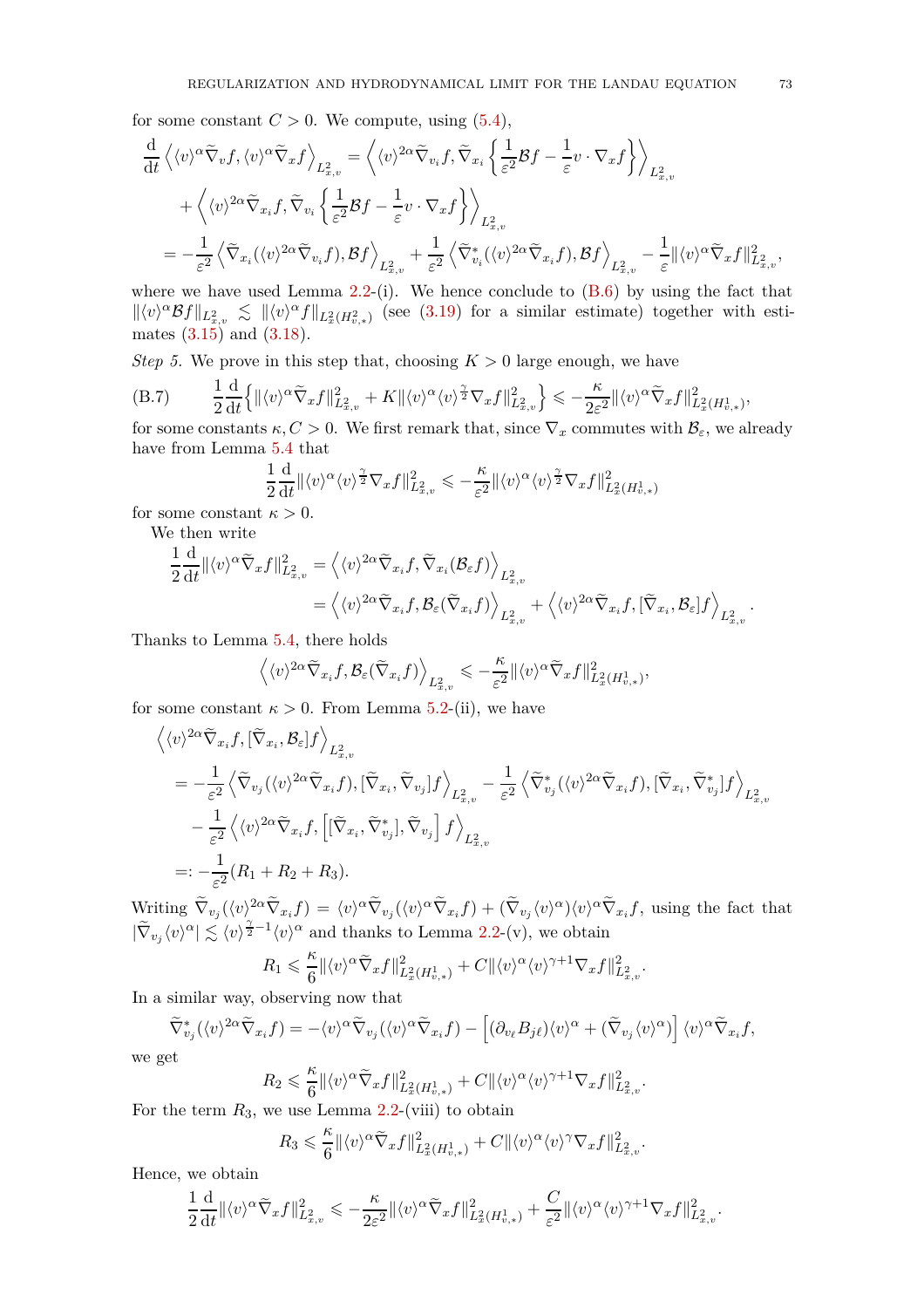We conclude to [\(B.7\)](#page-72-0) by gathering previous estimates as well as noticing the fact that  $\| \langle v \rangle^{\alpha} \langle v \rangle^{\gamma+1} \nabla_x f \|_{L^2_{x,v}} \lesssim \| \langle v \rangle^{\alpha} \langle v \rangle^{\frac{\gamma}{2}} \nabla_x f \|_{L^2_x(H^1_{v,*})}$  and taking  $K > 0$  large enough.

*Step 6. Proof of* [\(B.1\)](#page-69-0) *and* [\(B.2\)](#page-69-1)*.* Gathering [\(B.4\)](#page-70-0)–[\(B.5\)](#page-70-1)–[\(B.6\)](#page-71-0)–[\(B.7\)](#page-72-0), we obtain

$$
\begin{split} \frac{\mathrm{d}}{\mathrm{d}t}\mathcal{E}_{\varepsilon}(t)&\leqslant-\frac{2\kappa}{\varepsilon^{2}}\Vert\langle v\rangle^{\alpha}f\Vert_{L_{x}^{2}(H_{v,\ast}^{1})}^{2}+\frac{\alpha_{1}C}{\varepsilon^{2}}\Vert\langle v\rangle^{\alpha}f\Vert_{L_{x}^{2}(H_{v,\ast}^{1})}^{2}\\ &+\frac{\alpha_{1}}{\varepsilon^{2}}t\left(-\frac{\kappa}{\varepsilon^{2}}\Vert\langle v\rangle^{\alpha}f\Vert_{L_{x}^{2}(H_{v,\ast}^{2})}^{2}+\frac{C}{\varepsilon}\Vert\langle v\rangle^{\alpha}f\Vert_{L_{x}^{2}(H_{v,\ast}^{1})}\Vert\langle v\rangle^{\alpha}\tilde{\nabla}_{x}f\Vert_{X}\right)\\ &+2\frac{\alpha_{2}}{\varepsilon^{3}}t\left\langle\langle v\rangle^{\alpha}\tilde{\nabla}_{v}f,\langle v\rangle^{\alpha}\tilde{\nabla}_{x}f\right\rangle_{L_{x,v}^{2}}\\ &+\frac{\alpha_{2}}{\varepsilon^{3}}t^{2}\left(-\frac{1}{\varepsilon}\Vert\langle v\rangle^{\alpha}\tilde{\nabla}_{x}f\Vert_{L_{x,v}^{2}}^{2}+\frac{C}{\varepsilon^{2}}\Vert\langle v\rangle^{\alpha}f\Vert_{L_{x}^{2}(H_{v,\ast}^{2})}\Vert\langle v\rangle^{\alpha}\tilde{\nabla}_{x}f\Vert_{L_{x}^{2}(H_{v,\ast}^{1})}\right)\\ &+\frac{\alpha_{3}C}{\varepsilon^{4}}t^{2}\Vert\langle v\rangle^{\alpha}\tilde{\nabla}_{x}f\Vert_{L_{x,v}^{2}}^{2}-\frac{\alpha_{3}}{\varepsilon^{4}}t^{3}\frac{\kappa}{\varepsilon^{2}}\Vert\langle v\rangle^{\alpha}\tilde{\nabla}_{x}f\Vert_{L_{x}^{2}(H_{v,\ast}^{1})}^{2}.\end{split}
$$

Using Young's inequality, we have

$$
C\alpha_{1}\frac{t}{\varepsilon^{3}}\|\langle v\rangle^{\alpha}f\|_{L_{x}^{2}(H_{v,*}^{1})}\|\langle v\rangle^{\alpha}\tilde{\nabla}_{x}f\|_{L_{x,v}^{2}} \leq \frac{\alpha_{2}}{4}\frac{t^{2}}{\varepsilon^{4}}\|\langle v\rangle^{\alpha}\tilde{\nabla}_{x}f\|_{L_{x,v}^{2}}^{2} + C\frac{\alpha_{1}^{2}}{\alpha_{2}}\frac{1}{\varepsilon^{2}}\|\langle v\rangle^{\alpha}f\|_{L_{x}^{2}(H_{v,*}^{1})}^{2}
$$
  

$$
2\frac{\alpha_{2}}{\varepsilon^{3}}t\left\langle\langle v\rangle^{\alpha}\tilde{\nabla}_{v}f,\langle v\rangle^{\alpha}\tilde{\nabla}_{x}f\right\rangle_{L_{x,v}^{2}} \leq \frac{\alpha_{2}}{4}\frac{t^{2}}{\varepsilon^{4}}\|\langle v\rangle^{\alpha}\tilde{\nabla}_{x}f\|_{L_{x,v}^{2}}^{2} + C\frac{\alpha_{2}}{\varepsilon^{2}}\|\langle v\rangle^{\alpha}f\|_{L_{x}^{2}(H_{v,*}^{1})}^{2}
$$
  

$$
C\alpha_{2}\frac{t^{2}}{\varepsilon^{5}}\|\langle v\rangle^{\alpha}f\|_{L_{x}^{2}(H_{v,*}^{2})}\|\langle v\rangle^{\alpha}\tilde{\nabla}_{x}f\|_{L_{x}^{2}(H_{v,*}^{1})} \leq \frac{\alpha_{3}\kappa}{2}\frac{t^{3}}{\varepsilon^{6}}\|\langle v\rangle^{\alpha}\tilde{\nabla}_{x}f\|_{L_{x}^{2}(H_{v,*}^{1})}^{2}
$$
  

$$
+ C\frac{\alpha_{2}^{2}}{\alpha_{3}}\frac{t}{\varepsilon^{4}}\|\langle v\rangle^{\alpha}f\|_{L_{x}^{2}(H_{v,*}^{2})}^{2}.
$$

We thus deduce, for any  $t \in (0, \varepsilon^2]$ , that

$$
\frac{\mathrm{d}}{\mathrm{d}t} \mathcal{E}_{\varepsilon}(t) \leqslant -\frac{1}{\varepsilon^{2}} \left( 2\kappa - C\alpha_{1} - C\alpha_{2} - C\frac{\alpha_{1}^{2}}{\alpha_{2}} \right) \|\langle v \rangle^{\alpha} f\|_{L_{x}^{2}(H_{v,*}^{1})}^{2} \n- \frac{t}{\varepsilon^{4}} \left( \alpha_{1} \kappa - C\frac{\alpha_{2}^{2}}{\alpha_{3}} \right) \|\langle v \rangle^{\alpha} f\|_{L_{x}^{2}(H_{v,*}^{2})}^{2} - \frac{t^{2}}{\varepsilon^{4}} \left( \frac{\alpha_{2}}{2} - C\alpha_{3} \right) \|\langle v \rangle^{\alpha} \widetilde{\nabla}_{x} f\|_{L_{x,v}^{2}}^{2} \n- \frac{\alpha_{3} \kappa}{2} \frac{t^{3}}{\varepsilon^{6}} \|\langle v \rangle^{\alpha} \widetilde{\nabla}_{x} f\|_{L_{x}^{2}(H_{v,*}^{1})}^{2}.
$$

We now choose  $\alpha_1 = \eta$ ,  $\alpha_2 = \eta^{3/2}$ , and  $\alpha_3 = \eta^{5/3}$  with  $\eta \in (0,1)$  small enough such that each quantity appearing inside the parentheses in above inequality is positive. Therefore one obtains that  $\frac{d}{dt} \mathcal{E}_{\varepsilon}(t) \leq 0$ , for any  $t \in (0, \varepsilon^2]$ , which concludes the proof as explained in Step 1.  $\Box$ 

*Proof of Lemma [5.6.](#page-52-1)* The proof follows the same lines as the proof of Lemma [5.5.](#page-52-2) More precisely, as explained in the Step 1 of the proof of Lemma [5.5,](#page-52-2) in order to obtain the desired result it is sufficient to prove that  $\frac{d}{dt} \mathcal{E}_{\varepsilon}^1(t) \leq 0$  for all  $t \in (0, \varepsilon^2]$  for some well-chosen functional  $\mathcal{E}^1_{\varepsilon}$ .

Let  $\alpha \in \mathbf{R}$  and  $f_{\text{in}}$  be such that  $\langle v \rangle^{\alpha} f_{\text{in}} \in L^2_{x,v}$ . We then consider the solution  $f(t) =$  $S_{\mathcal{B}_{\varepsilon}}(t) f_{\text{in}}$  to the equation  $\partial_t f = \mathcal{B}_{\varepsilon} f$  with initial data  $f_{\text{in}}$ . Recalling that  $\mathcal{E}_{\varepsilon}$  is defined in [\(B.3\)](#page-70-2), we then define the functional

$$
\mathcal{E}_{\varepsilon}^{1}(t) := \mathcal{E}_{\varepsilon}(t)
$$
\n
$$
+ \beta_{1} \left(\frac{t}{\varepsilon^{2}}\right)^{2} \left(K_{1} \|\langle v \rangle^{\alpha} \langle v \rangle^{\gamma+2} f\|_{L_{x,v}}^{2} + K_{2} \|\langle v \rangle^{\alpha} \langle v \rangle^{\frac{\gamma}{2}+1} \widetilde{\nabla}_{v} f\|_{L_{x,v}}^{2} + \|\langle v \rangle^{\alpha} \widetilde{\nabla}_{v} \widetilde{\nabla}_{v} f\|_{L_{x,v}}^{2} \right)
$$
\n
$$
+ \varepsilon^{2} \beta_{2} \left(\frac{t}{\varepsilon^{2}}\right)^{4} \left(K_{1} \|\langle v \rangle^{\alpha} \langle v \rangle^{\gamma+1} \nabla_{x} f\|_{L_{x,v}}^{2} + K_{2} \|\langle v \rangle^{\alpha} \langle v \rangle^{\frac{\gamma}{2}+1} \widetilde{\nabla}_{x} f\|_{L_{x,v}}^{2} + \|\langle v \rangle^{\alpha} \widetilde{\nabla}_{v} \widetilde{\nabla}_{x} f\|_{L_{x,v}}^{2} \right)
$$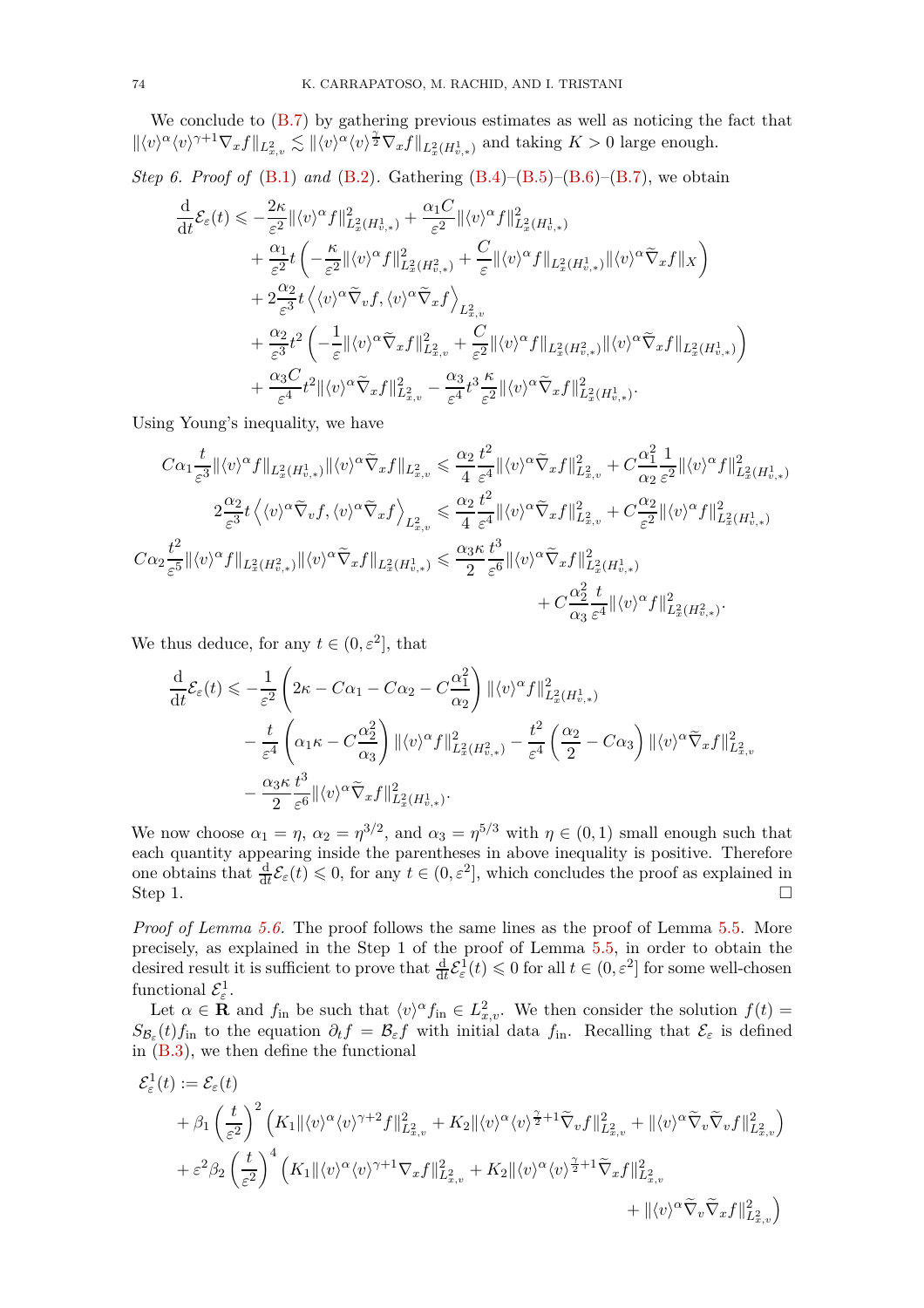$$
+ \varepsilon^3 \beta_3 \left(\frac{t}{\varepsilon^2}\right)^5 \left\langle \langle v \rangle^\alpha \widetilde{\nabla}_v \widetilde{\nabla}_x f, \langle v \rangle^\alpha \widetilde{\nabla}_x \widetilde{\nabla}_x f \right\rangle_{L^2_{x,v}} + \varepsilon^4 \beta_4 \left(\frac{t}{\varepsilon^2}\right)^6 \left( K_1 \| \langle v \rangle^\alpha \langle v \rangle^\gamma \nabla_x \nabla_x f \|_{L^2_{x,v}}^2 + K_2 \| \langle v \rangle^\alpha \langle v \rangle^{\frac{\gamma}{2}} \nabla_x \widetilde{\nabla}_x f \|_{L^2_{x,v}}^2 + \| \langle v \rangle^\alpha \widetilde{\nabla}_x \widetilde{\nabla}_x f \|_{L^2_{x,v}}^2 \right)
$$

where  $\beta_1, \beta_2, \beta_3, \beta_4, K_1, K_2 > 0$  are positive constants to be chosen later such that 0 <  $\beta_4 \ll \beta_3 \ll \beta_2 \ll \beta_1 \ll 1, \ \beta_4 \leq \sqrt{\beta_3 \beta_2}$  and  $K_1 \gg K_2 \gg 1.$ 

*Step 1.* From the proof of Lemma [5.5](#page-52-2) (Step 6), we already have that for any  $t \in (0, \varepsilon^2]$ , there holds

(B.8) 
$$
\frac{\mathrm{d}}{\mathrm{d}t} \mathcal{E}_{\varepsilon}(t) \leqslant -\frac{\kappa}{2\varepsilon^{2}} \| \langle v \rangle^{\alpha} f \|_{L_{x}^{2}(H_{v,*}^{1})}^{2} - \frac{\eta \kappa t}{2\varepsilon^{4}} \| \langle v \rangle^{\alpha} f \|_{L_{x}^{2}(H_{v,*}^{2})}^{2} \n- \frac{\eta^{3/2} t^{2}}{4\varepsilon^{4}} \| \langle v \rangle^{\alpha} \widetilde{\nabla}_{x} f \|_{L_{x,v}^{2}}^{2} - \frac{\eta^{5/3} \kappa}{2} \frac{t^{3}}{\varepsilon^{6}} \| \langle v \rangle^{\alpha} \widetilde{\nabla}_{x} f \|_{L_{x}^{2}(H_{v,*}^{1})}^{2}.
$$

for some constant  $\kappa > 0$  and where  $\eta \in (0, 1)$  is small enough.

*Step 2.* From Lemma [5.4,](#page-52-0) we already have

<span id="page-74-0"></span>
$$
(B.9) \qquad \frac{\mathrm{d}}{\mathrm{d}t} \| \langle v \rangle^{\alpha} \langle v \rangle^{\gamma+2} f \|_{L_{x,v}^2}^2 \leqslant -\frac{\kappa}{\varepsilon^2} \| \langle v \rangle^{\alpha} \langle v \rangle^{\gamma+2} f \|_{L_x^2(H_{v,*}^1)}^2
$$

for some  $\kappa > 0$ . Moreover, from the proof of Lemma [5.5](#page-52-2) (Step 3), we already know that

<span id="page-74-1"></span>
$$
\frac{\mathrm{d}}{\mathrm{d}t} ||\langle v \rangle^{\alpha} \langle v \rangle^{\frac{\gamma}{2}+1} \widetilde{\nabla}_v f ||_{L^2_{x,v}}^2
$$
\n
$$
\leq -\frac{\kappa}{2\varepsilon^2} ||\langle v \rangle^{\alpha} \langle v \rangle^{\frac{\gamma}{2}+1} \widetilde{\nabla}_v f ||_{L^2_x(H^1_{v,*})}^2 + \frac{C}{\varepsilon^2} ||\langle v \rangle^{\alpha} \langle v \rangle^{\frac{3\gamma}{2}+2} f ||_{L^2_{x,v}}^2
$$
\n
$$
+ \frac{C}{\varepsilon^2} ||\langle v \rangle^{\alpha} \langle v \rangle^{\frac{3\gamma}{2}+2} \nabla_v f ||_{L^2_{x,v}}^2 + \frac{C}{\varepsilon} ||\langle v \rangle^{\alpha} \langle v \rangle^{\frac{\gamma}{2}+1} \widetilde{\nabla}_v f ||_{L^2_{x,v}} ||\langle v \rangle^{\alpha} \langle v \rangle^{\frac{\gamma}{2}+1} \widetilde{\nabla}_x f ||_{L^2_{x,v}}
$$

for some constants  $\kappa, C > 0$ . We now compute

$$
\begin{split}\n&\frac{1}{2}\frac{\mathrm{d}}{\mathrm{d}t}\|\langle v\rangle^{\alpha}\tilde{\nabla}_{v}\tilde{\nabla}_{v}f\|^{2}_{L^{2}_{x,v}} \\
&=\left\langle\langle v\rangle^{\alpha}\tilde{\nabla}_{v_{i}}\tilde{\nabla}_{v_{j}}f,\langle v\rangle^{\alpha}\tilde{\nabla}_{v_{i}}\tilde{\nabla}_{v_{j}}\mathcal{B}_{\varepsilon}f\right\rangle_{L^{2}_{x,v}} \\
&=\left\langle\langle v\rangle^{\alpha}\tilde{\nabla}_{v_{i}}\tilde{\nabla}_{v_{j}}f,\langle v\rangle^{\alpha}\tilde{\nabla}_{v_{i}}\mathcal{B}_{\varepsilon}(\tilde{\nabla}_{v_{j}}f)\right\rangle_{L^{2}_{x,v}} + \left\langle\langle v\rangle^{\alpha}\tilde{\nabla}_{v_{i}}\tilde{\nabla}_{v_{j}}f,\langle v\rangle^{\alpha}\tilde{\nabla}_{v_{i}}[\tilde{\nabla}_{v_{j}},\mathcal{B}_{\varepsilon}]f\right\rangle_{L^{2}_{x,v}} \\
&=\left\langle\langle v\rangle^{\alpha}\tilde{\nabla}_{v_{i}}\tilde{\nabla}_{v_{j}}f,\langle v\rangle^{\alpha}\tilde{\nabla}_{v_{i}}\mathcal{B}_{\varepsilon}(\tilde{\nabla}_{v_{j}}f)\right\rangle_{L^{2}_{x,v}} + \left\langle\langle v\rangle^{\alpha}\tilde{\nabla}_{v_{i}}\tilde{\nabla}_{v_{j}}f,\langle v\rangle^{\alpha}[\tilde{\nabla}_{v_{j}},\mathcal{B}_{\varepsilon}]\tilde{\nabla}_{v_{i}}f\right\rangle_{L^{2}_{x,v}} \\
&\quad + \left\langle\langle v\rangle^{\alpha}\tilde{\nabla}_{v_{i}}\tilde{\nabla}_{v_{j}}f,\langle v\rangle^{\alpha}[\tilde{\nabla}_{v_{i}},[\tilde{\nabla}_{v_{j}},\mathcal{B}_{\varepsilon}]]f\right\rangle_{L^{2}_{x,v}} \\
&=: I_{1} + I_{2} + I_{3}.\n\end{split}
$$

From the proof of Lemma [5.5](#page-52-2) (Step 3), we already know that

$$
I_1 + I_2 \leqslant -\frac{\kappa}{2\varepsilon^2} \|\langle v \rangle^{\alpha} \widetilde{\nabla}_v \widetilde{\nabla}_v f \|^2_{L^2_x(H^1_{v,*})} + \frac{C}{\varepsilon^2} \|\langle v \rangle^{\alpha} \langle v \rangle^{\gamma+1} \widetilde{\nabla}_v f \|^2_{L^2_{x,v}} + \frac{C}{\varepsilon^2} \|\langle v \rangle^{\alpha} \langle v \rangle^{\gamma+1} \nabla_v \widetilde{\nabla}_v f \|^2_{L^2_{x,v}} + \frac{C}{\varepsilon} \|\langle v \rangle^{\alpha} \widetilde{\nabla}_v \widetilde{\nabla}_v f \|^2_{L^2_{x,v}} \|\langle v \rangle^{\alpha} \widetilde{\nabla}_x \widetilde{\nabla}_v f \|^2_{L^2_{x,v}}.
$$

For the term *I*3, we use Lemma [2.2](#page-14-0) to get

$$
\begin{aligned}\n\left[\widetilde{\nabla}_{v_i}, \left[\widetilde{\nabla}_{v_j}, \mathcal{B}_{\varepsilon}\right]\right] f &= -\frac{1}{\varepsilon^2} \left[\widetilde{\nabla}_{v_i}, \widetilde{\nabla}_{v_k}^* \left[\widetilde{\nabla}_{v_j}, \widetilde{\nabla}_{v_k}\right]\right] f - \frac{1}{\varepsilon^2} \left[\widetilde{\nabla}_{v_i}, \widetilde{\nabla}_{v_k} \left[\widetilde{\nabla}_{v_j}, \widetilde{\nabla}_{v_k}^*\right]\right] f \\
&- \frac{1}{\varepsilon^2} \left[\widetilde{\nabla}_{v_i}, \left[\left[\widetilde{\nabla}_{v_j}, \widetilde{\nabla}_{v_k}\right], \widetilde{\nabla}_{v_k}\right]\right] f - \frac{1}{\varepsilon^2} (\widetilde{\nabla}_{v_i} \widetilde{\nabla}_{v_j} m^2) f \\
&- \frac{1}{\varepsilon} \left[\widetilde{\nabla}_{v_i}, \widetilde{\nabla}_{x_j}\right] f.\n\end{aligned}
$$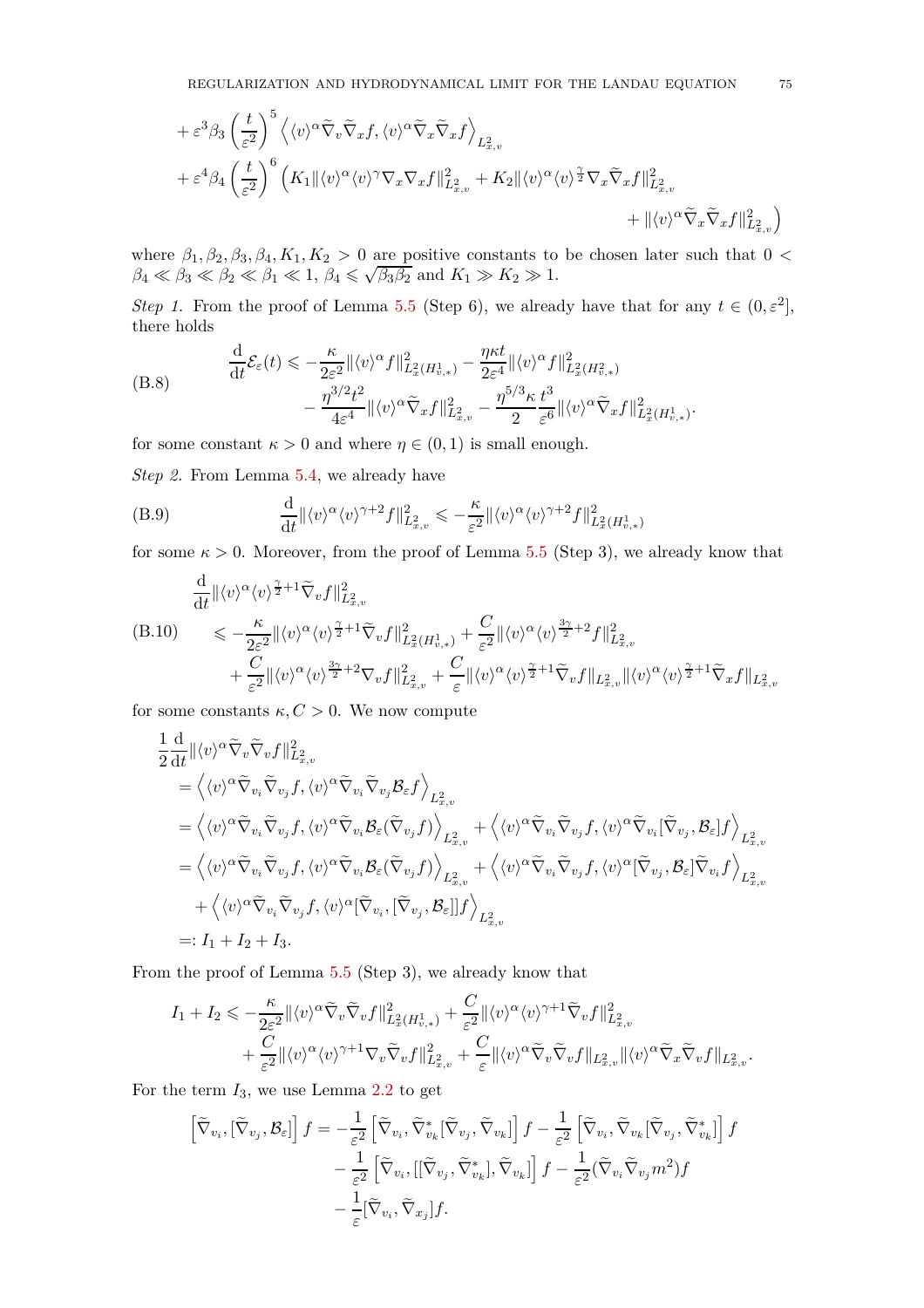Expanding the first two terms, we observe that

$$
\begin{aligned} &\left[\widetilde{\nabla}_{v_i}, \widetilde{\nabla}_{v_k}^* [\widetilde{\nabla}_{v_j}, \widetilde{\nabla}_{v_k}] \right] + \left[\widetilde{\nabla}_{v_i}, \widetilde{\nabla}_{v_k} [\widetilde{\nabla}_{v_j}, \widetilde{\nabla}_{v_k}] \right] \\ &= \widetilde{\nabla}_{v_i} \widetilde{\nabla}_{v_k}^* [\widetilde{\nabla}_{v_j}, \widetilde{\nabla}_{v_k}] - \widetilde{\nabla}_{v_k}^* [\widetilde{\nabla}_{v_j}, \widetilde{\nabla}_{v_k}] \widetilde{\nabla}_{v_i} + \widetilde{\nabla}_{v_i} \widetilde{\nabla}_{v_k} [\widetilde{\nabla}_{v_j}, \widetilde{\nabla}_{v_k}] - \widetilde{\nabla}_{v_k} [\widetilde{\nabla}_{v_j}, \widetilde{\nabla}_{v_k}] \widetilde{\nabla}_{v_i} \\ &= \widetilde{\nabla}_{v_k}^* \left[ \widetilde{\nabla}_{v_i}, [\widetilde{\nabla}_{v_j}, \widetilde{\nabla}_{v_k}] \right] + \widetilde{\nabla}_{v_k} \left[ \widetilde{\nabla}_{v_i}, [\widetilde{\nabla}_{v_j}, \widetilde{\nabla}_{v_k}^*] \right] + [\widetilde{\nabla}_{v_i}, \widetilde{\nabla}_{v_k}] [\widetilde{\nabla}_{v_j}, \widetilde{\nabla}_{v_k}] \\ &\quad + [\widetilde{\nabla}_{v_i}, \widetilde{\nabla}_{v_k}] [\widetilde{\nabla}_{v_j}, \widetilde{\nabla}_{v_k}], \end{aligned}
$$

whence

$$
I_{3} = -\frac{1}{\varepsilon^{2}} \left\langle \tilde{\nabla}_{v_{k}} \left( \langle v \rangle^{2\alpha} \tilde{\nabla}_{v_{i}} \tilde{\nabla}_{v_{j}} f \right) , \left[ \tilde{\nabla}_{v_{i}} , \left[ \tilde{\nabla}_{v_{j}} , \tilde{\nabla}_{v_{k}} \right] f \right\rangle_{L_{x,v}^{2}} -\frac{1}{\varepsilon^{2}} \left\langle \tilde{\nabla}_{v_{k}}^{*} \left( \langle v \rangle^{2\alpha} \tilde{\nabla}_{v_{i}} \tilde{\nabla}_{v_{j}} f \right) , \left[ \tilde{\nabla}_{v_{i}} , \left[ \tilde{\nabla}_{v_{j}} , \tilde{\nabla}_{v_{k}} \right] \right] f \right\rangle_{L_{x,v}^{2}} -\frac{1}{\varepsilon^{2}} \left\langle \langle v \rangle^{\alpha} \tilde{\nabla}_{v_{i}} \tilde{\nabla}_{v_{j}} f , \langle v \rangle^{\alpha} [\tilde{\nabla}_{v_{i}} , \tilde{\nabla}_{v_{k}}^{*}][\tilde{\nabla}_{v_{j}} , \tilde{\nabla}_{v_{k}}] f \right\rangle_{L_{x,v}^{2}} -\frac{1}{\varepsilon^{2}} \left\langle \langle v \rangle^{\alpha} \tilde{\nabla}_{v_{i}} \tilde{\nabla}_{v_{j}} f , \langle v \rangle^{\alpha} [\tilde{\nabla}_{v_{i}} , \tilde{\nabla}_{v_{k}}] [\tilde{\nabla}_{v_{j}} , \tilde{\nabla}_{v_{k}}^{*}] f \right\rangle_{L_{x,v}^{2}} -\frac{1}{\varepsilon^{2}} \left\langle \langle v \rangle^{\alpha} \tilde{\nabla}_{v_{i}} \tilde{\nabla}_{v_{j}} f , \langle v \rangle^{\alpha} [\tilde{\nabla}_{v_{i}} , [\tilde{\nabla}_{v_{j}} , \tilde{\nabla}_{v_{k}}], \tilde{\nabla}_{v_{k}}] \right] f \right\rangle_{L_{x,v}^{2}} -\frac{1}{\varepsilon^{2}} \left\langle \langle v \rangle^{\alpha} \tilde{\nabla}_{v_{i}} \tilde{\nabla}_{v_{j}} f , \langle v \rangle^{\alpha} (\tilde{\nabla}_{v_{i}} \tilde{\nabla
$$

Now remark that

 $\begin{aligned} & \| \langle v \rangle^{-\alpha} \widetilde{\nabla}^*_{v_k} (\langle v \rangle^{2\alpha} \widetilde{\nabla}_{v_i} \widetilde{\nabla}_{v_j} f) \|_{L^2_{x,v}} + \| \langle v \rangle^{-\alpha} \widetilde{\nabla}_{v_k} (\langle v \rangle^{2\alpha} \widetilde{\nabla}_{v_i} \widetilde{\nabla}_{v_j} f) \|_{L^2_{x,v}} \lesssim \| \langle v \rangle^{\alpha} \widetilde{\nabla}_v \widetilde{\nabla}_v f \|_{L^2_x(H^1_{v,*})} \end{aligned}$ and using Lemma [2.2,](#page-14-0) we obtain

$$
I_{31} + I_{32} \lesssim \|\langle v \rangle^{\alpha} \widetilde{\nabla}_v \widetilde{\nabla}_v f\|_{L_x^2(H_{v,*}^1)} \left( \|\langle v \rangle^{\alpha} \langle v \rangle^{\frac{3\gamma}{2}+1} \nabla_v f\|_{L_{x,v}^2} + \|\langle v \rangle^{\alpha} \langle v \rangle^{\frac{3\gamma}{2}} f\|_{L_{x,v}^2} \right).
$$

Thanks to Lemma [2.2,](#page-14-0) we observe that

 $\begin{aligned} & |[\widetilde \nabla_{v_i}, \widetilde \nabla_{v_k}^*] [\widetilde \nabla_{v_j}, \widetilde \nabla_{v_k}] f | + |[\widetilde \nabla_{v_i}, \widetilde \nabla_{v_k}] [\widetilde \nabla_{v_j}, \widetilde \nabla_{v_k}^*] f | \lesssim \langle v \rangle^{2\gamma+2} |\nabla_v \nabla_v f | + \langle v \rangle^{2\gamma+1} |\nabla_v f | \end{aligned}$ and thus we obtain

$$
I_{33} + I_{34} \lesssim \|\langle v \rangle^{\alpha} \langle v \rangle^{\frac{\gamma}{2}+1} \widetilde{\nabla}_v \widetilde{\nabla}_v f \|_{L^2_{x,v}} \left( \|\langle v \rangle^{\alpha} \langle v \rangle^{\frac{3\gamma}{2}+1} \nabla_v \nabla_v f \|_{L^2_{x,v}} + \|\langle v \rangle^{\alpha} \langle v \rangle^{\frac{3\gamma}{2}} \nabla_v f \|_{L^2_{x,v}} \right) \leq \|\langle v \rangle^{\alpha} \widetilde{\nabla}_v \widetilde{\nabla}_v f \|_{L^2_x(H^1_{v,*})} \left( \|\langle v \rangle^{\alpha} \langle v \rangle^{\frac{3\gamma}{2}+1} \nabla_v \nabla_v f \|_{L^2_{x,v}} + \|\langle v \rangle^{\alpha} \langle v \rangle^{\frac{3\gamma}{2}} \nabla_v f \|_{L^2_{x,v}} \right).
$$

For the term *I*35, we write

$$
I_{35} = \left\langle \tilde{\nabla}^*_{v_i} (\langle v \rangle^{2\alpha} \tilde{\nabla}_{v_i} \tilde{\nabla}_{v_j} f), \left[ [\tilde{\nabla}_{v_j}, \tilde{\nabla}^*_{v_k}], \tilde{\nabla}_{v_k} \right] f \right\rangle_{L^2_{x,v}} \\ - \left\langle \langle v \rangle^{\alpha} \tilde{\nabla}_{v_i} \tilde{\nabla}_{v_j} f, \langle v \rangle^{\alpha} \left[ [\tilde{\nabla}_{v_j}, \tilde{\nabla}^*_{v_k}], \tilde{\nabla}_{v_k} \right] \tilde{\nabla}_{v_i} f \right\rangle_{L^2_{x,v}}
$$

and using Lemma [2.2,](#page-14-0) we thus get

$$
I_{35} \lesssim \| \langle v \rangle^{\alpha} \widetilde{\nabla}_v \widetilde{\nabla}_v f \|_{L^2_x(H^1_{v,*})} \Big( \| \langle v \rangle^{\alpha} \langle v \rangle^{\frac{3\gamma}{2}+1} \nabla_v f \|_{L^2_{x,v}} + \| \langle v \rangle^{\alpha} \langle v \rangle^{\frac{3\gamma}{2}} f \|_{L^2_{x,v}} + \| \langle v \rangle^{\alpha} \langle v \rangle^{\gamma} \nabla_v \widetilde{\nabla}_v f \|_{L^2_{x,v}} \Big).
$$

Using that  $|\nabla_{v_i}\nabla_{v_j}m^2| \lesssim \langle v \rangle^{2\gamma+2}$ , we also obtain

$$
I_{36} \lesssim \|\langle v \rangle^{\alpha} \widetilde{\nabla}_v \widetilde{\nabla}_v f\|_{L^2_x(H^1_{v,*})} \|\langle v \rangle^{\alpha} \langle v \rangle^{\frac{3\gamma}{2}+1} f\|_{L^2_{x,v}}.
$$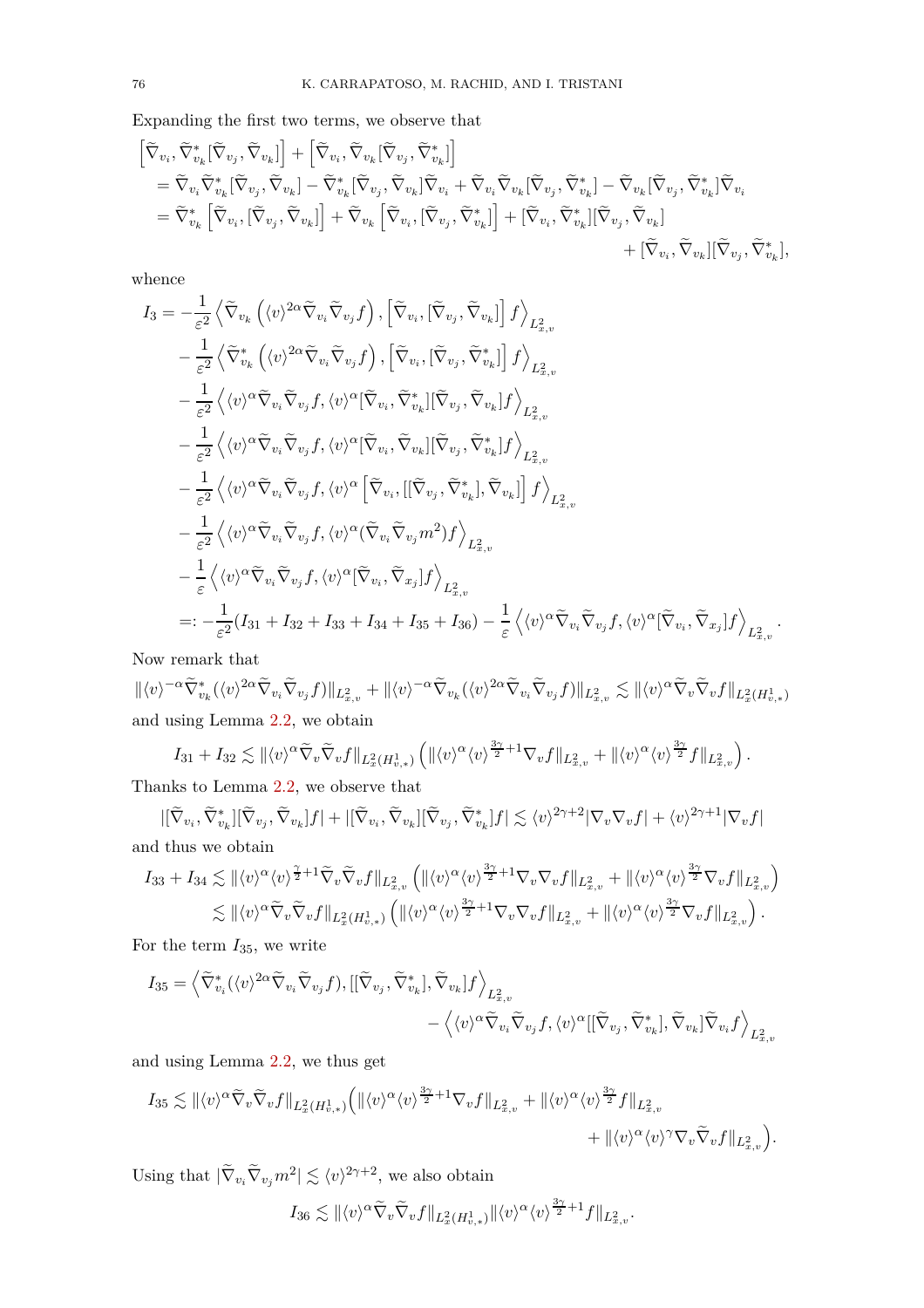Gathering previous estimates and using Young's inequality, we thus get (B.11)

<span id="page-76-0"></span>
$$
\frac{\mathrm{d}}{\mathrm{d}t} ||\langle v \rangle^{\alpha} \tilde{\nabla}_{v} \tilde{\nabla}_{v} f ||_{L_{x,v}^{2}}^{2} \leqslant -\frac{\kappa}{4\varepsilon^{2}} ||\langle v \rangle^{\alpha} \tilde{\nabla}_{v} \tilde{\nabla}_{v} f ||_{L_{x,v}^{2}}^{2} + \frac{C}{\varepsilon^{2}} ||\langle v \rangle^{\alpha} \langle v \rangle^{\gamma+1} \tilde{\nabla}_{v} f ||_{L_{x,v}^{2}}^{2} + \frac{C}{\varepsilon^{2}} ||\langle v \rangle^{\alpha} \langle v \rangle^{\gamma+1} \nabla_{v} \tilde{\nabla}_{v} f ||_{L_{x,v}^{2}}^{2} + \frac{C}{\varepsilon^{2}} ||\langle v \rangle^{\alpha} \langle v \rangle^{\frac{3\gamma}{2}+1} \nabla_{v} \nabla_{v} f ||_{L_{x,v}^{2}}^{2} + \frac{C}{\varepsilon^{2}} ||\langle v \rangle^{\alpha} \langle v \rangle^{\frac{3\gamma}{2}+2} f ||_{L_{x,v}^{2}}^{2} + \frac{C}{\varepsilon^{2}} ||\langle v \rangle^{\alpha} \langle v \rangle^{\frac{3\gamma}{2}+2} f ||_{L_{x,v}^{2}}^{2} + \frac{C}{\varepsilon} ||\langle v \rangle^{\alpha} \tilde{\nabla}_{v} \tilde{\nabla}_{v} f ||_{L_{x,v}^{2}} ||\langle v \rangle^{\alpha} \tilde{\nabla}_{x} f ||_{L_{x}^{2}(H_{v,*}^{1})}.
$$

Observing that

$$
\begin{aligned} \|\langle v\rangle^{\alpha}\langle v\rangle^{\frac{3\gamma}{2}+2}f\|_{L_{x,v}^2}+\|\langle v\rangle^{\alpha}\langle v\rangle^{\frac{3\gamma}{2}+2}\nabla_v f\|_{L_{x,v}^2}+\|\langle v\rangle^{\alpha}\langle v\rangle^{\gamma+1}\tilde{\nabla}_v f\|_{L_{x,v}^2}\\ &\lesssim \|\langle v\rangle^{\alpha}\langle v\rangle^{\gamma+2}f\|_{L_x^2(H_{v,*}^1)} \end{aligned}
$$

and

$$
\| \langle v \rangle^{\alpha} \langle v \rangle^{\gamma+1} \nabla_v \widetilde{\nabla}_v f \|_{L^2_{x,v}} + \| \langle v \rangle^{\alpha} \langle v \rangle^{\frac{3\gamma}{2}+1} \nabla_v \nabla_v f \|_{L^2_{x,v}} \lesssim \| \langle v \rangle^{\alpha} \langle v \rangle^{\frac{\gamma}{2}+1} \widetilde{\nabla}_v f \|_{L^2_x(H^1_{v,*})},
$$

we then gather [\(B.9\)](#page-74-0)–[\(B.10\)](#page-74-1)–[\(B.11\)](#page-76-0) choosing  $K_1 \gg K_2 \gg 1$  large enough, which yields (B.12)

$$
\frac{\mathrm{d}}{\mathrm{d}t}\Big(K_1\|\langle v\rangle^{\alpha}\langle v\rangle^{\gamma+2}f\|_{L^2_{x,v}}^2+K_2\|\langle v\rangle^{\alpha}\langle v\rangle^{\frac{\gamma}{2}+1}\widetilde{\nabla}_vf\|_{L^2_{x,v}}^2+\|\langle v\rangle^{\alpha}\widetilde{\nabla}_v\widetilde{\nabla}_vf\|_{L^2_{x,v}}^2\Big) \leq -\frac{\kappa}{\varepsilon^2}\left(\|\langle v\rangle^{\alpha}\langle v\rangle^{\gamma+2}f\|_{L^2_{x}(H^1_{v,*})}^2+\|\langle v\rangle^{\alpha}\langle v\rangle^{\frac{\gamma}{2}+1}\widetilde{\nabla}_vf\|_{L^2_{x}(H^1_{v,*})}^2+\|\langle v\rangle^{\alpha}\widetilde{\nabla}_v\widetilde{\nabla}_vf\|_{L^2_{x}(H^1_{v,*})}^2\right) \quad+\frac{C}{\varepsilon}\|\langle v\rangle^{\alpha}f\|_{L^2_{x}(H^2_{v,*})}\|\langle v\rangle^{\alpha}\widetilde{\nabla}_xf\|_{L^2_{x}(H^1_{v,*})}.
$$

*Step 3.* From the proof of Lemma [5.5](#page-52-2) (Step 5) we already have, with *K*<sup>1</sup> large enough with respect to  $K_2$ ,

(B.13) 
$$
\frac{\mathrm{d}}{\mathrm{d}t} \left\{ K_1 ||\langle v \rangle^{\alpha} \langle v \rangle^{\gamma+1} \nabla_x f ||_{L^2_{x,v}}^2 + K_2 ||\langle v \rangle^{\alpha} \langle v \rangle^{\frac{\gamma}{2}+1} \tilde{\nabla}_x f ||_{L^2_{x,v}}^2 \right\} \leq -\frac{\kappa}{\varepsilon^2} ||\langle v \rangle^{\alpha} \langle v \rangle^{\frac{\gamma}{2}+1} \tilde{\nabla}_x f ||_{L^2_{x}(H^1_{v,*})}^2.
$$

<span id="page-76-1"></span>We now compute

$$
\begin{split}\n&\frac{1}{2}\frac{\mathrm{d}}{\mathrm{d}t}\|\langle v\rangle^{\alpha}\tilde{\nabla}_{v}\tilde{\nabla}_{x}f\|^{2}_{L^{2}_{x,v}} \\
&=\left\langle\langle v\rangle^{\alpha}\tilde{\nabla}_{v_{i}}\tilde{\nabla}_{x_{j}}f,\langle v\rangle^{\alpha}\tilde{\nabla}_{v_{i}}\tilde{\nabla}_{x_{j}}\mathcal{B}_{\varepsilon}f\right\rangle_{L^{2}_{x,v}} \\
&=\left\langle\langle v\rangle^{\alpha}\tilde{\nabla}_{v_{i}}\tilde{\nabla}_{x_{j}}f,\langle v\rangle^{\alpha}\tilde{\nabla}_{v_{i}}\mathcal{B}_{\varepsilon}(\tilde{\nabla}_{x_{j}}f)\right\rangle_{L^{2}_{x,v}} + \left\langle\langle v\rangle^{\alpha}\tilde{\nabla}_{v_{i}}\tilde{\nabla}_{x_{j}}f,\langle v\rangle^{\alpha}\tilde{\nabla}_{v_{i}}[\tilde{\nabla}_{x_{j}},\mathcal{B}_{\varepsilon}]f\right\rangle_{L^{2}_{x,v}} \\
&=\left\langle\langle v\rangle^{\alpha}\tilde{\nabla}_{v_{i}}\tilde{\nabla}_{x_{j}}f,\langle v\rangle^{\alpha}\tilde{\nabla}_{v_{i}}\mathcal{B}_{\varepsilon}(\tilde{\nabla}_{x_{j}}f)\right\rangle_{L^{2}_{x,v}} + \left\langle\langle v\rangle^{\alpha}\tilde{\nabla}_{v_{i}}\tilde{\nabla}_{x_{j}}f,\langle v\rangle^{\alpha}[\tilde{\nabla}_{x_{j}},\mathcal{B}_{\varepsilon}]\tilde{\nabla}_{v_{i}}f\right\rangle_{L^{2}_{x,v}} \\
&\quad + \left\langle\langle v\rangle^{\alpha}\tilde{\nabla}_{v_{i}}\tilde{\nabla}_{x_{j}}f,\langle v\rangle^{\alpha}[\tilde{\nabla}_{v_{i}},[\tilde{\nabla}_{x_{j}},\mathcal{B}_{\varepsilon}]]f\right\rangle_{L^{2}_{x,v}} \\
&=:J_{1}+J_{2}+J_{3}.\n\end{split}
$$

From the proof of Lemma [5.5](#page-52-2) (Step 3), we already know that

$$
\begin{split} J_1+J_2&\leqslant -\frac{\kappa}{2\varepsilon^2}\|\langle v\rangle^{\alpha}\tilde{\nabla}_v\tilde{\nabla}_xf\|_{L_x^2(H_{v,*}^1)}^2+\frac{C}{\varepsilon^2}\|\langle v\rangle^{\alpha}\langle v\rangle^{\gamma+1}\tilde{\nabla}_xf\|_{L_{x,v}^2}^2\\ &+\frac{C}{\varepsilon^2}\|\langle v\rangle^{\alpha}\langle v\rangle^{\gamma+1}\nabla_v\tilde{\nabla}_xf\|_{L_{x,v}^2}^2+\frac{C}{\varepsilon}\|\langle v\rangle^{\alpha}\tilde{\nabla}_v\tilde{\nabla}_xf\|_{L_{x,v}^2}\|\langle v\rangle^{\alpha}\tilde{\nabla}_x\tilde{\nabla}_xf\|_{L_{x,v}^2}. \end{split}
$$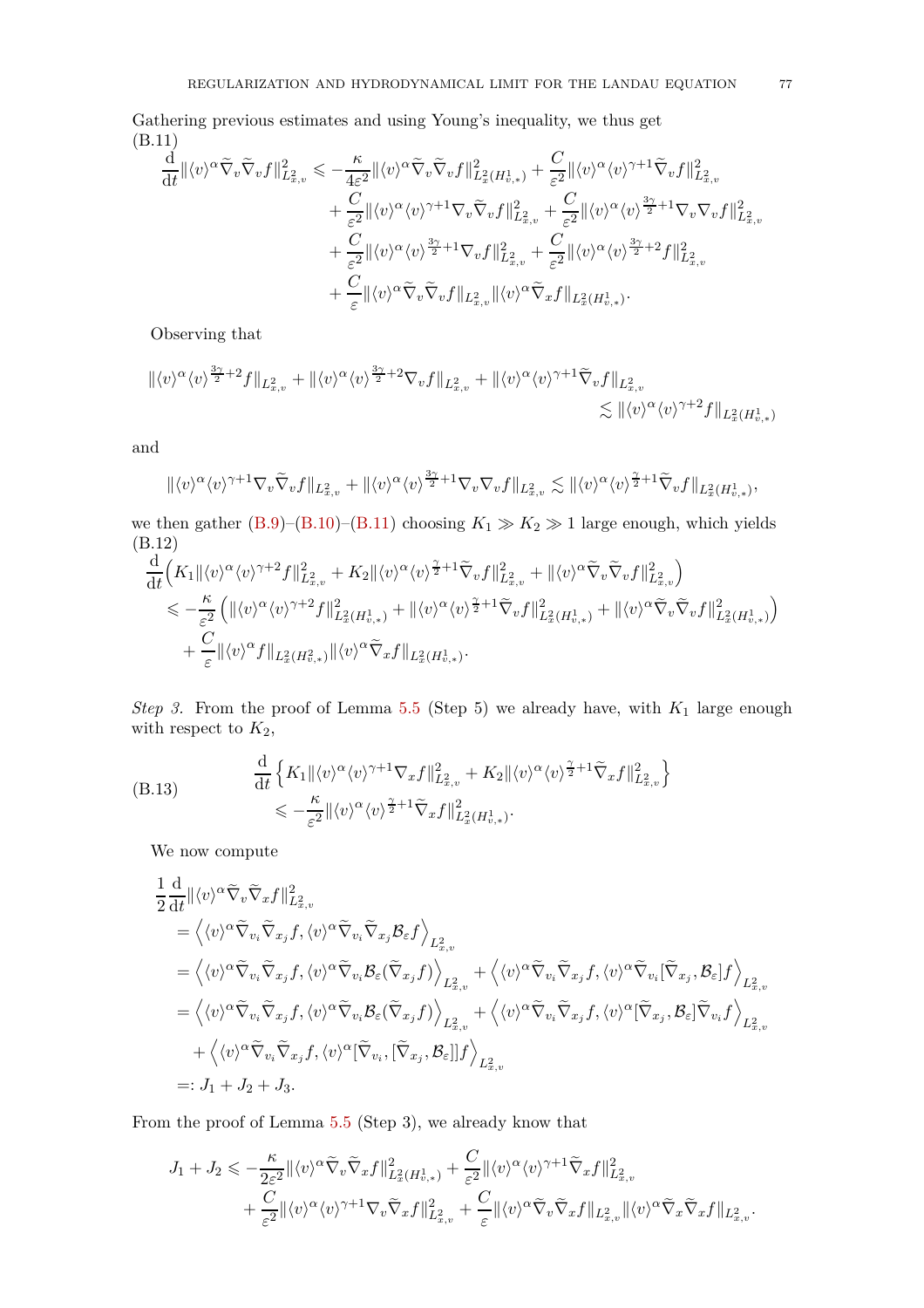The term  $J_3$  can be estimated as the term  $I_3$  in Step 2 above. Therefore, we obtain, gathering these estimates and using Young's inequality,

<span id="page-77-0"></span>
$$
\frac{\mathrm{d}}{\mathrm{d}t} \| \langle v \rangle^{\alpha} \widetilde{\nabla}_v \widetilde{\nabla}_x f \|_{L^2_{x,v}}^2 \leq -\frac{\kappa}{4\varepsilon^2} \| \langle v \rangle^{\alpha} \widetilde{\nabla}_v \widetilde{\nabla}_x f \|_{L^2_{x}(H^1_{v,*})}^2 + \frac{C}{\varepsilon^2} \| \langle v \rangle^{\alpha} \langle v \rangle^{\gamma+1} \widetilde{\nabla}_x f \|_{L^2_{x,v}}^2
$$
\n
$$
(B.14) \qquad + \frac{C}{\varepsilon^2} \| \langle v \rangle^{\alpha} \langle v \rangle^{\gamma+1} \nabla_v \widetilde{\nabla}_x f \|_{L^2_{x,v}}^2 + \frac{C}{\varepsilon^2} \| \langle v \rangle^{\alpha} \langle v \rangle^{\frac{3\gamma}{2}+1} \nabla_v \nabla_x f \|_{L^2_{x,v}}^2
$$
\n
$$
+ \frac{C}{\varepsilon^2} \| \langle v \rangle^{\alpha} \langle v \rangle^{\frac{3\gamma}{2}+1} \nabla_x f \|_{L^2_{x,v}}^2 + \frac{C}{\varepsilon} \| \langle v \rangle^{\alpha} \widetilde{\nabla}_v \widetilde{\nabla}_x f \|_{L^2_{x,v}} \| \langle v \rangle^{\alpha} \widetilde{\nabla}_x \widetilde{\nabla}_x f \|_{L^2_{x,v}}.
$$

Observing that

$$
\begin{split} &\|\langle v\rangle^{\alpha}\langle v\rangle^{\gamma+1}\tilde{\nabla}_xf\|_{L^2_{x,v}}+\|\langle v\rangle^{\alpha}\langle v\rangle^{\gamma+1}\nabla_v\tilde{\nabla}_xf\|_{L^2_{x,v}}\\ &+\|\langle v\rangle^{\alpha}\langle v\rangle^{\frac{3\gamma}{2}+1}\nabla_v\nabla_xf\|_{L^2_{x,v}}+\|\langle v\rangle^{\alpha}\langle v\rangle^{\frac{3\gamma}{2}+1}\nabla_xf\|_{L^2_{x,v}} \lesssim \|\langle v\rangle^{\alpha}\langle v\rangle^{\frac{\gamma}{2}+1}\tilde{\nabla}_xf\|_{L^2_x(H^1_{v,*})} \end{split}
$$

we then gather [\(B.13\)](#page-76-1)–[\(B.14\)](#page-77-0) and choose  $K_1 \gg K_2 \gg 1$  large enough, which yields

$$
\frac{\mathrm{d}}{\mathrm{d}t}\Big(K_{1}\|\langle v\rangle^{\alpha}\langle v\rangle^{\gamma+1}\nabla_{x}f\|_{L_{x,v}^{2}}^{2}+K_{2}\|\langle v\rangle^{\alpha}\langle v\rangle^{\frac{\gamma}{2}+1}\widetilde{\nabla}_{x}f\|_{L_{x,v}^{2}}^{2}+\|\langle v\rangle^{\alpha}\widetilde{\nabla}_{v}\widetilde{\nabla}_{x}f\|_{L_{x,v}^{2}}^{2}\Big)
$$
\n
$$
\leq -\frac{\kappa}{\varepsilon^{2}}\left(\|\langle v\rangle^{\alpha}\langle v\rangle^{\frac{\gamma}{2}+1}\widetilde{\nabla}_{x}f\|_{L_{x}^{2}(H_{v,*}^{1})}^{2}+\|\langle v\rangle^{\alpha}\widetilde{\nabla}_{v}\widetilde{\nabla}_{x}f\|_{L_{x}^{2}(H_{v,*}^{1})}^{2}\right)
$$
\n
$$
+\frac{C}{\varepsilon}\|\langle v\rangle^{\alpha}\widetilde{\nabla}_{x}f\|_{L_{x}^{2}(H_{v,*}^{1})}\|\langle v\rangle^{\alpha}\widetilde{\nabla}_{x}\widetilde{\nabla}_{x}f\|_{L_{x,v}^{2}}.
$$

*Step 4.* Arguing as in the proof of Lemma [5.5](#page-52-2) (Step 4), we obtain

(B.16) 
$$
\frac{d}{dt} \left\langle \langle v \rangle^{\alpha} \tilde{\nabla}_v \tilde{\nabla}_x f, \langle v \rangle^{\alpha} \tilde{\nabla}_x \tilde{\nabla}_x f \right\rangle_{L^2_{x,v}} \leq -\frac{1}{\varepsilon} \| \langle v \rangle^{\alpha} \tilde{\nabla}_x \tilde{\nabla}_x f \|_{L^2_{x,v}}^2 + \frac{C}{\varepsilon^2} \| \langle v \rangle^{\alpha} \tilde{\nabla}_x f \|_{L^2_x(H^2_{v,*})} \| \langle v \rangle^{\alpha} \tilde{\nabla}_x \tilde{\nabla}_x f \|_{L^2_x(H^1_{v,*})}.
$$

*Step 5.* Since  $\nabla_x$  commutes with  $\nabla_x$  and  $\mathcal{B}_{\varepsilon}$ , we already know from the proof of Lemma [5.5](#page-52-2) (Step 5) that, with  $K_1$  large enough with respect to  $K_2$ ,

<span id="page-77-1"></span>(B.17) 
$$
\frac{\mathrm{d}}{\mathrm{d}t} \left\{ K_1 \| \langle v \rangle^{\alpha} \langle v \rangle^{\gamma} \nabla_x \nabla_x f \|_{L^2_{x,v}}^2 + K_2 \| \langle v \rangle^{\alpha} \langle v \rangle^{\frac{\gamma}{2}} \nabla_x \widetilde{\nabla}_x f \|_{L^2_{x,v}}^2 \right\} \leq -\frac{\kappa}{\varepsilon^2} \| \langle v \rangle^{\alpha} \langle v \rangle^{\frac{\gamma}{2}} \nabla_x \widetilde{\nabla}_x f \|_{L^2_{x}(H^1_{v,*})}^2
$$

for some constant  $\kappa > 0$ . We now compute

$$
\begin{split}\n&\frac{1}{2}\frac{\mathrm{d}}{\mathrm{d}t}\|\langle v\rangle^{\alpha}\tilde{\nabla}_{x}\tilde{\nabla}_{x}f\|^{2}_{L^{2}_{x,v}} \\
&=\left\langle\langle v\rangle^{\alpha}\tilde{\nabla}_{x_{i}}\tilde{\nabla}_{x_{j}}f,\langle v\rangle^{\alpha}\tilde{\nabla}_{x_{i}}\tilde{\nabla}_{x_{j}}\mathcal{B}_{\varepsilon}f\right\rangle_{L^{2}_{x,v}} \\
&=\left\langle\langle v\rangle^{\alpha}\tilde{\nabla}_{x_{i}}\tilde{\nabla}_{x_{j}}f,\langle v\rangle^{\alpha}\tilde{\nabla}_{x_{i}}\mathcal{B}_{\varepsilon}(\tilde{\nabla}_{x_{j}}f)\right\rangle_{L^{2}_{x,v}} + \left\langle\langle v\rangle^{\alpha}\tilde{\nabla}_{x_{i}}\tilde{\nabla}_{x_{j}}f,\langle v\rangle^{\alpha}\tilde{\nabla}_{x_{i}}[\tilde{\nabla}_{x_{j}},\mathcal{B}_{\varepsilon}]f\right\rangle_{L^{2}_{x,v}} \\
&=\left\langle\langle v\rangle^{\alpha}\tilde{\nabla}_{x_{i}}\tilde{\nabla}_{x_{j}}f,\langle v\rangle^{\alpha}\tilde{\nabla}_{x_{i}}\mathcal{B}_{\varepsilon}(\tilde{\nabla}_{x_{j}}f)\right\rangle_{L^{2}_{x,v}} + \left\langle\langle v\rangle^{\alpha}\tilde{\nabla}_{x_{i}}\tilde{\nabla}_{x_{j}}f,\langle v\rangle^{\alpha}[\tilde{\nabla}_{x_{j}},\mathcal{B}_{\varepsilon}]\tilde{\nabla}_{x_{i}}f\right\rangle_{L^{2}_{x,v}} \\
&+\left\langle\langle v\rangle^{\alpha}\tilde{\nabla}_{x_{i}}\tilde{\nabla}_{x_{j}}f,\langle v\rangle^{\alpha}[\tilde{\nabla}_{x_{i}},[\tilde{\nabla}_{x_{j}},\mathcal{B}_{\varepsilon}]]f\right\rangle_{L^{2}_{x,v}} \\
&=:R_{1}+R_{2}+R_{3}.\n\end{split}
$$

From the proof of Lemma [5.5](#page-52-2) (Step 5), we already know that

$$
R_1 + R_2 \leqslant -\frac{\kappa}{2\varepsilon^2} \|\langle v \rangle^{\alpha} \widetilde{\nabla}_x \widetilde{\nabla}_x f\|_{L_x^2(H_{v,*}^1)}^2 + \frac{C}{\varepsilon^2} \|\langle v \rangle^{\alpha} \langle v \rangle^{\gamma+1} \nabla_x \widetilde{\nabla}_x f\|_{L_{x,v}}^2.
$$

The term  $R_3$  can be estimated in a similar way as the term  $I_3$  in Step 2 above. Therefore we obtain, using Young's inequality,

<span id="page-77-2"></span>
$$
(B.18) \quad \frac{\mathrm{d}}{\mathrm{d}t} \| \langle v \rangle^{\alpha} \widetilde{\nabla}_x \widetilde{\nabla}_x f \|_{L^2_{x,v}}^2 \leqslant -\frac{\kappa}{2\varepsilon^2} \| \langle v \rangle^{\alpha} \widetilde{\nabla}_x \widetilde{\nabla}_x f \|_{L^2_{x}(H^1_{v,*})}^2 + \frac{C}{\varepsilon^2} \| \langle v \rangle^{\alpha} \langle v \rangle^{\gamma+1} \nabla_x \widetilde{\nabla}_x f \|_{L^2_{x,v}}^2 + \frac{C}{\varepsilon^2} \| \langle v \rangle^{\alpha} \langle v \rangle^{\frac{3\gamma}{2}+1} \nabla_x \nabla_x f \|_{L^2_{x,v}}^2.
$$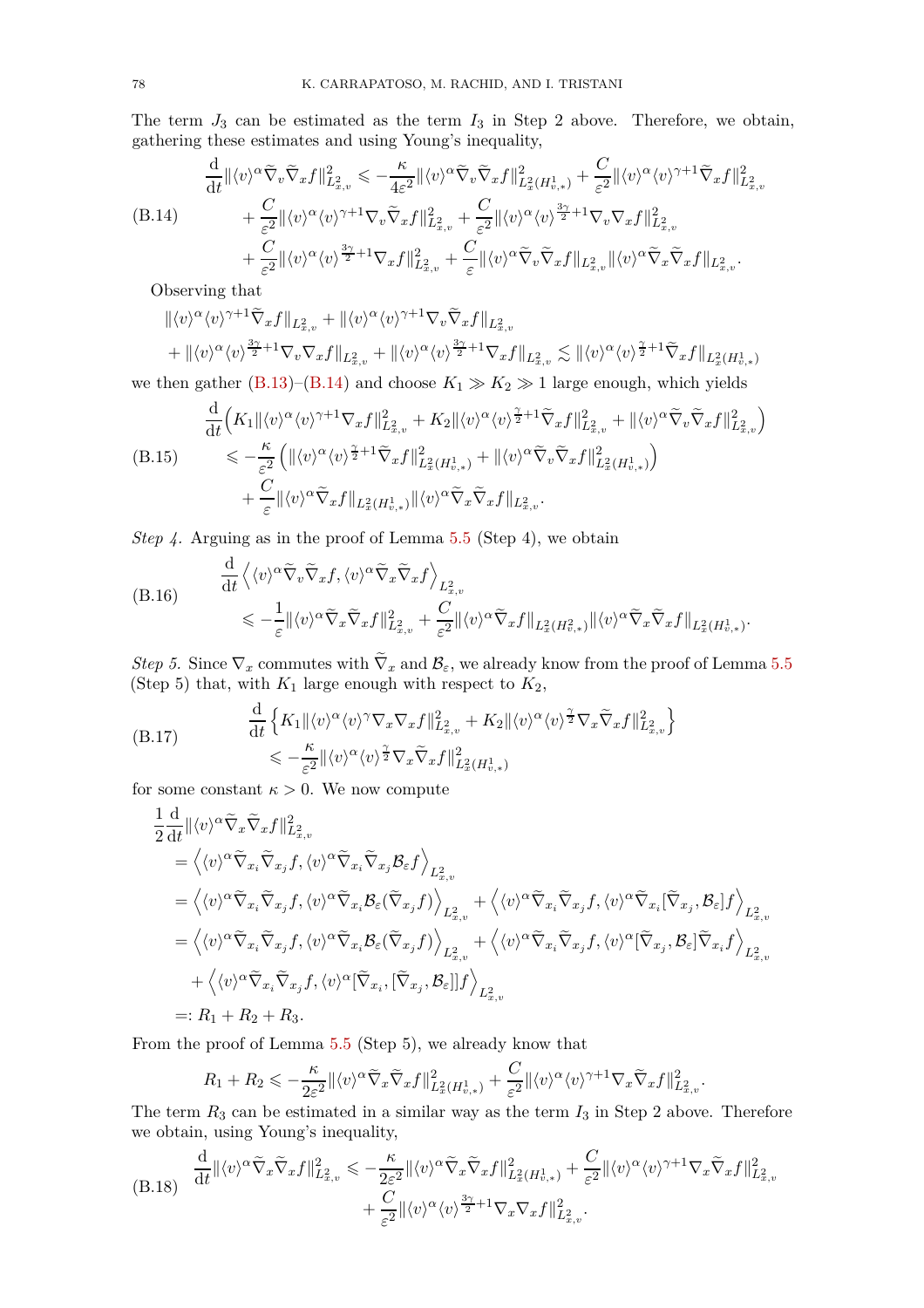Observing that

$$
\| \langle v \rangle^{\alpha} \langle v \rangle^{\gamma+1} \nabla_x \widetilde{\nabla}_x f \|_{L^2_{x,v}} + \| \langle v \rangle^{\alpha} \langle v \rangle^{\frac{3\gamma}{2}+1} \nabla_x \nabla_x f \|_{L^2_{x,v}} \lesssim \| \langle v \rangle^{\alpha} \langle v \rangle^{\frac{\gamma}{2}} \nabla_x \widetilde{\nabla}_x f \|_{L^2_x(H^1_{v,*})}
$$

we then gather  $(B.17)$ – $(B.18)$  and choose  $K_1 \gg K_2 \gg 1$  large enough, which yields

(B.19) 
$$
\frac{\mathrm{d}}{\mathrm{d}t} \Big( K_1 \| \langle v \rangle^{\alpha} \langle v \rangle^{\gamma} \nabla_x \nabla_x f \|_{L^2_{x,v}}^2 + K_2 \| \langle v \rangle^{\alpha} \langle v \rangle^{\frac{\gamma}{2}} \nabla_x \widetilde{\nabla}_x f \|_{L^2_{x,v}}^2 + \| \langle v \rangle^{\alpha} \widetilde{\nabla}_x \widetilde{\nabla}_x f \|_{L^2_{x,v}}^2 \Big) \leq -\frac{\kappa}{\varepsilon^2} \| \langle v \rangle^{\alpha} \widetilde{\nabla}_x \widetilde{\nabla}_x f \|_{L^2_{x}(H^1_{v,*})}^2.
$$

*Step 6.* We can then conclude the proof as in Step 6 of the proof of Lemma [5.5.](#page-52-2)  $\Box$ 

## **REFERENCES**

- [1] Alexandre, R., and Villani, C. On the Landau approximation in plasma physics. *Ann. Inst. H. Poincaré Anal. Non Linéaire 21*, 1 (2004), 61–95.
- [2] ALONSO, R., LODS, B., AND TRISTANI, I. Fluid dynamic limit of Boltzmann equation for granular hard-spheres in a nearly elastic regime. *arXiv preprint arXiv:2008.05173*, 2021.
- [3] Bardos, C., Golse, F., and Levermore, C. D. Fluid dynamic limits of kinetic equations. II. Convergence proofs for the Boltzmann equation. *Comm. Pure Appl. Math. 46*, 5 (1993), 667–753.
- [4] Bardos, C., Golse, F., and Levermore, D. Fluid dynamic limits of kinetic equations. I. Formal derivations. *J. Statist. Phys. 63*, 1-2 (1991), 323–344.
- [5] Bardos, C., and Ukai, S. The classical incompressible Navier-Stokes limit of the Boltzmann equation. *Math. Models Methods Appl. Sci. 1*, 2 (1991), 235–257.
- [6] Bergh, J., and Löfström, J. *Interpolation spaces. An introduction*. Springer-Verlag, Berlin-New York, 1976. Grundlehren der Mathematischen Wissenschaften, No. 223.
- [7] Bernou, A., Carrapatoso, K., Mischler, S., and Tristani, I. Hypocoercivity for kinetic linear equations in bounded domains with general Maxwell boundary condition. *arXiv preprint arXiv:2102.07709*, 2021.
- [8] Briant, M. From the Boltzmann equation to the incompressible Navier-Stokes equations on the torus: a quantitative error estimate. *J. Differential Equations 259*, 11 (2015), 6072–6141.
- [9] Briant, M., Merino-Aceituno, S., and Mouhot, C. From Boltzmann to incompressible Navier-Stokes in Sobolev spaces with polynomial weight. *Anal. Appl. (Singap.) 17*, 1 (2019), 85–116.
- [10] Caflisch, R. E. The fluid dynamic limit of the nonlinear Boltzmann equation. *Comm. Pure Appl. Math. 33*, 5 (1980), 651–666.
- [11] CARRAPATOSO, K. Exponential convergence to equilibrium for the homogeneous Landau equation with hard potentials. *Bull. Sci. Math. 139*, 7 (2015), 777–805.
- [12] CARRAPATOSO, K., AND MISCHLER, S. Landau equation for very soft and Coulomb potentials near Maxwellians. *Ann. PDE 3*, 1 (2017), Paper No. 1, 65.
- [13] CARRAPATOSO, K., TRISTANI, I., AND WU, K.-C. Cauchy problem and exponential stability for the inhomogeneous Landau equation. *Arch. Ration. Mech. Anal. 221*, 1 (2016), 363–418.
- [14] Cercignani, C., Illner, R., and Pulvirenti, M. *The mathematical theory of dilute gases*, vol. 106 of *Applied Mathematical Sciences*. Springer-Verlag, New York, 1994.
- [15] Chapman, S., and Cowling, T. G. *The mathematical theory of non-uniform gases: An account of the kinetic theory of viscosity, thermal conduction, and diffusion in gases*. Cambridge University Press, New York, 1960.
- [16] De Masi, A., Esposito, R., and Lebowitz, J. L. Incompressible Navier-Stokes and Euler limits of the Boltzmann equation. *Comm. Pure Appl. Math. 42*, 8 (1989), 1189–1214.
- [17] Degond, P., and Lemou, M. Dispersion relations for the linearized Fokker-Planck equation. *Arch. Rational Mech. Anal. 138*, 2 (1997), 137–167.
- [18] DESVILLETTES, L., AND VILLANI, C. On the trend to global equilibrium for spatially inhomogeneous kinetic systems: the Boltzmann equation. *Invent. Math. 159*, 2 (2005), 245–316.
- [19] DiPerna, R. J., and Lions, P.-L. On the Cauchy problem for Boltzmann equations: global existence and weak stability. *Ann. of Math. (2) 130*, 2 (1989), 321–366.
- [20] DOLBEAULT, J., MOUHOT, C., AND SCHMEISER, C. Hypocoercivity for kinetic equations with linear relaxation terms. *Comptes Rendus Mathematique 347*, 9-10 (2009), 511 – 516.
- [21] Ellis, R. S., and Pinsky, M. A. The first and second fluid approximations to the linearized Boltzmann equation. *J. Math. Pures Appl. (9) 54* (1975), 125–156.
- [22] Fujita, H., and Kato, T. On the Navier-Stokes initial value problem. I. *Arch. Rational Mech. Anal. 16* (1964), 269–315.
- [23] GALLAGHER, I., AND TRISTANI, I. On the convergence of smooth solutions from Boltzmann to Navier-Stokes. *Ann. H. Lebesgue 3* (2020), 561–614.
- [24] Gervais, P. On the strong convergence from the Boltzmann equation to the incompressible Navier-Stokes-Fourier system for general initial data. *In preparation*.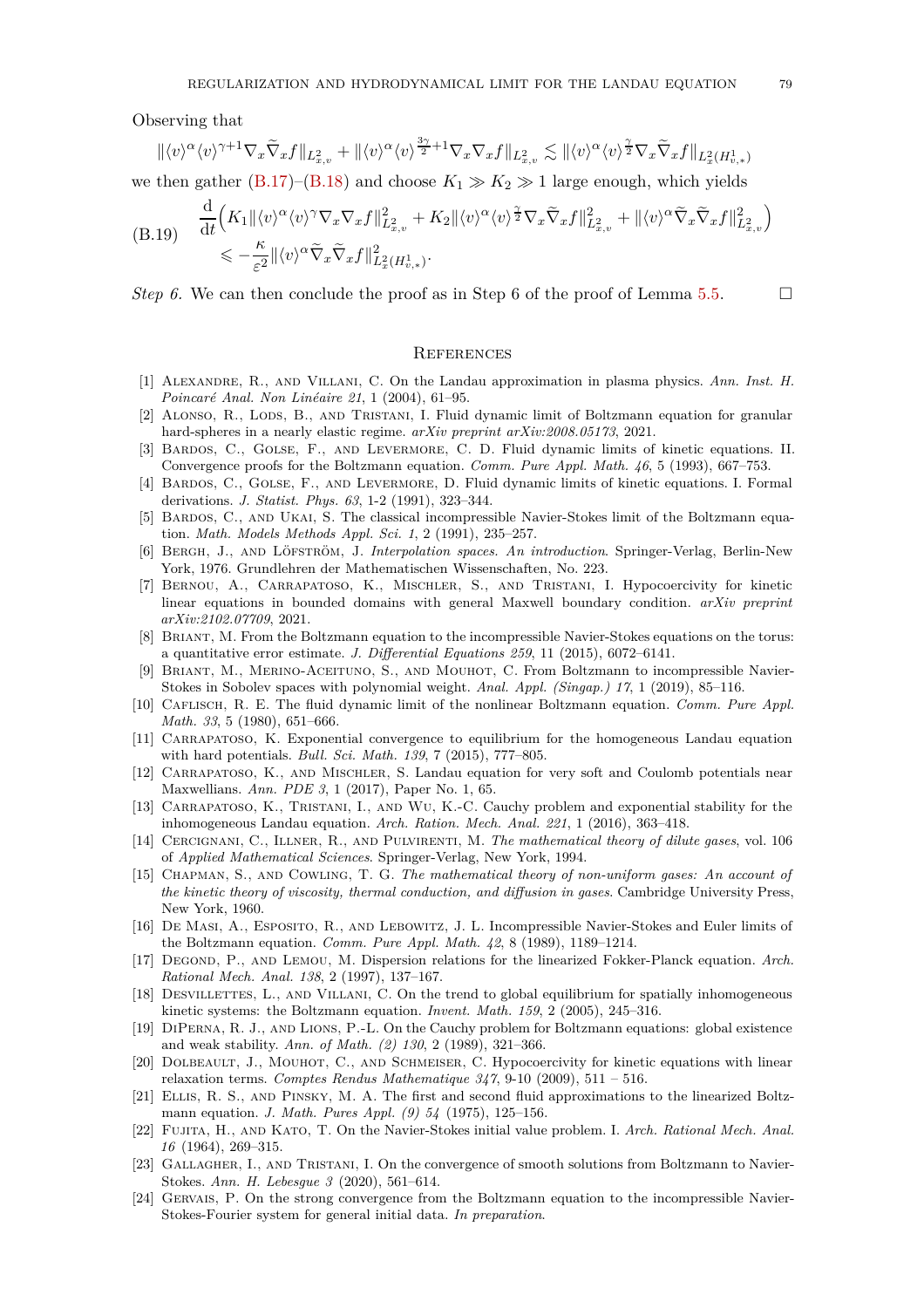- [25] GERVAIS, P. A spectral study of the linearized Boltzmann operator in  $L^2$ -spaces with polynomial and gaussian weights. *Kinetic & Related Models* (2021).
- [26] GOLSE, F., AND SAINT-RAYMOND, L. The Navier-Stokes limit of the Boltzmann equation for bounded collision kernels. *Invent. Math. 155*, 1 (2004), 81–161.
- [27] GOLSE, F., AND SAINT-RAYMOND, L. The incompressible Navier-Stokes limit of the Boltzmann equation for hard cutoff potentials. *J. Math. Pures Appl. (9) 91*, 5 (2009), 508–552.
- [28] Grad, H. Asymptotic theory of the Boltzmann equation. II. In *Rarefied Gas Dynamics (Proc. 3rd Internat. Sympos., Palais de l'UNESCO, Paris, 1962), Vol. I* (1963), Academic Press, New York, pp. 26–59.
- [29] Grad, H. Asymptotic equivalence of the Navier-Stokes and nonlinear Boltzmann equations. In *Proc. Sympos. Appl. Math., Vol. XVII* (1965), Amer. Math. Soc., Providence, R.I., pp. 154–183.
- [30] Gualdani, M. P., Mischler, S., and Mouhot, C. Factorization of non-symmetric operators and exponential *H*-theorem. *Mém. Soc. Math. Fr. (N.S.)*, 153 (2017), 137.
- [31] Guo, Y. The Landau equation in a periodic box. *Comm. Math. Phys. 231*, 3 (2002), 391–434.
- [32] Guo, Y. Boltzmann diffusive limit beyond the Navier-Stokes approximation. *Comm. Pure Appl. Math. 59*, 5 (2006), 626–687.
- [33] Guo, Y. Decay and continuity of the Boltzmann equation in bounded domains. *Arch. Ration. Mech. Anal. 197*, 3 (2010), 713–809.
- [34] Hérau, F. Hypocoercivity and exponential time decay for the linear inhomogeneous relaxation Boltzmann equation. *Asymptot. Anal. 46*, 3-4 (2006), 349–359.
- [35] Hérau, F. Introduction to hypocoercive methods and applications for simple linear inhomogeneous kinetic models. In *Lectures on the analysis of nonlinear partial differential equations. Part 5*, vol. 5 of *Morningside Lect. Math.* Int. Press, Somerville, MA, 2018, pp. 119–147.
- [36] Hérau, F., and Nier, F. Isotropic hypoellipticity and trend to equilibrium for the Fokker-Planck equation with a high-degree potential. *Arch. Ration. Mech. Anal. 171*, 2 (2004), 151–218.
- [37] Hérau, F., Tonon, D., and Tristani, I. Short time diffusion properties of inhomogeneous kinetic equations with fractional collision kernel. *arXiv preprint arXiv:1709.09943*, 2018.
- [38] HÉRAU, F., TONON, D., AND TRISTANI, I. Regularization estimates and Cauchy theory for inhomogeneous Boltzmann equation for hard potentials without cut-off. *Comm. Math. Phys. 377*, 1 (2020), 697–771.
- [39] Hilbert, D. *Sur les problèmes futurs des mathématiques*. Les Grands Classiques Gauthier-Villars. [Gauthier-Villars Great Classics]. Éditions Jacques Gabay, Sceaux, 1990. Les 23 problèmes. [The 23 problems], Translated from the 1900 German original by M. L. Laugel and revised by the author, Reprint of the 1902 French translation.
- [40] Jiang, N., and Xiong, L. Diffusive limit of the Boltzmann equation with fluid initial layer in the periodic domain. *SIAM J. Math. Anal. 47*, 3 (2015), 1747–1777.
- [41] Jiang, N., Xu, C.-J., and Zhao, H. Incompressible Navier-Stokes-Fourier limit from the Boltzmann equation: classical solutions. *Indiana Univ. Math. J. 67*, 5 (2018), 1817–1855.
- [42] Lachowicz, M. On the initial layer and the existence theorem for the nonlinear Boltzmann equation. *Math. Methods Appl. Sci. 9*, 3 (1987), 342–366.
- [43] Lemarié-Rieusset, P. G. *Recent developments in the Navier-Stokes problem*, vol. 431 of *Chapman & Hall/CRC Research Notes in Mathematics*. Chapman & Hall/CRC, Boca Raton, FL, 2002.
- [44] Lemarié-Rieusset, P. G. *The Navier-Stokes problem in the 21st century*. CRC Press, Boca Raton, FL, 2016.
- [45] LEVERMORE, C. D., AND MASMOUDI, N. From the Boltzmann equation to an incompressible Navier-Stokes-Fourier system. *Arch. Ration. Mech. Anal. 196*, 3 (2010), 753–809.
- [46] LIONS, P.-L., AND MASMOUDI, N. From the Boltzmann equations to the equations of incompressible fluid mechanics. I, II. *Arch. Ration. Mech. Anal. 158*, 3 (2001), 173–193, 195–211.
- [47] Mischler, S., and Mouhot, C. Exponential stability of slowly decaying solutions to the kinetic-Fokker-Planck equation. *Arch. Ration. Mech. Anal. 221*, 2 (2016), 677–723.
- [48] Mouhot, C. Explicit coercivity estimates for the linearized Boltzmann and Landau operators. *Comm. Partial Differential Equations 31*, 7-9 (2006), 1321–1348.
- [49] Mouhot, C., and Neumann, L. Quantitative perturbative study of convergence to equilibrium for collisional kinetic models in the torus. *Nonlinearity 19*, 4 (2006), 969–998.
- [50] MOUHOT, C., AND STRAIN, R. M. Spectral gap and coercivity estimates for linearized Boltzmann collision operators without angular cutoff. *J. Math. Pures Appl. (9) 87*, 5 (2007), 515–535.
- [51] Nicolaenko, B. Dispersion Laws for Plane Wave Propagation. *Courant Institute of Mathematical Sciences, New York University* The Boltzmann equation (1971), 125–172.
- [52] Nishida, T. Fluid dynamical limit of the nonlinear Boltzmann equation to the level of the compressible Euler equation. *Comm. Math. Phys. 61*, 2 (1978), 119–148.
- [53] Rachid, M. Hypoelliptic and spectral estimates for the linearized Landau operator. *arXiv preprint arXiv:2004:09300*, 2020.
- [54] Rachid, M. Incompressible Navier-Stokes-Fourier limit from the Landau equation. *Kinetic & Related Models* (2021).